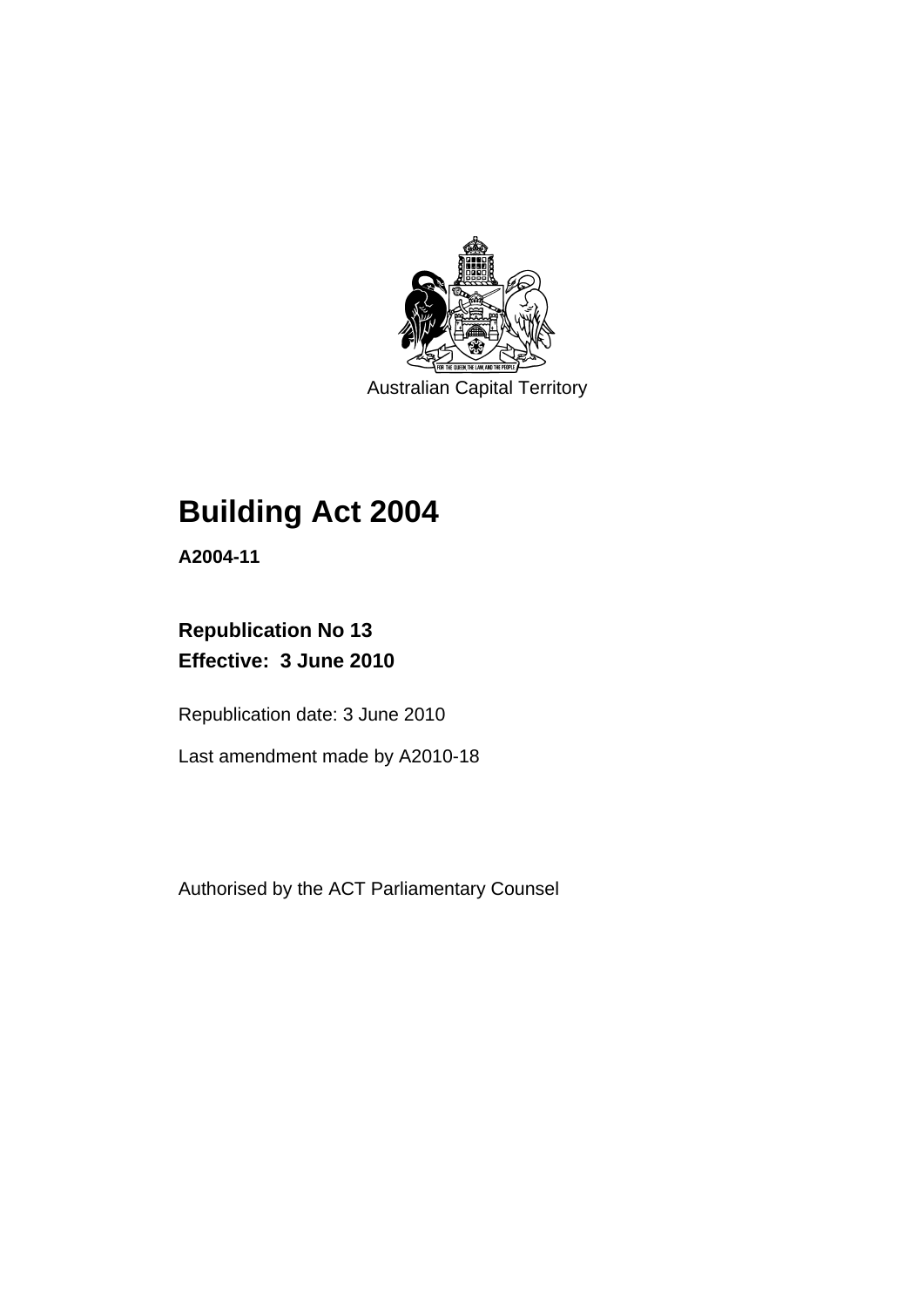# **About this republication**

#### **The republished law**

This is a republication of the *Building Act 2004* (including any amendment made under the *Legislation Act 2001*, part 11.3 (Editorial changes)) as in force on 3 June 2010*.* It also includes any amendment, repeal or expiry affecting the republished law to 3 June 2010.

The legislation history and amendment history of the republished law are set out in endnotes 3 and 4.

#### **Kinds of republications**

The Parliamentary Counsel's Office prepares 2 kinds of republications of ACT laws (see the ACT legislation register at www.legislation.act.gov.au):

- authorised republications to which the *Legislation Act 2001* applies
- unauthorised republications.

The status of this republication appears on the bottom of each page.

#### **Editorial changes**

The *Legislation Act 2001*, part 11.3 authorises the Parliamentary Counsel to make editorial amendments and other changes of a formal nature when preparing a law for republication. Editorial changes do not change the effect of the law, but have effect as if they had been made by an Act commencing on the republication date (see *Legislation Act 2001*, s 115 and s 117). The changes are made if the Parliamentary Counsel considers they are desirable to bring the law into line, or more closely into line, with current legislative drafting practice.

This republication does not include amendments made under part 11.3 (see endnote 1).

#### **Uncommenced provisions and amendments**

If a provision of the republished law has not commenced or is affected by an uncommenced amendment, the symbol  $\mathbf{U}$  appears immediately before the provision heading. The text of the uncommenced provision or amendment appears only in the last endnote.

#### **Modifications**

If a provision of the republished law is affected by a current modification, the symbol  $\mathbf{M}$ appears immediately before the provision heading. The text of the modifying provision appears in the endnotes. For the legal status of modifications, see *Legislation Act 2001*, section 95.

#### **Penalties**

At the republication date, the value of a penalty unit for an offence against this law is \$110 for an individual and \$550 for a corporation (see *Legislation Act 2001*, s 133).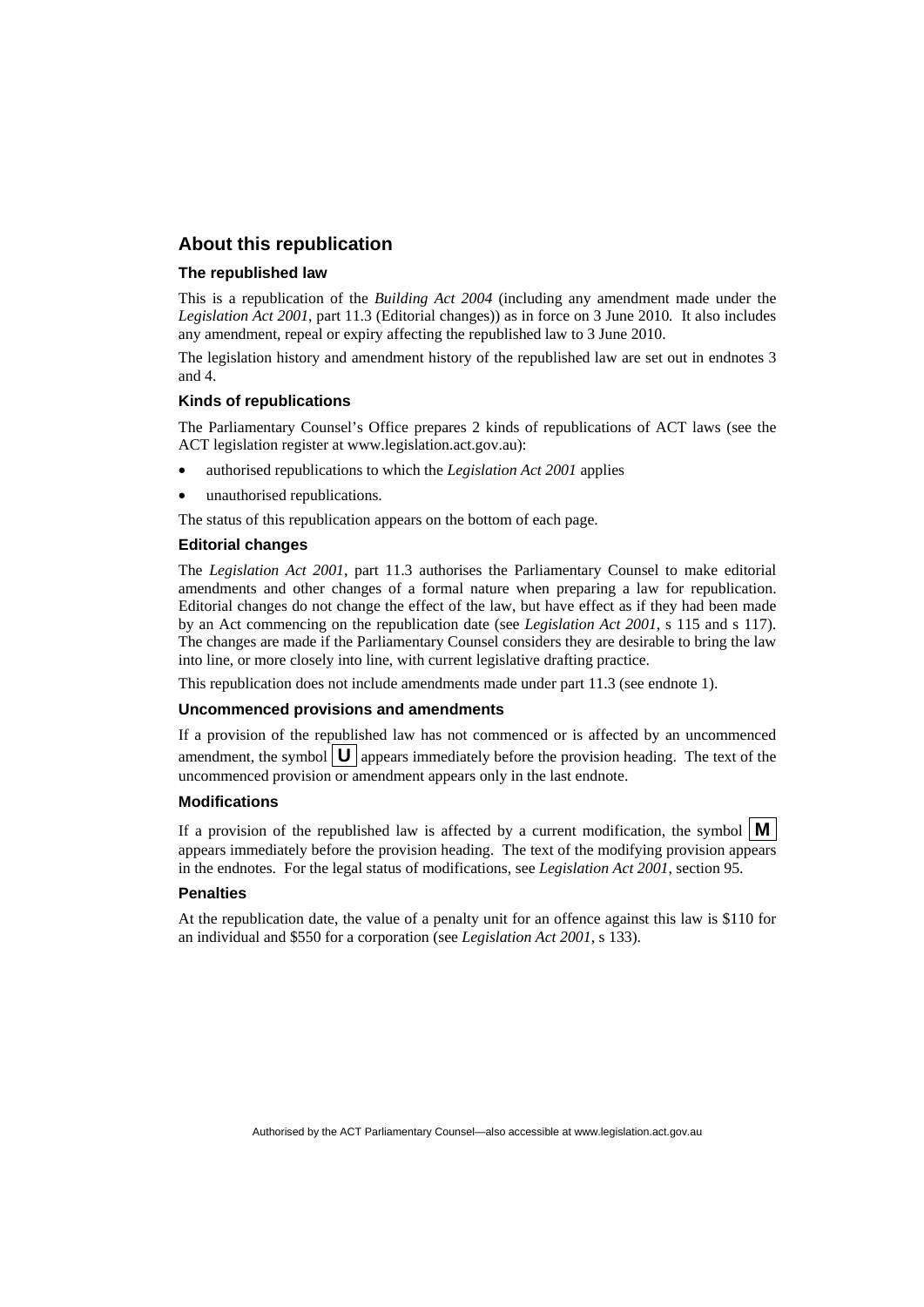

Australian Capital Territory

# **[Building Act 2004](#page-10-0)**

# **Contents**

| Part 1          | <b>Preliminary</b>                                    |            |
|-----------------|-------------------------------------------------------|------------|
| 1               | Name of Act                                           | 2          |
| 3               | Dictionary                                            | 2          |
| 4               | <b>Notes</b>                                          | 2          |
| 5               | Offences against Act-application of Criminal Code etc | 3          |
| Part 2          | <b>Important concepts</b>                             |            |
| 6               | Meaning of building work                              | 4          |
| $\overline{7}$  | Meaning of building                                   | 4          |
| 7A              | Meaning of site work                                  |            |
| 8               | Meaning of structure                                  | 8          |
| 9               | Meaning of specialist building work                   | 8          |
| 10              | Meaning of basic building work                        | 9          |
| 10B             | Meaning of <i>disturbs</i> friable asbestos           | 10         |
| R <sub>13</sub> | Building Act 2004                                     | contents 1 |
| 03/06/10        | Effective: 03/06/10                                   |            |

Page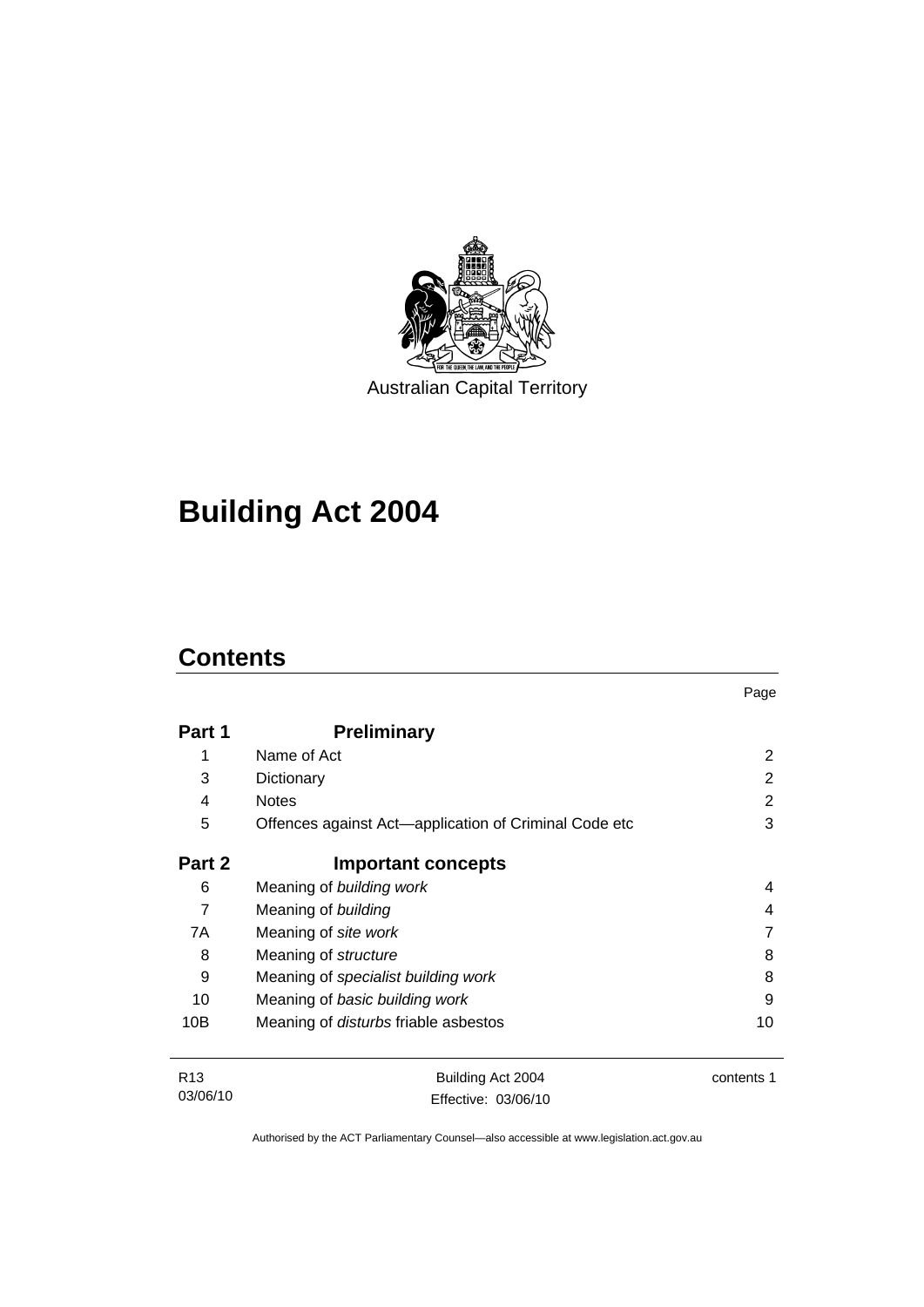| 11                  | Act does not affect other ACT laws                                                     | Page<br>10      |
|---------------------|----------------------------------------------------------------------------------------|-----------------|
| 12                  | Exempt buildings                                                                       | 11              |
|                     |                                                                                        |                 |
| Part 3              | <b>Building work</b>                                                                   |                 |
| <b>Division 3.1</b> | Preliminary                                                                            |                 |
| 15                  | Application of pt 3 to building work                                                   | 12              |
| <b>Division 3.2</b> | <b>Certifiers and government certifiers</b>                                            |                 |
| 17                  | Definitions for div 3.2                                                                | 12              |
| 18                  | Eligibility for appointment-certifiers and government certifiers                       | 13              |
| 19                  | Appointment of certifiers-work not begun                                               | 13              |
| 19A                 | Appointment of certifiers-work begun                                                   | 13              |
| 19B                 | Automatic suspension                                                                   | 13              |
| 19C                 | <b>Ending suspensions</b>                                                              | 13              |
| 19D                 | <b>Ending appointments</b>                                                             | 14              |
| 19E                 | Appointment of certifier after appointment ends under s 19D (1) (e)                    | 15              |
| 20                  | Appointment of government certifiers                                                   | 16              |
| 21                  | Power to require building documents                                                    | 17              |
| 22                  | Protection of government certifiers from liability                                     | 18              |
| 23                  | Entitlement to act as certifier                                                        | 18              |
| 24                  | Notice of certifier's appointment or end of appointment                                | 19              |
| 25                  | Prohibition against contracting out of pt 3                                            | 19              |
| <b>Division 3.3</b> | <b>Building approvals</b>                                                              |                 |
| 25A                 | Overview-div 3.3                                                                       | 20              |
| 25B                 | Why are building approvals necessary?                                                  | 20              |
| 25C                 | Building approvals apply to building work                                              | 21              |
| 26                  | Building approval applications                                                         | 22              |
| 26A                 | Applications for building approval-certifier may require further<br>information        | 23              |
| 26B                 | Contents of request for further information                                            | 25              |
| 26C                 | Applications for building approval-effect of failure to provide further<br>information | 26              |
| 27                  | Certifier not to consider certain applications                                         | 27              |
| 28                  | Issue of building approvals                                                            | 28              |
| 28A                 | Marking building approval                                                              | 29              |
| contents 2          | Building Act 2004                                                                      | R <sub>13</sub> |

Effective: 03/06/10

Authorised by the ACT Parliamentary Counsel—also accessible at www.legislation.act.gov.au

03/06/10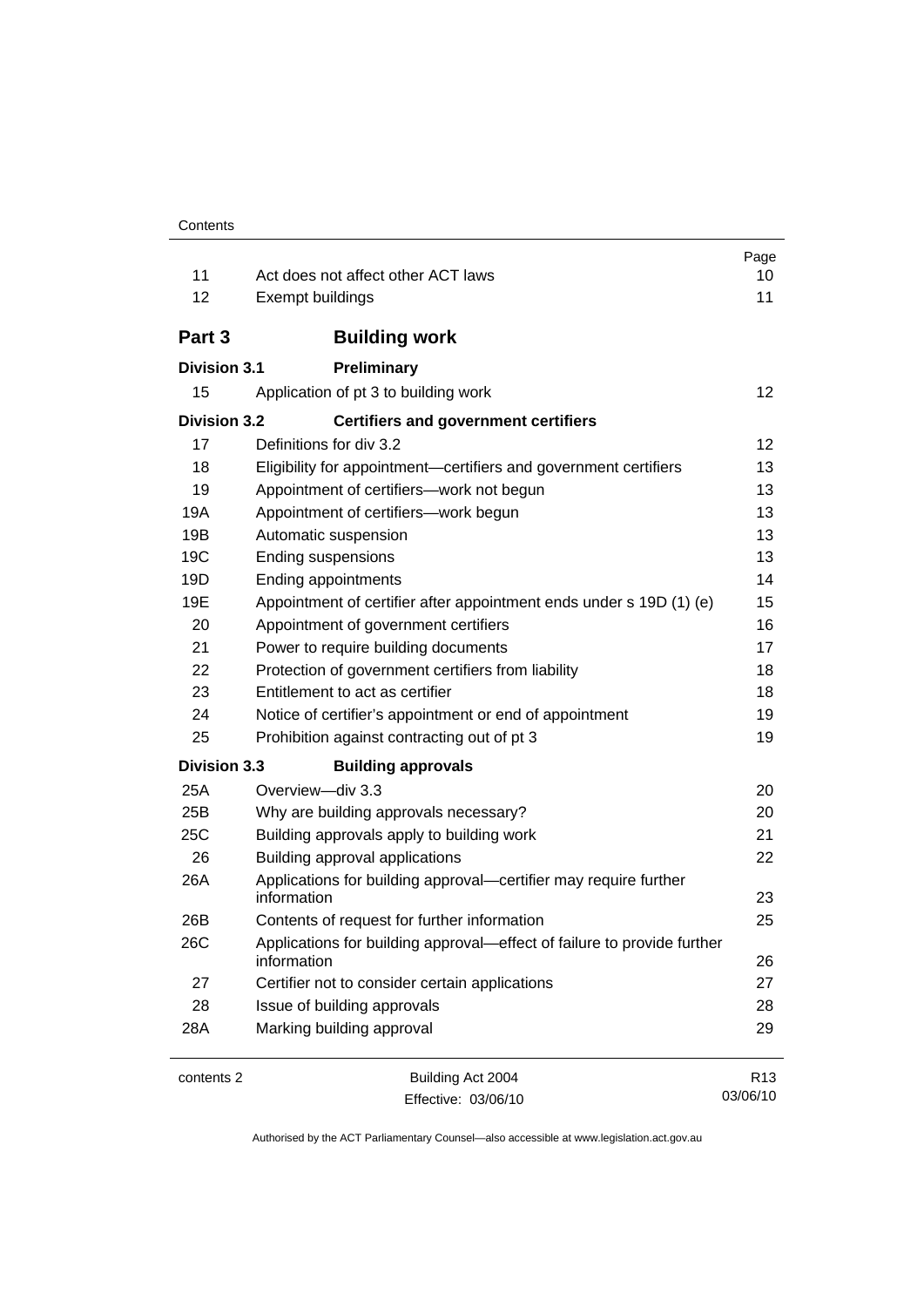| Contents |
|----------|
|----------|

| 29                          | Approval requirements                                                                 | Page<br>31 |
|-----------------------------|---------------------------------------------------------------------------------------|------------|
| 30                          | When building approvals not to be issued-general                                      | 33         |
| 30A                         | When building approvals not to be issued—advice on referral                           | 35         |
| 31                          | Application for approval of amended plans                                             | 36         |
| 32                          | Amendment of approved plans                                                           | 36         |
| 32A                         | Application for approved plans amendment-certifier may require<br>further information | 37         |
| 32B                         | Contents of request for further information                                           | 38         |
| 32C                         | Approved plans amendment-effect of failure to provide further<br>information          | 39         |
| 33                          | Marking approval of amendment                                                         | 39         |
| 34                          | Effect of issue of further building approval                                          | 40         |
| 35                          | Land to be used in accordance with lease and development approval                     | 41         |
| 36                          | Period for which approvals operate                                                    | 41         |
| 36A                         | Requirement to give advice in relation to proposed building work                      | 42         |
| <b>Division 3.4</b>         | <b>Building commencement notices</b>                                                  |            |
| 37                          | Building commencement notice issue                                                    | 45         |
| 38                          | Automatic end of building commencement notices                                        | 46         |
| 39                          | Application for cancellation of building commencement notice                          | 47         |
| 40                          | Decision on building commencement notice application                                  | 47         |
| 41                          | Multiple or part building commencement notice                                         | 48         |
| <b>Division 3.5</b>         | <b>Carrying out building work</b>                                                     |            |
| 42                          | Requirements for carrying out building work                                           | 48         |
| 42A                         | Contravention of requirements for building work involving asbestos                    | 50         |
| 43                          | Stages of building work                                                               | 51         |
| 44                          | Stage inspections                                                                     | 53         |
| 45                          | Records of tests                                                                      | 54         |
| 46                          | Safety precaution directions                                                          | 55         |
| <b>Division 3.6</b>         | <b>Completion of building work</b>                                                    |            |
| 47                          | Structural engineer's certificate                                                     | 56         |
| 48                          | Completion of building work                                                           | 56         |
| <b>Division 3.7</b>         | <b>Offences</b>                                                                       |            |
| 49                          | Complying with building code                                                          | 60         |
| R <sub>13</sub><br>03/06/10 | Building Act 2004<br>Effective: 03/06/10                                              | contents 3 |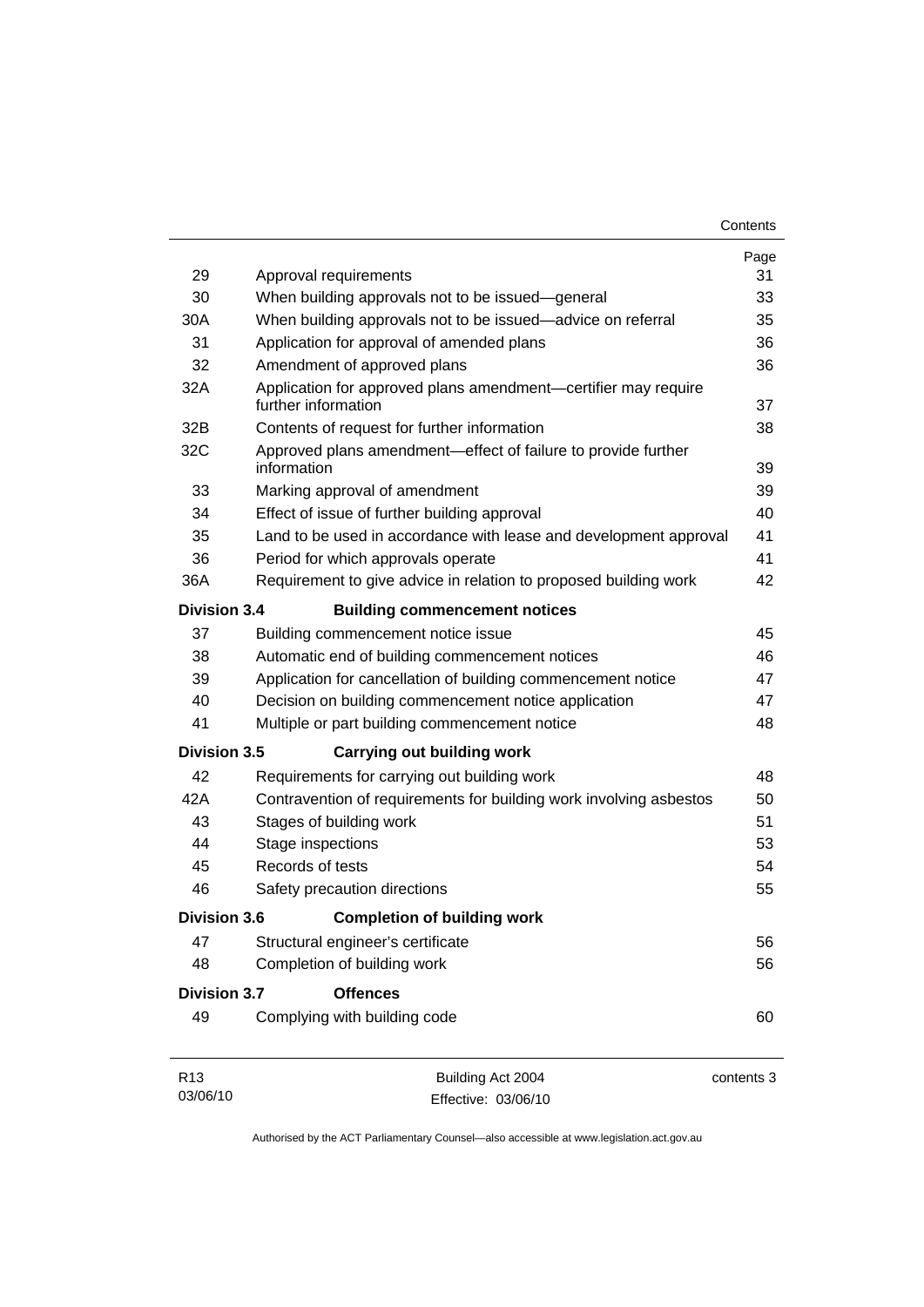| Part 4 | <b>Stop and demolition notices</b>                                                                 |      |
|--------|----------------------------------------------------------------------------------------------------|------|
| 51     | Carrying out building work in contravention of s 42                                                | 69   |
| 50C    | Site work without adequate development approval—partners                                           | 67   |
| 50B    | Site work without adequate development approval-people                                             | 65   |
| 50A    | Notification by certifier of possible noncompliant site work                                       | 63   |
| 50     | Notification by certifier of contraventions of building and development<br>approvals-building work | 61   |
|        |                                                                                                    | Page |

| 52 | Meaning of easement for pt 4                                         | 71 |
|----|----------------------------------------------------------------------|----|
| 53 | Stop notices                                                         | 71 |
| 54 | Building work allowed under stop notice                              | 74 |
| 55 | Application by land owner for cancellation of stop notice            | 75 |
| 56 | Application other than by land owner for cancellation of stop notice | 76 |
| 57 | Decision on application by other than land owner                     | 76 |
| 58 | Further notices relating to stop notices                             | 77 |
| 59 | Service of stop notices and further notices                          | 78 |
| 60 | Notice to produce survey plan etc                                    | 79 |
| 61 | Preconditions for s 62 notice                                        | 79 |
| 62 | Notice to carry out building work                                    | 81 |
| 63 | Payment of fees otherwise payable                                    | 82 |
| 64 | Compliance with notices under pt 4                                   | 82 |

# **Part 5 Building occupancy**

| <b>Division 5.1</b> | Certificates of occupancy and other certificates              |    |
|---------------------|---------------------------------------------------------------|----|
| 65                  | Application of pt 5 to building work                          | 84 |
| 66                  | Meaning of prescribed requirements-div 5.1                    | 84 |
| 66A                 | Prescribed requirements and contraventions of s 43-div 5.1    | 85 |
| 67                  | Registrar may have regard to documents given                  | 85 |
| 68                  | Effect of certificates under div 5.1                          | 85 |
| 69                  | Certificates of occupancy                                     | 85 |
| 70                  | Cancellation of part certificate of occupancy                 | 88 |
| 70A                 | Completion of building work involving demolition              | 88 |
| 71                  | Certificate for building work involving demolition            | 89 |
| 72                  | Certificate for building work involving erection of structure | 89 |

contents 4 Building Act 2004 Effective: 03/06/10

R13 03/06/10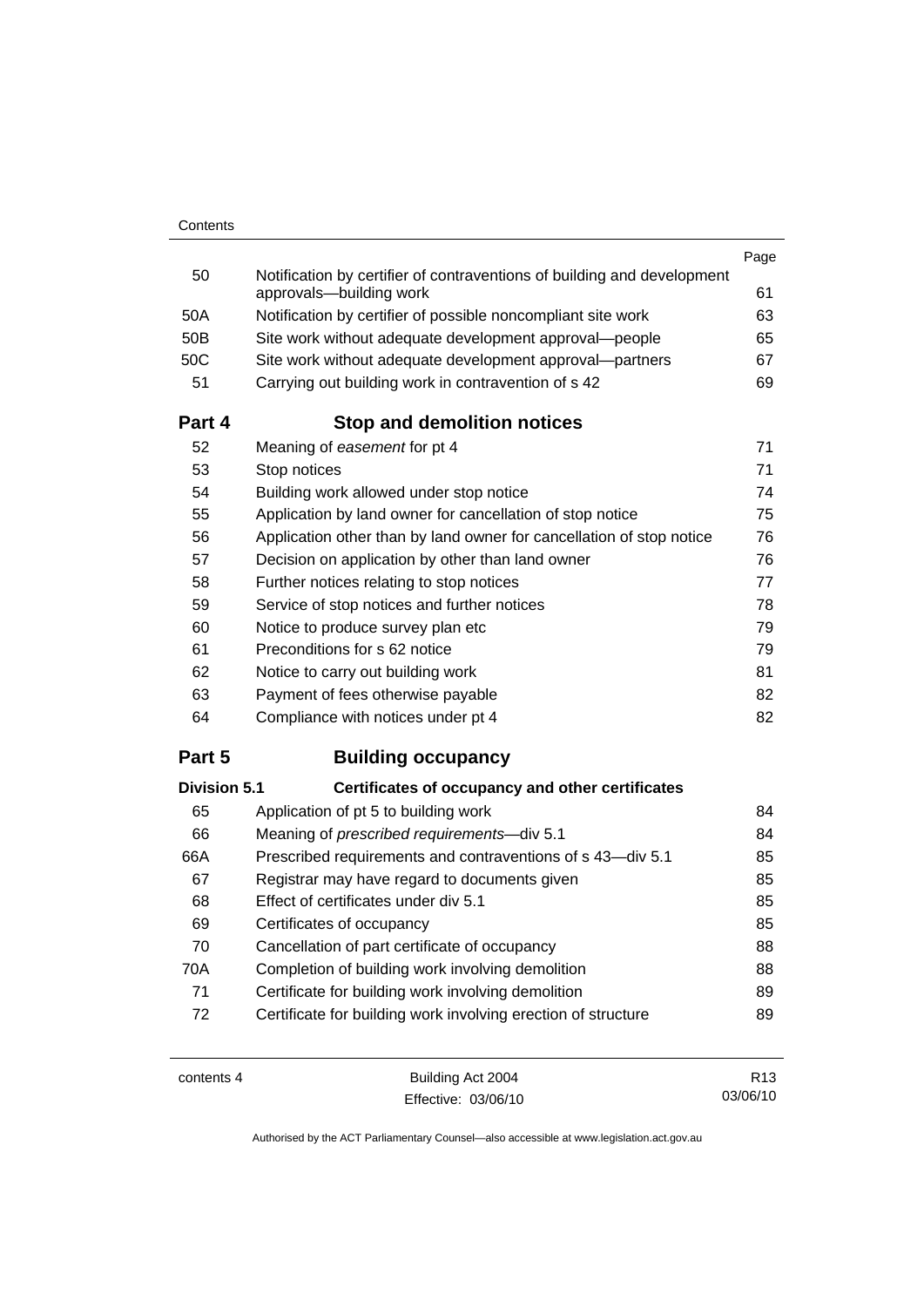| 73                          | Certificates of occupancy and use for owner-builders                               | Page<br>89 |
|-----------------------------|------------------------------------------------------------------------------------|------------|
| 74                          | Government buildings-application for fitness certificate                           | 90         |
| 75                          | Decision on s 74 application                                                       | 91         |
| 76                          | Occupation and use of buildings                                                    | 92         |
| 77                          | Use of buildings restricted                                                        | 93         |
| 78                          | Occupation and use of ex-government buildings                                      | 95         |
| 79                          | Action by registrar on unauthorised use of building etc                            | 95         |
| 80                          | Copies of certificates of occupancy and regularisation                             | 96         |
| 81                          | Safe live load plates                                                              | 96         |
| 82                          | Exceeding safe live load                                                           | 98         |
| Part 6                      | Residential buildings-statutory warranties,<br>insurance and fidelity certificates |            |
| <b>Division 6.1</b>         | Application and interpretation of pt 6                                             |            |
| 83                          | Application of pt 6 to building work                                               | 99         |
| 84                          | Definitions for pt 6                                                               | 99         |
| 85                          | Meaning of completion day for pt 6                                                 | 102        |
| 86                          | Cost of building work for pt 6                                                     | 102        |
| Division 6.2                | <b>Statutory warranties</b>                                                        |            |
| 87                          | Residential building work to which pt 6 does not apply                             | 103        |
| 88                          | <b>Statutory warranties</b>                                                        | 103        |
| 89                          | <b>Builder's liability</b>                                                         | 105        |
| <b>Division 6.3</b>         | <b>Residential building insurance</b>                                              |            |
| 90                          | Complying residential building work insurance                                      | 105        |
| 91                          | Provisions of residential building insurance policies                              | 107        |
| 92                          | Builder's misrepresentation etc does not prevent liability                         | 108        |
| 93                          | Claims if builder insolvent and work unfinished                                    | 108        |
| 94                          | Recovery from builder                                                              | 108        |
| 95                          | Duties of insurers                                                                 | 109        |
| <b>Division 6.4</b>         | <b>Approved fidelity fund schemes</b>                                              |            |
| 96                          | Approval of fidelity fund schemes                                                  | 111        |
| 97                          | Additional information for approval of scheme etc                                  | 111        |
| 98                          | Authority may require changes to scheme                                            | 112        |
| R <sub>13</sub><br>03/06/10 | Building Act 2004<br>Fffective: 03/06/10                                           | contents 5 |

Effective: 03/06/10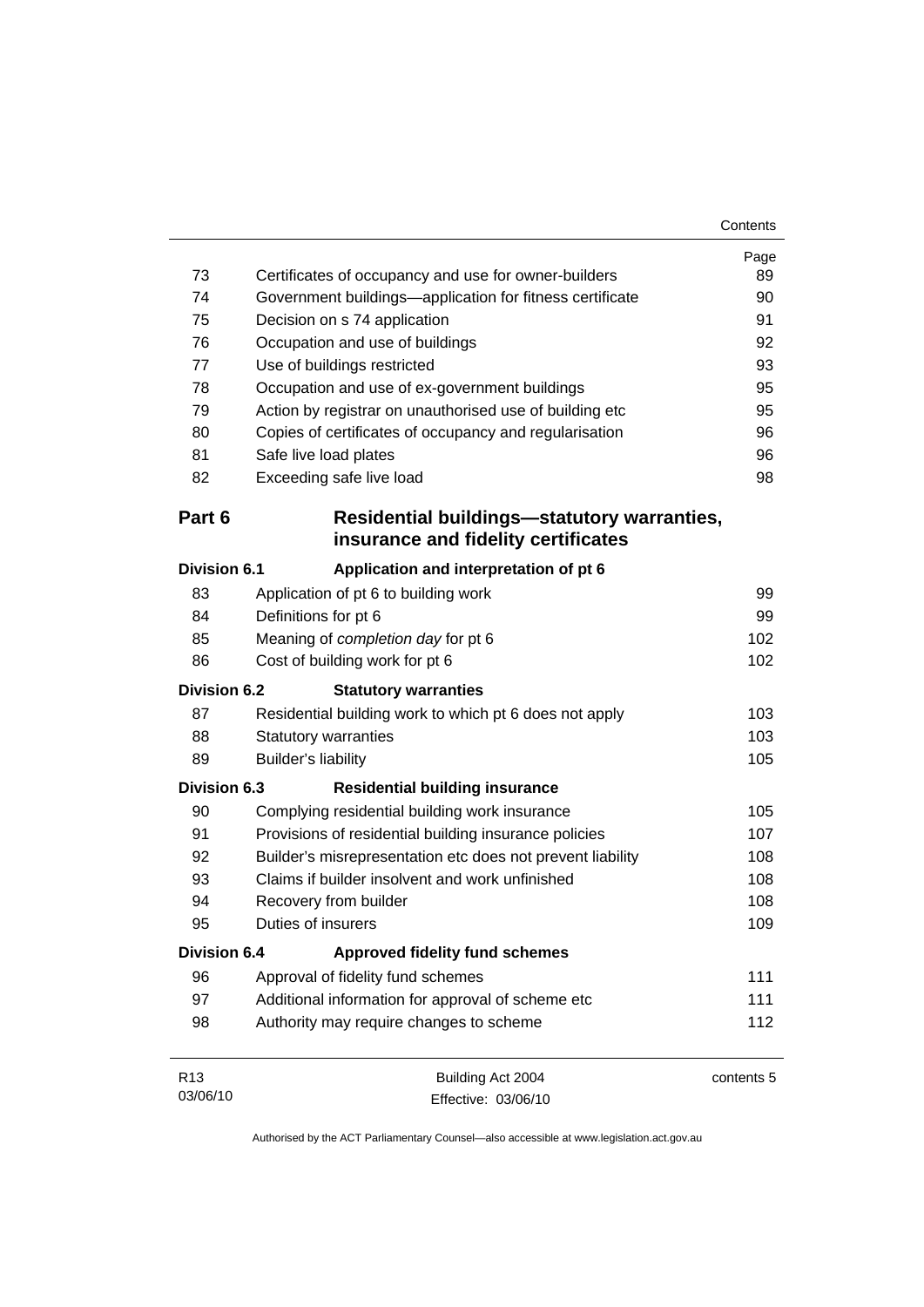### **Contents**

| 99                  |                                                                    | Page<br>112 |
|---------------------|--------------------------------------------------------------------|-------------|
|                     | Approval criteria for schemes                                      | 113         |
| 100                 | Approval of scheme may be conditional                              |             |
| 101                 | Application for changes to approved scheme                         | 113         |
| 102                 | Approval of changes to approved scheme                             | 114         |
| 103                 | <b>Prudential standards</b>                                        | 114         |
| 104                 | Compliance with prudential standards by trustees                   | 116         |
| 105                 | Notice to trustees to comply with prudential standards             | 116         |
| 106                 | Notice to trustees requiring information                           | 117         |
| 107                 | Suspension or cancellation of approval of approved scheme          | 118         |
| 108                 | Cancellation of approval on application                            | 119         |
| 109                 | Orders consequential on etc suspension or cancellation             | 120         |
| 110                 | Address for service for trustees                                   | 120         |
| <b>Division 6.5</b> | Auditors and actuaries of approved schemes                         |             |
| 111                 | Appointment of auditor and actuary for approved scheme             | 121         |
| 112                 | Approval of appointment of auditor or actuary                      | 121         |
| 113                 | Revocation of approval of appointment of auditor or actuary        | 122         |
| 114                 | When person stops holding appointment as auditor or actuary        | 122         |
| 115                 | Notification of appointment or ending of appointment of auditor or |             |
|                     | actuary                                                            | 123         |
| 116                 | Compliance with prudential standards by auditors and actuaries     | 123         |
| 117                 | Auditor and actuary to tell authority if scheme insolvent etc      | 124         |
| 118                 | Giving of information to authority by auditor or actuary etc       | 124         |
| 119                 | Auditor's role                                                     | 125         |
| 120                 | Actuary's role                                                     | 125         |
| 121                 | Certificates and reports required to be given to authority         | 126         |
| 122                 | Special actuary to investigate liabilities                         | 126         |
| 123                 | Objection to special actuary by authority                          | 127         |
| 124                 | Special actuary's report                                           | 128         |
| 125                 | Who can be appointed as special actuary                            | 129         |
| 126                 | Obligations of trustees to auditors and actuaries                  | 129         |
| 127                 | Protection of auditor and actuary from liability                   | 129         |

contents 6 Building Act 2004 Effective: 03/06/10

R13 03/06/10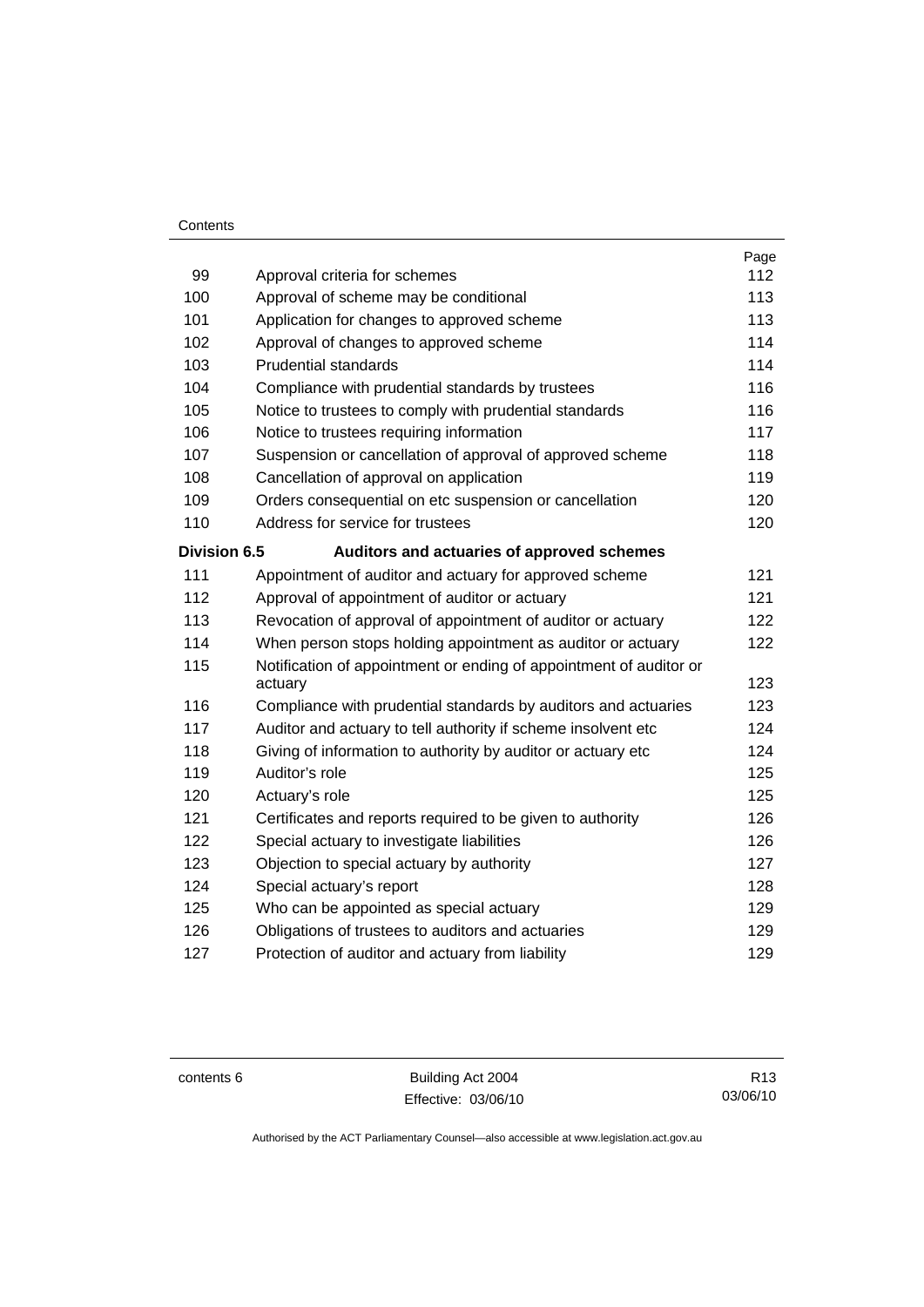|                     |                                                                       | Contents |
|---------------------|-----------------------------------------------------------------------|----------|
|                     |                                                                       | Page     |
| Part 7              | <b>Administration</b>                                                 |          |
| <b>Division 7.1</b> | <b>Building inspectors</b>                                            |          |
| 128                 | Appointment of building inspectors                                    | 130      |
| 129                 | Identity cards                                                        | 130      |
| 130                 | Inspection of approved building work                                  | 131      |
| 131                 | Inspection of building work where no approval                         | 131      |
| 132                 | Costs of inspection                                                   | 132      |
| 133                 | Power to authorise required work                                      | 133      |
| 134                 | <b>Building inspector</b>                                             | 133      |
| Part 8              | <b>Building code and recognised standards</b>                         |          |
| <b>Division 8.1</b> | <b>Building code and recognised standards</b>                         |          |
| 136                 | <b>Building code</b>                                                  | 134      |
| 137                 | Publication of building code etc in newspaper                         | 135      |
| 138                 | Inspection of building code                                           | 135      |
| 139                 | Certified copies of building code                                     | 135      |
| 139A                | Recognised standards                                                  | 136      |
| Division 8.2        | Asbestos code                                                         |          |
| 139B                | Approval of asbestos code                                             | 136      |
| Part 9              | <b>Limitation of liability</b>                                        |          |
| 140                 | Meaning of building action for pt 9                                   | 138      |
| 141                 | Limit of liability of people jointly or severally liable              | 138      |
| 142                 | Limitation of liability for building actions                          | 139      |
| Part 9A             | <b>Notification and review of decisions</b>                           |          |
| 142A                | Definitions-pt 9A                                                     | 140      |
| 142B                | Reviewable decision notices                                           | 140      |
| 142C                | Applications for review                                               | 140      |
| Part 9B             | <b>Powers of ACAT</b>                                                 |          |
| 142D                | Powers of ACAT-proposed buildings etc forming part of development 141 |          |
|                     |                                                                       |          |

| R <sub>13</sub> | Building Act 2004   | contents 7 |
|-----------------|---------------------|------------|
| 03/06/10        | Effective: 03/06/10 |            |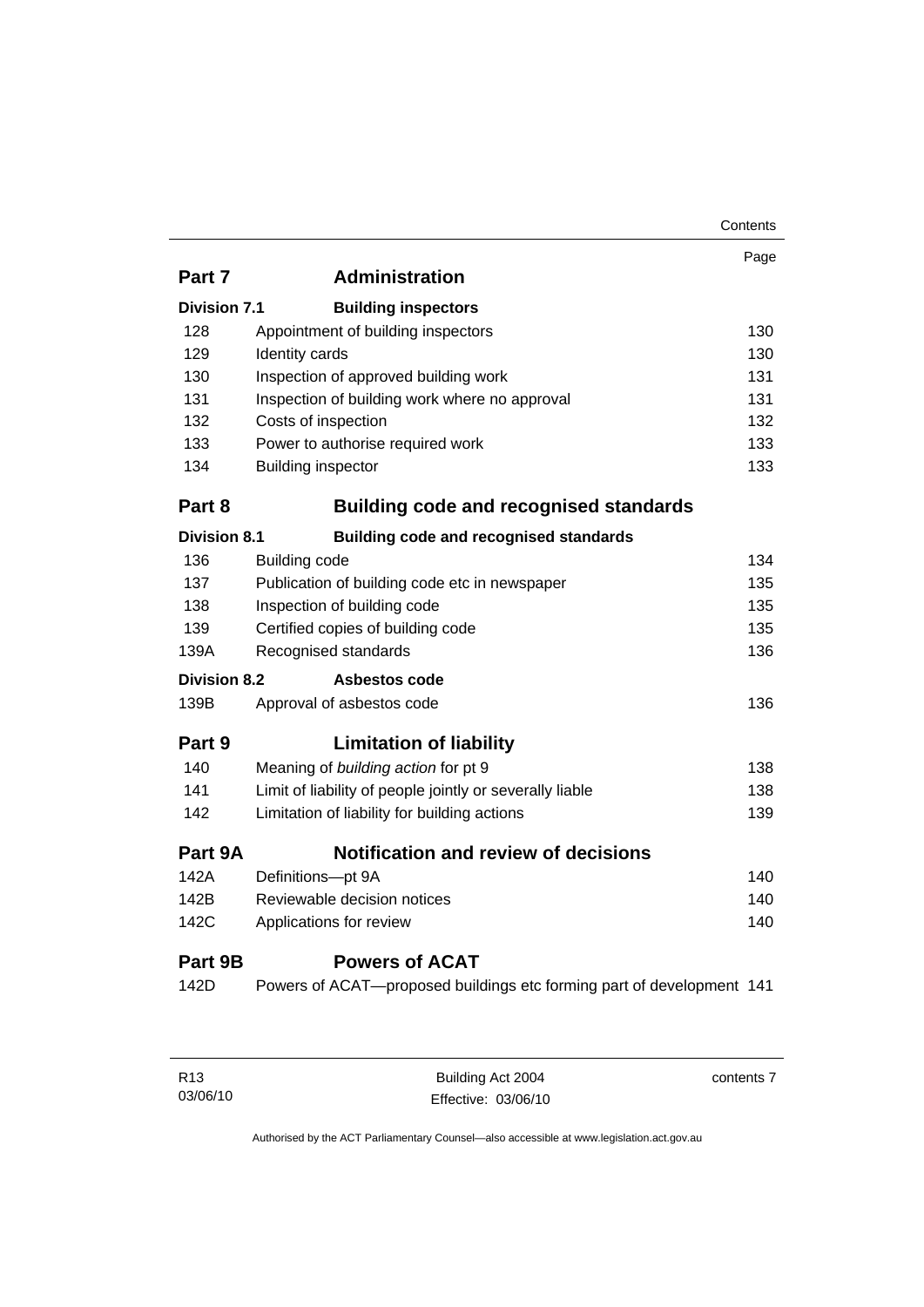#### **Contents**

|         |                                                    | Page |
|---------|----------------------------------------------------|------|
| Part 10 | <b>Miscellaneous</b>                               |      |
| 143     | Sustainability guidelines                          | 142  |
| 144     | Service of notices etc.                            | 142  |
| 145     | Giving copies of documents                         | 143  |
| 147     | Recovery of costs of work carried out by inspector | 143  |
| 148     | Evidentiary certificates                           | 143  |
| 149     | Legal liability for acts of registrar etc          | 145  |
| 150     | Determination of fees                              | 145  |
| 151     | Approved forms                                     | 145  |
| 152     | Regulation-making power                            | 146  |

# **Dictionary** [148](#page-157-0)

#### **Endnotes**

|   | About the endnotes     | 156  |
|---|------------------------|------|
| 2 | Abbreviation key       | 156  |
| 3 | Legislation history    | 157  |
| 4 | Amendment history      | 159  |
| 5 | Earlier republications | 168. |

contents 8 Building Act 2004 Effective: 03/06/10

R13 03/06/10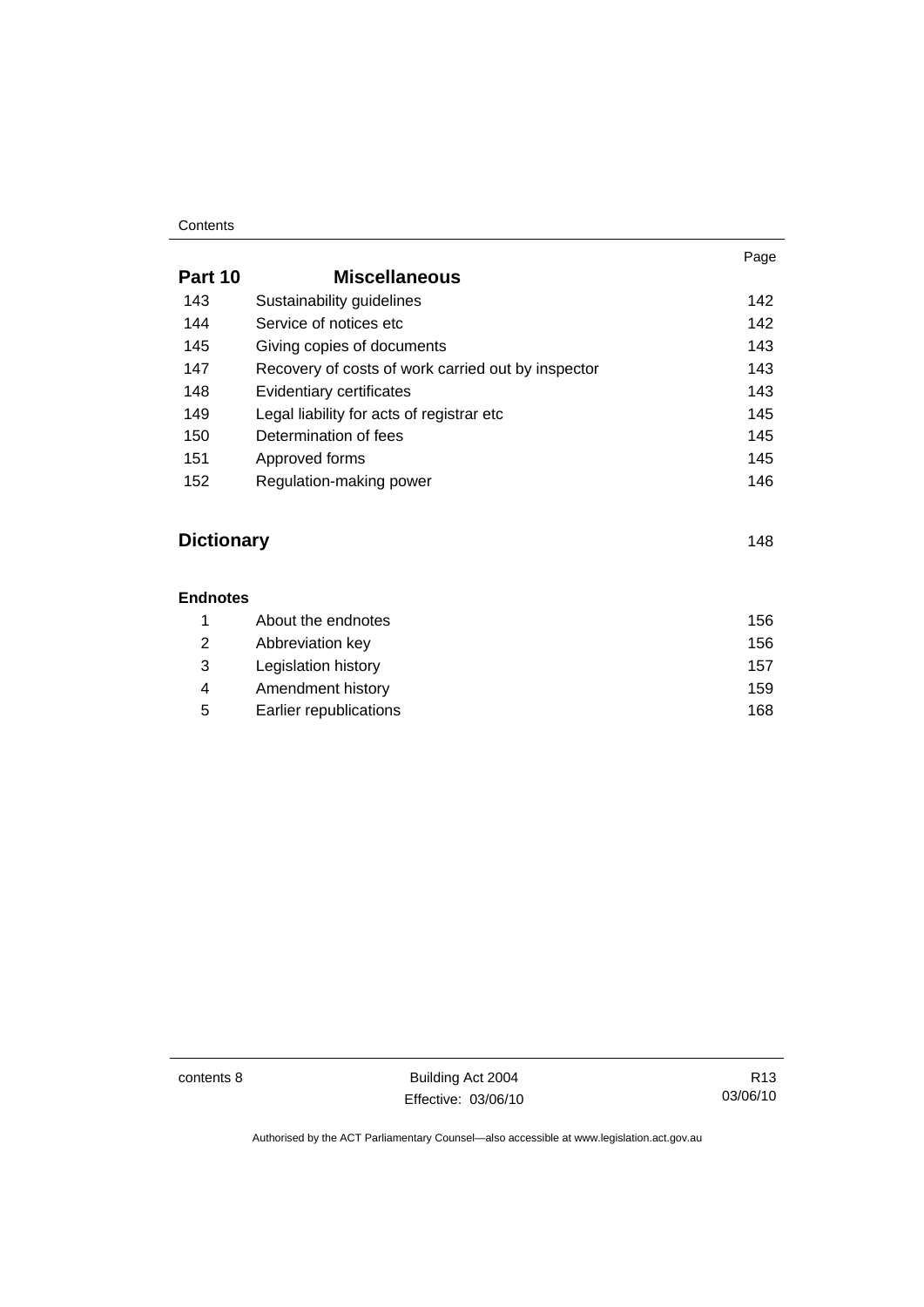<span id="page-10-0"></span>

# **Building Act 2004**

An Act to regulate buildings and building work, and for other purposes

R13 03/06/10

I

Building Act 2004 Effective: 03/06/10 page 1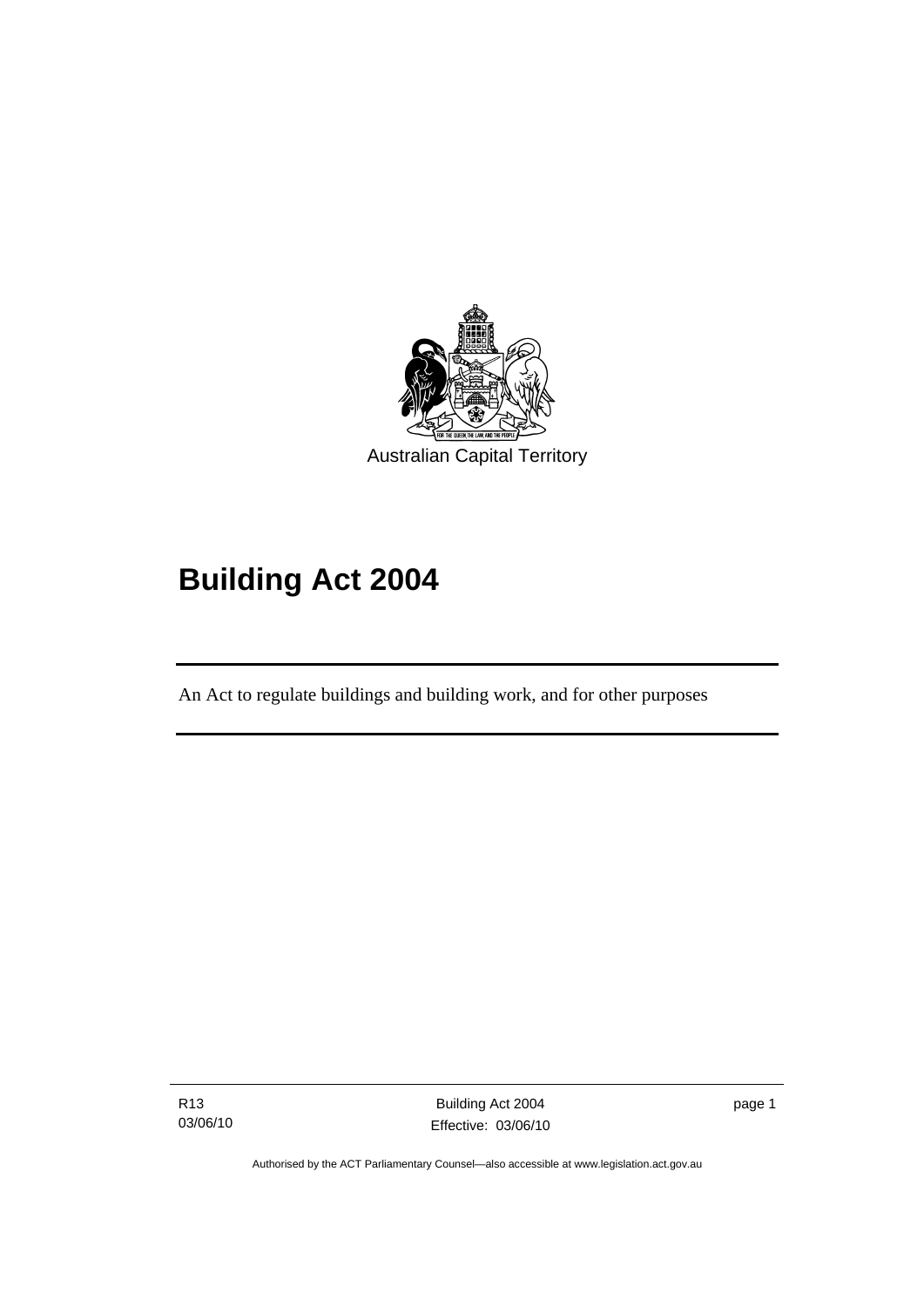#### <span id="page-11-0"></span>Part 1 **Preliminary**

Section 1

# **Part 1** Preliminary

### **1 Name of Act**

This Act is the *Building Act 2004*.

# **3 Dictionary**

The dictionary at the end of this Act is part of this Act.

*Note 1* The dictionary at the end of this Act defines certain terms used in this Act, and includes references (*signpost definitions*) to other terms defined elsewhere.

> For example, the signpost definition '*occupation class*—see the *Construction Occupations (Licensing) Act 2004*, dictionary.' means that the expression 'occupation class' is defined in that dictionary and the definition applies to this Act.

*Note 2* A definition in the dictionary (including a signpost definition) applies to the entire Act unless the definition, or another provision of the Act, provides otherwise or the contrary intention otherwise appears (see Legislation Act, s 155 and s 156 (1)).

### **4 Notes**

A note included in this Act is explanatory and is not part of this Act.

*Note* See Legislation Act, s 127 (1), (4) and (5) for the legal status of notes.

Authorised by the ACT Parliamentary Counsel—also accessible at www.legislation.act.gov.au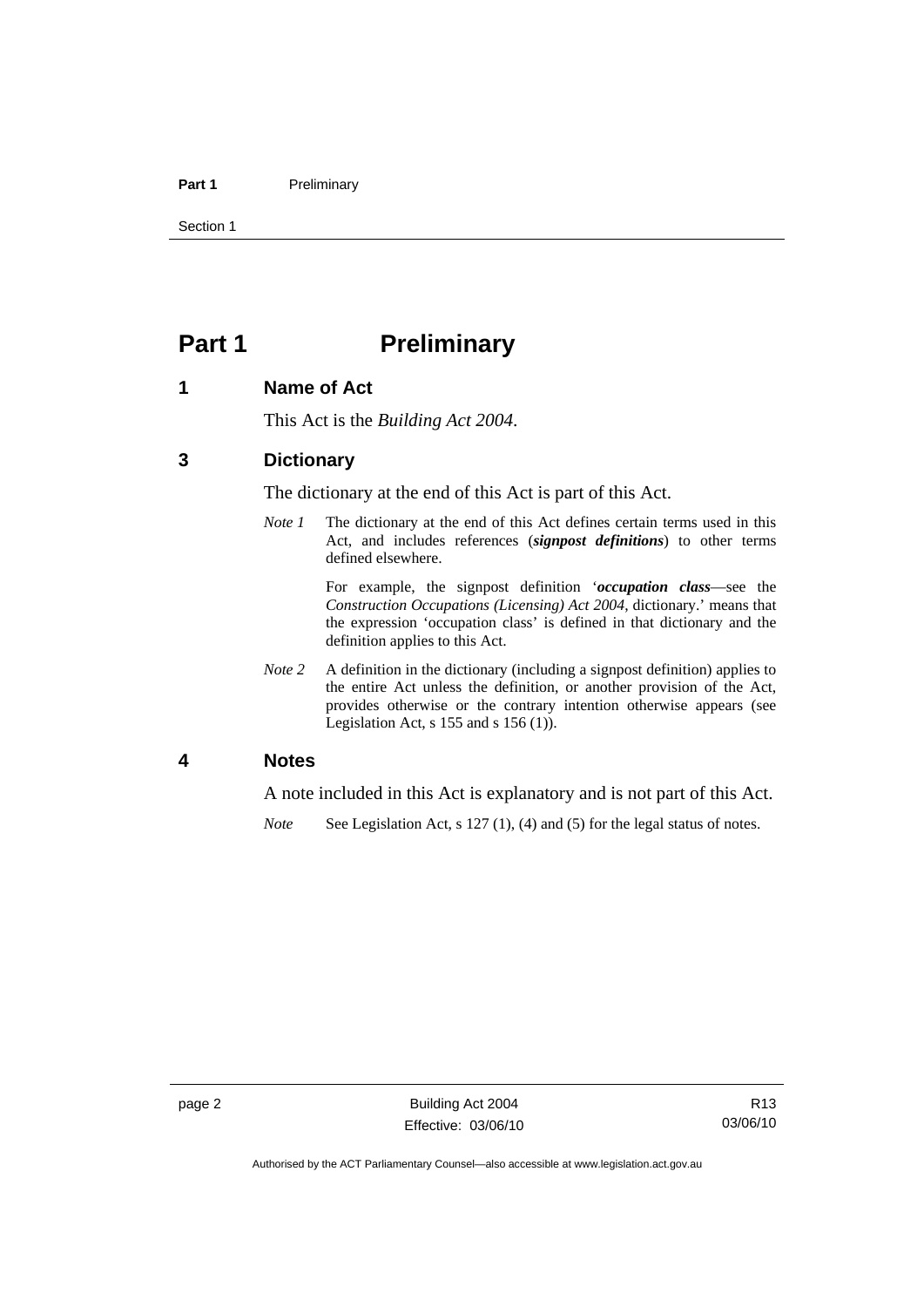# <span id="page-12-0"></span>**5 Offences against Act—application of Criminal Code etc**

Other legislation applies in relation to offences against this Act.

#### *Note 1 Criminal Code*

The Criminal Code, ch 2 applies to all offences against this Act (see Code, pt 2.1).

The chapter sets out the general principles of criminal responsibility (including burdens of proof and general defences), and defines terms used for offences to which the Code applies (eg *conduct*, *intention*, *recklessness* and *strict liability*).

*Note 2 Penalty units* 

The Legislation Act, s 133 deals with the meaning of offence penalties that are expressed in penalty units.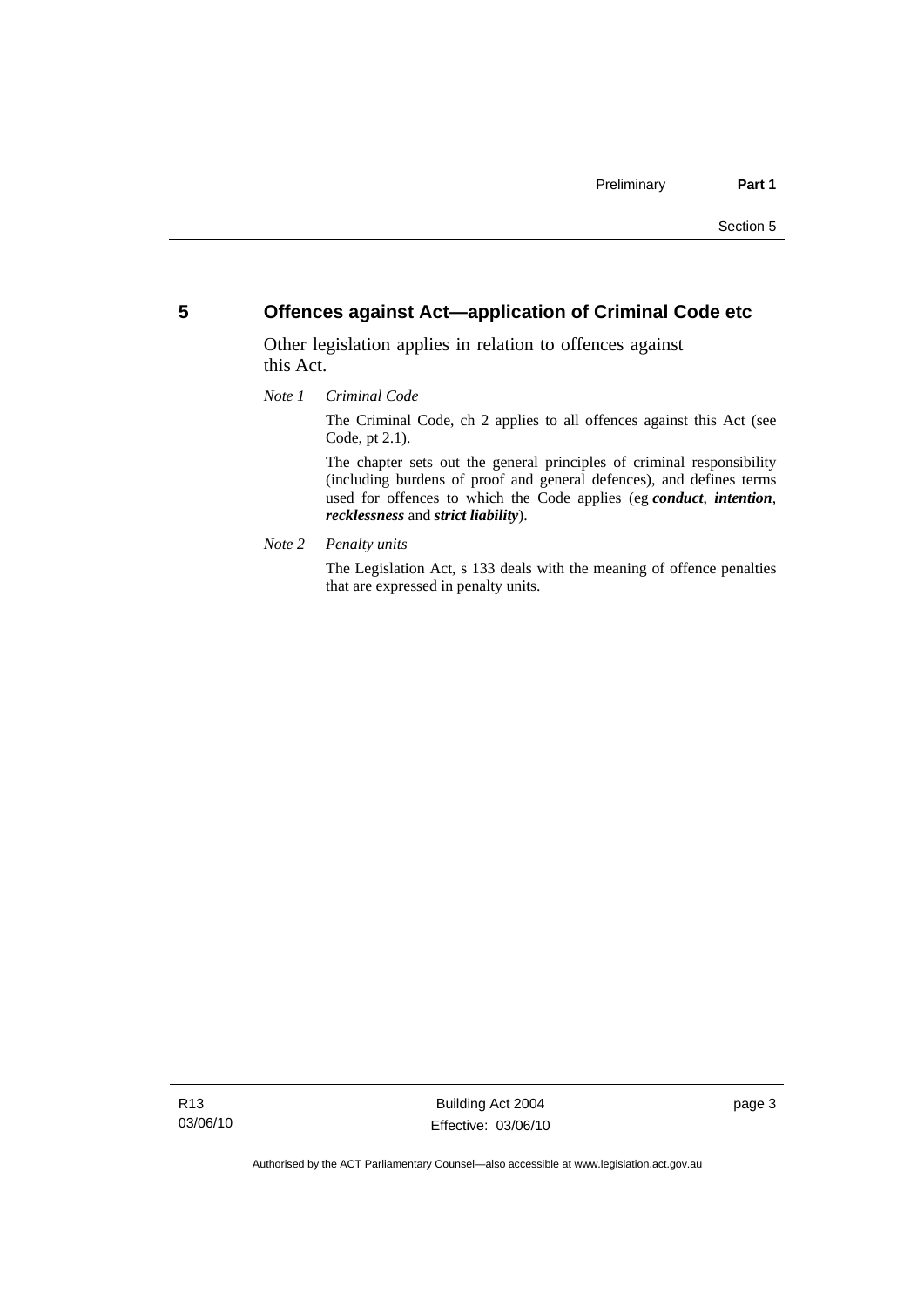#### <span id="page-13-0"></span>**Part 2 Important concepts**

Section 6

# **Part 2 Important concepts**

# **6 Meaning of** *building work*

(1) In this Act:

### *building work* means—

- (a) work in relation to the erection, alteration or demolition of a building, and includes disposal of waste materials generated—
	- (i) by the alteration of a building other than a building excluded under the regulations; or
	- (ii) by the demolition of a building (but not part of the building); or
- (b) work in relation to repairs of a structural nature to a building.
- (2) The regulations may—
	- (a) exempt a kind of work from the definition of *building work*; or
	- (b) include a kind of work in the definition of *building work*.

# **7 Meaning of** *building*

(1) In this Act:

*building* includes—

- (a) a structure on or attached to land; and
- (b) an addition to a building; and
- (c) a structure attached to a building; and
- (d) fixtures; and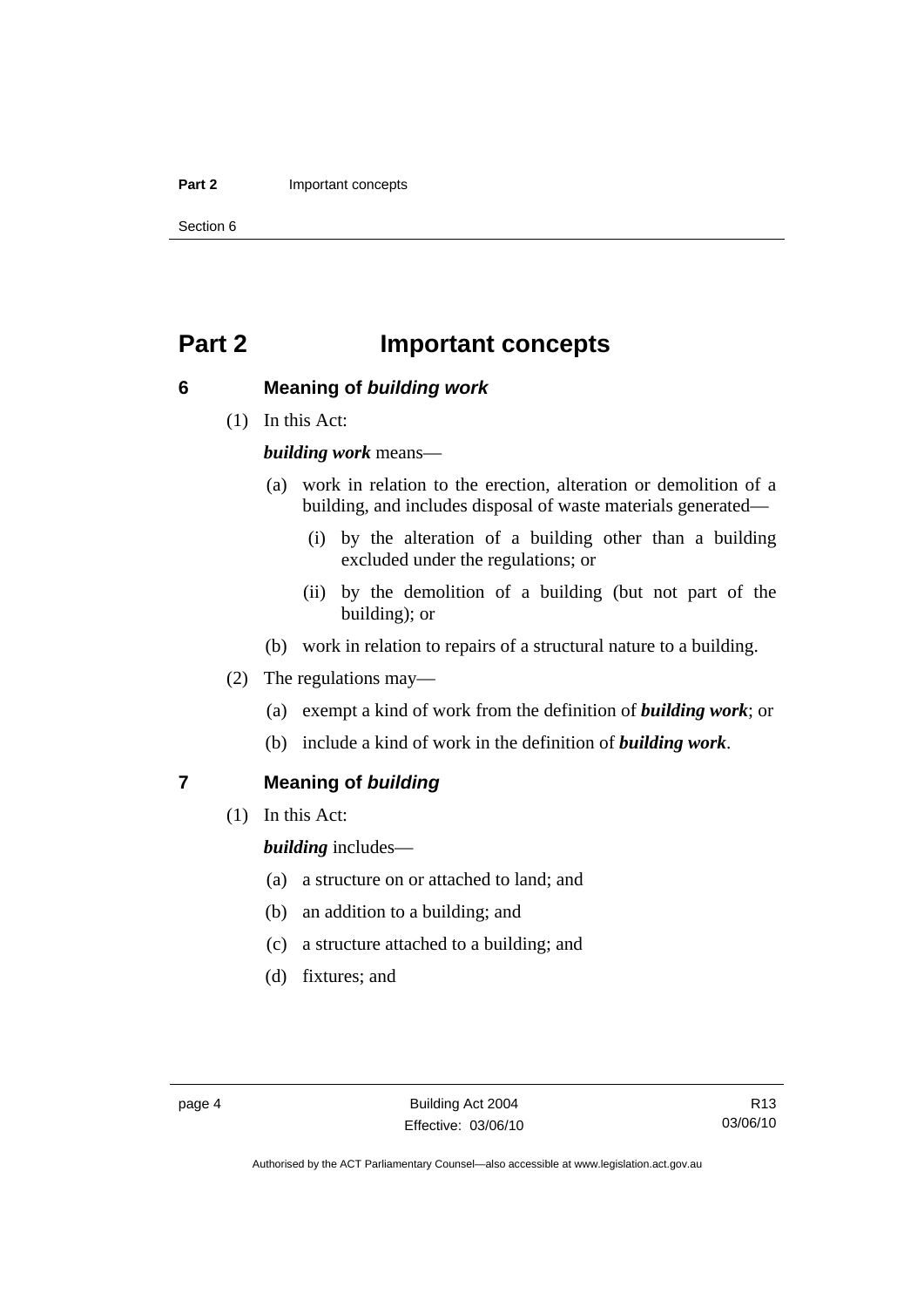(e) part of a building, whether the building is completed or not.

#### **Example of part of building**

footings poured for a building that is being built

- *Note* An example is part of the Act, is not exhaustive and may extend, but does not limit, the meaning of the provision in which it appears (see Legislation Act, s 126 and s 132).
- (2) However, *building* does not include—
	- (a) a vehicle or craft that is not used or adapted for use as a class of building or structure classified under the building code; or
	- (b) a transportable building, mobile home, caravan or similar that—
		- (i) is not used for long-term habitation; and
		- (ii) is readily transportable without being disassembled or removed from associated components including a footing, pier, stump, rigid annexe or an attached building or similar; or
	- (c) if on the ground and not inside a building—paving, a driveway or a road; or
	- (d) a surface-level carpark that is not inside a building; or
	- (e) a ground treatment; or
	- (f) vegetation; or
	- (g) ground excavations or fillings; or
	- (h) fittings, other than fittings included in a building—
		- (i) to make the building comply with the building code; or
		- (ii) that cause the building to not comply with the building code; or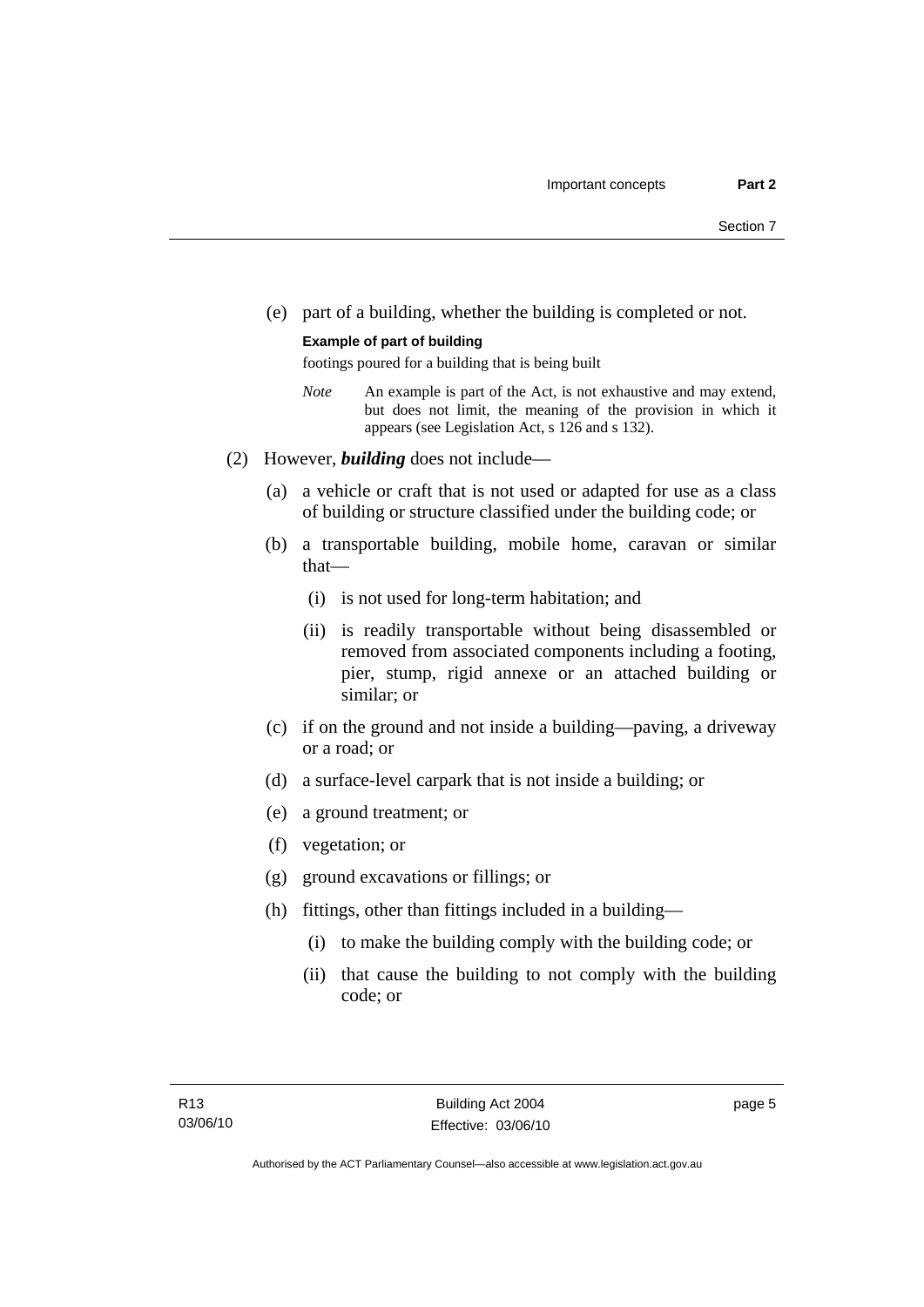#### **Part 2** Important concepts

Section 7

- (i) fixtures that are not integral to the building, but are fixed to the building to prevent theft or for some other reason not related to the building; or
- (j) something exempted under the regulations.

#### **Examples—par (h)**

1 An existing house was built when there was no requirement for the house to satisfy any energy efficiency requirements or thermal insulation requirements. Bulk thermal insulation batts are included in an extension to the house to comply with the building code's energy efficiency provisions which apply to the extension. The opportunity is taken to include batts in the ceiling of the existing house. The batts sit loosely on the ceiling and are not fixed to the building.

 The batts are part of the extension, because they are regulated under the building code for the extension. However, they are not part of the existing house, because they are not fixtures, and are not regulated under the building code in relation to the existing house, unless they are needed in the existing house to make the extension comply with the building code.

- 2 Some light fittings in an office building are fitted with energy efficient lamps to comply with the energy efficiency provisions of the building code. The lamps are part of the building. However, other lamps that are not relied on to comply with the building code are not part of the building unless another provision brings them within the definition of *building* for the Act.
- 3 An office building has cubicles that are not fixed to the building. The cubicles have partition walls, are part of the fit-out for the building and are shown in the building approval. Some cubicles are placed where they obstruct a fire evacuation path in a way that prevents compliance with the building code. Those cubicles are part of the building. The others are not unless another provision brings them within the definition of *building* for the Act.
- 4 A warehouse is being extended. The warehouse stores furniture. Some partitions for cubicles stored in the warehouse impede fire evacuation paths relied on for the extension to comply with the fire evacuation provisions of the building code. The partitions cause the extension to not comply with the building code. The partitions are stored goods and not fittings, so they are not part of the building unless another provision of the Act brings them within the definition of *building* for the Act.

page 6 Building Act 2004 Effective: 03/06/10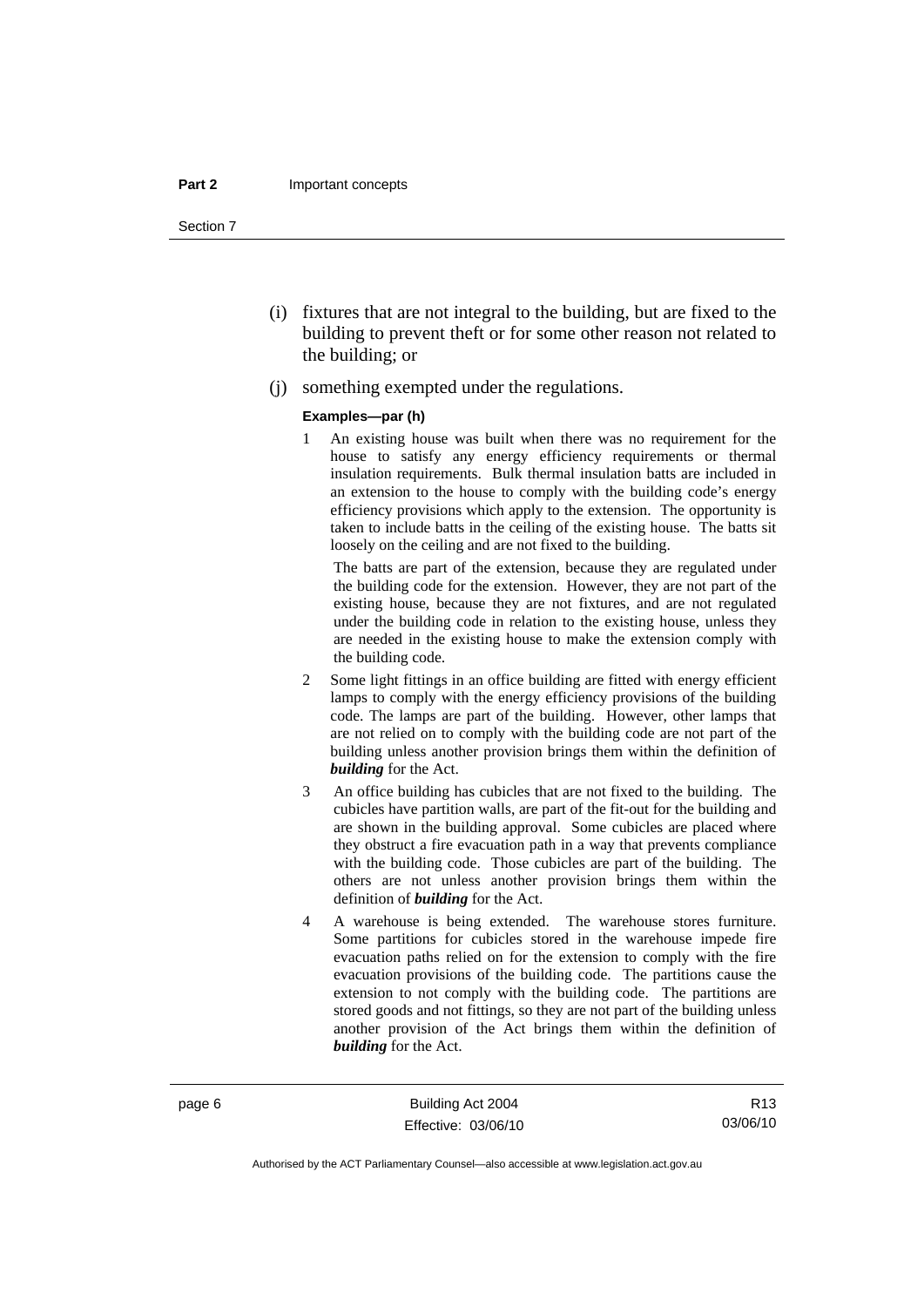- <span id="page-16-0"></span>5 An apartment building has a surface-level carpark, part of which is below the apartments and part of which is adjacent to the building with no building above, below or within it. The part of the surface-level carpark below the apartments is part of the building or a separate building, depending on the building code. The other part of the carpark is not part of the building unless another provision of the Act brings it within the definition of *building* for the Act.
- 6 A concrete floor slab for a home is being poured together with a floor slab for a garage and a surface-level driveway to the garage. The floor slabs are parts of the building. The surface-level driveway is not part of the building unless another provision of the Act brings it within the definition of *building* for the Act.
- (3) To remove any doubt, something is not excluded from the definition of *building* only because it is temporary or novel.

#### **Example**

a building used in connection with a fair, circus, carnival, celebration, market, show, concert, display, exhibition, competition, training event, recreational event or publicity event is not excluded on the basis of its temporary or novel nature

# **7A Meaning of** *site work*

In this Act:

*site work* is development that is—

- (a) building work; and
- (b) work other than building work that—
	- (i) physically affects the place (the *building site*) where the building work is being carried out; and
	- (ii) if not carried out at the building site, is carried out near, and connected with, the building site.

#### **Examples of site work**

1 putting up temporary fencing to protect trees growing on a road verge

- 2 building a house
- 3 damaging or removing a significant tree

page 7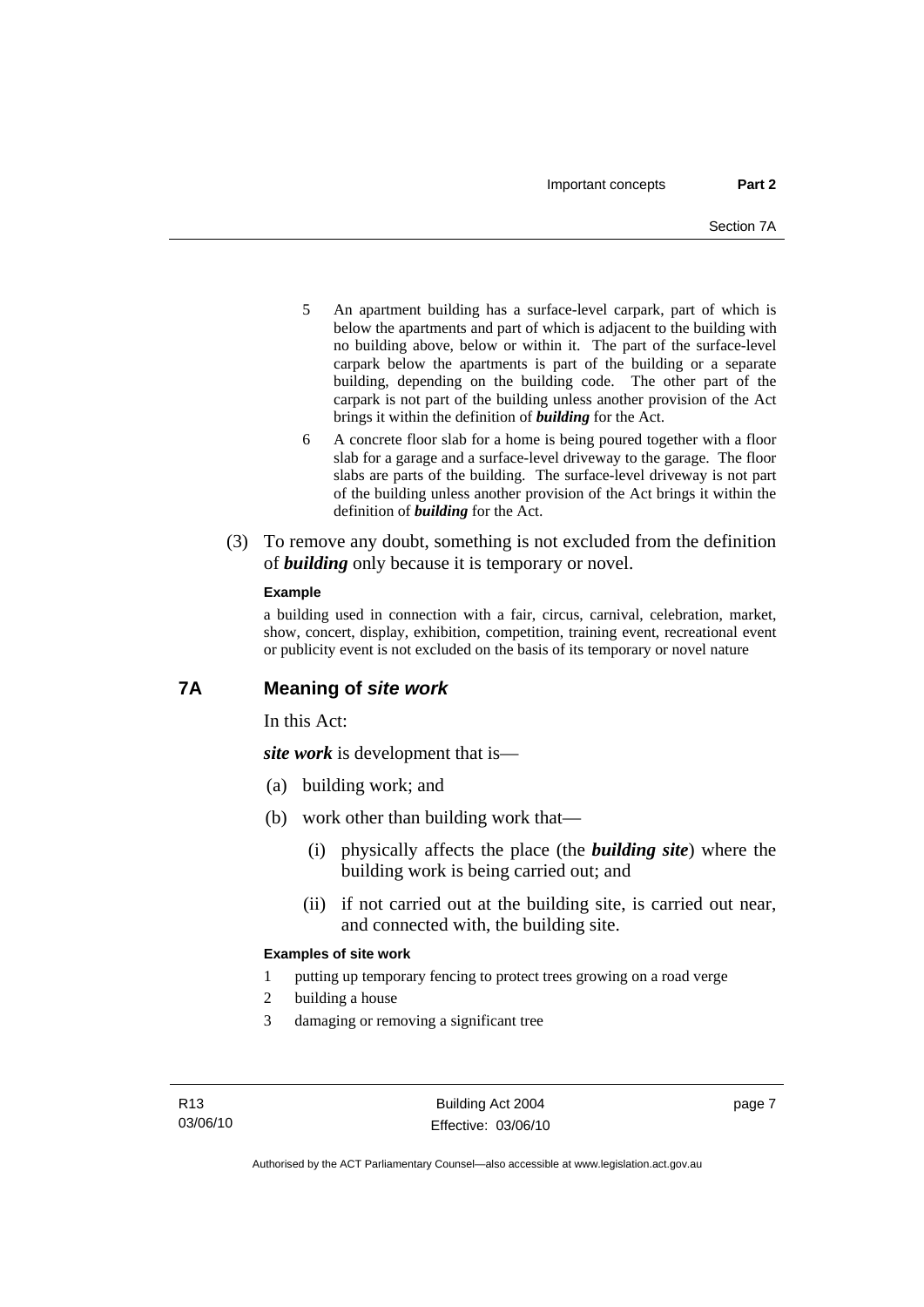<span id="page-17-0"></span>Section 8

- 4 laying paving for driveways and parking areas
- *Note* An example is part of the Act, is not exhaustive and may extend, but does not limit, the meaning of the provision in which it appears (see Legislation Act, s 126 and s 132).

### **8 Meaning of** *structure*

(1) In this Act:

*structure* includes—

- (a) a fence, retaining wall, swimming pool, ornamental pond, mast, antenna, aerial, advertising device, notice or sign; and
- (b) a thing prescribed under the regulations as a *structure*.
- (2) However, *structure* does not include something that is part of a machine or mechanical plant unless it is—
	- (a) part of something classified as a building or structure by the building code; or
	- (b) prescribed under the regulations for this section.

# **9 Meaning of** *specialist building work*

In this Act:

# *specialist building work*—

- (a) means—
	- (i) the installation of a swimming pool; or
	- (ii) the demolition of a building; and
- (b) includes building work prescribed under the regulations as specialist building work.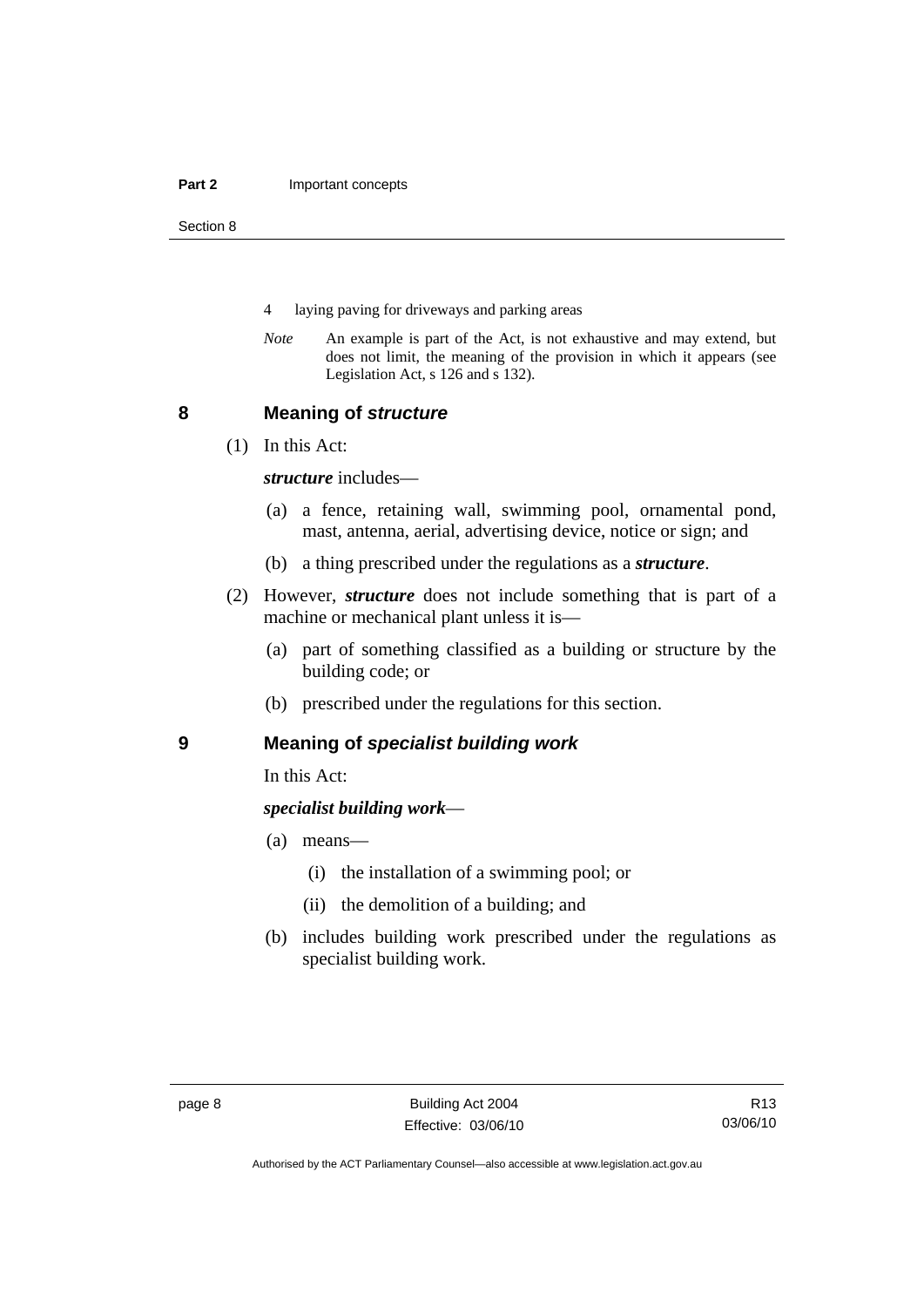# <span id="page-18-0"></span>**10 Meaning of** *basic building work*

(1) In this Act:

# *basic building work*—

- (a) means the following building work:
	- (i) erecting a prefabricated class 10a building;
	- (ii) erecting a class 10a outbuilding;
	- (iii) installing fireplaces or solid-fuel heaters;
	- (iv) non-structural work; but
- (b) does not include specialist building work.
- (2) In subsection (1):

# *non-structural work*—

- (a) means work on a part of a building that does not, or is not intended to, carry a structural load imposed or transmitted by another part of a building; and
- (b) includes work on non-load bearing walls, doors, partitioning, reticulated pipework, ventilation ductwork and building fit-out items; but
- (c) does not include the following work:
	- (i) work that may affect the structural integrity of a structural element of a building, or weaken or remove, completely or partly, the structural element, if the element is installed in a way that it carries, or can carry, a load of part of a building;

page 9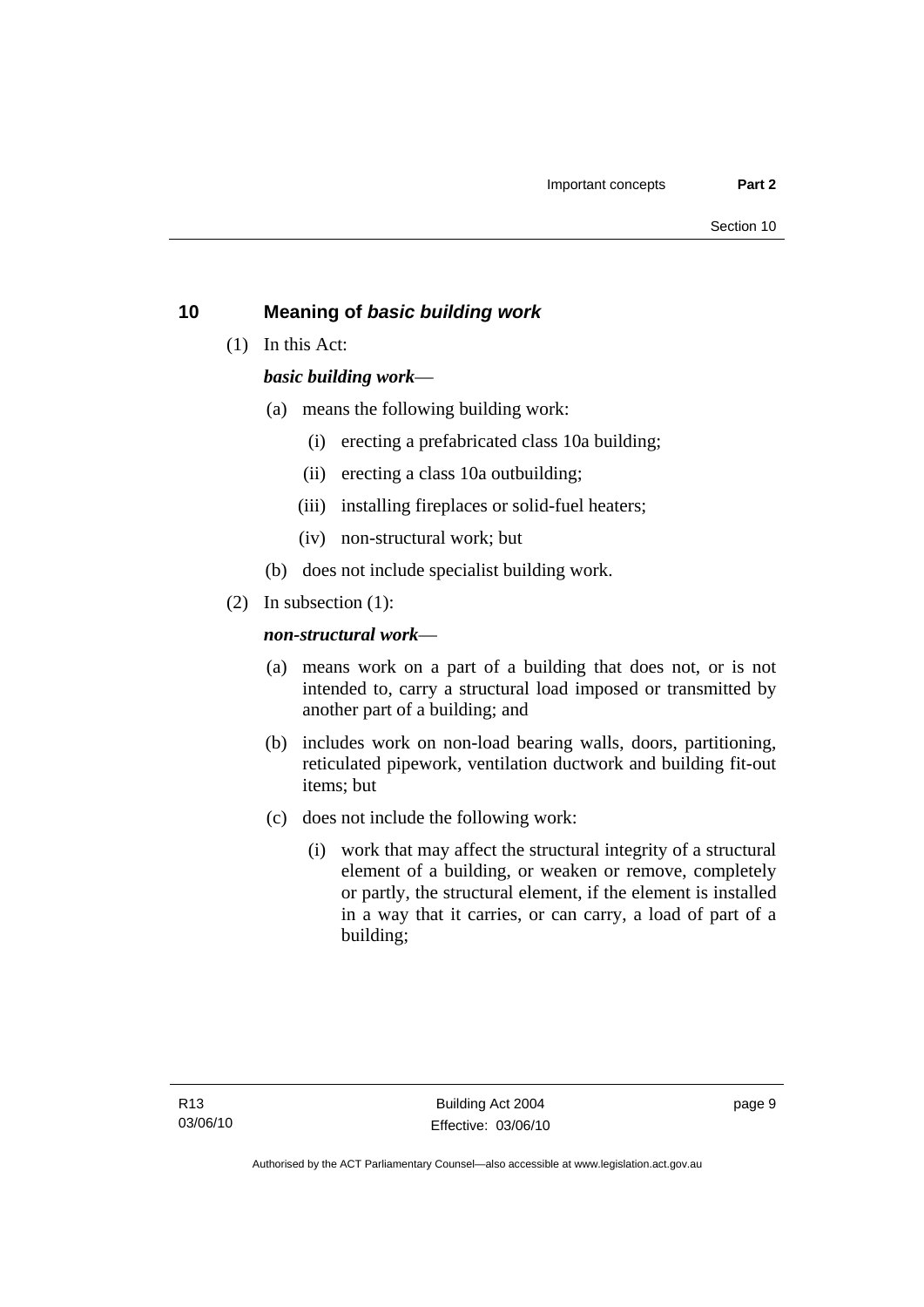#### <span id="page-19-0"></span>**Part 2** Important concepts

Section 10B

 (ii) work that involves the use of a structural element to carry, or to possibly carry, a structural load of part of a building.

#### **Example for par (c) (i)**

work that affects the existing bracing beams on a multi-storey car park if the bracing beams are designed to bear wind load, even though most of the time they do not carry any load

#### **Examples for par (c) (ii)**

| the installation of a new storey on a building |  |
|------------------------------------------------|--|
|------------------------------------------------|--|

- 2 underpinning a subsiding building
- *Note* An example is part of the Act, is not exhaustive and may extend, but does not limit, the meaning of the provision in which it appears (see Legislation Act, s 126 and s 132).
- (3) The regulations may—
	- (a) exempt a kind of work from the definition of *basic building work*; or
	- (b) include a kind of work in the definition of *basic building work*.

### **10B Meaning of** *disturbs* **friable asbestos**

For this Act, work *disturbs* friable asbestos if the work increases, or may significantly increase, the risk of the dispersal of asbestos fibres into the air.

# **11 Act does not affect other ACT laws**

This Act does not affect the operation of any other law in force in the ACT relating to land use or to the provision of services for a building.

#### **Example of related laws not affected**

*Electricity Safety Act 1971 Scaffolding and Lifts Act 1912 Utilities Act 2000* 

page 10 Building Act 2004 Effective: 03/06/10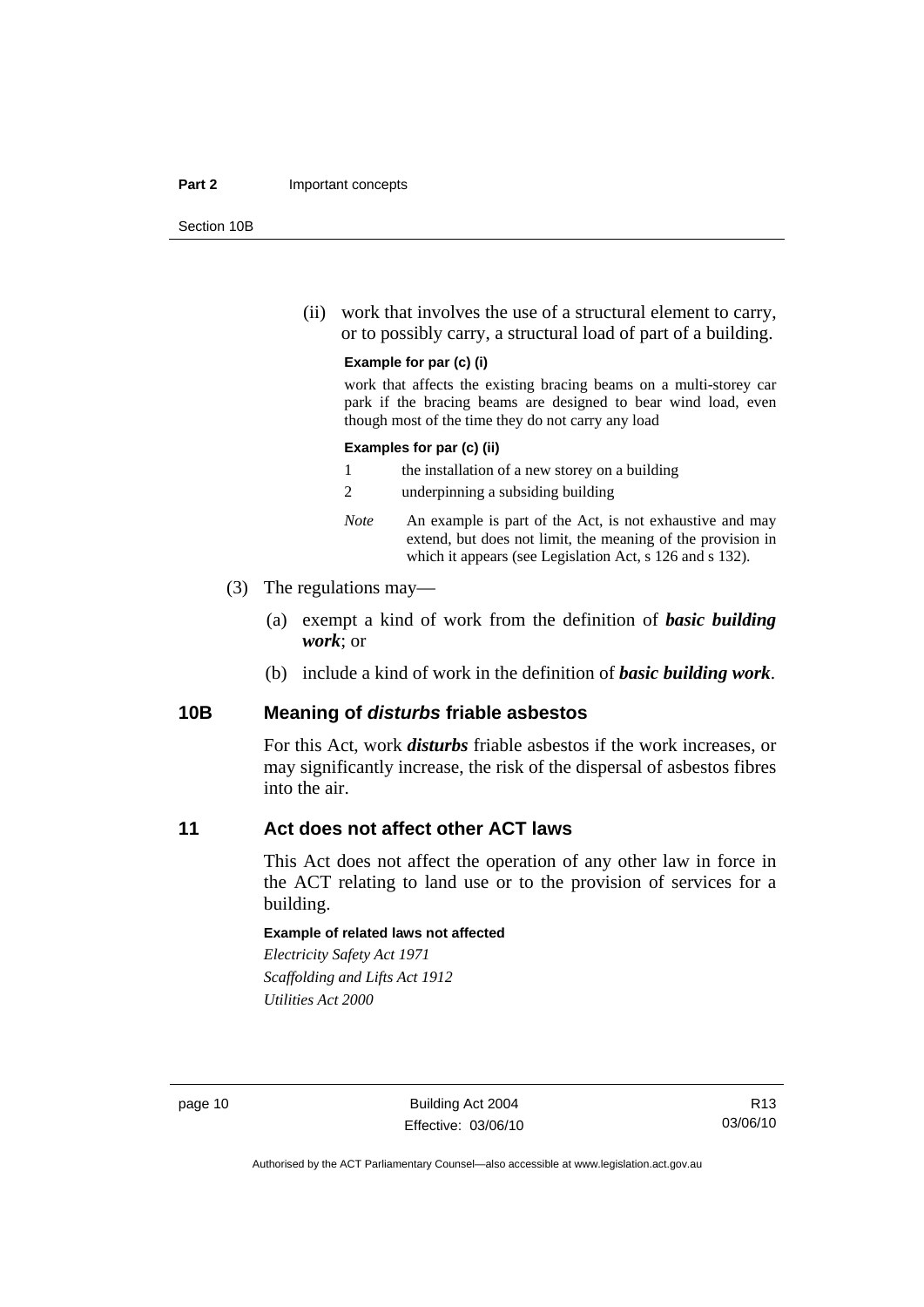<span id="page-20-0"></span>*Water and Sewerage Act 2000* 

*Note* An example is part of the Act, is not exhaustive and may extend, but does not limit, the meaning of the provision in which it appears (see Legislation Act, s 126 and s 132).

# **12 Exempt buildings**

In this Act:

*exempt building* means a building prescribed under the regulations.

- *Note 1 Exempt building* is used to narrow the application of pt 3, pt 5 and pt 6.
- *Note 2* A regulation may also exempt a building from the application of this Act or a part of the Act (see s 152 (2)).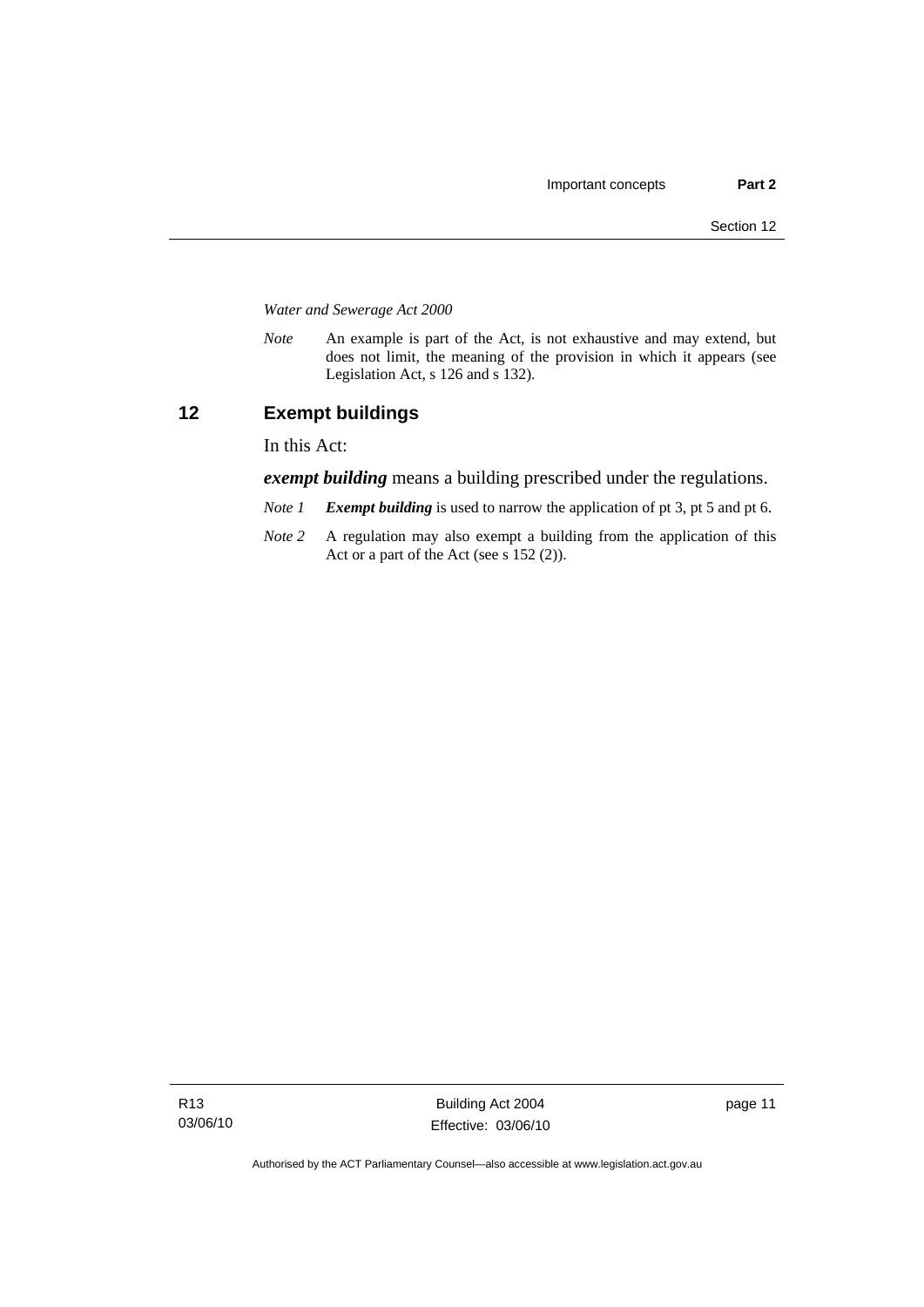<span id="page-21-0"></span>**Part 3 Building work**<br>**Division 3.1 Preliminary Division 3.1** Preliminary Section 15

# **Part 3 Building work**

# **Division 3.1 Preliminary**

# **15 Application of pt 3 to building work**

- (1) This part does not apply to—
	- (a) building work in relation to an exempt building; or
	- (b) building work that is exempt under a regulation.
- (2) However, this part applies to building work mentioned in subsection (1) if—
	- (a) the work involves—
		- (i) handling asbestos; or
		- (ii) disturbing friable asbestos; and
	- (b) the work is not exempt from this subsection under a regulation.

# **Division 3.2 Certifiers and government certifiers**

*Note* This division applies to building work and other site work.

# **17 Definitions for div 3.2**

In this division:

*certifier* does not include government certifier.

*eligible entity*, for building work—see section 18.

*government certifier*, for building work, means an entity that is appointed under section 20 (4) for the work.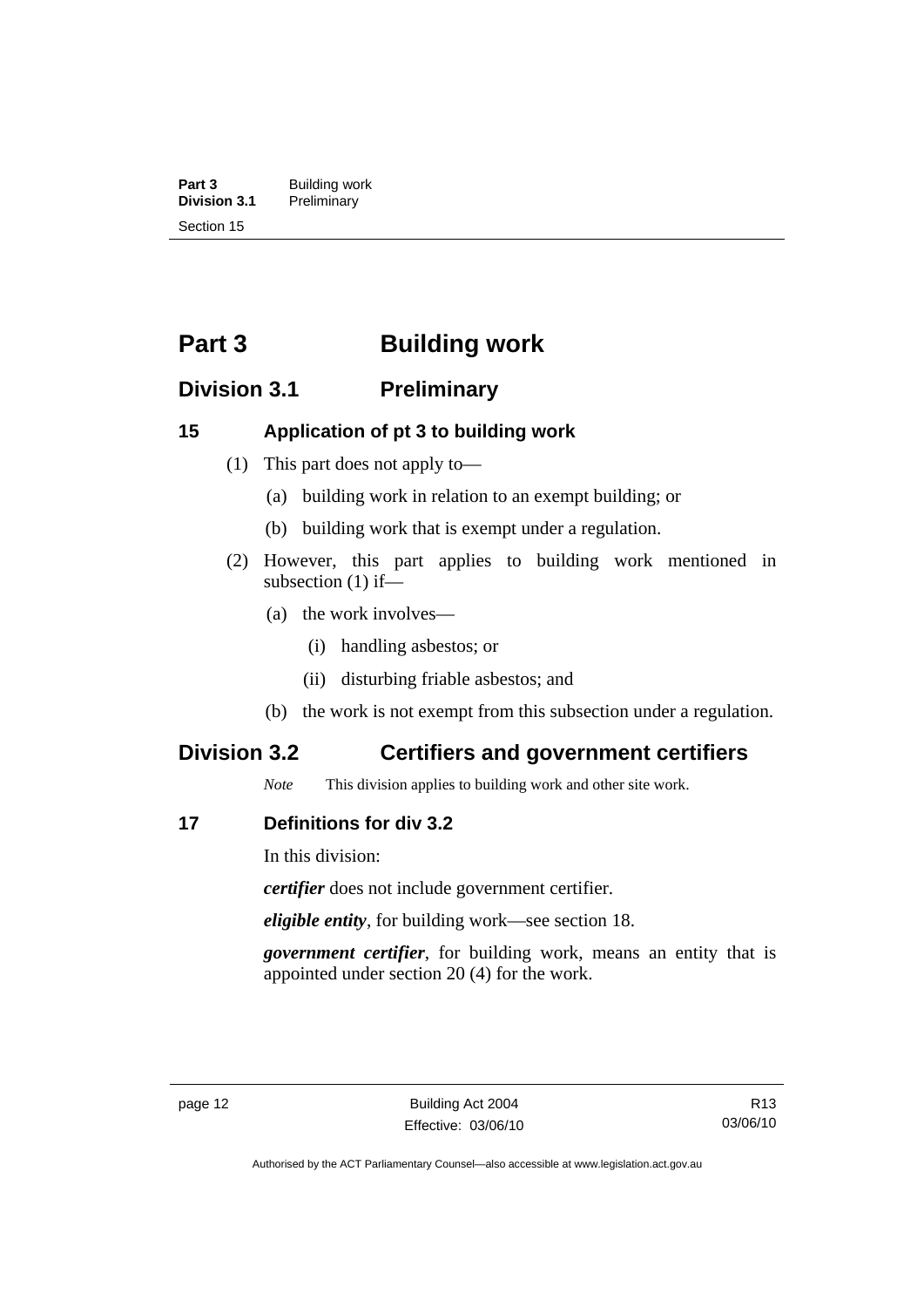# <span id="page-22-0"></span>**18 Eligibility for appointment—certifiers and government certifiers**

A licensed construction practitioner (an *eligible entity*) is eligible to be appointed certifier or government certifier for building work if the construction practitioner—

- (a) is entitled under the *Construction Occupations (Licensing) Act 2004* to perform services as certifier for the work; and
- (b) is qualified under the regulations to be appointed for the work.

# **19 Appointment of certifiers—work not begun**

The owner of land where it is proposed to carry out building work may appoint an eligible entity as certifier for the work.

*Note* An appointment must be in writing (see Legislation Act, s 206).

# **19A Appointment of certifiers—work begun**

- (1) This section applies if—
	- (a) building work has begun on a parcel of land; and
	- (b) the building work has been carried out in accordance with this part.
- (2) The owner of land may appoint an eligible entity as certifier for the building work.

# **19B Automatic suspension**

An entity's appointment as certifier is suspended if the entity stops being an eligible entity.

# **19C Ending suspensions**

 (1) This section applies if an entity's appointment as certifier is suspended.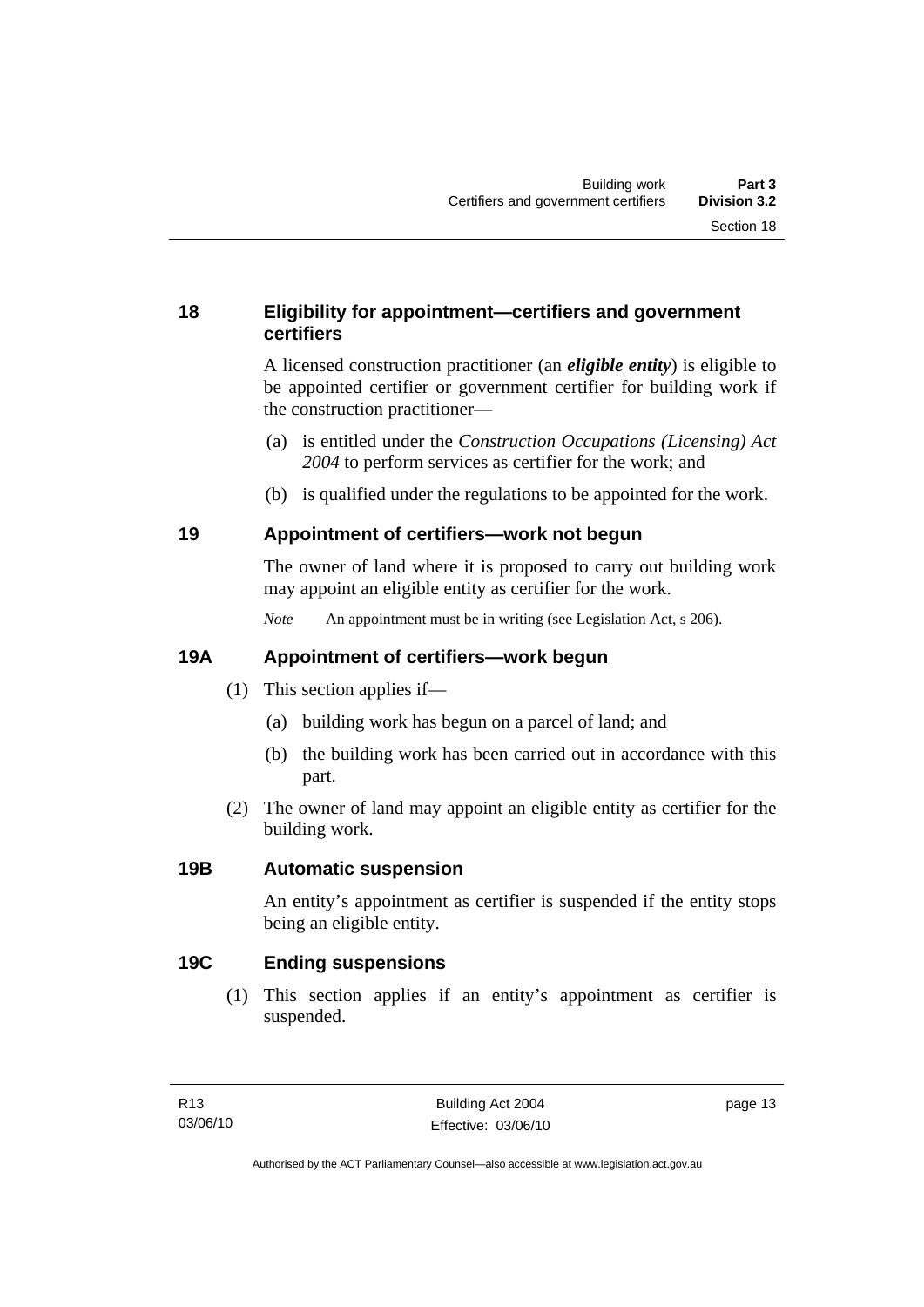- <span id="page-23-0"></span> (2) The entity's suspension ends when—
	- (a) the entity becomes an eligible entity; or
	- (b) the entity's appointment as a certifier ends.

# **19D Ending appointments**

- (1) An entity's appointment as certifier for building work on land ends if—
	- (a) the owner of the land revokes the appointment by written notice given to the entity; or
	- (b) the entity resigns the appointment; or
	- (c) the entity's appointment has been suspended for a single period of 3 months or longer; or
	- (d) each of the following apply:
		- (i) a certificate under part 5 (Building occupancy) is issued for the building work;
		- (ii) the certificate is not subject to a condition that requires building work to be done;
		- (iii) there is no part of the building work for which a certificate under part 5 has not been issued; or
	- (e) it has been 5 years since the certifier was last appointed as certifier for the building work.
- (2) An entity may resign an appointment as certifier only—
	- (a) with the written approval of the construction occupations registrar; and
	- (b) by written notice given to the owner of the land.

Authorised by the ACT Parliamentary Counsel—also accessible at www.legislation.act.gov.au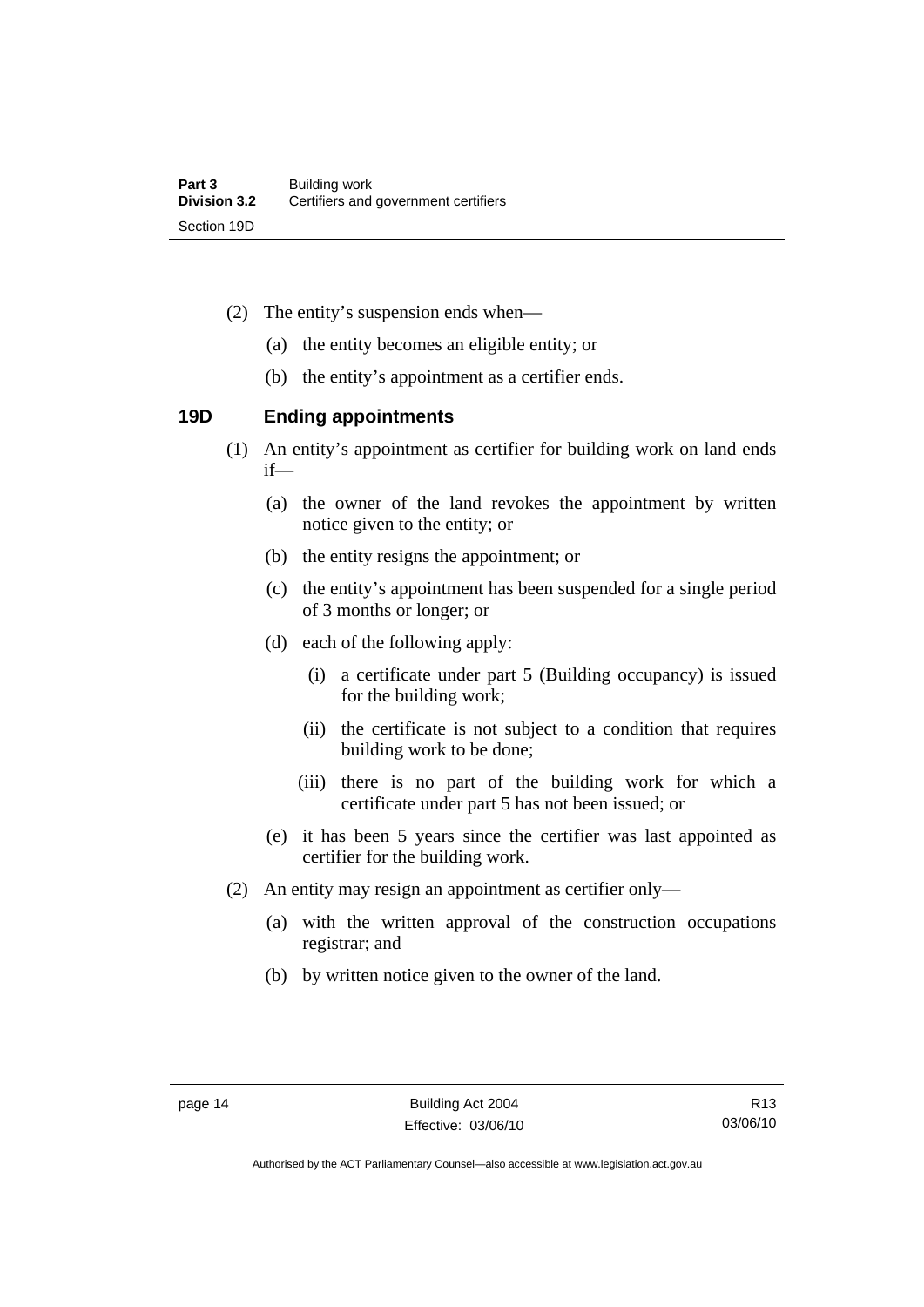- <span id="page-24-0"></span> (3) The construction occupations registrar may approve the resignation of the entity as certifier only if satisfied that—
	- (a) the entity can not exercise the entity's functions as a certifier in relation to the building work because of mental or physical incapacity; or
	- (b) the entity has arranged for another certifier to take over the entity's functions as a certifier in relation to the building work; or
	- (c) it is otherwise appropriate to approve the resignation.
- (4) An appointment that ends under subsection (1) (c) ends—
	- (a) for a suspension for a single period of 3 months—on the day after the end of the 3-month period; or
	- (b) for a suspension for a single period of longer than 3 months on the day after the end of the first 3 months of the period.

# **19E Appointment of certifier after appointment ends under s 19D (1) (e)**

- (1) This section applies if an eligible entity's appointment as certifier for building work on land (the *first appointment*) ends under section 19D (1) (e).
- (2) The owner of the land may appoint the entity as certifier for the building work (the *second appointment*).
- (3) If the certifier is an eligible entity during all of the relevant period, the second appointment is taken—
	- (a) to begin on the day after the day the first appointment ends; and
	- (b) to be a continuation of the first appointment, not a new appointment.

page 15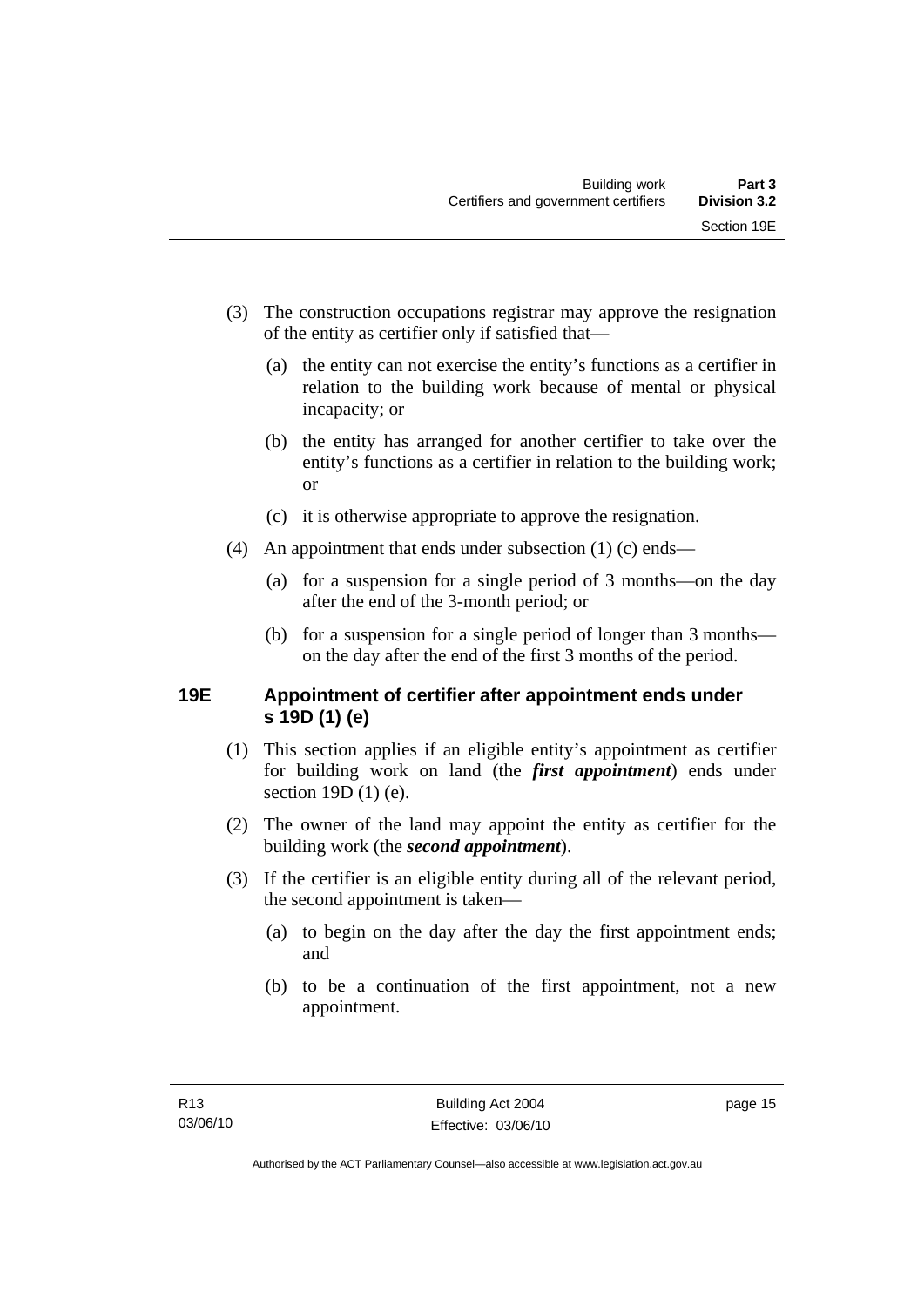- <span id="page-25-0"></span> (4) However, for section 19D (1) (e), the second appointment is taken to be the last appointment if no appointment has been made after it.
- (5) In this section:

*relevant period* means the period that—

- (a) begins on the day after the day the first appointment ends; and
- (b) ends on the day before the day the second appointment is made.

# **20 Appointment of government certifiers**

- (1) This section applies to building work if the last certifier appointed for the work is no longer the certifier for the work.
- (2) A certifier is *no longer the certifier* for building work if—
	- (a) the certifier's licence is suspended for longer than 3 months; or
	- (b) the certifier's licence has been cancelled; or
	- (c) the certifier has resigned the appointment under section 19D (Ending appointments); or
	- (d) the certifier is dead; or
	- (e) for a building certifier in the same occupation class as the certifier—the certifier is not covered by insurance required under the *Construction Occupations (Licensing) Act 2004*.
- (3) The owner of the land where the building work is being carried out (or proposed to be carried out) may apply to the construction occupations registrar for the appointment of a government certifier for the work.
	- *Note* If a form is approved under s 151 for an application, the form must be used.
- (4) The construction occupations registrar may appoint a government certifier for the building work if satisfied that the criteria prescribed under the regulations are satisfied.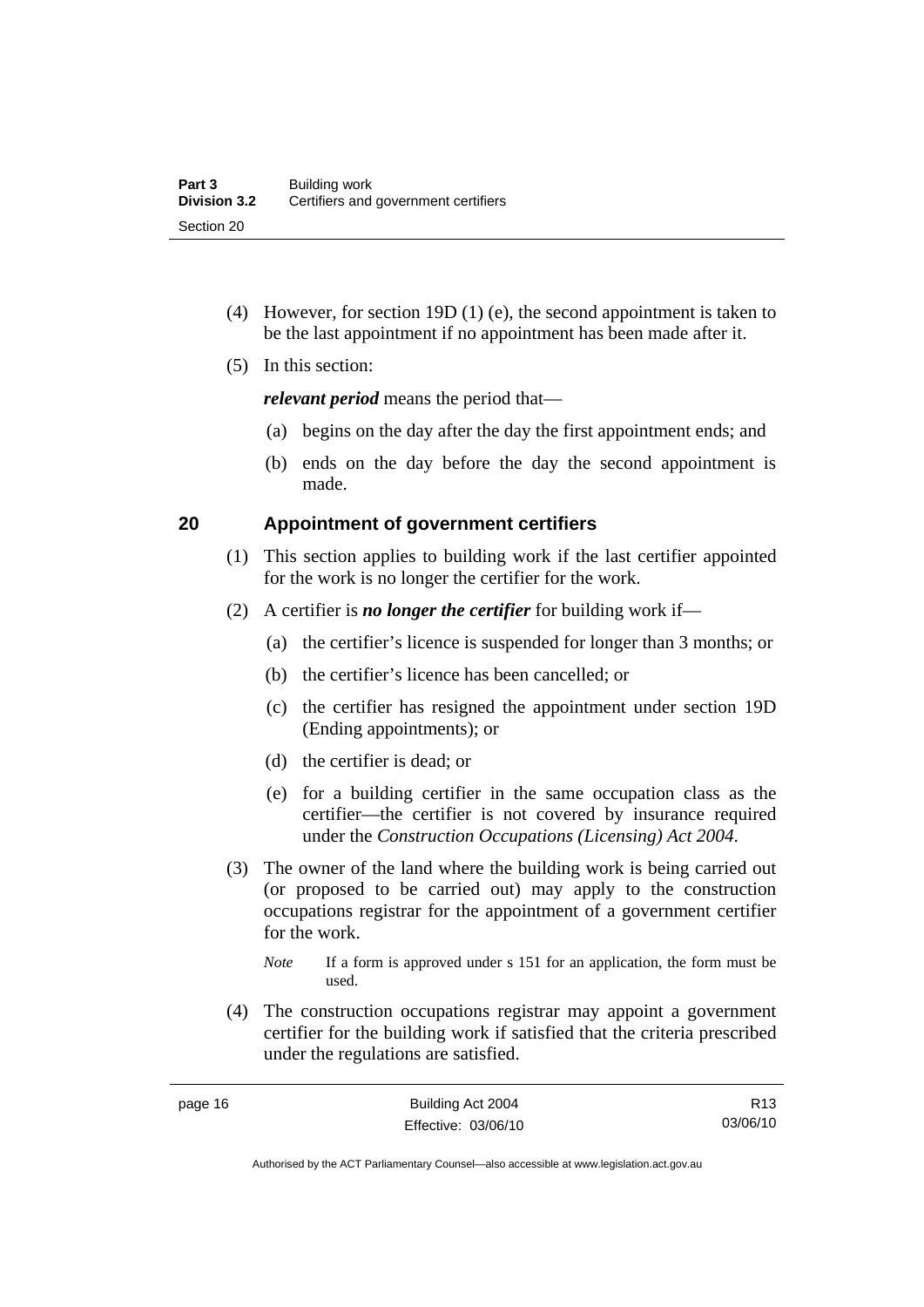- <span id="page-26-0"></span> (5) The regulations may prescribe what must accompany the application.
- (6) In this section:

*licence* means a building surveyor licence under the *Construction Occupations (Licensing) Act 2004*.

# **21 Power to require building documents**

- (1) A government certifier appointed for building work may, by written notice, require the entity that was the certifier (or last certifier) for the building work to give the government certifier any building document the entity has in relation to the work within the period stated in the notice.
- (2) The period stated in the notice must not be less than 2 weeks after the day the notice is given.
- (3) A person commits an offence if the person contravenes a notice given to the person under subsection (1).

Maximum penalty: 50 penalty units.

 (4) Each partner commits an offence if the partnership contravenes a notice given to the partnership under subsection (1).

Maximum penalty: 50 penalty units.

- (5) It is a defence to a prosecution for an offence against subsection (4) if the partner proves—
	- (a) that—
		- (i) the partner did not know about the contravention of the subsection involved in the offence; and
		- (ii) the partner took reasonable precautions and exercised appropriate diligence to avoid the contravention; or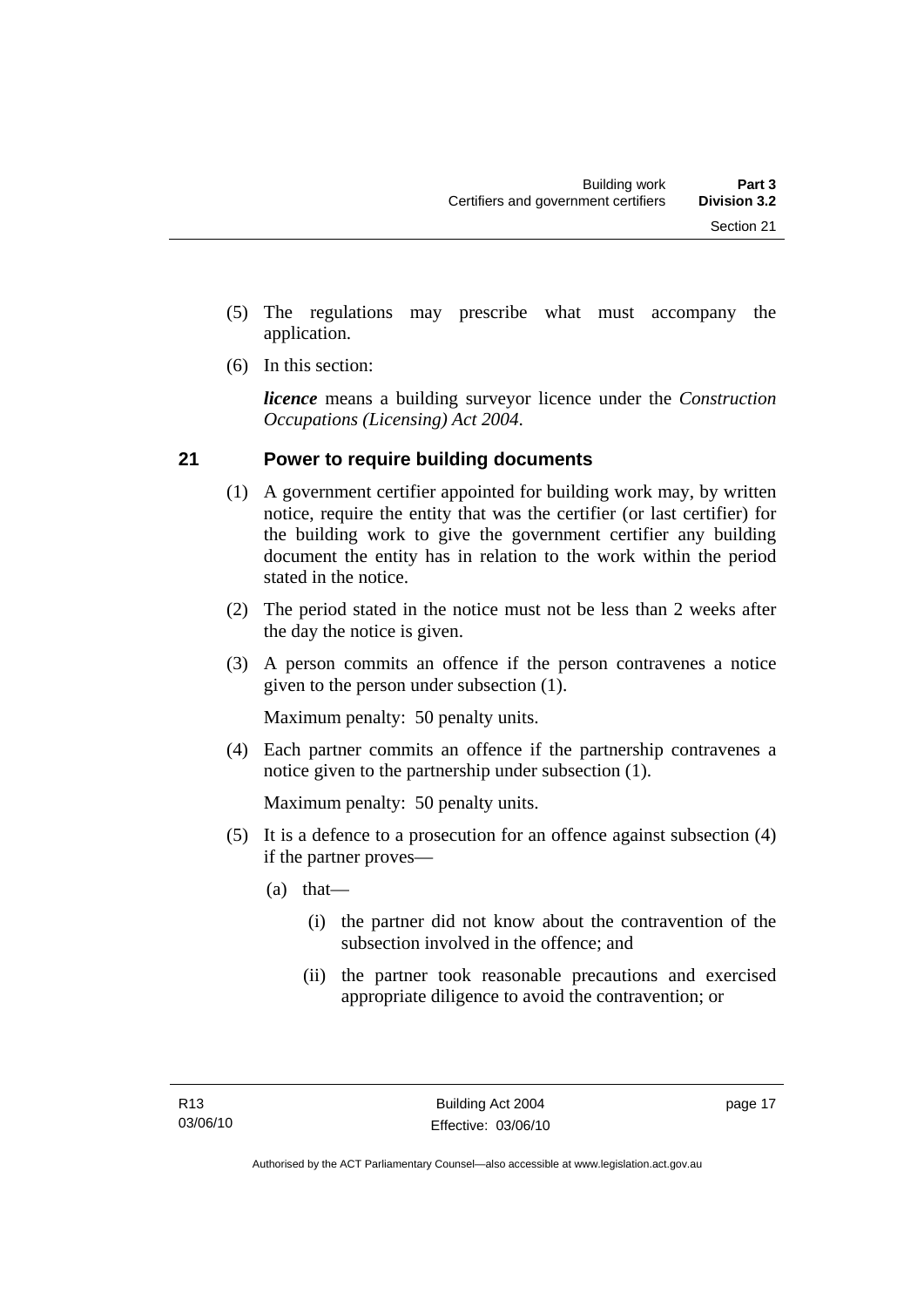- <span id="page-27-0"></span> (b) that the partner was not in a position to influence the partnership in relation to the conduct involved in the contravention.
- (6) An offence against subsection (3) or (4) is a strict liability offence.
- (7) In this section:

*building document* means a document mentioned in section 48 (3) (Completion of building work).

# **22 Protection of government certifiers from liability**

- (1) A government certifier does not incur civil or criminal liability for an act or omission done honestly as a government certifier.
- (2) A civil liability that would, apart from this section, attach to the government certifier attaches instead to the Territory.

# **23 Entitlement to act as certifier**

- (1) A licensed construction practitioner is not entitled to perform services as a certifier in relation to building work if he or she has an interest in the work.
- (2) For this section, a licensed construction practitioner has an *interest*  in building work if the practitioner, or a person related to the practitioner—
	- (a) has a legal or equitable interest in the land where the building work is, or is to be, carried out; or
	- (b) has prepared, or intends to prepare, drawings intended to be used in relation to the construction of the building work; or
	- (c) has carried out, or intends to carry out, any of the building work; or
	- (d) has a financial interest in the construction or completion of the building work.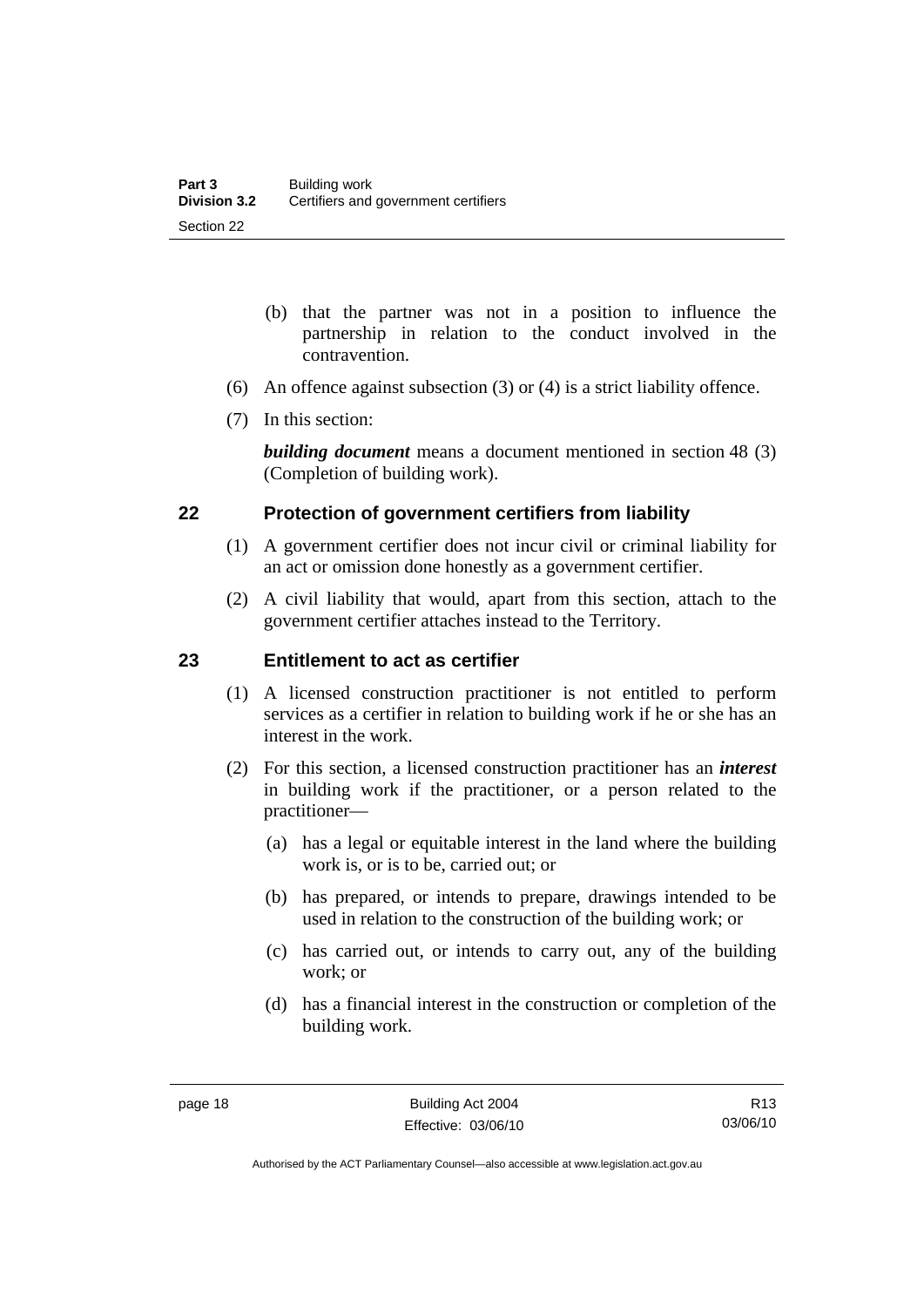- <span id="page-28-0"></span> (3) For this section, a person is *related to* a licensed construction practitioner if the person is—
	- (a) a person with whom the practitioner has a personal, professional, commercial or financial relationship; or
	- (b) an employer or employee of the practitioner; or
	- (c) a company of which the practitioner is a director or in which the practitioner holds a share.
- (4) This section does not prevent a certifier from sketching a required design solution as part of a direction in a notice under section 44 (2) (a).

# **24 Notice of certifier's appointment or end of appointment**

- (1) This section applies if—
	- (a) a building approval has been issued for building work; and
	- (b) after the issue, either—
		- (i) an entity is appointed certifier for the work; or
		- (ii) an entity's appointment as certifier for the work ends under section 19D $(1)$  $(a)$  or  $(b)$ .
- (2) Within 7 days after the day the entity is appointed or the appointment ends, the entity must give the construction occupations registrar written notice of the appointment or end.
	- *Note* If a form is approved under s 151 for a notification, the form must be used.

# **25 Prohibition against contracting out of pt 3**

A provision in a contract or agreement is void if it limits or modifies, or purports to limit or modify, the operation of this part, including this section, in relation to a certifier or building work.

page 19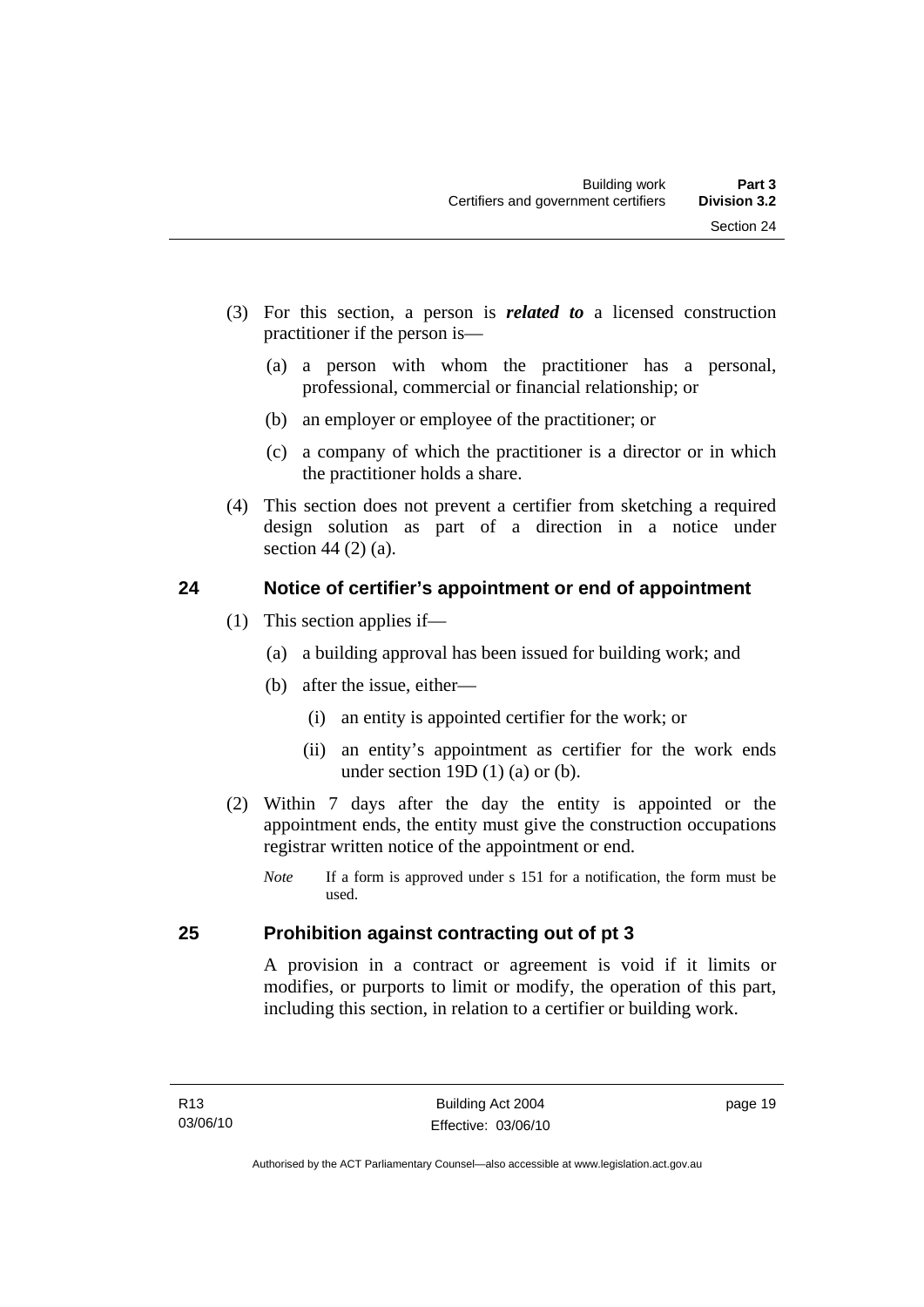# <span id="page-29-0"></span>**Division 3.3 Building approvals**

# **25A Overview—div 3.3**

- (1) This division deals with building approvals for building work carried out on land and how the owner of the land may apply for building approval.
- (2) Section 27 to section 30A affect the issue of building approvals as follows:
	- (a) section 27 provides that a certifier must not consider an application for building approval unless, among other things, the accompanying plans comply with the requirements prescribed by regulation;
	- (b) section 28 provides that an application for building approval must be approved if the plans meet each approval requirement under section 29, and deals with how the approval is given;
	- (c) section 28A sets out how a building approval is marked on plans;
	- (d) section 29 sets out the approval requirements for the plans;
	- (e) section 30 and section 30A set out when an application for building approval must be refused.

# **25B Why are building approvals necessary?**

- (1) A building approval is necessary because—
	- (a) section 42 (1) (d) requires building work to be carried out in accordance with approved plans (which may have to comply with this Act in relation to asbestos); and
	- (b) approved plans are plans that relate to building work for which a building approval is in effect.
- (2) Section 42 provides that building work must not be carried out except in accordance with the requirements set out in the section.

Authorised by the ACT Parliamentary Counsel—also accessible at www.legislation.act.gov.au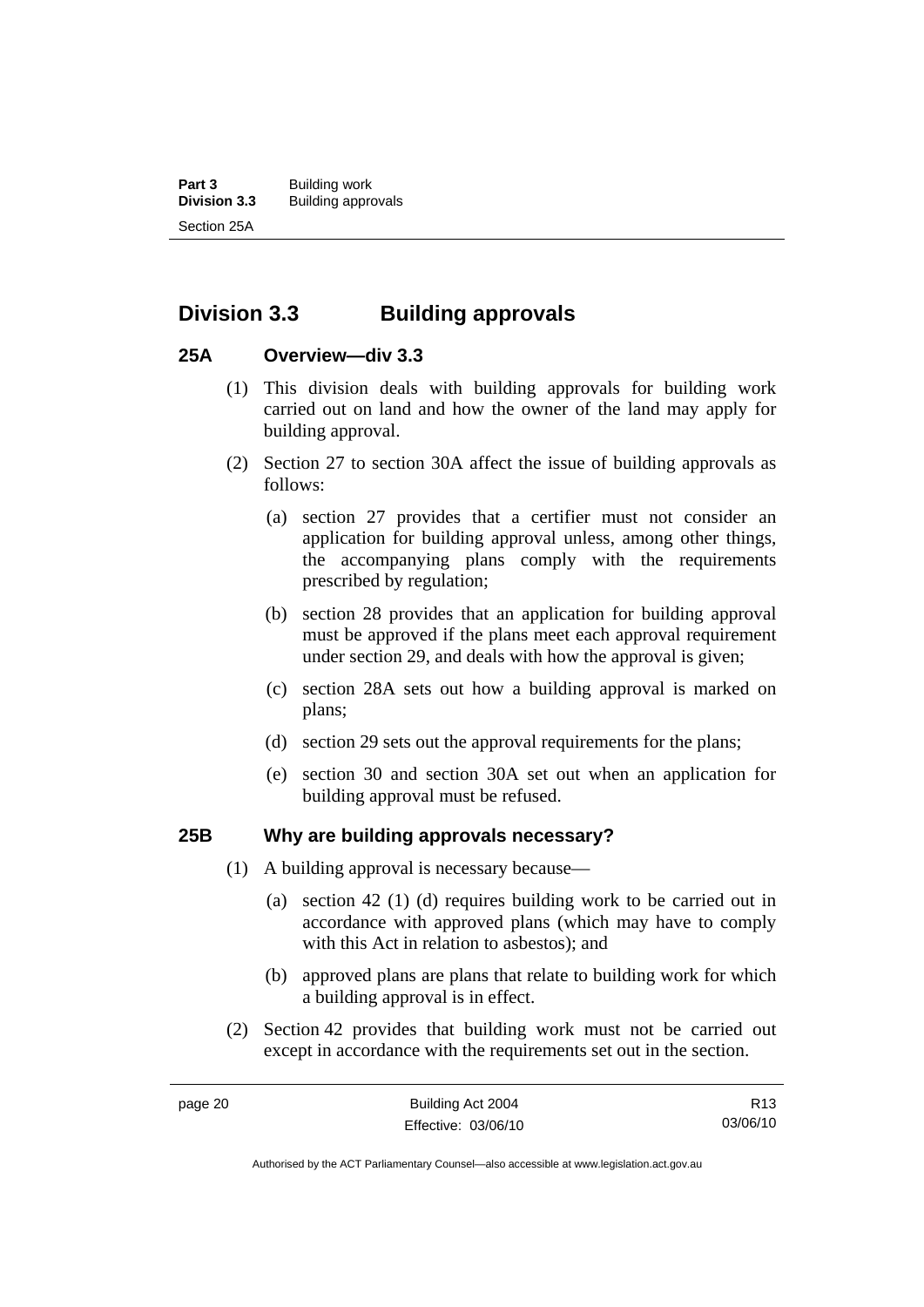- <span id="page-30-0"></span> (3) Not complying with section 42, for example—
	- (a) is an element of offences against section 42A (Contravention of requirements for building work involving asbestos) and section 51 (Carrying out building work in contravention of s 42); and
	- (b) is a ground for giving a notice to a building licensee under section 44 (2) (a) (Stage inspections); and
	- (c) is a ground for giving a notice to carry out building work under section 62 (see s 61 (b)).
	- *Note 1* Not complying with s 42 may also be grounds for disciplinary action under the *Construction Occupations (Licensing) Act 2004*.
	- *Note* 2 An example is part of the Act, is not exhaustive and may extend, but does not limit, the meaning of the provision in which it appears (see Legislation Act, s 126 and s 132).

# **25C Building approvals apply to building work**

To remove any doubt—

- (a) a building approval only relates to building work shown on the approved plans under the approval, other than building work—
	- (i) identified in the plans as not forming part of the approval; and
	- (ii) on a parcel of land other than a parcel to which the application for approval relates; and
- (b) the issue of a building approval does not indicate that carrying out work other than building work identified in the plans is consistent with the law or lease provisions applying to carrying out the work.

#### **Example of work other than building work shown in approved plans**

Approved plans show a multi-unit townhouse development. As well as showing the townhouse buildings, the plans include landscape plans and structural engineer's plans for structural elements, brickwork screen walls, paling fencing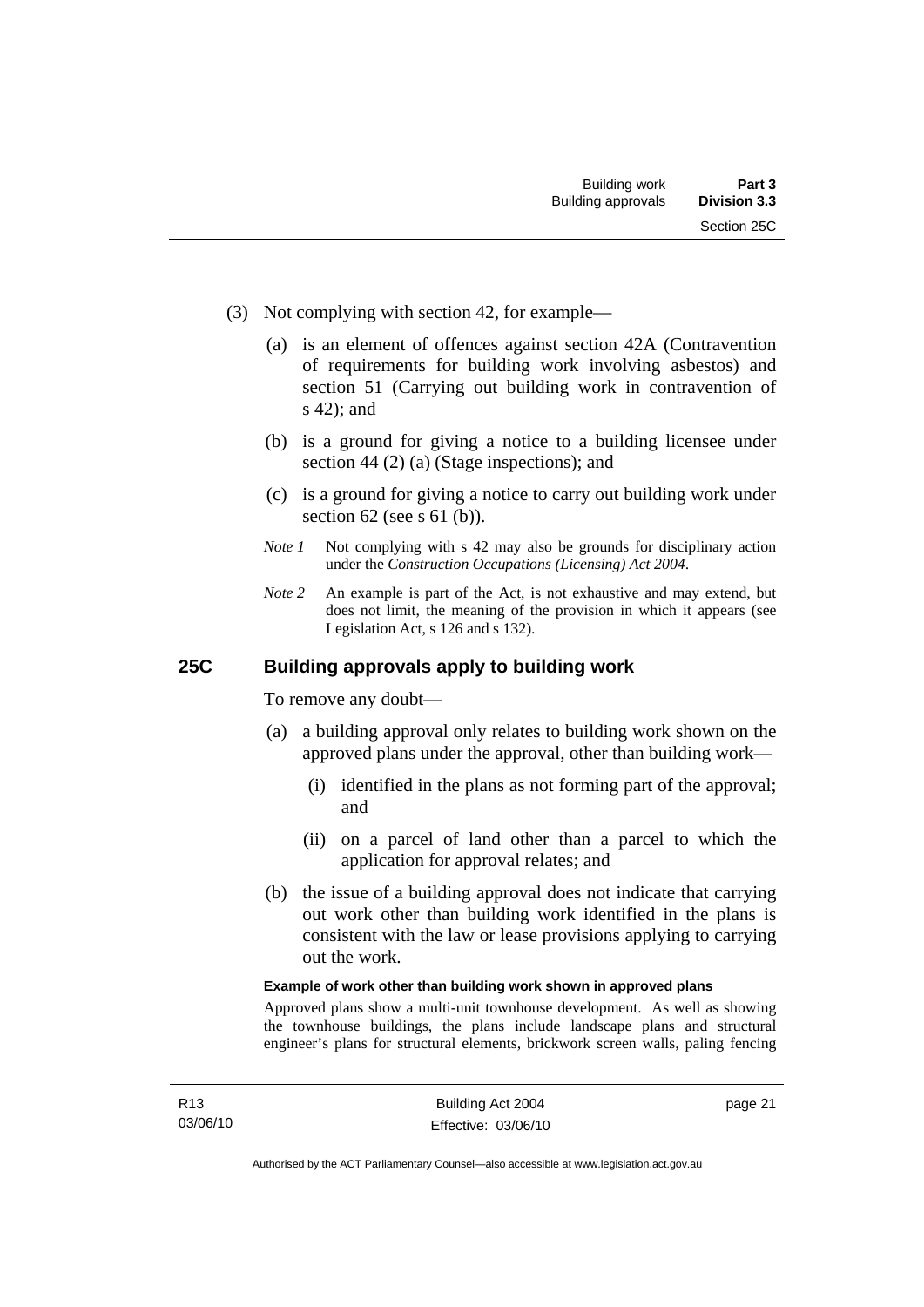<span id="page-31-0"></span>and reinforced concrete pedestrian surface paving. The building approval only relates to the townhouse buildings (including their structural elements), the retaining walls, the screen walls and the fencing.

#### **Example of building work on parcel of land other than parcel to which application relates**

- 1 Approved plans show a shop which is proposed to have an awning over the footpath in front of the shop. The awning is over unleased territory land, while the rest of the shop is on leased land. An application for building approval may only be made by the owner of the parcel of land for approval to carry out building work on the land. If only the owner of the leased land applies for building approval and the building approval is issued, the building approval can relate only to building work on the leased land and not to the awning. However, if the Territory and the owner of the leased land jointly apply for building approval and the approval is issued, the approval can relate to building work on both the awning and the leased land. But, if the Territory grants the applicant a permit for the awning to be over a public place, the permit-holder is, under this Act, taken to be the owner and may apply for building approval for all the building work, including the awning.
- 2 Approved plans show proposed demolition of a fence and a party wall. The wall and fence straddle a common boundary shared by 2 land parcels. The building approval can not operate in relation to only 1 of the parcels. If building approval is required for the demolition, it must relate to both parcels of land.
- *Note* An example is part of the Act, is not exhaustive and may extend, but does not limit, the meaning of the provision in which it appears (see Legislation Act, s 126 and s 132).

# **26 Building approval applications**

- (1) The owner of a parcel of land may, in writing, apply to the certifier for a building approval for building work to be carried out on the land.
	- *Note* At common law, an agent may make an application on the owner's behalf.
- (2) The application must—
	- (a) be accompanied by the number of copies of the plans relating to the proposed work prescribed under the regulations; and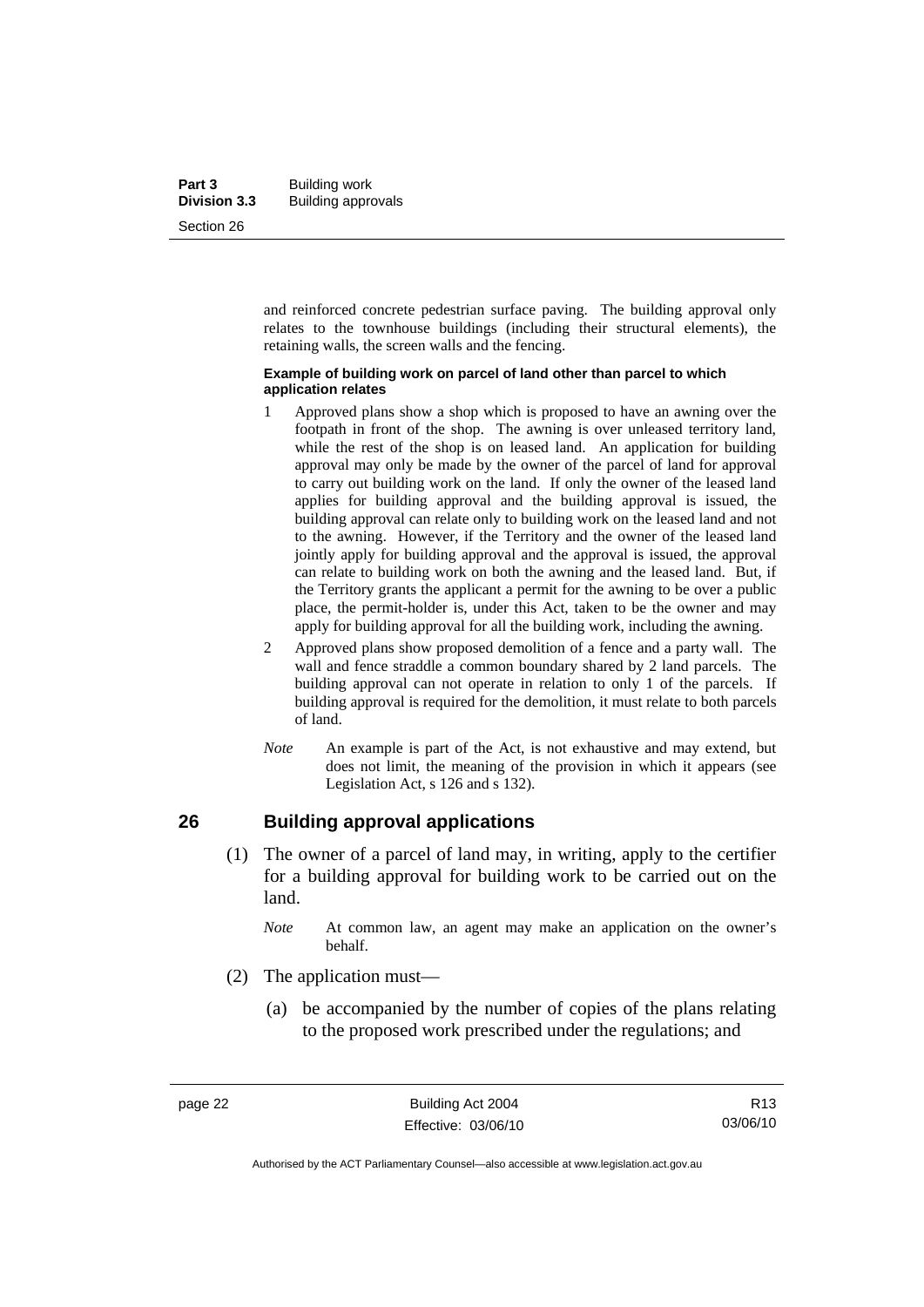- <span id="page-32-0"></span> (b) be accompanied by a waste management plan if the building work involves—
	- (i) the demolition of a building; or
	- (ii) the alteration of a building other than a class 1, class 2 or class 10a building; and
- (c) be accompanied by an asbestos removal control plan if a building to which the building work relates—
	- (i) is a class 1, class 2, class 3 or class 4 building, or a class 10 building associated with a class 1, class 2, class 3 or class 4 building; and
	- (ii) was erected before, or the erection of which started before, 1985; and
- (d) if there is an asbestos assessment report for premises to which the building work relates—be accompanied by a copy of the asbestos assessment report unless the applicant cannot obtain the report after taking reasonable steps.
- *Note* If a form is approved under s 151 for an application, the form must be used.
- (3) The regulations may require the application to contain other details or be accompanied by other material.

# **26A Applications for building approval—certifier may require further information**

- (1) This section applies if—
	- (a) the owner of a parcel of land (the *applicant*) has applied to a certifier for building approval for building work to be carried out on the land; and
	- (b) further information is required for the certifier to be able to decide the application without personally inspecting the land where the building work is to be carried out; and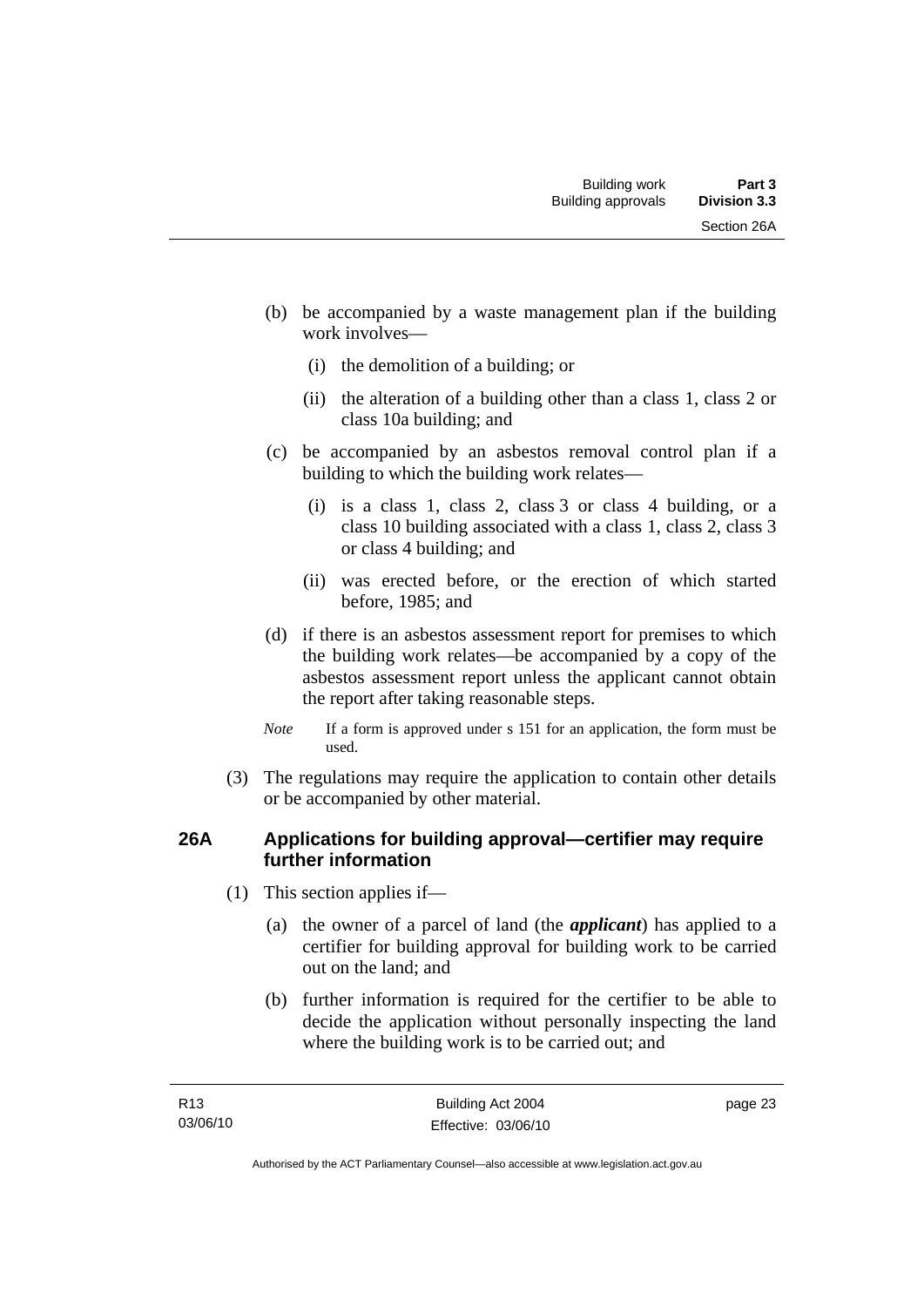- (c) the applicant and the certifier have not agreed that the certifier will obtain the further information.
- (2) The certifier may, by written notice, ask the applicant to give the certifier stated further information in relation to the application if the certifier believes on reasonable grounds that the information will help the certifier to decide the application without personally inspecting the land where the building work is to be carried out.

#### **Examples of what certifier may ask for**

- 1 photos, including ground, aerial, or satellite photos of the land or anything on, over or near the land
- 2 approval, permission or tenure documents, including leases, licences, permits, statutory approvals or advices
- 3 topographical information, including ground surface height contours, for the land and surroundings
- *Note* An example is part of the Act, is not exhaustive and may extend, but does not limit, the meaning of the provision in which it appears (see Legislation Act, s 126 and s 132).
- (3) To remove any doubt, this section does not entitle a certifier to require—
	- (a) photographs to be taken by someone other than the applicant; or
	- (b) photographs to be taken using equipment of the applicant's choice at or near ground level; or
	- (c) further information if—
		- (i) the certifier has, or has reasonable access to, suitable information that allows the certifier to decide the application without personally inspecting the land where the building work is to be carried out; or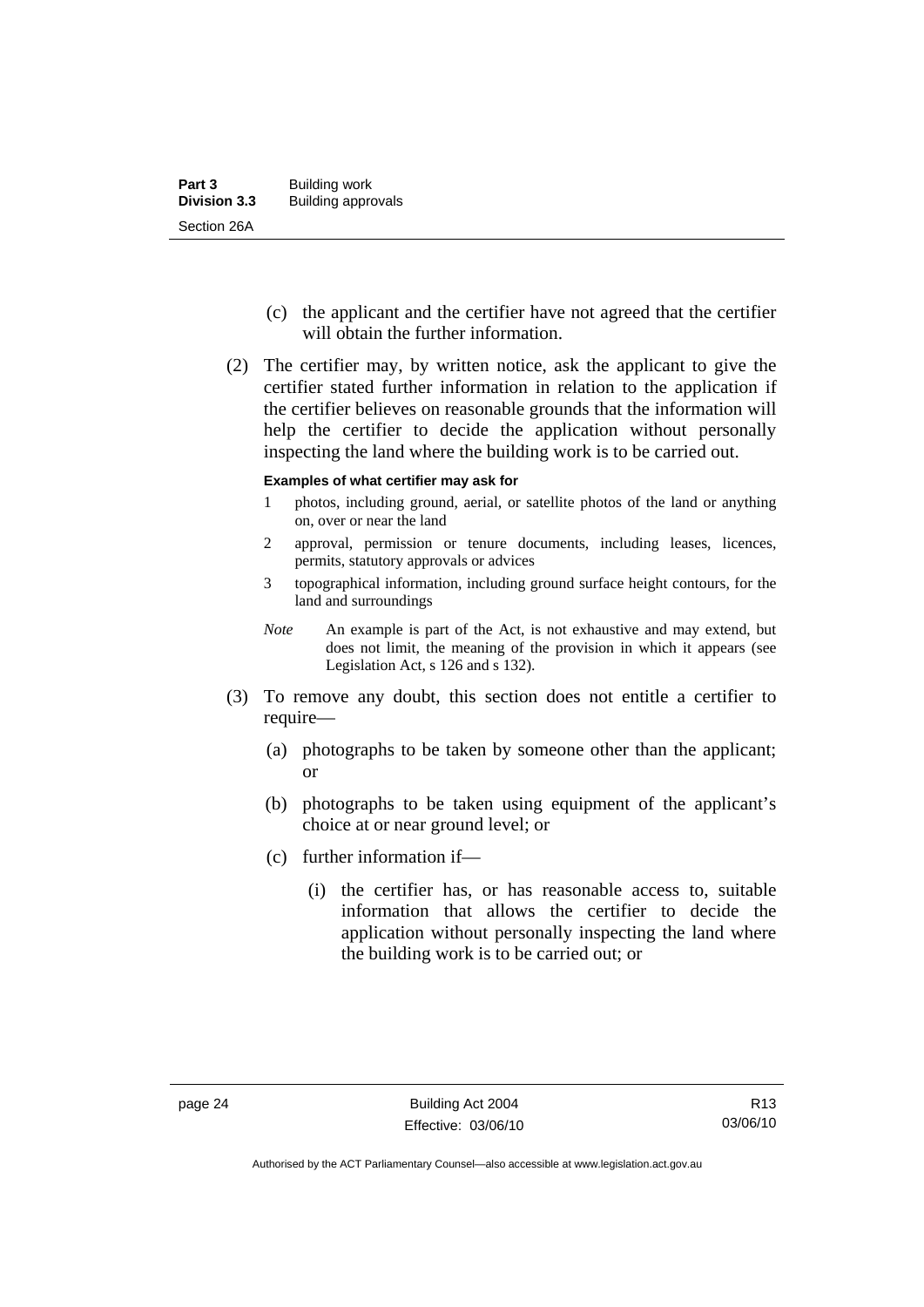<span id="page-34-0"></span> (ii) a territory law requires the certifier to personally obtain or be given the information.

#### **Examples of suitable information certifier has or has reasonable access to**

- 1 The internet website www.actmapi.act.gov.au provides aerial photographs and topographical information including ground contours for some ACT areas. If the land to which an application relates is covered by the website, the photographs and contours have sufficient information, and are accurate and recent enough, to decide the application in relation to tree and ground-height related matters, the certifier may not require further information or documents by way of photographs or topographical information in relation to trees and ground heights.
- 2 A certifier may verify land tenure and permit and statutory approval matters by contacting the statutory custodians of the information to a sufficient degree to decide the application in relation to those matters. The certifier may not require further information in relation to those matters.
- 3 The land to which an application relates is covered by www.actmapi.act.gov.au but, because the slope of the land to be built on is steeper than would be adequately shown on the website, the certifier does not have suitable information to allow the certifier to decide the application without personally inspecting the land. Another website has some topographical information on the land, but it is not of sufficient resolution, or recent enough, to be relied on by the certifier in relation to ground heights to decide the application. The certifier may require further information in relation to ground heights.
- *Note* An example is part of the Act, is not exhaustive and may extend, but does not limit, the meaning of the provision in which it appears (see Legislation Act, s 126 and s 132).
- (4) For this section, a certifier that is a partnership inspects land personally if any partner inspects the land.

### **26B Contents of request for further information**

- (1) A request under section 26A must—
	- (a) state the period within which the further information asked for must be provided; and
	- (b) if the further information is not a document—state that the further information must be provided in writing; and

page 25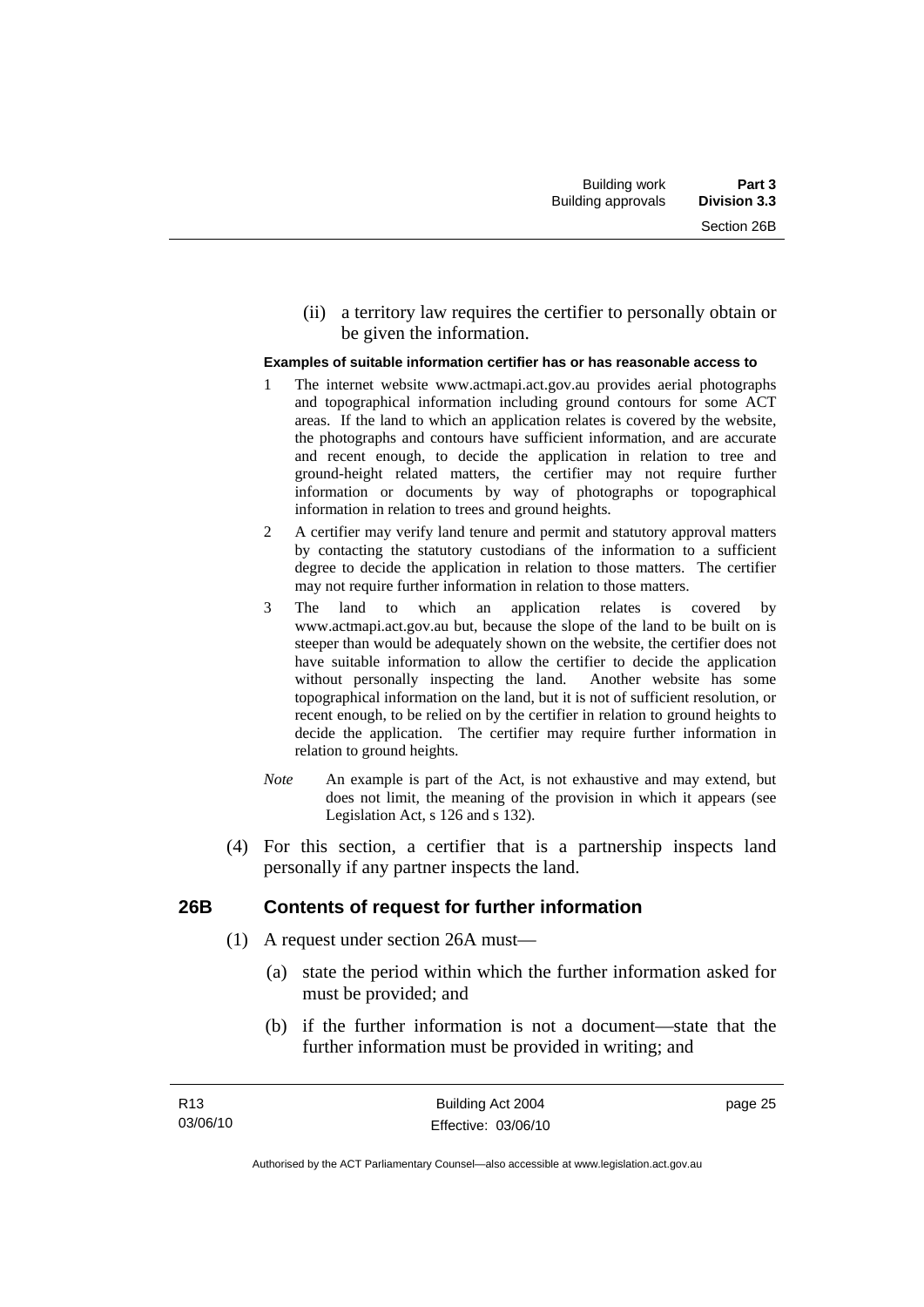- <span id="page-35-0"></span> (c) state that the applicant need not provide the further information, but if the applicant fails to provide some or all of the information in accordance with the request, the certifier may refuse to issue a building approval under section 28; and
- (d) state that, despite the applicant and certifier having previously not agreed that the certifier would obtain the further information, the applicant and certifier may agree that the certifier will obtain the information.
- (2) The request may require the applicant to verify all or part of any information provided by statutory declaration.
- (3) The period stated under subsection (1) (a) must be at least 20 working days or, if a shorter period is prescribed by regulation, the shorter period.
- (4) The certifier may, on application before the end of the period stated under subsection (1) (a), extend the period within which the further information must be provided once only, for a period not longer than 20 working days.
	- *Note* The certifier may extend the period within which further information must be provided after the end of the period being extended (see Legislation Act, s 151C (3)).

# **26C Applications for building approval—effect of failure to provide further information**

- (1) This section applies if—
	- (a) a certifier has asked for further information under section 26A in relation to an application; and
	- (b) the applicant has not provided some or all of the information in accordance with the request; and
	- (c) the applicant and the certifier have not agreed that the certifier will obtain the further information.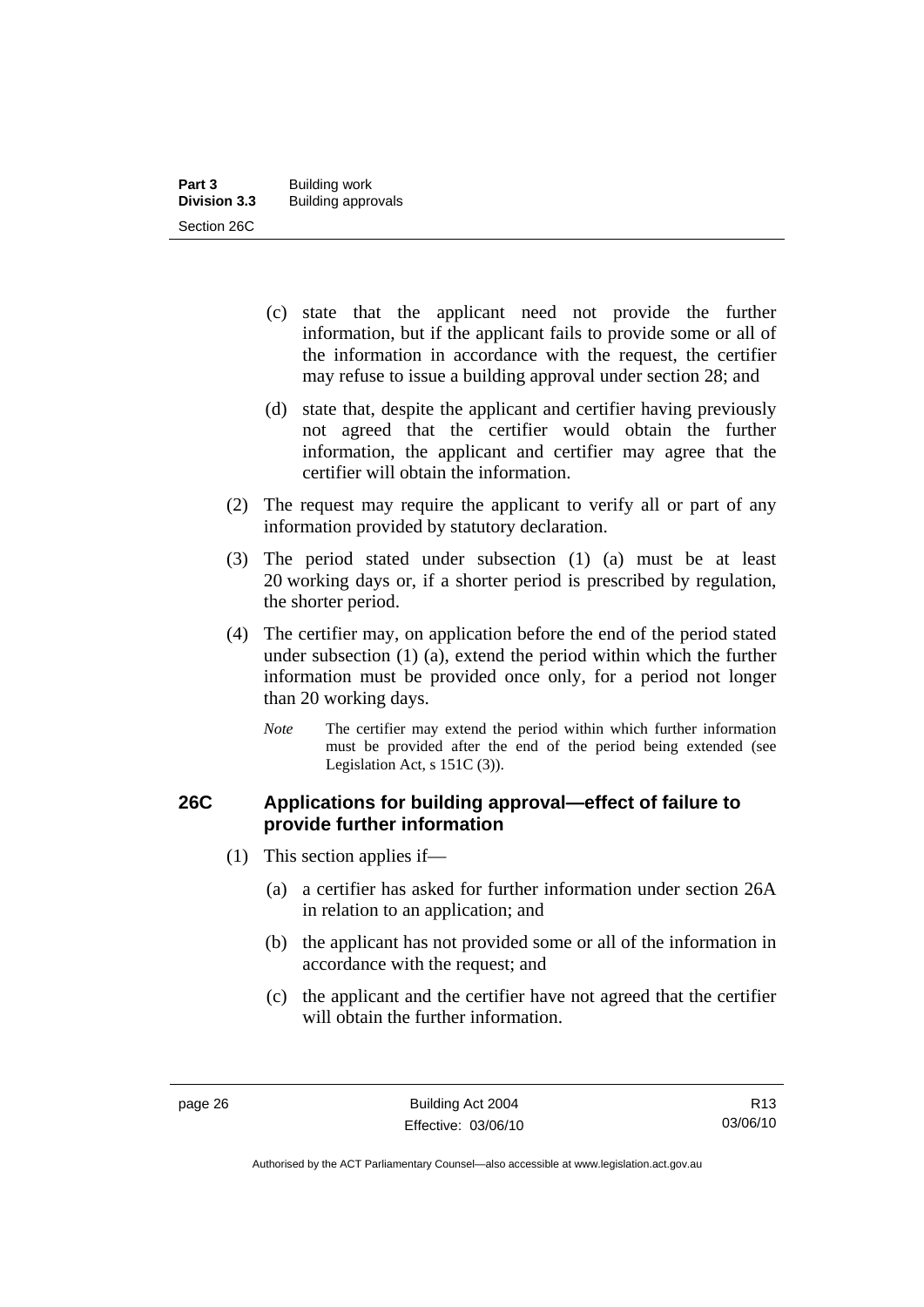Section 27

 (2) The certifier may refuse to issue a building approval under section 28.

### **27 Certifier not to consider certain applications**

- (1) A certifier must not consider an application under section 26 unless—
	- (a) the plans that accompany the application comply with any requirements prescribed under the regulations; and
	- $(b)$  if—
		- (i) a regulation prescribes that an entity's advice on the application must be sought—the entity's advice has been sought; or
		- (ii) a regulation prescribes that an entity must be consulted about the application—the entity has been consulted; or
		- (iii) a regulation prescribes that an entity's consent to, or approval of, the application is required—the entity has consented to, or approved, the application; or
		- (iv) a consent or approval prescribed by regulation contains a condition that must be complied with—the certifier is satisfied on reasonable grounds that the condition has been complied with; and
	- (c) if the application is made on behalf of the owner of the parcel of land—it is made by an agent authorised in writing by the owner; and
	- (d) the training levy has been paid.
- (2) In this section:

*training levy* means the training levy under the *Building and Construction Industry Training Levy Act 1999*.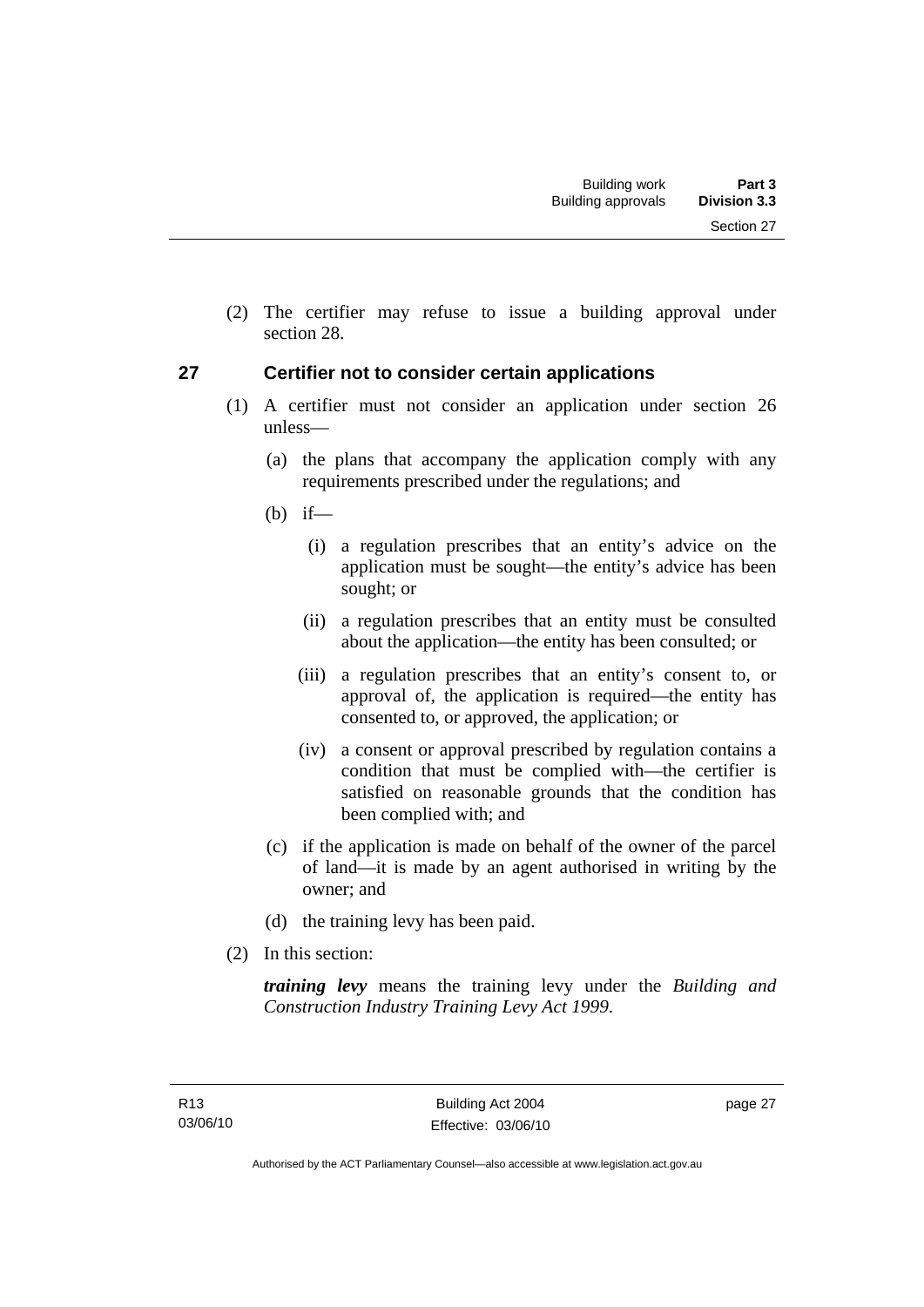#### **28 Issue of building approvals**

- (1) This section applies if—
	- (a) an application for a building approval is made to the certifier under section 26; and
	- (b) the certifier may consider the application; and
	- (c) section 30 (When building approvals not to be issued general) and section 30A (When building approvals not to be issued—advice on referral) do not prevent the issue of the approval; and
	- (d) if there is a written agreement between the certifier and applicant for the payment of an amount for deciding the application and the agreement states that the amount is to be paid before the application is decided—the amount has been paid.
- (2) As soon as practicable after receiving the application for building approval, the certifier must—
	- (a) take all reasonable steps to get the information the certifier reasonably needs to decide the application; and
	- (b) if satisfied on reasonable grounds that the plans meet each applicable approval requirement under section 29 and is not prevented from being issued under section 30 or section 30A—
		- (i) prepare a notice (the *building approval certificate*) certifying what approval requirements apply to the application and why the building approval is not prevented from being issued; and
		- (ii) issue the building approval and give the building approval certificate to the applicant.
	- *Note 1* If a form is approved under s 151 for this provision, the form must be used.
	- *Note* 2 A fee may be determined under s 150 for this provision.

Authorised by the ACT Parliamentary Counsel—also accessible at www.legislation.act.gov.au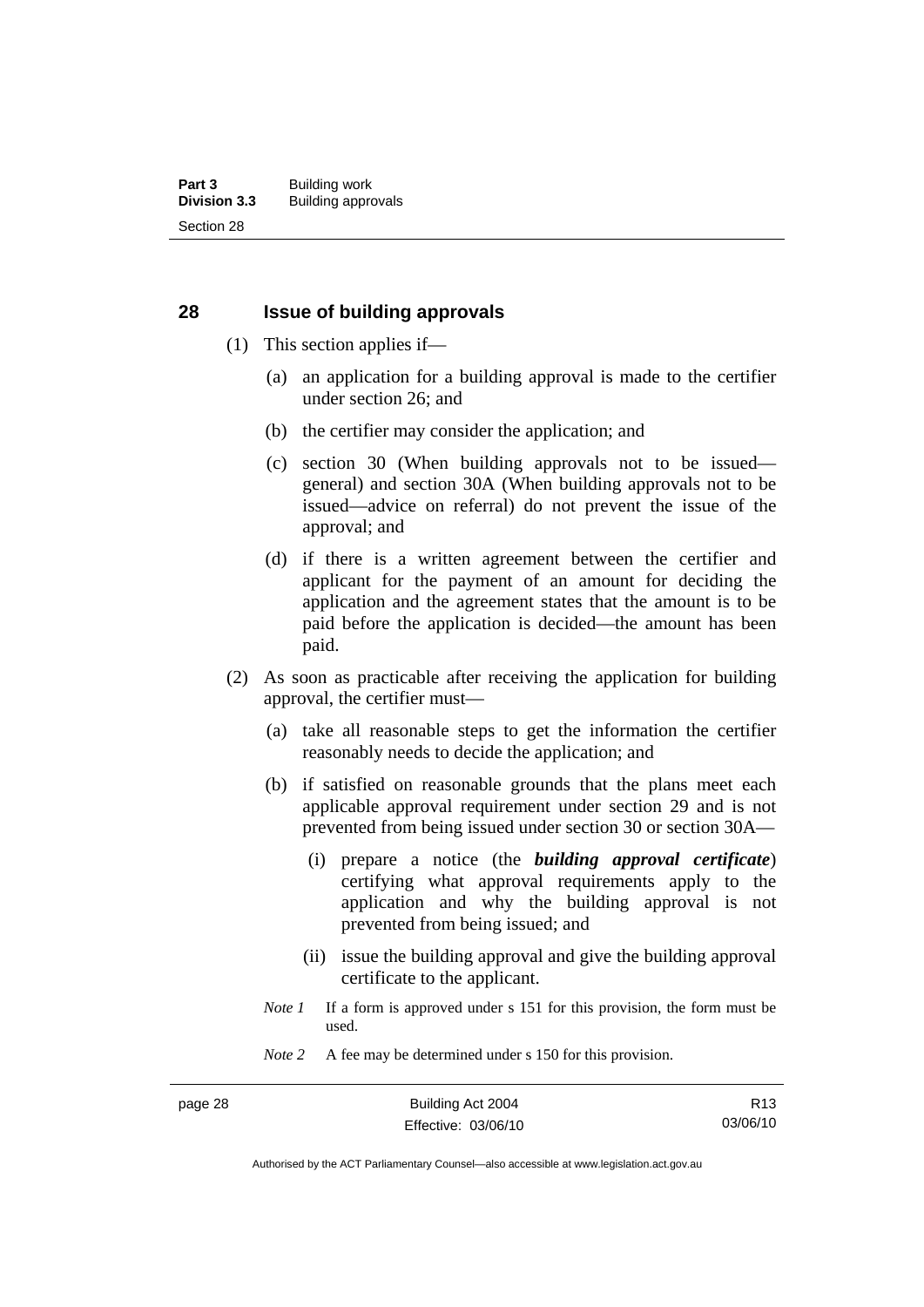(3) To remove any doubt, a certifier is not required to decide an application for building approval if the applicant has asked the certifier to delay making the decision, whether to allow the applicant to negotiate with an entity to which the application has been referred or for any other reason.

## **28A Marking building approval**

- (1) If a certifier issues a building approval under section 28—
	- (a) the approval must be marked on, attached to or partly marked on and partly attached to, each page of the plans it relates to; and
	- (b) the certifier must—
		- (i) initial, date and mark the certifier's licence number on each page of the plans; and
		- (ii) attach each accompanying document to the plans; and
		- (iii) if the accompanying documents do not include an asbestos assessment report—attach an asbestos advice to the plans.
	- *Note* If a form is approved under s 151 for a building approval, the form must be used.
- (2) However, if, because of the size of the plans, it is impractical to mark the building approval on each page of the plans, the certifier may, instead of marking the approval under subsection (1) (a), mark each page of the plans with—
	- (a) the certifier's initials and licence number and the date; and
	- (b) an indication that the approval, or part of the approval, is in a separate document.
- (3) Also, if, because of the size of 1 or more of the accompanying documents (the *relevant documents*), it is impractical to attach the relevant documents to the plans, the certifier may, instead of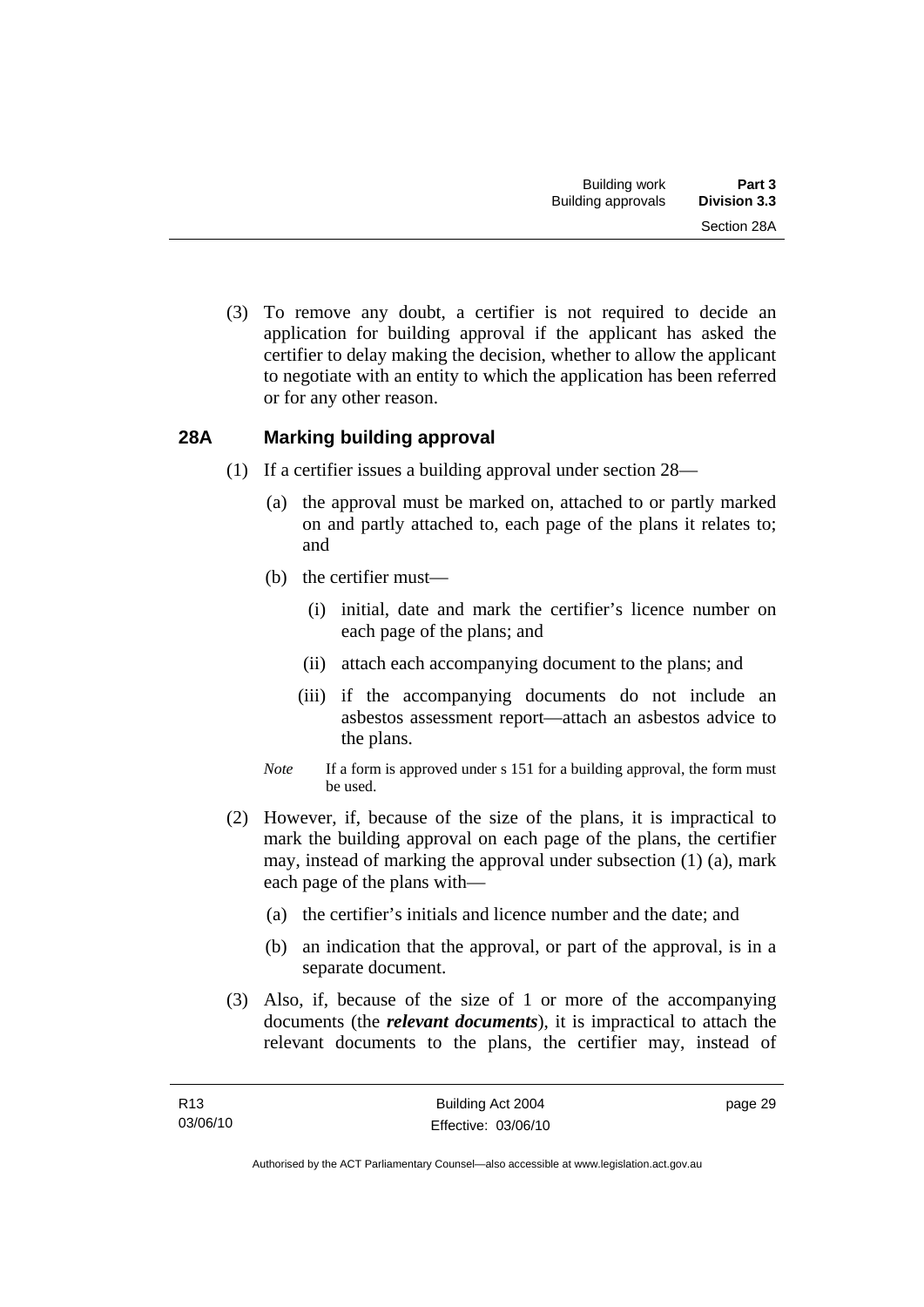| Part 3              | Building work             |
|---------------------|---------------------------|
| <b>Division 3.3</b> | <b>Building approvals</b> |
| Section 28A         |                           |

attaching the relevant documents under subsection (1) (b) (ii), mark each page of the plans with an indication that the relevant documents are separate.

- (4) If the certifier issues the building approval, the certifier must—
	- (a) give to the person who applied for the approval a copy of—
		- (i) the approval; and
		- (ii) the relevant plans; and
		- (iii) if 1 or more of the accompanying documents are not attached to the plans—the accompanying documents that are not attached; and
	- (b) not later than 7 days after the day of issue, give to the construction occupations registrar—
		- (i) a copy of the approval; and
		- (ii) the building approval certificate; and
		- (iii) a copy of the relevant plans; and
		- (iv) if 1 or more of the accompanying documents are not attached to the plans—a copy of the accompanying documents that are not attached; and
		- (v) if notification of the certifier's appointment has not previously been given to the registrar—notification of the appointment.
	- *Note 1* If a form is approved under s 151 for a notification of appointment, the form must be used.
	- *Note* 2 A fee may be determined under s 150 for this section.

Authorised by the ACT Parliamentary Counsel—also accessible at www.legislation.act.gov.au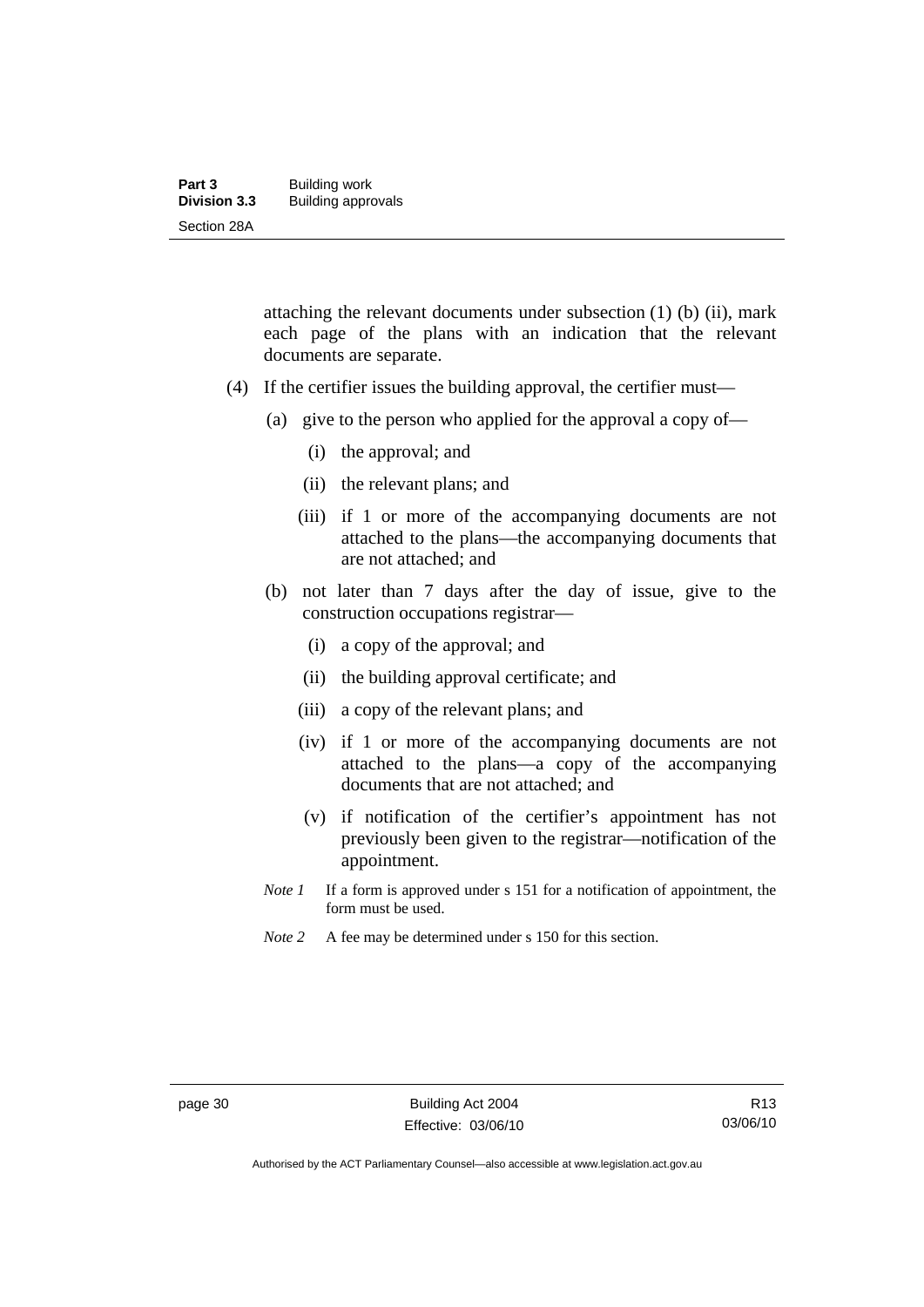(5) In this section:

*accompanying document*, in relation to a building approval, means a document required to accompany the application for the building approval.

*Note* Section 26 requires certain documents to accompany applications for building approval and allows other material required to accompany applications to be prescribed by regulation.

#### **29 Approval requirements**

- (1) Each of the following is an *approval requirement* for plans:
	- (a) if the plans are for the substantial alteration of a building—the building as altered will comply with this Act and the building code;
		- *Note 1 Substantial alteration*—see s (2).
		- *Note* 2 A reference to an Act includes a reference to the statutory instruments made or in force under the Act, including regulations and the building code (see Legislation Act, s 104).
	- (b) if the plans are for the erection or alteration of a building—the building, if erected or altered in accordance with the plans, will comply with this Act;
	- (c) if the plans are for the demolition of a building—demolition in accordance with the plans will comply with this Act;
	- (d) if a waste management plan is required to accompany the application—the plan is adequate;
	- (e) if an asbestos removal control plan is required to accompany the application—the plan complies with the asbestos code;
	- (f) the building as proposed to be erected or altered will be structurally sufficient, safe and stable.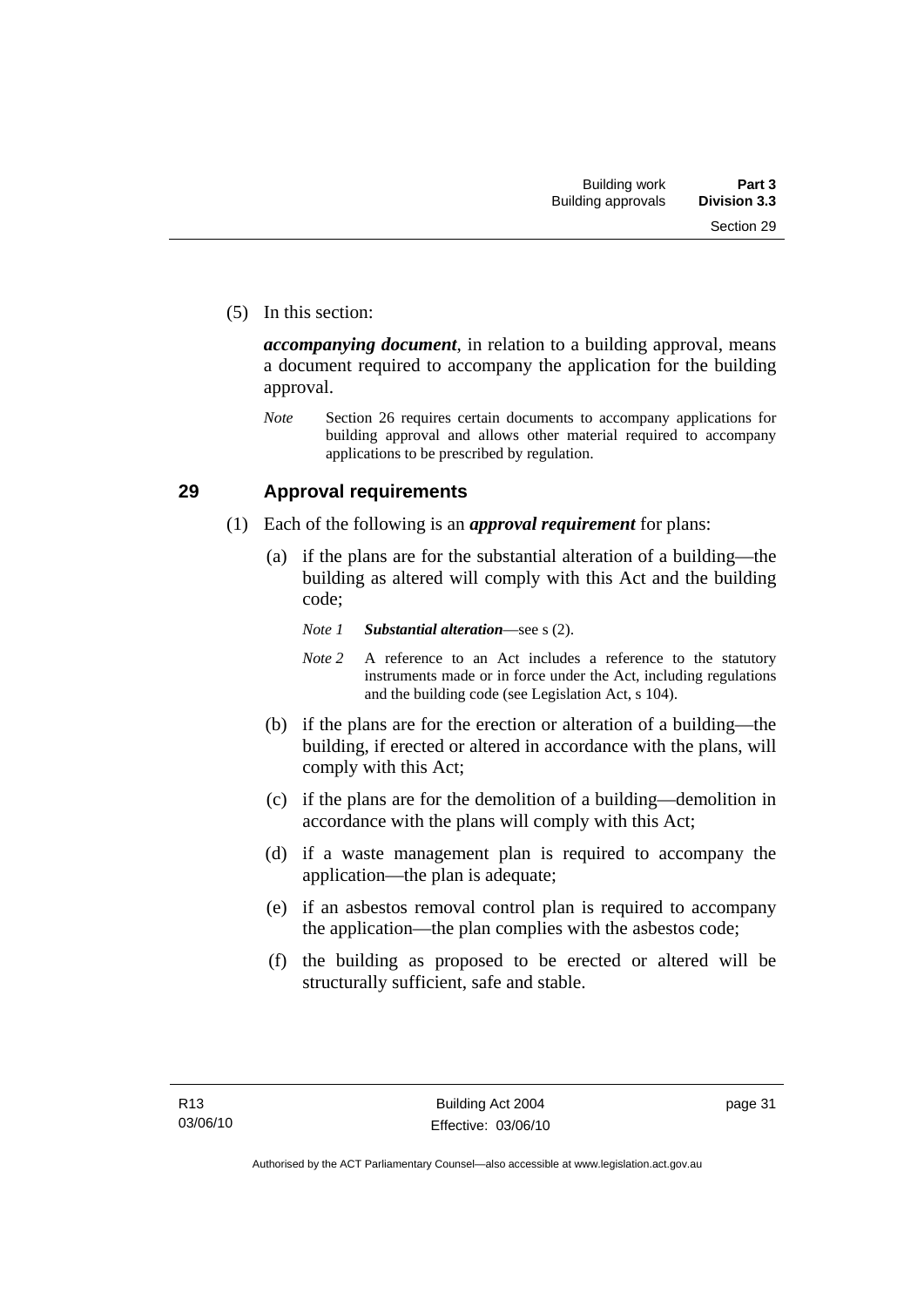- (g) if the plans show site work that, if carried out in accordance with the plans, might be exempt under the *Planning and Development Act 2007* from requiring development approval—
	- (i) the plans show all the information necessary to establish that the site work will be exempt; or
	- (ii) development approval for the site work is attached.

#### **Example**

Plans show a proposed residence and garage, and development approval has not been given. The information in the plans in relation to the residence and garage suggests that the residence and garage might be exempt from the requirement for development approval.

However, the territory plan sets out other requirements that must be satisfied before the proposed residence and garage will be exempt from requiring development approval, for example, requirements in relation to trees, driveways, car parking, colours and the amount of the land parcel that must not contain certain buildings.

The plans must show all the information necessary for the certifier to be satisfied that all the requirements for the proposed residence and garage to be exempt from requiring development approval have been met, including the requirements in relation to trees, driveways and other matters related to the residence and garage in the territory plan.

If development approval is given for the proposed residence and the garage, then the plans do not need to include the information necessary to establish that they are exempt from requiring development approval.

- *Note 1* Section 30 and s 30A prevent building approval from being given in some cases.
- *Note 2* An example is part of the Act, is not exhaustive and may extend, but does not limit, the meaning of the provision in which it appears (see Legislation Act, s 126 and s 132).
- (2) A regulation may declare that—
	- (a) an alteration of a building is or is not a substantial alteration; or
	- (b) a part of a building (the *unaltered part*) that has not been altered need not comply with the building code despite subsection (1) (a).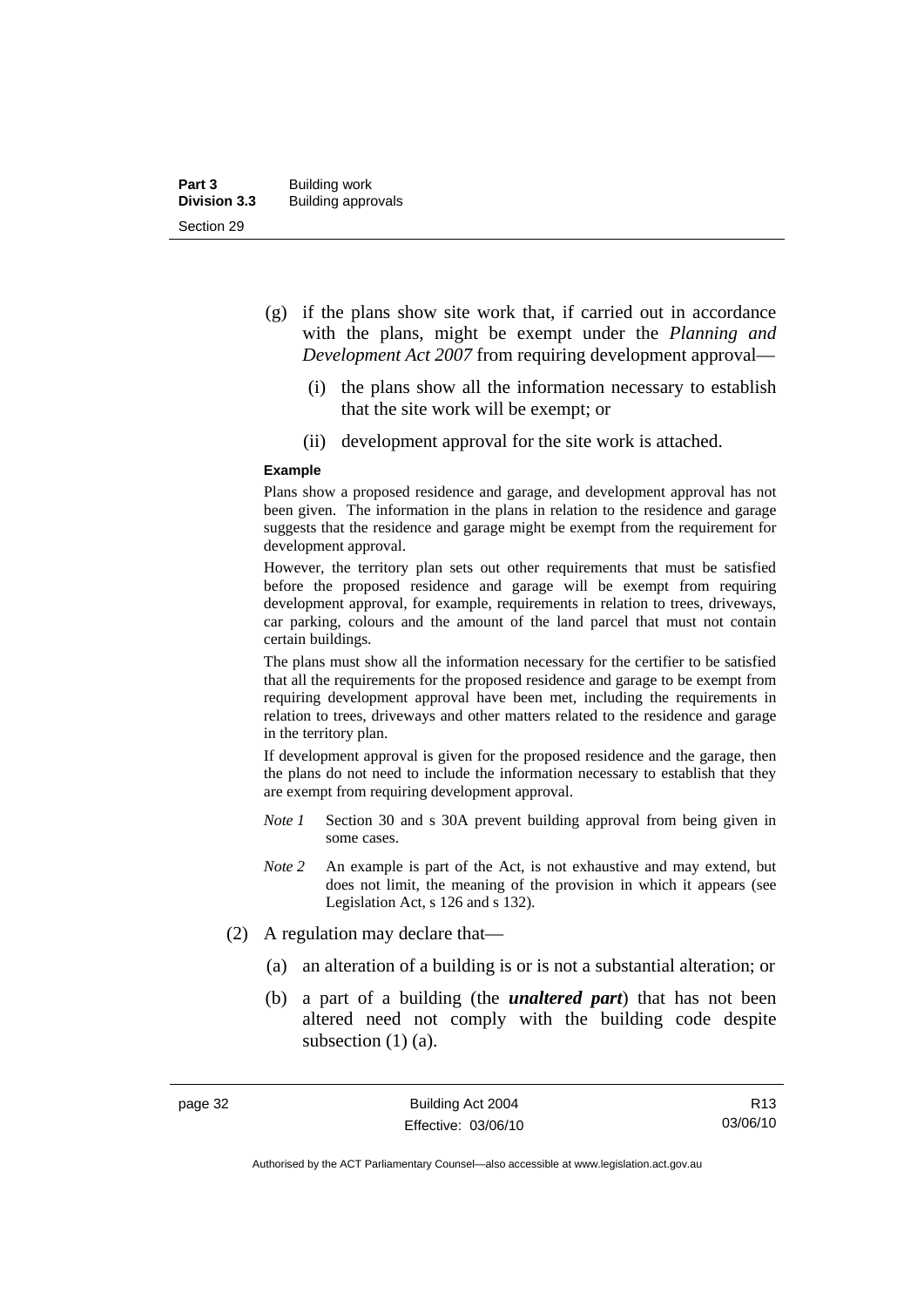- (3) For subsection (1)—
	- (a) a building or a building as altered does not fail to comply with this Act only because the plans for the building or alteration contain something to which the building code does not apply; and
	- (b) a building product, construction method, design, component or system connected with a building is taken to comply with the building code if the product, method, design, component or system complies with a recognised standard.
- (4) For subsection (1) (d), a waste management plan is *adequate* if—
	- (a) the plan satisfies any requirements prescribed under the regulations; and
	- (b) there is a recycling facility for the reuse or recycling of material mentioned in the plan and the plan states that the material will be disposed of, if practicable, at the facility.
- (5) The Minister may, in writing, declare that a facility outside the ACT is suitable to reuse or recycle stated material.
- (6) A declaration is a notifiable instrument.

*Note* A notifiable instrument must be notified under the Legislation Act.

(7) In this section:

*recycling facility*, for material, means—

- (a) a facility in the ACT where the material is reused or recycled; or
- (b) a facility outside the ACT that the Minister has declared is suitable to reuse or recycle the material under subsection (5).

#### **30 When building approvals not to be issued—general**

 (1) A certifier must not issue a building approval if carrying out the site work to which the application for the approval relates would result

page 33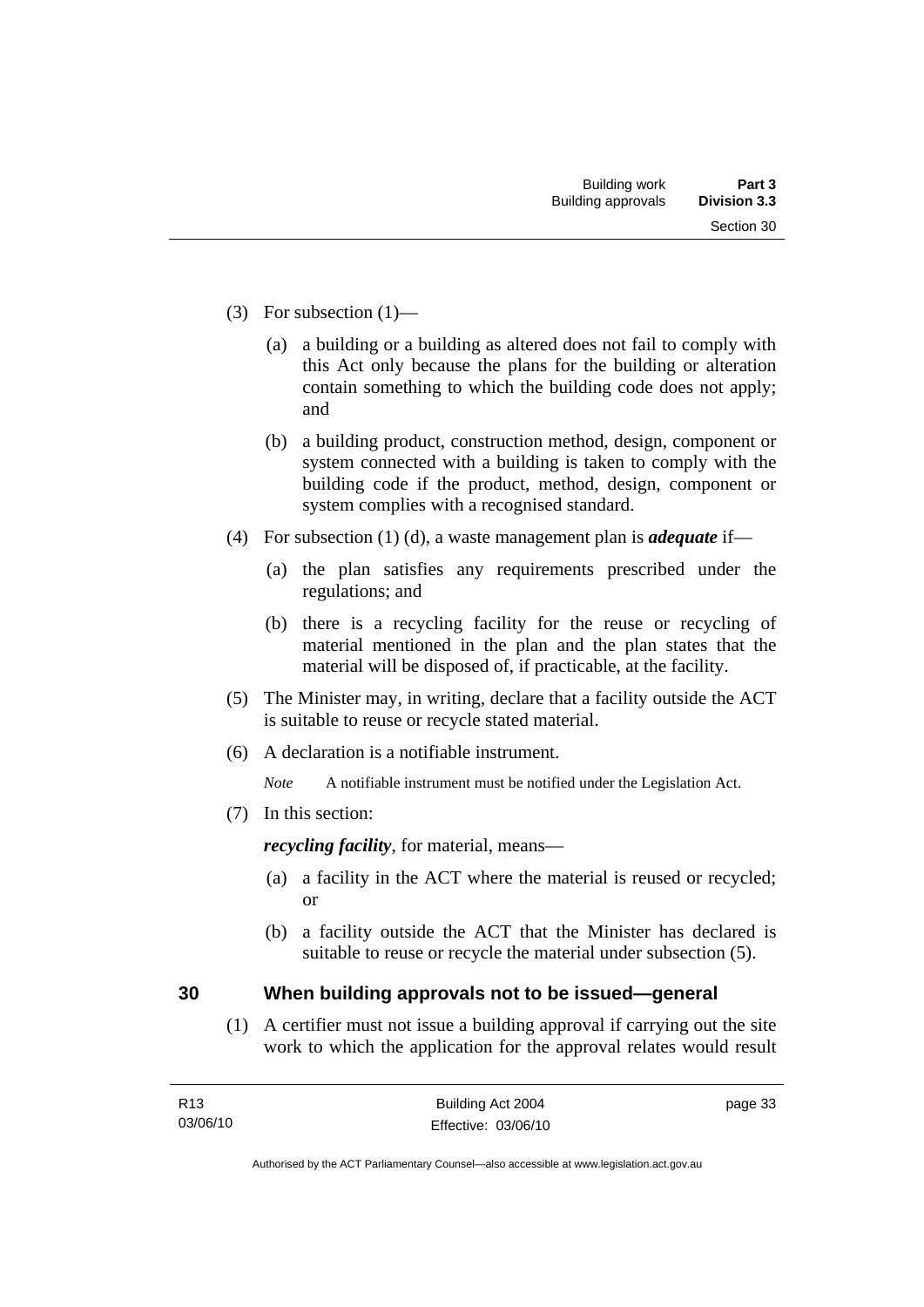in the contravention of this Act or any other law in force in the ACT because of—

- (a) the design or siting of a proposed building or a building as proposed to be altered; or
- (b) the material used in the building; or
- (c) the proposed use of the building as determined by the class of building; or
- (d) the number of buildings on the land.

#### **Example**

Under the *Planning and Development Act 2007*, s 247 leased land must not be used for a purpose other than a purpose authorised by the lease. A lease provides that the leased land may be used only for a single dwelling.

If an application for building work on the land contains plans for 2 dwellings in a single building, carrying out the site work will result in a contravention of the lease and therefore the *Planning and Development Act 2007*. Accordingly, a certifier must not issue the building approval.

If an application for building work on the land indicates that 1 room is to be used for a home office, and part of the lounge room is to contain a bar area, the building may still be used as a dwelling and a certifier could issue building approval, even though conducting a home business may require development approval.

- *Note 1* The power to make a statutory instrument includes the power to amend or repeal the instrument in the same way (see Legislation Act, s 46).
- *Note 2* A reference to an Act includes a reference to the statutory instruments made or in force under the Act, including any regulation (see Legislation Act, s 104).
- *Note 3* See the sustainability guidelines made under s 143.
- *Note 4* An example is part of the Act, is not exhaustive and may extend, but does not limit, the meaning of the provision in which it appears (see Legislation Act, s 126 and s 132).
- (2) A regulation may prescribe when, apart from this section, a building approval must not be issued.

page 34 Building Act 2004 Effective: 03/06/10

R13 03/06/10

Authorised by the ACT Parliamentary Counsel—also accessible at www.legislation.act.gov.au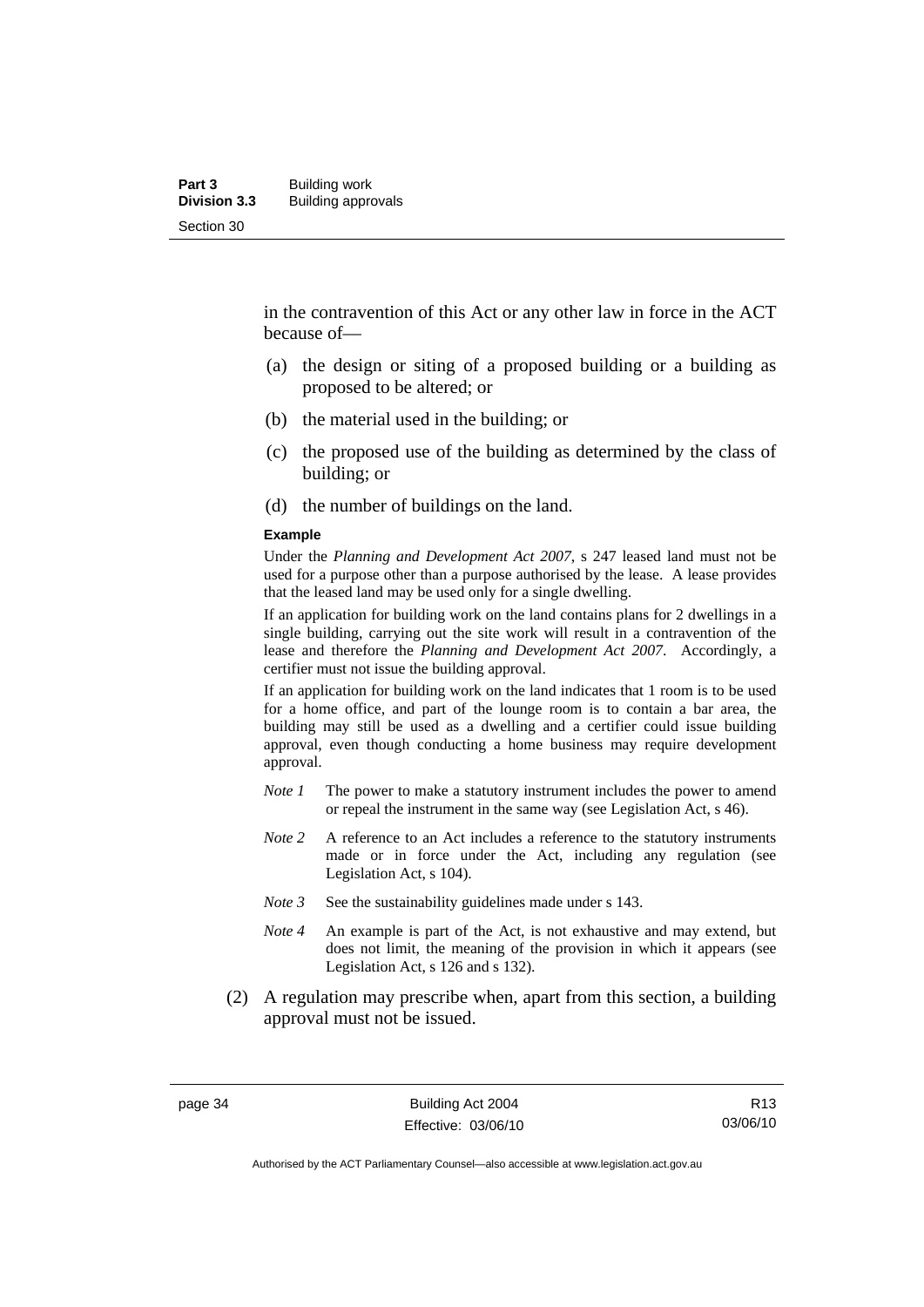(3) In this section:

*design*, of a building, includes anything affecting the appearance of the building.

### **30A When building approvals not to be issued—advice on referral**

- (1) This section applies to an application to a certifier for building approval if—
	- (a) a regulation requires the advice of an entity to be sought on the application; and
	- (b) the entity's advice has been sought as prescribed by regulation; and
	- (c) issuing the approval or carrying out work in accordance with the approval would be inconsistent with the advice; and
	- (d) the entity has not—
		- (i) withdrawn the advice; or
		- (ii) changed or added to the advice so that issuing the approval or carrying out work in accordance with the approval would not be inconsistent with the advice as changed or added to.
- (2) The certifier must not issue the building approval unless satisfied on reasonable grounds that—
	- (a) further information or amendments of the application address the advice of the entity; or
	- (b) the advice relates to an area other than an area that the entity giving the advice is authorised by regulation to give advice on.
- (3) A regulation may prescribe the following:
	- (a) when the advice of an entity must be sought on an application to a certifier for building approval;

page 35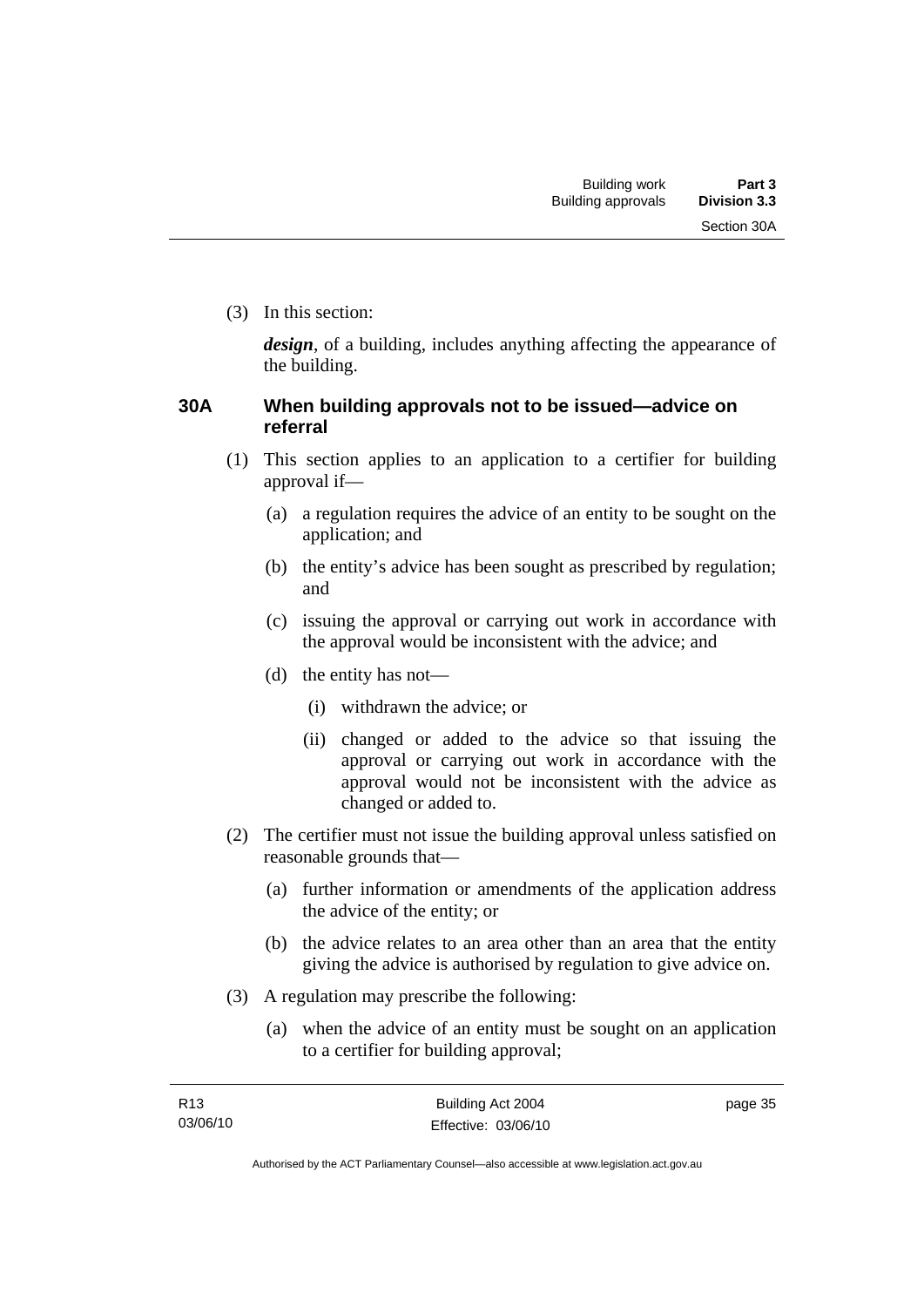- (b) if an entity's advice must be sought on an application to a certifier for building approval—the advice the entity may give;
- (c) anything else in relation to the advice.

### **31 Application for approval of amended plans**

- (1) This section applies if—
	- (a) a building approval has been issued for building work; and
	- (b) the owner of the parcel of land where the building work is being, or is to be, done has amended the plans for the work.
- (2) The owner may apply, in writing, to a certifier to approve the amended plans.
	- *Note* If a form is approved under s 151 for an application, the form must be used.

#### **32 Amendment of approved plans**

- (1) This section applies if an application under section 31 for the amendment of plans has been made to a certifier.
- (2) The certifier must approve the amended plans and amend the building approval only if—
	- (a) the approval requirements, so far as they apply to plans, are satisfied in relation to the plans as amended; and
	- (b) the application would not be refused because of section 30 (When building approvals not to be issued—general) or section 30A (When building approvals not to be issued advice on referral) if it were an application for a building approval; and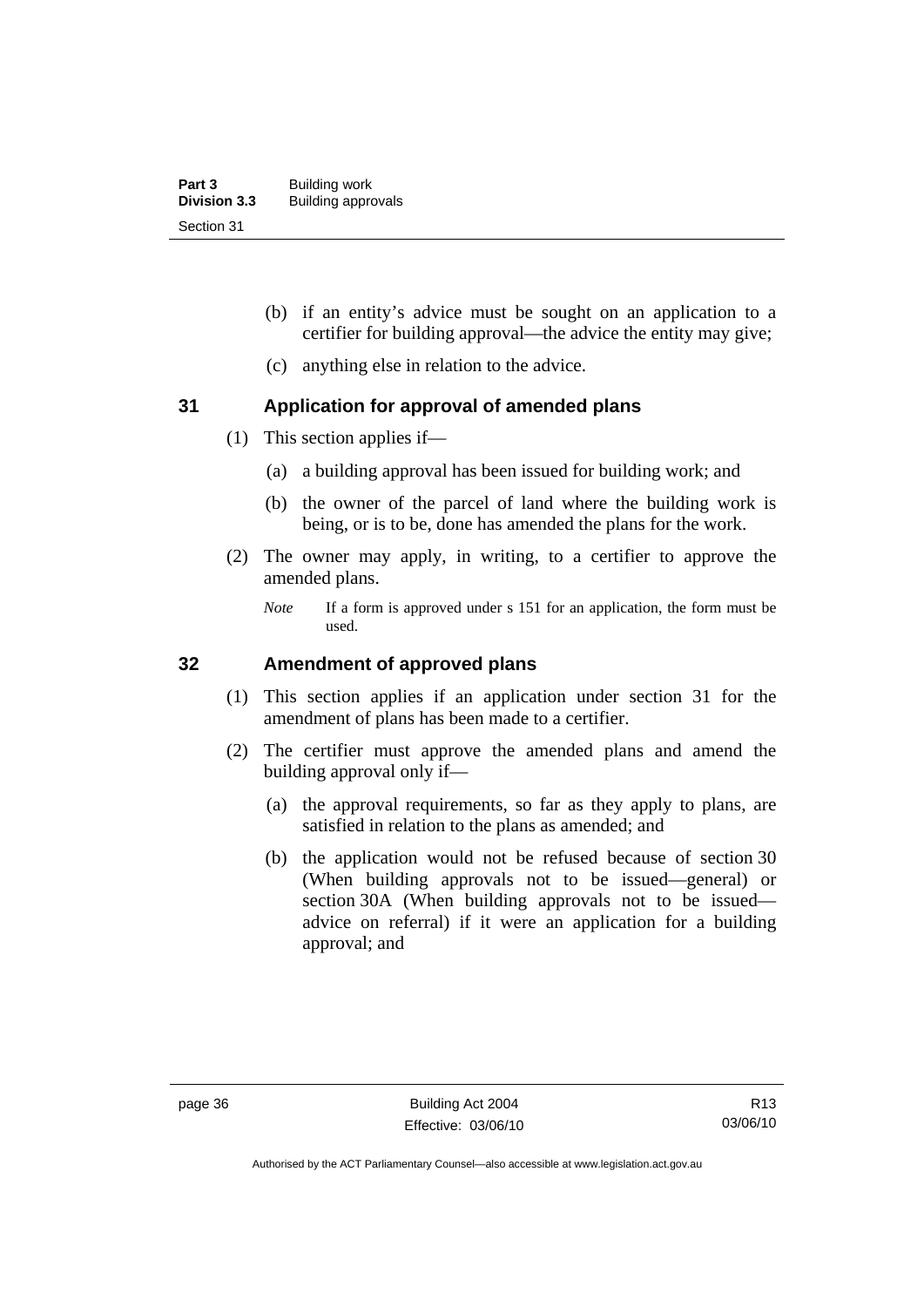- (c) a building built to the amended plans would not be significantly different from a building built to the unamended plans.
- *Note* The regulations may prescribe when a building is significantly different (see s  $(4)$ ).
- (3) If the certifier cannot approve the amended plans, the certifier must tell the applicant in writing that the application is refused.
- (4) The regulations may prescribe when a building built to amended plans is significantly different from a building built to unamended plans.

### **32A Application for approved plans amendment—certifier may require further information**

- (1) This section applies if—
	- (a) the owner of a parcel of land (the *applicant*) has applied to a certifier under section 31 to approve amended plans; and
	- (b) further information is required for the certifier to be able to decide the application without personally inspecting the land where the building work is being, or is to be, carried out; and
	- (c) the applicant and the certifier have not agreed that the certifier will obtain the further information.
- (2) The certifier may, by written notice, ask the applicant to give the certifier stated further information in relation to the application if the certifier believes on reasonable grounds that the information will help the certifier to decide the application without personally inspecting the land where the building work is being, or is to be, carried out.
- (3) To remove any doubt, this section does not entitle a certifier to require—
	- (a) photographs to be taken by someone other than the applicant; or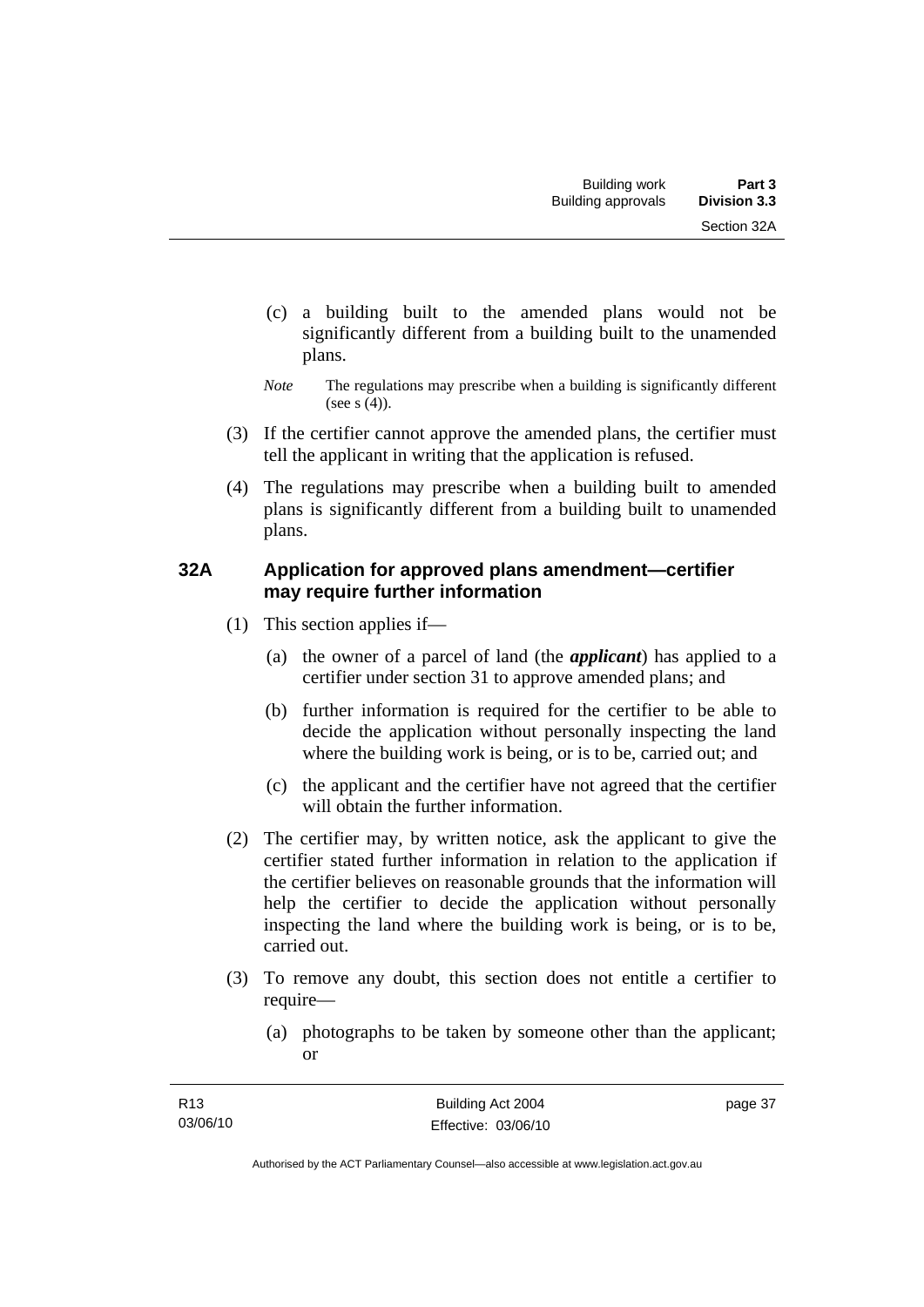- (b) photographs to be taken using equipment of the applicant's choice at or near ground level; or
- (c) further information if—
	- (i) the certifier has, or has reasonable access to, suitable information that allows the certifier to decide the application without personally inspecting the land where the building work is to be carried out; or
	- (ii) a territory law requires the certifier to personally obtain or be given the information.
- *Note* For examples of suitable information a certifier has or has reasonable access to, see s 26A (Applications for building approval—certifier may require further information).
- (4) For this section, a certifier that is a partnership inspects land personally if any partner inspects the land.

#### **32B Contents of request for further information**

- (1) A request under section 32A must—
	- (a) state the period within which the further information asked for must be provided; and
	- (b) if the further information is not a document—state that the further information must be provided in writing; and
	- (c) state that the applicant need not provide the further information, but if the applicant fails to provide some or all of the information in accordance with the request, the certifier may refuse to approve the amended plans to which the application relates; and
	- (d) state that, despite the applicant and certifier having previously not agreed that the certifier would obtain the further information, the applicant and certifier may agree that the certifier will obtain the information.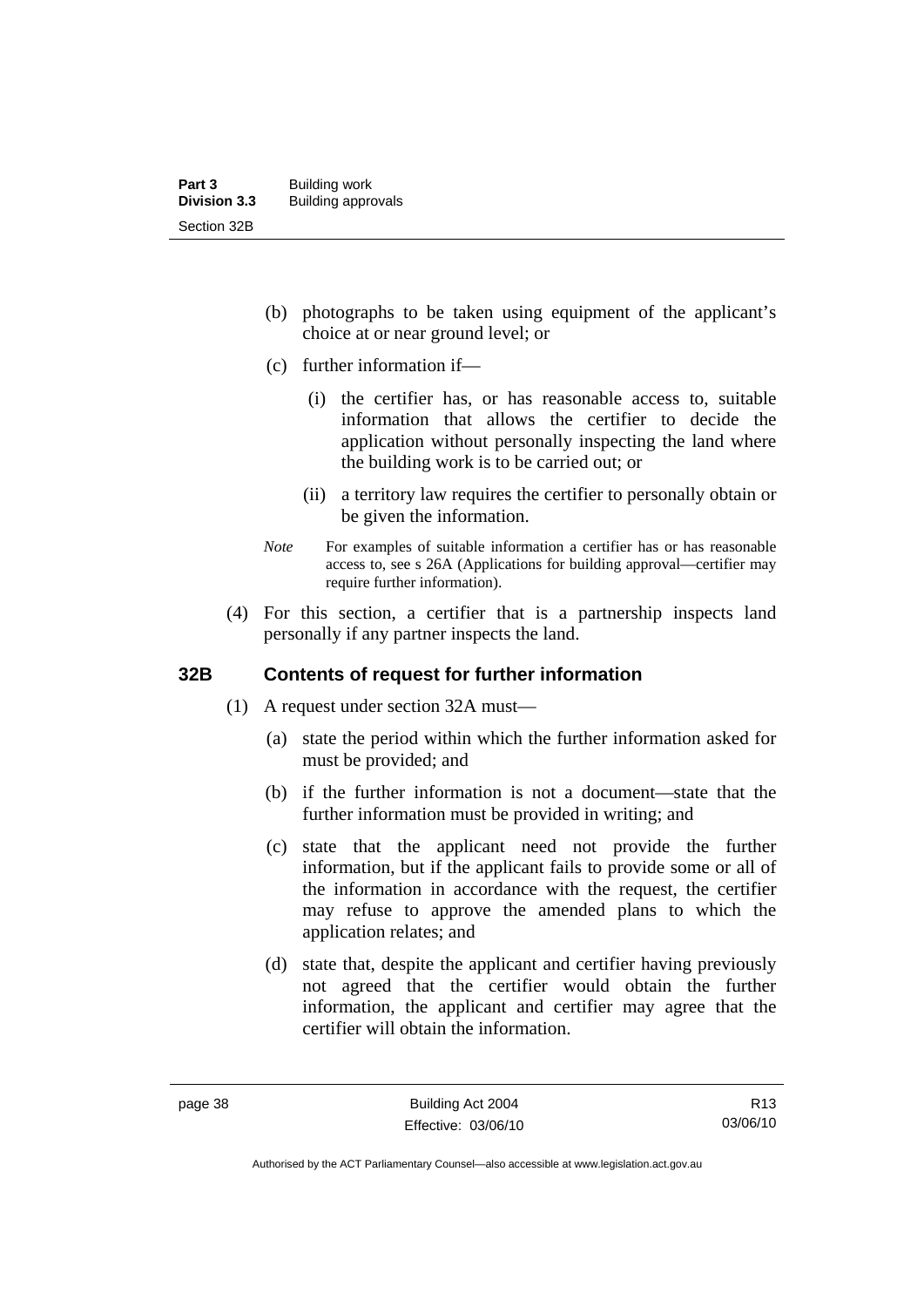- (2) The request may require the applicant to verify all or part of any information provided by statutory declaration.
- (3) The period stated under subsection (1) (a) must be at least 20 working days or, if a shorter period is prescribed by regulation, the shorter period.
- (4) The certifier may, on application before the end of the period stated under subsection (1) (a), extend the period within which the further information must be provided once only, for a period not longer than 20 working days.
	- *Note* The certifier may extend the period within which further information must be provided after the end of the period being extended (see Legislation Act, s 151C (3)).

## **32C Approved plans amendment—effect of failure to provide further information**

- (1) This section applies if—
	- (a) a certifier has asked for further information under section 32A in relation to an application; and
	- (b) the applicant has not provided some or all of the information in accordance with the request; and
	- (c) the applicant and the certifier have not agreed that the certifier will obtain the further information.
- (2) The certifier may refuse to approve the amended plans to which the application relates.

# **33 Marking approval of amendment**

- (1) If a certifier approves amended plans under section 32—
	- (a) the amended building approval must be marked on, attached to or partly marked on and partly attached to, each page of the plans; and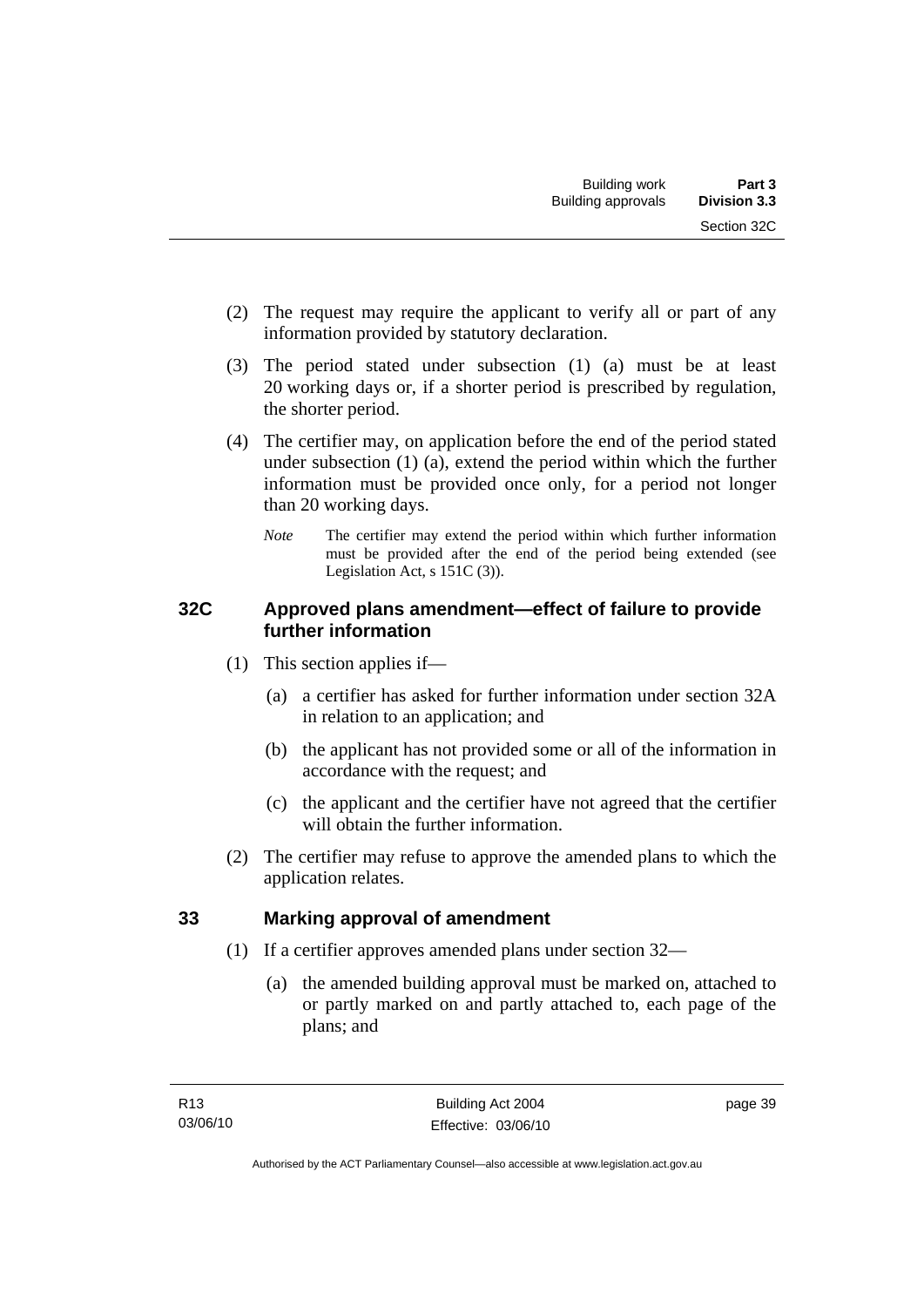- (b) the certifier must initial, date and mark the certifier's licence number on each page of the plans.
- *Note* If a form is approved under s 151 for a building approval, the form must be used.
- (2) However, if, because of the size of the plans, it is impractical to mark the amended building approval on each page of the plans, the certifier may, instead of marking the approval under subsection (1) (a), mark each page of the plans with—
	- (a) the certifier's initials and licence number and the date; and
	- (b) an indication that the approval, or part of the approval, is in a separate document.
- (3) The certifier must—
	- (a) give a copy of the amended approval and the amended plans as soon as practicable to the person who applied for the approval; and
	- (b) within 7 days after the day of issue, give to the construction occupations registrar—
		- (i) a copy of the amended approval; and
		- (ii) a copy of the amended plans; and
		- (iii) if notification of the certifier's appointment has not previously been given to the registrar—notification of the appointment.
	- *Note 1* If a form is approved under s 151 for a notification of appointment, the form must be used.
	- *Note* 2 A fee may be determined under s 150 for this section.

#### **34 Effect of issue of further building approval**

- (1) This section applies if—
	- (a) a building approval is in force for building work; and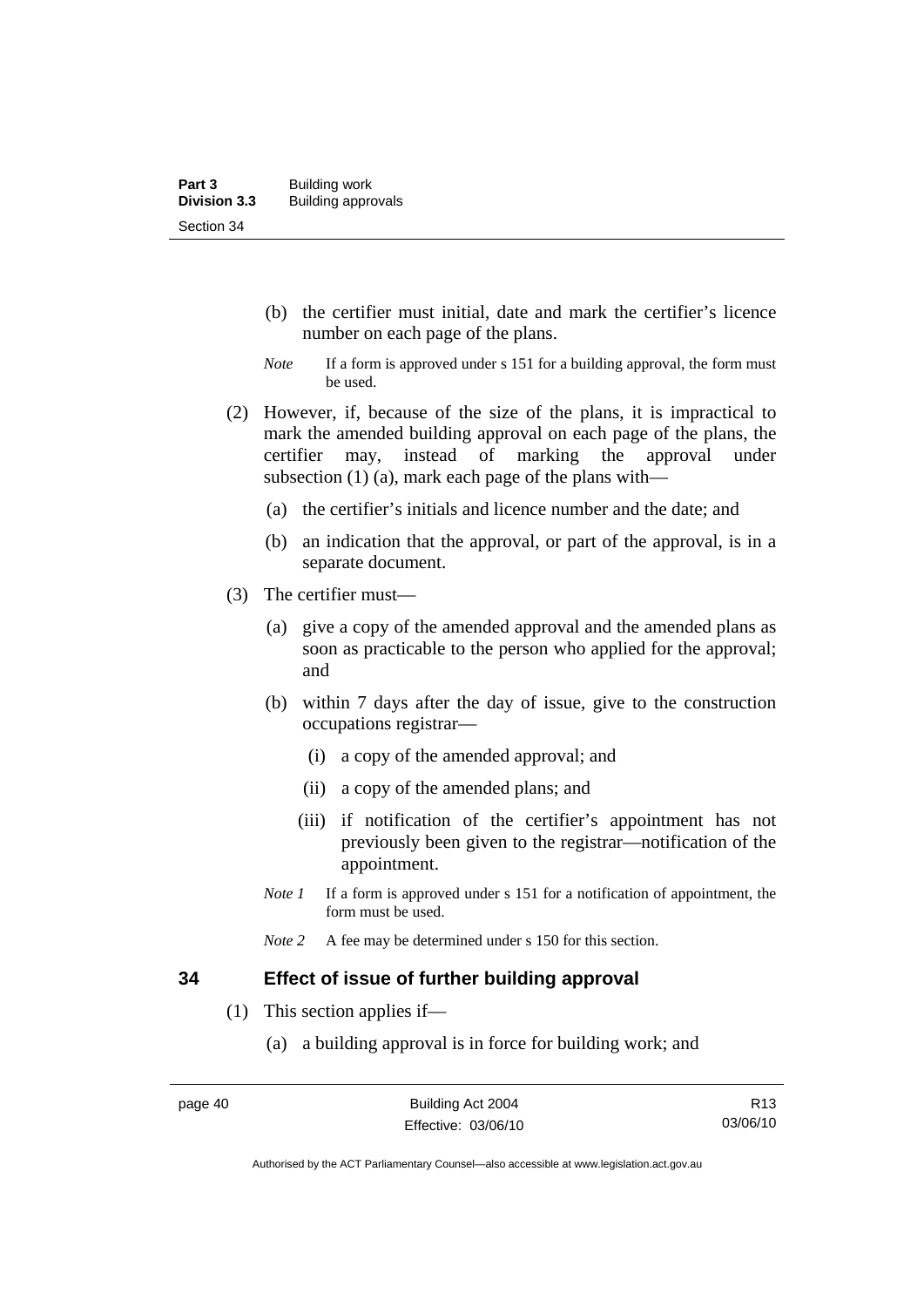- (b) another building approval is issued for the building work (whether or not the approval also relates to other building work).
- (2) The first building approval ends because of this section.

## **35 Land to be used in accordance with lease and development approval**

The issue of a building approval for building work on a parcel of land does not authorise—

- (a) for land leased from the Commonwealth—use of the land for a purpose other than that for which the lease was granted; or
- (b) use of the land contrary to a provision, covenant or condition of any lease on the parcel; or
- (c) development on the land for which development approval is required unless there is the required development approval; or
- (d) if development on the land requires development approval development on the land contrary to a required development approval.

# **36 Period for which approvals operate**

- (1) A building approval operates until the end of the earliest of the following:
	- (a) 3 years beginning on the day of its issue;
	- (b) any development period applying to the building work.
	- *Note* A building approval ends if a further approval is issued for the same building work (see s 34).
- (2) If the development period applying to the building work is extended, the certifier may extend the period of operation of the building approval to a day that is no later than the day the extended development period ends.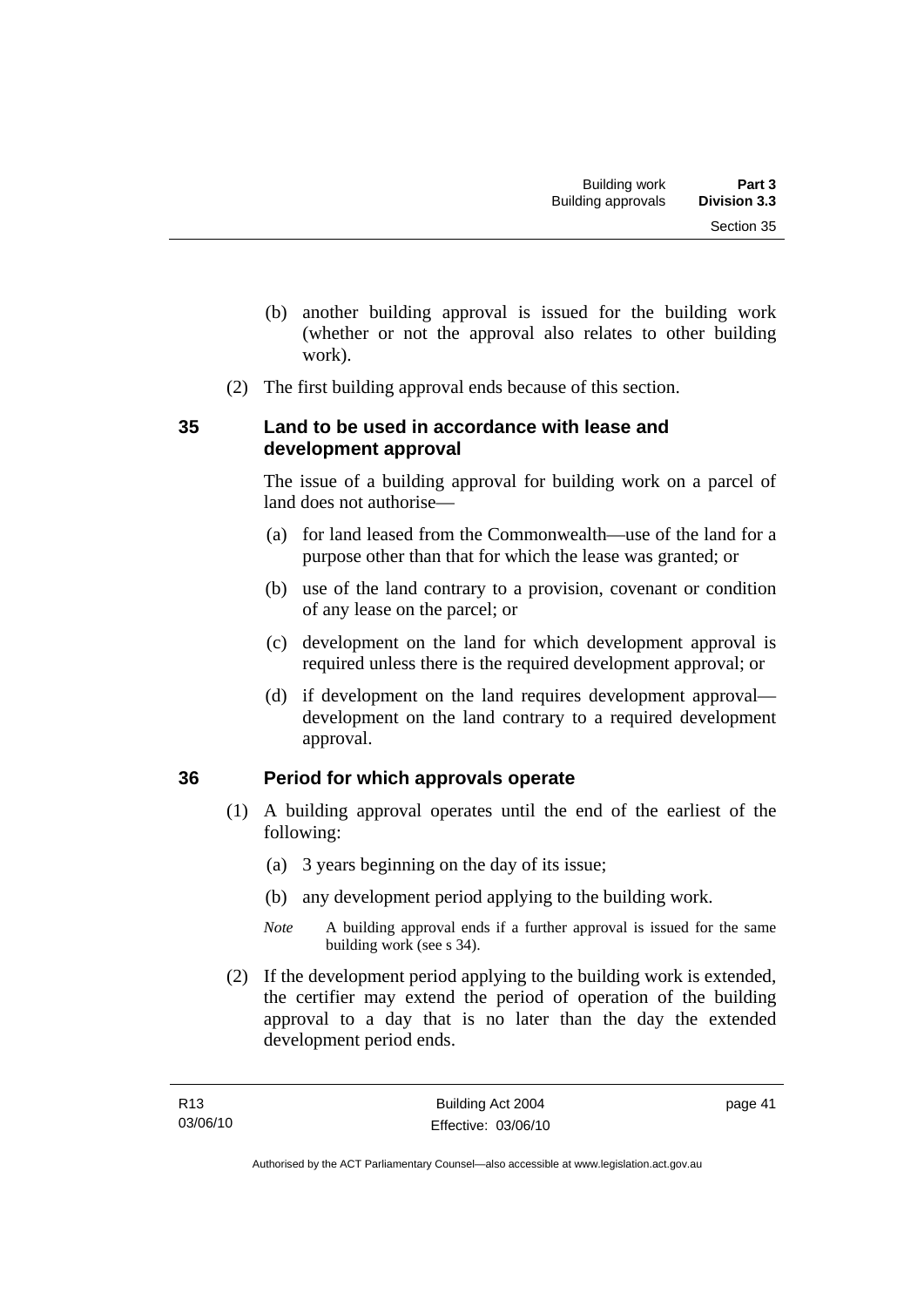- (3) However, subsection (2) does not authorise the extension of the period of validity of a building approval to a day that is more than 3 years after the day the approval was issued.
- (4) To remove any doubt, a building approval, or part of the building approval, does not operate while the approval or part is suspended.
	- *Note* A building approval, or part of the approval, may be suspended under s 53.
- (5) In this section:

*development period* means a period within which, under another law in force in the ACT or a condition of the relevant lease, the building work must be completed.

### **36A Requirement to give advice in relation to proposed building work**

- (1) This section applies if—
	- (a) an entity's advice on an application for building approval has been sought as prescribed by regulation; and
		- *Note* See s 30A (3) (When building approvals not to be issued—advice on referral).
	- (b) either—
		- (i) the entity has given advice on the application; or
		- (ii) has not given advice within the time prescribed for giving the advice; and
	- (c) the certifier is required under section 28 to issue a building approval on the application; and
	- (d) the certifier issues the building approval; and
	- (e) the approved plans for the building approval are substantially consistent with the advice.

Authorised by the ACT Parliamentary Counsel—also accessible at www.legislation.act.gov.au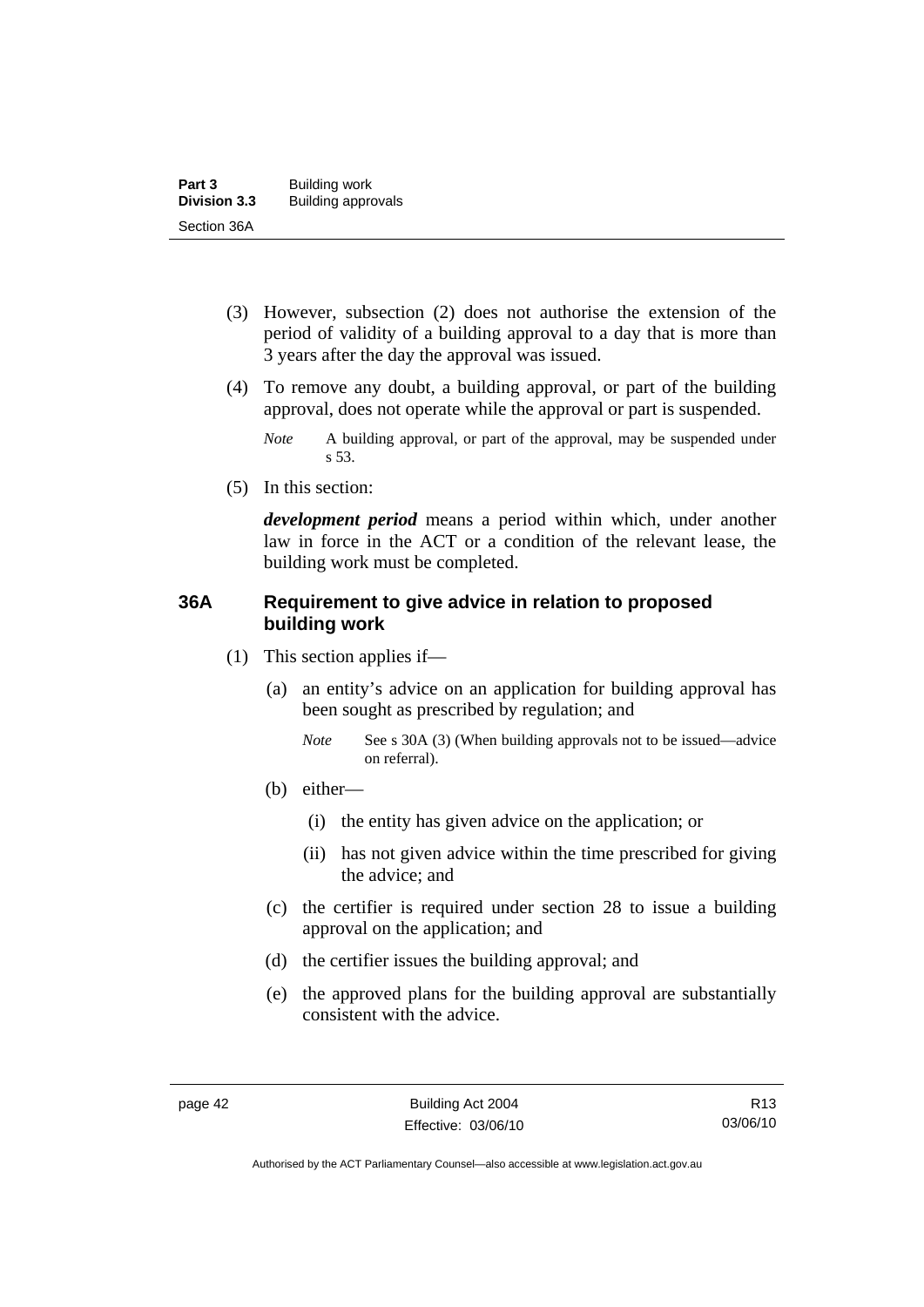- (2) For this section, if an entity fails to give advice sought within the time prescribed by regulation in relation to an application for building approval referred to the entity, the entity is taken to have given advice that the entity supports the application.
- (3) The entity must not act inconsistently with the advice in relation to the application for building approval unless—
	- (a) further information in relation to the building work proposed in the application comes to the entity's attention (other than information mentioned in subsection (4)); and
	- (b) the entity did not have the further information when the entity gave the advice; and
	- (c) the further information is relevant to the advice the entity gave; and
	- (d) the entity would have given different advice if the entity had the further information before giving the advice.
- (4) Subsection (3) (a) does not apply to further information in relation to building work proposed in the application for building approval if the information—
	- (a) was not required in the building approval application; and
	- (b) is required by the entity after the application is approved; and
	- (c) is consistent in all significant respects with information already provided by the applicant, except that it is more detailed.
- (5) For this section, an entity *acts inconsistently* with advice in relation to an application for building approval if—
	- (a) the advice is that the entity will issue or give an approval or other thing in relation to the building work; and
	- (b) the application is approved; and
	- (c) the entity—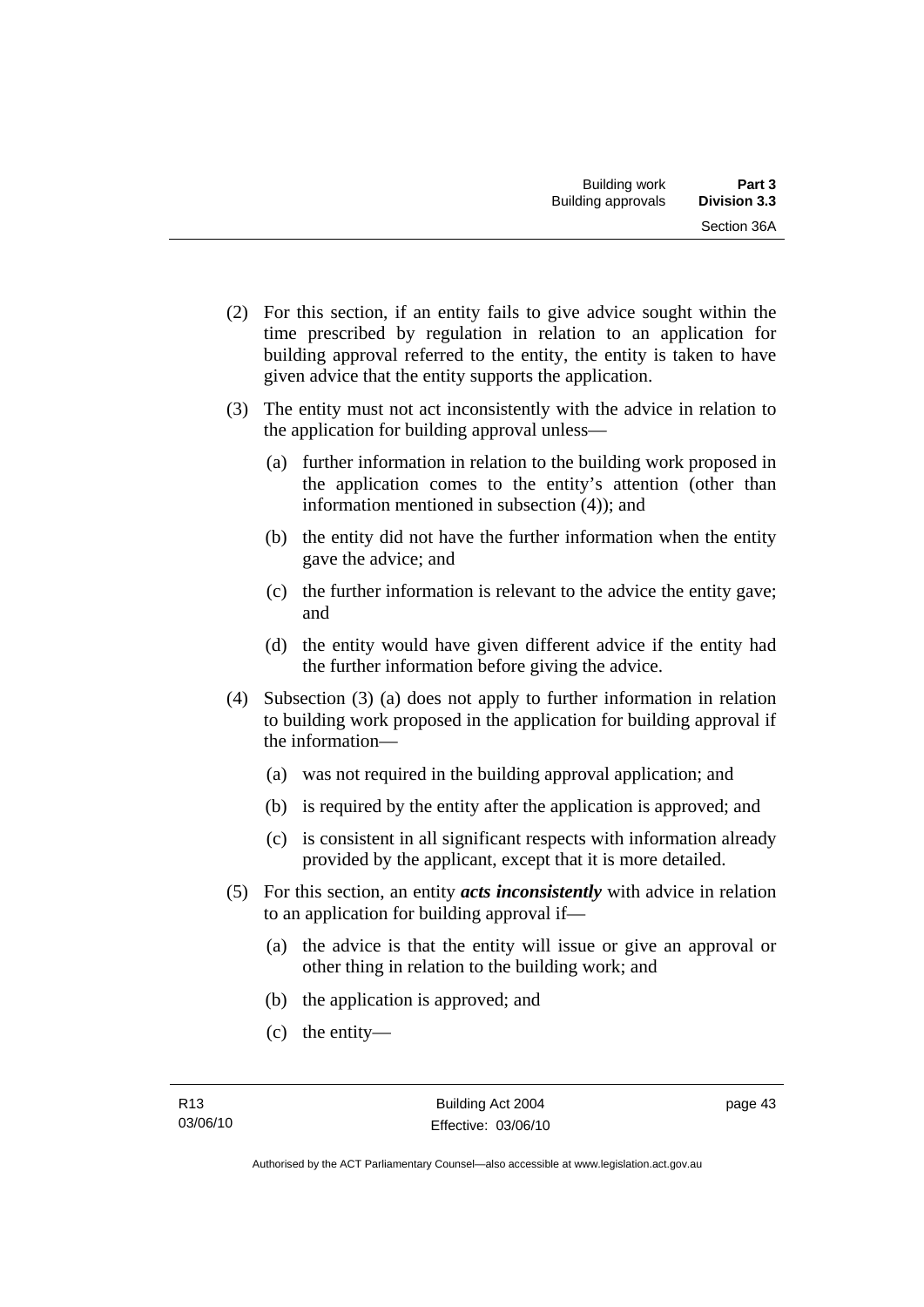- (i) does not issue or give the approval or other thing consistent with the advice; or
- (ii) issues or gives the approval or other thing in a way, or subject to a condition, that prevents the applicant undertaking the building work approved.

#### **Example of advice**

that the entity will agree to the erection of a building over a buried sewer main

- *Note* An example is part of the Act, is not exhaustive and may extend, but does not limit, the meaning of the provision in which it appears (see Legislation Act, s 126 and s 132).
- (6) Also for this section, an entity *acts inconsistently* with advice in relation to an application if—
	- (a) the advice is that an activity to which the application relates does not require a particular authorisation (however described); and
	- (b) the entity prosecutes someone, or takes other compliance action, in relation to the activity because the activity is carried out without the particular authorisation.

#### **Example of acting inconsistently**

An Act prohibits activity A without an approval. The entity responsible for administering the Act gives advice sought as prescribed by regulation (see s 30A (3)) that the activity (activity B) in the application does not fall within the description of activity A. The application is approved consistent with the advice. The entity can not prosecute a person for carrying out activity B in accordance with the approved application because activity B does fall within the description of activity A and the person did not have approval.

- (7) For this section, an entity *acts inconsistently* with advice in relation to an application if the entity—
	- (a) refuses to do something required to be done by the entity to allow the applicant to undertake the development approved in the application; or

R13 03/06/10

Authorised by the ACT Parliamentary Counsel—also accessible at www.legislation.act.gov.au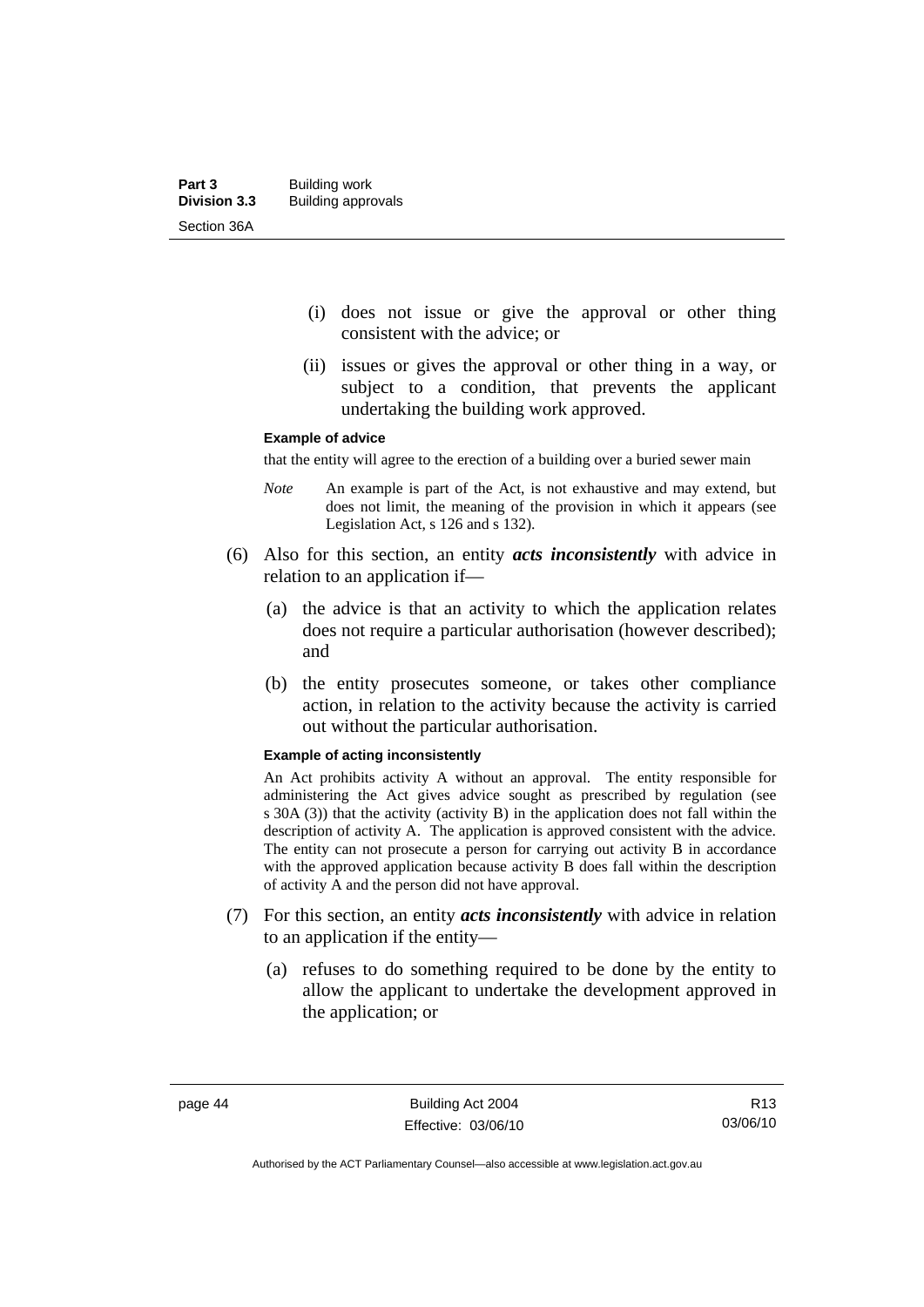(b) does something in a way, or subject to a condition, that prevents the applicant from undertaking the development approved in the application.

# **Division 3.4 Building commencement notices**

## **37 Building commencement notice issue**

- (1) This section applies if—
	- (a) a building approval has been issued for building work; and
	- (b) under the *Construction Occupations (Licensing) Act 2004*, any of the work must be done by a licensed builder; and
	- (c) a licensed builder has been engaged to do the work.
- (2) The licensed builder may apply, in writing signed by the owner of the parcel of land where the building work is to be done, to a certifier for a commencement notice for the work or part of it.
	- *Note 1* The ordinary rules of agency apply in relation to an application under this section.
	- *Note 2* If a form is approved under s 151 for an application, the form must be used.
- (3) If the application is for residential building work, the application must be accompanied by—
	- (a) a residential building insurance policy for the work; or
	- (b) a certificate issued by an approved insurer stating that the insurer has insured the work under a residential building insurance policy; or
	- (c) a fidelity certificate for the work issued by the trustees of a scheme approved under division 6.4 (Approved fidelity fund schemes).
- (4) On receiving the application, the certifier must issue a building commencement notice for the building work if satisfied on

page 45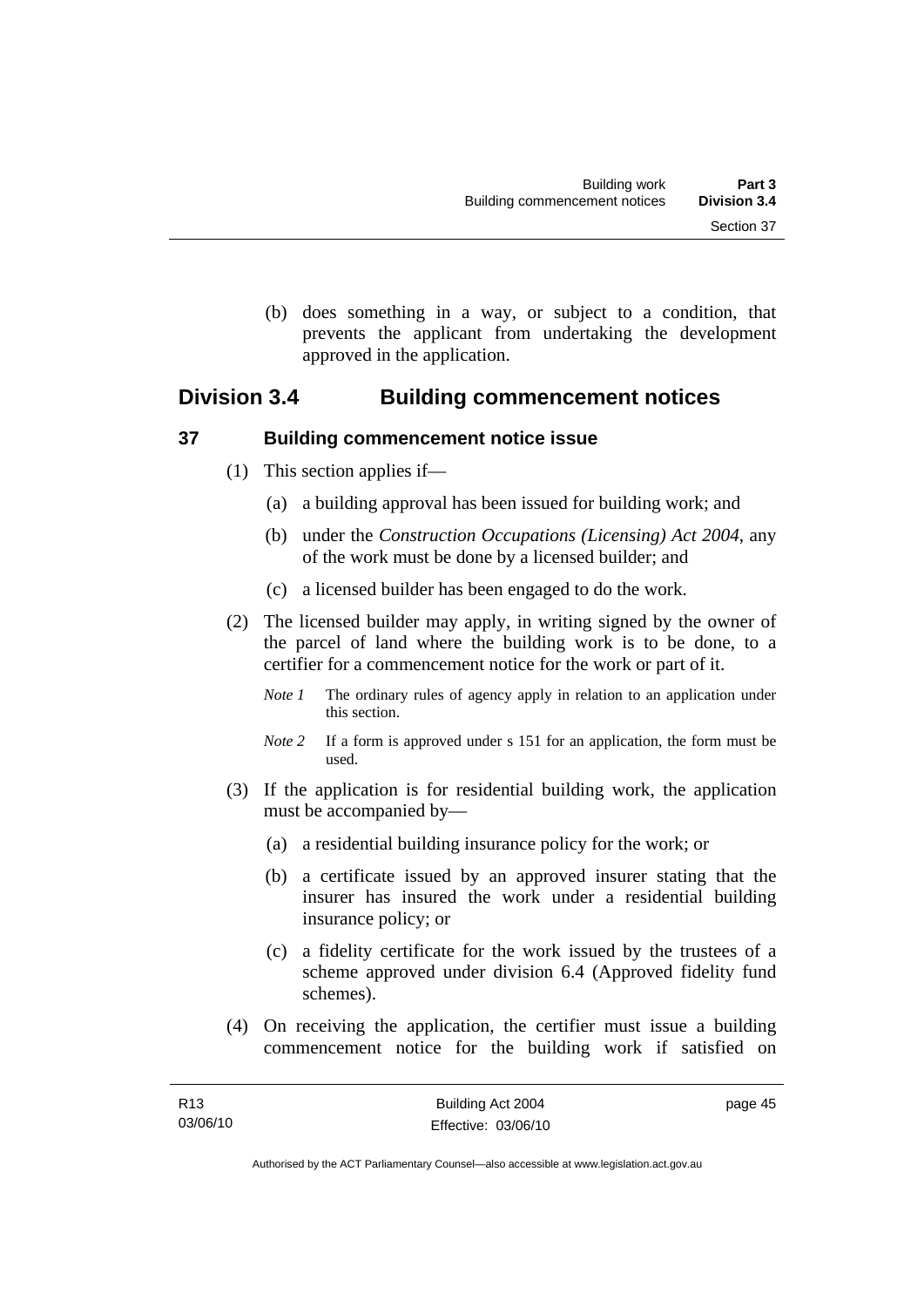reasonable grounds that the builder's licence authorises the work in the building approval.

- *Note 1* 'Under' includes 'in accordance with' (see Legislation Act, dict, pt 1, def *under*), so an application must comply with this section before it can be approved.
- *Note* 2 If a form is approved under s 151 for a notice, the form must be used.
- (5) If a certifier issues a building commencement notice, the certifier must give a copy of it to the construction occupations registrar within 1 week after the day of its issue.
- (6) In this section:

*approved insurer* means an authorised insurer who—

- (a) has had a form of residential building insurance policy approved by the construction occupations registrar; and
- (b) has not given to the registrar a notice under section 95 (Duties of insurers).

*residential building work*—see section 84.

#### **38 Automatic end of building commencement notices**

- (1) A building commencement notice for building work ends if—
	- (a) for residential building work—the work is no longer insured; or
	- (b) the building approval for the work ends.
- (2) In this section:

*insured*, for building work, means—

 (a) the work is insured under a residential building insurance policy; or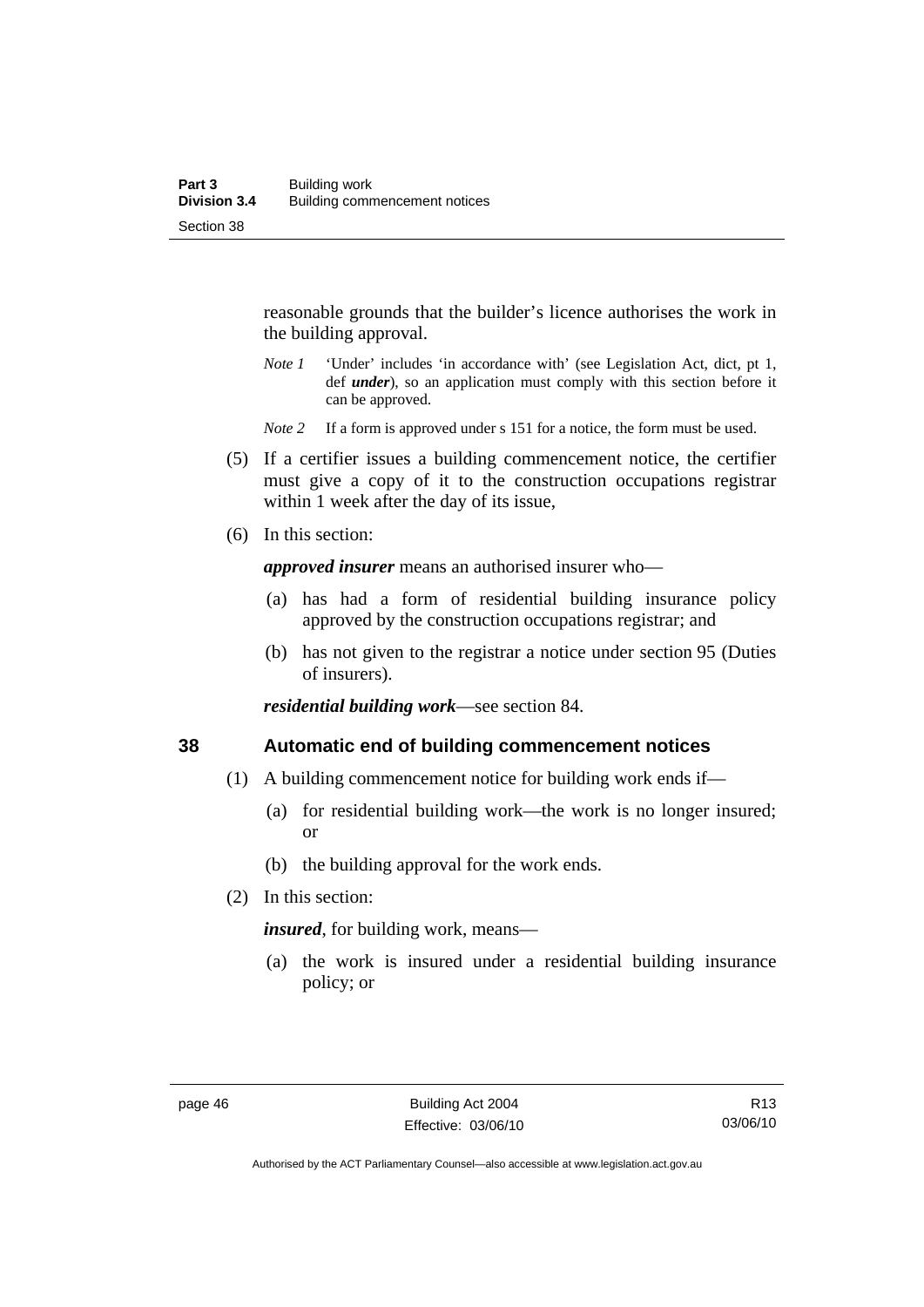(b) a fidelity certificate is in force for the work by the trustees of a scheme approved under division 6.4 (Approved fidelity fund schemes).

### **39 Application for cancellation of building commencement notice**

- (1) This section applies if a building commencement notice is in force for building work.
- (2) The licensed builder mentioned in the building commencement notice—
	- (a) may apply, in writing, for cancellation of the building commencement notice; and
	- (b) if the builder does apply for its cancellation—must give to the owner of the parcel of the land where the work is being, or is to be, done—
		- (i) a copy of the application; and
		- (ii) a notice that states that the owner has 2 weeks (the *representation time*) to make representations to the construction occupations registrar about whether the building commencement notice should be cancelled.
	- *Note* If a form is approved under s 151 for an application, the form must be used.
- (3) The application must explain why the building commencement notice should be cancelled.

# **40 Decision on building commencement notice application**

- (1) This section applies if—
	- (a) the construction occupations registrar receives an application under section 39 for the cancellation of a building commencement notice; and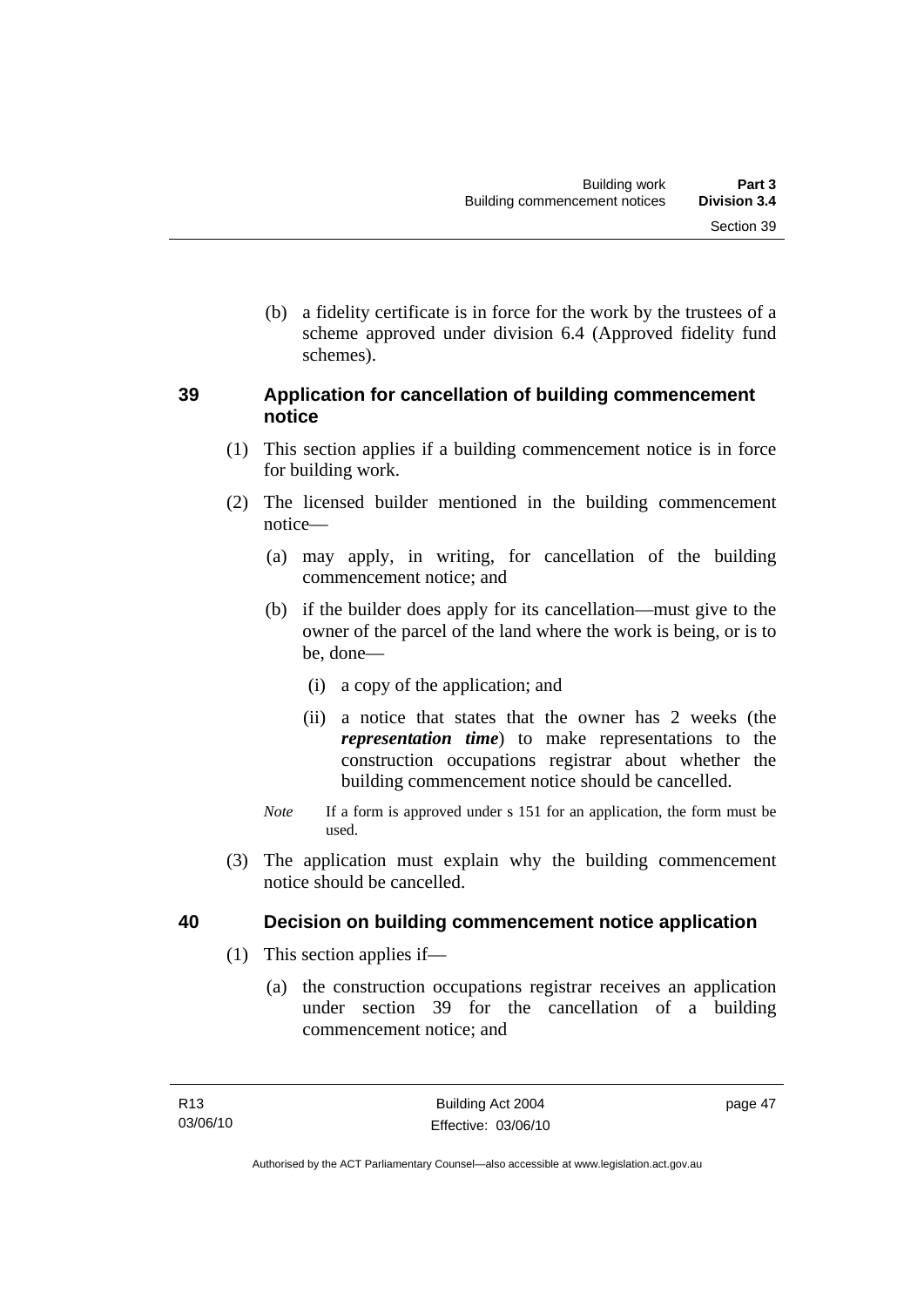- (b) either—
	- (i) the representation time for the application has ended; or
	- (ii) the owner of the land where the building work is being, or is to be, done agrees in writing to the cancellation.
- (2) If the representation time has ended without the owner of the land agreeing to the cancellation, the construction occupations registrar must consider any representation made by the owner within the representation time.
- (3) The construction occupations registrar may cancel the building commencement notice if satisfied—
	- (a) that the builder mentioned in the notice cannot do the building work; or
	- (b) it is otherwise appropriate to cancel the notice.

### **41 Multiple or part building commencement notice**

- (1) Two or more building commencement notices for the same building work may be in force at the same time.
- (2) A building commencement notice continues to operate for building work even if the building work being done is only part of the building work for which the commencement notice was issued.

# **Division 3.5 Carrying out building work**

#### **42 Requirements for carrying out building work**

- (1) Building work must not be carried out except in accordance with the following requirements:
	- (a) the materials used in the building work must comply with the standards under the building code for the materials in buildings of the kind being built or altered;

page 48 Building Act 2004 Effective: 03/06/10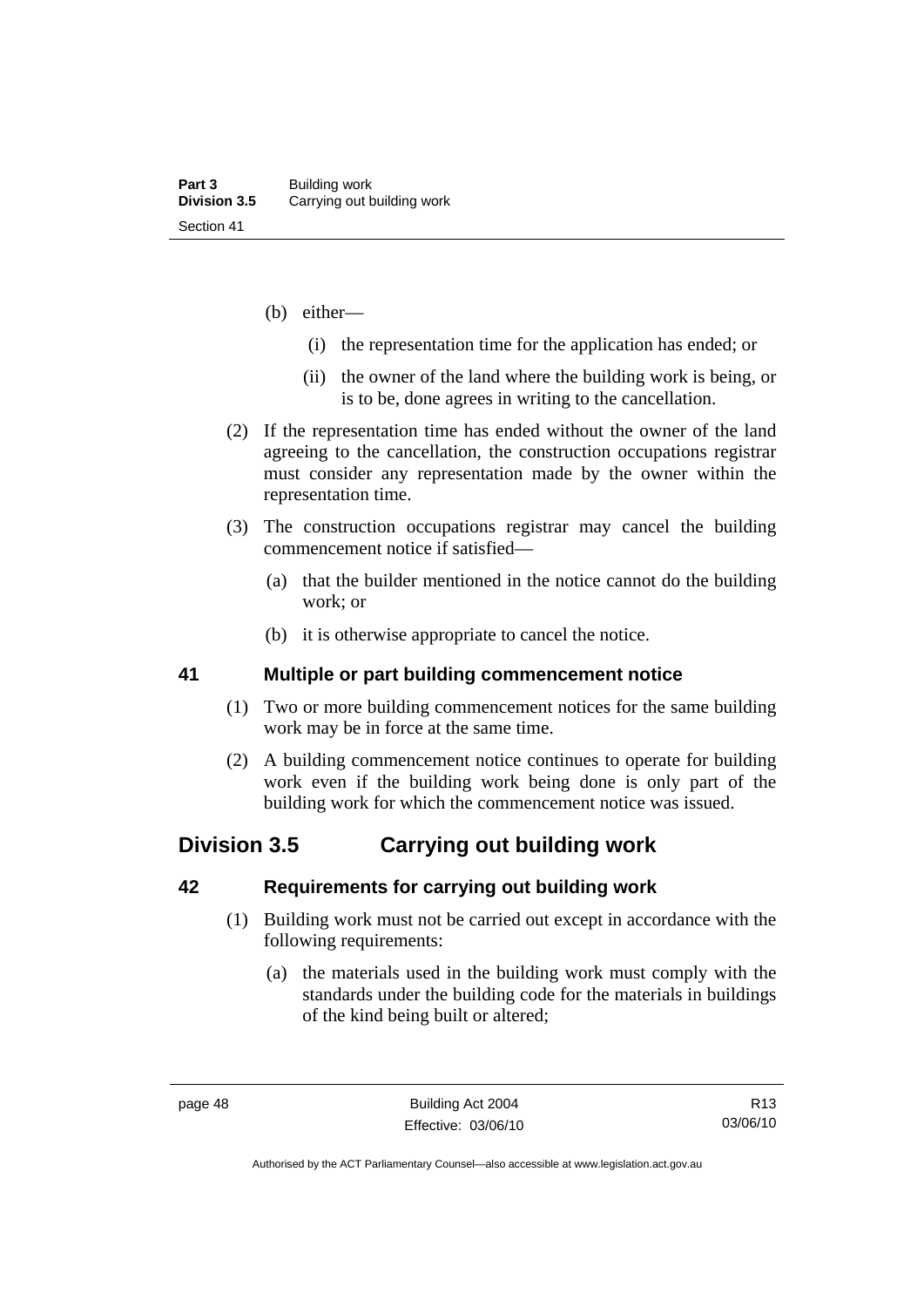- (b) the way the materials are used in the building work must comply with their acceptable use under the building code for buildings of the kind being built or altered;
- (c) the building work must be carried out in a proper and skilful way;
	- *Note* The considerations to be taken into account to decide when work is carried out in a *proper and skilful way* may be prescribed under the regulations (see s (2)).
- (d) building work must be carried out—
	- (i) in accordance with approved plans; or
	- (ii) if the building work involves handling asbestos or disturbing friable asbestos—in accordance with approved plans that comply with this Act in relation to the asbestos;
- (e) for building work required to be done only by a licensed builder—
	- (i) the building work must be carried out by or under the supervision of the builder mentioned in the building commencement notice; and
	- (ii) the builder's licence must authorise the doing of the building work;
- (f) the building licensee in charge of the building work must take—
	- (i) all the safety precautions stated in or with the application for the building approval; and
	- (ii) any other safety precaution that a certifier or building inspector may require the building licensee to take under section 46.
- (2) The regulations may prescribe considerations to be taken into account to decide whether building work is carried out in a proper and skilful way.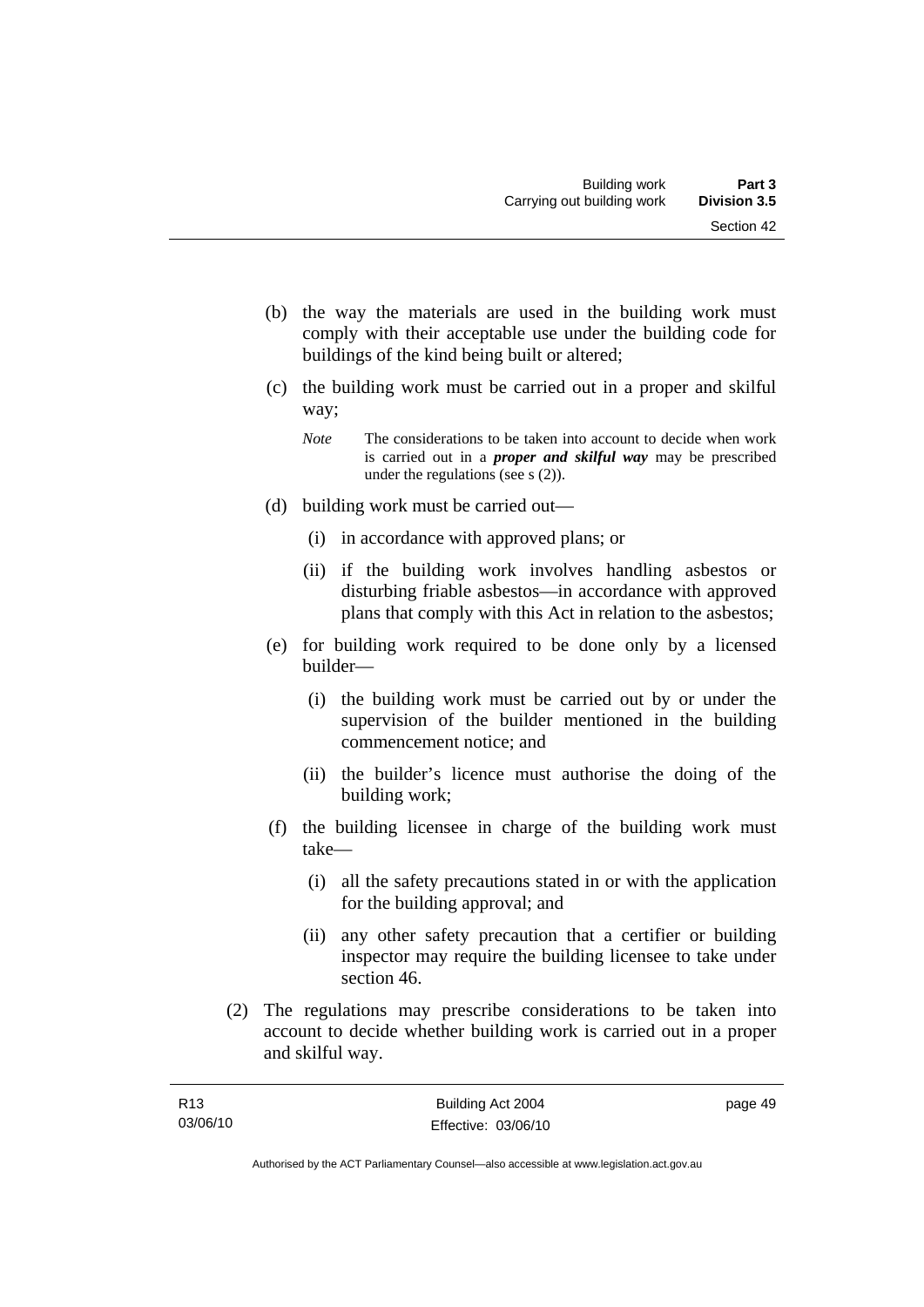## **42A Contravention of requirements for building work involving asbestos**

- (1) This section applies to building work that involves handling asbestos or disturbing friable asbestos.
- (2) The person who carries out the building work commits an offence if the carrying out of the work contravenes section 42.

Maximum penalty: 50 penalty units.

- (3) An offence against subsection (2) is a strict liability offence.
- (4) It is a defence to a prosecution for an offence against subsection (2) if the defendant proves that—
	- (a) the carrying out of the building work contravened section 42 only because friable asbestos was disturbed in carrying out the work; and
	- (b) either—
		- (i) the defendant took reasonable steps to minimise the risk of friable asbestos being disturbed; or
		- (ii) the disturbing of the friable asbestos happened in the defendant taking reasonable steps to minimise the risks resulting from the disturbance of the friable asbestos.
- (5) The owner of the parcel of land where the building work is carried out commits an offence if—
	- (a) the work is carried out in contravention of section 42; and
	- (b) the owner knows that the work is carried out in contravention of that section.

Maximum penalty: 50 penalty units.

- (6) The owner of the parcel of land where the building work is carried out commits an offence if—
	- (a) the work is carried out in contravention of section 42; and

R13 03/06/10

Authorised by the ACT Parliamentary Counsel—also accessible at www.legislation.act.gov.au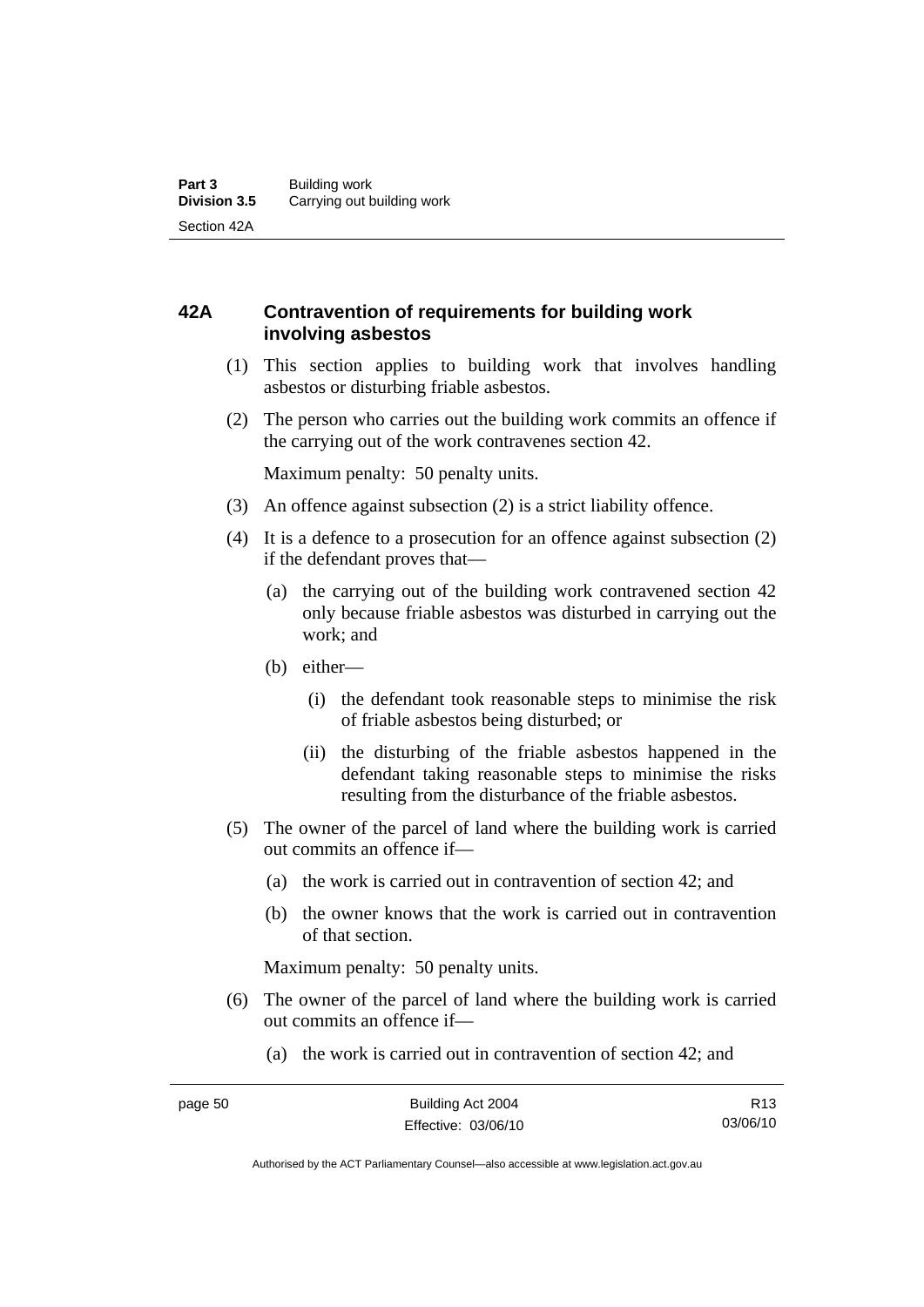(b) the owner is reckless about whether the work is carried out in contravention of that section.

Maximum penalty: 20 penalty units.

#### **43 Stages of building work**

- (1) The regulations may prescribe—
	- (a) stages of building work; and
	- (b) for building work done beyond a stage in contravention of this section—
		- (i) when further building work is exempted from subsection (2) or (3) to allow building work to proceed beyond the stage; and
		- (ii) how the building work may proceed beyond the stage.

#### **Example of regulations with s 43 (3)**

A regulation under section 43 (1) (a) prescribes that a stage of building work is completion of the structural framework before the placement of any internal lining (the *structural framework stage*). A licensee in charge of building a house completes the structural framework for the house, but attaches plasterboard sheets to the inside of the wall frames without giving the certifier for the work notice that the structural framework is complete. The certifier has not inspected the work or given written permission for the work to proceed, so the licensee has contravened section 43 $(3)$ .

If the licensee does further building work on the house, that work would be beyond the structural framework stage.

A regulation under section 43 (1) (b) may prescribe to the effect that—

- (a) further building work is exempt if the further work is to undo all or part of the building work that was done beyond the stage, so that the certifier can inspect the building work for the stage (and give permission for building work to proceed beyond the stage); and
- (b) the building work may proceed if it is otherwise done in accordance with the Act.

Under the possible regulation, if all or some of the plasterboard sheets are removed so that the certifier can inspect the structural framework, and the sheets

page 51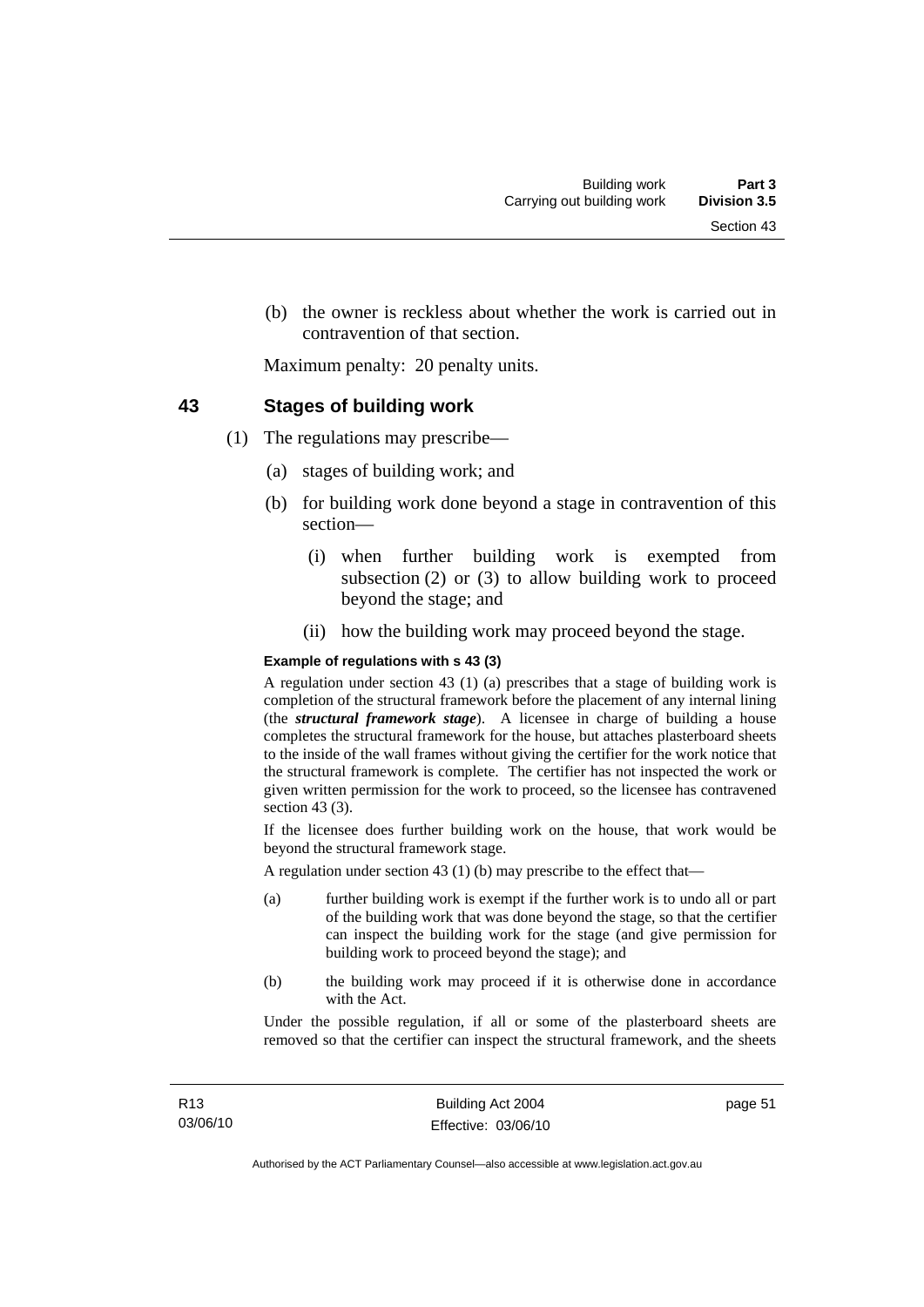are removed in accordance with the Act, the removal of the sheets would not contravene section 43 (3).

- *Note* An example is part of the Act, is not exhaustive and may extend, but does not limit, the meaning of the provision in which it appears (see Legislation Act, s 126 and s 132).
- (2) A building licensee in charge of building work must not do building work above dampcourse level (other than further building work exempted under subsection (1) (b)) unless—
	- (a) the certifier has received—
		- (i) a plan (a *survey plan*) signed by a registered surveyor stating the position of the building in relation to the boundaries of the parcel of land where the building is to be erected and stating the level that the floor or floors of the building will have in relation to a level stated in the approved plans; or
		- (ii) another document prescribed under the regulations; and
	- (b) the certifier is satisfied that the position of the building and the level of the floor or floors are in accordance with—
		- (i) the approved plans; and
		- (ii) any condition of the following:
			- (A) an advice mentioned in section 27 (1) (b) (i);
			- (B) an approval or consent mentioned in section  $27 (1)$  (b) (iii).

Maximum penalty: 50 penalty units.

- (3) A building licensee in charge of building work that has reached a stage must not do building work beyond the stage (other than further building work exempted under subsection (1) (b)) unless—
	- (a) the licensee has given to the certifier notice that the stage has been reached; and

Authorised by the ACT Parliamentary Counsel—also accessible at www.legislation.act.gov.au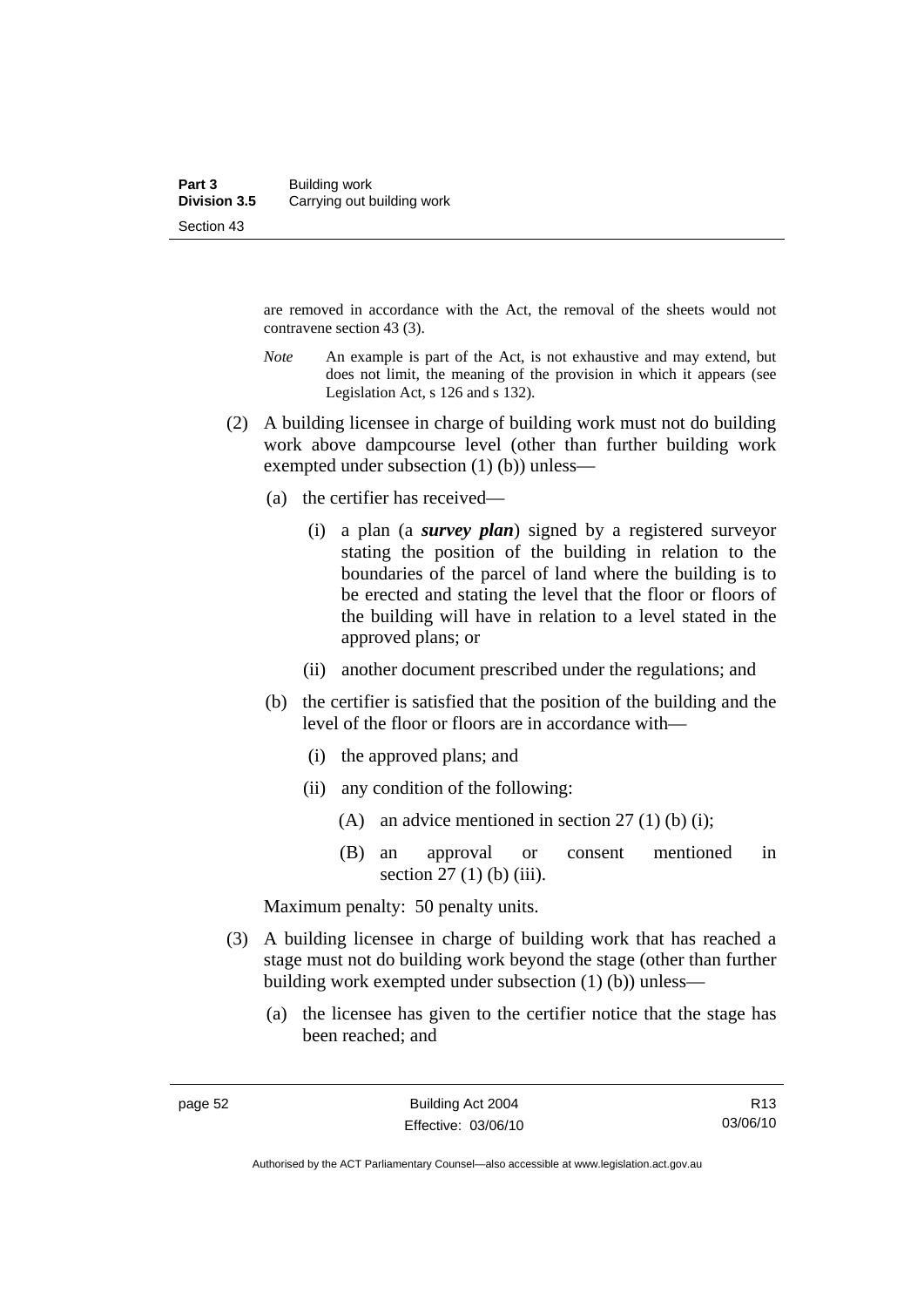(b) the certifier has inspected the building work and given written permission for the work to proceed.

Maximum penalty: 50 penalty units.

- (4) If a building licensee in charge of building work is required under section 44 (6) to conduct a test, the licensee must, as soon as practicable after the test is completed, give the person who made the requirement the written results of the test.
- (5) An offence against this section is a strict liability offence.

## **44 Stage inspections**

- (1) If a certifier receives a notice under section 43 (3) (a) for building work, the certifier must inspect the building work as soon as practicable.
- (2) On, or as soon as practicable (but in any case within 2 working days), after inspection, the certifier must—
	- (a) if satisfied on reasonable grounds that the building work does not comply with section 42 (Requirements for carrying out building work), give the building licensee in charge of the building work written notice that—
		- (i) the work does not comply with section 42; and
		- (ii) includes directions that are reasonable and appropriate for achieving compliance; and
		- (iii) states the date that the noncompliance came to the certifier's attention; or
	- (b) if satisfied on reasonable grounds that building work complies with section 42—certify that the work complies and give the certificate to the building licensee in charge of the building work.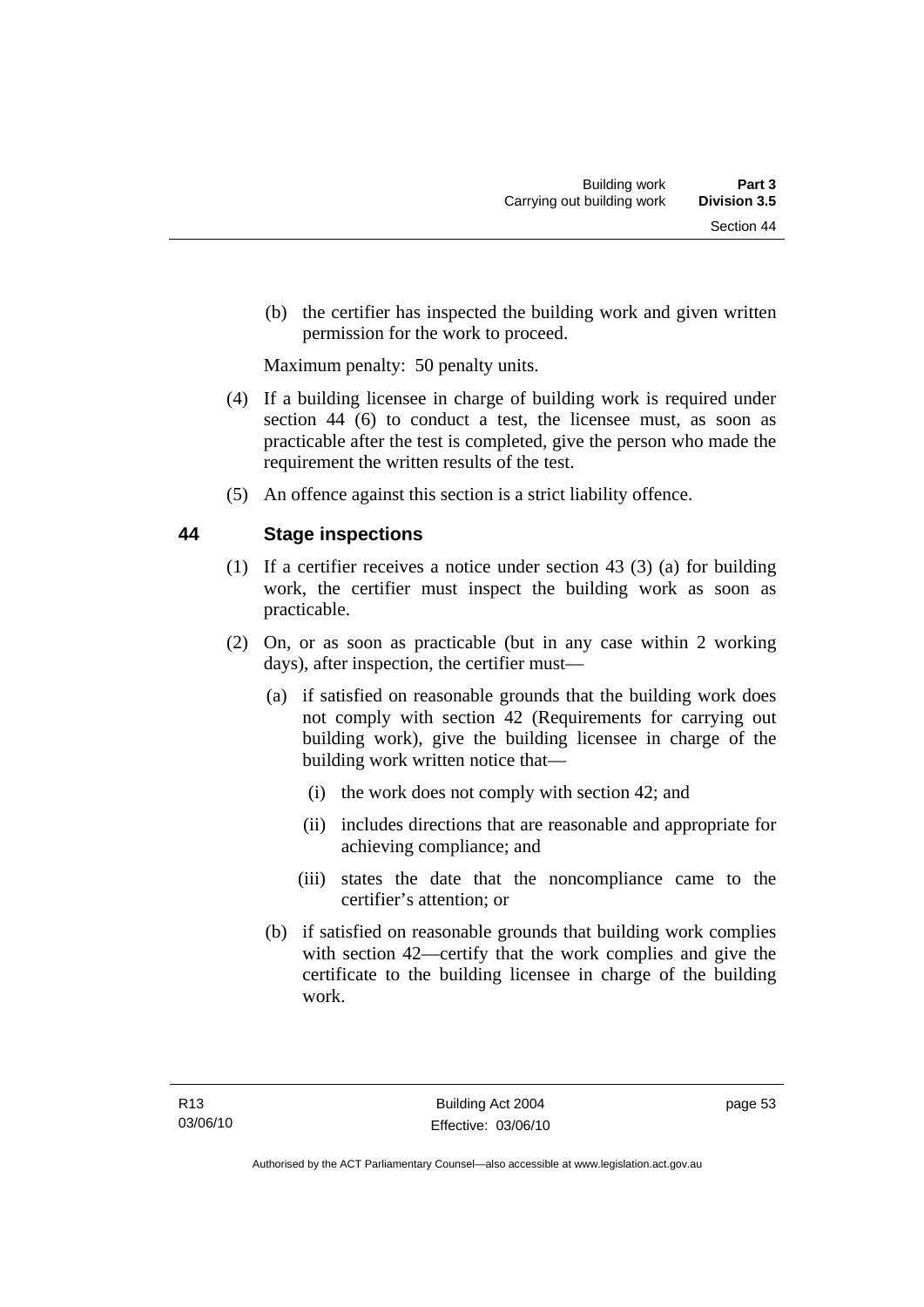(3) A certifier commits an offence if the certifier contravenes subsection  $(1)$  or  $(2)$ .

Maximum penalty: 10 penalty units.

- (4) An offence against subsection (3) is a strict liability offence.
- (5) A certifier must certify that building work complies with section 42 and give the certificate to the building licensee in charge of the building work if the certifier—
	- (a) has given a notice mentioned in subsection (2) (a) to the licensee; and
	- (b) is satisfied on reasonable grounds that—
		- (i) the building licensee in charge of the building work has done what is reasonable and appropriate to achieve compliance (even if what is done is not in accordance with the directions in the notice); and
		- (ii) the building work otherwise complies with section 42; and
	- (c) if a regulation prescribes a procedure to be followed in relation to the certification—follows the procedure.
- (6) A certifier may, by written notice, require the building licensee in charge of the building work to conduct, on the materials used or to be used in the work, on the structure of the building, or in relation to anything else connected with the work, the tests stated in the notice.

#### **45 Records of tests**

- (1) A building licensee in charge of building work must keep records of—
	- (a) any test borings, test loadings or other investigations made to work out the permissible loadings on piles used in the building work, pile-driving operations, calculations of allowable loadings and details of the location of the piles; and

Authorised by the ACT Parliamentary Counsel—also accessible at www.legislation.act.gov.au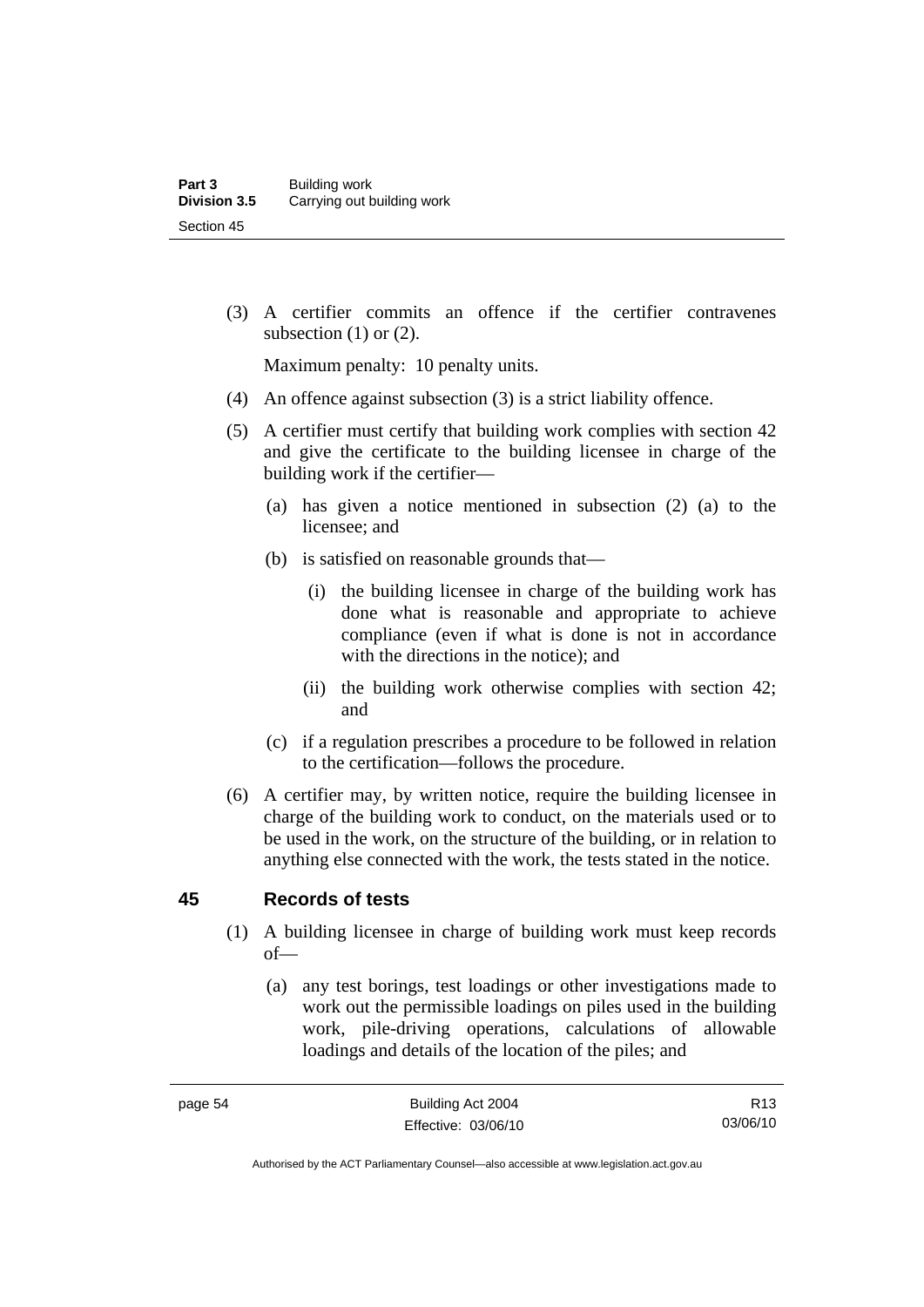- (b) any test loadings and excavations made to work out the bearing capacity of the foundation for the building or proposed building, or building as proposed to be altered; and
- (c) tests under section 44 (6).
- (2) A record under subsection (1)—
	- (a) must be kept until a certificate of occupancy for the building work is issued; and
	- (b) must be given to the certifier when the certificate of occupancy is issued.

## **46 Safety precaution directions**

- (1) This section applies if—
	- (a) building work for which a building approval has been issued is being carried out at or near a street or place that is open to or used by the public; and
	- (b) a building inspector or certifier finds, on inspection, that inadequate safety precautions in relation to the building work are being taken to protect the safety of people using the street or place.

#### **Examples**

- 1 George is building a swimming pool on his property, but the property is not yet fenced and is open to the street.
- 2 Building work is being done on an area of the ground floor of a building in Civic to which the public have access.
- *Note* An example is part of the Act, is not exhaustive and may extend, but does not limit, the meaning of the provision in which it appears (see Legislation Act, s 126 and s 132).
- (2) The building inspector or certifier may, in writing, give the building licensee in charge of the building work directions about the safety precautions that the inspector or certifier believes on reasonable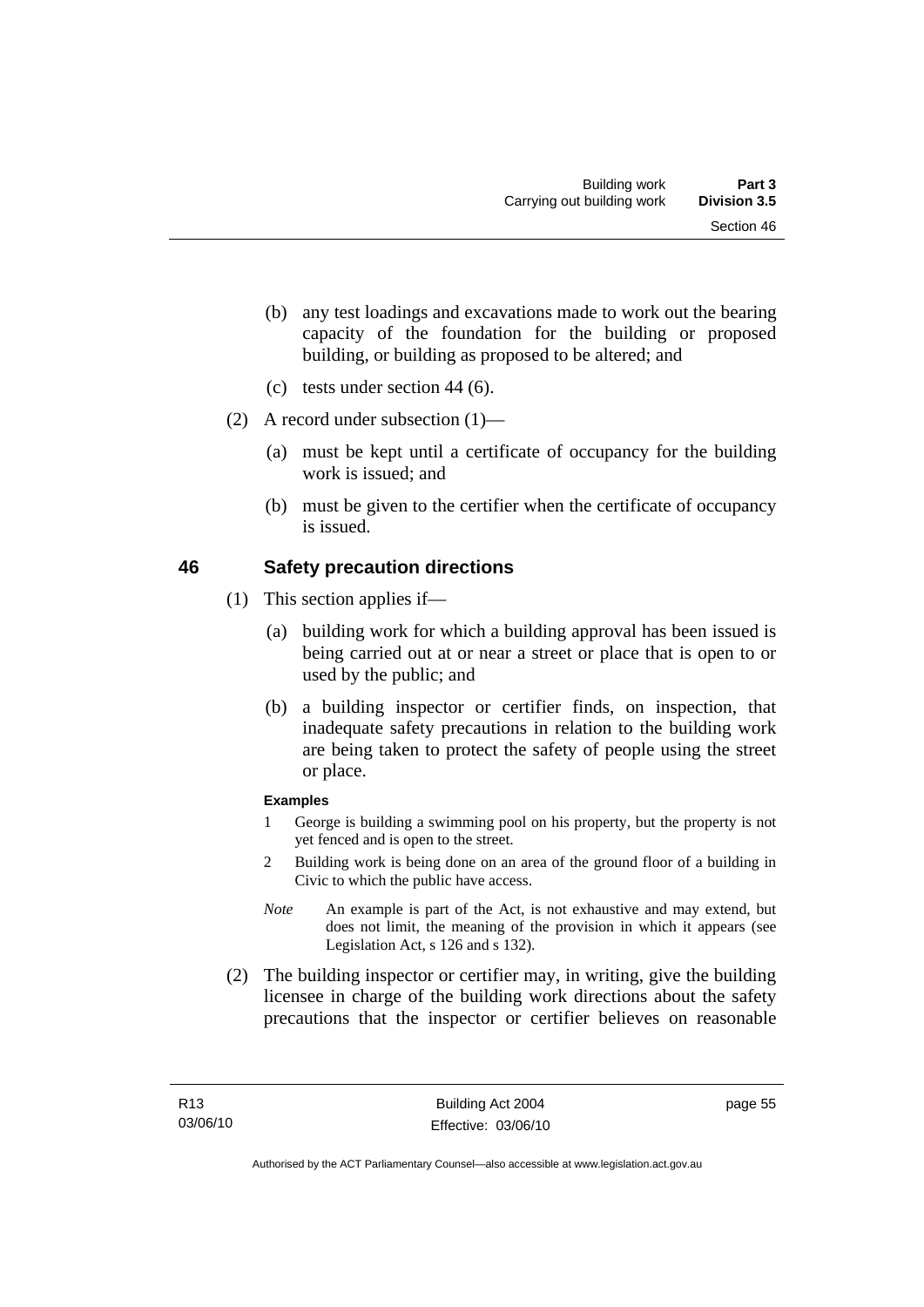grounds are necessary to protect the safety of people using the street or place.

- (3) Subsection (2) applies—
	- (a) whether or not safety precautions were submitted to the certifier who issued the building approval; and
	- (b) if safety precautions were submitted—whether or not those precautions are being complied with.
- (4) The building licensee in charge of the building work must comply with a direction under subsection  $(2)$ .

# **Division 3.6 Completion of building work**

### **47 Structural engineer's certificate**

- (1) A certifier may require the owner of a parcel of land where building work is being, or has been, carried out to give the certifier the certificates by professional engineers about the structural sufficiency, soundness and stability of the building as erected or altered for the purposes for which the building is to be occupied or used.
- (2) The certifier may require the certificates only if satisfied on reasonable grounds that it is desirable to do so in the interests of people who occupy or use, or are likely to occupy or use, the building or part of the building that is being, or has been, erected or altered.
- (3) The certifier may require the certificate at any time before or after the completion of building work.

#### **48 Completion of building work**

- (1) This section applies if—
	- (a) building work appears to have been completed; and

Authorised by the ACT Parliamentary Counsel—also accessible at www.legislation.act.gov.au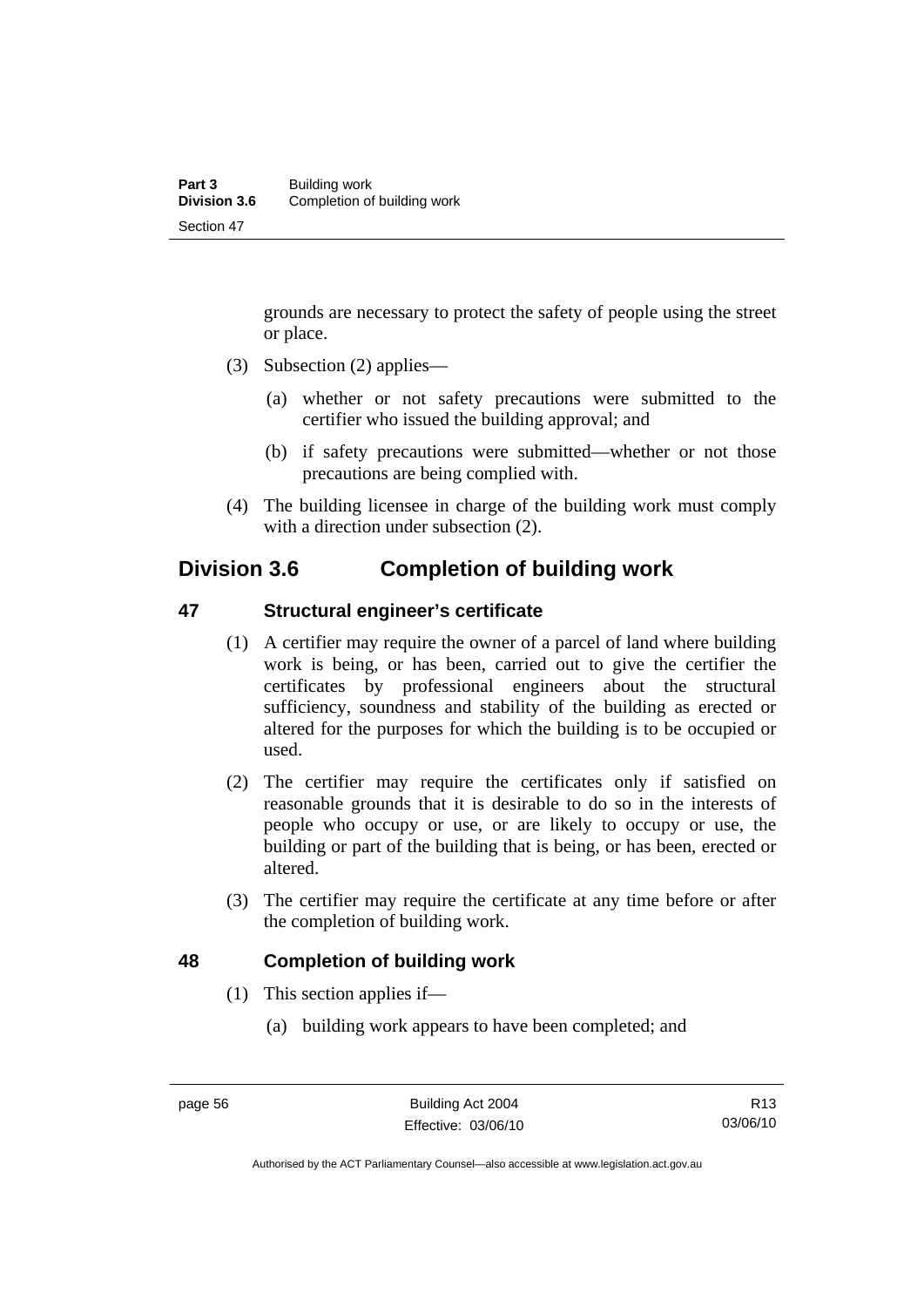- (b) either—
	- (i) the certifier is satisfied on reasonable grounds that the work has been completed—
		- (A) in accordance with this Act; and
		- (B) in accordance with, or substantially in accordance with, the approved plans; or
	- (ii) the certifier is satisfied on reasonable grounds that—
		- (A) the work has not been completed in accordance with this Act; and
		- (B) the work has been completed in accordance with, or substantially in accordance with, the approved plans or plans that have been approved plans for the work, but are no longer approved plans in the circumstances prescribed by regulation; and
- (c) the building as erected or altered is structurally sufficient, sound and stable for the purposes for which it is to be occupied or used.
- (2) A regulation may prescribe when work is or is not substantially in accordance with approved plans.
- (3) Within 7 days after the day the certifier is satisfied, the certifier must give to the construction occupations registrar the following:
	- (a) if advice mentioned in section  $27(1)$  (b) was sought—
		- (i) written evidence of the advice; or
		- (ii) if the advice was not given within the time prescribed by regulation for giving it—a written statement by the certifier to the effect that the certifier is satisfied the advice was not given within the time;
		- *Note* See s 36A (Requirement to give advice in relation to proposed building work).

page 57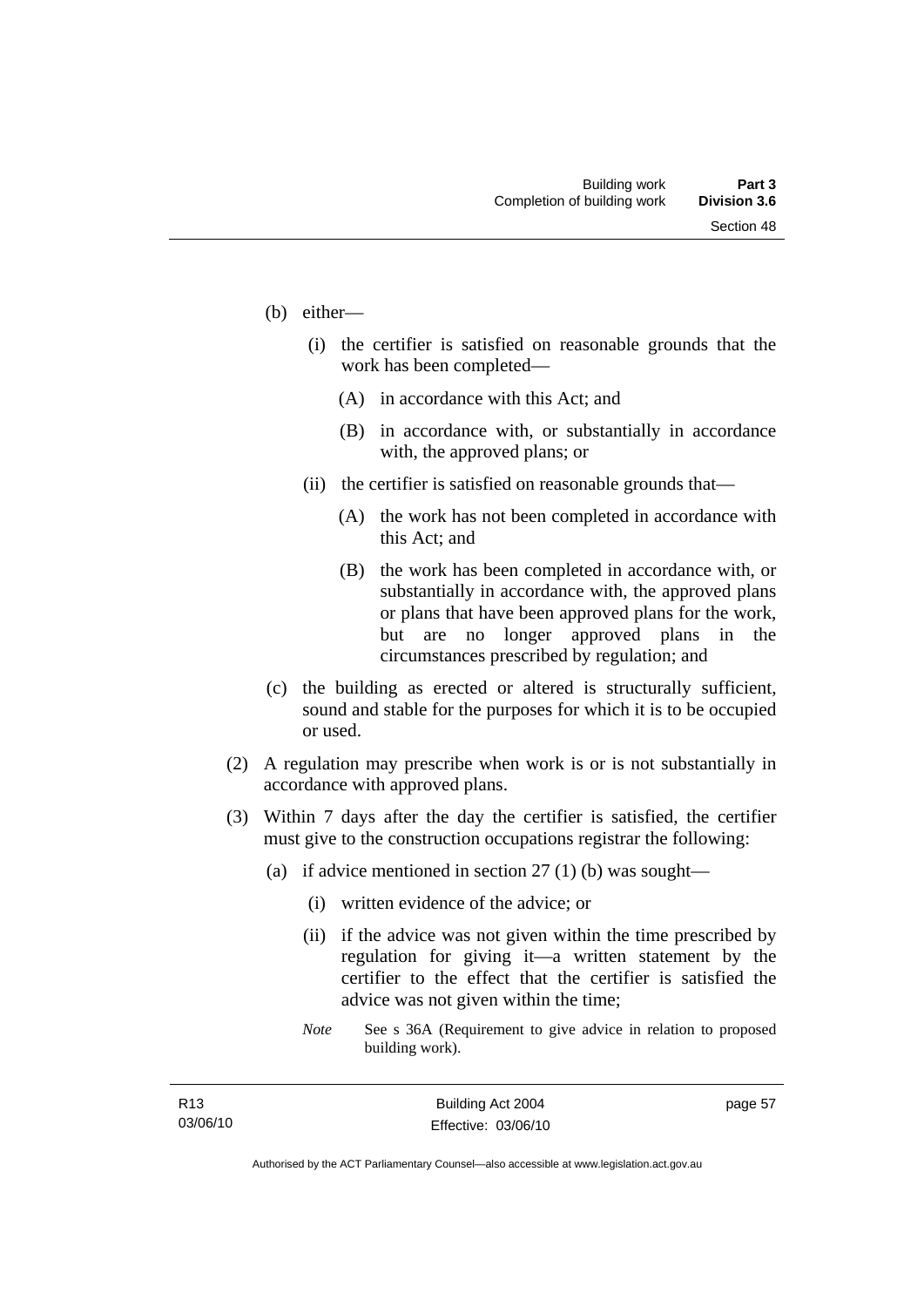- (b) if consultation mentioned in section 27 (1) (b) was required—
	- (i) written evidence of the response to the consultation; or
	- (ii) if there has been no response to the consultation within the time prescribed by regulation for giving a response—a written statement by the certifier to the effect that the certifier is satisfied no response was given within the time;
- (c) if a consent or approval mentioned in section  $27(1)$  (b) was required to be obtained—written evidence of the consent or approval;
- (d) if compliance with a condition of a consent or approval prescribed by regulation was required—a written statement by the certifier to the effect that the certifier is satisfied on reasonable grounds that the condition has been complied with;
- (e) a copy of the plan or document mentioned in section 43 (2) (a);
- (f) a copy of each certificate issued for the building work under section 44 (2) (b) or (5);
- (g) if the regulations require that, on completion of the building work, the consent or approval of anyone is to be obtained written evidence of the obtaining of the consent or approval;
- (h) either—
	- (i) a certificate by the certifier that the building work has been completed in accordance with this Act and in accordance with, or substantially in accordance with, the approved plans; or
	- (ii) if subsection (1) (b) (ii) applies—a certificate prescribed by regulation;
- (i) if a certificate has been obtained under section 47 (Structural engineer's certificate)—the certificate;

R13 03/06/10

Authorised by the ACT Parliamentary Counsel—also accessible at www.legislation.act.gov.au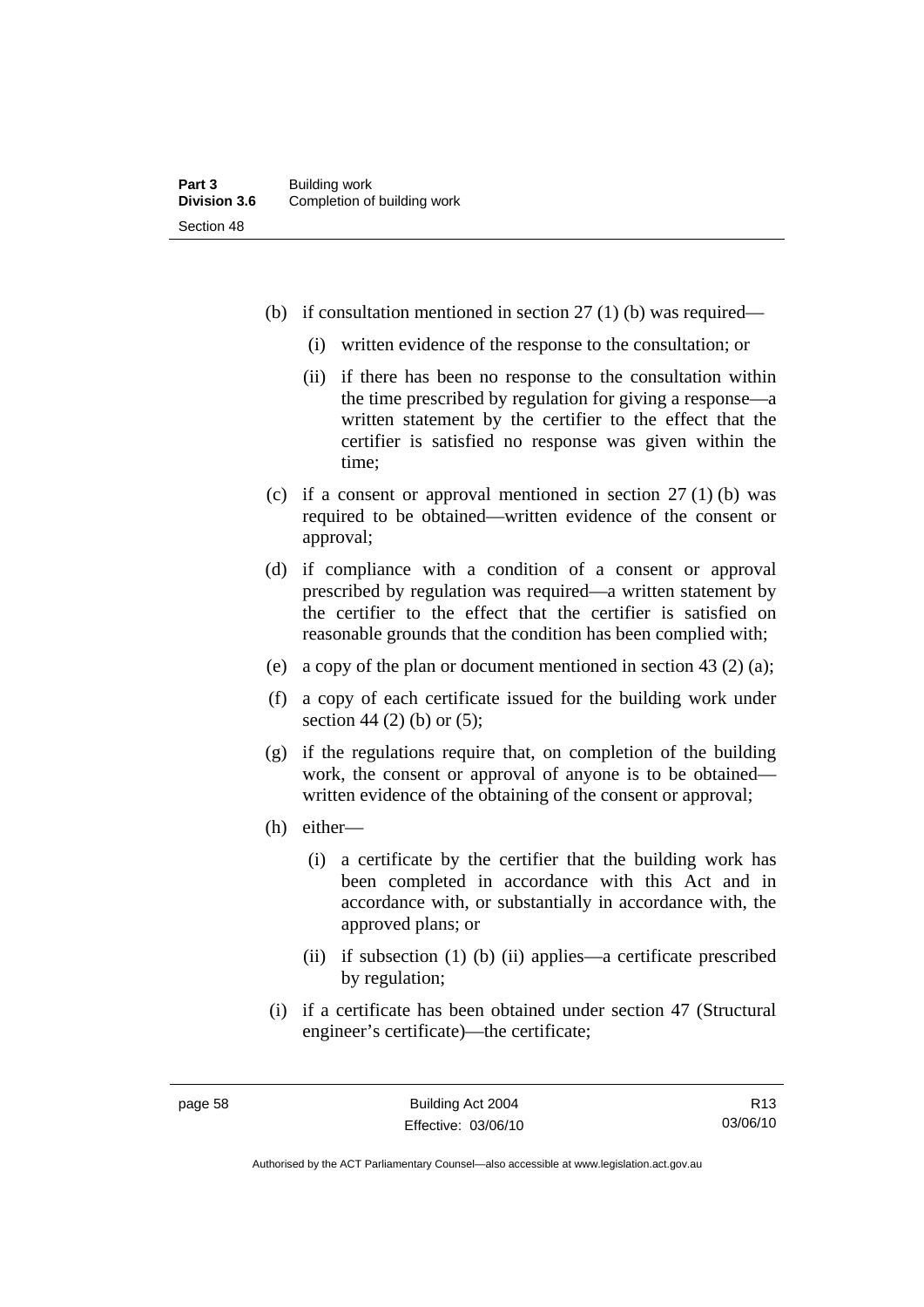- (j) if no certificate under section 47 has been obtained—a written statement to the effect that—
	- (i) the certifier is satisfied that the building as erected or altered is structurally sufficient, sound and stable for the purposes for which it is to be occupied or used; and
	- (ii) no certificate under section 47 is required;
- (k) if, in the certifier's view, the requirements of section  $69(1)$ ,  $(2)$ or (3) (Certificates of occupancy) have been satisfied—written advice that the registrar would be justified in issuing a certificate of occupancy for the building under section 69 (1), (2) or (3);
- (l) if, in the certifier's view, section 69 (2B) applies—written advice to that effect;
- (m) if, in the certifier's view, building work involving the erection of a structure on or attached to land or a building has been completed in accordance with the prescribed requirements under division 5.1 for the building work—written advice that the registrar would be justified in issuing a certificate for the building work under section 72;
- (n) a copy of the following documents and papers relating to the building work:
	- (i) any application to the certifier under this Act and any accompanying document;
	- (ii) all plans or drawings;
	- (iii) any approval, certificate, determination, notification or permission issued or given (a *relevant document*);
	- (iv) any certificate or other document given or prepared by someone else that the certifier has relied on for the purpose of issuing or giving a relevant document;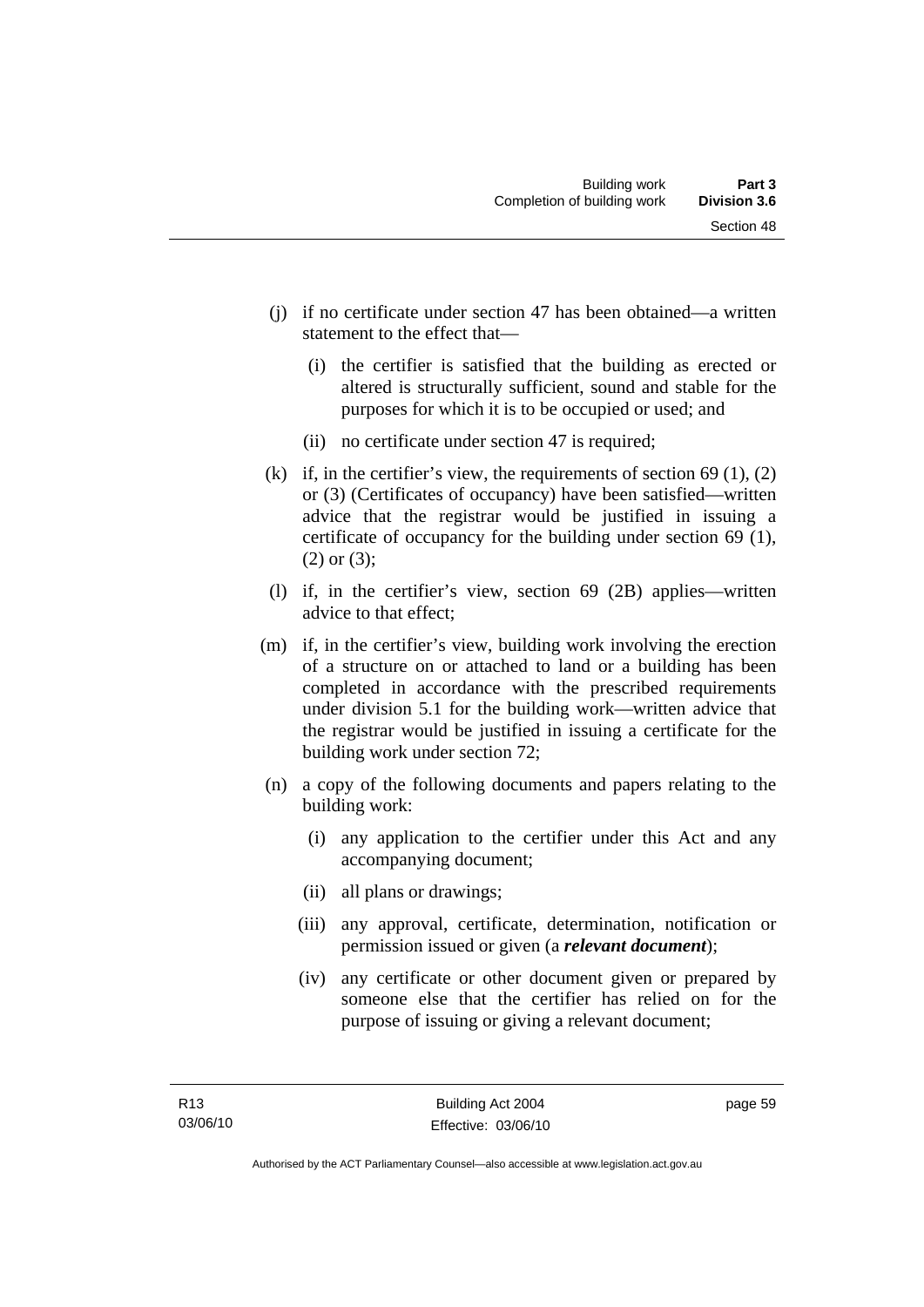- (v) the certifier's working papers and calculations that are relevant to the issuing or giving of a relevant document.
- (4) The construction occupations registrar may, in writing, exempt a certifier from complying, completely or partly, with anything mentioned in subsection (3) (i) in relation to building work stated in the exemption.
- (5) A certifier is not required to give the construction occupations registrar a copy of a document or paper mentioned in subsection  $(3)$  (i) if—
	- (a) the certifier has already given to the registrar, under this Act, the document or paper, or a copy of the document or paper; or
	- (b) the registrar has exempted the certifier under subsection (4) from giving the copy.
- (6) If the certifier is required to give the constructions occupations registrar written evidence of something under this section—
	- (a) the registrar may ask for further information relevant to the thing in relation to anything not dealt with, or not adequately dealt with, in the written evidence; and
	- (b) the certifier must give the registrar the further information not later than 7 days after the day the registrar asked for it.
- (7) This section applies in relation to a part of a building in the same way as it applies to a building.

# **Division 3.7 Offences**

# **49 Complying with building code**

 (1) A person must carry out building work only in a way that will, or is likely to, result in a building that complies with the building code.

Maximum penalty: 50 penalty units.

(2) An offence against subsection (1) is a strict liability offence.

Authorised by the ACT Parliamentary Counsel—also accessible at www.legislation.act.gov.au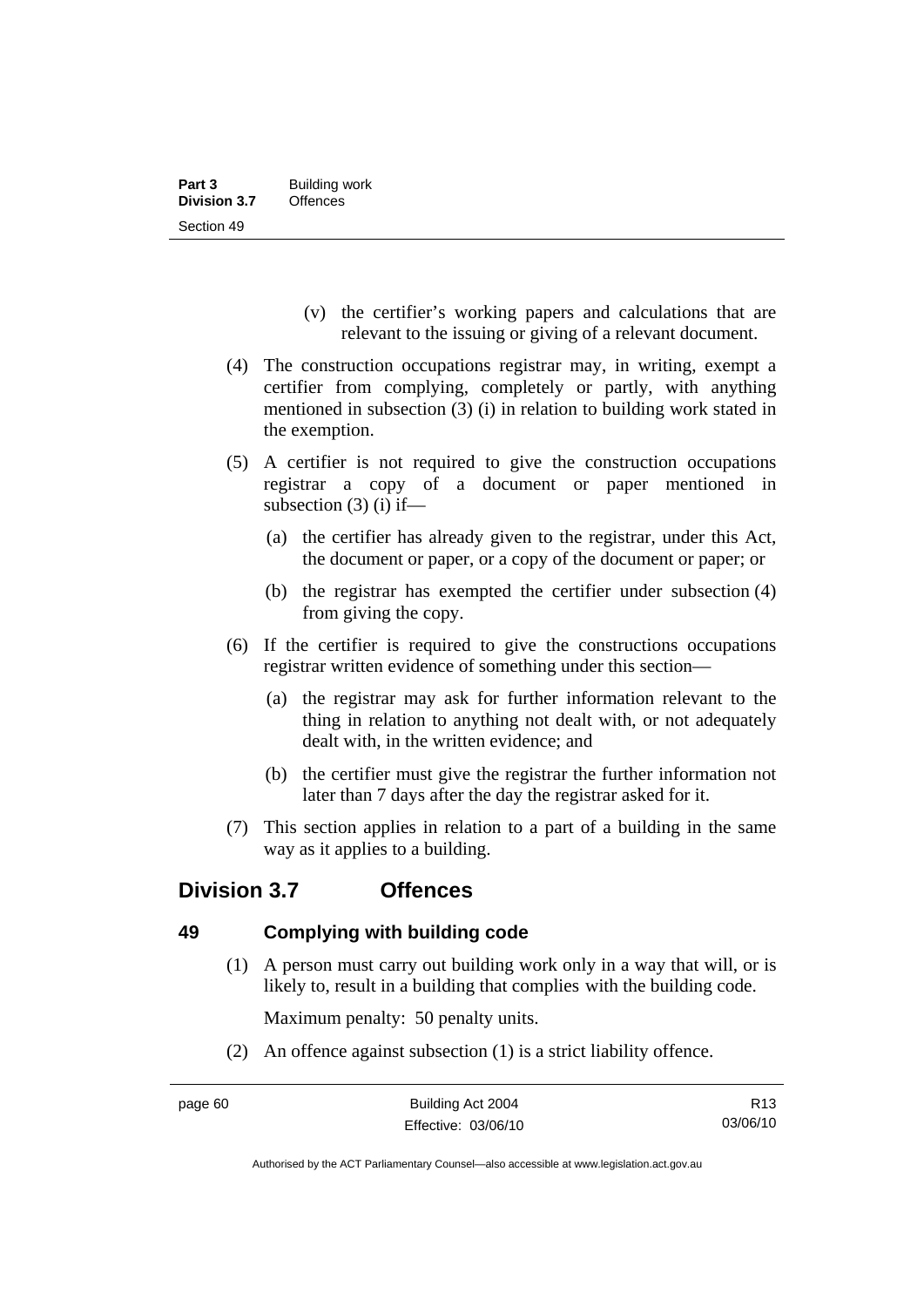- (3) For subsection (1), building work is taken not to result in a building that complies with the building code if, for each provision of the building code with which the building must comply—
	- (a) the building will not comply with the deemed-to-satisfy provision of the building code; and
	- (b) the approved plans for the building work do not state an alternative solution under the building code.
- (4) For this section, building work is taken to result in a building that complies with the building code if the building complies with the building code as in force at the time the approved plans for the building work were approved.

### **50 Notification by certifier of contraventions of building and development approvals—building work**

- (1) A certifier commits an offence if—
	- (a) building work in contravention of a building approval or development approval comes to the certifier's attention; and
	- (b) the certifier is certifier for the building work; and
	- (c) the certifier does not tell the construction occupations registrar about the contravention—
		- (i) if the building work is fundamentally noncompliant—not later than the next working day after the day the contravention comes to the certifier's attention; or
		- (ii) in any other case—within 21 days after the day the contravention comes to the certifier's attention.

Maximum penalty: 5 penalty units.

*Note* Notice of a contravention given under this section is taken to be a complaint made under the *Construction Occupations (Licensing) Act 2004*, s 117.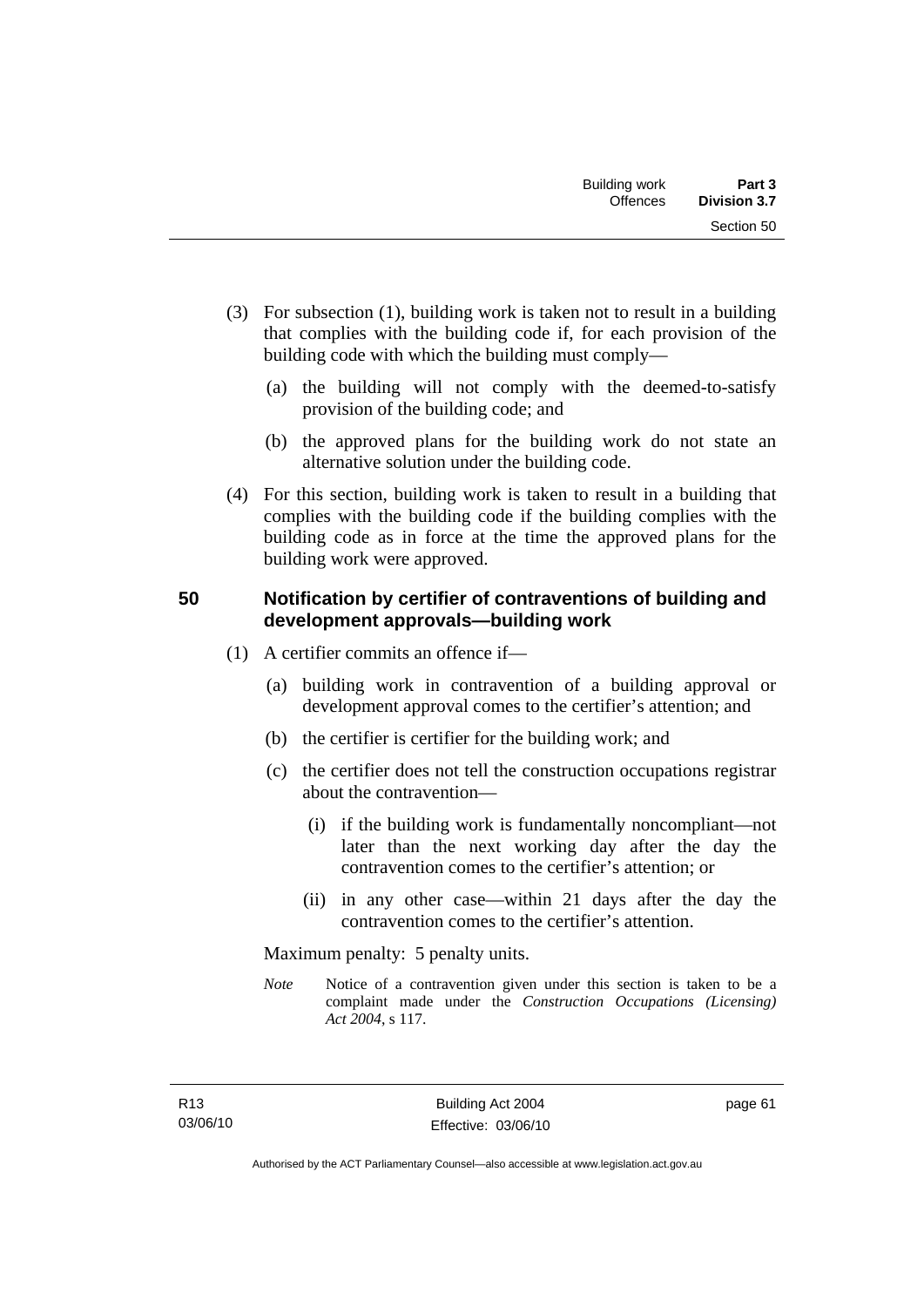- (2) Subsection (1) applies whether or not a notice under section 44 (2) (a) (Stage inspections) has been given in relation to the matter.
- (3) However, subsection (1) does not apply to building work only because the work does not comply with section 42 (Requirements for carrying out building work) if—
	- (a) the building work is not fundamentally noncompliant; and
	- (b) the certifier gives the building licensee in charge of the building work written notice that—
		- (i) the work does not comply with section 42; and
		- (ii) includes directions that are reasonable and appropriate for achieving compliance; and
		- (iii) states the date that the noncompliance came to the certifier's attention; and
	- (c) the certifier is satisfied on reasonable grounds that—
		- (i) the building licensee in charge of the building work has done what is reasonable and appropriate to achieve compliance (even if what is done is not in accordance with the directions in the notice); and
		- (ii) the licensee achieved compliance within 14 days after the date mentioned in paragraph (b) (iii).

#### **Example—s (3)**

It comes to a certifier's attention that a builder has done building work above the dampcourse level without a plan or document mentioned in s 43 (2) (a). That contravention of this Act must be reported under s (1). Subsection (3) does not have an effect because the contravention relates to s 43, not s 42.

*Note 1* The certifier has the evidentiary burden of establishing the matters mentioned in s (3) (see Criminal Code, s 58).

Authorised by the ACT Parliamentary Counsel—also accessible at www.legislation.act.gov.au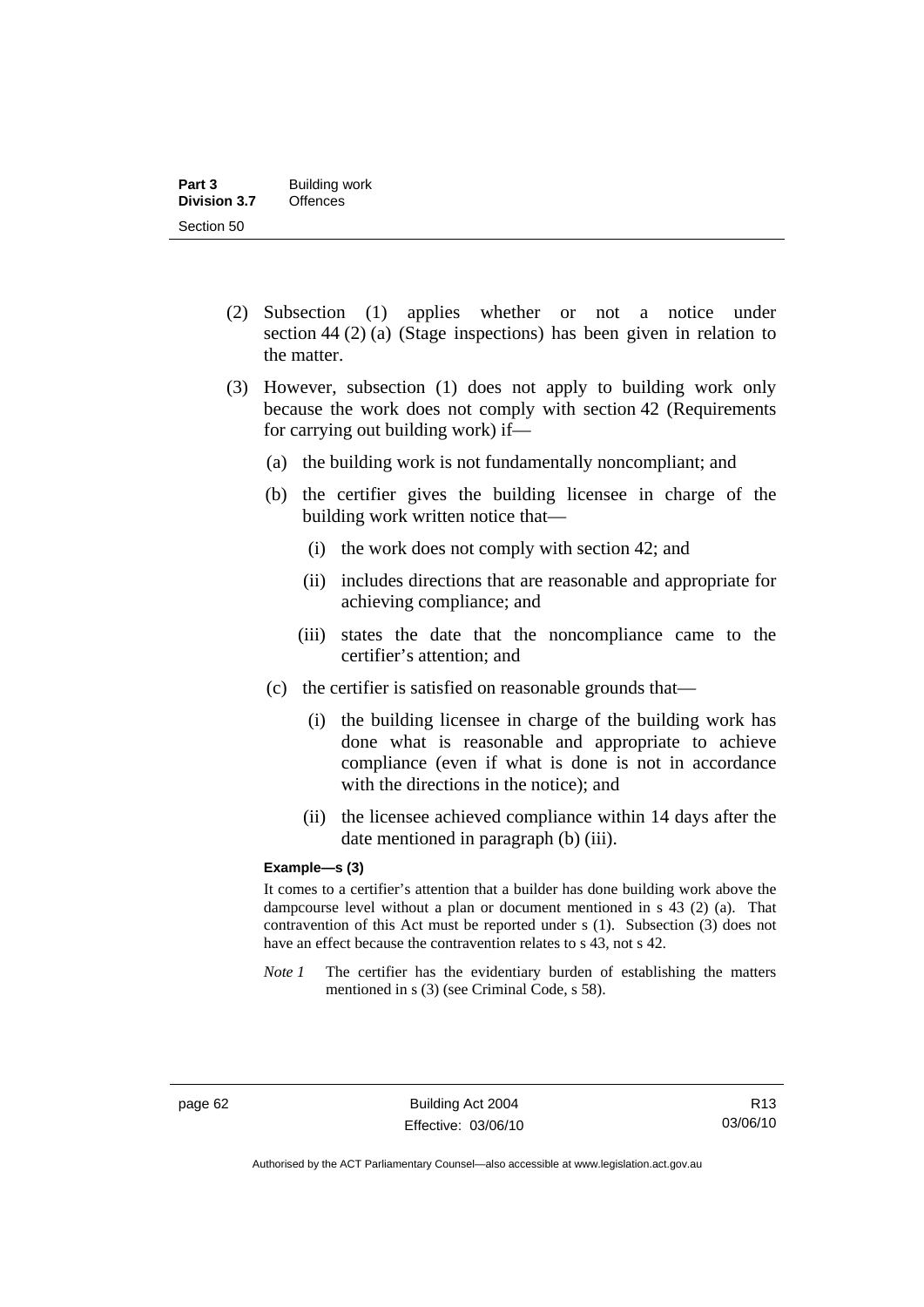- *Note 2* An example is part of the Act, is not exhaustive and may extend, but does not limit, the meaning of the provision in which it appears (see Legislation Act, s 126 and s 132).
- (4) A regulation may prescribe when building work is fundamentally noncompliant.
- (5) An offence against this section is a strict liability offence.

### **50A Notification by certifier of possible noncompliant site work**

- (1) A certifier must tell the planning and land authority if—
	- (a) the certifier suspects that—
		- (i) site work does not comply with, or is likely to produce a building that does not comply with, approved building plans; and
		- (ii) the site work is development requiring development approval; and
	- (b) either—
		- (i) there is no development approval for the site work; or
		- (ii) if there is development approval in relation to the site work—the site work has been done, or is likely to be done, in a way that will not comply with, or is likely to produce a result that will not comply with, the development approval; and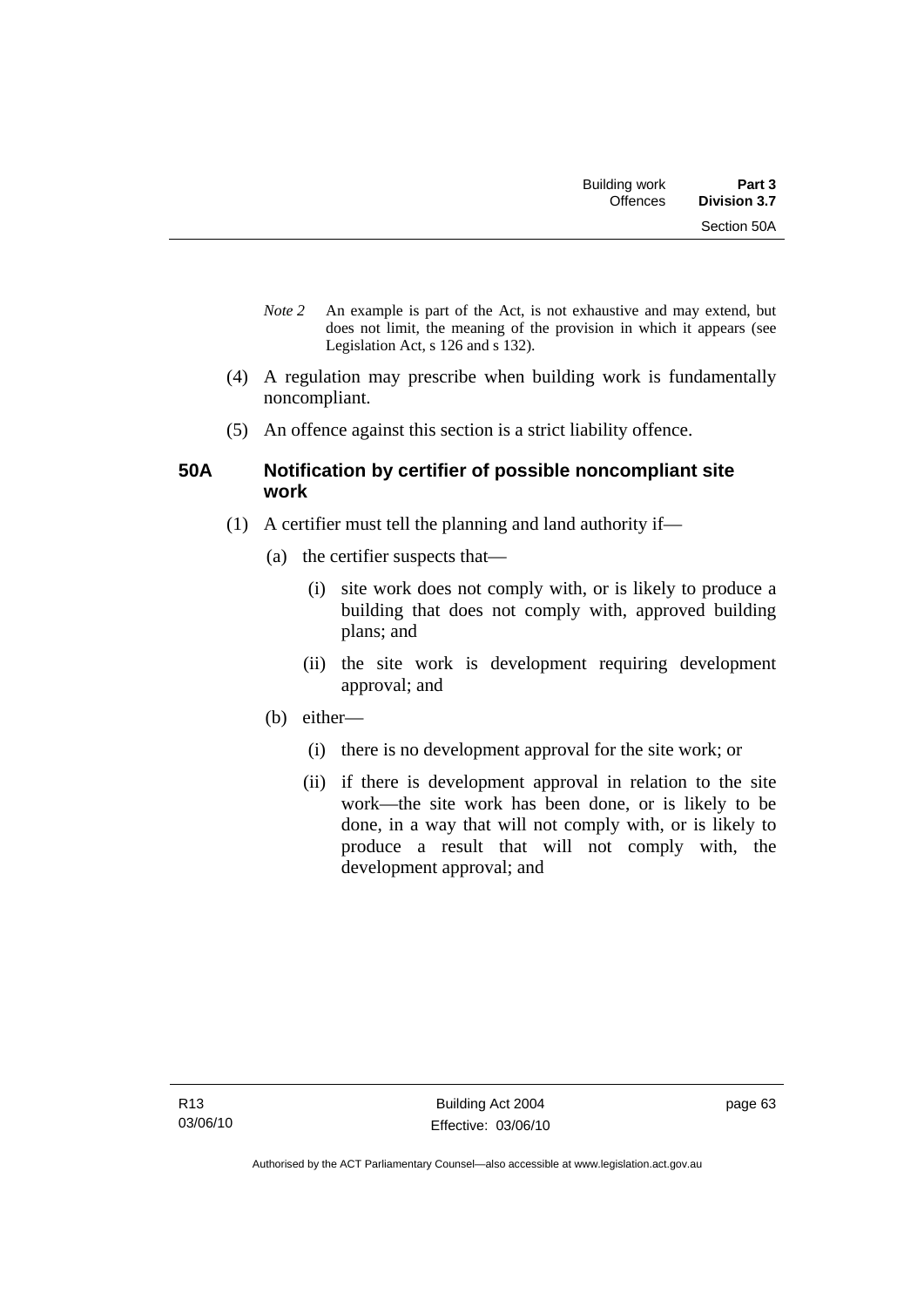(c) the certifier is certifier for building work at the land where the site work has been carried out.

#### **Examples**

- 1 The certifier for building work for a residence on land notices that a large tree on the land has been removed to build the residence. The approved plans for the building work indicate that the tree exists and do not indicate that the tree is to be removed. The certifier suspects that removal of the tree required development approval and suspects that there is no development approval for the tree's removal. The certifier must report the suspicion.
- 2 The certifier for building work on a parcel of land notices that formwork is being set up for a proposed concrete driveway on the same parcel. The driveway requires development approval because of its location. The certifier suspects there is no development approval for the driveway. The certifier must report the suspicion.
- *Note 1* Notice of a suspicion of noncompliant site work given under this section is taken to be a complaint made under the *Planning and Development Act 2007*, s 340.
- *Note 2* An example is part of the Act, is not exhaustive and may extend, but does not limit, the meaning of the provision in which it appears (see Legislation Act, s 126 and s 132).
- (2) Subsection (1) applies whether or not a notice under section 44 (2) (a) (Stage inspections) has been given in relation to the matter.
- (3) To remove any doubt, for this section, a certifier is not required to—
	- (a) inspect or investigate anything not associated with working out if a building or building work for which the certifier has been appointed certifier complies with this Act; and
	- (b) work out if something complies, or does not comply, with a law other than this Act (unless this Act requires something to comply with another law); and
	- (c) find out whether there is development approval for building work.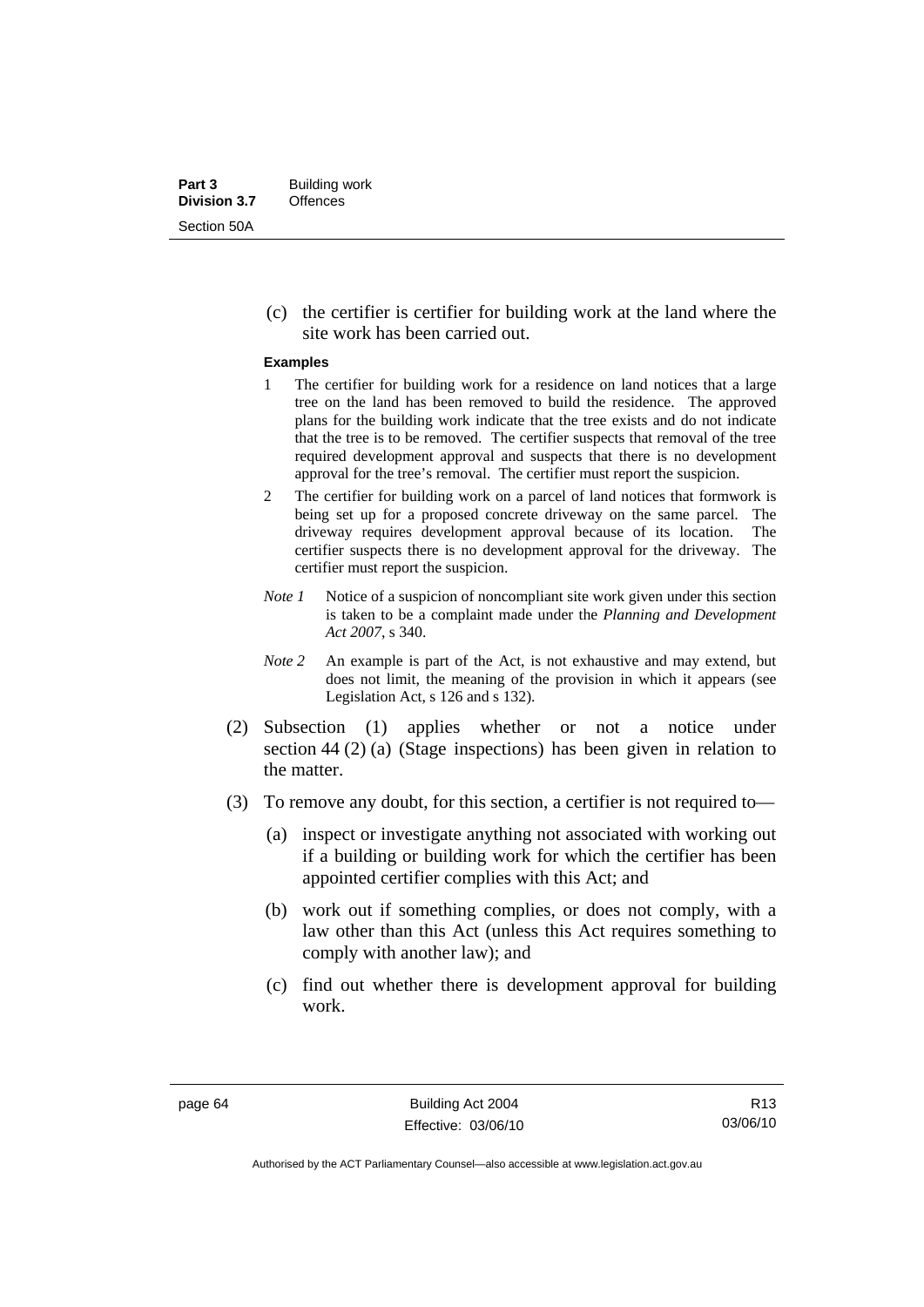### **50B Site work without adequate development approval people**

- (1) A certifier who is a person commits an offence if—
	- (a) the certifier issues a building approval or approves amended plans; and
	- (b) the site work proposed in the approved plans requires development approval; and

*Note Approved plans* includes amended plans (see dict).

 (c) when the building approval is issued or the amended plans are approved, there is no development approval for the site work if carried out in accordance with the plans.

Maximum penalty: 60 penalty units.

### **Example**

Plans for a house show the ground level around the house as relatively flat and level, and the house being not more than 9m tall at any point. The plans do not show structural details, but receive development approval for construction of the house. Structural plans for the house that accompany the application for building approval show the ground around the house slopes steeply and, because of this, one end of the house is 10m tall.

If the house is built in accordance with the structural plans, the building work would not have development approval because the development approval authorises building work that is 9m tall and the house built in accordance with the structural plans is 10m tall. If the certifier issues the building approval, the certifier commits an offence.

- *Note* An example is part of the Act, is not exhaustive and may extend, but does not limit, the meaning of the provision in which it appears (see Legislation Act, s 126 and s 132).
- (2) A certifier who is a person commits an offence if—
	- (a) the certifier issues a building approval or approves amended plans; and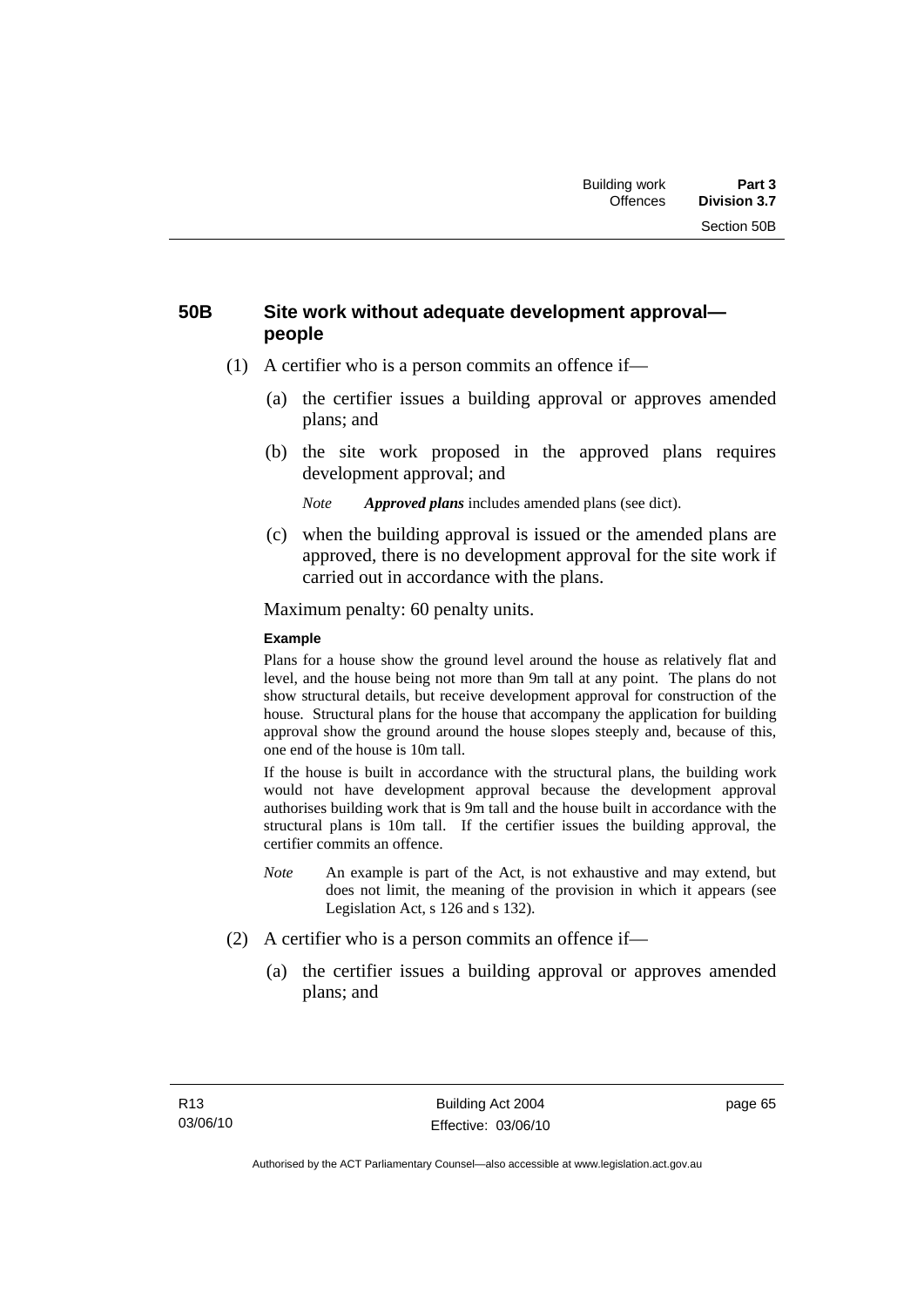- (b) the approved plans are defective because they—
	- (i) contain information that is false or inaccurate in a material respect; or
	- (ii) omit information required to be shown in the plans; and
	- *Note Approved plans* includes amended plans (see dict).
- (c) if the plans were not defective, the certifier would have contravened subsection (1).

Maximum penalty: 60 penalty units.

- (3) It is a defence to a prosecution for an offence against subsection (1) or (2) if the defendant proves that the defendant—
	- (a) took all reasonable steps to find out whether the site work, if carried out in accordance with the approved plans, required development approval; and
	- (b) was satisfied on reasonable grounds that the development did not require development approval.
- (4) It is a defence to a prosecution for an offence against subsection (2) if the defendant proves that the defendant—
	- (a) took all reasonable steps to find out if the approved plans were defective; and
	- (b) was satisfied on reasonable grounds that the plans were not defective.
- (5) To remove any doubt, if a building approval indicates that something is not to have work done in relation to it, or is not part of the building approval, the certifier does not commit an offence under this section in relation to the thing.
- (6) An offence against subsection (1) or (2) is a strict liability offence.

R13 03/06/10

Authorised by the ACT Parliamentary Counsel—also accessible at www.legislation.act.gov.au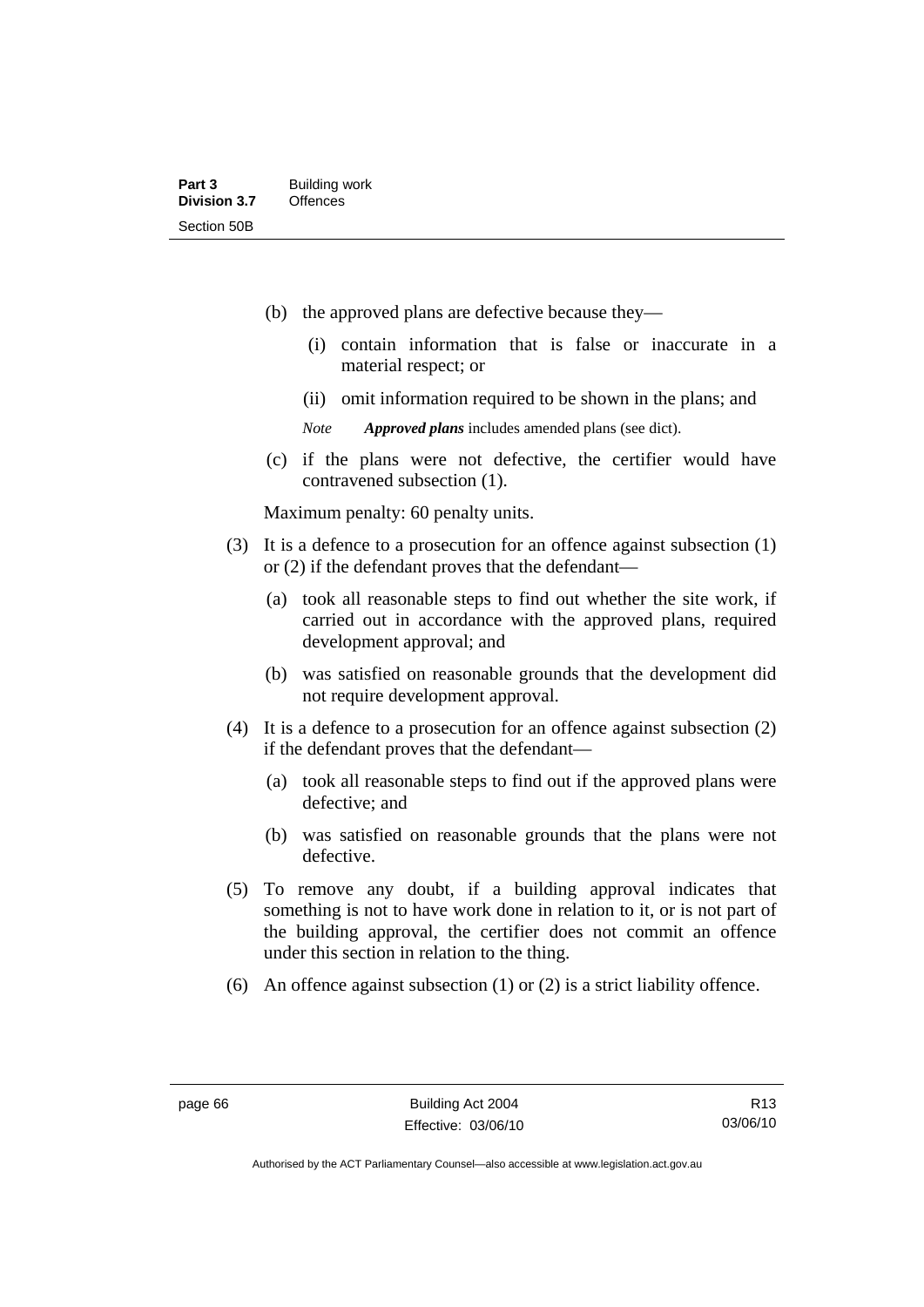### **50C Site work without adequate development approval partners**

- (1) Each partner commits an offence if—
	- (a) the partnership is a certifier; and
	- (b) the certifier issues a building approval or approves amended plans; and
	- (c) the site work proposed in the approved plans requires development approval; and

*Note Approved plans* includes amended plans (see dict).

 (d) when the building approval is issued or the amended plans are approved, there is no development approval for the site work if carried out in accordance with the plans.

Maximum penalty: 60 penalty units.

### **Example**

See example for s 50B (1).

- *Note* An example is part of the Act, is not exhaustive and may extend, but does not limit, the meaning of the provision in which it appears (see Legislation Act, s 126 and s 132).
- (2) Each partner commits an offence if—
	- (a) the partnership is a certifier; and
	- (b) the certifier issues a building approval or approves amended plans; and
	- (c) the approved plans are defective because they—
		- (i) contain information that is false or inaccurate in a material respect; or
		- (ii) omit information required to be shown in the plans; and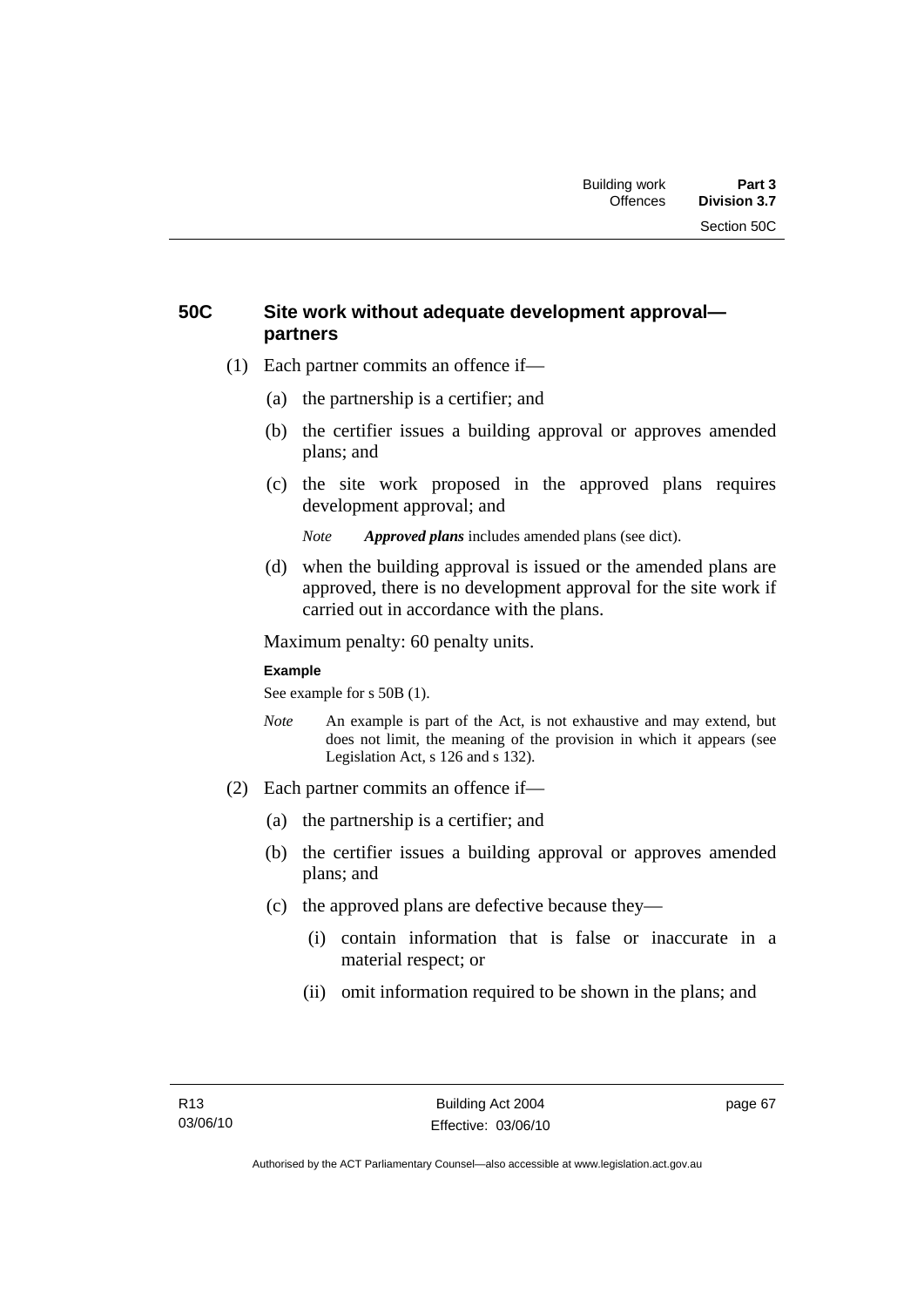(d) if the plans were not defective, the certifier would have contravened subsection (1).

Maximum penalty: 60 penalty units.

- (3) It is a defence to a prosecution for an offence against subsection (1) or (2) if the partnership proves that the partnership—
	- (a) took all reasonable steps to find out whether the site work, if carried out in accordance with the approved plans, required development approval; and
	- (b) was satisfied on reasonable grounds that the development did not require development approval.
- (4) It is a defence to a prosecution for an offence against subsection (1) or (2) if the partner proves—
	- (a) that—
		- (i) the partner did not know about the contravention of the subsection involved in the offence; and
		- (ii) the partner took reasonable precautions and exercised appropriate diligence to avoid the contravention; or
	- (b) that the partner was not in a position to influence the partnership in relation to the conduct involved in the contravention.
- (5) It is a defence to a prosecution for an offence against subsection (2) if the partnership proves that the partnership—
	- (a) took all reasonable steps to find out if the approved plans were defective; and
	- (b) was satisfied on reasonable grounds that the plans were not defective.
- (6) To remove any doubt, if a building approval indicates that something is not to have work done in relation to it, or is not part of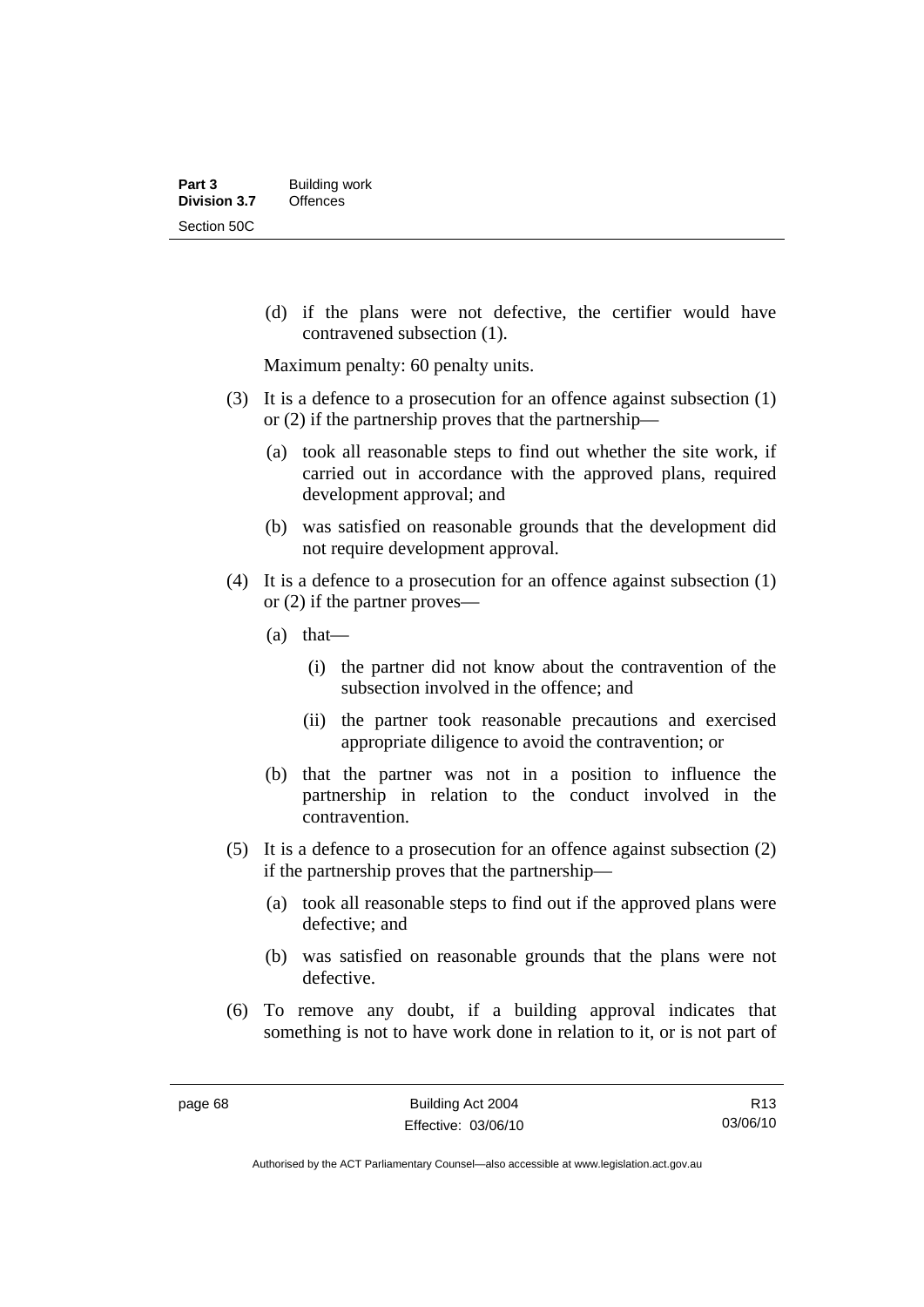the building approval, the certifier does not commit an offence under this section in relation to the thing.

- (7) An offence against subsection (1) or (2) is a strict liability offence.
- 

# **51 Carrying out building work in contravention of s 42**

- (1) Building work must not be begun or carried out except in compliance with section 42 (Requirements for carrying out building work).
- (2) A person commits an offence if—
	- (a) building work is begun or carried out on a parcel of land in contravention of subsection (1); and
	- (b) the person is the owner of the parcel of land or the person who carries out the building work.

Maximum penalty: 50 penalty units.

- (3) An offence against subsection (2) is a strict liability offence.
- (4) It is a defence to a prosecution against the owner of the parcel of land for an offence against subsection (2) if the owner satisfies the court that the owner—
	- (a) believed on reasonable grounds that section 42 had been complied with; or
	- (b) was not aware, and could not reasonably have been aware, that the building work had begun or been carried out.
- (5) It is a defence to a prosecution against a person other than the owner of the parcel of land if the person satisfies the court that—
	- (a) the person carried out the building work under a contract entered into by the person with someone else or at the request and on the instructions of someone else; and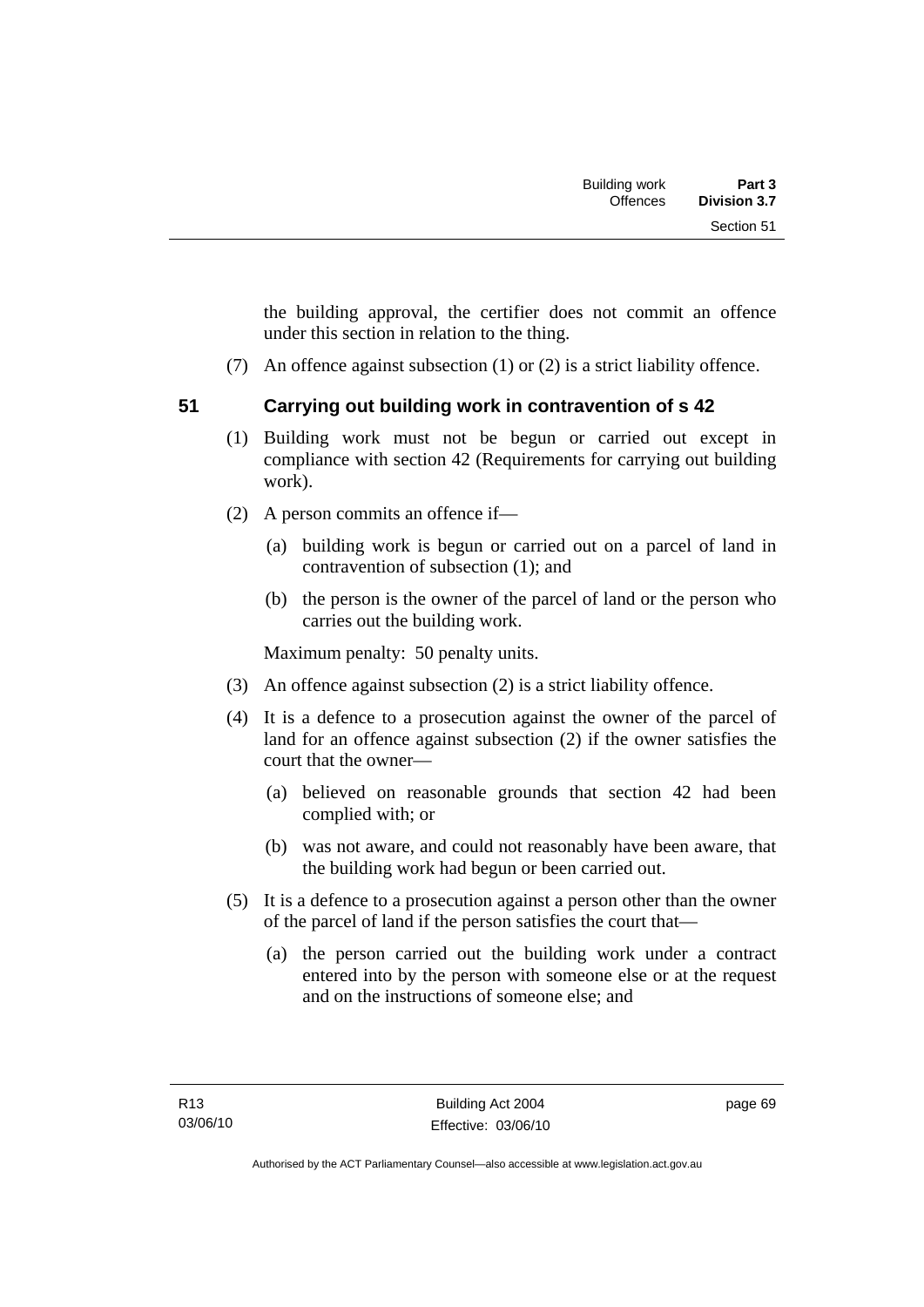- (b) that the person believed on reasonable grounds that—
	- (i) a building approval had been issued for the building work; and
	- (ii) the work had been carried out in compliance with section 42.

page 70 Building Act 2004 Effective: 03/06/10

Authorised by the ACT Parliamentary Counsel—also accessible at www.legislation.act.gov.au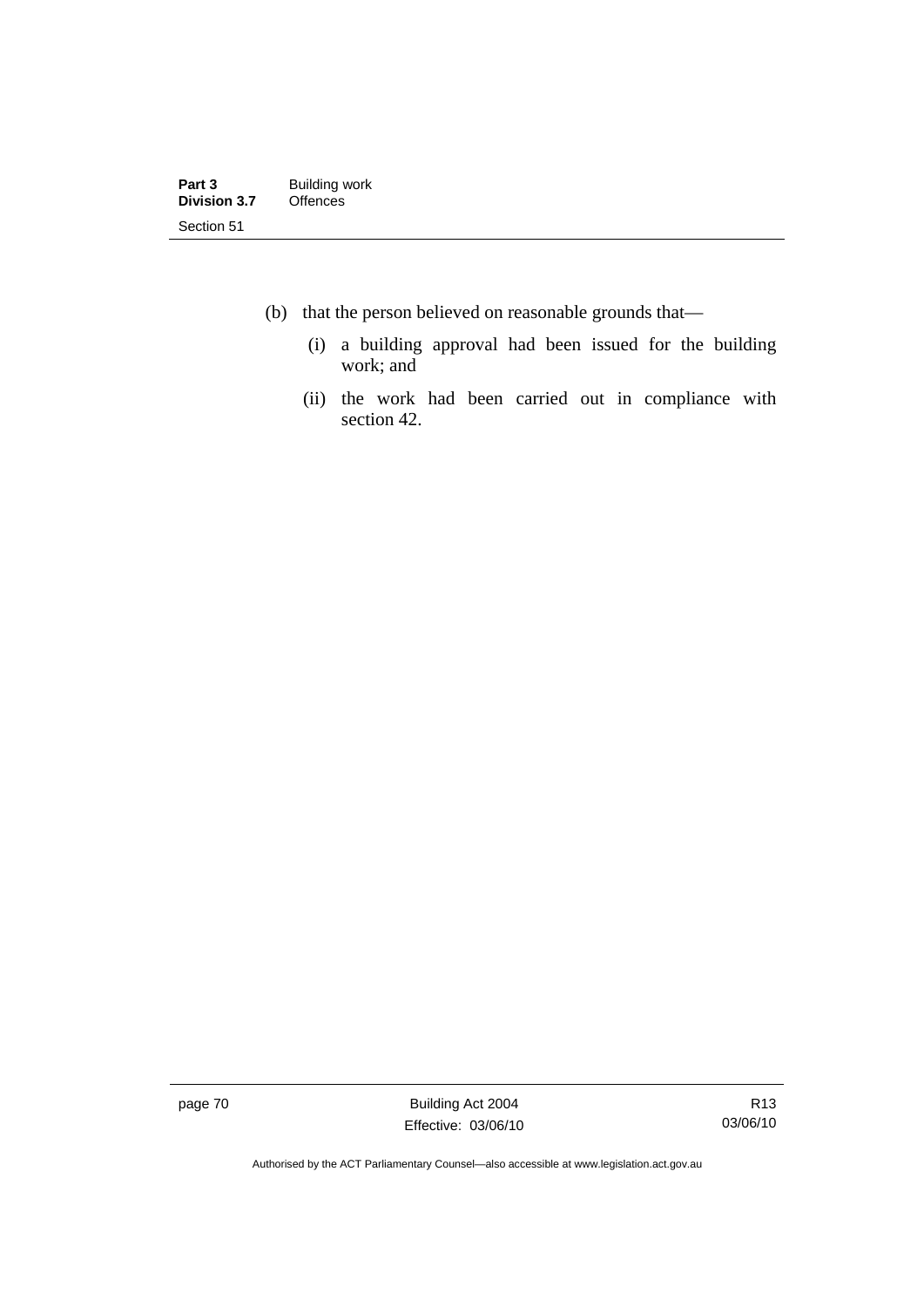# **Part 4 Stop and demolition notices**

### **52 Meaning of** *easement* **for pt 4**

In this part:

*easement* includes an area of land identified as an easement for electricity, telecommunication, water, drainage and sewerage services in, on or over the land on—

- (a) a certificate of title; or
- (b) a deposited plan under the *Districts Act 2002*.

### **53 Stop notices**

- (1) This section applies if building work is being, or is to be, carried out—
	- (a) without a building approval having been issued for the work; or
	- (b) otherwise than in accordance with the approved plans for the building work; or
	- (c) in accordance with a building approval that is, or part of which is, defective because it contains information that—
		- (i) is false, misleading or inaccurate in a material respect; or
		- (ii) conflicts with other information in the approval so that carrying out building work, or site work that materially affects the building work, in accordance with the approval or part—
			- (A) is not physically possible; or
			- (B) is unlikely to be physically possible without amending the building approval; or

page 71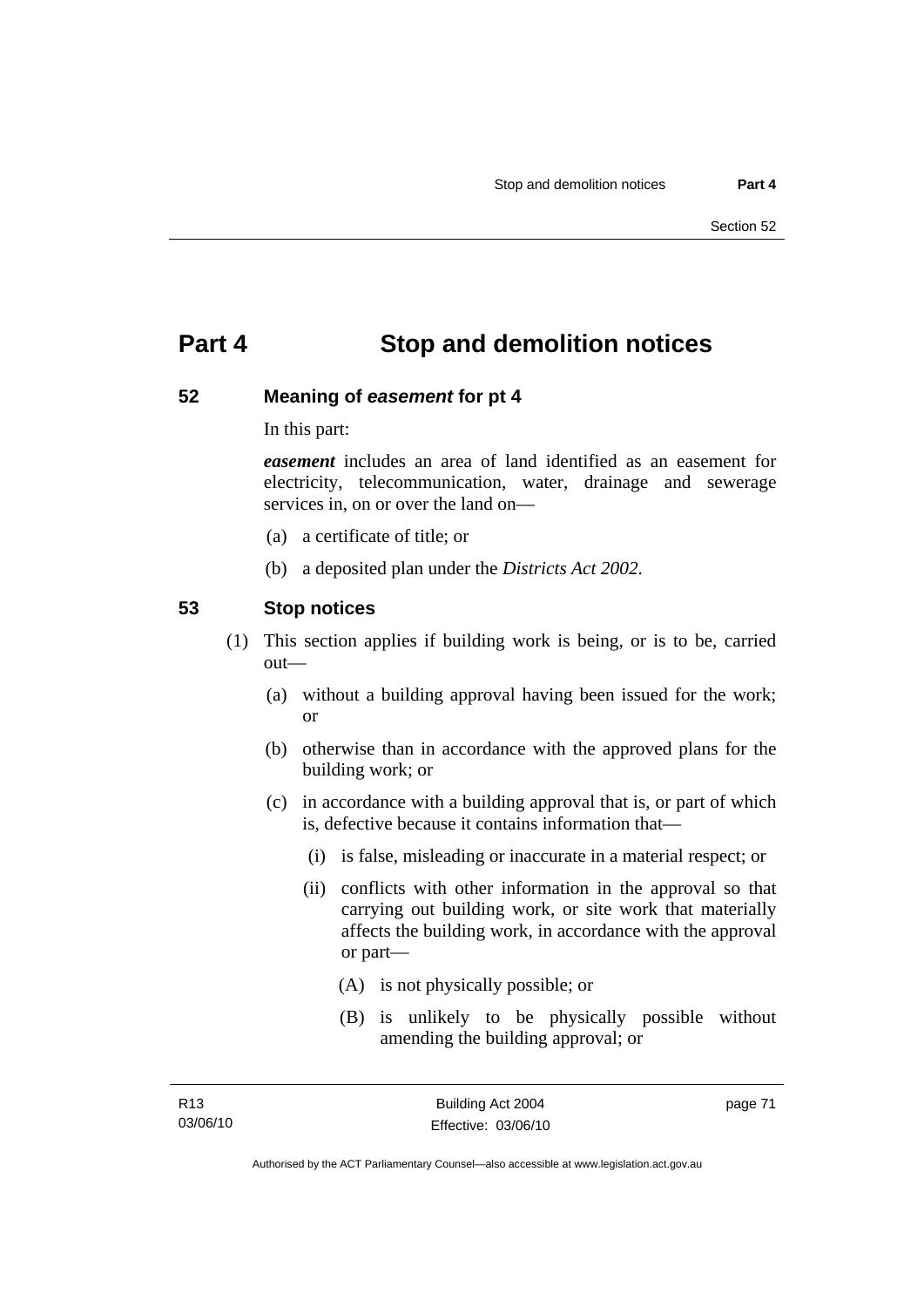Section 53

- (C) is likely to contravene this Act, another territory law or a condition of a consent that applies to the building work or a lease, licence, permit or other authority that applies to the land where the building work is being carried out; or
- (d) contrary to a provision of this Act relating to the building work; or
- (e) if the building work is being carried out on a parcel of land held under lease from the Commonwealth—contrary to a provision, covenant or condition of the lease; or
- (f) for building work forming part of a development requiring development approval—without development approval; or
- (g) for building work forming part of a development with development approval—contrary to the approval, or a condition of the approval; or
- (h) for building work for an exempt building—so that the building, or part of the building, is or will be on an easement.

#### **Examples of building work**

- 1 The footings of a building have been poured and are setting. The footings are on an easement. A stop notice can be issued for the building work continuing on top of the footings.
- 2 A concrete truck is about to deliver concrete to a building site for which there needs to be an approved plan, although there is no plan. A stop notice can be issued for the building work to be done.
- *Note* An example is part of the Act, is not exhaustive and may extend, but does not limit, the meaning of the provision in which it appears (see Legislation Act, s 126 and s 132).
- (2) The construction occupations registrar, a building inspector or a certifier may, by written notice (a *stop notice*), prohibit the carrying out of any further building work or of stated building work.
- (3) A stop notice in relation to building work under a building approval suspends the operation of the building approval—

R13 03/06/10

Authorised by the ACT Parliamentary Counsel—also accessible at www.legislation.act.gov.au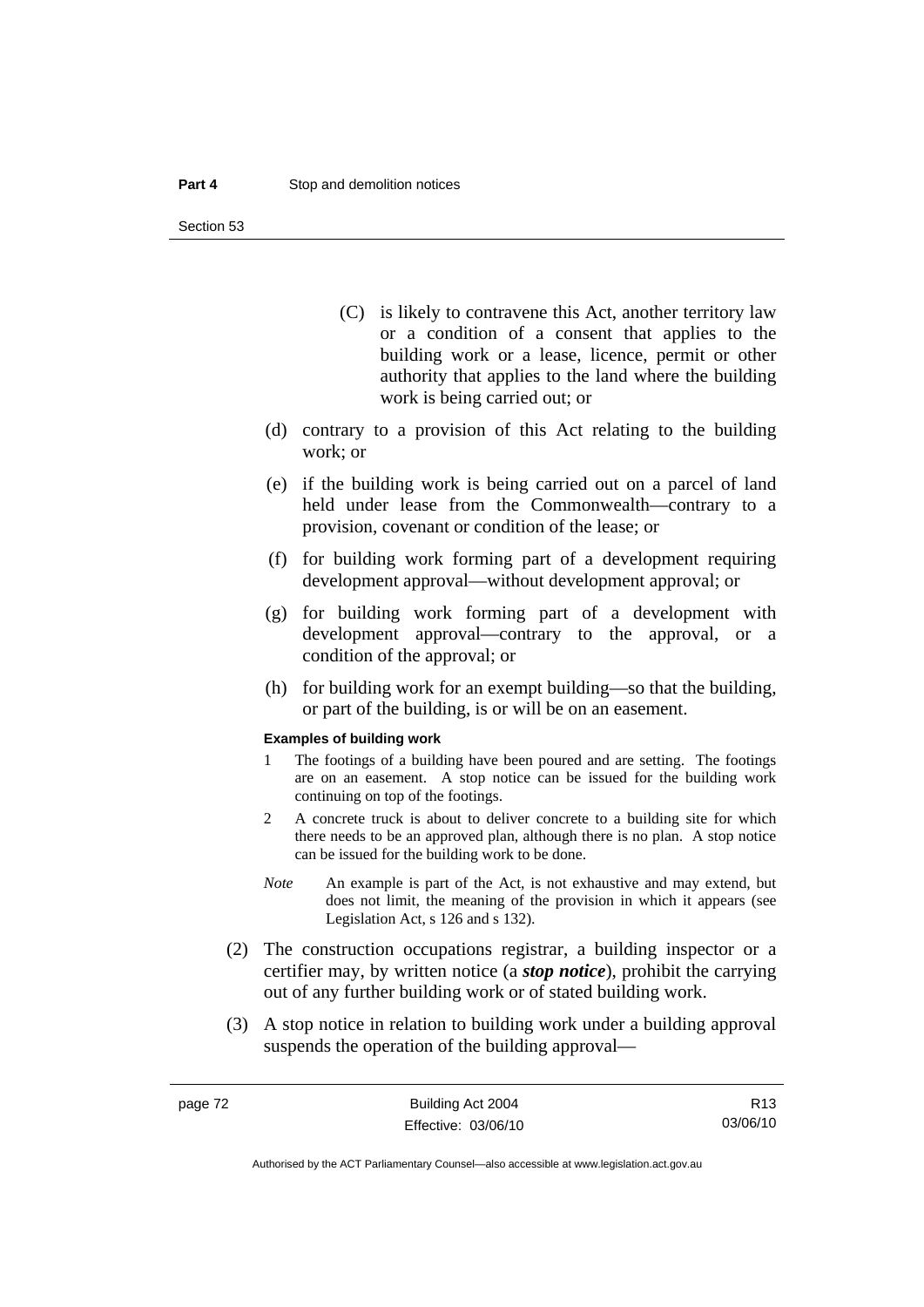- (a) if the stop notice prohibits the carrying out of any further building work—in relation to all building work under the approval; or
- (b) if the stop notice prohibits the carrying out of stated building work—in relation to the stated building work.
- (4) A stop notice ends if—
	- (a) the entity that gave the stop notice cancels the stop notice in writing signed by the entity; or
	- (b) the grounds for giving the stop notice no longer exist; or
	- (c) the stop notice is cancelled under section 55 (Application by land owner for cancellation of stop notice) or section 57 (Decision on application by other than land owner).

#### **Examples for par (b)**

- 1 if the ground for issue of the notice was s (1) (a)—an approval has been issued for the work
- 2 if the ground for issue of the notice was s  $(1)$  (b)—the building work that was not in accordance with the approval has been removed so that the remaining work complies with the existing building approval or a new approval has been obtained that allows the building work
- 3 if the ground for issue of the notice was s (1) (d)—if the grounds of the contravention were that the building work was being carried out by a person without a builders licence, an appropriately licensed builder continues the building work
- 4 if the ground for issue of the notice was  $s(1)$  (e)—the building work that was not in accordance with the lease is removed or the lease varied to allow the work
- 5 if the ground for issue of the notice was s (1) (f)—the approval is obtained
- 6 if the ground for issue of the notice was s (1) (g)—the building work that was not in accordance with the approval is removed or the approval varied to allow the work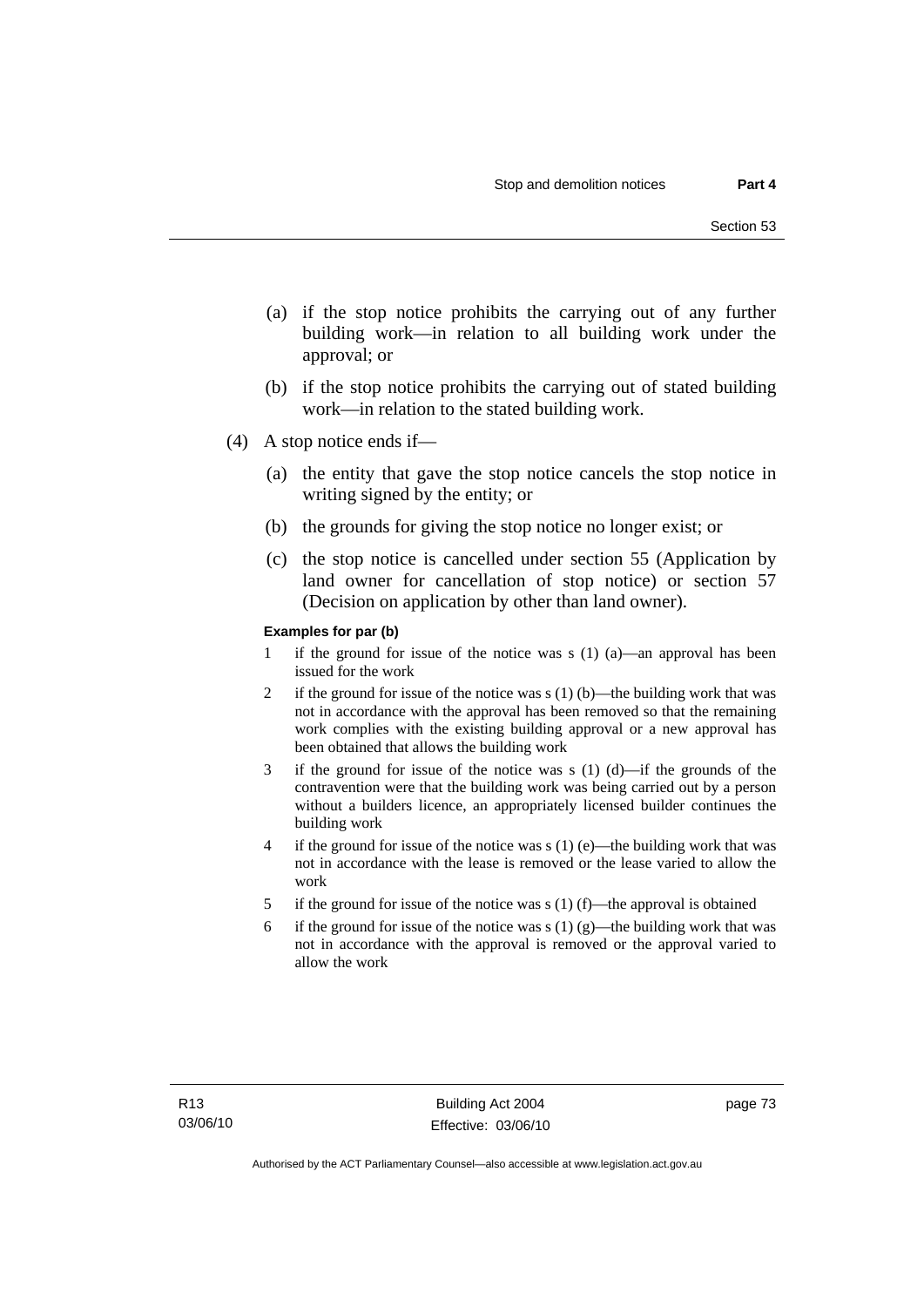Section 54

- 7 if the ground for issue of the notice was s (1) (h)—the building work that was on the easement is removed or the easement is changed to allow the work
- *Note* An example is part of the Act, is not exhaustive and may extend, but does not limit, the meaning of the provision in which it appears (see Legislation Act, s 126 and s 132).
- (5) A stop notice may not be issued on a ground mentioned in subsection (1) (a), (b) or (c) for work in relation to an exempt building.
- (6) To remove any doubt, the ending of a stop notice ends the suspension of any building approval suspended because of the stop notice.

*Note* A stop notice automatically suspends a building approval (see s (3)).

### **54 Building work allowed under stop notice**

- (1) This section applies if a stop notice has been issued in relation to building work.
- (2) The stop notice does not prevent building work that does not, or would not, contravene this Act apart from the stop notice if—
	- (a) the only purpose of the work (*rectification work*) is to fix or reverse the building work that caused the stop notice to be issued; or
	- (b) the work is necessary to ensure rectification work is carried out safely.

#### **Examples**

1 A stop notice is issued in relation to an extension on a house, which does not comply with the building code. The extension may be pulled down, but the rest of the house may not.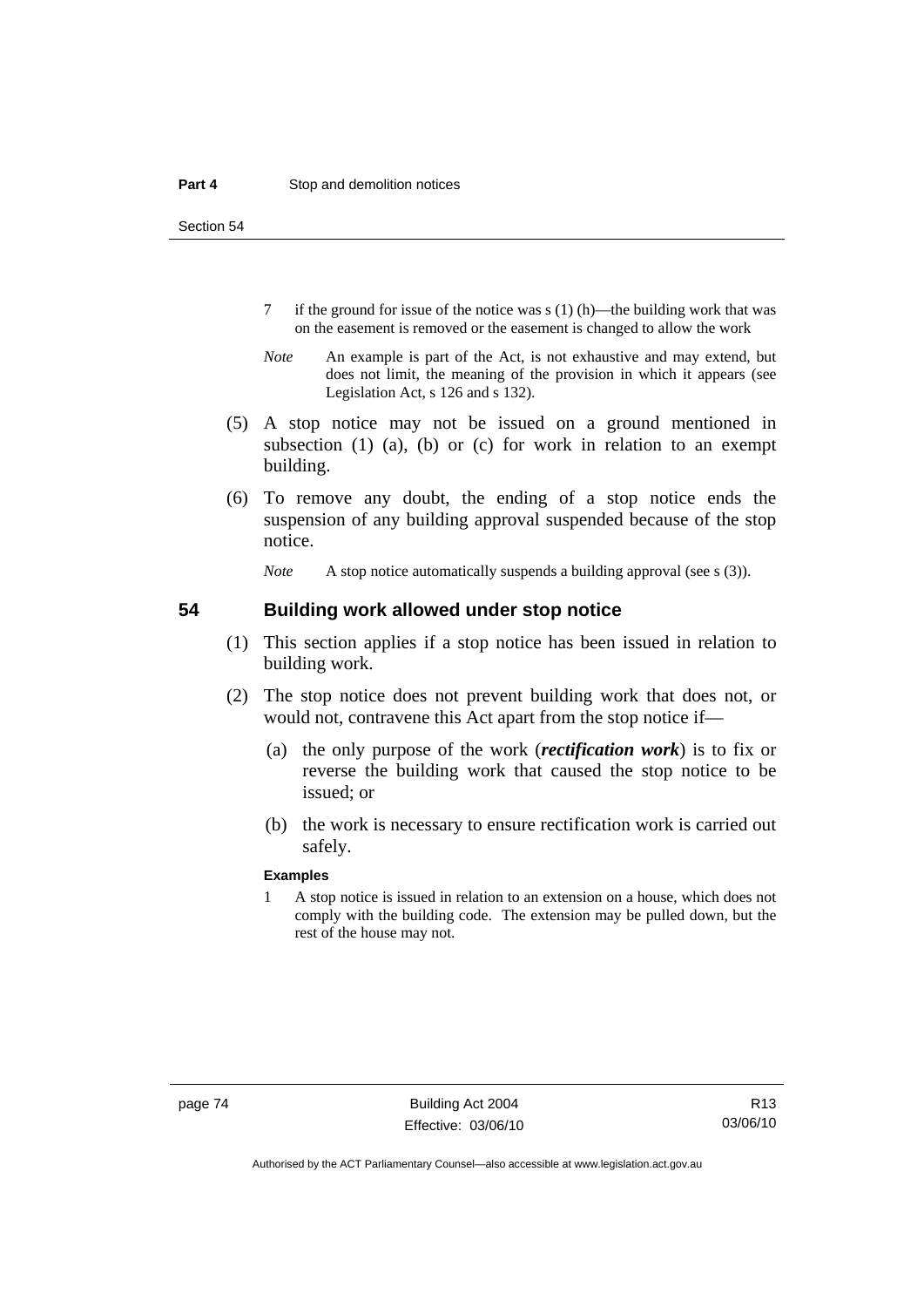- 2 A garage has been built partly on an easement. If it is decided to make the garage smaller so it is not on the easement, the building of temporary supports necessary to support the roof and ensure the safety of the rest of the garage while the garage is made smaller is building work allowed to be done despite the stop notice.
- *Note 1* A stop notice suspends a building approval in relation to all or stated building work under the approval (see s 53 (2A)). This means that building work that contravenes this Act unless done in accordance with a building approval contravenes this Act if a stop notice has suspended the approval.
- *Note 2* An example is part of the Act, is not exhaustive and may extend, but does not limit, the meaning of the provision in which it appears (see Legislation Act, s 126 and s 132).

### **55 Application by land owner for cancellation of stop notice**

- (1) This section applies if a stop notice has been given in relation to building work on a parcel of land, regardless of who gave the notice.
- (2) The owner of the parcel of land may apply in writing to the construction occupations registrar for cancellation of the stop notice, giving reasons why the notice should be cancelled.
	- *Note* The ordinary rules of agency apply in relation to an application under this section.
- (3) Before making a decision on the application, the construction occupations registrar must consider—
	- (a) the application; and
	- (b) the reasons why the stop notice was given; and
	- (c) the current state of the building work to which the notice relates.
- (4) The construction occupations registrar may cancel the stop notice if satisfied that the cancellation will not endanger the public or people who will use the building on which the building work is being, or is to be, done or affect public confidence about the standard of building work in the ACT.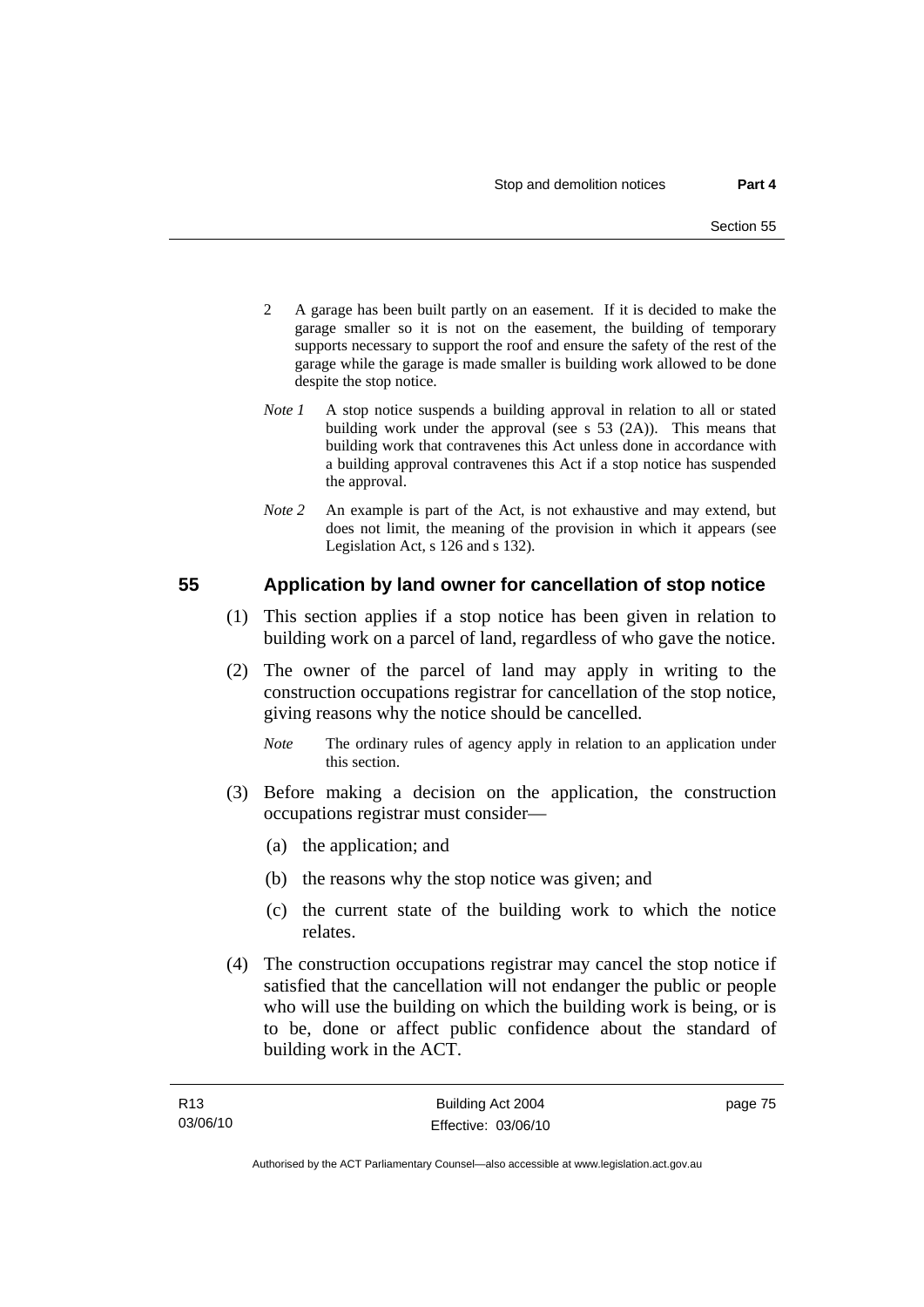Section 56

### **56 Application other than by land owner for cancellation of stop notice**

- (1) This section applies if a stop notice has been given in relation to building work on a parcel of land, regardless of who gave the notice.
- (2) A person other than the owner of the parcel of land may apply in writing to the construction occupations registrar for cancellation of the stop notice, giving reasons why the notice should be cancelled.
- (3) On receiving an application, the construction occupations registrar must—
	- (a) give the owner of the parcel of land a copy of the application; and
	- (b) tell the owner in writing that the owner may, within 2 weeks after the day the owner is given the copy of the application—
		- (i) make written comments on the merits of the application; or
		- (ii) tell the registrar in writing that the owner does not object to cancellation of the stop notice.

### **57 Decision on application by other than land owner**

- (1) This section applies if—
	- (a) a person has made an application under section 56 in relation to a stop notice; and
	- (b) the construction occupations registrar has given the owner of the parcel of land to which the stop notice relates a copy of the application and the information required under section 56 (3) (b); and
	- (c) either—
		- (i) the owner has told the registrar in writing that the owner does not object to cancellation of the stop notice; or

R13 03/06/10

Authorised by the ACT Parliamentary Counsel—also accessible at www.legislation.act.gov.au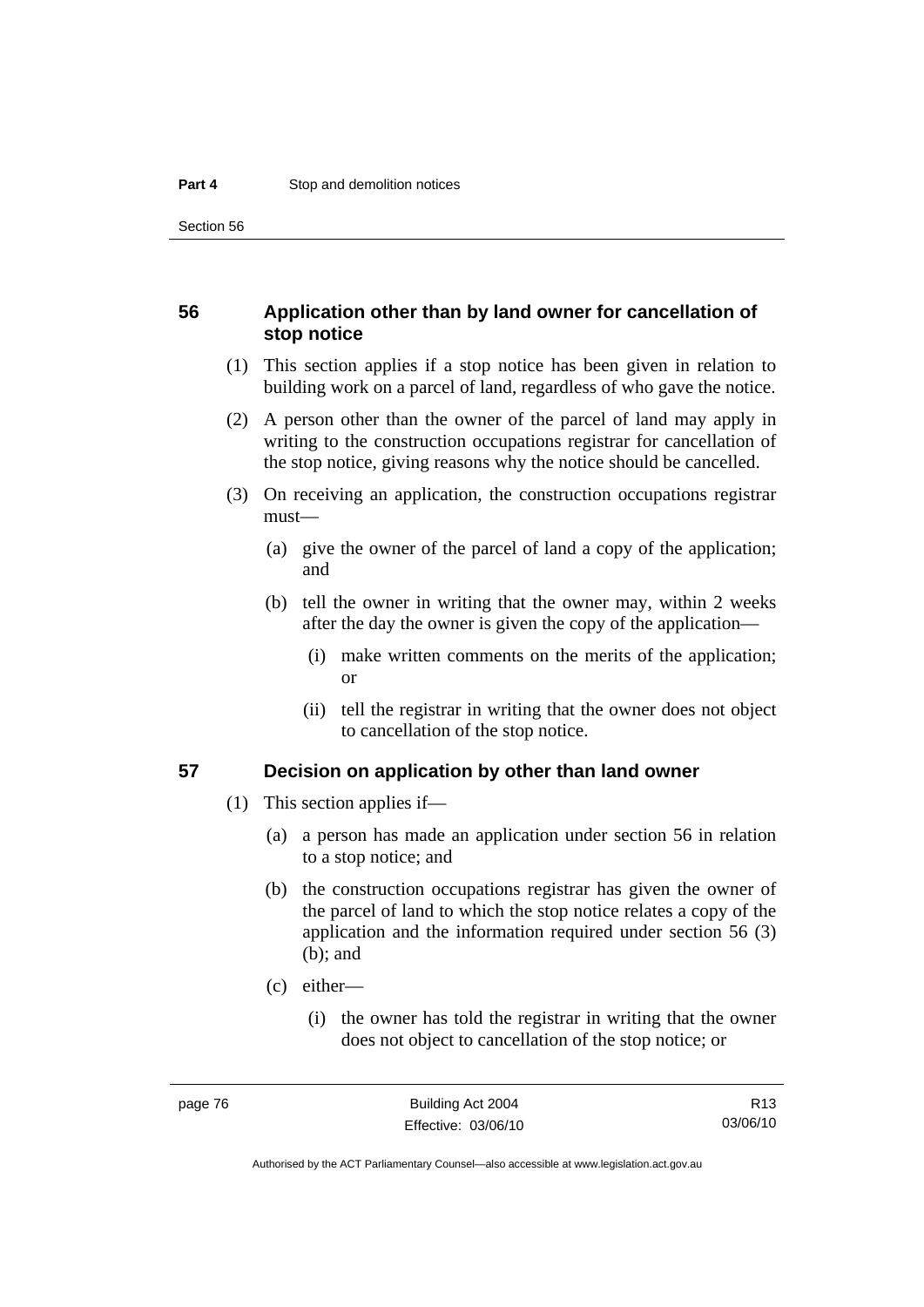- (ii) the 2-week period for making written comments on the merits of the application has ended.
- (2) Before making a decision on the application, the construction occupations registrar must consider—
	- (a) the application; and
	- (b) the reasons why the stop notice was given; and
	- (c) any written comments from the owner given to the registrar within the 2-week period; and
	- (d) the current state of the building work to which the notice relates.
- (3) The construction occupations registrar may cancel the stop notice if satisfied that the cancellation will not endanger the public or people who will use the building on which the building work is being, or is to be, done or affect public confidence about the standard of building work in the ACT.
- (4) To remove any doubt, the cancellation of a stop notice ends the suspension of any building approval suspended because of the stop notice.

*Note* A stop notice automatically suspends a building approval (see s 53 (3)).

- **58 Further notices relating to stop notices** 
	- (1) This section applies if a stop notice has been given on a ground other than a ground mentioned in section 53 (1) (a) (which is about building work for which there is no approval).
	- (2) Within 7 days after the day the stop notice is given, the construction occupations registrar may, by a further written notice, state the building work (including demolition) that is required to be carried out to ensure that the building work for which the building approval was issued will be carried out in accordance with the approved plans and the provisions of this Act.

page 77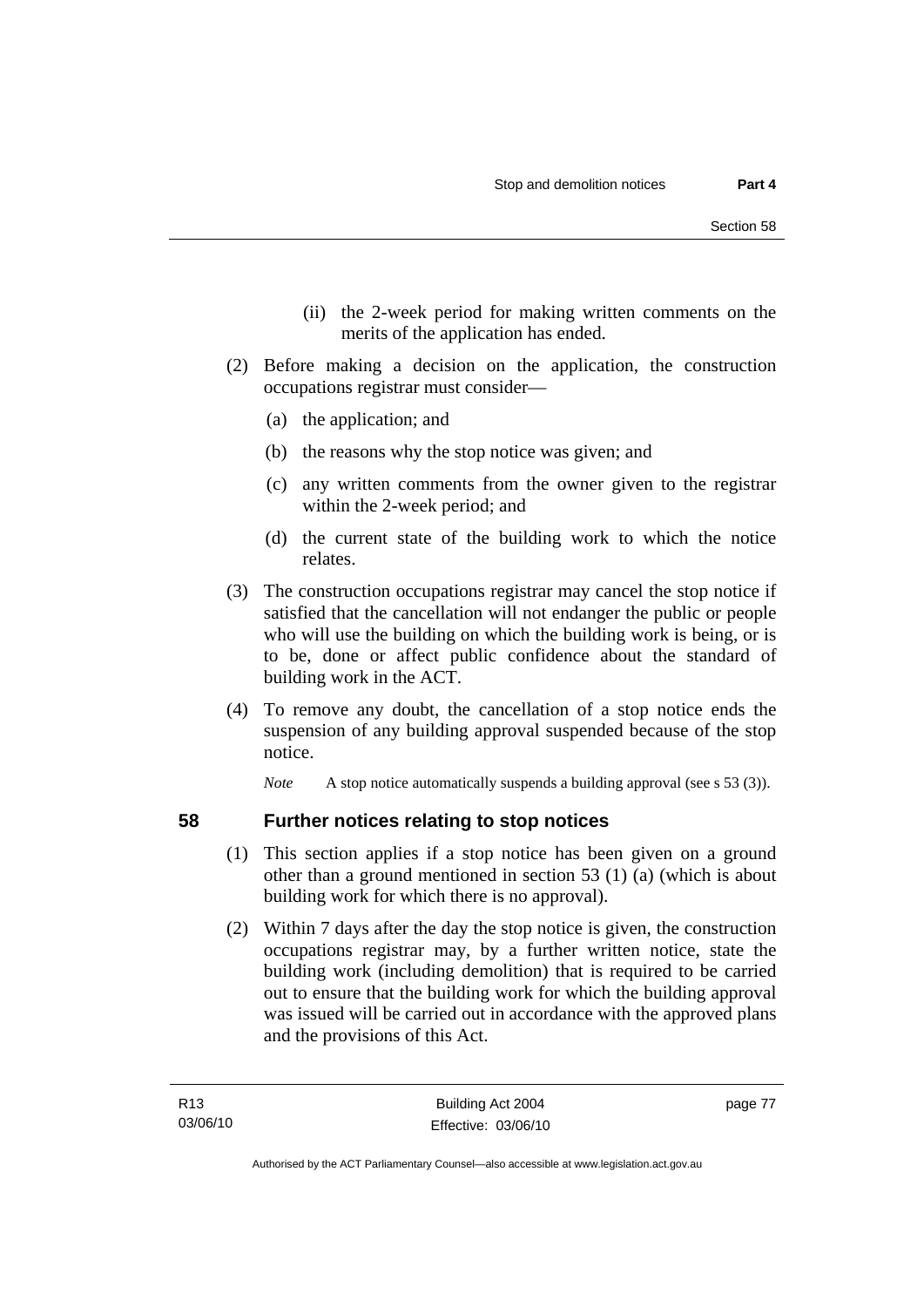Section 59

- (3) The further notice must state the period within which the building work stated in the notice must be carried out.
- (4) However, if the ground for the stop notice is mentioned in section 53 (1) (g) (which is about building work that does not comply with an approval), the construction occupations registrar may give a notice under this section to carry out the demolition of a building only if the planning and land authority recommends giving the notice.
- (5) Any building work done by a person to comply with a notice under this section is taken not to contravene the stop notice.
- (6) A notice issued under this section ends if the ground for the issue of the stop notice to which it relates no longer exists.

### **59 Service of stop notices and further notices**

A notice under section 53 or section 58 may be given to—

- (a) the owner of the parcel of land where the building work mentioned in the notice is being, or is to be, carried out; or
- (b) the person by whom the building work mentioned in the notice is being, or is to be, carried out or, if the building work is being carried out by a partnership, any partner; or
- (c) for a stop notice—
	- (i) any person carrying out building work mentioned in the notice; or
	- (ii) if the building work is being carried out by a partnership, any partner; or
- (d) any 2 or more of the people, jointly, to whom the notice may be given under paragraph (a), (b) or (c).

*Note* See s 144 for service of notices.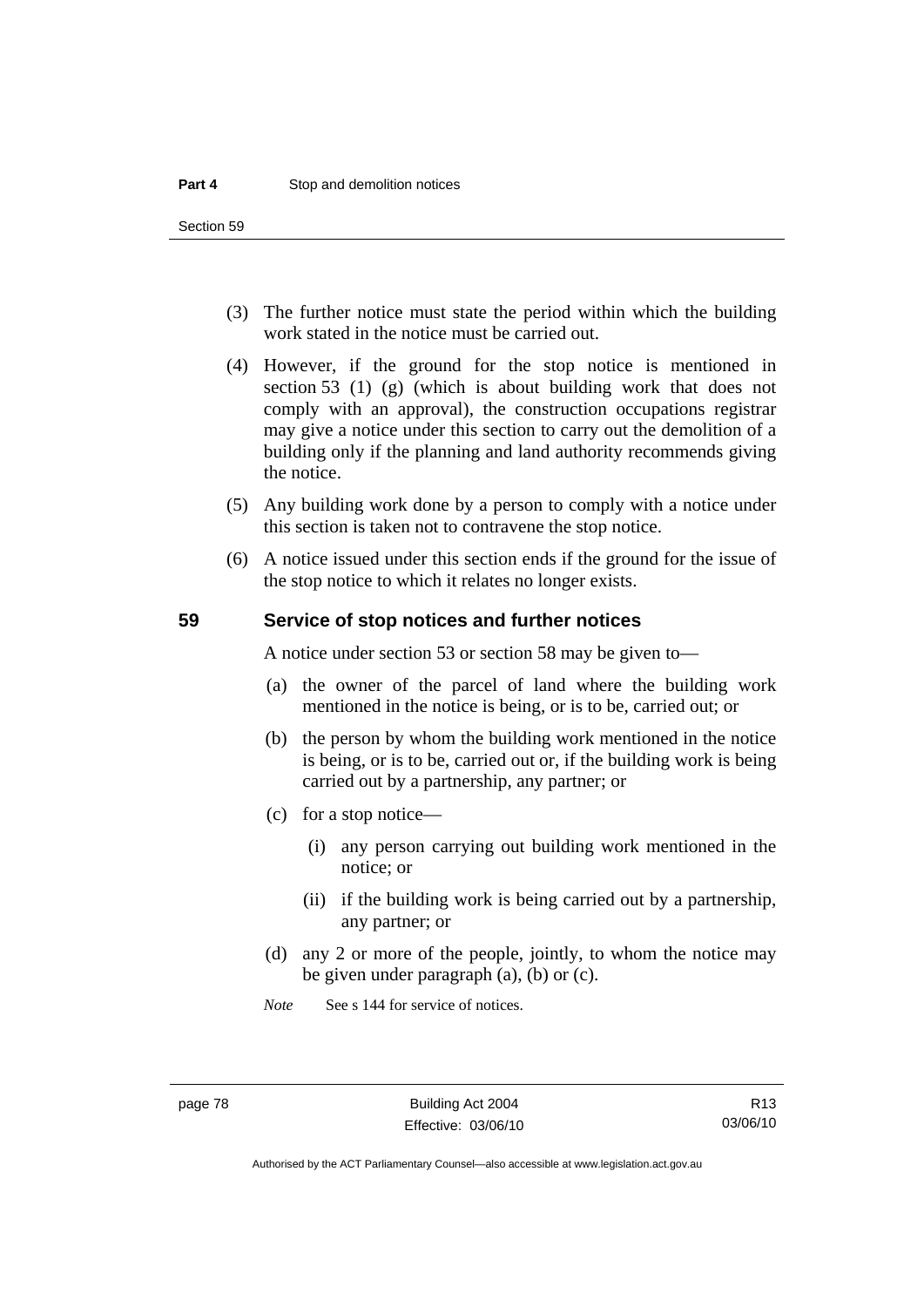### **60 Notice to produce survey plan etc**

- (1) This section applies if building work for which a building approval has been issued has been carried out in contravention of section 43 (2) (Stages of building work).
- (2) The construction occupations registrar may give the owner of the parcel of land where the building work was carried out, the person by whom the building work was carried out or, if the work was carried out by a partnership, any partner a notice requiring the person to give to the registrar the plan or document mentioned in section 43 (2) (a).
- (3) The notice under subsection (2) must state the period (at least 7 days after the day the notice is given to the person) within which the person must comply with the notice.

### **61 Preconditions for s 62 notice**

Each of the following is a precondition for the giving of a notice under section 62 (Notice to carry out building work):

- (a) building work has been carried out without a building approval required for the work;
- (b) building work for which a building approval has been given has been carried out in contravention of section 42 (Requirements for carrying out building work), or otherwise than in accordance with section 43 (Stages of building work);
- (c) building work, in relation to which a notice has been served under this part, has been carried out otherwise than in accordance with the notice;
- (d) building work has been carried out on a parcel of land held under lease from the Commonwealth, contrary to a provision, covenant or condition of the lease;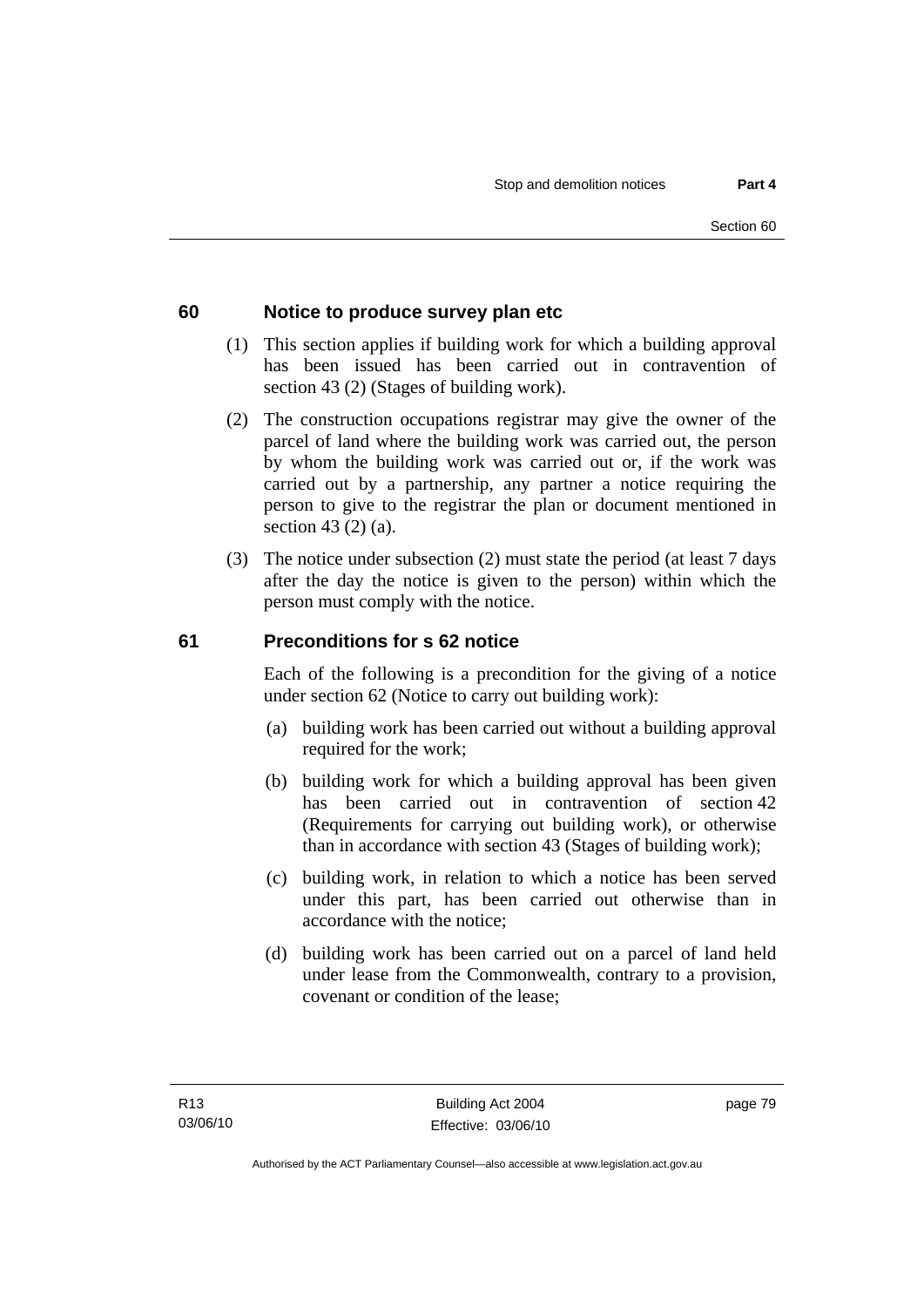Section 61

- (e) building work forming part of a development requiring development approval has been carried out without development approval;
- (f) building work forming part of a development with development approval has been carried out contrary to the approval, or a condition of the approval;
- (g) building work in relation to an exempt building has been carried out so that the building or part of the building is, or will, be on an easement;
- (h) the construction occupations registrar is satisfied, on reasonable grounds, that—
	- (i) for a building if plans or plans and specifications in relation to its erection or alteration have been approved under this Act—the completed building has deteriorated, or is likely to deteriorate, so that the building is, or is likely to become, unfit for use as a building of the class stated, or for the purpose stated in the plans or plans and specifications approved for the most recent building work carried out in relation to the building; or
	- (ii) for a building other than a building of a kind mentioned in subparagraph (i)—the completed building has deteriorated, or is deteriorating, so that the building is, or is likely to be, unfit for any kind of use; or
	- (iii) building work has not been completed when the building approval for the building work ended; or
	- (iv) a building or part of a building is not structurally sound; or
	- (v) the maximum safe live load, or the load that a building was designed to carry, has been exceeded; or

R13 03/06/10

Authorised by the ACT Parliamentary Counsel—also accessible at www.legislation.act.gov.au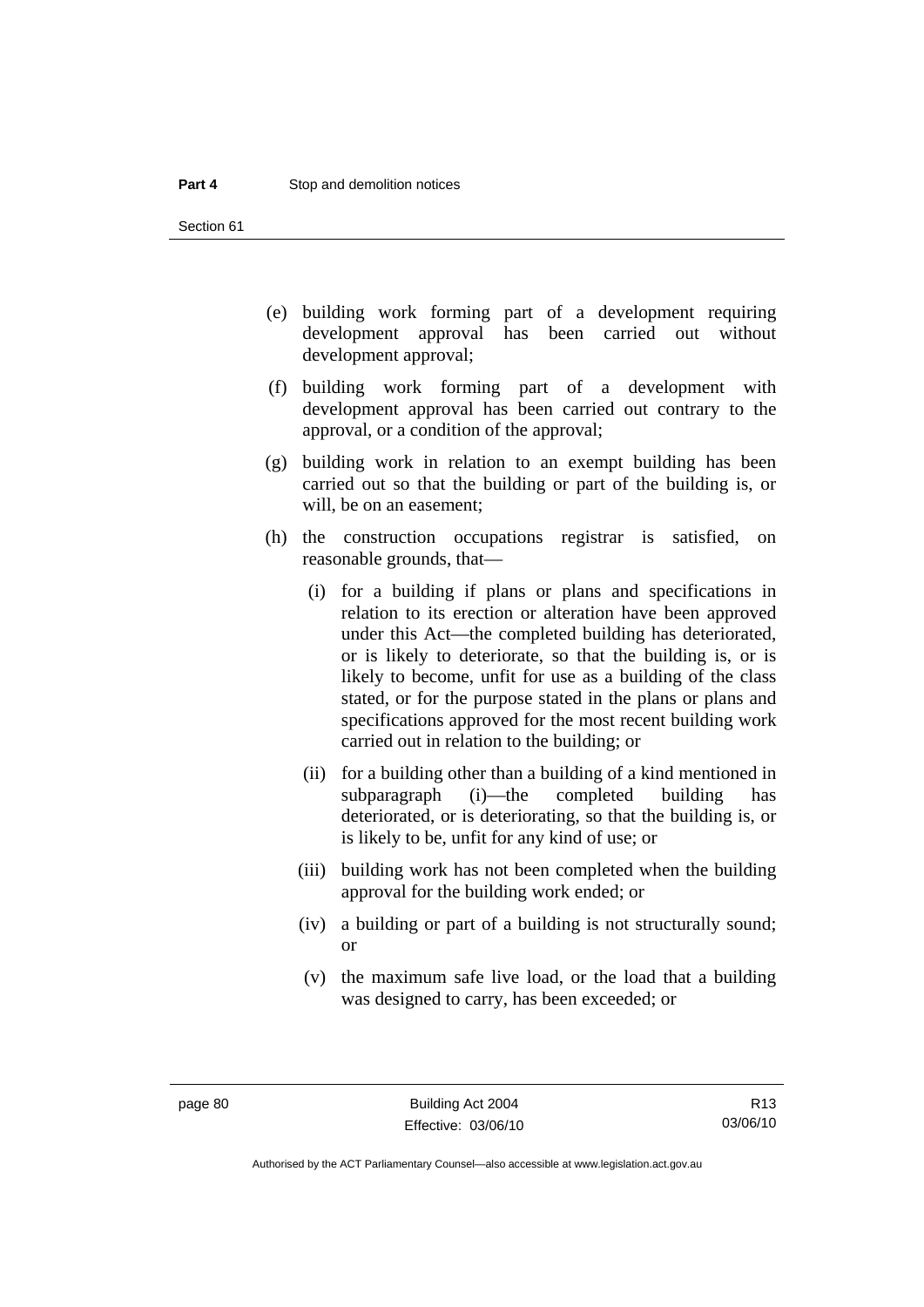- (vi) injury to people or damage to property may result from a part of a building becoming detached because of the external condition of the building; or
- (vii) a building or part of a building is unsafe because of fire hazard or unfit for use because of a danger to health.

### **62 Notice to carry out building work**

- (1) If a precondition under section 61 exists in relation to building work on a parcel of land, the construction occupations registrar may give the owner of the parcel a notice directing the owner to carry out stated building work (including demolition) on the parcel within a stated period and may, in the notice, direct the owner to submit plans for approval and obtain the issue of a building approval and commencement notice.
- (2) If building work has been carried out in the circumstances mentioned in section 61 (a), a notice given by the construction occupations registrar under subsection (1) is taken to have been revoked if a certifier, on application by or on behalf of the owner of the parcel of land made under this Act within 2 weeks after the day the notice is given, issues a building approval for the building work.
- (3) If building work has been carried out in the circumstances mentioned in section 61 (f), the construction occupations registrar may give a notice under this section to carry out the demolition of a building only if the planning and land authority recommends the demolition.
- (4) A notice given to the owner of a parcel of land by the construction occupations registrar under subsection (1) directing the person to carry out building work may state reasonable safety precautions to be taken in carrying out the building work.
- (5) If the owner of a parcel of land does not hold a builders licence that authorises the doing of building work required to be done by a notice under this section, and the building work is required to be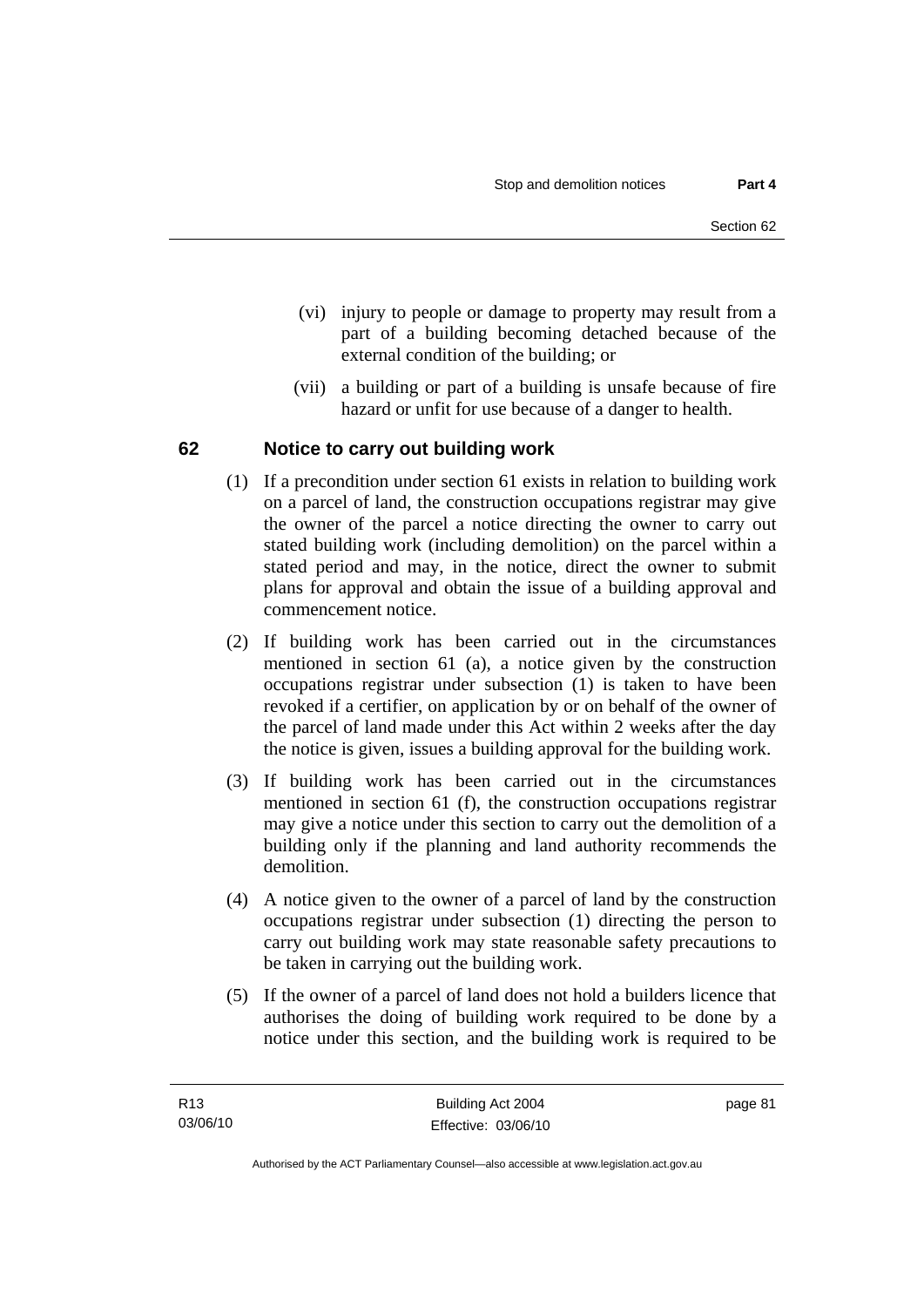#### **Part 4 Stop and demolition notices**

Section 63

done by a building licensee, the owner must appoint someone to do the work who has a builders licence that authorises the work.

 (6) This section does not allow the construction occupations registrar to require a person doing building work in relation to an exempt building to obtain an approval for the building work.

### **63 Payment of fees otherwise payable**

- (1) This section applies if the owner of a parcel of land—
	- (a) is directed by a notice under section 62 (1) to carry out building work (other than demolition); and
	- (b) the notice contains no requirements about the approval of plans or the obtaining of a building approval.
- (2) The owner of the parcel of land must give the construction occupations registrar the fees that would have been payable to the registrar if the owner had been required to submit plans for approval and that would have been payable to the registrar by the certifier for a building approval in relation to that building work.

### **64 Compliance with notices under pt 4**

- (1) A person commits an offence if the person—
	- (a) is given a notice under this part; and
	- (b) contravenes the notice.

Maximum penalty: 50 penalty units.

- (2) Each partner commits an offence if the partnership—
	- (a) is given a notice under this part; and
	- (b) contravenes the notice.

Maximum penalty: 50 penalty units.

(3) An offence against this section is a strict liability offence.

Authorised by the ACT Parliamentary Counsel—also accessible at www.legislation.act.gov.au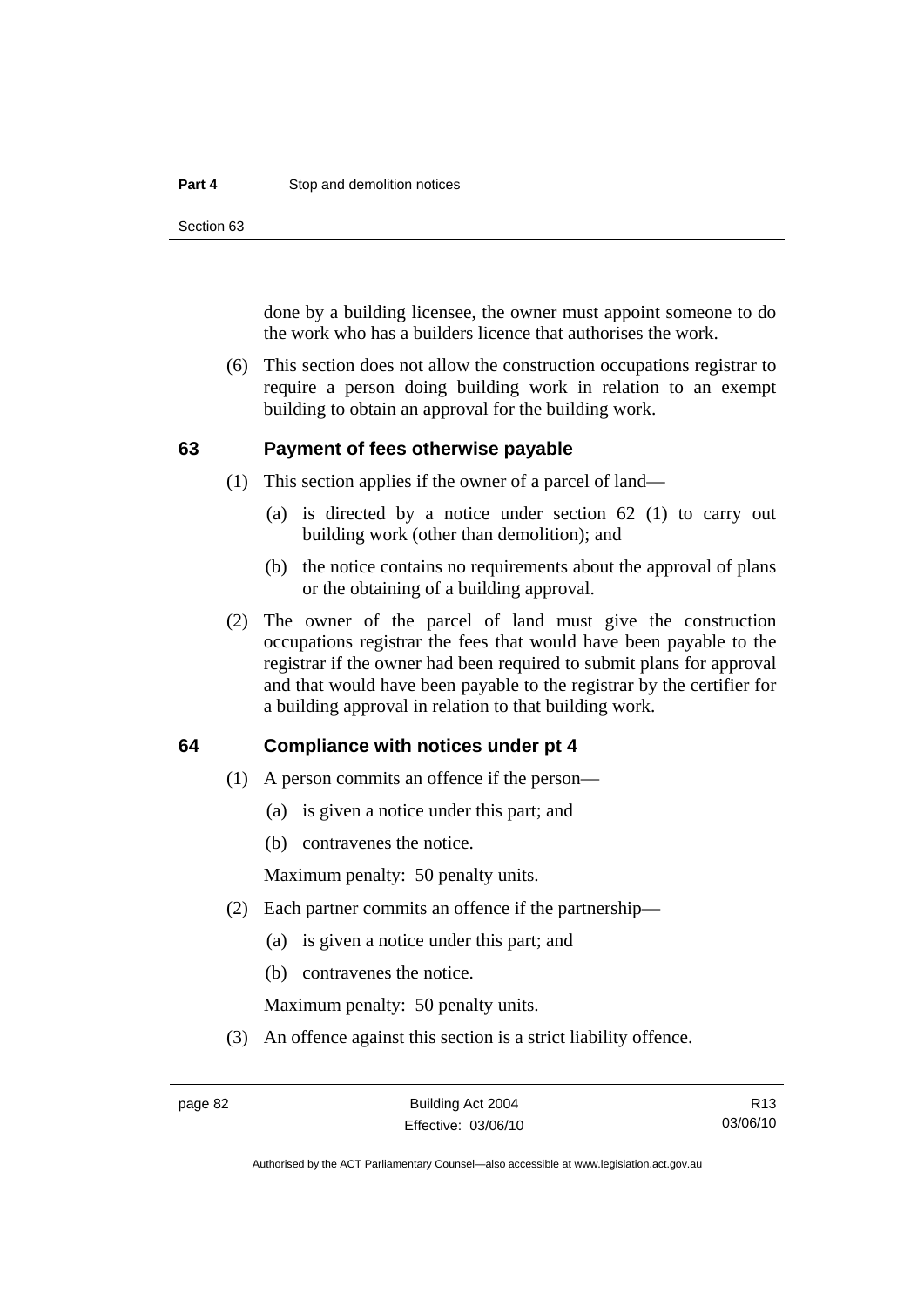- (4) It is a defence to a prosecution for an offence against subsection (1) or (2) if the defendant proves that the defendant—
	- (a) paid a reasonable amount to have the work done by someone else who was licensed to do the work; and
	- (b) believed on reasonable grounds that the other person would do the work.
- (5) It is a defence to a prosecution for an offence against subsection (2) if the partner proves—
	- (a) that—
		- (i) the partner did not know about the contravention of the notice involved in the offence; and
		- (ii) the partner took reasonable precautions and exercised appropriate diligence to avoid the contravention; or
	- (b) that the partner was not in a position to influence the partnership in relation to the conduct involved in the contravention.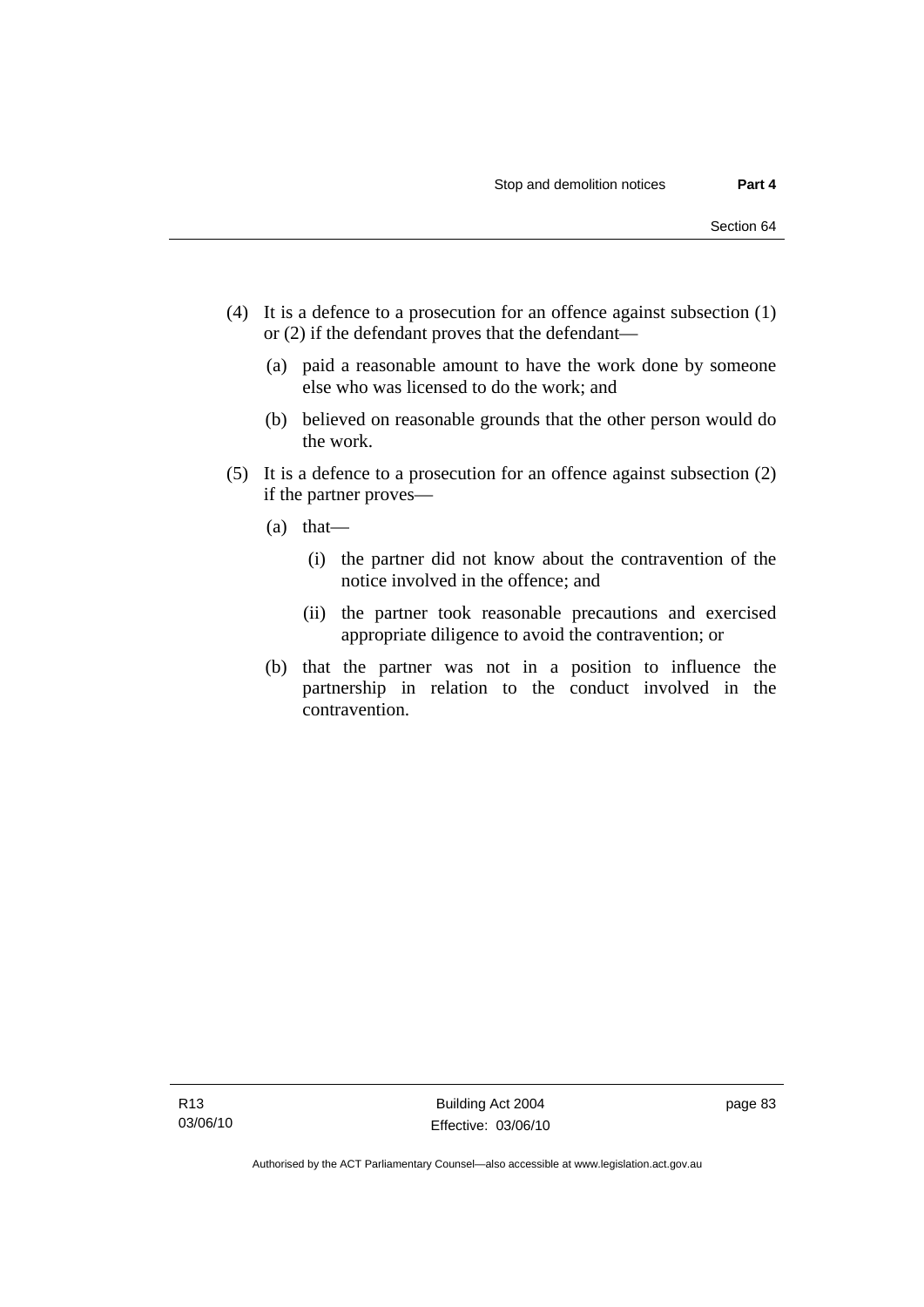# **Part 5 Building occupancy**

# **Division 5.1 Certificates of occupancy and other certificates**

### **65 Application of pt 5 to building work**

- (1) This part does not apply to building work in relation to an exempt building.
- (2) However, this part applies to building work mentioned in subsection (1) if—
	- (a) the work involves—
		- (i) handling asbestos; or
		- (ii) disturbing friable asbestos; and
	- (b) the work is not exempt from this subsection under a regulation.

### **66 Meaning of** *prescribed requirements***—div 5.1**

In this division:

*prescribed requirements*, in relation to building work, means—

- (a) if the building work involves handling asbestos or disturbing friable asbestos—the requirements of this Act; or
- (b) for any other building work—
	- (i) the requirements of this Act; or
	- (ii) the approved plans for the work.
- *Note* A reference to an Act includes a reference to the statutory instruments made or in force under the Act, including any regulation and the building code (see Legislation Act, s 104).

R13 03/06/10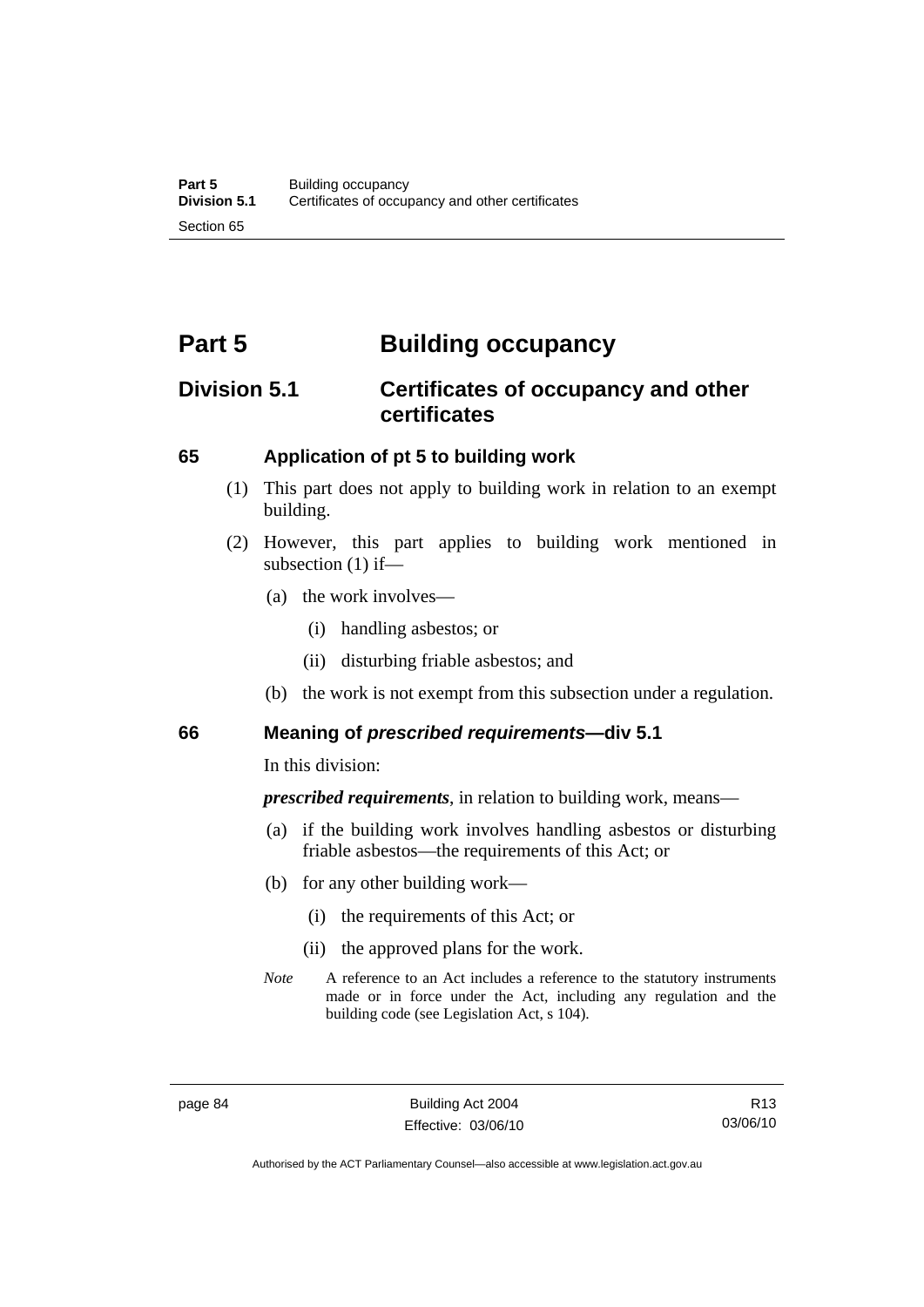### **66A Prescribed requirements and contraventions of s 43 div 5.1**

- (1) This section applies to building work undertaken in contravention of section 43 (Stages of building work).
- (2) To remove any doubt, for this division, the building work is not taken not to comply with the requirements of this Act only because doing the work contravened section 43 if the work has been allowed to proceed beyond the stage where the contravention happened in accordance with a regulation under section 43 (1).

# **67 Registrar may have regard to documents given**

- (1) In working out whether building work has been completed in accordance with the prescribed requirements, the construction occupations registrar may have regard to certificates and other documents given to the registrar by a certifier under section 48.
- (2) To remove any doubt, this section does not limit the matters that the construction occupations registrar may reasonably have regard to.

# **68 Effect of certificates under div 5.1**

The giving of a certificate under this division in relation to a building or part of a building does not affect the liability of anyone to comply with the provisions of a Territory law (including this Act) in relation to the building or part of the building.

# **69 Certificates of occupancy**

 (1) If building work involving the erection or alteration of a building has been completed in accordance with the prescribed requirements for the building work, the construction occupations registrar must, on application by the owner of the parcel of land where the building work was carried out, issue a certificate that the building work has been completed in accordance with the requirements and that the building as erected or as altered is fit for occupation and use as a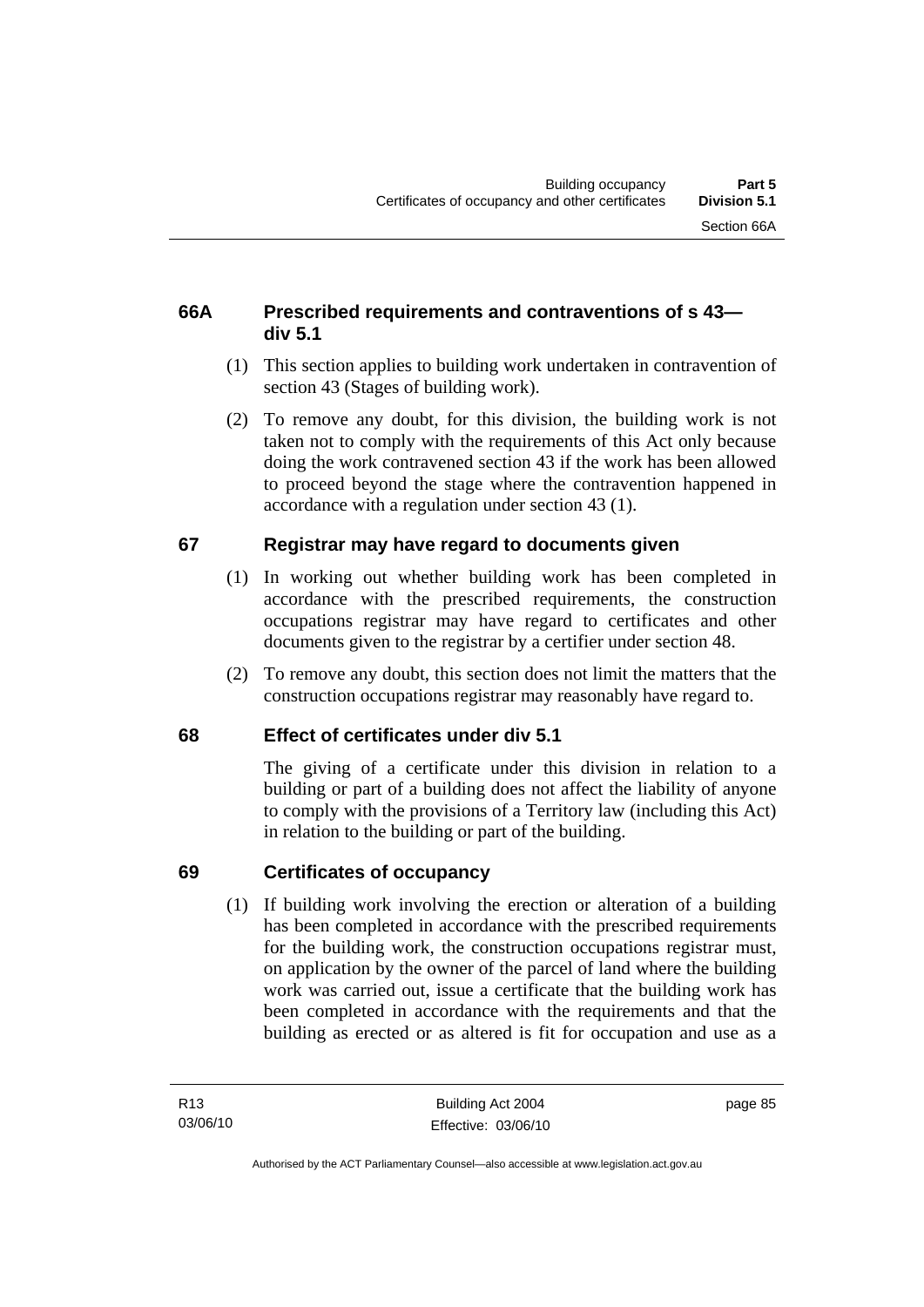building of the class stated in the approved plans for that building work.

- (2) If building work involving the erection or alteration of a building as completed is not strictly in accordance with the prescribed requirements for the building work but is substantially in accordance with the requirements, the construction occupations registrar may, on application made by the owner of the parcel of land where the building work has been carried out, issue a certificate that the building as erected or as altered is fit for occupation and use as a building of the class stated in the approved plans for that building work.
- (2A) The owner of a parcel of land where building work was carried out may apply for a certificate under subsection (2B).
	- *Note* If a form is approved under s 151 for the application, the form must be used.
- (2B) The construction occupations registrar may issue a certificate in relation to a building that the building as erected or altered is fit for occupation and use as a building of the class stated in the certificate if—
	- (a) the registrar is not satisfied on reasonable grounds that building work involving the erection or alteration of the building has been completed in accordance, or substantially in accordance, with the prescribed requirements for the building work; and
		- *Note Prescribed requirements*—see s 66.
	- (b) the applicant has completed any certification process prescribed by regulation in relation to the building or building work; and
	- (c) the building, or building work, is not excluded by regulation from this subsection.
- (2C) A certificate mentioned in subsection (2B) in relation to a building must include a statement to the effect that—

Authorised by the ACT Parliamentary Counsel—also accessible at www.legislation.act.gov.au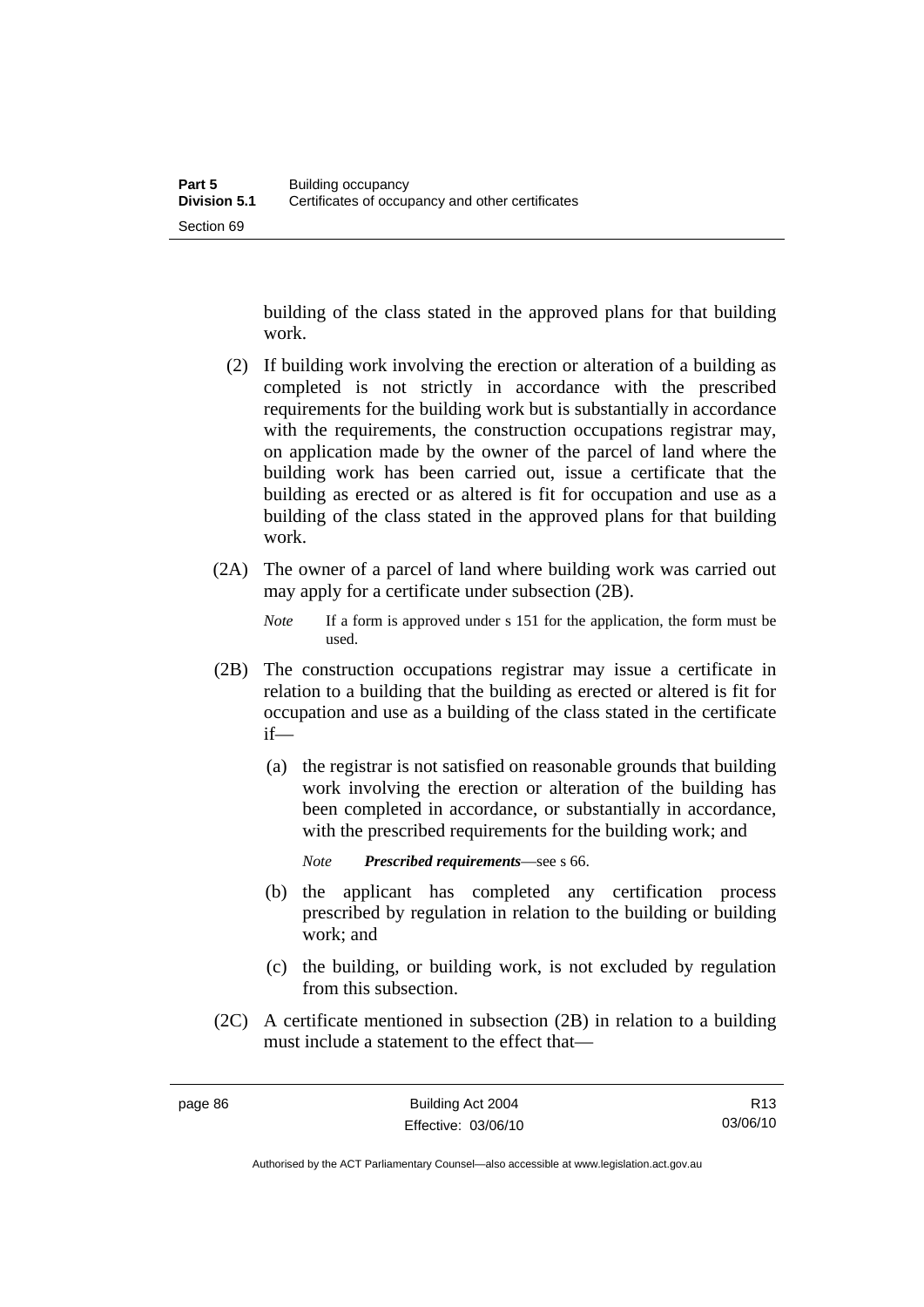(a) the construction occupations registrar is not satisfied on reasonable grounds that building work involving the erection or alteration of the building has been completed in accordance, or substantially in accordance, with the prescribed requirements for the building work; and

*Note Prescribed requirements*—see s 66.

 (b) the giving of the certificate does not affect the liability of anyone to comply with the provisions of a territory law (including this Act) in relation to the building; and

*Note* See s 68 (Effect of certificates under div 5.1).

- (c) part 6 (Residential buildings—statutory warranties, insurance and fidelity certificates) may not apply to the building work.
- (3) If part of a building has been erected in accordance with the prescribed requirements so far as they relate to the part of the building, the construction occupations registrar may, on an application made by the owner of a parcel of land where the building is being erected, issue a certificate that the part of the building is fit for occupation and use as a part of a building of the class stated in the approved plans in relation to the building work.
- (4) For this section—
	- (a) a certificate under the *Water and Sewerage Act 2000* that the plumbing, sewerage and drainage work carried out in building work complies with the prescribed requirements for the building work relating to plumbing, sewerage and drainage work is evidence of the fact: and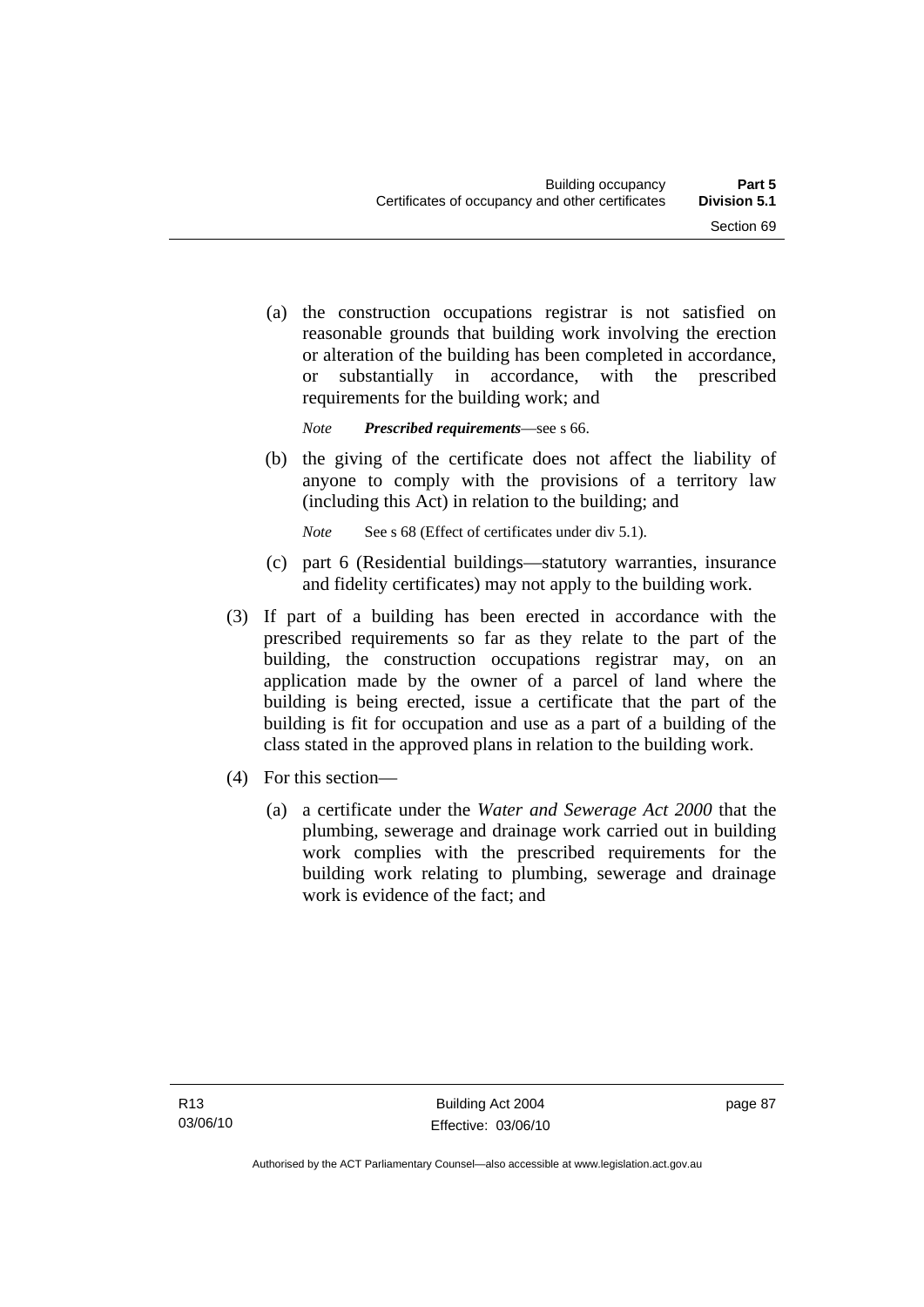- (b) a certificate signed by an inspector under the *Electricity Safety Act 1971* certifying that the electrical wiring work, as defined by the *Electricity Safety Act 1971*, carried out in the building work complies with the prescribed requirements for the building work relating to the electrical wiring work is evidence of the fact.
- *Note* A reference to an Act includes a reference to the statutory instruments made or in force under the Act, including regulations (see Legislation Act, s 104).

### **70 Cancellation of part certificate of occupancy**

- (1) This section applies if—
	- (a) a certificate of occupancy has been issued under section 69 (3) for a part of a building; and
	- (b) the construction occupations registrar, on completion of the whole of the building work, issues a certificate of occupancy for the whole of the building.
- (2) The construction occupations registrar must cancel the certificate of occupancy that relates to the part of the building.

# **70A Completion of building work involving demolition**

- (1) This section applies if—
	- (a) building work involving the demolition of a building appears to have been completed; and
	- (b) the certifier for the building work is satisfied on reasonable grounds that the work has been completed in accordance with the prescribed requirements for the work.
- (2) Within 7 days after the day the certifier is satisfied, the certifier must give the construction occupations registrar written advice that the registrar would be justified in issuing a certificate for the building work under section 71.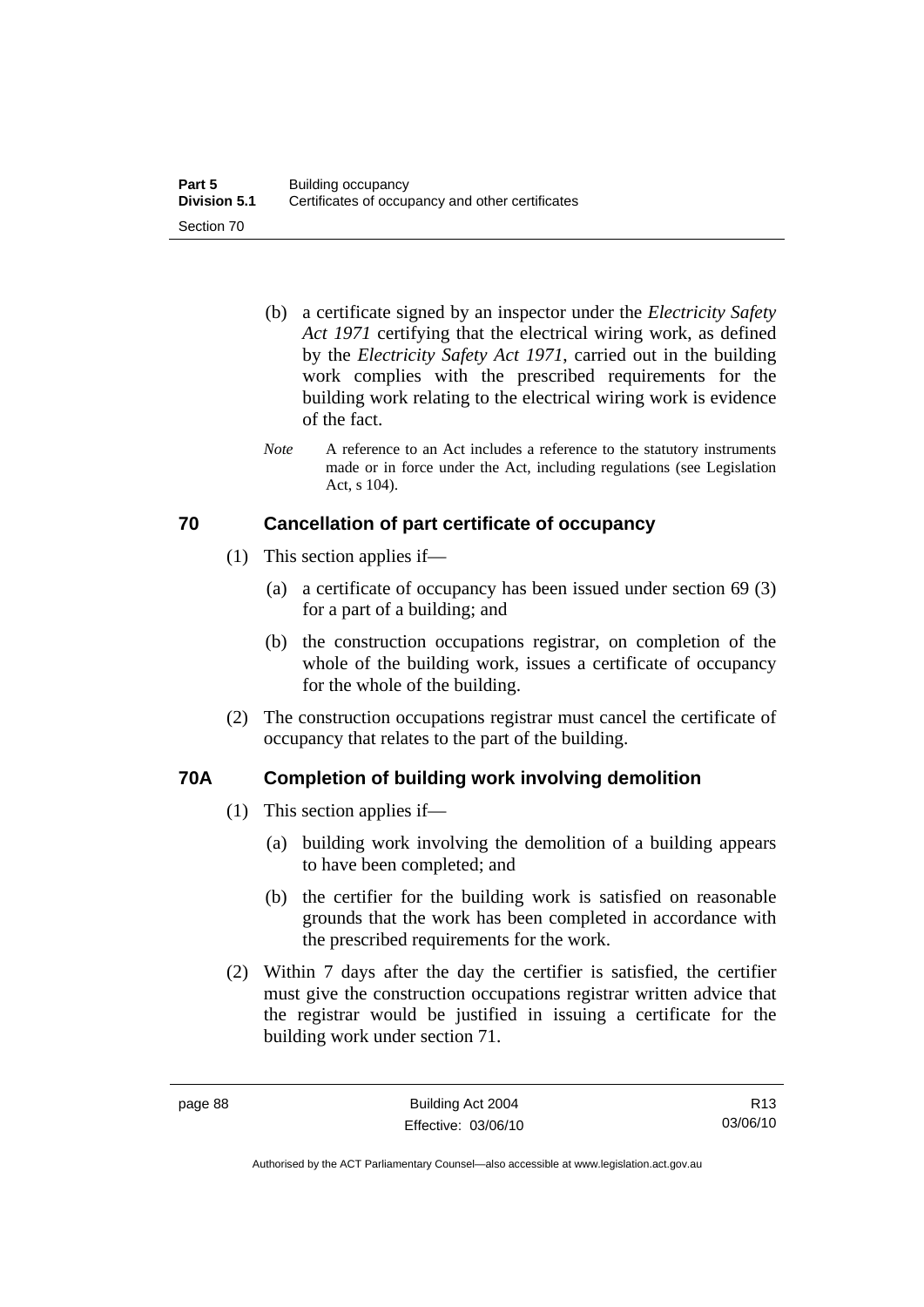### **71 Certificate for building work involving demolition**

- (1) This section applies if—
	- (a) building work involving the demolition of a building has been completed in accordance with the prescribed requirements for the building work; and
	- (b) the certifier for the building work gives the construction occupations registrar the written advice mentioned in section 70A.
- (2) The construction occupations registrar must, on application made by the owner of the parcel of land where the building work was carried out, issue a certificate to the effect that the building work was carried out in accordance with the prescribed requirements for the work.

### **72 Certificate for building work involving erection of structure**

- (1) This section applies if building work involving the erection of a structure on or attached to land or a building has been completed in accordance with the prescribed requirements for the building work.
- (2) The construction occupations registrar must, on application made by the owner of the parcel of land where the building work was carried out, issue a certificate to the effect that the building work was carried out in accordance with the prescribed requirements for the work.

### **73 Certificates of occupancy and use for owner-builders**

If the construction occupations registrar issues a certificate for building work carried out by a person who holds an owner-builders licence, the certificate must include a statement to the effect that part 6 (Residential buildings—statutory warranties, insurance and fidelity certificates) may not apply to the building work.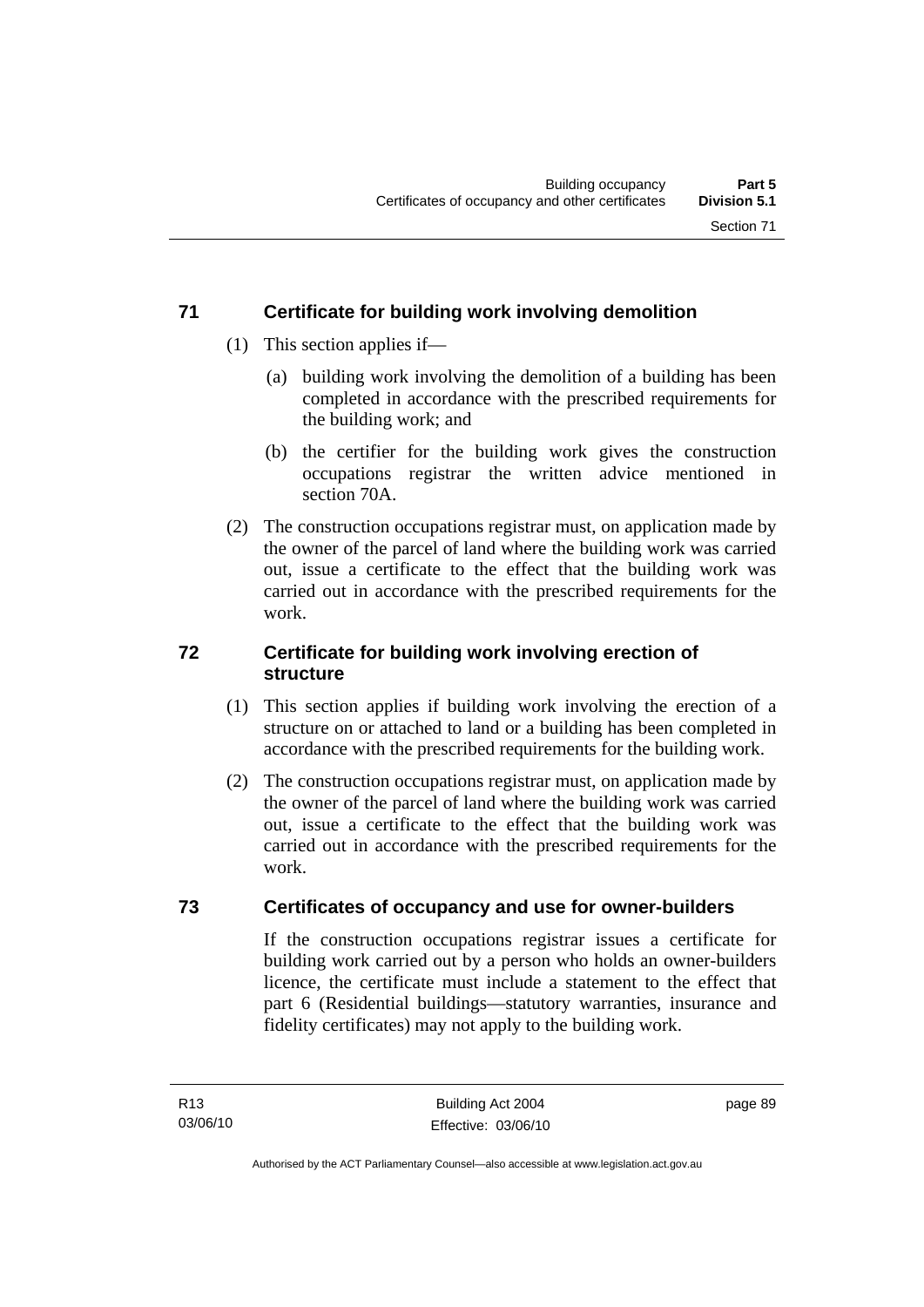### **74 Government buildings—application for fitness certificate**

- (1) This section applies to a building if—
	- (a) the building was erected on land that, when the building was erected, was held—
		- (i) by the Commonwealth; or
		- (ii) by the Territory; or
		- (iii) by someone else under a lease from the Commonwealth; and
	- (b) a certificate of occupancy or regularisation has not been issued for the building.
- (2) Application for a certificate that the building is fit for occupation may be made by a person eligible to make the application under subsection  $(3)$  or  $(4)$ .
- (3) If, when the application is made, the building is on land held under a lease from the Commonwealth, the application may be made by the lessee.
- (4) If, when the application is made, the building is not on land held under a lease from the Commonwealth, the application may be made  $by-$ 
	- (a) if the land is held by a person, including the Territory, under a tenancy from the Commonwealth, whether or not the occupier is the tenant or a subtenant—the Commonwealth or the tenant; or
	- (b) if the land is held under a tenancy from the Territory, whether or not the occupier is the tenant or a subtenant—the tenant; or
	- (c) for national land—the Commonwealth; or
	- (d) for Territory land—the Territory.

R13 03/06/10

Authorised by the ACT Parliamentary Counsel—also accessible at www.legislation.act.gov.au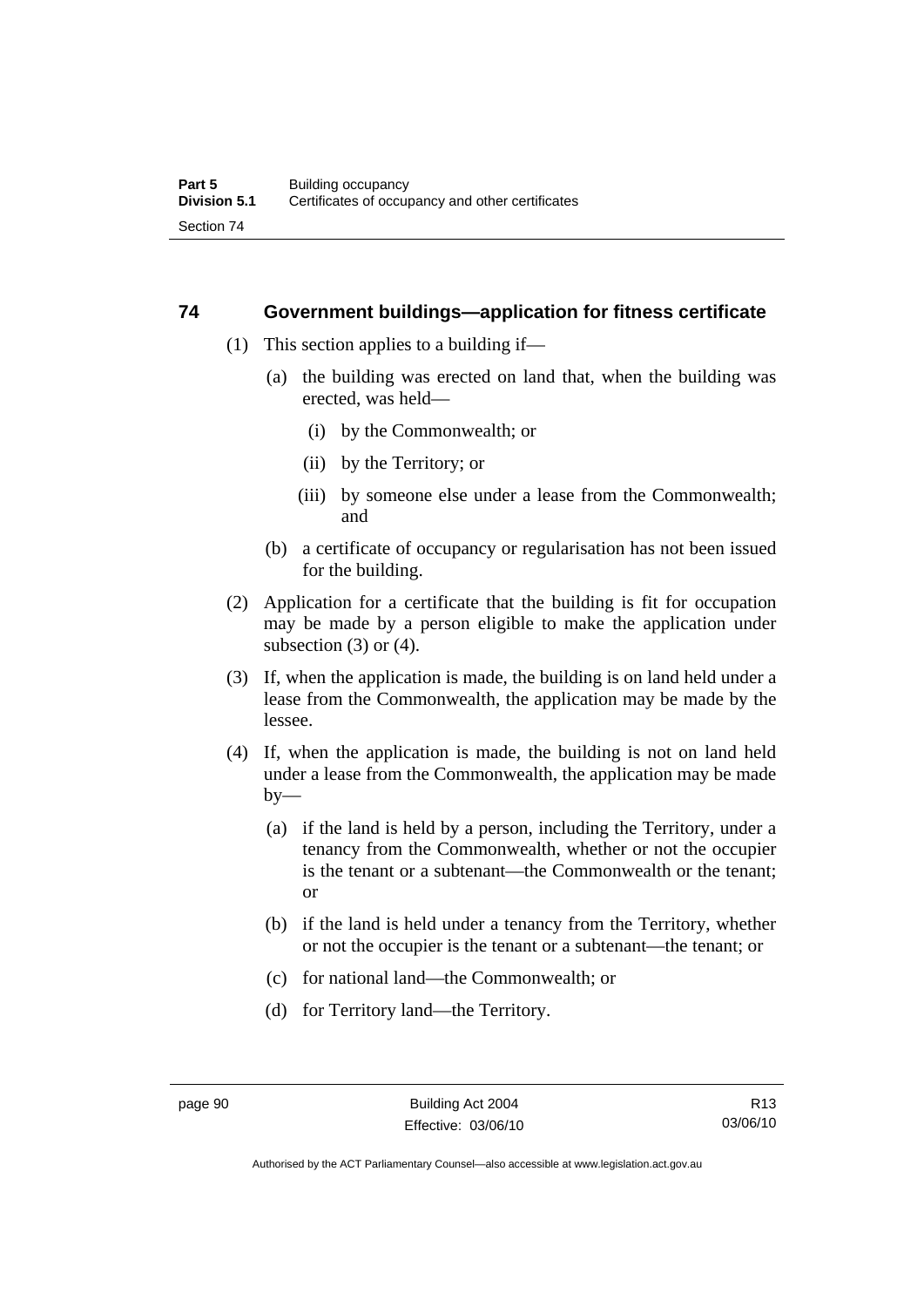- (5) The application must—
	- (a) be in writing signed by or on behalf of the applicant; and
	- (b) provide sufficient information to allow the building to be identified; and
	- (c) be accompanied by a copy of the plans and specifications relating to—
		- (i) the erection of the building and any alteration to it; or
		- (ii) the building when the application is made; and
	- (d) state the purpose for which the building or each part of the building is being used; and
	- (e) if it is intended that any part of the building be used for a purpose other than the purpose for which it is being used when the application is made—state the intended purpose.
	- *Note* A fee may be determined under s 150 for this section.

### **75 Decision on s 74 application**

- (1) On receiving an application under section 74, the construction occupations registrar must—
	- (a) if satisfied that the building complies with subsection (2) issue a certificate (*certificate of regularisation*) that the building is fit for occupation if each part of it is used only for the purpose stated in the certificate; or
	- (b) in any other case—refuse to issue the certificate.
- (2) The building complies with this subsection if—
	- (a) it is structurally sound and can withstand the loadings likely to arise from its expected use; and
	- (b) contains reasonable provision for—

page 91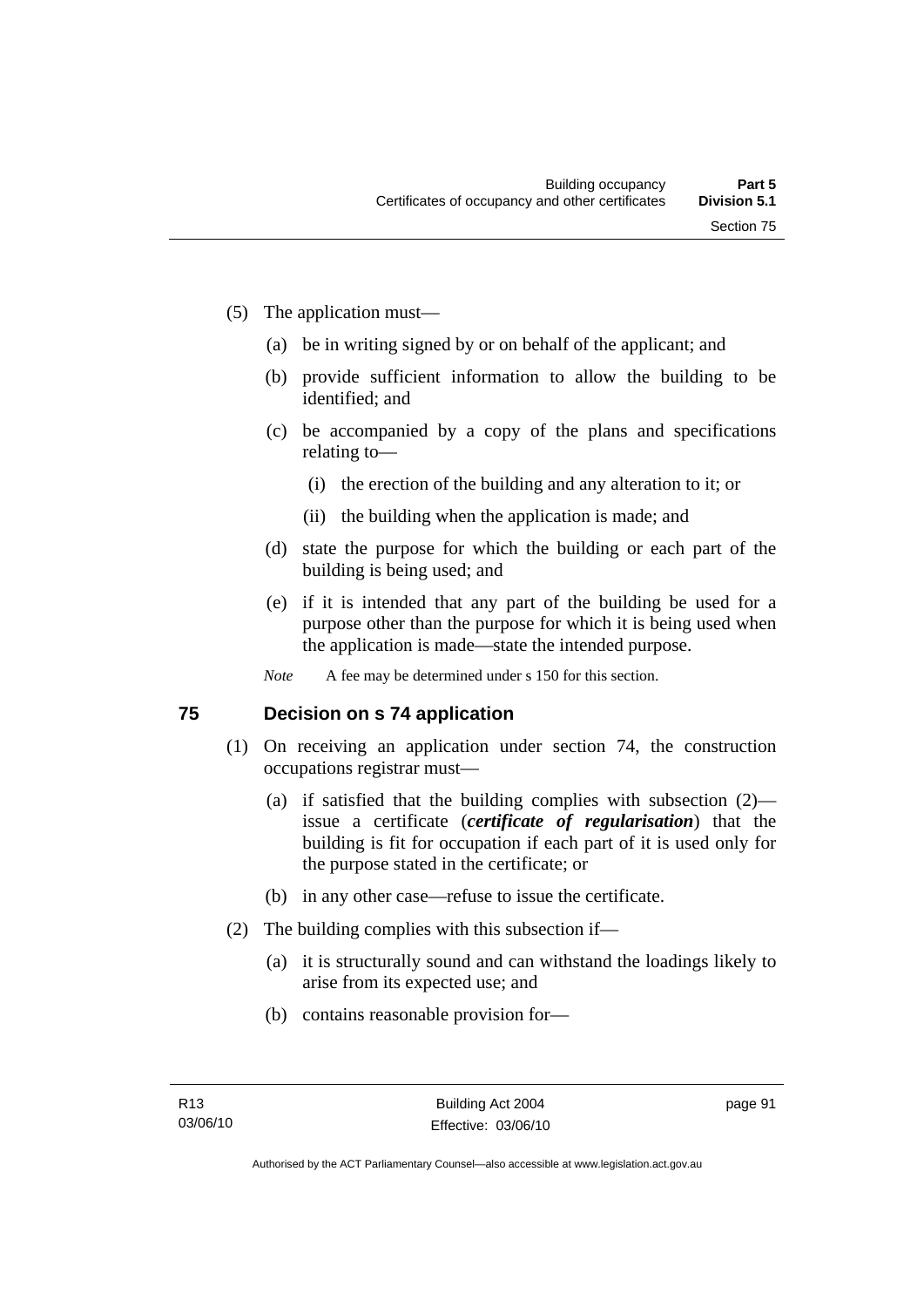- (i) the safety of people likely to be in the building if there is a fire, including the provision of adequate facilities for leaving the building; and
- (ii) the prevention and suppression of fire; and
- (iii) the prevention of the spread of fire.
- (3) To decide whether the building complies with subsection (2), the construction occupations registrar—
	- (a) may require the applicant to provide a written statement by a qualified licensed construction practitioner that deals with the matters mentioned in subsection (2) (a) and (b), or such of the matters as the registrar states; and
	- (b) may consider the statement.
- (4) In this section:

*qualified licensed construction practitioner* means an entity that—

- (a) is licenced under the *Construction Occupations (Licensing) Act 2004*; and
- (b) in the construction occupations registrar's opinion, has sufficient expertise to provide a statement under subsection (3) that would help the registrar to decide whether the building complies with subsection (2).

### **76 Occupation and use of buildings**

- (1) A person commits an offence if—
	- (a) the person occupies or uses, or allows someone else to occupy or use, a building or part of a building; and
	- (b) the construction occupations registrar has not issued a certificate of occupancy for the building or part of the building.

Maximum penalty: 50 penalty units.

Authorised by the ACT Parliamentary Counsel—also accessible at www.legislation.act.gov.au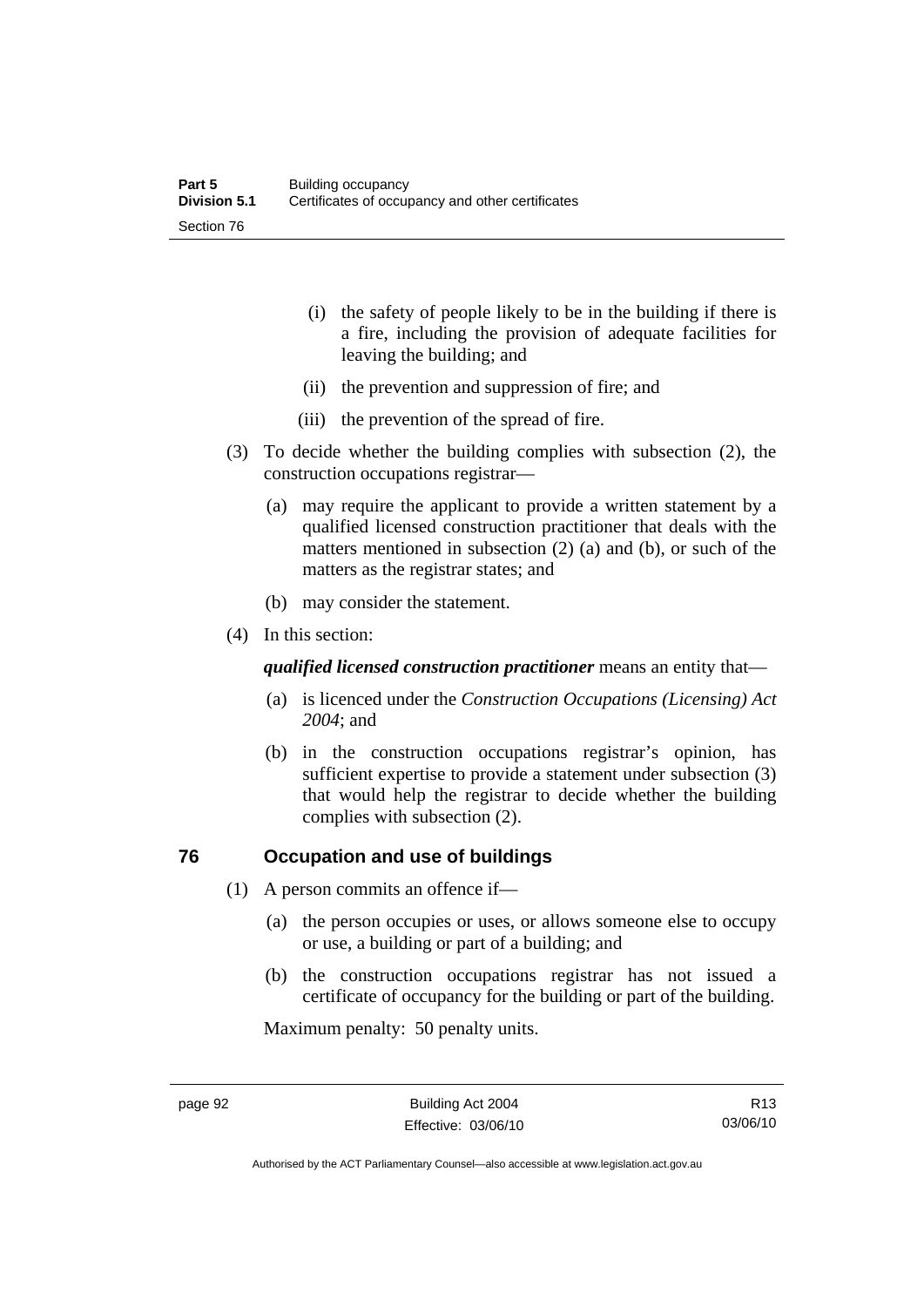- (2) A person commits an offence if—
	- (a) the construction occupations registrar has issued a certificate of occupancy for only a part of a building (the *approved part*); and
	- (b) the person occupies or uses, or allows someone else to occupy or use, a part of the building for which no certificate of occupancy has been issued; and
	- (c) the purpose of the use is not incidental to the use of the approved part.

Maximum penalty: 50 penalty units.

- (3) An offence under this section is a strict liability offence.
- (4) In this section:

**building** does not include a building for which a certificate of regularisation has been issued.

### **77 Use of buildings restricted**

- (1) A person commits an offence if—
	- (a) the person occupies or uses, or allows someone else to occupy or use, a building or part of a building—
		- (i) for a building in relation to the erection or alteration of which plans have been approved under this Act—as a building or part of a building of a class other than the class stated in the plans approved in relation to the most recent building work that has been carried out in relation to the building; or
		- (ii) for a building in relation to the erection or alteration of which plans have been approved only under the repealed laws—for a purpose other than that stated in the plans and specifications approved in relation to the most recent

page 93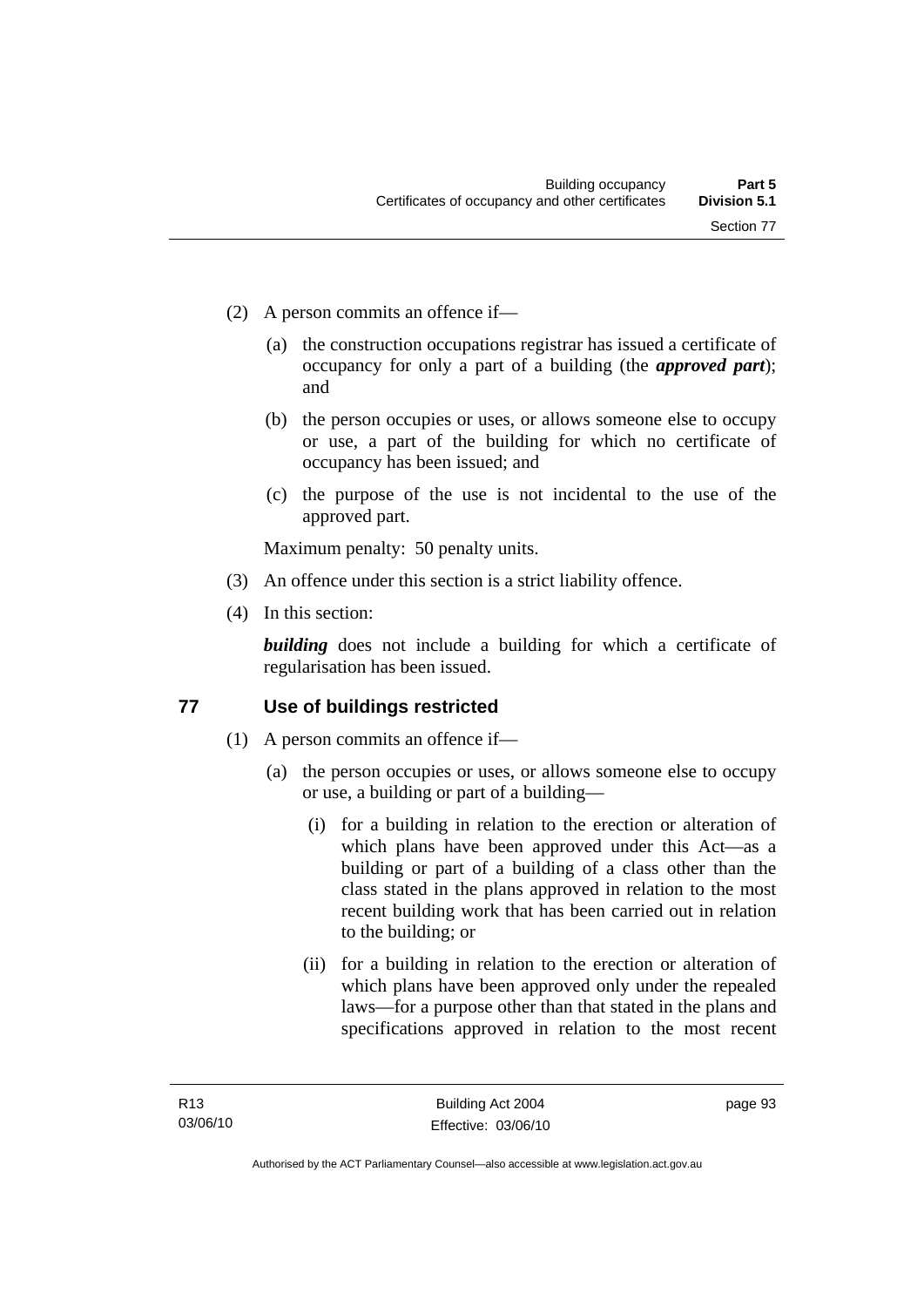building work that has been carried out in relation to the building; and

 (b) the construction occupations registrar has not given written approval for the occupation and use.

Maximum penalty: 50 penalty units.

- (2) An offence against subsection (1) is a strict liability offence.
- (3) The construction occupations registrar must, on written application, give his or her written approval for the occupation and use of a building or part of a building as a building or a part of a building of a class stated in the application if the construction occupations registrar is satisfied that a reasonable certifier would, under this Act, approve the plans for the erection of the building or part if—
	- (a) the building or part had not been erected and the certifier were then and there considering the plans; and
	- (b) the plans required the building or part to be of the same class as that stated in the application.
- (4) If a parcel of land is held under a lease from the Commonwealth, an approval given by the construction occupations registrar under subsection (3) in relation to the parcel of land does not authorise—
	- (a) the use of the parcel for a purpose other than the purpose for which the lease was granted; or
	- (b) the use of the parcel of land contrary to a provision, covenant or condition of the lease.
- (5) In this section:

**building** does not include a building for which a certificate of regularisation has been issued.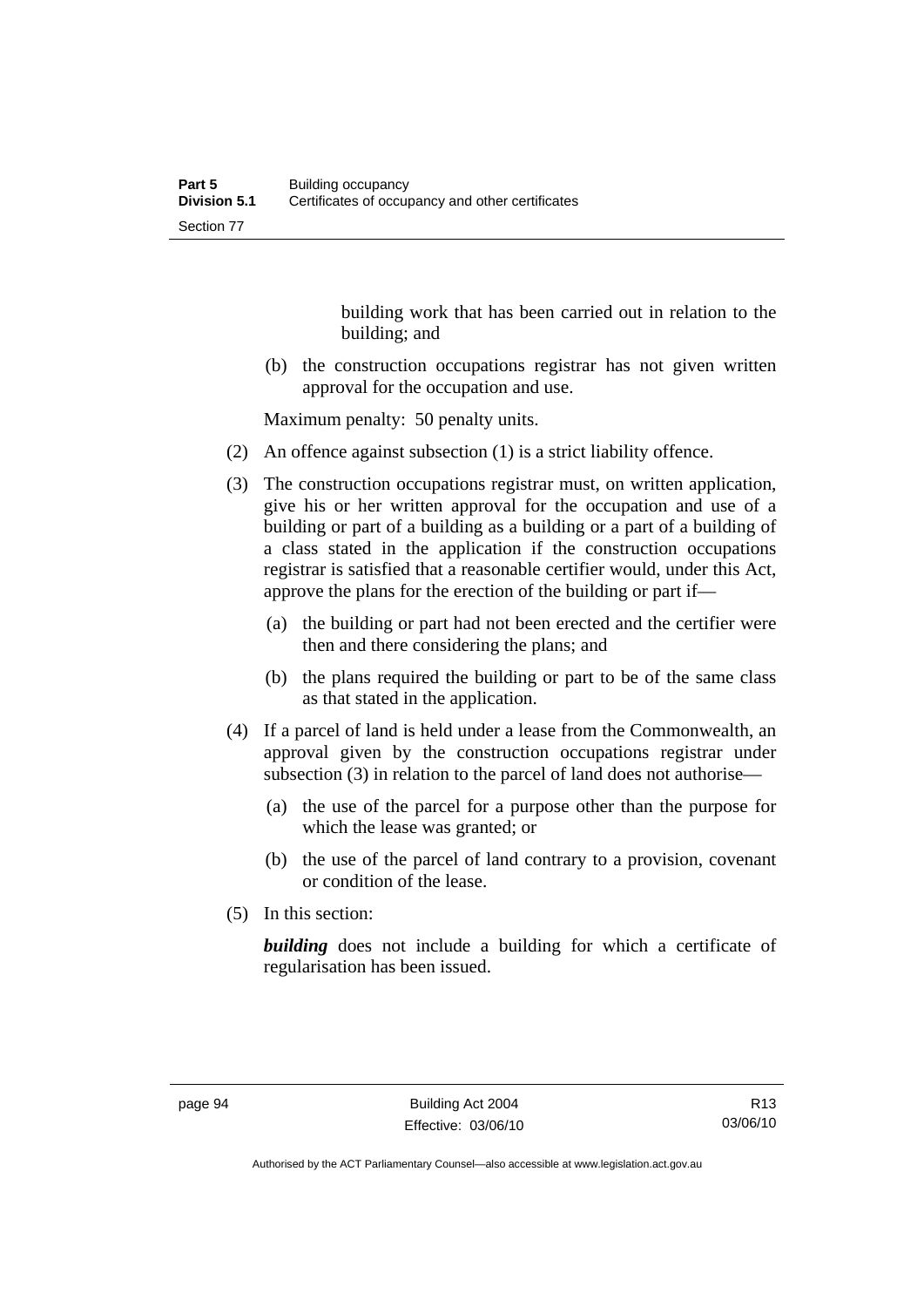### **78 Occupation and use of ex-government buildings**

- (1) This section applies to a building for which a certificate of regularisation has been issued that is—
	- (a) on land held under a lease or tenancy from the Commonwealth by a person other than the Territory; or
	- (b) on land held under a sublease or tenancy from the Territory.
- (2) A person must not occupy or use, or allow anyone else to occupy or use, the building, or a part of the building, for a purpose other than the purpose stated in the certificate of regularisation.

Maximum penalty: 50 penalty units.

- (3) An offence against this section is a strict liability offence.
- 

### **79 Action by registrar on unauthorised use of building etc**

(1) In this section:

*building occupancy offence section* means any of the following sections:

- section 76 (Occupation and use of buildings);
- section 77 (Use of restricted buildings);
- section 78 (Occupation and use of ex-government buildings).
- (2) This section applies if, after being convicted for an offence against a building occupancy offence section, a person continues to use or continues to allow someone else to use a building or a part of a building in contravention of the section for an offence against which the person has been convicted.
- (3) The construction occupations registrar may, by written notice to the occupier or to the person allowing the occupation (or both)—
	- (a) for a conviction for an offence against section 76—require the building to be vacated within the period stated in the notice; or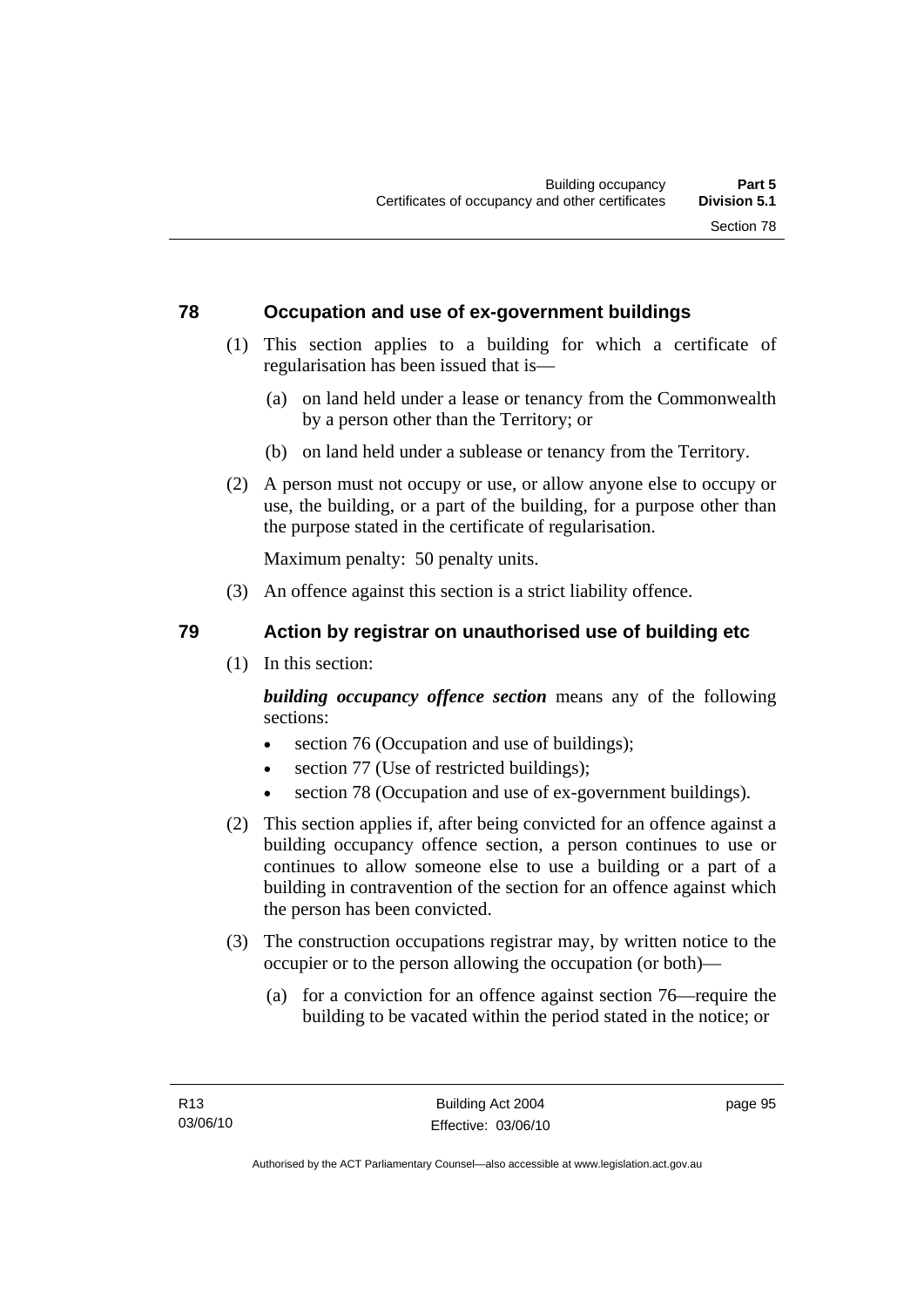- (b) for a conviction for an offence against section 77 or section 78—require the occupation or use of the building or the part of the building in contravention of that section to stop within the period stated in the notice.
- (4) A person to whom a notice under subsection (3) is given must not fail to comply with the notice.
- (5) A person who contravenes subsection (4) commits an offence, in relation to each day the person contravenes the subsection (including any day when the person is convicted of an offence).

Maximum penalty: 50 penalty units.

- (6) An offence against subsection (5) is a strict liability offence.
- 

### **80 Copies of certificates of occupancy and regularisation**

- (1) A copy of each certificate issued under this part must be kept in the construction occupations registrar's office.
- (2) Anyone may inspect a certificate at the construction occupations registrar's office during the hours the office is open for business.
- (3) If the construction occupations registrar issues a certificate under section 69 (Certificates of occupancy) for a building or part of a building and a copy of a certificate of occupancy for the building or part of a building is already being kept in the registrar's office, the registrar must replace the earlier certificate with a copy of the later certificate.

### **81 Safe live load plates**

 (1) If a certificate is issued under this part on the completion of a class 5, class 6, class 7, class 8 or class 9 building or on the completion of the alteration of such a building, the owner of the building must attach, in a conspicuous place on the walls of each storey of the building, in a way approved in writing by the construction occupations registrar, the number of metal plates of a

Authorised by the ACT Parliamentary Counsel—also accessible at www.legislation.act.gov.au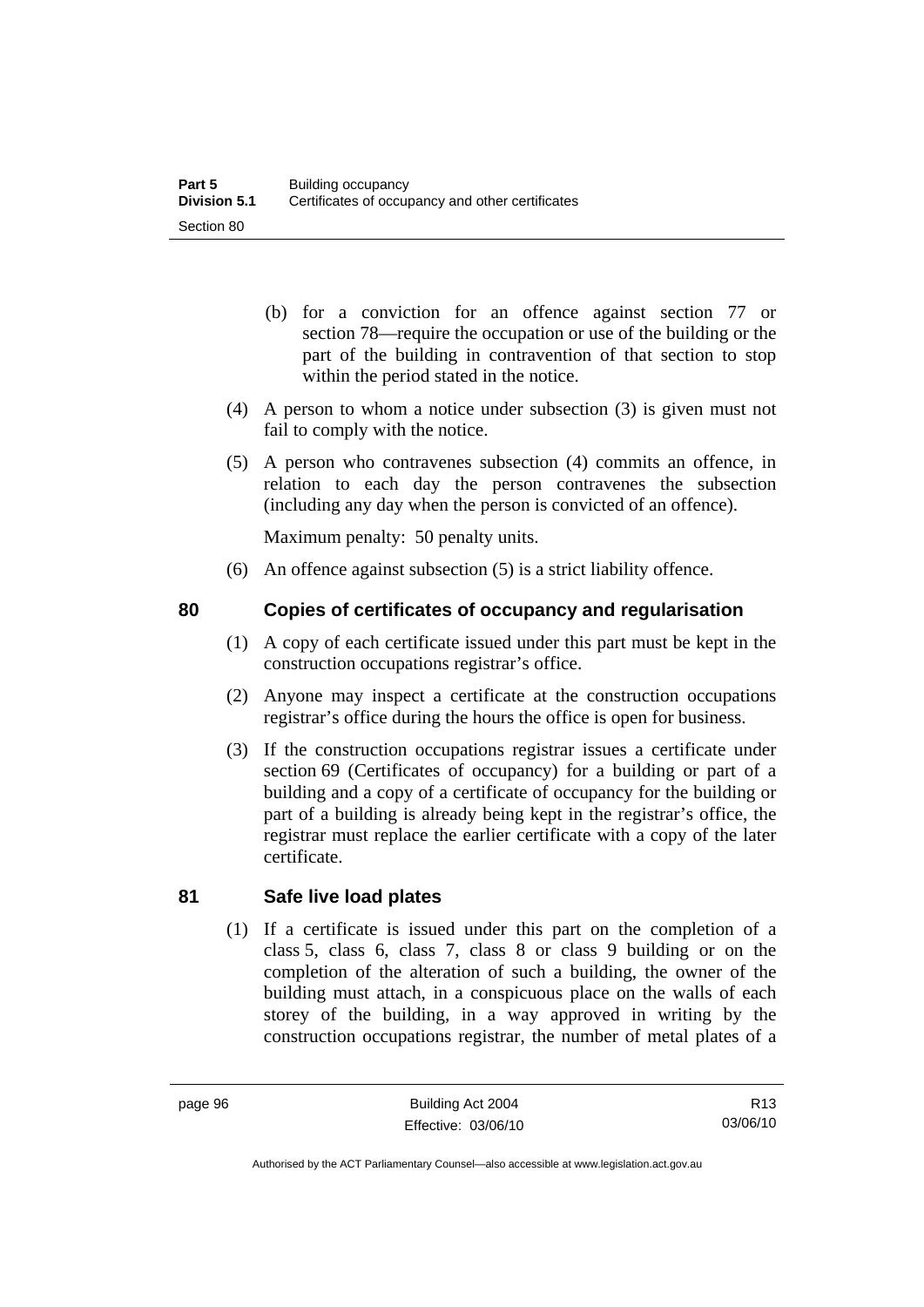size and form approved in writing by the registrar showing the maximum live load for which the floor on that storey has been designed.

Maximum penalty: 5 penalty units.

(2) An approval under subsection (1) is a notifiable instrument.

*Note* A notifiable instrument must be notified under the Legislation Act.

- (3) The owner of a building commits an offence if—
	- (a) the building is altered; and
	- (b) a later certificate is issued under this part for the altered building; and
	- (c) when the certificate is issued, the safe live load for a floor of the altered building is different from that shown for that floor on the metal plates attached to the walls of the floor under subsection (1); and
	- (d) the owner does not substitute other plates showing the current maximum safe live load for the floor.

Maximum penalty: 5 penalty units.

 (4) The owner of the building must maintain each plate attached under this section.

Maximum penalty: 5 penalty units.

 (5) A person must not occupy a building or part of a building in relation to which plates are required to be attached or substituted under this section before they have been so attached or substituted.

Maximum penalty: 5 penalty units.

(6) An offence against this section is a strict liability offence.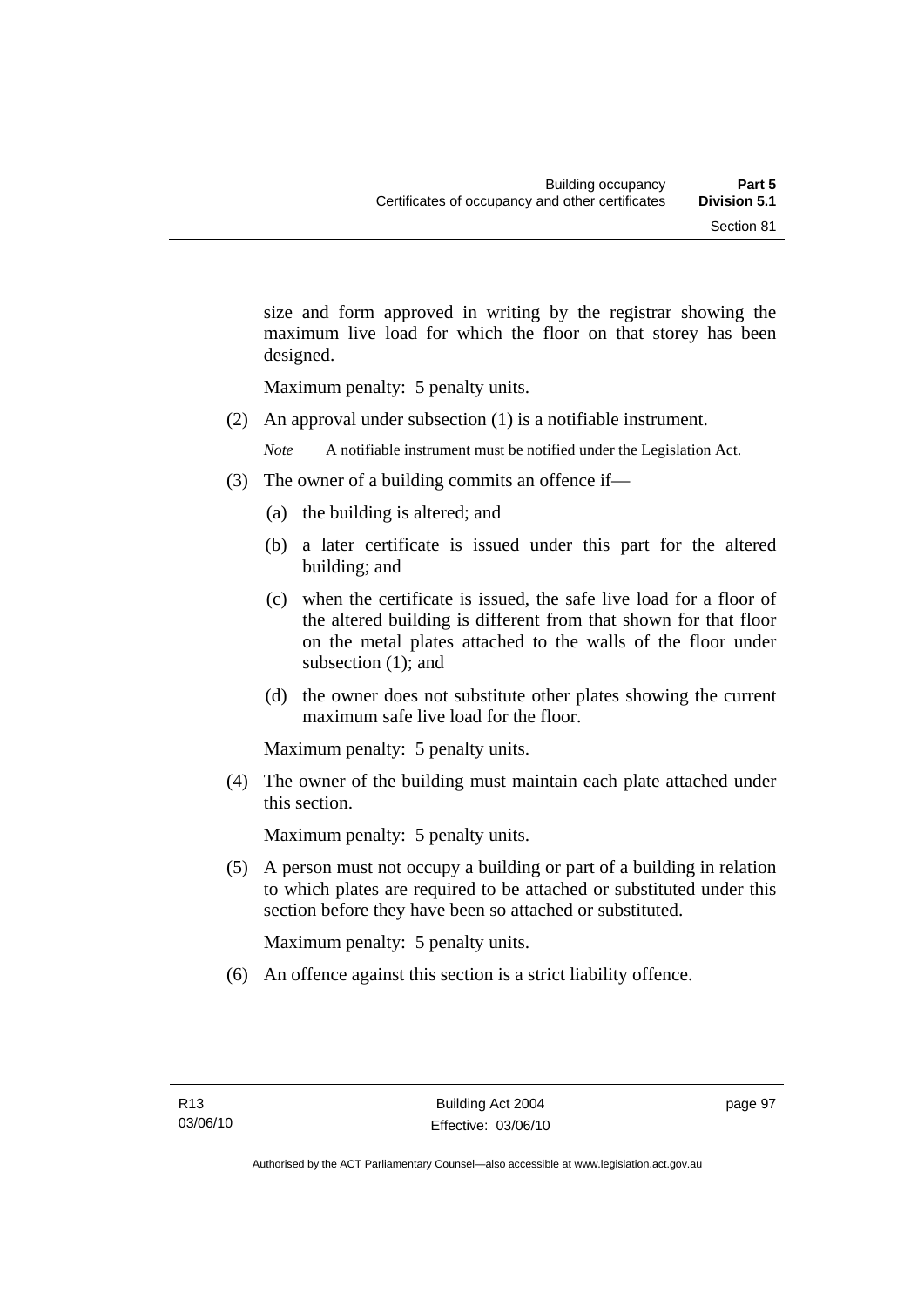### **82 Exceeding safe live load**

 (1) The owner and occupier of a building in relation to a floor of which a metal plate mentioned in section 81 shows a maximum live load must each ensure that the maximum live load shown on the metal plate is not exceeded on that floor.

Maximum penalty: 50 penalty units.

(2) An offence against this section is a strict liability offence.

page 98 Building Act 2004 Effective: 03/06/10

Authorised by the ACT Parliamentary Counsel—also accessible at www.legislation.act.gov.au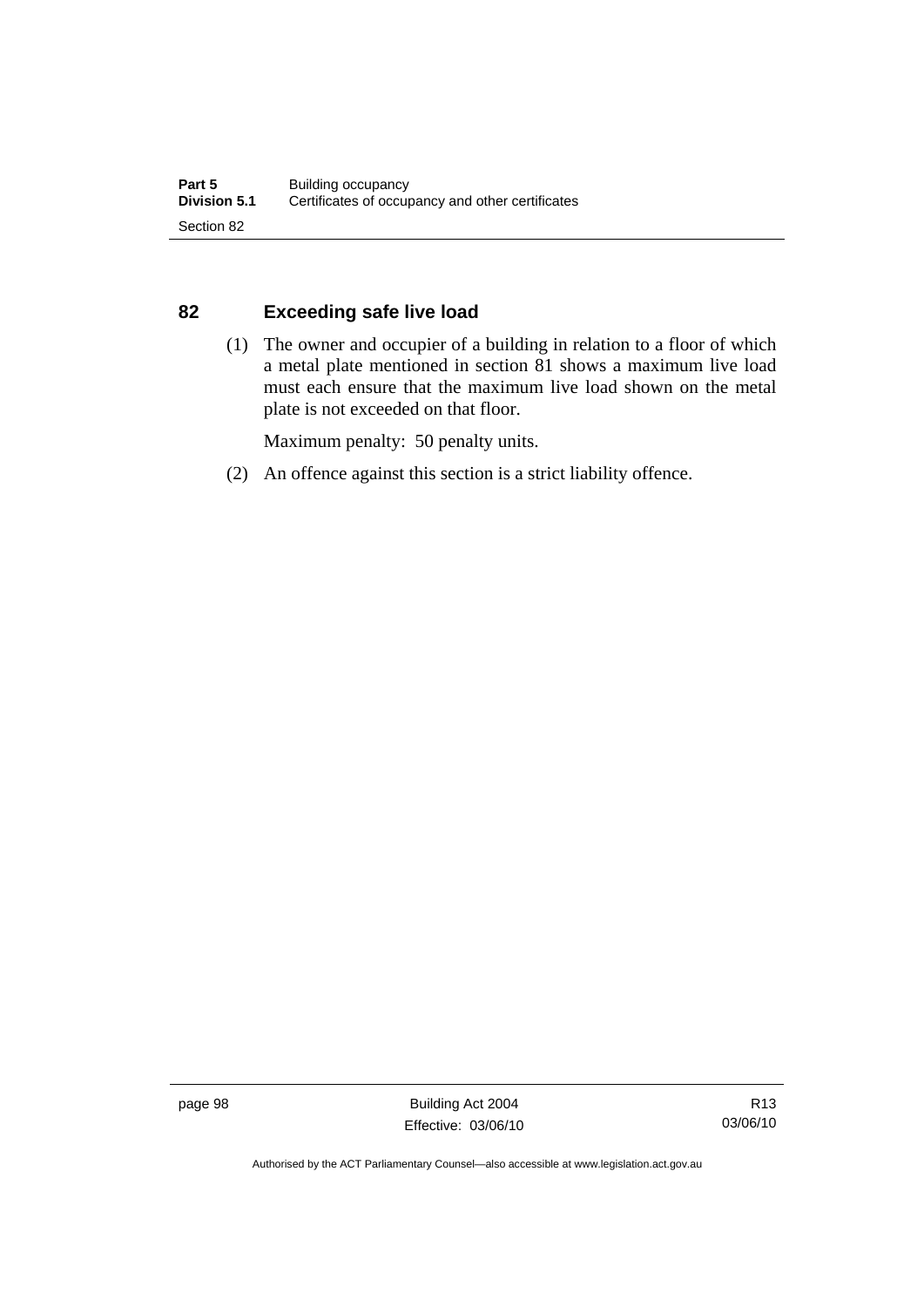# **Part 6 Residential buildings—statutory warranties, insurance and fidelity certificates**

## **Division 6.1 Application and interpretation of pt 6**

## **83 Application of pt 6 to building work**

- (1) This part does not apply to—
	- (a) building work in relation to an exempt building; or
	- (b) building work that is exempt under a regulation.
- (2) However, this part applies to building work mentioned in subsection (1) if—
	- (a) the work involves—
		- (i) handling asbestos; or
		- (ii) disturbing friable asbestos; and
	- (b) the work is not exempt from this subsection under a regulation.

**84 Definitions for pt 6** 

In this part:

*actuary*, for an approved scheme, does not include a special actuary.

*approval criteria* means the requirements determined under section 99 (Approval criteria for schemes).

*approved scheme* means a fidelity fund scheme approved under section 96.

**builder**, in relation to residential building work or a residential building, means the entity stated to be the builder in the commencement notice for the building work or building.

page 99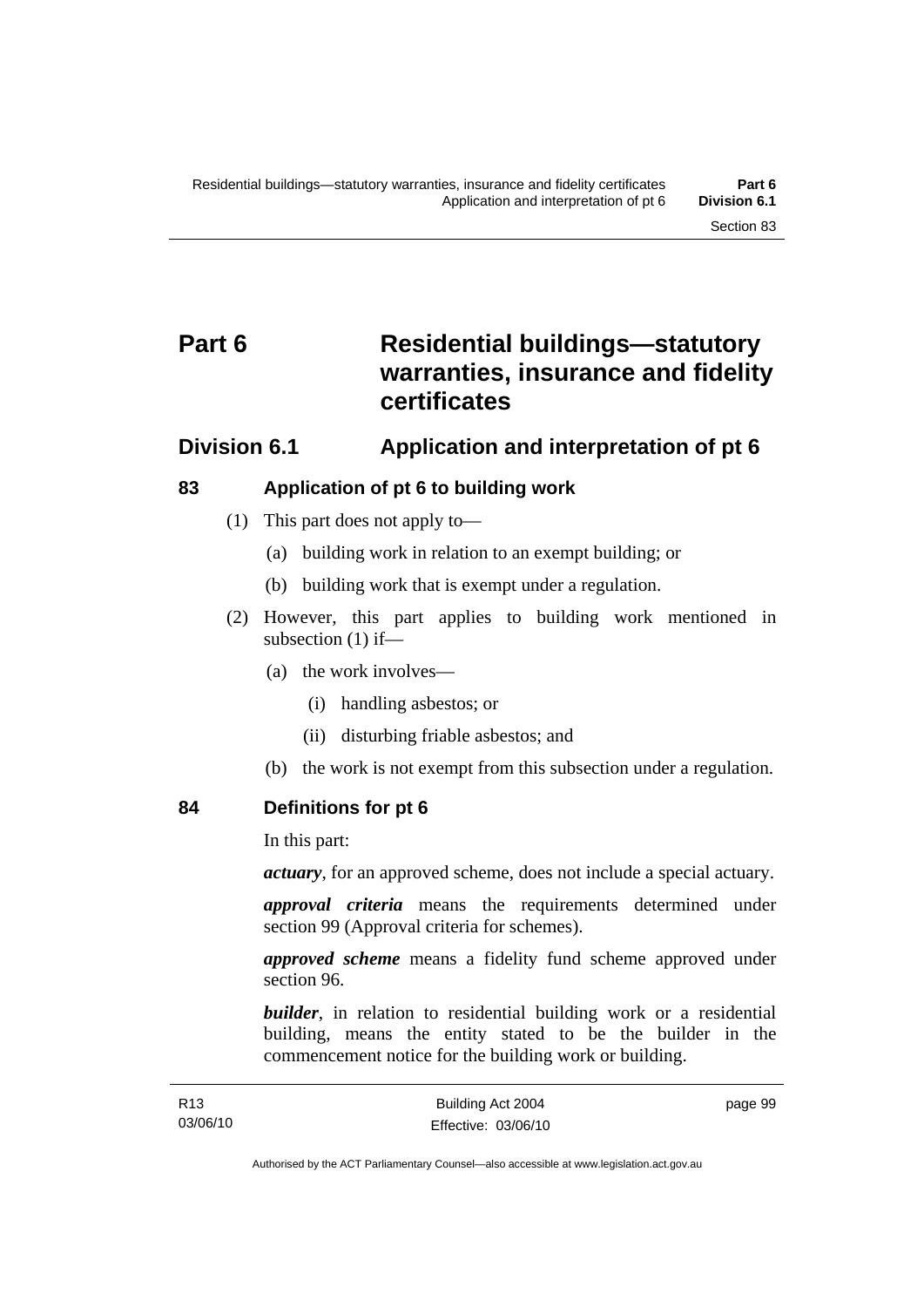| Part 6       | Residential buildings—statutory warranties, insurance and fidelity certificates |
|--------------|---------------------------------------------------------------------------------|
| Division 6.1 | Application and interpretation of pt 6                                          |
| Section 84   |                                                                                 |

**building** does not include paving or a structure that is a fence, retaining wall, outdoor swimming pool, outdoor ornamental pond, mast, antenna, aerial, advertising device, notice or sign.

*building work* does not include work in relation to the demolition of a whole building.

*complying residential building work insurance* means an insurance policy issued in relation to residential building work that complies with section 90.

*cost*, of building work, means the cost of the work as worked out under section 86.

*fidelity certificate*, for building work, means a certificate issued for the building work by the trustees of an approved scheme.

*fidelity fund scheme* means a scheme for a building industry fidelity fund established under a trust deed.

*prudential standards* means the standards determined under section 103.

*residential building* means a building intended mainly for private residential use, or a part of such a building, if—

- (a) the building has no more than 3 storeys at any point, excluding any storey used exclusively for parking; or
- (b) for a part of a building—the part provides structural support, or is a structurally integral adjunct, to the building.

#### **Examples**

- 1 A building has shops on its ground storey, a hotel on its 2nd storey and private residential units on its 3rd storey. It is not a residential building because it is not used mainly for private residential use.
- 2 A building has 2 wings, which are structurally independent of each other. The north wing has 3 storeys including the ground storey. The south wing has 6 storeys including the ground storey. All storeys contain residential units. The north wing is a residential building. The south wing is not a residential building because it is 6 storeys.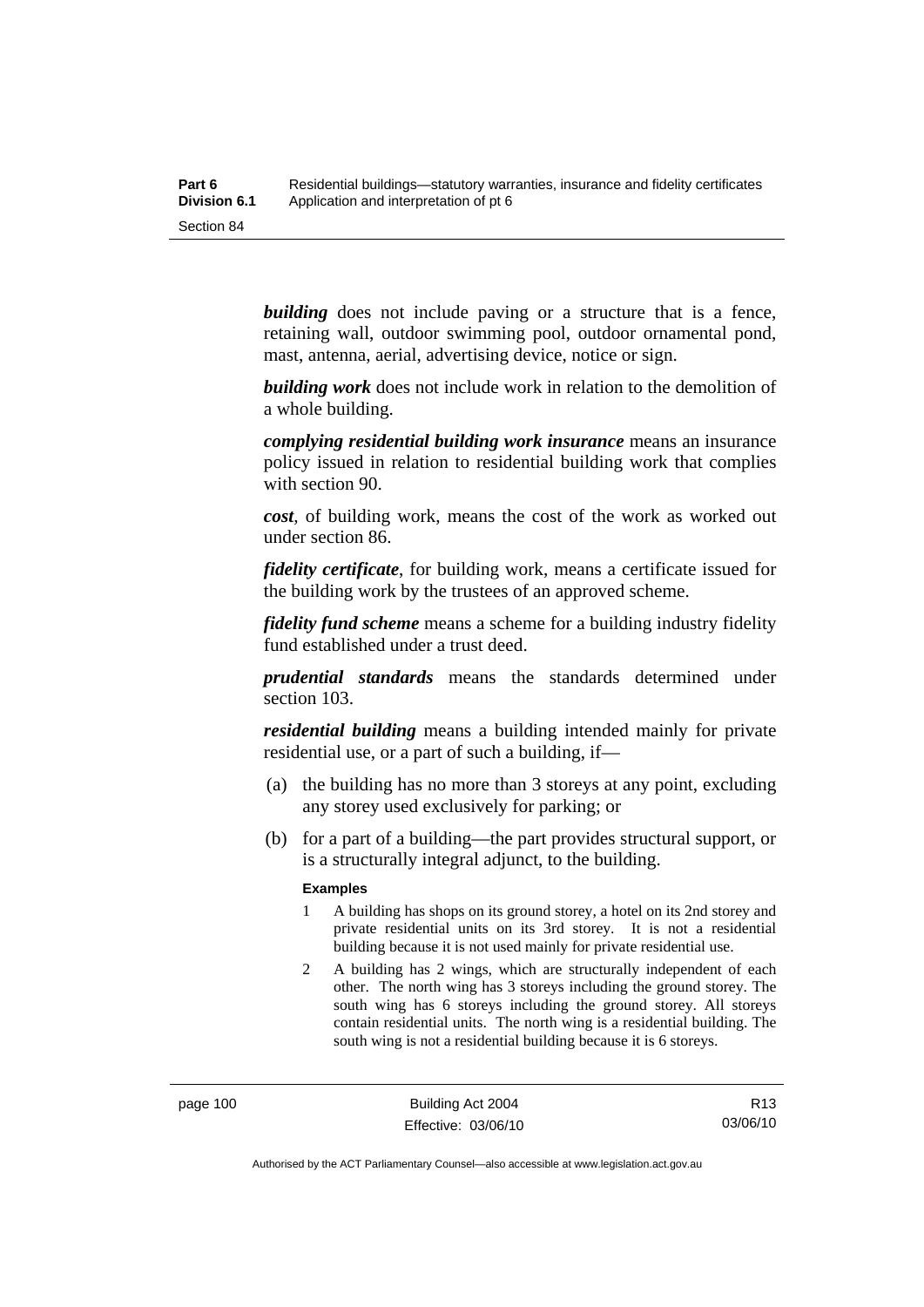- 3 A building has 2 wings that are dependent on each other for structural support. The north wing has 3 storeys including the ground storey. All storeys contain residential units. The lower 3 storeys of the south wing are structurally integrated with the north wing. A structural instability in any of the lower 3 storeys in the south wing could compromise the structural integrity of both wings of the building. The south wing storeys that are higher than the north wing are structurally independent of the north wing. The north wing of the building is a residential building. The lower 3 storeys of the south wing are a residential building to the extent that they are a structurally integral adjunct to the building as a whole. The upper 3 storeys of the south wing are not a residential building because they are over 3 storeys and not a structurally integral adjunct to the building.
- 4 A 4-storey residence has a parking garage as its ground storey. A structural instability in the garage could compromise the building's structural integrity. The garage is a residential building because it is a structurally integral adjunct to the building and the building is a residential building.
- 5 A single storey residence has a garage attached at the side. The roof trusses of the building span across the residence and garage in a single span. A structural instability in the garage could compromise the structural integrity of the roof trusses and, because of that, compromise the structural integrity of the building. The garage is a residential building because it is a structurally integral adjunct to the building and the building is a residential building.
- 6 A single storey residence has a garage attached at the side and under the same roofline as the residence. The garage is mainly used for cars and is not for residential use. No structural elements of the residence depend on the garage for structural integrity. A structural instability in the garage could not compromise the structural integrity of the residence. The garage is not a residential building because it is not a structurally integral adjunct to a building intended primarily for residential use. The residence, apart from the garage, is a residential building.
- *Note* An example is part of the Act, is not exhaustive and may extend, but does not limit, the meaning of the provision in which it appears (see Legislation Act, s 126 and s 132).

*residential building work* means building work in relation to a residential building.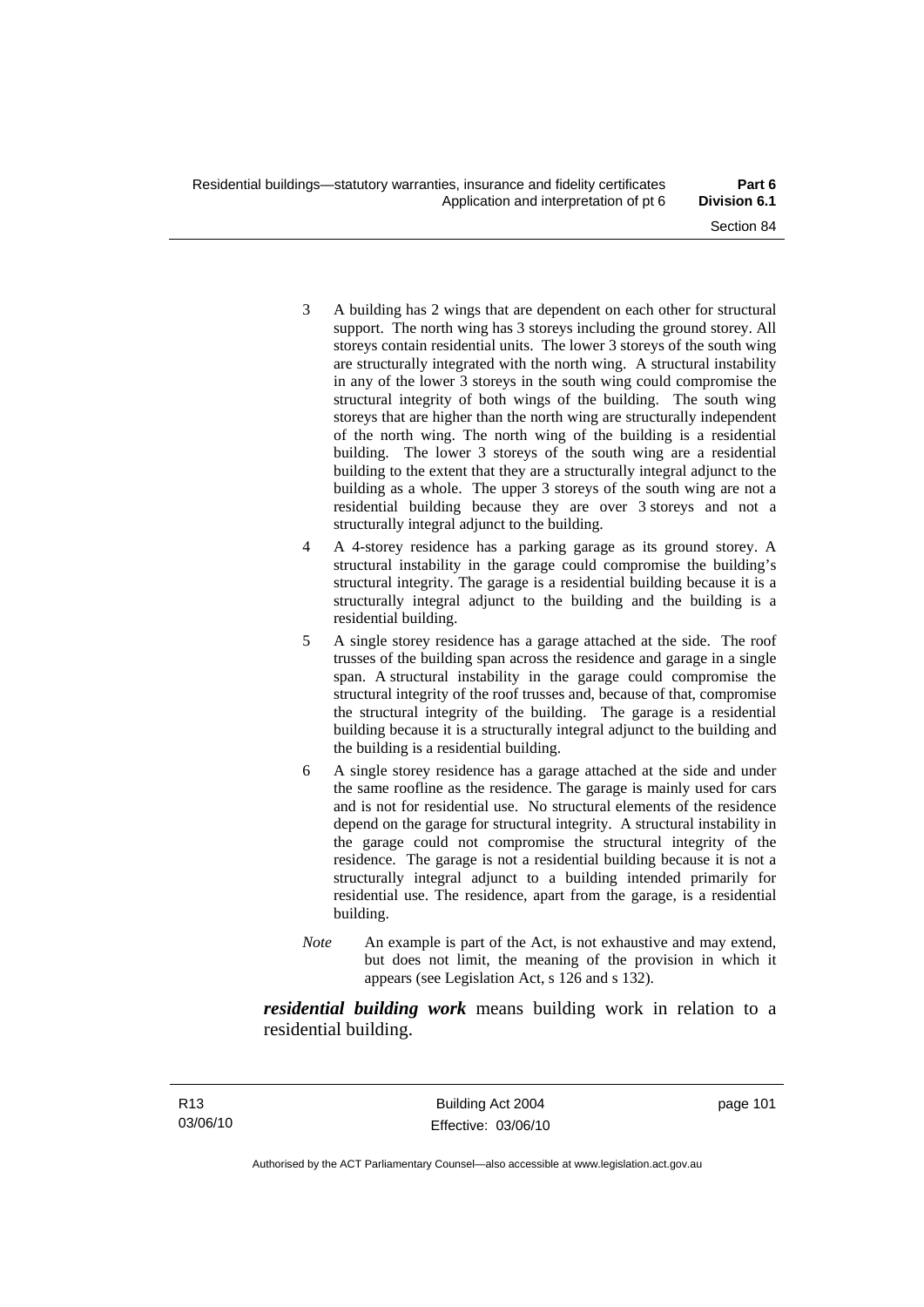*special actuary*—see section 122 (Special actuary to investigate liabilities).

*storey* does not include a storey below the ground storey.

## **85 Meaning of** *completion day* **for pt 6**

(1) In this part:

*completion day*, for residential building work, means the day the work is completed or the day the contract relating to the work ends, whichever is the later.

 (2) Without limiting subsection (1), the work is taken to have been completed no later than the day a certificate of occupancy (if any) is issued for the work.

## **86 Cost of building work for pt 6**

- (1) For this part, the *cost* of building work is—
	- (a) if a contract has been entered into for carrying out of the building work—the cost of the work as fixed by the contract; or
	- (b) in any other case—
		- (i) an amount agreed between the construction occupations registrar and the builder; or
		- (ii) if an amount is not agreed—an amount worked out by the registrar.
- (2) For subsection (1), the *cost* of building work—
	- (a) includes the cost of any engineering service in relation to the land where the building work is to be carried out; but
	- (b) does not include the cost of the land where the building work is to be carried out.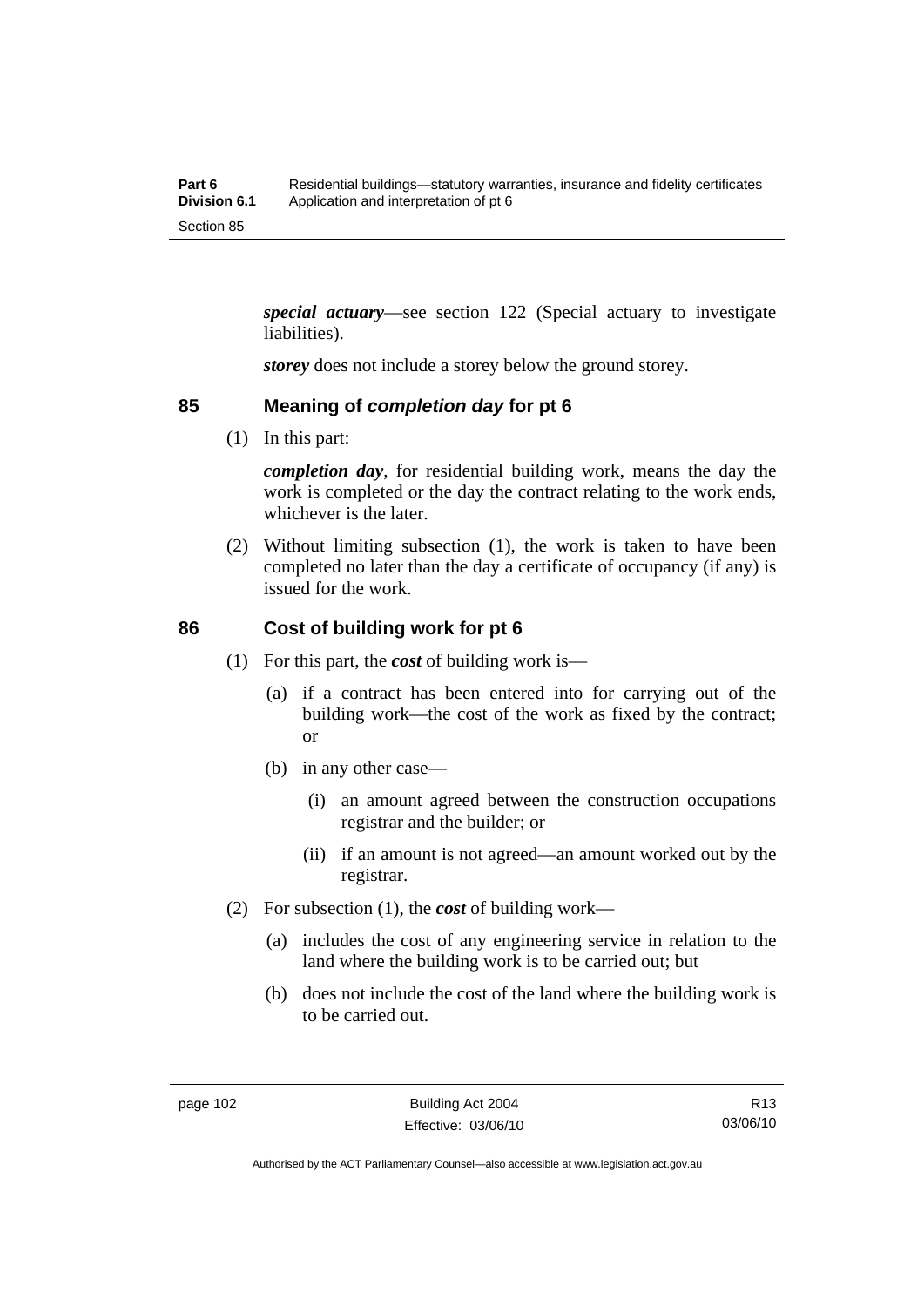# **Division 6.2 Statutory warranties**

## **87 Residential building work to which pt 6 does not apply**

- (1) This part does not apply in relation to residential building work—
	- (a) carried out or to be carried out by or for the Territory or the Commonwealth, a Territory authority or an authority established under a Commonwealth Act; or
	- (b) in relation to which an owner-builders licence has been granted; or
	- (c) if the cost of the work is less than the amount prescribed under the regulations; or
	- (d) in relation to a building or dwelling other than a class 1 or class 2 building.
- (2) Subsection (1) (d) does not prevent this part from applying in relation to residential building work carried out in relation to a garage that provides structural support for, or is a structurally integral adjunct to, a class 1 or class 2 building.

## **88 Statutory warranties**

- (1) By force of this section, every contract for the sale of a residential building, and every contract to carry out residential building work to which the builder is a party, is taken to contain a warranty under this section.
- (2) The builder warrants the following:
	- (a) that the residential building work has been or will be carried out in accordance with this Act;
	- (b) that the work has been or will be carried out in a proper and skilful way and—
		- (i) in accordance with the approved plans; or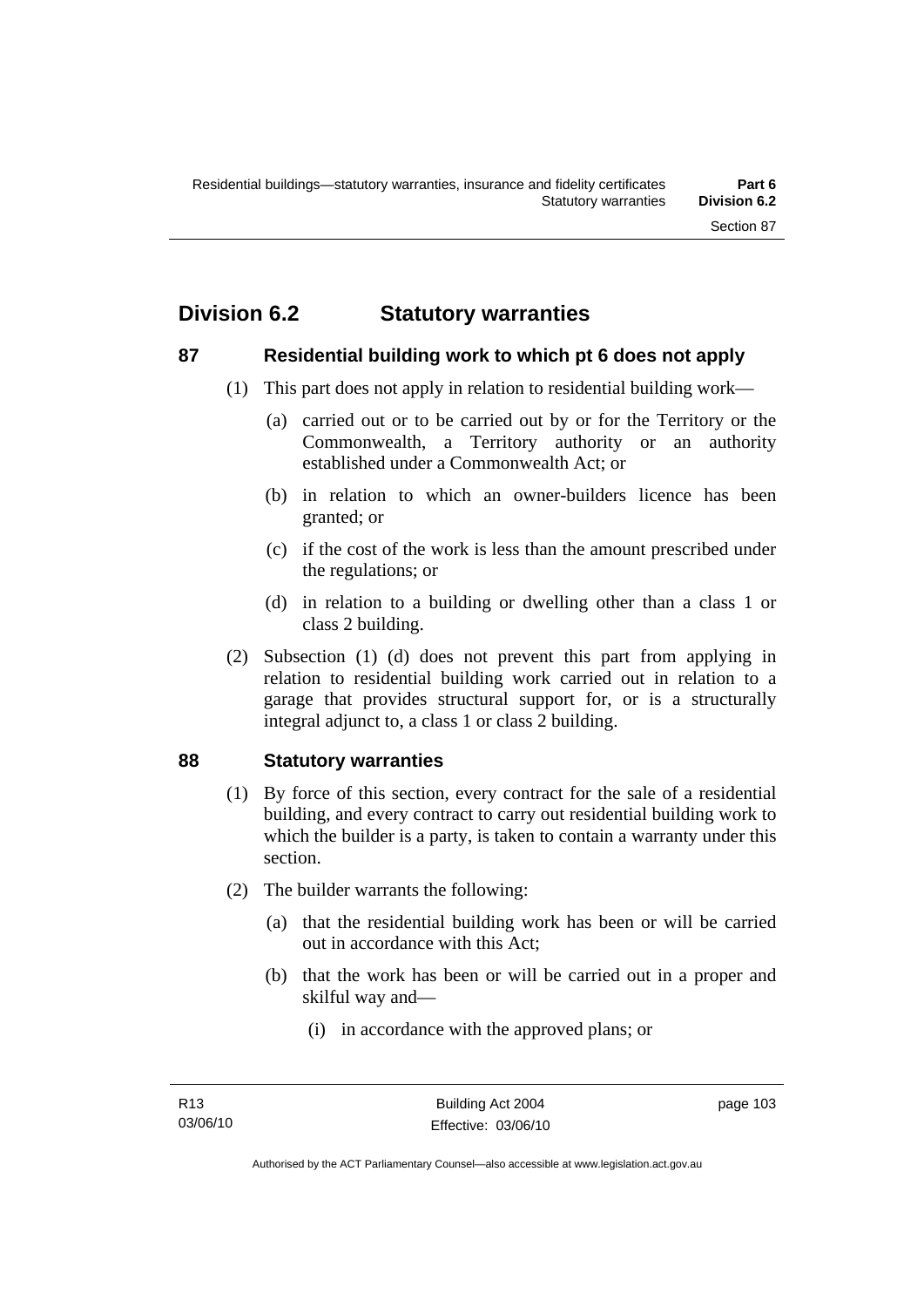- (ii) if the work involves or involved handling asbestos or disturbing friable asbestos—in accordance with approved plans that comply with this Act in relation to the asbestos;
- (c) that good and proper materials for the work have been or will be used in carrying out the work;
- (d) if the work has not been completed, and the contract does not state a date by which, or a period within which, the work is to be completed—that the work will be carried out with reasonable promptness;
- (e) if the owner of the land where the work is being or is to be carried out is not the builder, and the owner expressly makes known to the builder, or an employee or agent of the builder, the particular purpose for which the work is required, or the result that the owner desires to be achieved by the work, so as to show that the owner is relying on the builder's skill and judgment—that the work and any material used in carrying out the work is or will be reasonably fit for the purpose or of such a nature and quality that they might reasonably be expected to achieve the result.
- (3) Each of the owner's successors in title succeeds to the rights of the owner in relation to the statutory warranties.
- (4) The warranties end at the end of the period prescribed under the regulations after the completion day for the work.
- (5) In subsection (2):

*owner* means—

 (a) for a contract mentioned in subsection (1) for the sale of a residential building—the person to whom title in the land where the building was built is transferred under the contract; or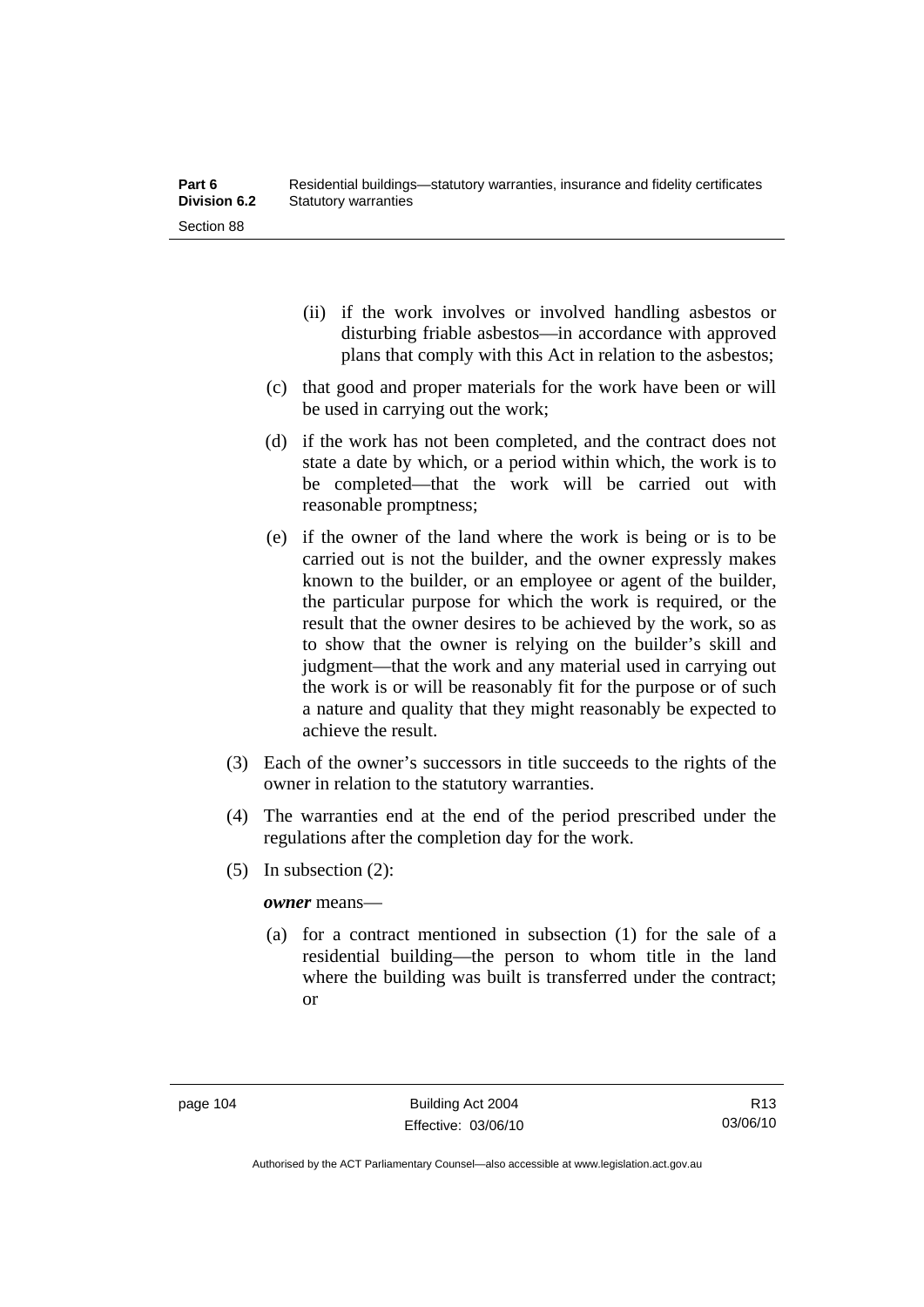(b) for a contract mentioned in subsection (1) to carry out residential building work—the owner of the land where the work is to be carried out under the contract.

## **89 Builder's liability**

This Act does not limit the liability a builder would have to anyone apart from this Act.

## **Division 6.3 Residential building insurance**

## **90 Complying residential building work insurance**

- (1) An insurance policy issued for residential building work complies with this section if—
	- (a) it is issued by an authorised insurer; and
	- (b) it provides for a total amount of insurance cover of at least the amount prescribed under the regulations, or the cost of the work, whichever is less, for each dwelling that forms part of the work; and
	- (c) if the builder is not the owner of the land where the work is to be carried out—it insures the owner and the owner's successors in title for the period beginning on the day the certifier for the work issues a building commencement notice under section 37 for the work and ending at the end of the period prescribed under the regulations after the day a certificate of occupancy is issued for the work; and
	- (d) if the builder is the owner of the land where the work is to be carried out—it insures the builder's successors in title for the period beginning on the day the title in the land is transferred to someone else and ending at the end of the period prescribed under the regulations after the day a certificate of occupancy is issued for the work; and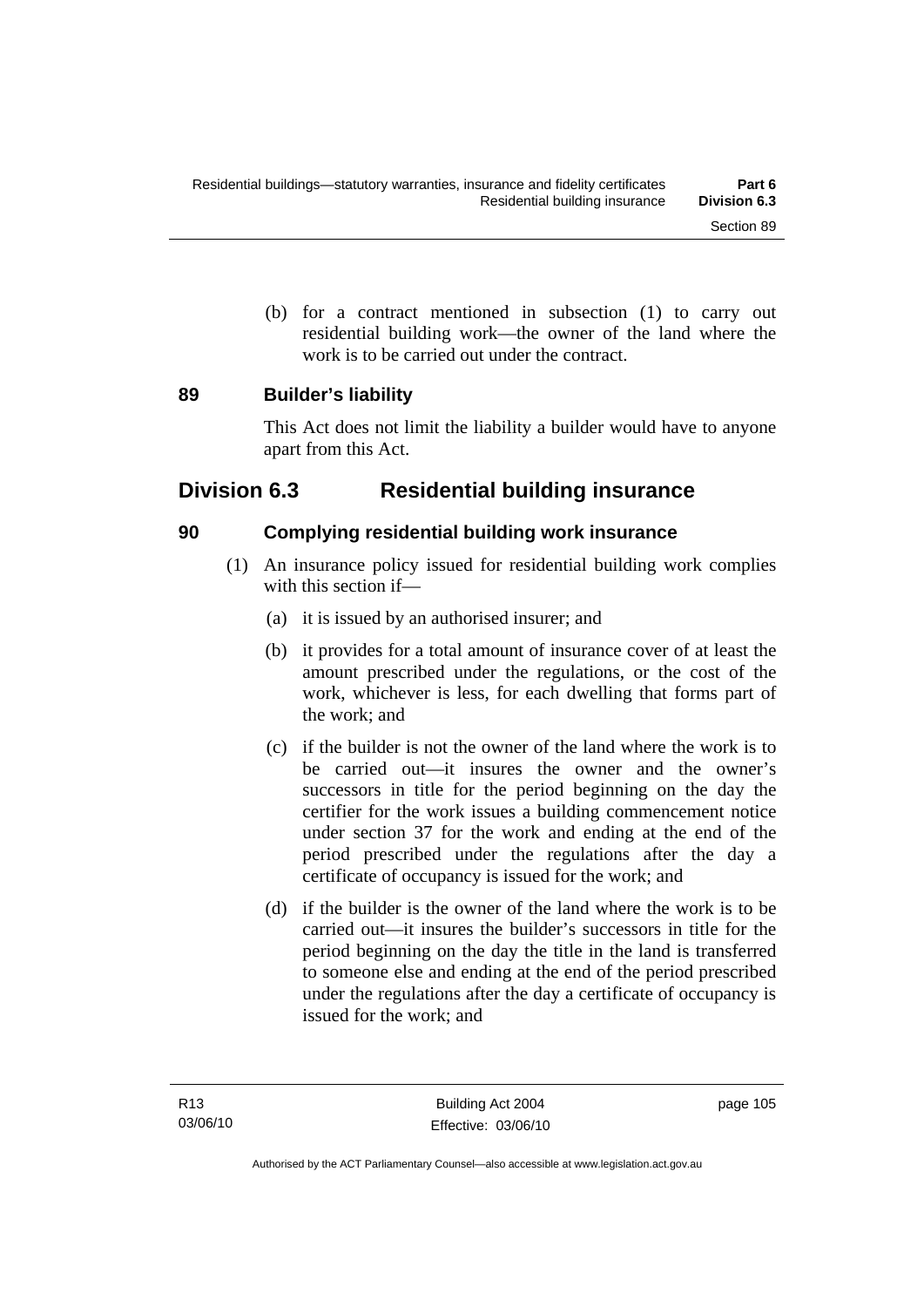- (e) the whole of the premium payable for the period has been paid; and
- (f) it insures the owner (if the builder is not the owner) and the owner's successors in title against the risk of being unable to enforce or recover under the contract under which the work has been, is being or is to be carried out because of the insolvency, disappearance or death of the builder; and
- (g) it insures the owner (if the builder is not the owner) and the owner's successors in title against the risk of loss resulting from a breach of a statutory warranty; and
- (h) it insures the owner (if the owner is not the builder) and the owner's successors in title against the risk of loss resulting, because of the builder's negligence, from subsidence of the land; and
- (i) it provides that a claim under it may only be made within the period prescribed under the regulations, or a stated longer period after the claimant becomes aware of the existence of grounds for the claim; and
- (j) the form of the policy has been approved in writing by the construction occupations registrar.
- (2) However, if the owner is a developer, the insurance is taken to comply with subsection  $(1)$   $(c)$ ,  $(f)$ ,  $(g)$  or  $(h)$  if it insures the owner's successors in title, even though it does not insure the owner.
- (3) To remove any doubt, an insurance policy issued in relation to residential building work may exclude claims other than those in circumstances in which the builder is insolvent, dead or has disappeared.
- (4) In this section:

*developer*, for residential building work, means a person for whom the work is done in a building or residential development where 4 or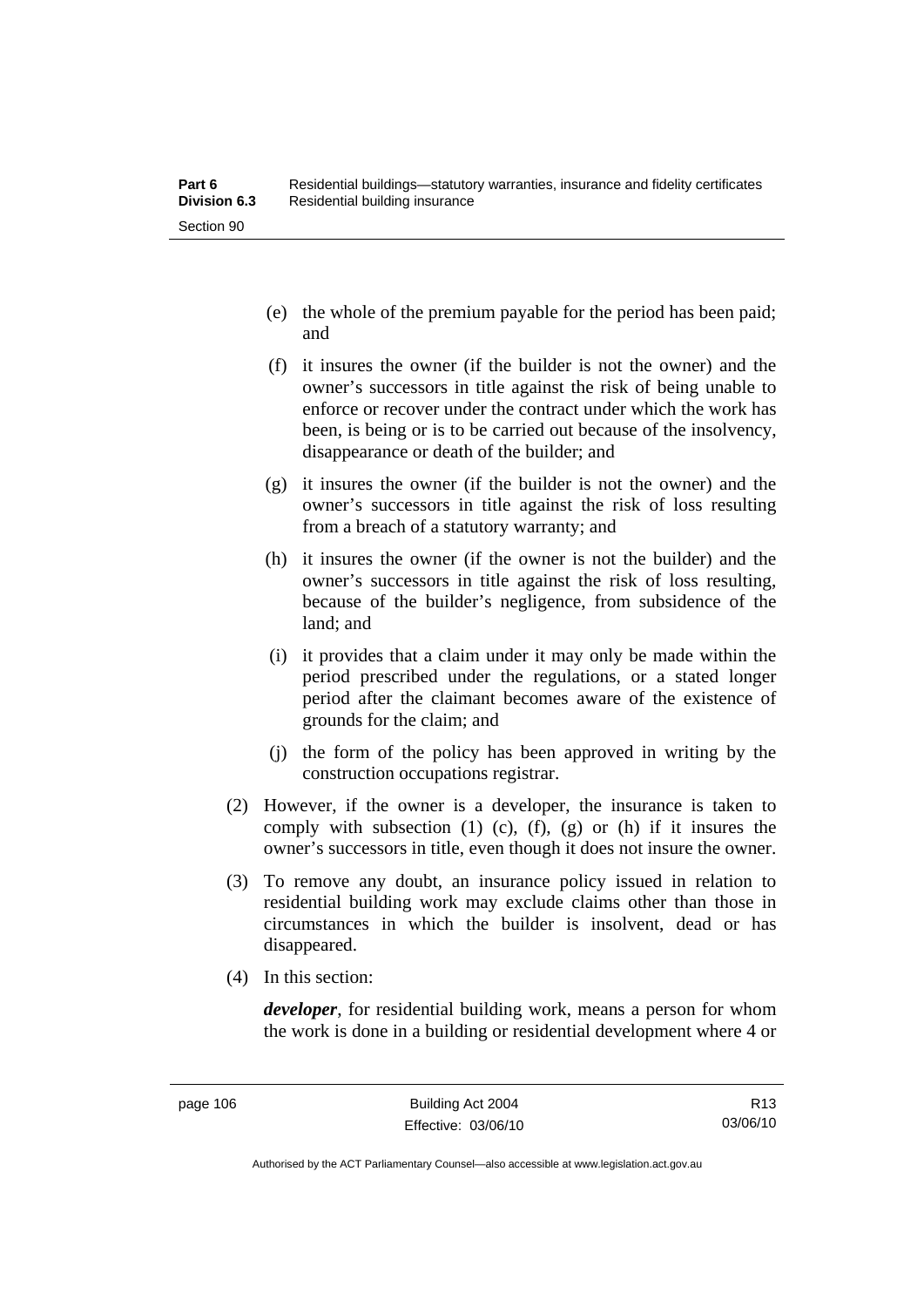more of the existing or proposed dwellings are or will be owned by the person.

*insolvent*—a builder is taken to be insolvent if—

- (a) for a builder who is an individual—the builder is bankrupt or personally insolvent; or
- (b) for a builder who is a corporation—the builder is being wound up, has had a receiver or other controller appointed, has entered into a deed of company arrangement with its creditors or is otherwise under external administration under the Corporations Act, chapter 5.
	- *Note Bankrupt or personally insolvent*—see the Legislation Act, dictionary, pt 1.

## **91 Provisions of residential building insurance policies**

- (1) A complying residential building insurance policy may provide that the authorised insurer who issues the policy is not liable for the amount prescribed under the regulations, or the stated lesser amount, of each claim.
- (2) In calculating the amount of the premium payable in relation to a complying residential building insurance policy, the value of the work is taken to be equal to the cost of the work.
- (3) A provision, stipulation, covenant or agreement that negatives, limits or modifies or purports to negative, limit or modify the operation of this part is void.
- (4) A complying residential building insurance policy—
	- (a) is not be taken to be invalid only because it contains a term, condition or warranty not contained in the form of policy approved by the construction occupations registrar; but
	- (b) a term, condition or warranty mentioned in paragraph (a) is void.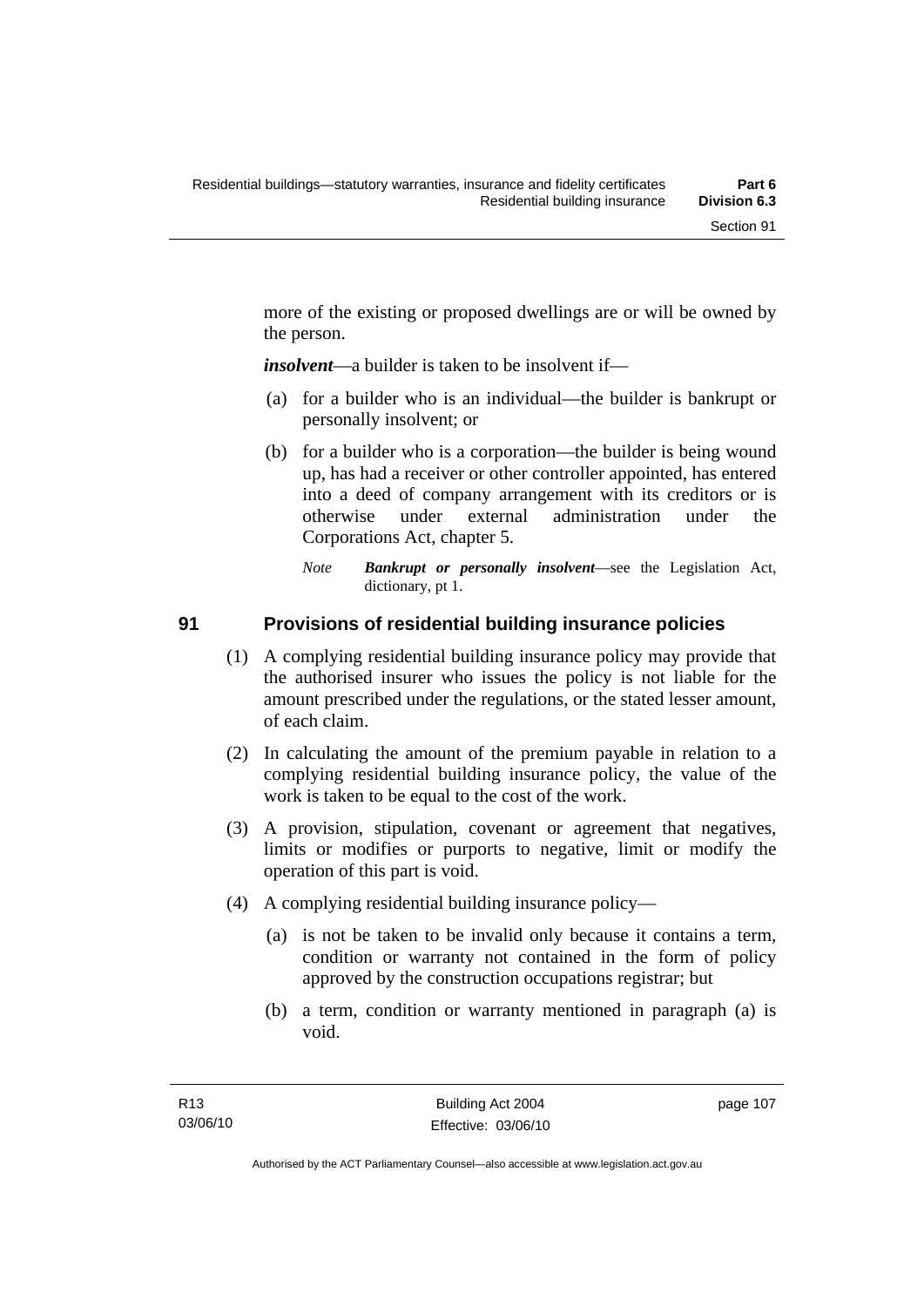### **92 Builder's misrepresentation etc does not prevent liability**

An authorised insurer is not entitled to avoid liability under a complying residential building insurance policy only because the policy was obtained by misrepresentation or nondisclosure by the builder.

## **93 Claims if builder insolvent and work unfinished**

- (1) This section applies if—
	- (a) a builder is not the owner of the land where the builder is carrying out residential building work; and
	- (b) the builder fails to complete the work because the builder becomes insolvent; and
	- (c) the owner has paid the builder part or all of the cost of the work; and
	- (d) the work is insured under a complying residential building insurance policy.
- (2) The owner is not entitled to recover from the insurer any amount by which the amount paid exceeds the cost of the work done.
- (3) However, if the owner has paid a deposit on the work and the cost of any work done is less than the amount of the deposit, the owner may recover from the insurer the lesser of the following amounts:
	- (a) the amount of the deposit less the cost of any work done;
	- (b) the amount prescribed under the regulations less the cost of any work done.
- (4) In this section:

*deposit*, in relation to residential building work, means an amount that was paid or payable by the owner to the builder, under the contract to carry out the work, before the beginning of the work.

*insolvent*—see section 90 (4).

Authorised by the ACT Parliamentary Counsel—also accessible at www.legislation.act.gov.au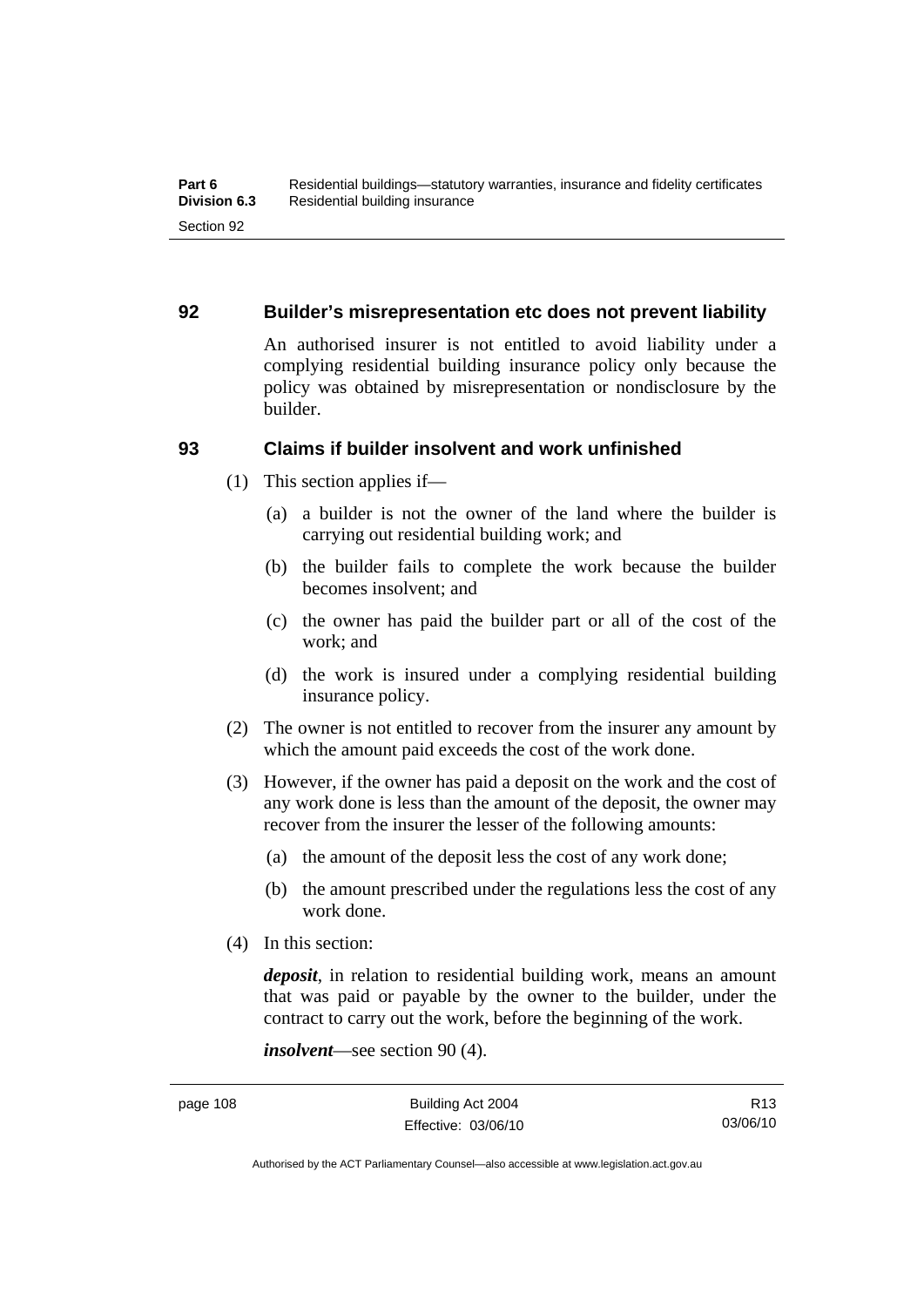## **94 Recovery from builder**

- (1) This section applies if—
	- (a) a court gives judgment in favour of a person in relation to a matter for which the person is insured under a complying residential building insurance policy; and
	- (b) the insurer is a party to the proceeding in which the judgment is given; and
	- (c) the judgment is not satisfied in full within 30 days after the day judgment is entered.
- (2) The judgment creditor may apply to the court for a direction that judgment be entered in favour of the creditor against the authorised insurer who issued the policy.
- (3) The judgment creditor must give the insurer at least 7 days written notice of his or her intention to make an application.
- (4) A judgment entered against an authorised insurer is enforceable only to the extent that it had not been satisfied at the time the judgment was entered.
- (5) An authorised insurer may, in addition to any other right or remedy, recover from a builder in relation to whose work a complying residential building insurance policy was issued so much of the following as the insurer has paid under or because of the policy:
	- (a) any judgment entered or obtained against the insurer; and
	- (b) any amounts paid by the insurer in payment, settlement or compromise of a claim or judgment against the builder or of a judgment entered or obtained against the insurer; and
	- (c) the costs of, and expenses reasonably incurred by, the insurer.

#### **95 Duties of insurers**

(1) A person commits an offence if—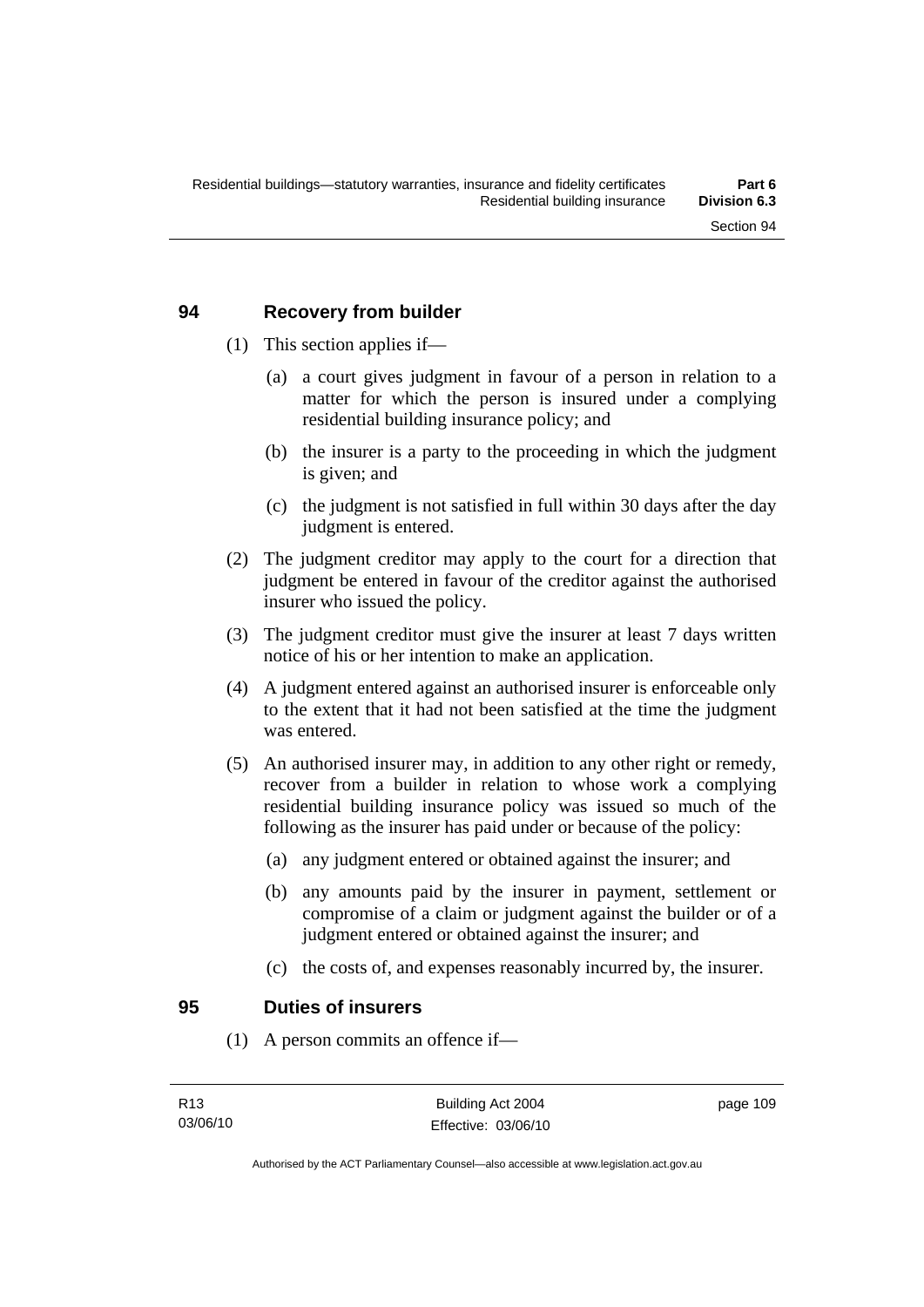- (a) the person has been an authorised insurer in the business of issuing residential building insurance policies; and
- (b) the person ceases to be in that business, or the person's authority to carry on insurance business is cancelled under the *Insurance Act 1973* (Cwlth); and
- (c) the person fails to notify the construction occupations registrar of the cessation or cancellation within 7 days after the day of cessation or cancellation.

Maximum penalty: 50 penalty units.

- (2) An offence under subsection (1) is a strict liability offence.
- (3) An authorised insurer must not represent that an insurance policy issued or to be issued by the insurer is complying residential building work insurance if the insurer knows that it is not.

Maximum penalty: 250 penalty units.

- (4) On or before 31 July in each year, an authorised insurer must give a written statement to the construction occupations registrar in relation to claims on residential building insurance policies dealt with by the insurer in the financial year ending on the previous 30 June, stating the following:
	- (a) the number of claims;
	- (b) the amount of each claim;
	- (c) the number of claims that were paid;
	- (d) the amount paid on each claim;
	- (e) if a claim was rejected—the reason for its rejection.

Maximum penalty: 100 penalty units.

(5) An offence against subsection (4) is a strict liability offence.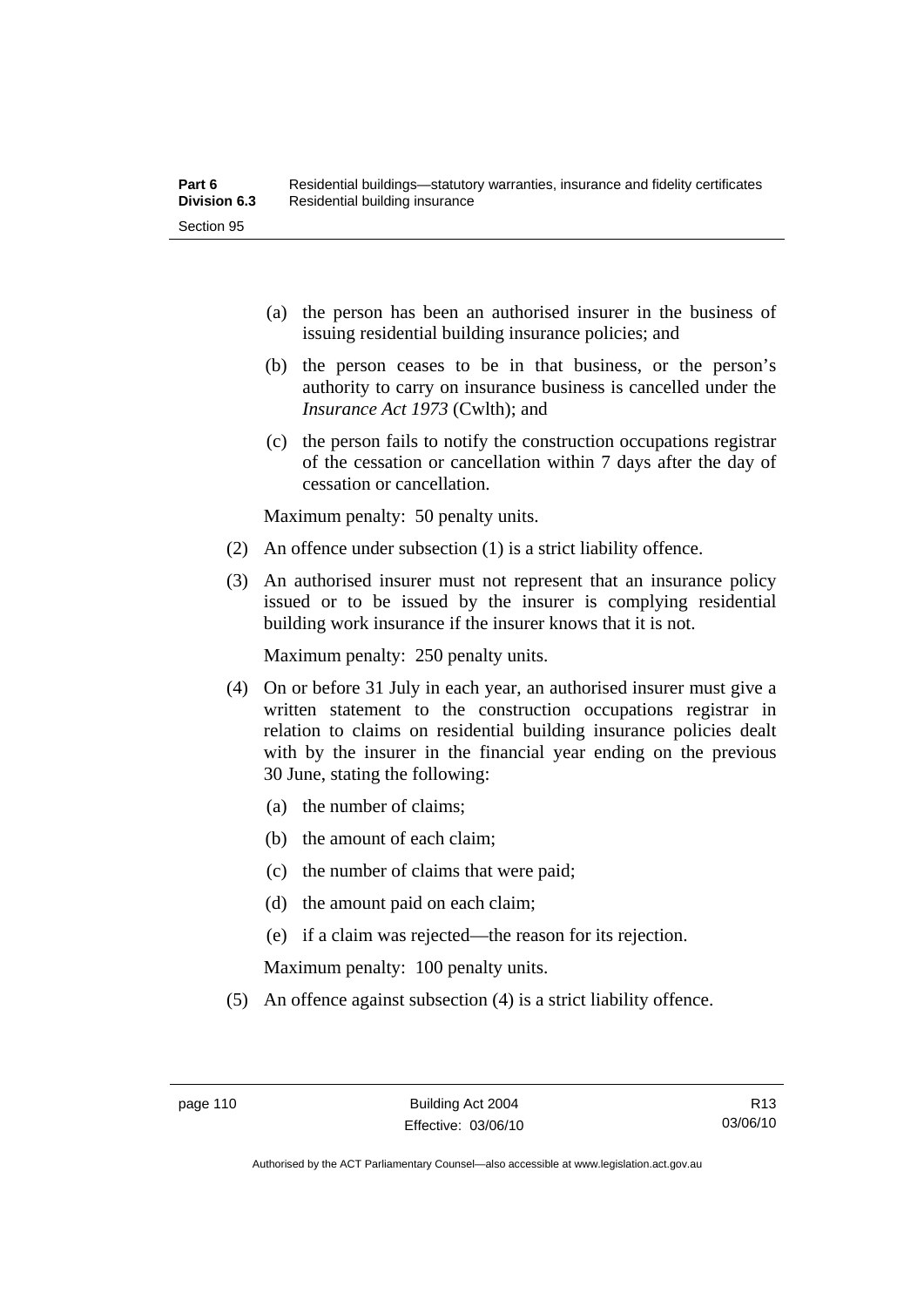## **Division 6.4 Approved fidelity fund schemes**

## **96 Approval of fidelity fund schemes**

- (1) The planning and land authority may, in writing, approve a fidelity fund scheme.
- (2) An application for approval of a fidelity fund scheme must—
	- (a) be signed by all the trustees of the scheme; and
	- (b) be accompanied by—
		- (i) a copy of the trust deed certified in accordance with the approval criteria; and
		- (ii) any other information prescribed under the approval criteria.
- (3) The planning and land authority may approve a fidelity fund scheme only if the scheme complies with the approval criteria.
- (4) An approval is a notifiable instrument.

*Note* A notifiable instrument must be notified under the Legislation Act.

## **97 Additional information for approval of scheme etc**

- (1) This section applies if the trustees of a fidelity fund scheme apply to the planning and land authority for approval of the scheme.
- (2) The planning and land authority may, by written notice given to the trustees, require the trustees to give the authority —
	- (a) stated additional information or documents that the authority reasonably needs to decide the application; or
	- (b) a statutory declaration about a stated matter in relation to information or documents provided in relation to the application.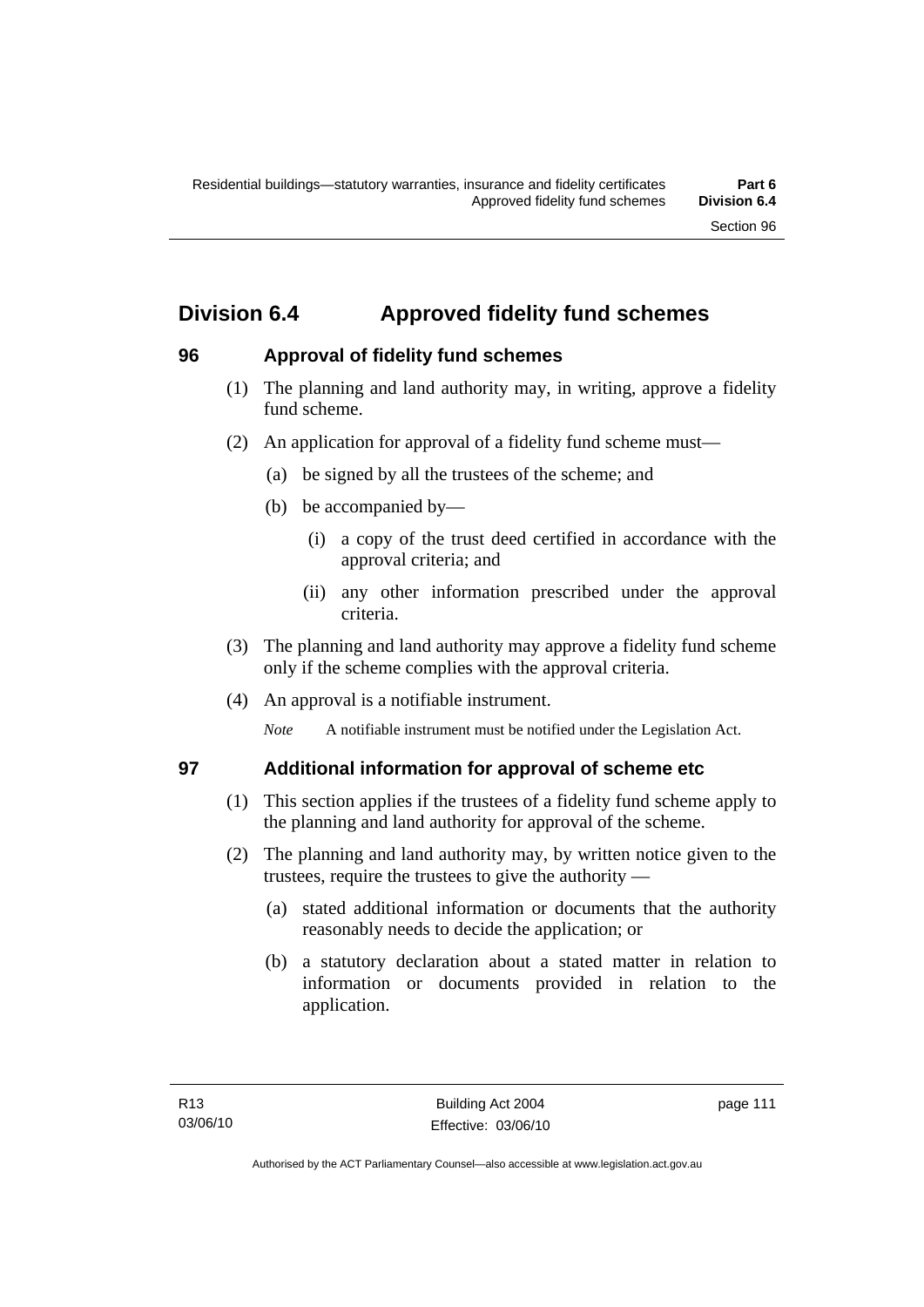(3) The planning and land authority need not consider the application further until the trustees comply with the requirement.

## **98 Authority may require changes to scheme**

Before approving a fidelity fund scheme, the planning and land authority may require changes to be made to the scheme to ensure that it complies with this Act.

*Note* A reference to an Act includes a reference to the statutory instruments made or in force under the Act, including regulations and disallowable instruments (see Legislation Act, s 104).

## **99 Approval criteria for schemes**

- (1) The Minister may, in writing, determine requirements (the *approval criteria*) for this Act with which a fidelity fund scheme must comply to be an approved scheme.
- (2) The approval criteria must include requirements in relation to—
	- (a) the management of the fidelity fund scheme in accordance with the trust deed; and
	- (b) qualifications or suitability for appointment as a trustee of the scheme; and
	- (c) the powers and duties of the trustees; and
	- (d) the financial management of the scheme; and
	- (e) the building work for which a fidelity certificate may be issued, or must not be issued, under the scheme; and
	- (f) the people who can and cannot make claims under a fidelity certificate; and
	- (g) applications for claims under fidelity certificates issued under the scheme; and
	- (h) dealing with claims under the scheme; and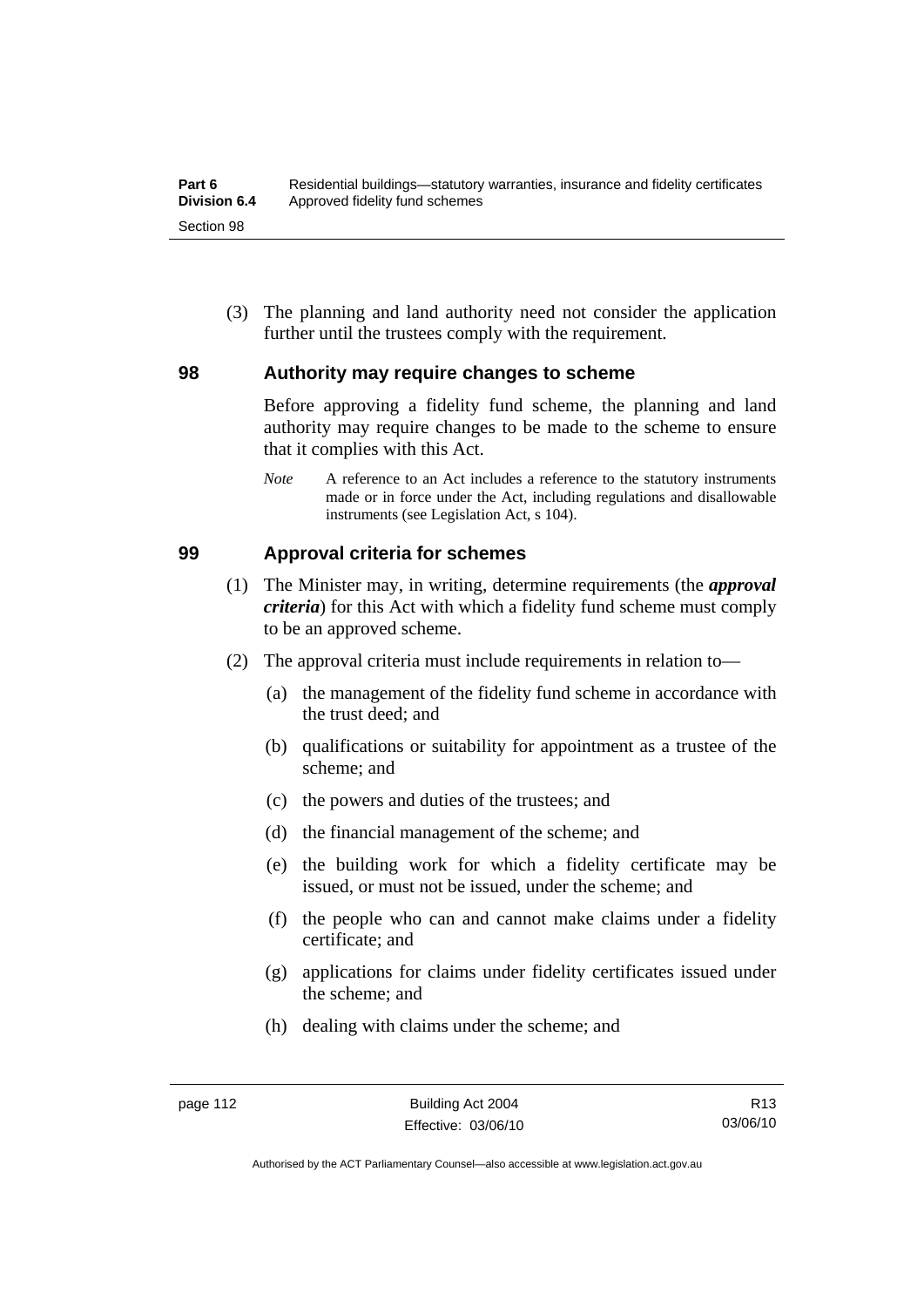- (i) complying with the prudential standards.
- (3) The approval criteria may apply, adopt or incorporate a law or instrument, or a provision of a law or instrument, as in force from time to time.
	- *Note 1* The text of an applied, adopted or incorporated law or instrument, whether applied as in force from time to time or as at a particular time. is taken to be a notifiable instrument if the operation of the Legislation Act, s 47 (5) or (6) is not disapplied (see s 47 (7)).
	- *Note 2* A notifiable instrument must be notified under the Legislation Act.
- (4) A determination is a disallowable instrument.
	- *Note* A disallowable instrument must be notified, and presented to the Legislative Assembly, under the Legislation Act.

#### **100 Approval of scheme may be conditional**

- (1) The approval of a fidelity fund scheme may be given subject to conditions.
- (2) A condition may be expressed to have effect despite anything in the prudential standards.
- (3) The trustees of an approved scheme each commit an offence if the trustees fail to ensure that the scheme complies with the conditions of the scheme's approval.

Maximum penalty: 60 penalty units.

(4) An offence against this section is a strict liability offence.

#### **101 Application for changes to approved scheme**

- (1) The trustees of an approved scheme may apply in writing to the planning and land authority to change the scheme.
- (2) The application must—
	- (a) be signed by all the trustees of the scheme; and

page 113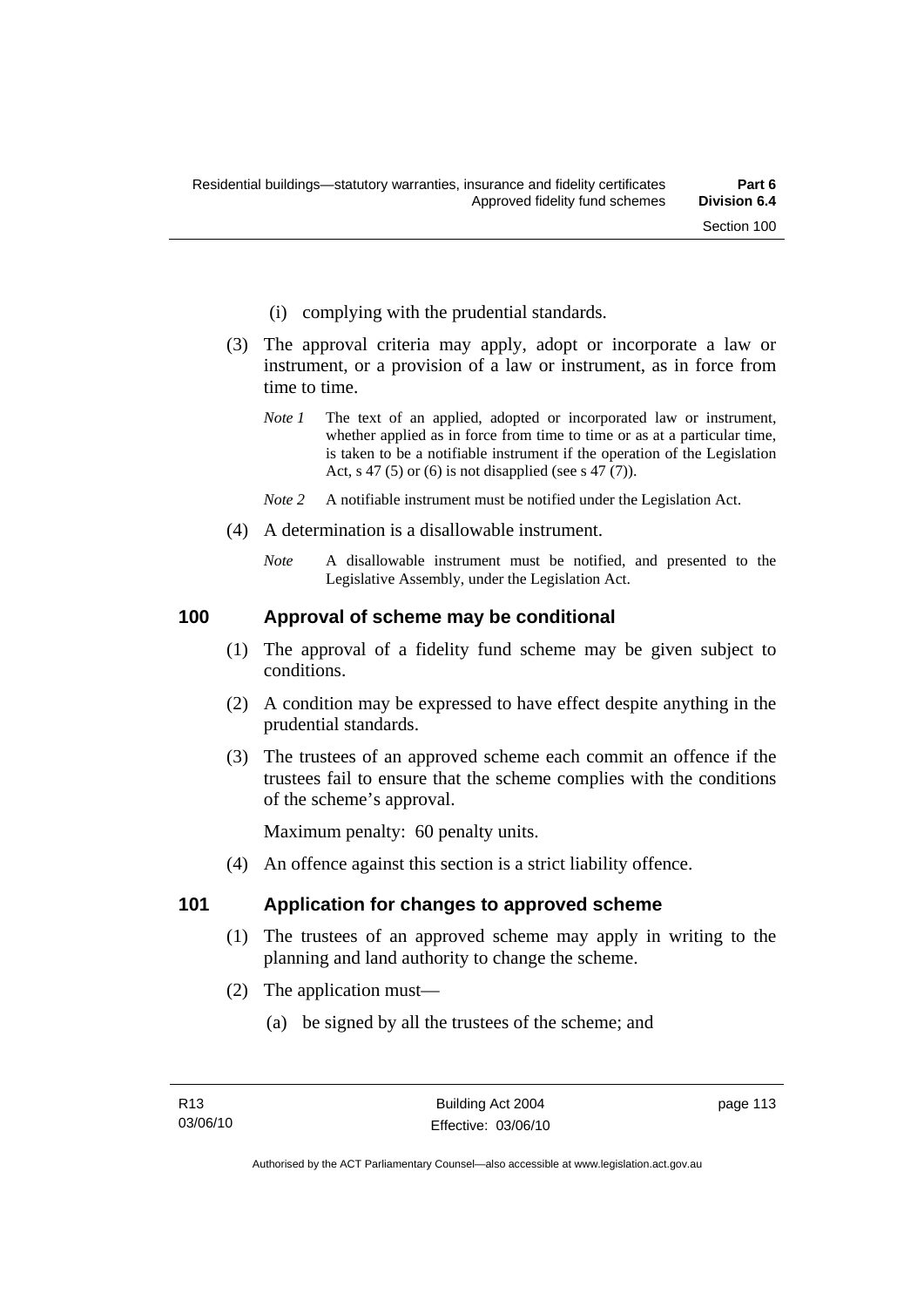- (b) set out the proposed change to the scheme and the reasons for the change.
- (3) This section does not apply to a change to the scheme declared under the prudential standards to be a change to which this section does not apply.

#### **102 Approval of changes to approved scheme**

- (1) The planning and land authority may, in writing, approve or refuse to approve a change to an approved scheme.
- (2) The planning and land authority must refuse to approve a change to the scheme if not satisfied that the scheme as proposed to be changed would continue to meet the approval criteria and the prudential standards.
- (3) This section does not apply to a change to the scheme declared under the prudential standards to be a change to which this section does not apply.
- (4) An approval or refusal to approve is a notifiable instrument.

*Note* A notifiable instrument must be notified under the Legislation Act*.*

## **103 Prudential standards**

- (1) The Minister may, in writing, determine standards (the *prudential standards*) for this Act relating to prudential matters that must be complied with by an approved scheme.
	- *Note* Power given under an Act to make a statutory instrument includes power to make different provision for different categories, eg different kinds of schemes (see Legislation Act, s 48).
- (2) The prudential standards may—
	- (a) require approval of the trustees of the approved scheme; and
	- (b) make provision in relation to—
		- (i) the capital adequacy of the scheme; and

Authorised by the ACT Parliamentary Counsel—also accessible at www.legislation.act.gov.au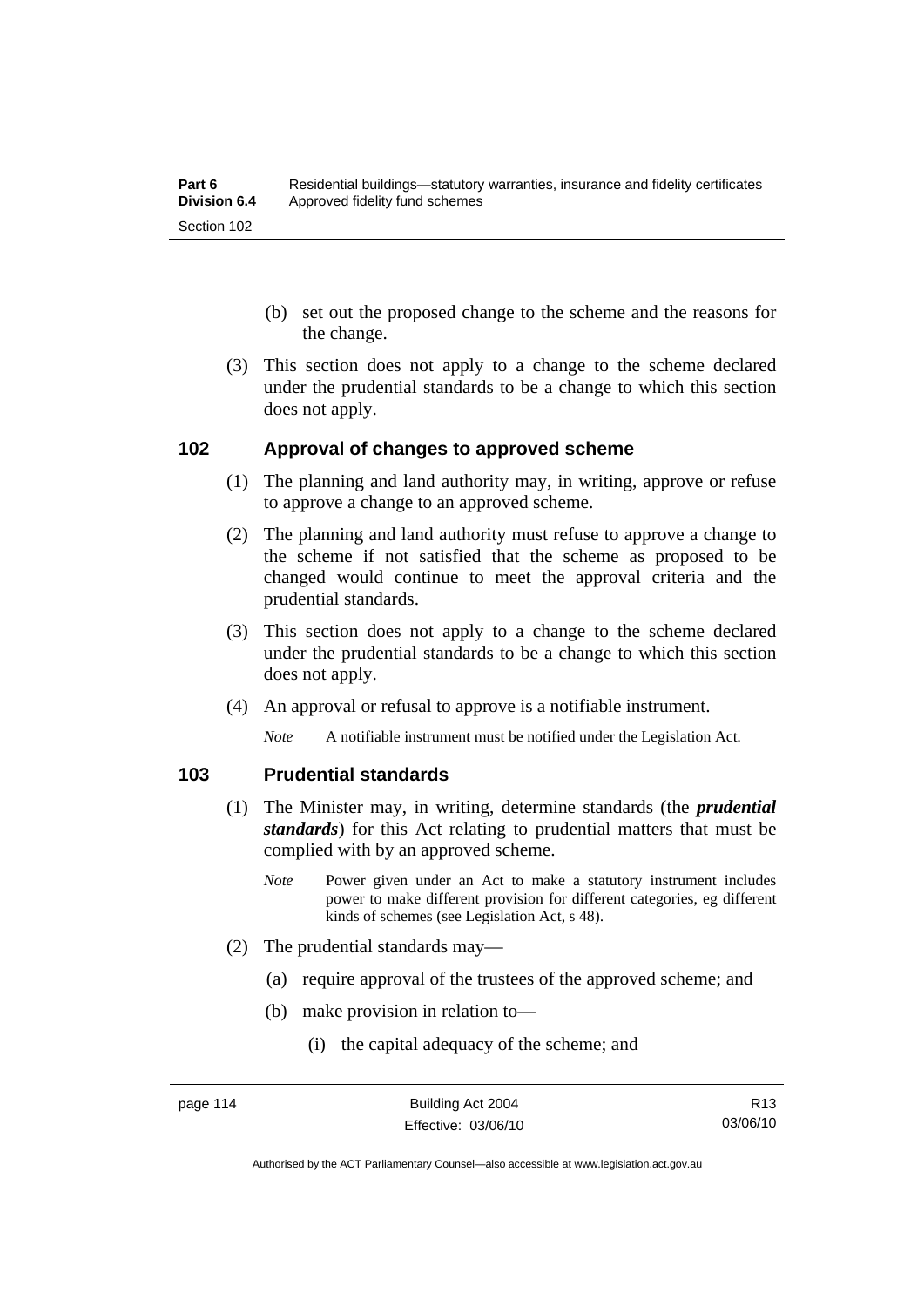- (ii) the valuation of liabilities; and
- (iii) the effectiveness of risk management strategies and techniques; and
- (iv) requiring the giving of information to the commissioner for fair trading, or any other entity prescribed under the prudential standards, about decisions by the trustees to pay or refuse to pay claims.
- *Note* An Act that authorises the making of a statutory instrument (eg prudential standards) also authorises an instrument to be made with respect to any matter required or permitted to be prescribed under the authorising law or that is necessary or convenient to be prescribed for carrying out or giving effect to the authorising law (see Legislation Act, s 44).
- (3) The prudential standards may—
	- (a) provide for the exercise of discretions under the standards, including discretions to approve, impose, adjust or exclude particular prudential requirements in relation of an approved scheme; and
	- (b) apply, adopt or incorporate a law or instrument, or a provision of a law or instrument, as in force from time to time.
	- *Note 1* The text of an applied, adopted or incorporated law or instrument, whether applied as in force from time to time or as at a particular time. is taken to be a notifiable instrument if the operation of the Legislation Act, s 47 (5) or (6) is not disapplied (see s 47 (7)).
	- *Note 2* A notifiable instrument must be notified under the Legislation Act.
- (4) A determination under this section is a disallowable instrument.
	- *Note* A disallowable instrument must be notified, and presented to the Legislative Assembly, under the Legislation Act.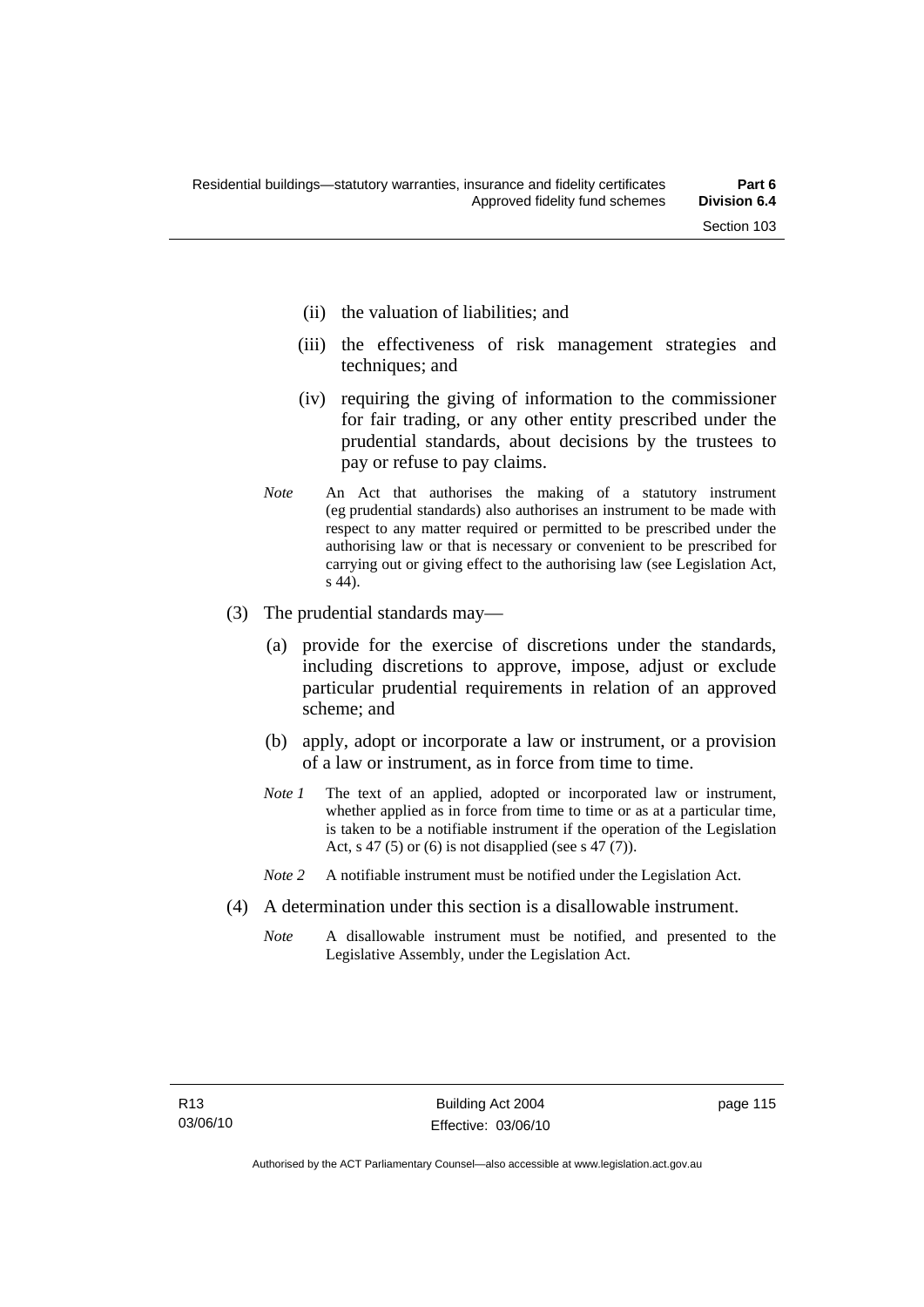(5) In this section:

*prudential matters*, for an approved scheme, means matters relating to the conduct by the trustees of the scheme of any of the scheme's affairs—

- (a) in a way that keeps the scheme's affairs in a sound financial position; and
- (b) with integrity, prudence and professional skill.

## **104 Compliance with prudential standards by trustees**

 (1) The trustees of an approved scheme each commit an offence if the trustees fail to ensure that the scheme complies with the prudential standards.

Maximum penalty: 60 penalty units.

(2) An offence against this section is a strict liability offence.

#### **105 Notice to trustees to comply with prudential standards**

- (1) This section applies if the planning and land authority is satisfied on reasonable grounds that an approved scheme—
	- (a) is contravening a provision of the prudential standards; or
	- (b) is likely to contravene a provision of the prudential standards in a way that is likely to give rise to prudential risk.
- (2) The planning and land authority may, by written notice given to the trustees of the approved scheme, require the trustees to comply with a provision of the prudential standards within a stated time.
- (3) The trustees must comply with the notice despite anything in the trust deed or in any contract or arrangement to which they are a party.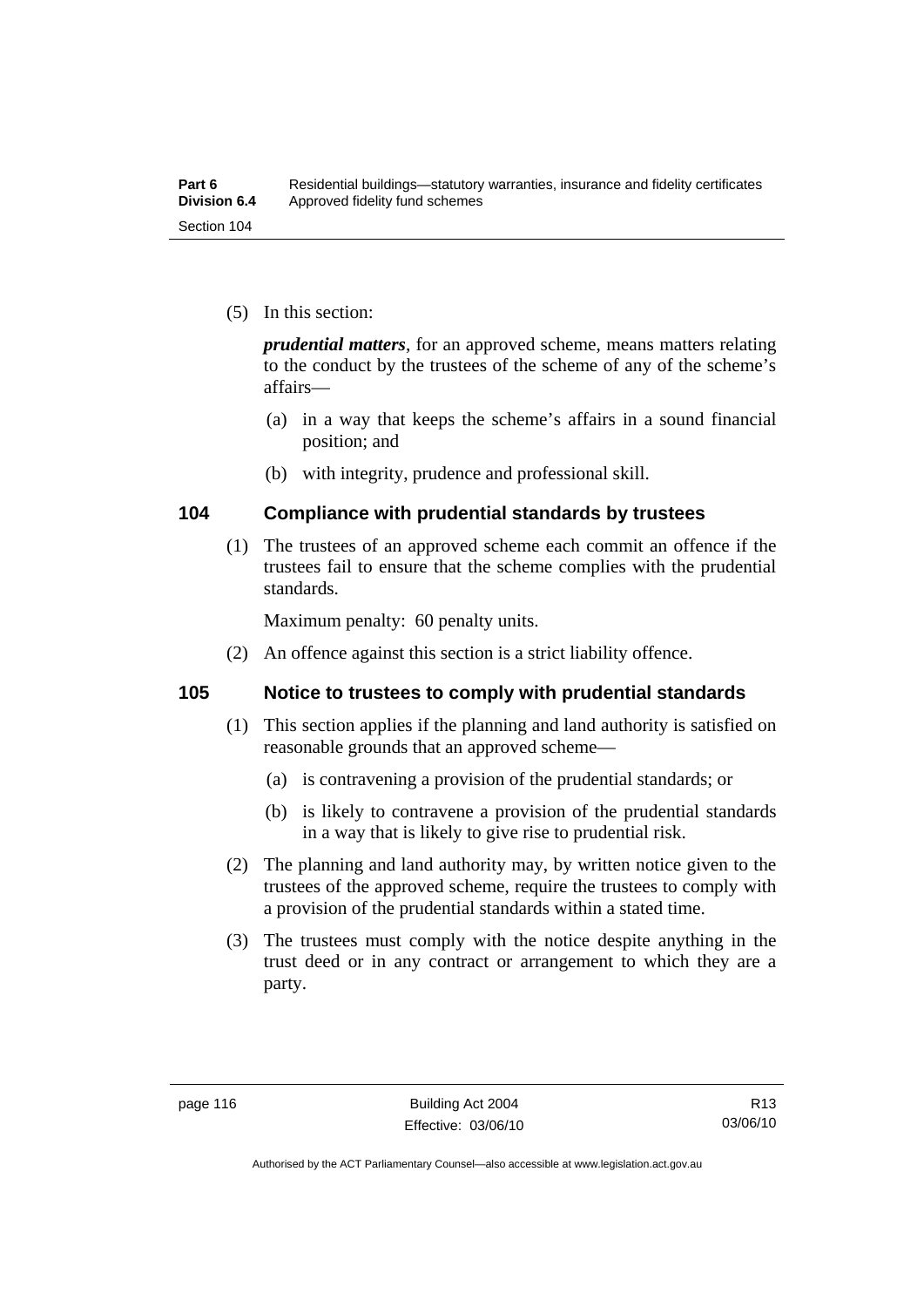(4) The trustees of an approved scheme each commit an offence if the trustees fail to comply with a notice given to the trustees under this section.

Maximum penalty: 60 penalty units.

(5) An offence against this section is a strict liability offence.

## **106 Notice to trustees requiring information**

- (1) The planning and land authority may, by written notice given to the trustees of an approved scheme, require the trustees to give the authority stated information about anything relevant to the scheme's ability to meet its liabilities and potential liabilities at a particular date or time or at particular intervals, including, for example, information about—
	- (a) the scheme's liabilities and potential liabilities; and
	- (b) contributions to the scheme; and
	- (c) administrative or other costs of the scheme; and
	- (d) claims received by the scheme.
	- *Note* An example is part of the Act, is not exhaustive and may extend, but does not limit, the meaning of the provision in which it appears (see Legislation Act, s 126 and s 132).
- (2) The notice must state a reasonable period for complying with the notice.
- (3) Without limiting subsection (1) (d), the notice may require information about—
	- (a) the number of claims received by the scheme; and
	- (b) the amount of each claim; and
	- (c) the number of claims that have been paid; and
	- (d) the amount paid on each claim; and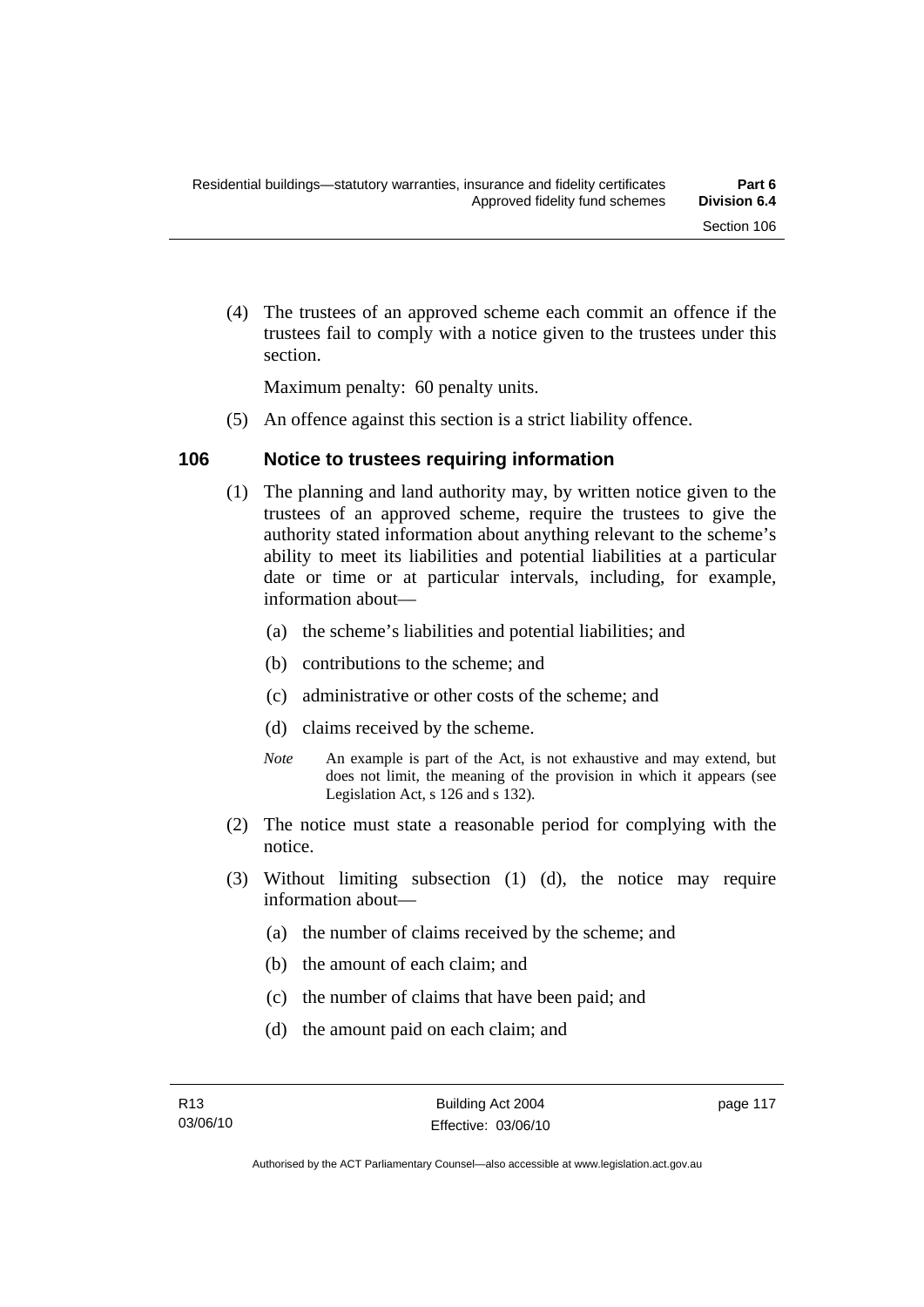- (e) if a claim was rejected—the reason for its rejection.
- (4) The trustees of an approved scheme each commit an offence if the trustees fail to comply with a notice given to the trustees under this section.

Maximum penalty: 60 penalty units.

(5) An offence against this section is a strict liability offence.

#### **107 Suspension or cancellation of approval of approved scheme**

- (1) The planning and land authority may take action under this section in relation to an approved scheme on any of following grounds:
	- (a) the trustees of the scheme have contravened this Act or another Territory law in relation to the scheme;

*Note* A reference to an Act includes a reference to the statutory instruments made or in force under the Act, including regulations and disallowable instruments (see Legislation Act, s 104).

- (b) the scheme is insolvent and is unlikely to return to solvency within a reasonable time;
- (c) the scheme has inadequate capital and is unlikely to have adequate capital within a reasonable time;
- (d) the scheme is, or is likely to become, unable to meet its liabilities;
- (e) there is, or there may be, a risk to the security of the scheme's assets;
- (f) there is, or there may be, a sudden deterioration in the scheme's financial condition;
- (g) the scheme has ceased to issue fidelity certificates in the ACT;

R13 03/06/10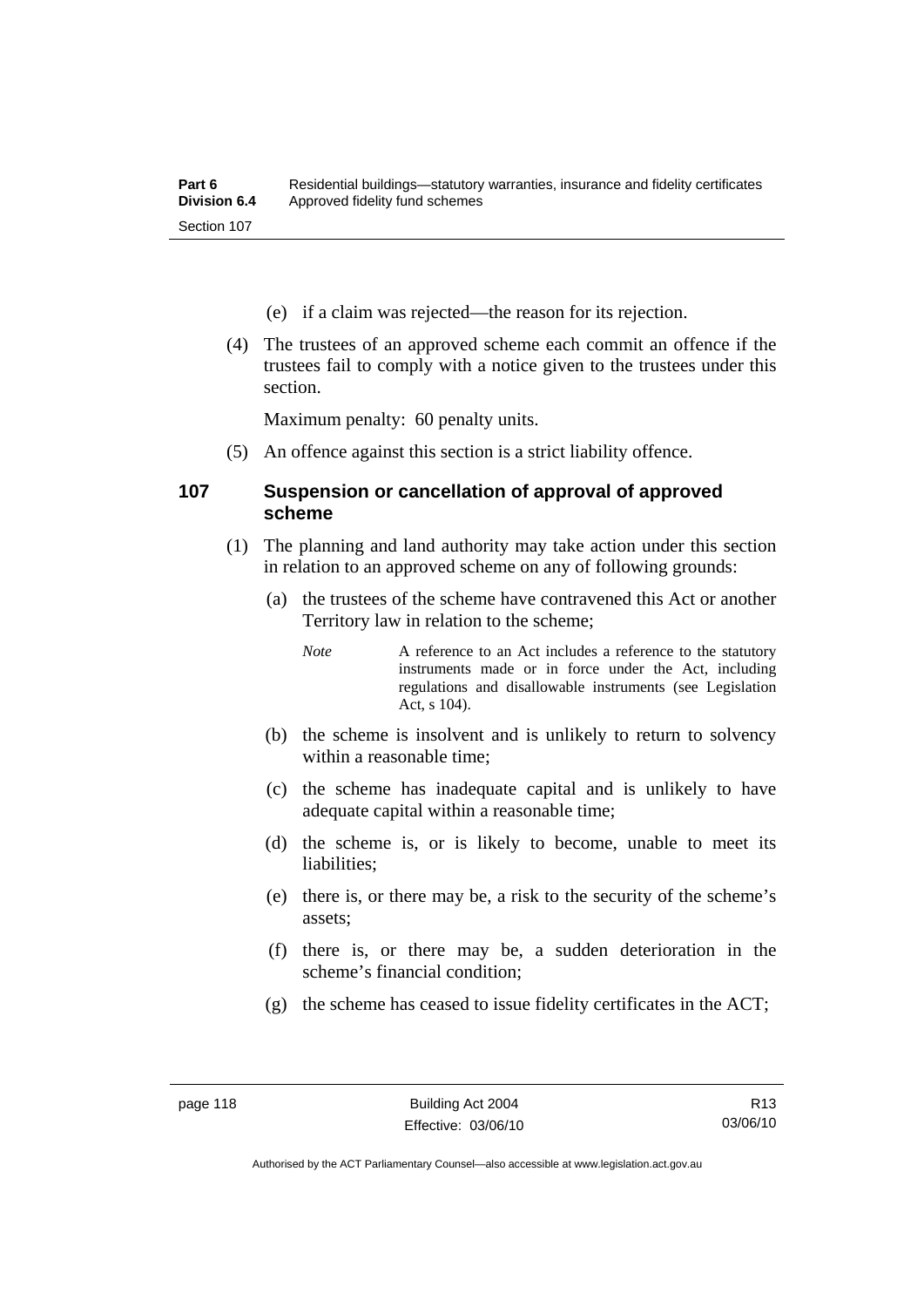- (h) a ground prescribed under the prudential standards exists for the suspension or cancellation of the approval of the scheme.
- (2) If the planning and land authority proposes to suspend or cancel the approval of the scheme, the authority must give the trustees of the scheme a written notice—
	- (a) stating the grounds on which the authority proposes to suspend or cancel the approval; and
	- (b) stating the facts that, in the authority's opinion, establish the grounds; and
	- (c) telling the trustees that the trustees may, within a stated reasonable time, give a written response to the authority about the matters in the notice.
- (3) If, after considering any response given under subsection (2) (c), the planning and land authority is satisfied that the grounds for suspending or cancelling the approval have been established, the authority may, in writing, suspend or cancel the approval.
- (4) If the planning and land authority suspends or cancels an approval, the authority must give written notice of the suspension or cancellation to the trustees.
- (5) Suspension or cancellation of an approval takes effect on the day when notice of the suspension or cancellation is given to the trustees or, if the notice states a later date of effect, that date.
- (6) A suspension or cancellation under this section is a notifiable instrument.

*Note* A notifiable instrument must be notified under the Legislation Act.

## **108 Cancellation of approval on application**

 (1) The planning and land authority may, in writing, cancel the approval of an approved scheme if the trustees of the scheme ask the authority, in writing, to do so.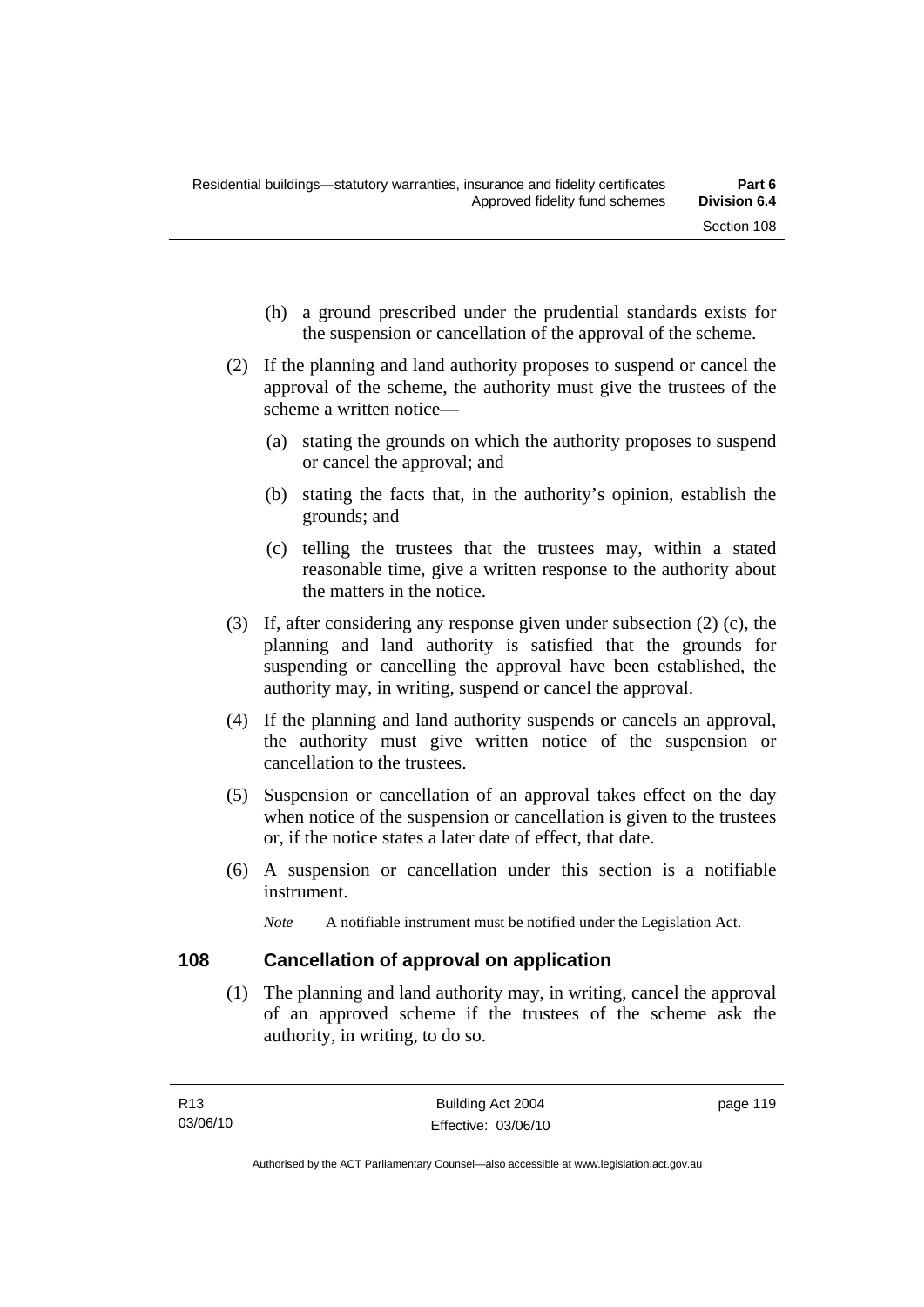| Part 6              | Residential buildings—statutory warranties, insurance and fidelity certificates |
|---------------------|---------------------------------------------------------------------------------|
| <b>Division 6.4</b> | Approved fidelity fund schemes                                                  |
| Section 109         |                                                                                 |

- (2) If the planning and land authority cancels the approval, the authority must give written notice of the cancellation to the trustees.
- (3) A cancellation under this section is a notifiable instrument.

*Note* A notifiable instrument must be notified under the Legislation Act.

## **109 Orders consequential on etc suspension or cancellation**

- (1) If the planning and land authority suspends or cancels the approval of a fidelity fund scheme under this division, the authority may apply to the Supreme Court for orders to give effect to, or consequential on, the suspension or cancellation.
- (2) On application under subsection (1), the Supreme Court may make the orders it considers just, including—
	- (a) orders for the winding-up of the scheme; and
	- (b) orders in relation to the assets and liabilities of the scheme.

#### **110 Address for service for trustees**

- (1) The trustees of an approved scheme must, at all times, have an address for service in the ACT for this Act.
- (2) An address becomes the address for service for the trustees when written notice of the address is given by the trustees to the planning and land authority.
- (3) The address continues to be the address for service until the planning and land authority is given written notice by the trustees of another address for service for the trustees.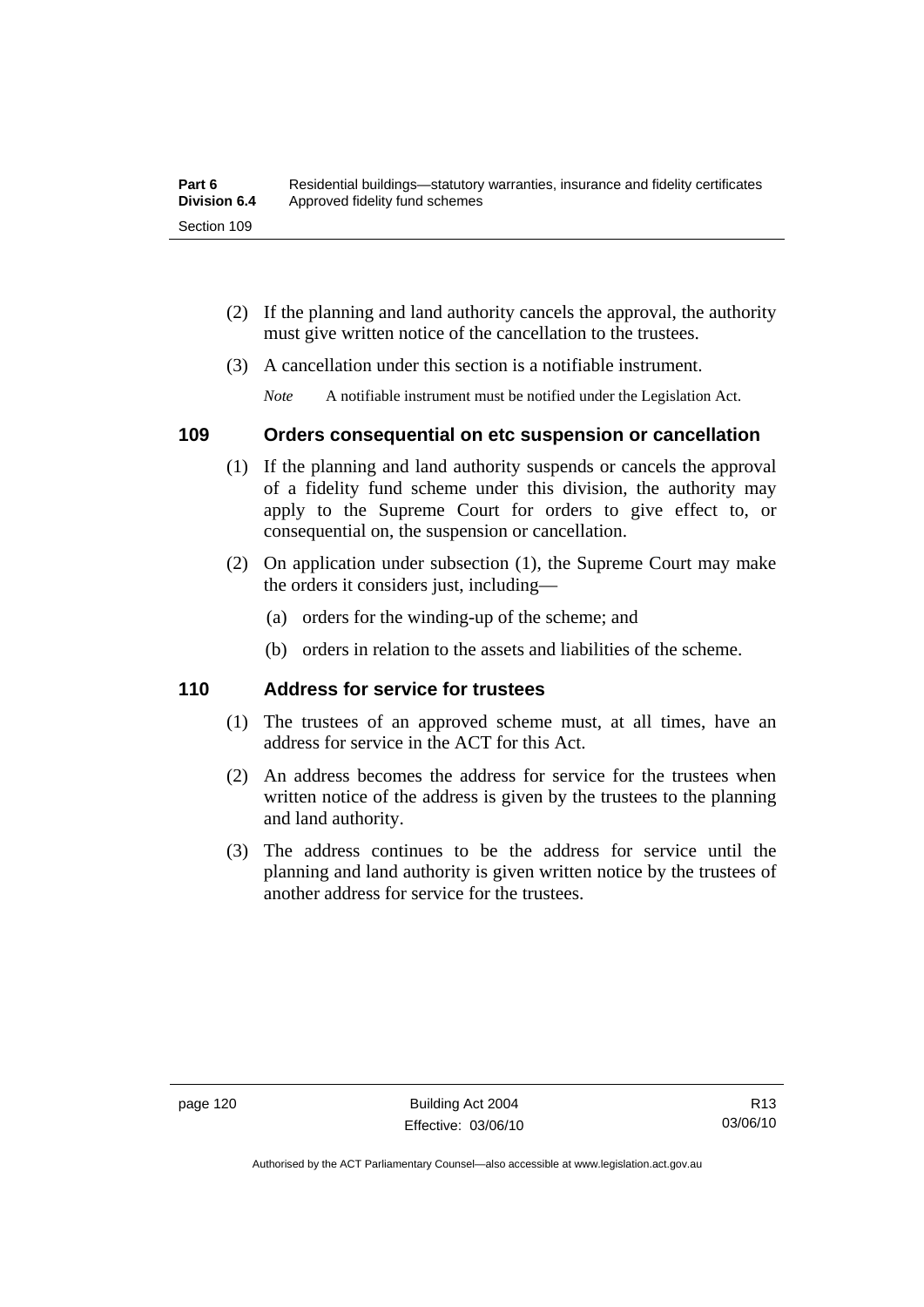## **Division 6.5 Auditors and actuaries of approved schemes**

#### **111 Appointment of auditor and actuary for approved scheme**

- (1) The trustees of an approved scheme must appoint—
	- (a) an auditor for the scheme; and
	- (b) an actuary for the scheme.
- *Note* For the making of appointments (including acting appointments), see Legislation Act, pt 19.3.
- (2) Within 6 weeks after a person stops being the auditor or actuary for an approved scheme, the trustees must appoint someone else to be auditor or actuary.
- (3) A person may only hold an appointment as auditor or actuary for an approved scheme if—
	- (a) the planning and land authority has approved the appointment and its terms; and
	- (b) the approval has not been revoked.
- (4) The appointment of a person as auditor or actuary for an approved scheme cannot take effect while an appointment of someone else in that position is current.

## **112 Approval of appointment of auditor or actuary**

- (1) The trustees of an approved scheme may, in writing, ask the planning and land authority to approve—
	- (a) the appointment of a person as auditor for the scheme; or
	- (b) the appointment of a person as actuary for the scheme.
- (2) The planning and land authority may approve the appointment only if satisfied that the person meets the eligibility criteria for the appointment prescribed under the prudential standards.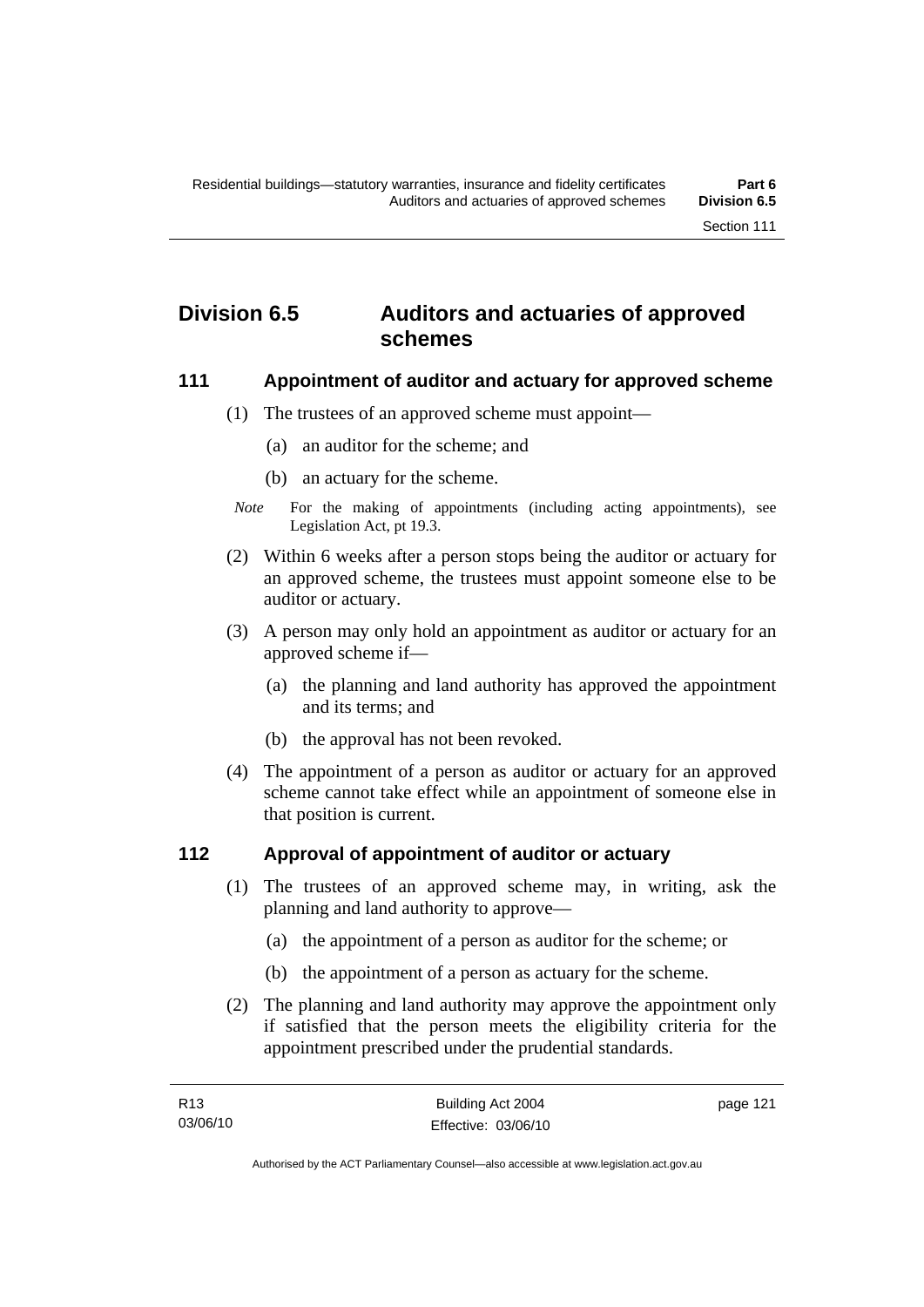- (3) The planning and land authority must give the trustees notice of the authority's decision to approve or refuse to approve the appointment.
- (4) If the planning and land authority refuses to approve an appointment, the notice must include the reasons for the refusal.

## **113 Revocation of approval of appointment of auditor or actuary**

- (1) The planning and land authority may, in writing, revoke the approval of a person's appointment as auditor or actuary for an approved scheme if satisfied that the person—
	- (a) has failed to exercise adequately and properly the functions of the appointment under this Act; or
	- *Note* A reference to an Act includes a reference to the statutory instruments made or in force under the Act, including regulations (see Legislation Act, s 104).
	- (b) does not meet 1 or more of the criteria for fitness and propriety prescribed under the prudential standards; or
	- (c) does not meet the eligibility criteria for the appointment prescribed under the prudential standards.
- (2) The revocation of the approval takes effect on the day the revocation is made.
- (3) The planning and land authority must give a copy of the revocation to the person and to the trustees of the approved scheme.

## **114 When person stops holding appointment as auditor or actuary**

A person stops holding an appointment as auditor or actuary of an approved scheme if—

 (a) the approval of the person's appointment is revoked under section 113; or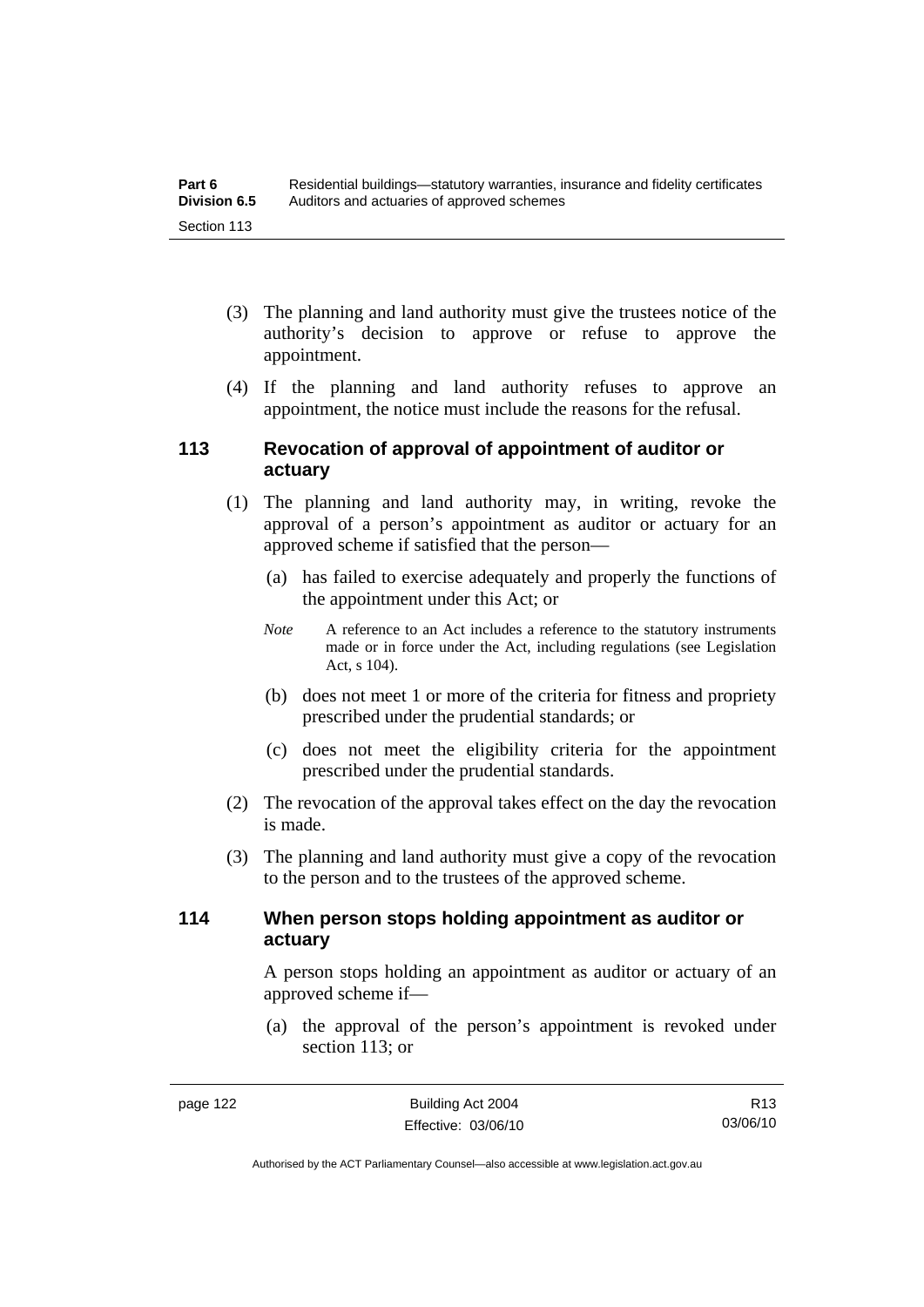- (b) the person resigns the appointment by giving written notice to the trustees of the approved scheme; or
- (c) the trustees end the appointment by giving written notice to the person.

## **115 Notification of appointment or ending of appointment of auditor or actuary**

- (1) Within 14 days after the day the trustees for an approved scheme appoint a person as auditor or actuary for the scheme, the trustees must give the planning and land authority written notice of the appointment and anything else prescribed under the prudential standards.
- (2) Within 14 days after the day a person stops being auditor or actuary for an approved scheme, the trustees must give the planning and land authority written notice of that event, including the date when it happened and the reasons for and circumstances of that event.
- (3) Subsection (2) does not apply in relation to the revocation by the planning and land authority of the approval of a person's appointment.

## **116 Compliance with prudential standards by auditors and actuaries**

 (1) The auditor or actuary for an approved scheme commits an offence if the auditor or actuary contravenes the prudential standards in relation to the exercise of his or her functions as auditor or actuary for the scheme.

Maximum penalty: 60 penalty units.

(2) An offence against this section is an offence of strict liability.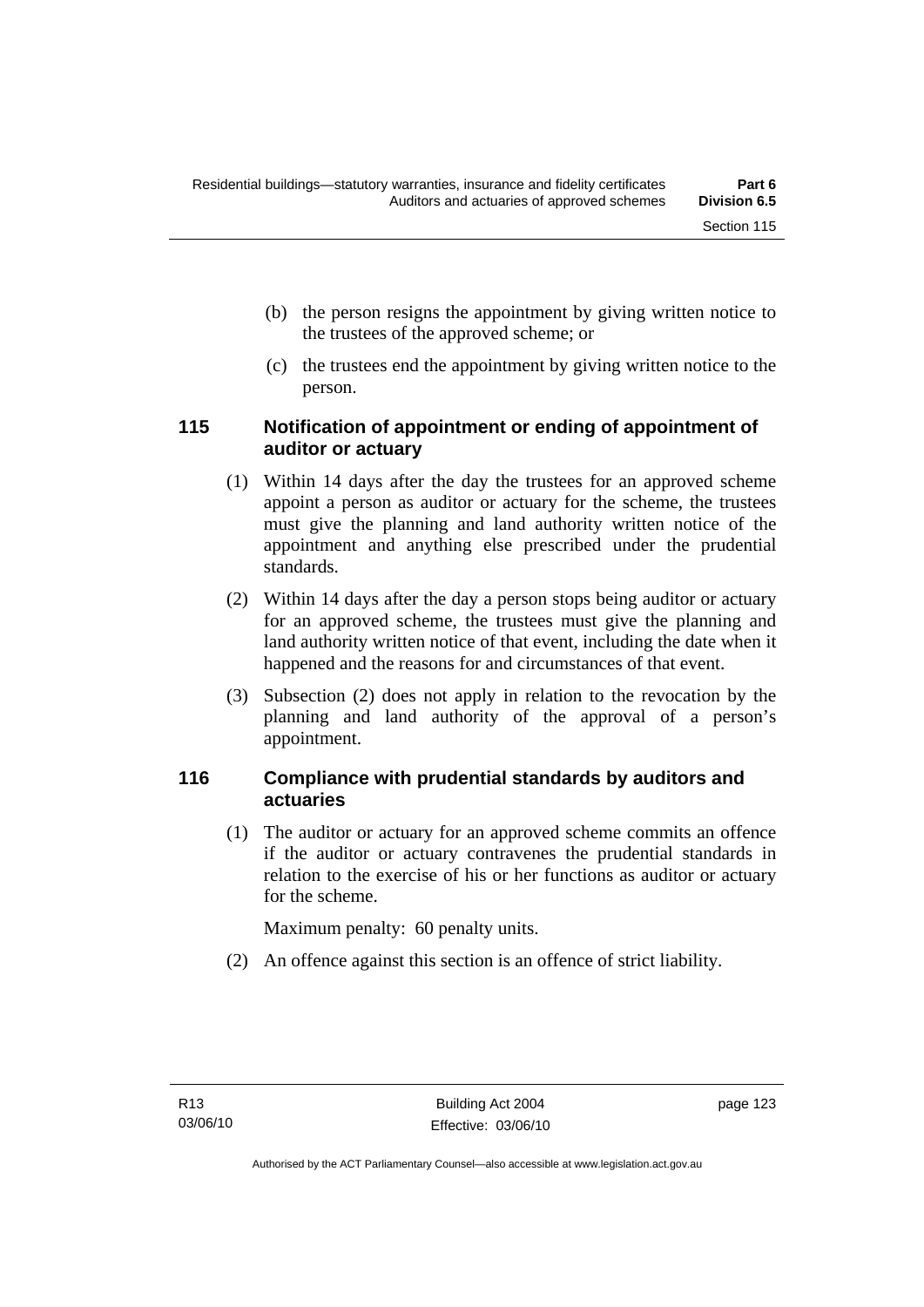## **117 Auditor and actuary to tell authority if scheme insolvent etc**

The auditor or actuary for an approved scheme commits an offence if the auditor or actuary—

- (a) forms the belief that—
	- (i) the scheme is insolvent, or there is a significant risk that it will become insolvent; or
	- (ii) the trustees have contravened this Act or another Territory law in relation to the scheme; and
- *Note* A reference to an Act includes a reference to the statutory instruments made or in force under the Act, including regulations and prudential standards (see Legislation Act, s 104).
- (b) fails to give the planning and land authority written notice about the matter within 7 days after the day the auditor or actuary forms the belief.

Maximum penalty: 100 penalty units, imprisonment for 1 year or both.

## **118 Giving of information to authority by auditor or actuary etc**

- (1) This section applies to a person who is, or has been, an auditor or actuary for an approved scheme.
- (2) The person may give information to the planning and land authority about the approved scheme if the person considers that giving information will assist the authority to exercise the authority's functions under this part.
- (3) If this section applies to a person, the planning and land authority may, by written notice given to the person, require the person to give stated information about the approved scheme to the authority within a stated reasonable time.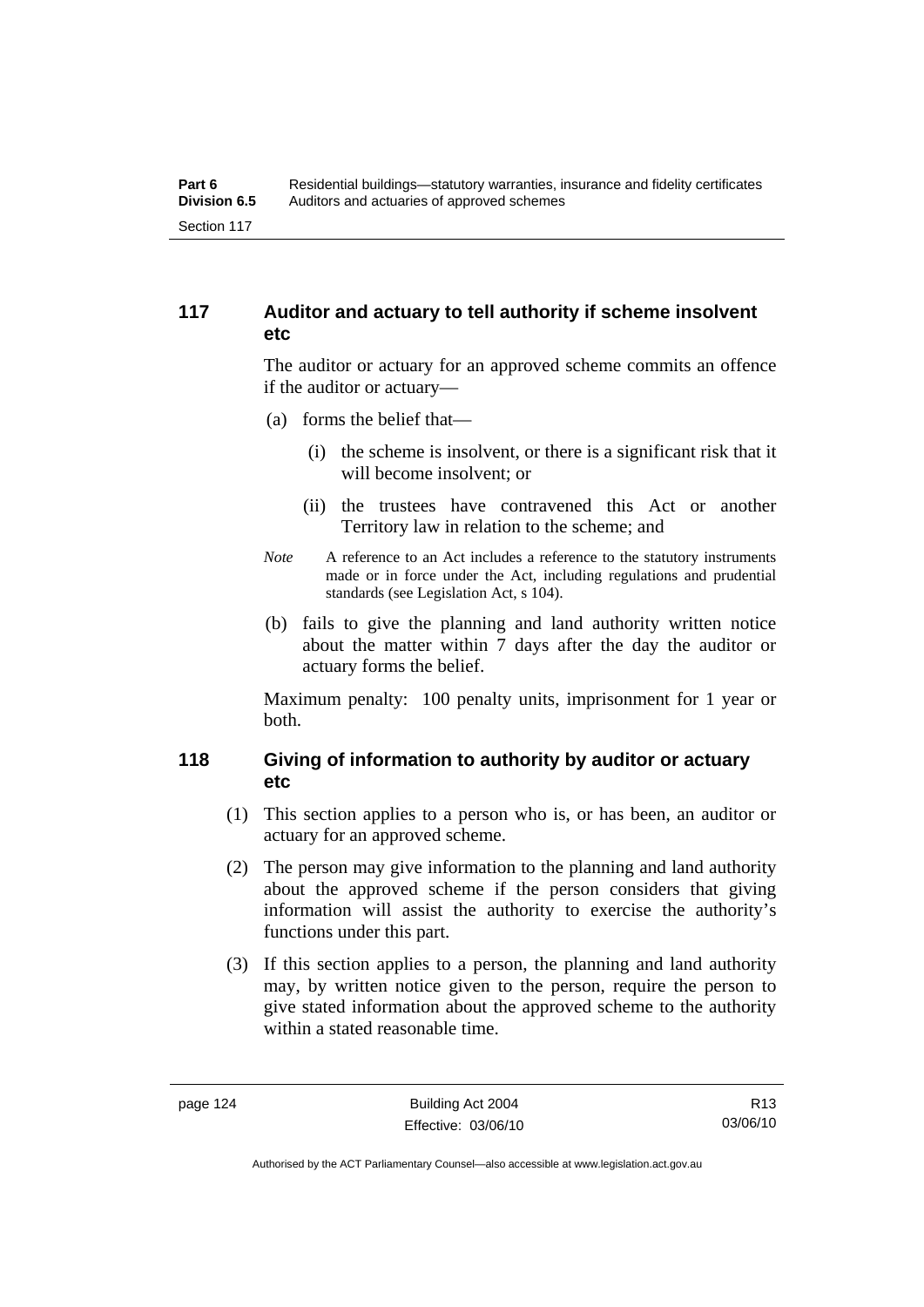(4) A person commits an offence if the person contravenes a notice under subsection (3).

Maximum penalty: 100 penalty units, imprisonment for 1 year or both.

## **119 Auditor's role**

- (1) The auditor for an approved scheme must, in accordance with the prudential standards—
	- (a) exercise the functions of auditor for the scheme prescribed under the prudential standards; and
	- (b) find out and report on whether the trustees of the scheme are complying with the prudential standards; and
	- (c) prepare, and give to the trustees of the scheme, any reports required under the prudential standards to be prepared by the auditor; and
	- (d) give the trustees any certificates relating to the scheme's accounts that are required under the prudential standards to be prepared by the auditor.
- (2) A report under subsection (1) (c) must deal with everything required under the prudential standards to be dealt with in the report.
- (3) A certificate under subsection (1) (d) must contain statements of the auditor's opinion on the matters required under the prudential standards to be dealt with in the certificate.

#### **120 Actuary's role**

- (1) The actuary for an approved scheme must, in accordance with the prudential standards—
	- (a) exercise the functions of actuary for the scheme prescribed under the prudential standards; and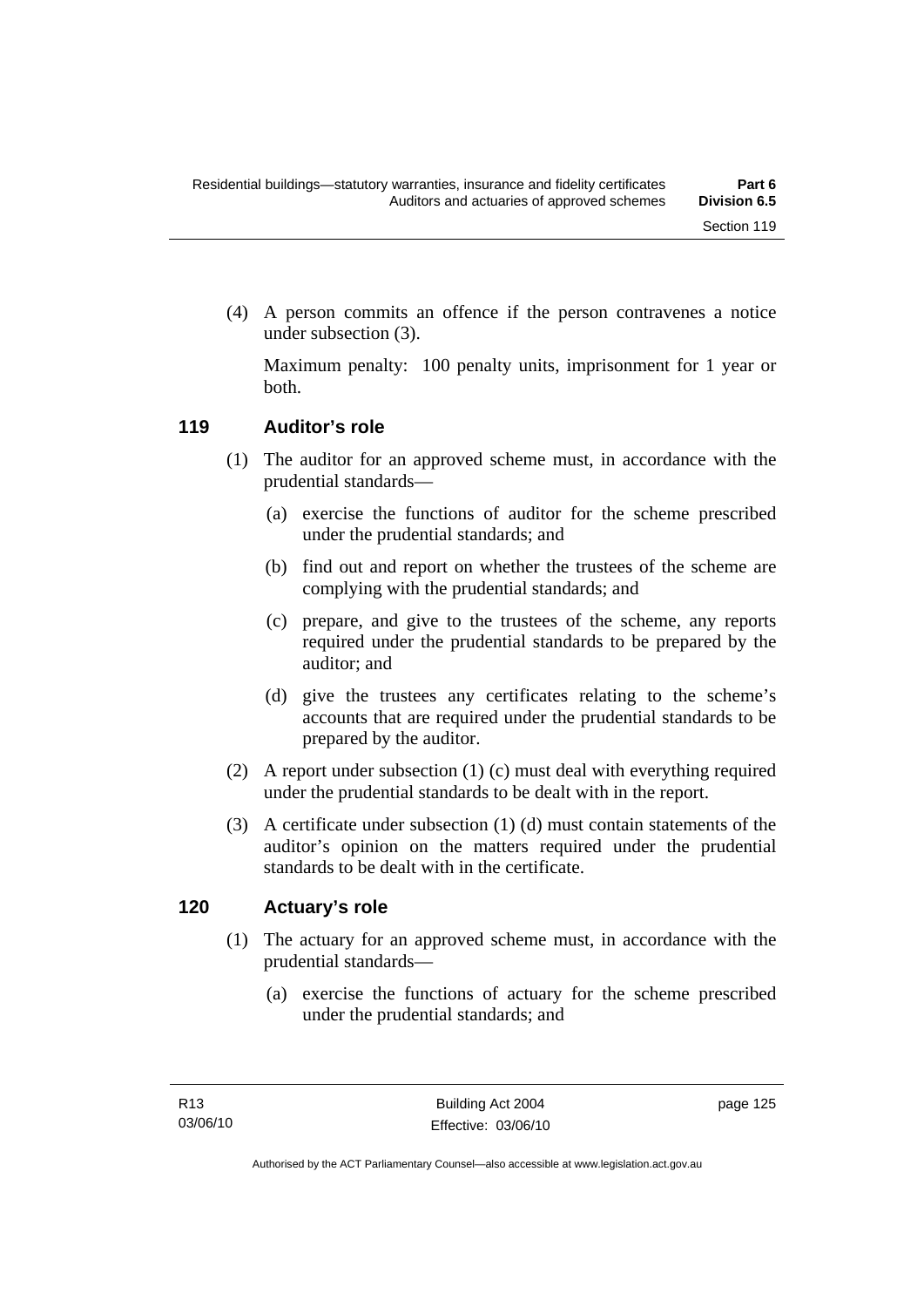- (b) prepare, and give to the trustees of the scheme, the reports (if any) required under the prudential standards to be prepared by the actuary.
- (2) A report under subsection (1) (b) must deal with everything required under the prudential standards to be dealt with in the report.

## **121 Certificates and reports required to be given to authority**

- (1) The trustees of an approved scheme must, in accordance with the prudential standards, give to the planning and land authority —
	- (a) a copy of each certificate given to the trustees under section 119 (Auditor's role); and
	- (b) the reports mentioned in that section and section 120.

Maximum penalty: 60 penalty units.

(2) An offence against this section is a strict liability offence.

#### **122 Special actuary to investigate liabilities**

- (1) The planning and land authority may, by written notice given to the trustees of an approved scheme, require the trustees to appoint, at the scheme's expense, an additional actuary (the *special actuary*) to—
	- (a) investigate completely or partially the scheme's liabilities as at a particular time; and
	- (b) give the authority a written report within a stated period.
- (2) The special actuary must not be—
	- (a) the actuary appointed under section 111 (Appointment of auditor and actuary for approved scheme); or
	- (b) a trustee or officer of the scheme.
	- *Note* For who can be appointed a special actuary, see s 125.

Authorised by the ACT Parliamentary Counsel—also accessible at www.legislation.act.gov.au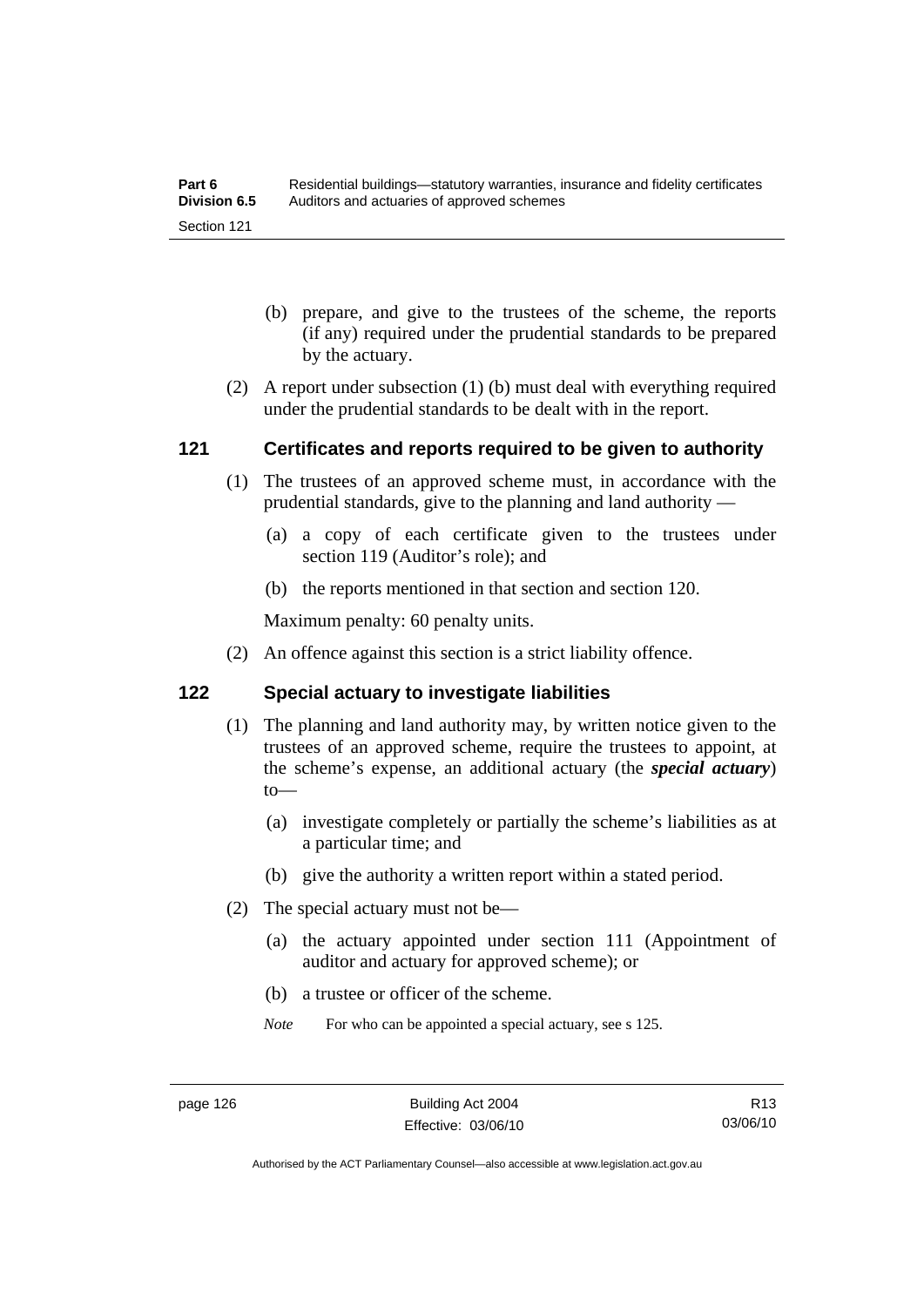- (3) Within 7 days after the day the trustees are given the notice, the trustees must appoint the special actuary and give the planning and land authority written notice of the actuary's name.
- (4) The trustees of an approved scheme commit an offence if the trustees fail to comply with subsection (3).

Maximum penalty: 100 penalty units.

(5) An offence against this section is a strict liability offence.

## **123 Objection to special actuary by authority**

- (1) This section applies if the trustees of an approved scheme notify the planning and land authority of the special actuary's name under section 122 (3).
- (2) Within 7 days after the day the planning and land authority is notified, the authority may give written notice to the trustees that the actuary is not acceptable to the authority.
- (3) If the trustees are given a notice under subsection (2), the trustees must within 7 days after the day they are given notice—
	- (a) appoint a different special actuary; and
	- (b) give the planning and land authority written notice of the name of that actuary.
- (4) Subsection (2) applies whether the notification of the special actuary's name is under section 122 (3) or subsection (3) (b).
- (5) The trustees of an approved scheme commit an offence if the trustees fail to comply with subsection (3).

Maximum penalty: 100 penalty units.

(6) An offence against this section is a strict liability offence.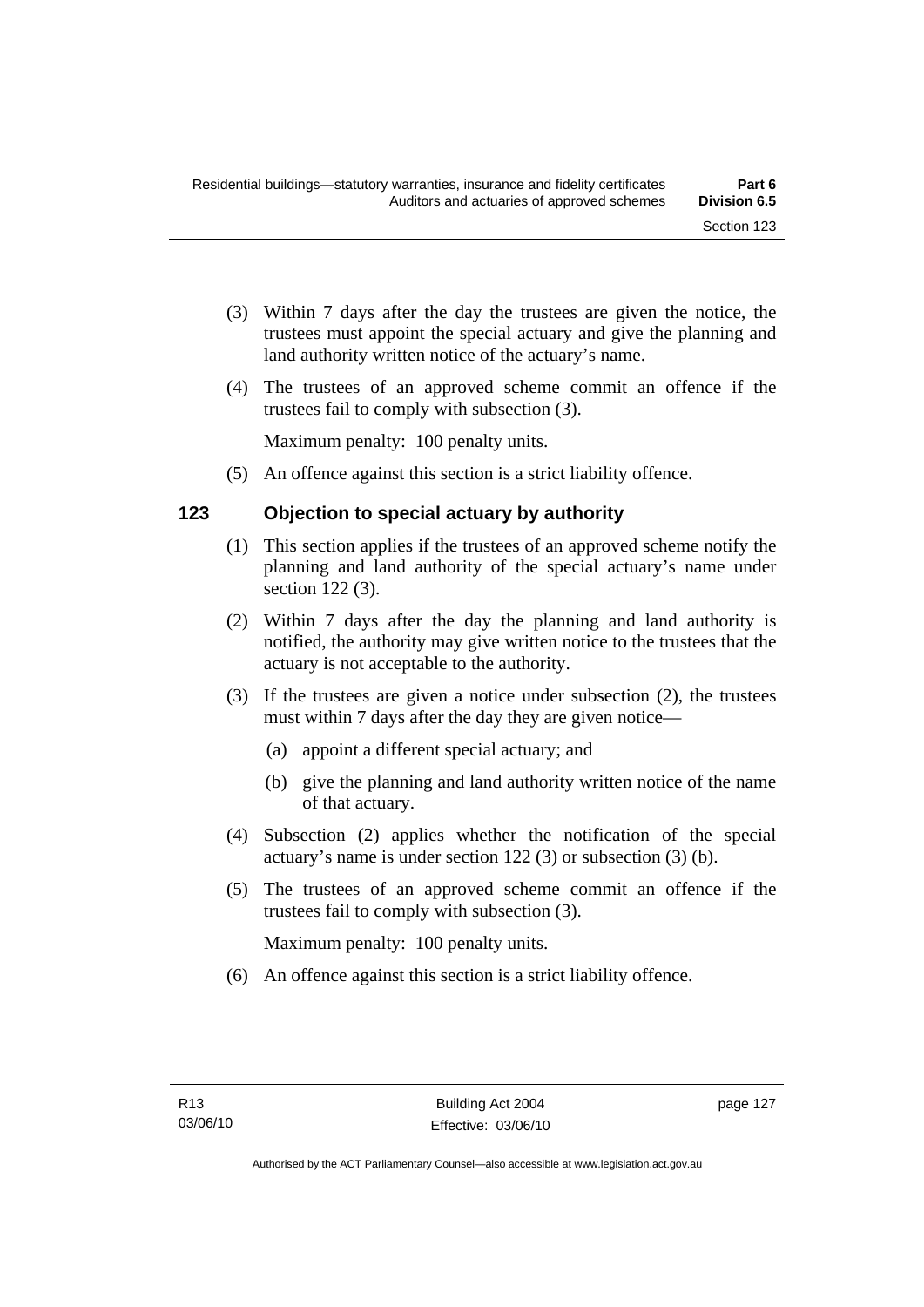#### **124 Special actuary's report**

- (1) The trustees must ensure that a special actuary's report is given to the planning and land authority—
	- (a) within 30 days after the day the authority gave the notice under section 122 (1); or
	- (b) within any additional further time the authority allows in writing.
- (2) The report must be signed by the special actuary.
- (3) Also, the report must contain a statement of the special actuary's opinion about each of the following:
	- (a) the adequacy of the whole or part of the amount stated in the scheme's accounts in relation to its liabilities, and the amount that the actuary considers would be adequate in the circumstances;
	- (b) the accuracy of any relevant valuations made by the actuary;
	- (c) the assumptions used by the actuary in making the valuations;
	- (d) the relevance, appropriateness and accuracy of the information on which those valuations were based;
	- (e) anything else in relation to which the prudential standards require a statement of the actuary's opinion to be included in the report.
- (4) The trustees of an approved scheme commit an offence if the trustees fail to comply with subsection (1).

Maximum penalty: 100 penalty units.

(5) An offence against this section is a strict liability offence.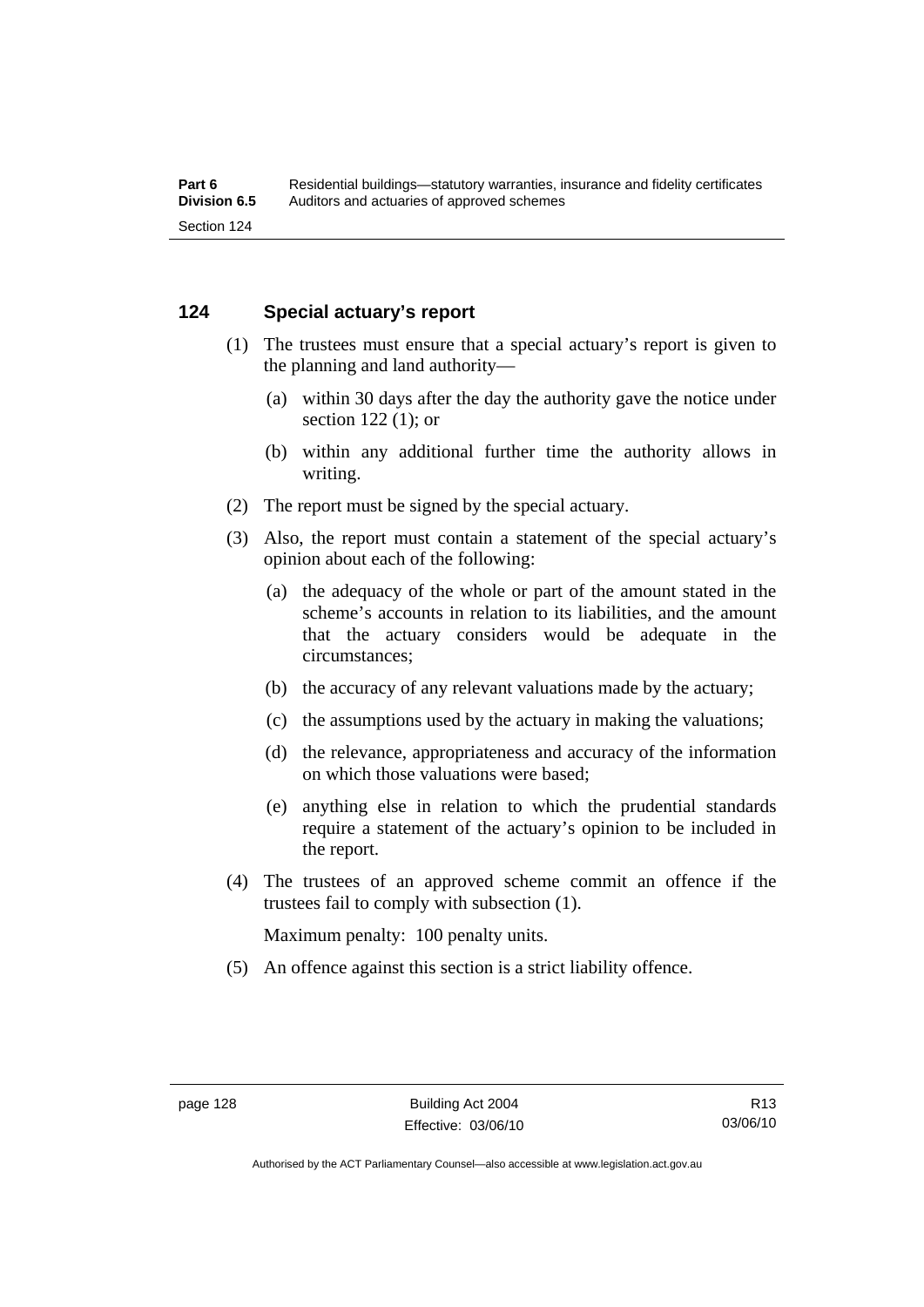## **125 Who can be appointed as special actuary**

- (1) A person can only be appointed as a special actuary for section 122 (Special actuary to investigate liabilities) if the person—
	- (a) is a Fellow of The Institute of Actuaries of Australia; or
	- (b) the planning and land authority has, in writing, approved the person as an actuary for that section.
- (2) The planning and land authority may approve a person only if satisfied that the person has actuarial qualifications and experience that make the person an appropriate person to exercise the functions of a special actuary for section 122.

## **126 Obligations of trustees to auditors and actuaries**

 (1) The trustees of an approved scheme commit an offence if the trustees fail to make arrangements necessary to enable the auditor or actuary for the scheme, or any special actuary for the scheme, to exercise his or her functions in relation to the scheme.

Maximum penalty: 60 penalty units.

(2) An offence against this section is a strict liability offence.

## **127 Protection of auditor and actuary from liability**

The auditor or actuary for an approved scheme, and any special actuary for the scheme, does not incur civil liability, or criminal liability under the *Defamation (Criminal Proceedings) Act 2001*, for an act or omission done honestly and without negligence for this part.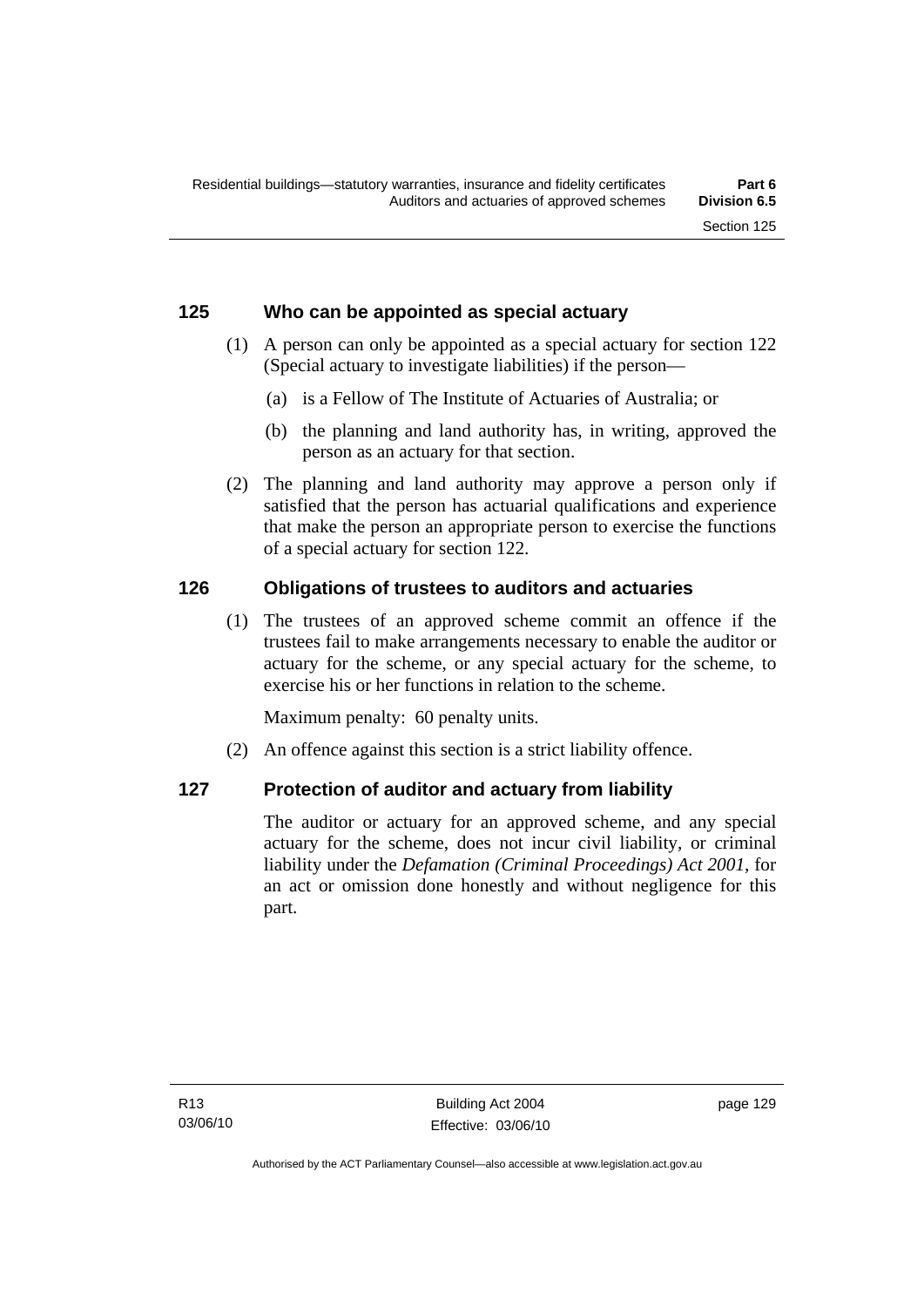**Part 7 Administration**<br>**Division 7.1** Building inspect **Division 7.1** Building inspectors Section 128

## **Part 7 Administration**

## **Division 7.1 Building inspectors**

#### **128 Appointment of building inspectors**

The construction occupations registrar may appoint a person to be a building inspector for this Act.

- *Note 1* For the making of appointments (including acting appointments), see Legislation Act, pt 19.3.
- *Note 2* In particular, a person may be appointed for a particular provision of a law (see Legislation Act, s 7 (3)) and an appointment may be made by naming a person or nominating the occupant of a position (see s 207).

#### **129 Identity cards**

- (1) The construction occupations registrar must issue a building inspector with an identity card that states the person is an inspector for this Act, or stated provisions of this Act, and shows—
	- (a) a recent photograph of the person; and
	- (b) the name of the person; and
	- (c) the date of issue of the card; and
	- (d) a date of expiry for the card; and
	- (e) anything else prescribed under the regulations.
- (2) A person who ceases to be an inspector must return his or her identity card to the construction occupations registrar as soon as practicable, but no later than 7 days after ceasing to be an inspector.

Maximum penalty: 1 penalty unit.

(3) An offence against subsection (2) is a strict liability offence.

Authorised by the ACT Parliamentary Counsel—also accessible at www.legislation.act.gov.au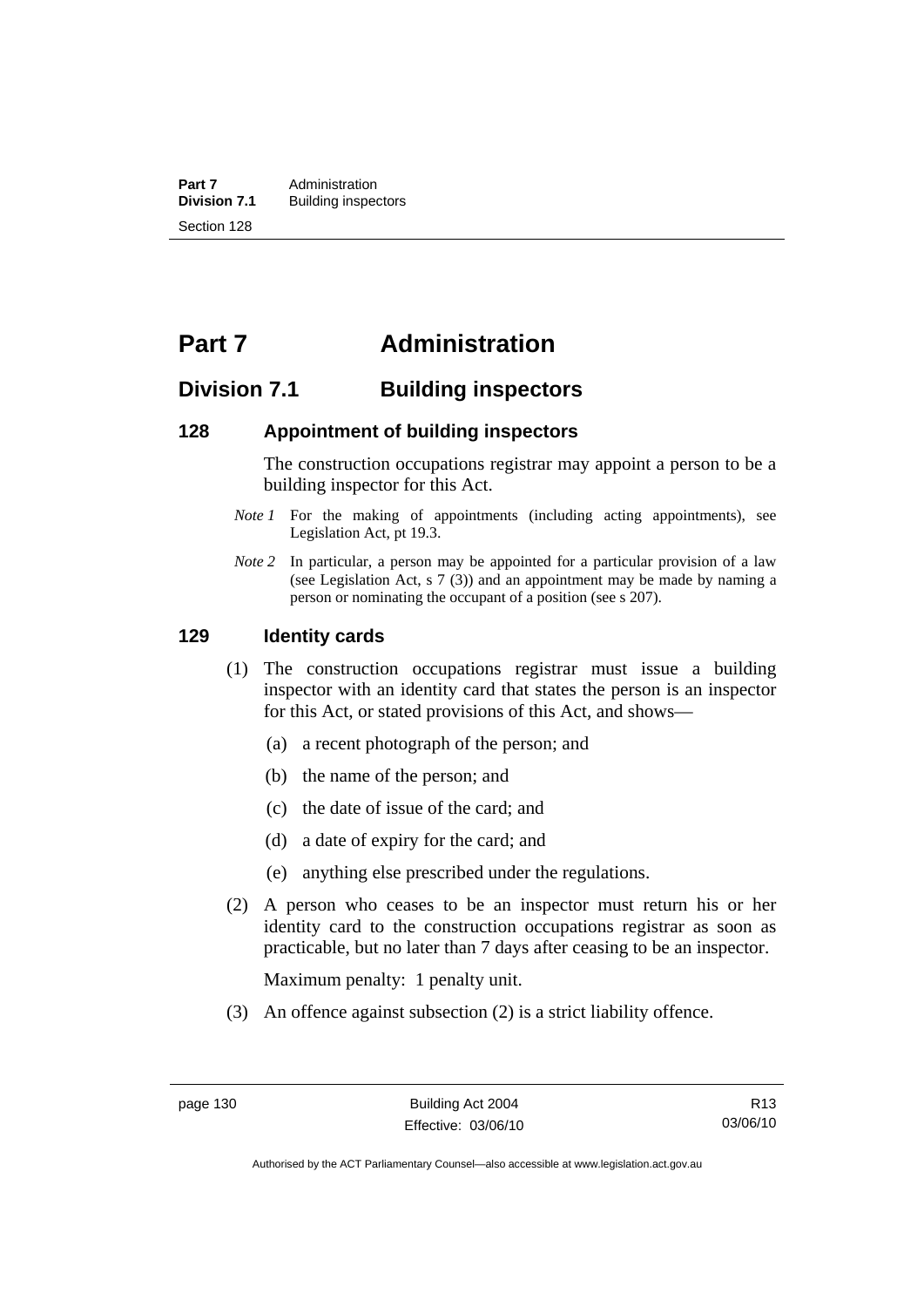### **130 Inspection of approved building work**

A building inspector may inspect building work for which a building approval has been issued to decide whether the building work is being, or has been, carried out in accordance with this Act.

*Note* A reference to an Act includes a reference to the statutory instruments made or in force under the Act, including regulations and the building code (see Legislation Act, s 104).

#### **131 Inspection of building work where no approval**

- (1) This section applies if the construction occupations registrar has reasonable grounds for suspecting that—
	- (a) a building approval has not been issued for building work that is being, or has been, carried out; or
	- (b) building work is not being, or has not been, carried out in accordance with the approved plans for the work or a notice under part 4 (Stop and demolition notices); or
	- (c) if plans or plans and specification have been approved under this Act for the erection or alteration of a building—
		- (i) the completed building has deteriorated, or is likely to deteriorate, so that the building is, or is likely to become, unfit for use as a building of the class stated, or for the purpose stated, in the plans or plans and specifications approved in relation to the most recent building work carried out in relation to the building; or
		- (ii) the building is being used other than as a building of the class stated, or for the purpose stated, in the plans or plans and specifications approved in relation to the most recent building work carried out in relation to the building; or
	- (d) for a building other than a building to which paragraph (c) applies—the building has deteriorated to the extent that it is unfit for any use; or

page 131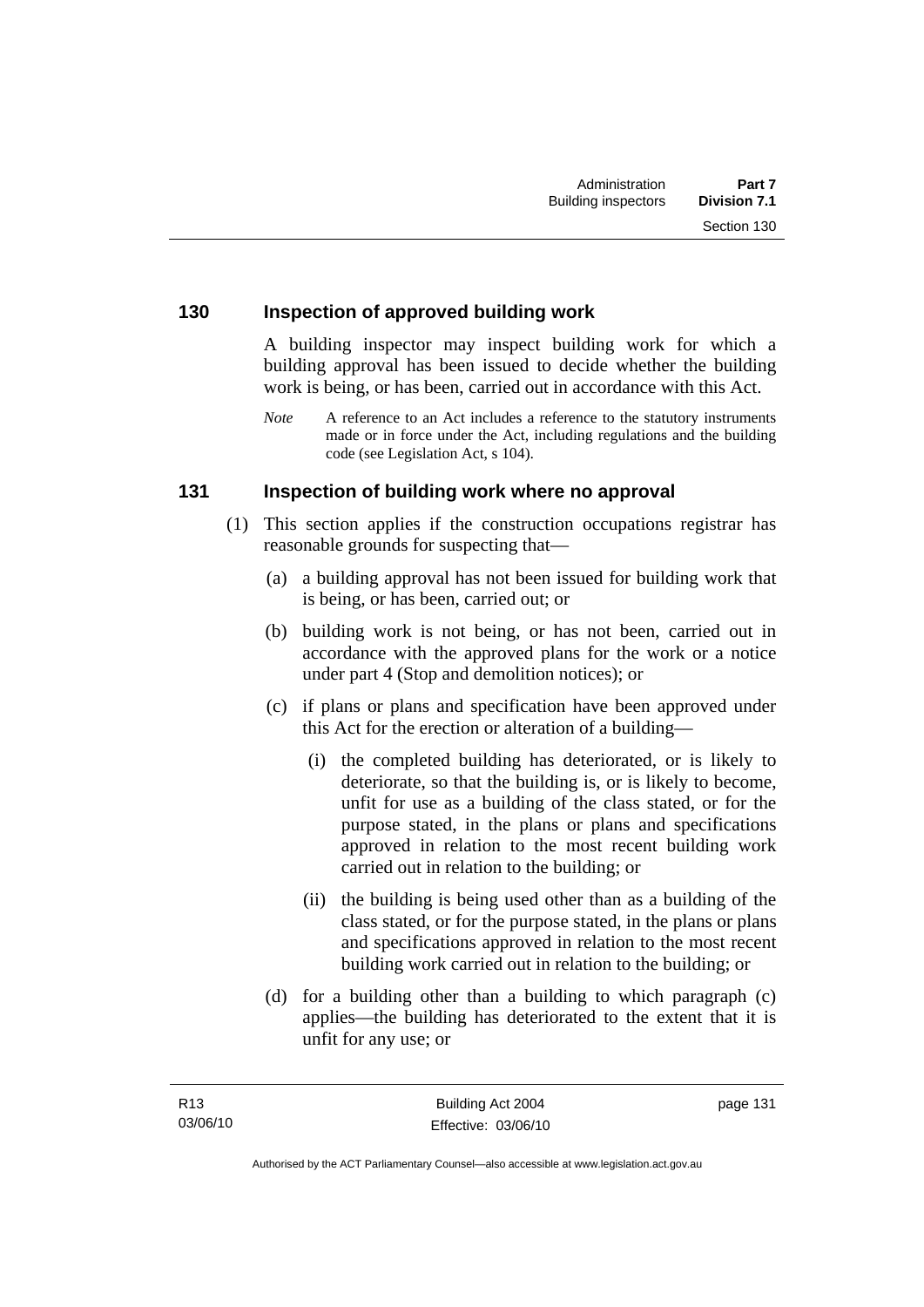- (e) a building or part of a building is no longer structurally sound; or
- (f) because of the use to which the building has been or is being put, the maximum safe live load has been or is being exceeded or the load on the building has been or is in excess of the load that the building was designed to carry; or
- (g) a building or part of a building is unsafe because of fire hazard or unfit for use because of a danger to health.
- (2) The construction occupations registrar may, in writing, authorise a building inspector to carry out an inspection of the building work or the building at any reasonable time.
- (3) The construction occupations registrar may authorise the inspector to do 1 or more of the following:
	- (a) make tests of the soil or the building materials used or to be used in the building work or building;
	- (b) order the opening or cutting into or pulling down of any building work.

## **132 Costs of inspection**

- (1) If, on inspection, it is found that there are grounds for the giving of a stop notice, the builder must bear the costs (the *inspection costs*) of any pulling down, opening or cutting into the building work carried out during the inspection.
- (2) However, if, on inspection, it is found that there are no grounds for the giving of a stop notice, the Territory must bear the inspection costs and the costs of making good any damage to the building work caused by the inspection.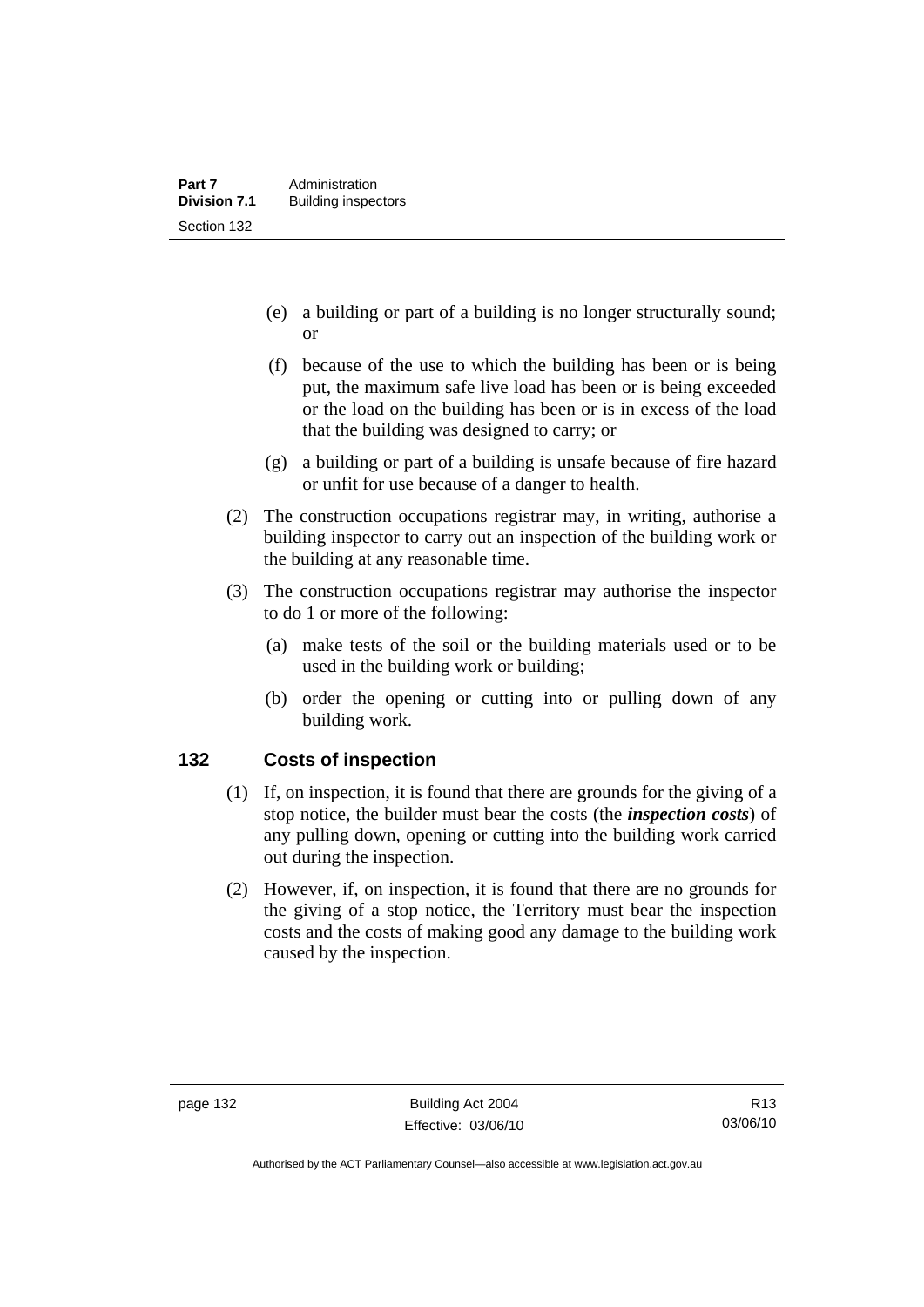## **133 Power to authorise required work**

If the requirements of a notice under part 4 (Stop and demolition notices) have not been complied with in accordance with the notice, the planning and land authority may, in writing, authorise a building inspector, with the assistance the construction occupations registrar considers necessary, to enter on the land where the building work mentioned in the notice has been, is being or should have been carried out and to carry out the requirements.

## **134 Building inspector**

- (1) A building inspector authorised under section 130 or section 131 to inspect a building or building work may enter on premises where the building has been erected or building work is being or has been carried out.
- (2) However, the building inspector is not authorised to remain on the premises if, when asked by the occupier of the premises, the building inspector does not produce—
	- (a) if authorised under section 130—the inspector's identity card; or
	- (b) if authorised under section 131—a written certificate signed by the construction occupations registrar that the inspector is authorised to enter the premises.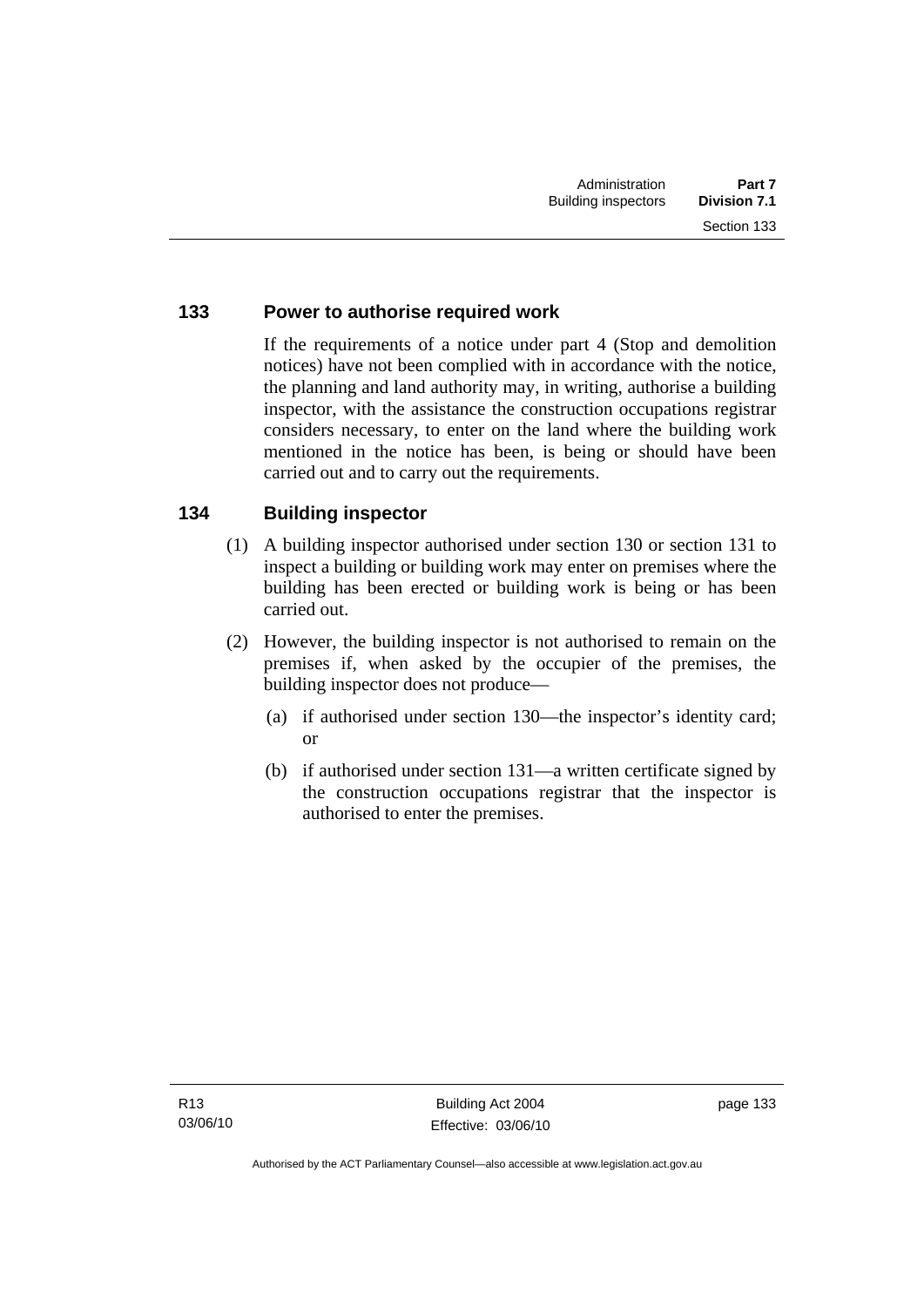# **Part 8 Building code and recognised standards**

## **Division 8.1 Building code and recognised standards**

## **136 Building code**

(1) In this Act:

*building code* means the Building Code of Australia prepared and published by the Australian Building Codes Board, as amended from time to time by—

- (a) the Australian Building Codes Board; and
- (b) the Australian Capital Territory Appendix to the Building Code of Australia.
- (2) The Minister may, in writing, make an Australian Capital Territory Appendix to the Building Code of Australia.
	- *Note* Power given under an Act to make a statutory instrument (including the Australian Capital Territory Appendix to the Building Code of Australia) includes power to amend or repeal the instrument (see Legislation Act, s 46 (1)).
- (3) The Australian Capital Territory Appendix to the Building Code of Australia is a disallowable instrument.
	- *Note 1* A disallowable instrument must be notified, and presented to the Legislative Assembly, under the Legislation Act.
	- *Note* 2 An amendment or repeal of the Australian Capital Territory Appendix to the Building Code of Australia is also a disallowable instrument (see Legislation Act, s 46 (2)).

Authorised by the ACT Parliamentary Counsel—also accessible at www.legislation.act.gov.au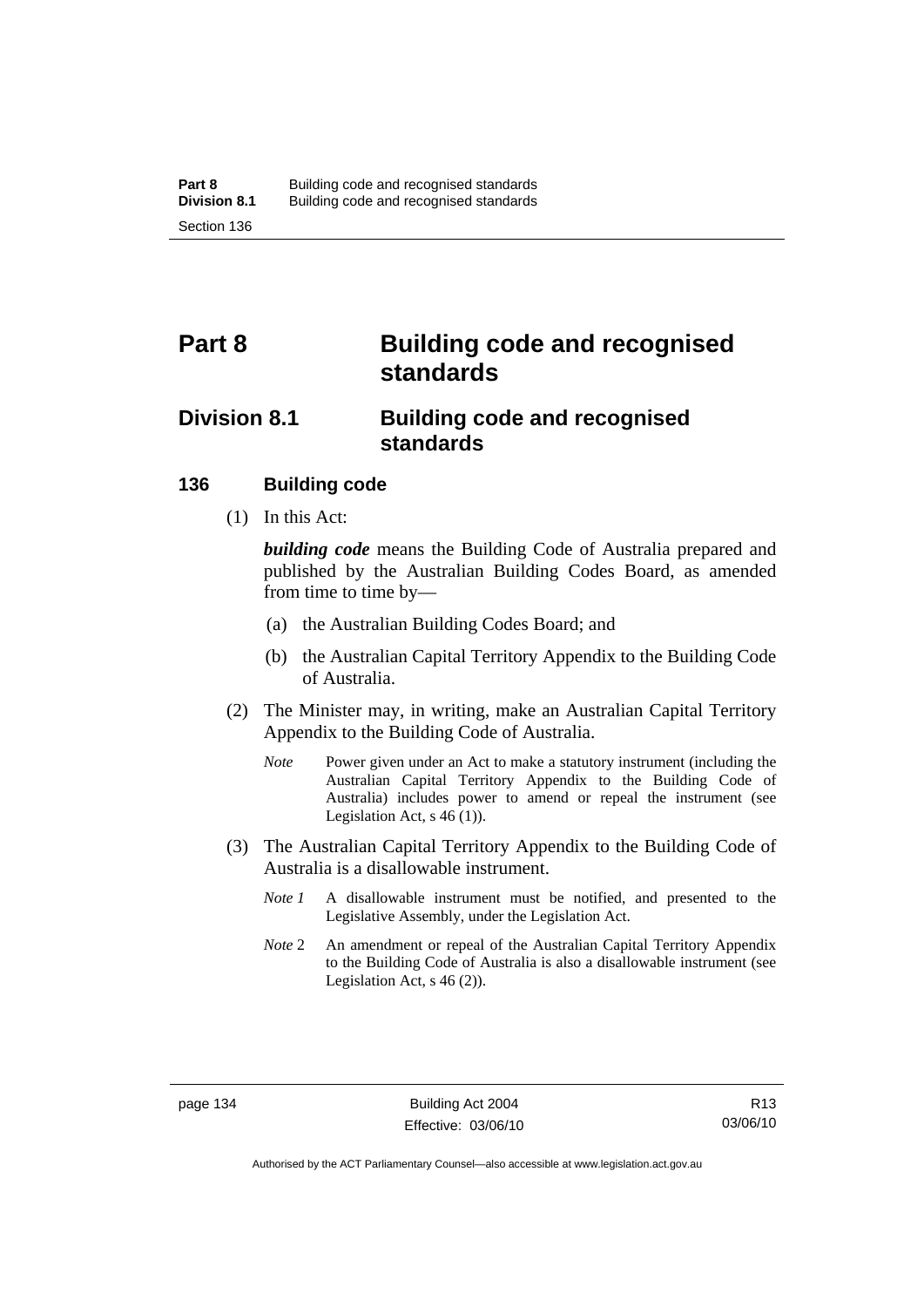(4) The regulations may make provision in relation to the application of the building code.

### **Example**

prescribe an area to be a bushfire-prone area

*Note* An example is part of the regulations, is not exhaustive and may extend, but does not limit, the meaning of the provision in which it appears (see Legislation Act, s 126 and s 132).

# **137 Publication of building code etc in newspaper**

- (1) The planning and land authority must publish, in a daily newspaper, notice of the publication of each edition of the Building Code of Australia and each amendment of it by the Australian Building Codes Board.
- (2) A notice is a notifiable instrument.

*Note* A notifiable instrument must be notified under the Legislation Act.

# **138 Inspection of building code**

- (1) The construction occupations registrar must keep a copy of the building code at his or her office.
- (2) A person may, on request, inspect the building code kept by the construction occupations registrar whenever the registrar's office is open for business.

# **139 Certified copies of building code**

In a proceeding before a court or the ACAT, evidence of the building code as in force on a stated date or during a stated period may be given by the production of an office copy of the building code certified by the construction occupations registrar as a true copy as at the date or during the period.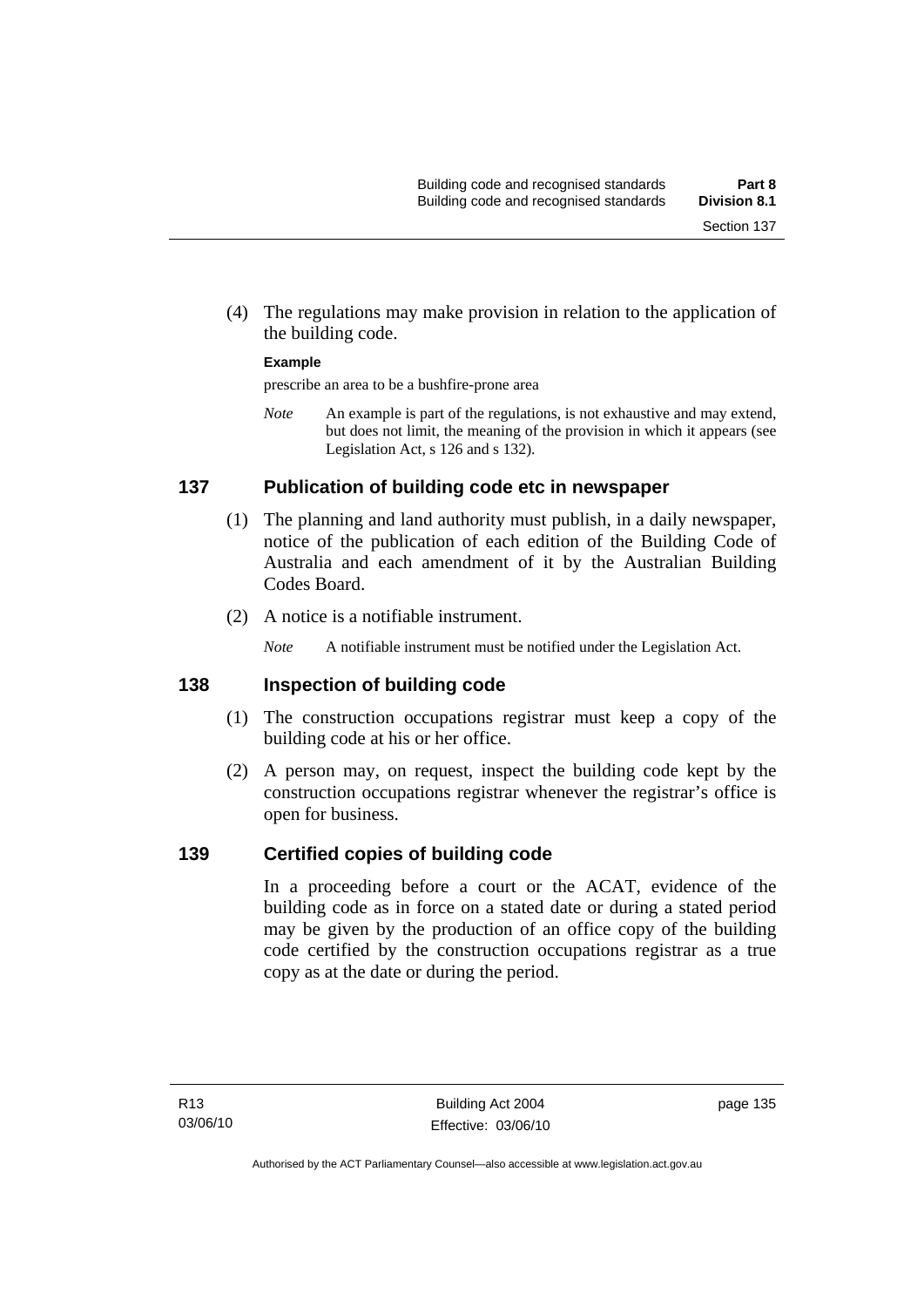# **139A Recognised standards**

- (1) The Minister may declare a document to be a recognised standard for this Act.
- (2) However, the Minister must not make a declaration under subsection (1) in relation to a document unless the document has been approved (however described)—
	- (a) by or on behalf of the Australian Building Codes Board; or
	- (b) under a system or scheme (however described) administered or approved (however described) by the Australian Building Codes Board; or
	- (c) as prescribed by regulation.
- (3) A declaration under subsection (1) is a notifiable instrument.

*Note* A notifiable instrument must be notified under the Legislation Act.

(4) In this section:

*Australian Building Codes Board* includes an entity prescribed by regulation.

# **Division 8.2 Asbestos code**

# **139B Approval of asbestos code**

- (1) The Minister may approve codes of practice for this Act.
	- *Note* A power given under an Act to make a statutory instrument (including a code of practice) includes power to amend or repeal the instrument (see Legislation Act, s 46 (1)).
- (2) A code of practice may—
	- (a) set out practices, standards and other matters about building work if the work involves the use, handling or disposal of asbestos; and
	- (b) be approved as in force from time to time.

Authorised by the ACT Parliamentary Counsel—also accessible at www.legislation.act.gov.au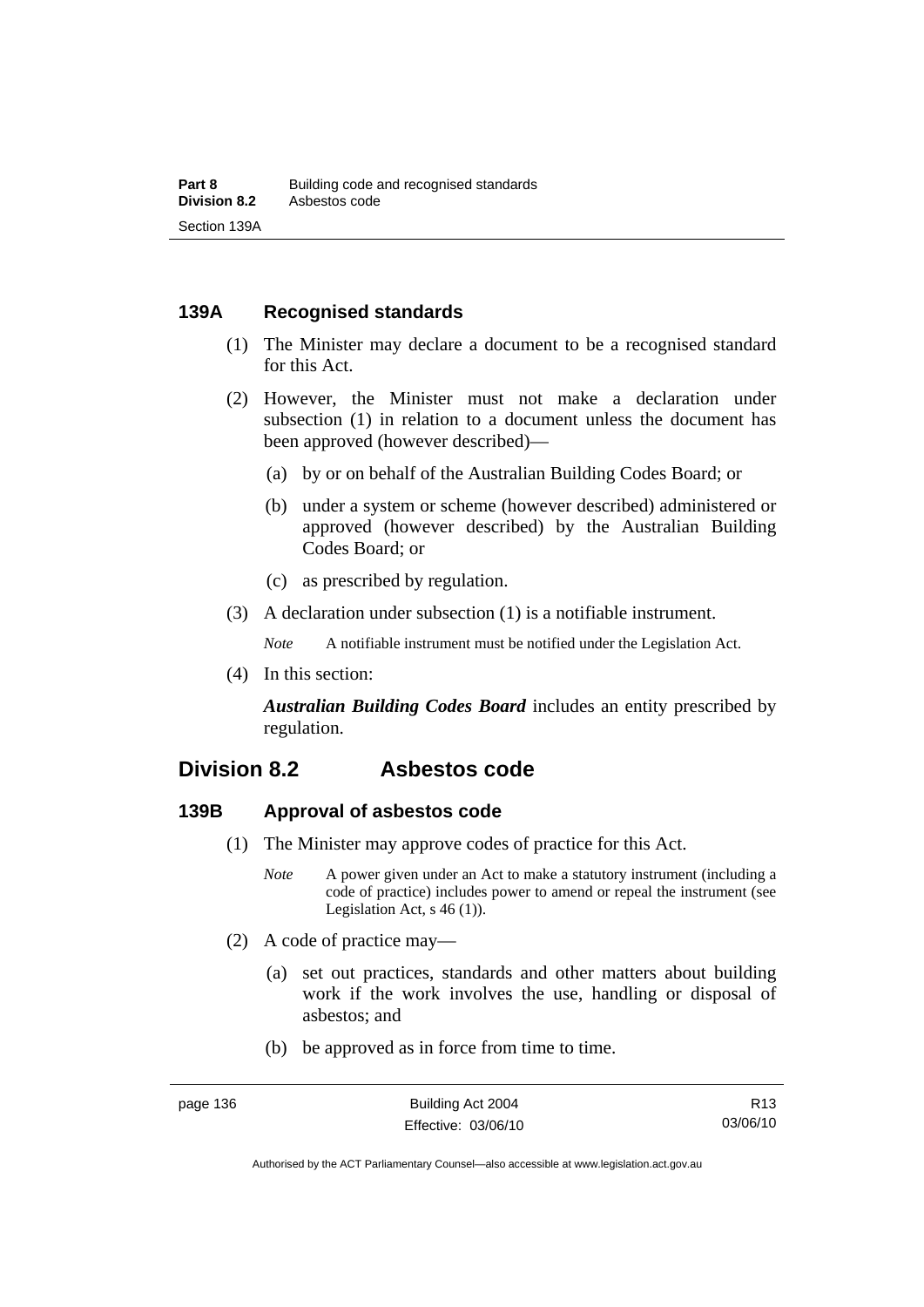- (3) An approved code of practice is a disallowable instrument.
	- *Note 1* A disallowable instrument must be notified, and presented to the Legislative Assembly, under the Legislation Act.
	- *Note 2* An amendment or repeal of a code of practice is also a disallowable instrument (see Legislation Act, s 46 (2)).
- (4) The construction occupations registrar must make a copy of the asbestos code, and any instrument (or provision of an instrument) applied (with or without change) by the asbestos code, available for public inspection during ordinary office hours at—
	- (a) the office of the construction occupations registrar; or
	- (b) another place prescribed by regulation.
- (5) In this section:

*applied* includes adopted and incorporated.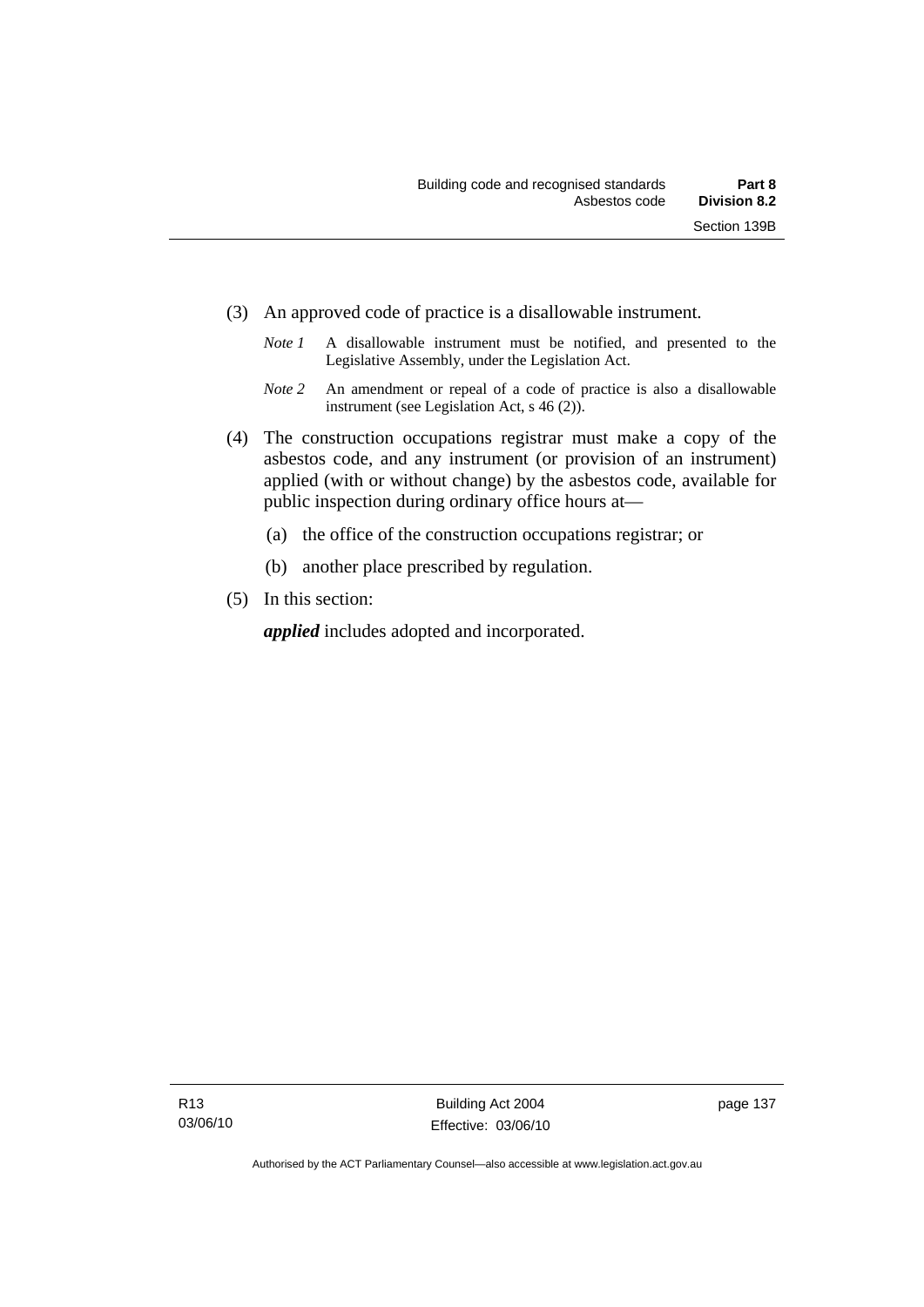#### **Part 9 Limitation of liability**

Section 140

# **Part 9 Limitation of liability**

# **140 Meaning of** *building action* **for pt 9**

In this part:

## *building action*—

- (a) means an action (including a counterclaim) for damages for loss or damage in relation to—
	- (i) defective building work; or
	- (ii) defective construction work other than building work; or
	- (iii) the negligent exercise by a licensed construction practitioner of a function as a certifier, or the negligent failure to exercise such a function; but
- (b) does not include an action for damages for death or personal injury.

# **141 Limit of liability of people jointly or severally liable**

- (1) A court that decides an award of damages in a building action must give judgment against each defendant to the action who is found to be jointly or severally liable for the damage for the proportion of the total amount of the damages that the court considers to be just, having regard to the extent of that defendant's responsibility for the loss or damage.
- (2) The liability for damages of a person found to be jointly or severally liable for damages in a building action is limited to the amount for which judgment is given against the person, even if another Act or a rule of law provides otherwise.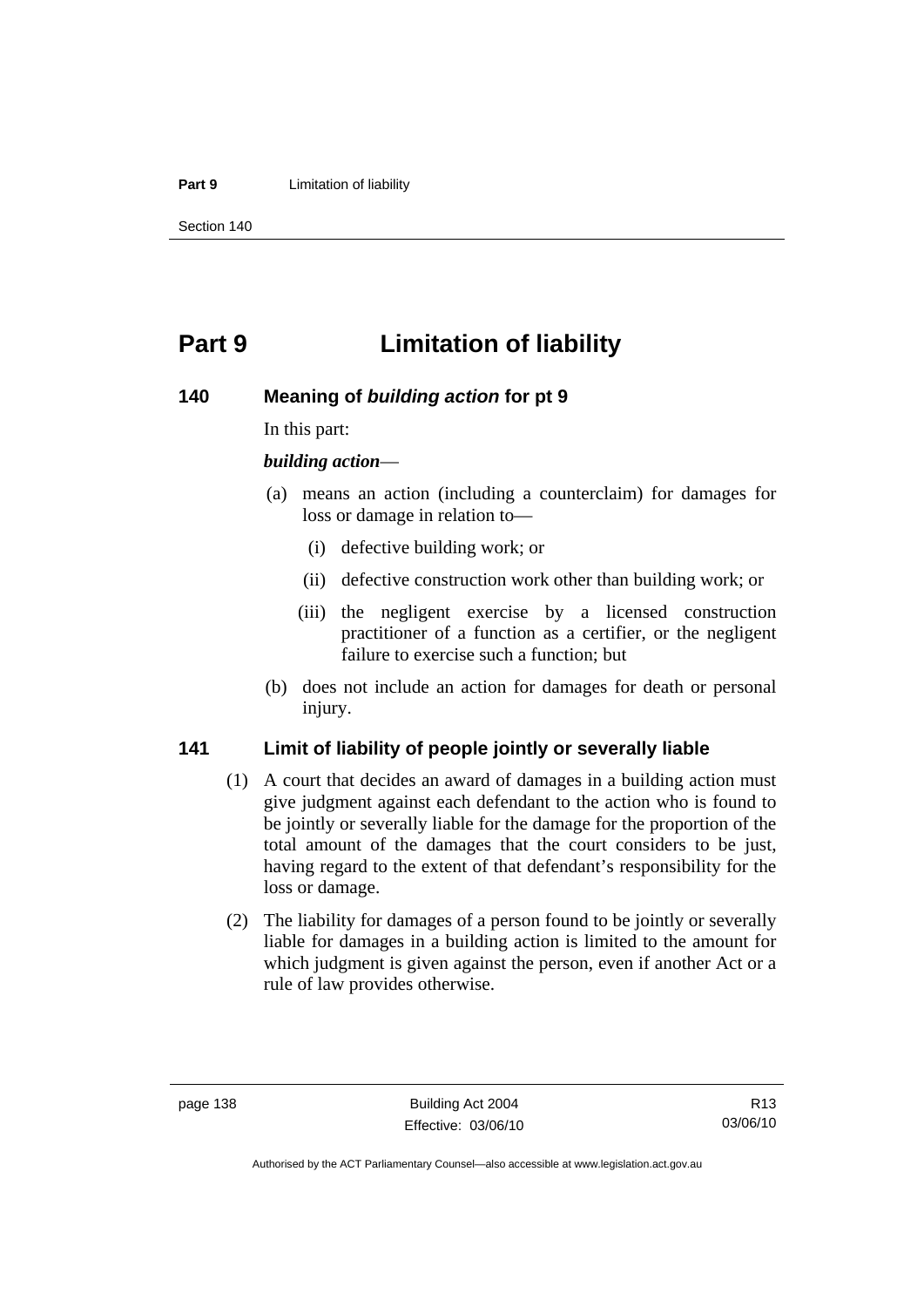(3) A person found to be liable for a proportionate part of damages under subsection (1) in a building action is not liable to contribute to the damages apportioned to anyone else in the action or to indemnify any other person in relation to the damages.

# **142 Limitation of liability for building actions**

- (1) A building action may not be brought more than 10 years after—
	- (a) if a certificate of completion of the relevant building work has been given under this Act—the day the certifier gives the certificate; or
	- (b) if paragraph (a) does not apply, but the certifier has, in the course or on completion of the building work, inspected it—the day when the last inspection took place; or
	- (c) if neither paragraph (a) nor paragraph (b) applies—the day the relevant building was 1st occupied or used.
- (2) Also, a building action in relation to building work may not be brought more than 10 years after—
	- (a) if an entity has given a notice under section 24 (2) that the entity's appointment as certifier for the building work has ended—the day the entity gave the notice; or
	- (b) if an entity's appointment as certifier for the building work has ended under section 19D and the entity need not give notice under section 24 (2)—the day the entity's appointment ended.
- (3) Subsections (1) and (2) do not apply to a building action if a shorter limitation period applies to the building action under another Territory law.
- (4) In this section:

*building*, in relation to building work that consists of, or includes, the alteration of a building, means the building as altered.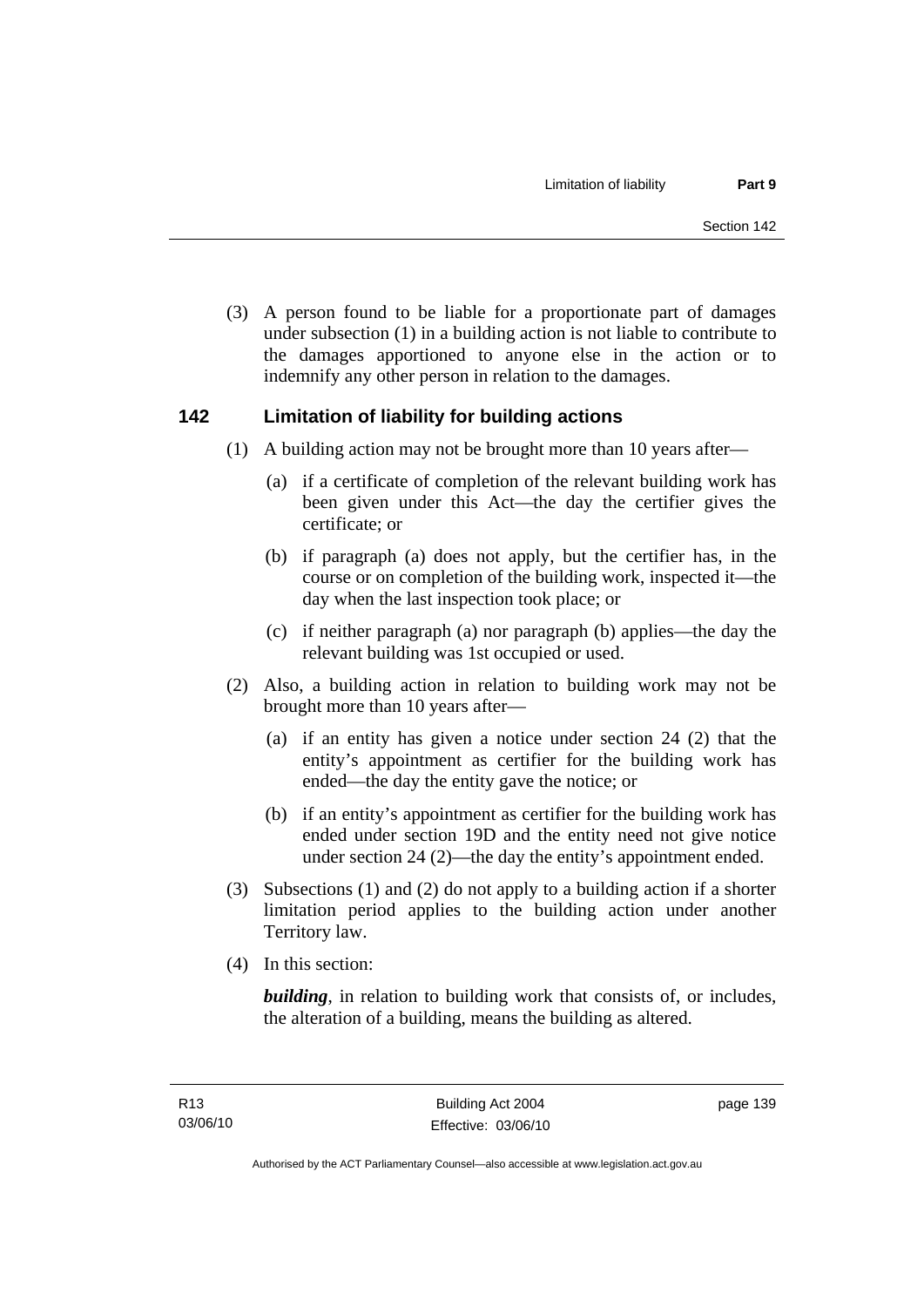Section 142A

# **Part 9A Notification and review of decisions**

# **142A Definitions***—***pt 9A**

In this part:

*decision-maker*, for a reviewable decision, means an entity prescribed by regulation.

*reviewable decision* means a decision prescribed by regulation.

# **142B Reviewable decision notices**

A decision-maker for a reviewable decision must give a reviewable decision notice to each entity prescribed by regulation in relation to the decision.

- *Note 1* The decision-maker must also take reasonable steps to give a reviewable decision notice to any other person whose interests are affected by the decision (see *ACT Civil and Administrative Tribunal Act 2008*, s 67A).
- *Note 2* The requirements for reviewable decision notices are prescribed under the *ACT Civil and Administrative Tribunal Act 2008*.

# **142C Applications for review**

The following may apply to the ACAT for a review of a reviewable decision:

- (a) an entity prescribed by regulation for the decision;
- (b) any other person whose interests are affected by the decision.
- *Note* If a form is approved under the *ACT Civil and Administrative Tribunal Act 2008* for the application, the form must be used.

Authorised by the ACT Parliamentary Counsel—also accessible at www.legislation.act.gov.au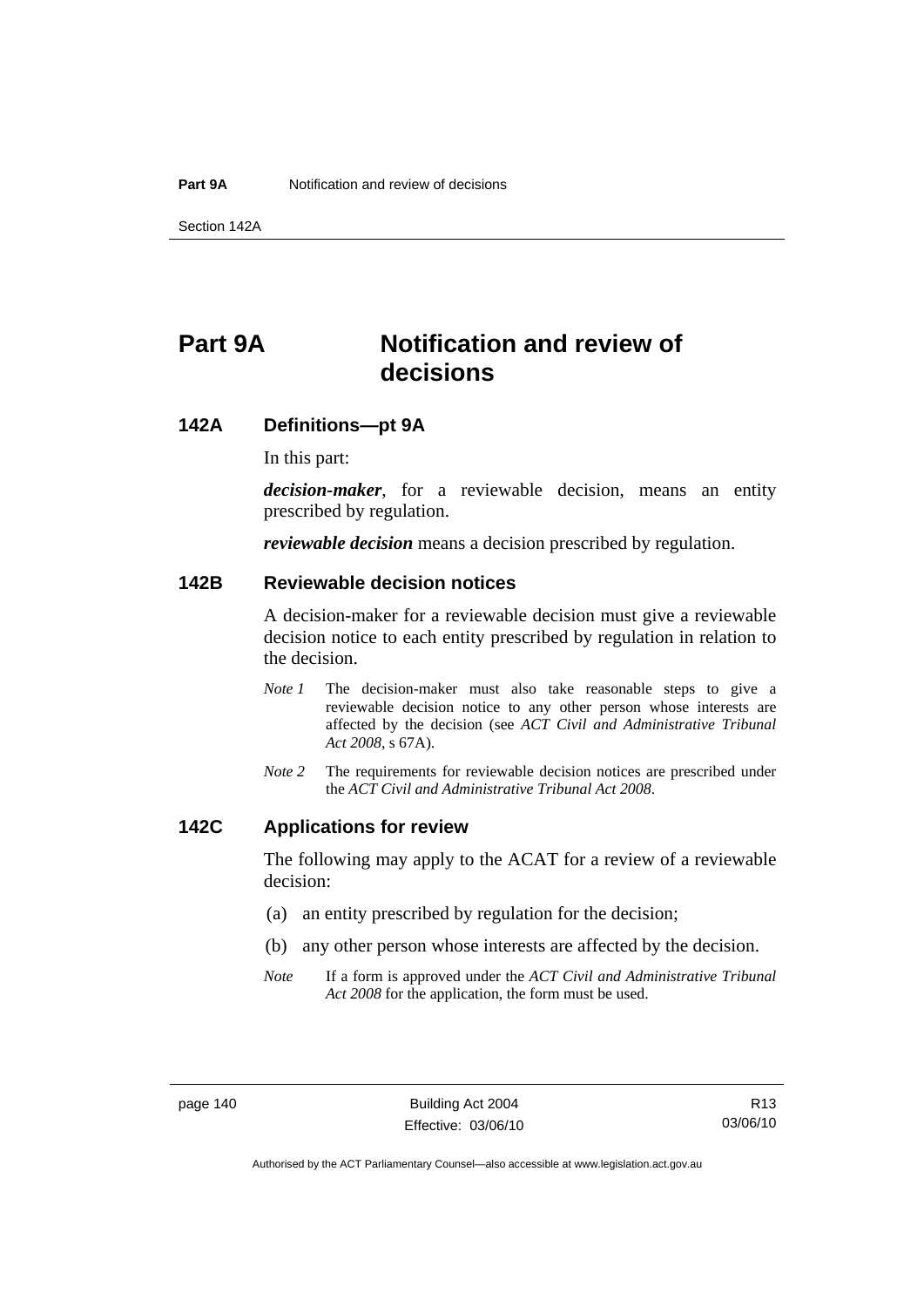# **Part 9B Powers of ACAT**

# **142D Powers of ACAT—proposed buildings etc forming part of development**

The ACAT must not, in relation to a proposed building, or a building as proposed to be altered, forming part of a development—

- (a) vary a decision to issue a stop notice under section 53 (Stop notices) or a notice under section 58 (2) or (4) (Further notices relating to stop notices) or section 62 (1) (Notice to carry out building work), or substitute a decision for a decision it has set aside, in a way that would be contrary to a development approval for the development; or
- (b) vary a decision to issue a notice under section 58 (4), or substitute a decision for a decision the ACAT has set aside, unless there is a development approval for the development.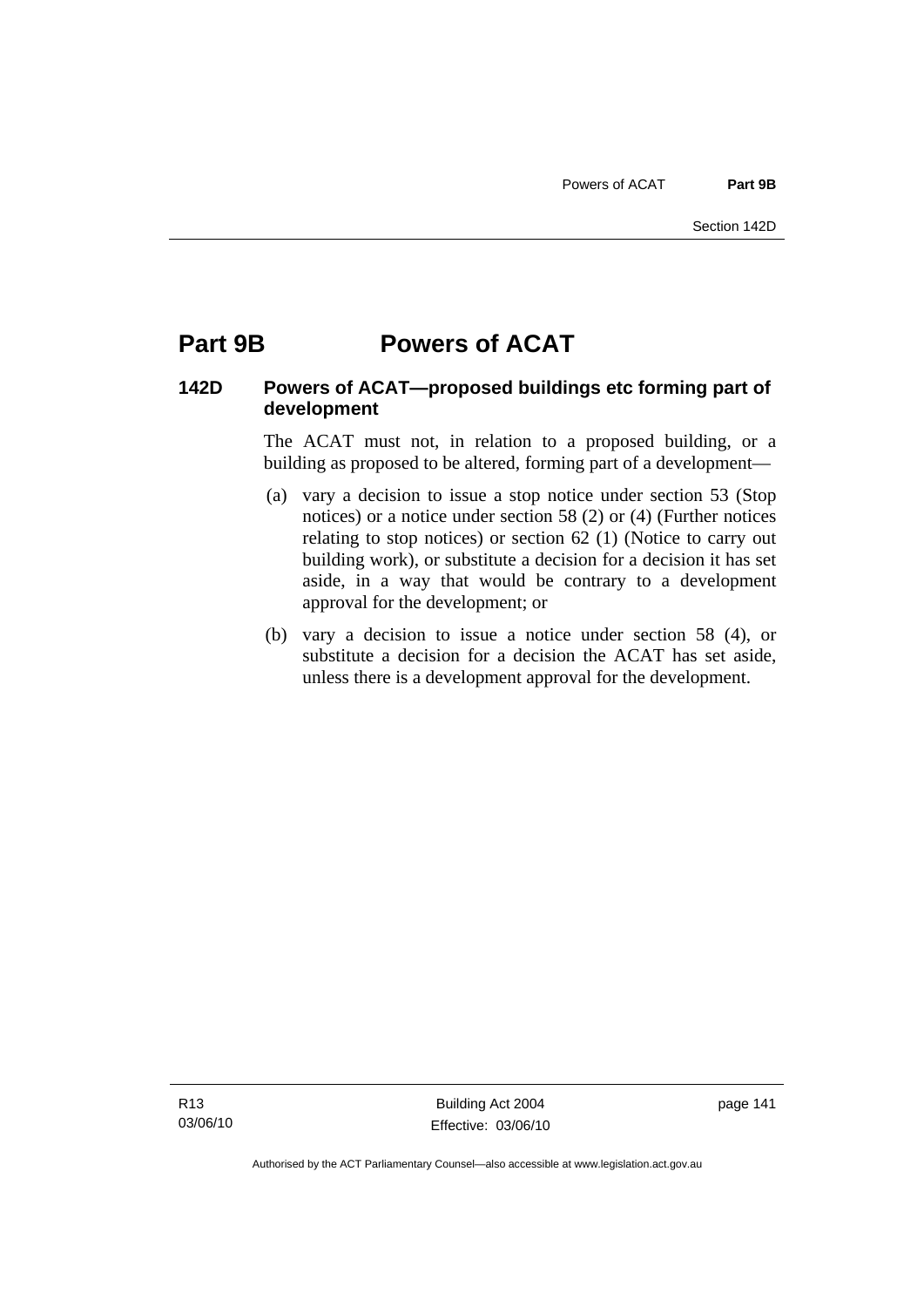#### **Part 10** Miscellaneous

Section 143

# **Part 10 Miscellaneous**

### **143 Sustainability guidelines**

- (1) The Minister must, in writing, make guidelines (the *sustainability guidelines*) for the sustainable use of materials for building.
- (2) A builder must not use a building material in contravention of the sustainability guidelines.

#### **Examples**

- 1 The sustainability guidelines may prohibit the use of rainforest timber for new buildings or repairs other than repairs to things that already consist mainly of rainforest timber. If the guidelines did this, a builder could use rainforest timber to repair window frames made of rainforest timber, but could not put in an extension containing rainforest timber.
- 2 The sustainability guidelines may allow the demolition of a building containing material from an unsustainable industry, eg rainforest timber. If the guidelines did this, a builder could demolish such a building without contravening the sustainability guidelines.
- (3) The sustainability guidelines are a disallowable instrument.
	- *Note* A disallowable instrument must be notified, and presented to the Legislative Assembly, under the Legislation Act.

### **144 Service of notices etc**

 (1) A notice or other document under this Act addressed to 1 person may be served by attaching the notice in a prominent position on the building or, for an alteration to a building, on the part of the building being altered, to which the notice relates.

page 142 Building Act 2004 Effective: 03/06/10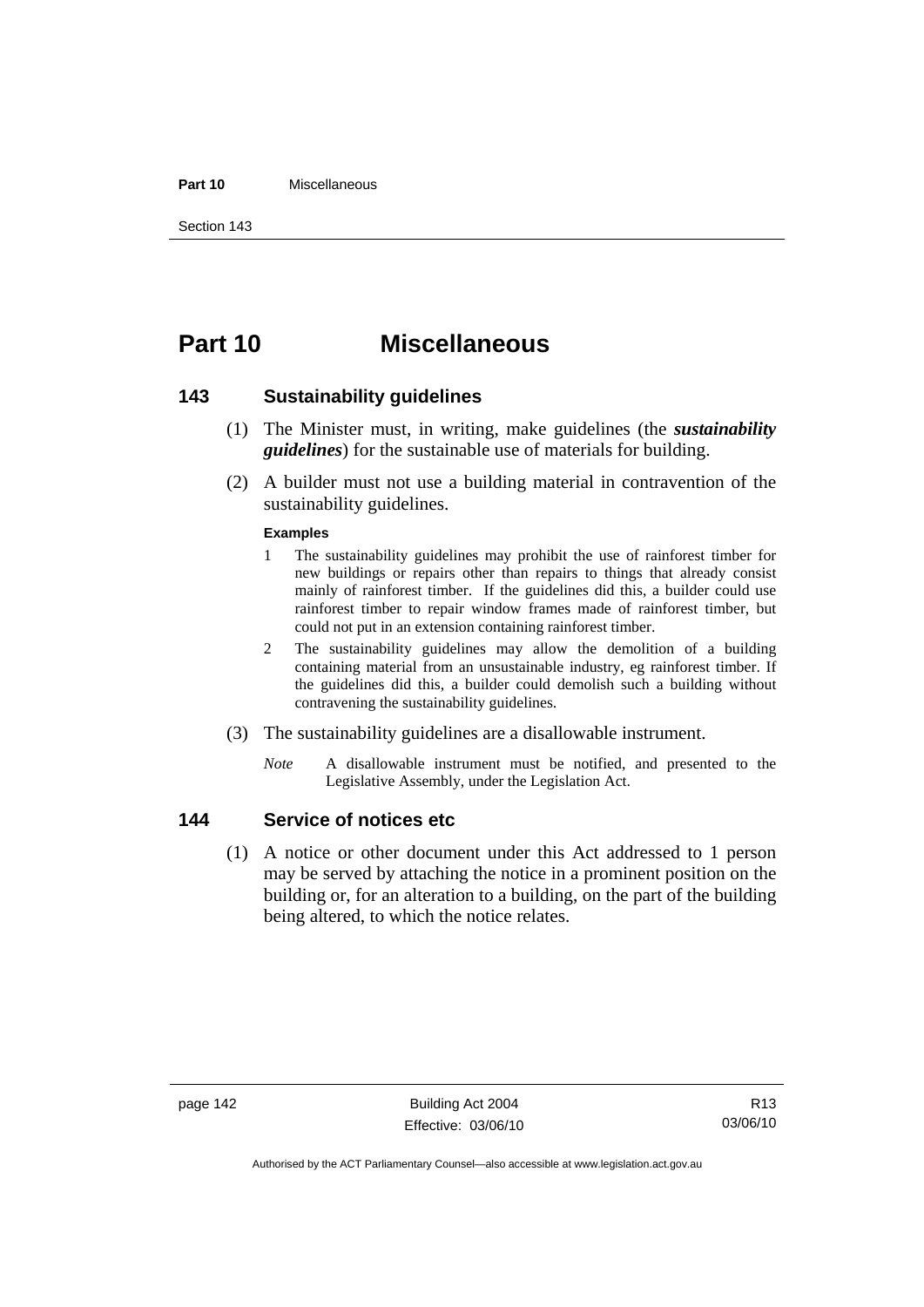(2) If a notice under this Act is addressed jointly to 2 or more people, a number of copies of the notice equal to the number of people to whom the notice is addressed must be signed by the person giving the notice, and 1 of those copies must be served on each of the people.

*Note* For how documents may also be served, see Legislation Act, pt 19.5.

# **145 Giving copies of documents**

Copies of plans submitted under the Act must not be given to anyone except in accordance with the instructions of—

- (a) the lessee or the owner of the parcel of land where the building to which the plans relate is erected; or
- (b) if the plans relate to a unit within the meaning of the *Unit Titles Act 2001*—the proprietor of the unit.

# **147 Recovery of costs of work carried out by inspector**

The costs incurred in the carrying out of the requirements of a notice under part 4 (Stop and demolition notices) or a decision of the construction occupations registrar by a building inspector or his or her assistants under section 131 (Inspection of building work where no approval) or section 133 (Power to authorise required work) is recoverable as a debt owing to the Territory from the person who was required to carry them out by the notice or order.

# **148 Evidentiary certificates**

In a proceeding before a court or the ACAT—

 (a) a document purporting to be a copy of a notice under this Act and certified as a true copy by the construction occupations registrar or of a person authorised in writing by the registrar must be received in evidence and must be taken without further proof to be a true copy of the notice; and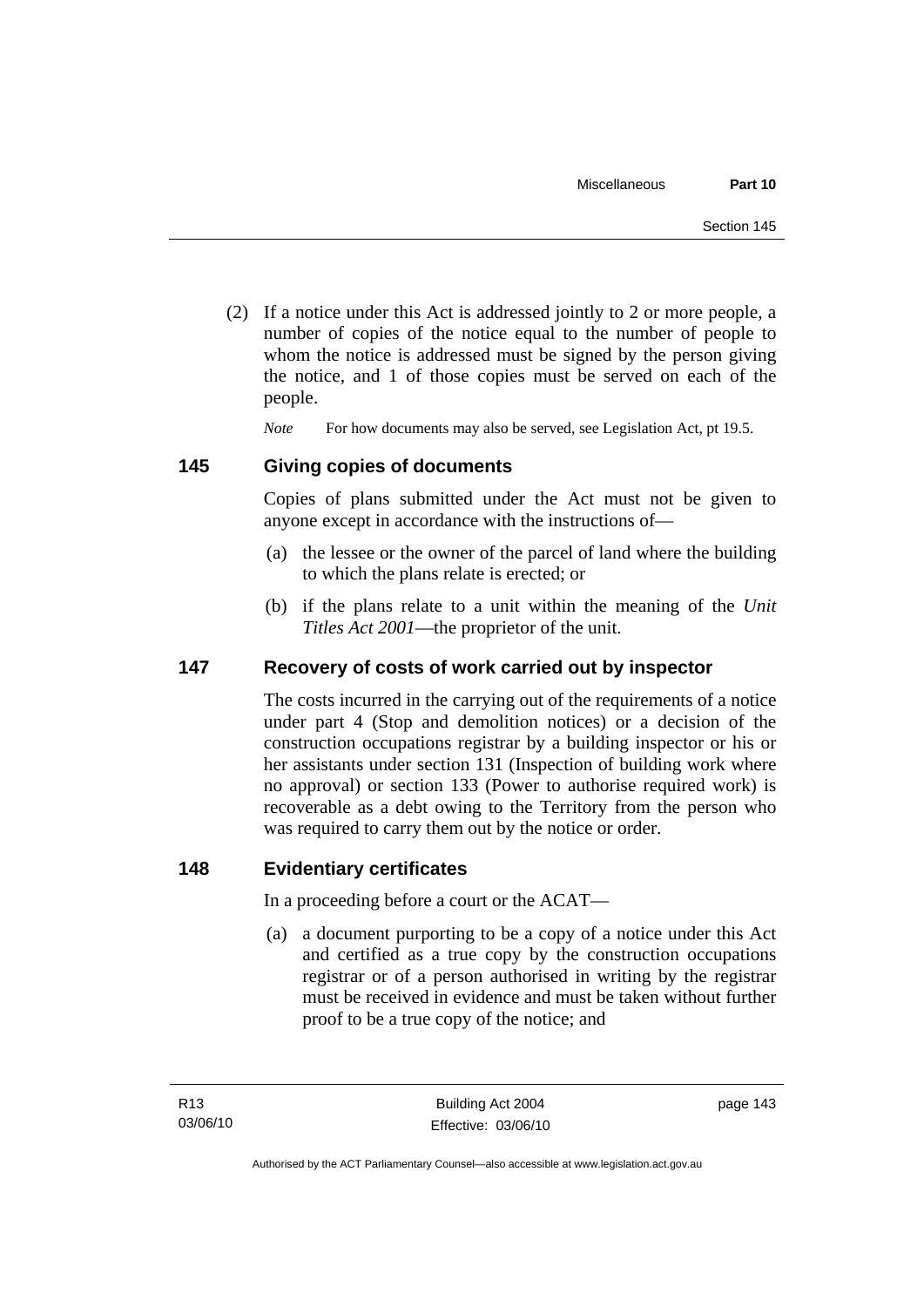#### **Part 10** Miscellaneous

Section 148

- (b) a notice certified as a true copy under this section must be taken, unless the contrary is proved, to have been given by the person purporting to give it and to have been given on the date stated in the certified copy of the notice; and
- (c) a document purporting to be a certificate given by the construction occupations registrar and certifying that there was a building approval in force for stated building work on a stated date or during a stated period is evidence that on the stated date or during the stated period the building approval was in force; and
- (d) a document purporting to be a certificate given by the construction occupations registrar and certifying that there was no building approval in force for stated building work on a stated date or during a stated period is evidence that on the stated date or during the stated period no building approval was in force for the building work; and
- (e) a certificate signed by the construction occupations registrar certifying that a document attached to the certificate is a true copy of plans approved by the registrar under this Act or of a part of such plans is evidence of the plans or of the part as so approved; and
- (f) a certificate signed by the construction occupations registrar and certifying that, at a stated date a certificate of occupancy had not been issued for a stated building or a stated part of the building is evidence that, at that date, a certificate of occupancy had not been issued for the building or part of a building.
- *Note* A document that purports to be signed by the construction occupations registrar is presumed to have been signed by the registrar unless the contrary is proved (see Evidence Act 1995 (Cwlth), s 150).

page 144 Building Act 2004 Effective: 03/06/10

R13 03/06/10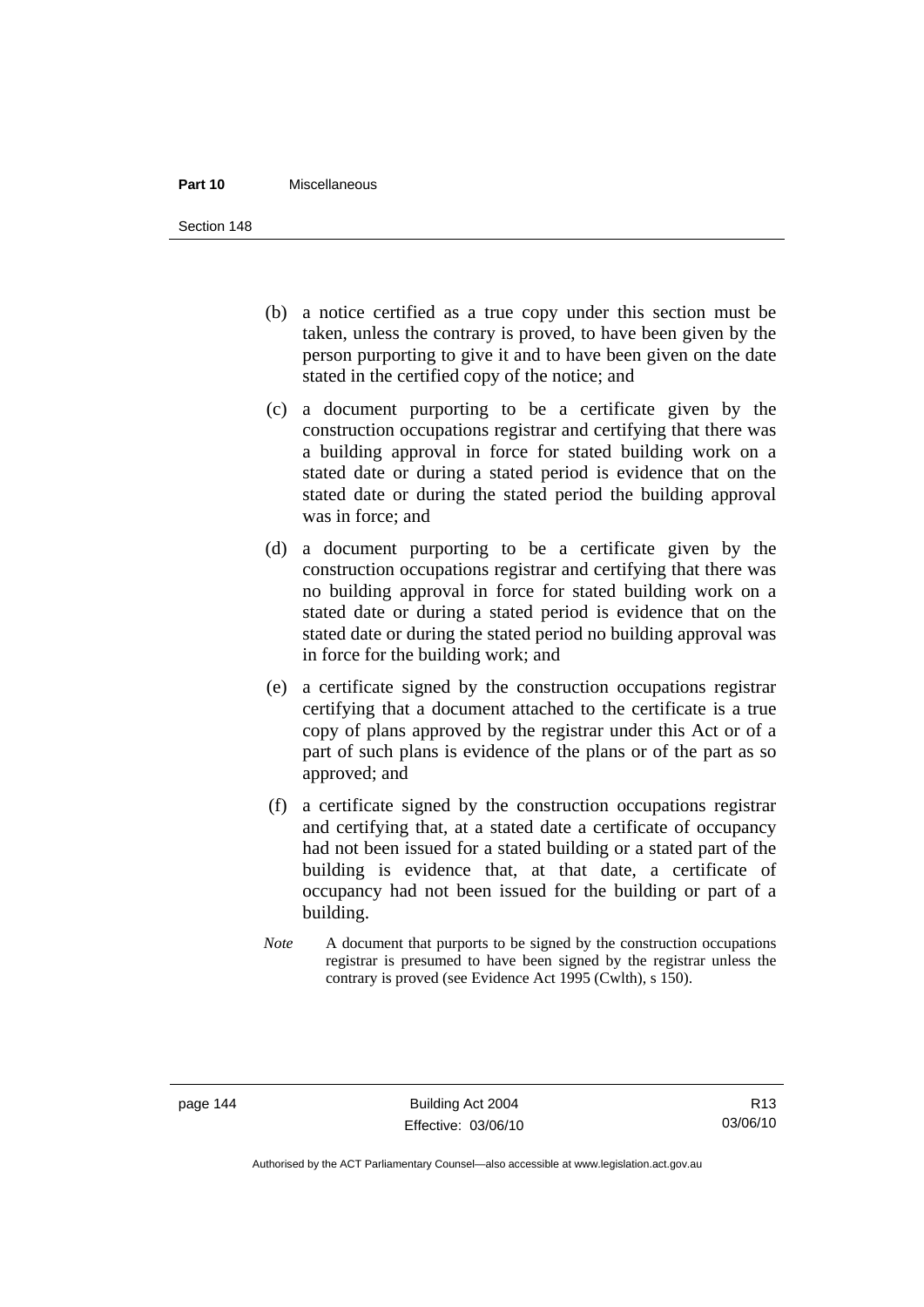# **149 Legal liability for acts of registrar etc**

- (1) The construction occupations registrar, a building inspector, or a person who was the registrar or an inspector, is not civilly or criminally liable in relation to anything done or omitted to be done honestly by him or her in the exercise of a function under this Act.
- (2) A civil or criminal liability that would, apart from this section, attach to the construction occupations registrar or a building inspector attaches instead to the Territory.

# **150 Determination of fees**

- (1) The Minister may, in writing, determine fees for this Act.
	- *Note* The Legislation Act contains provisions about the making of determinations and regulations relating to fees (see pt 6.3).
- (2) A fee for the issue of a building approval under section 28 (2) must only be determined by reference to the value of building work for which the building approval has been issued.
- (3) A determination is a disallowable instrument.
	- *Note* A disallowable instrument must be notified, and presented to the Legislative Assembly, under the Legislation Act.

# **151 Approved forms**

- (1) The construction occupations registrar may, in writing, approve forms for this Act.
- (2) If the construction occupations registrar approves a form for a particular purpose, the approved form must be used for that purpose.

*Note* For other provisions about forms, see Legislation Act, s 255.

(3) An approved form is a notifiable instrument.

*Note* A notifiable instrument must be notified under the Legislation Act.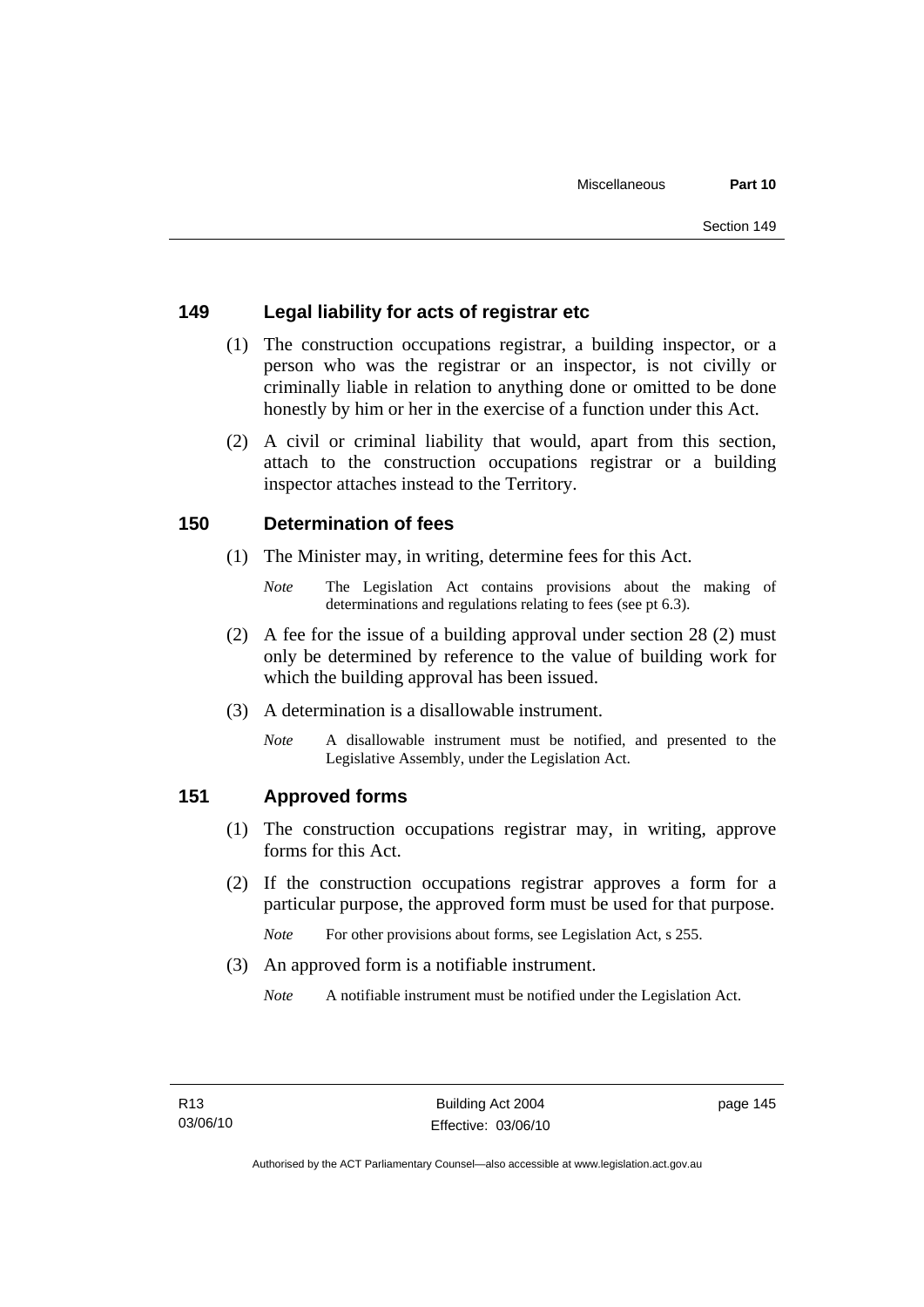#### **Part 10** Miscellaneous

Section 152

# **152 Regulation-making power**

- (1) The Executive may make regulations for this Act.
	- *Note* Regulations must be notified, and presented to the Legislative Assembly, under the Legislation Act.
- (2) A regulation may exempt a building from the application of this Act, or part of the Act, whether—
	- (a) directly or by a further instrument; or
	- (b) conditionally or otherwise.
- (3) The regulations may make provision in relation to—
	- (a) the approval of building work in relation to particular buildings; and
	- (b) anything else in relation to the approval of building work on particular buildings; and
	- (c) the following:
		- (i) when an entity must be consulted about, consent to, or approve, an application for building approval;
		- (ii) anything else in relation to the consultation, consent or approval.

*Note* See s 27 (1) (b).

- (4) The regulations may make provision about a matter by applying, adopting or incorporating (with or without change) a standard, or a provision of a standard, as in force from time to time.
- (5) The Legislation Act, section 47 (6) does not apply in relation to an Australian Standard, or an Australian/New Zealand Standard, applied, adopted or incorporated as in force from time to time under the regulations.

Authorised by the ACT Parliamentary Counsel—also accessible at www.legislation.act.gov.au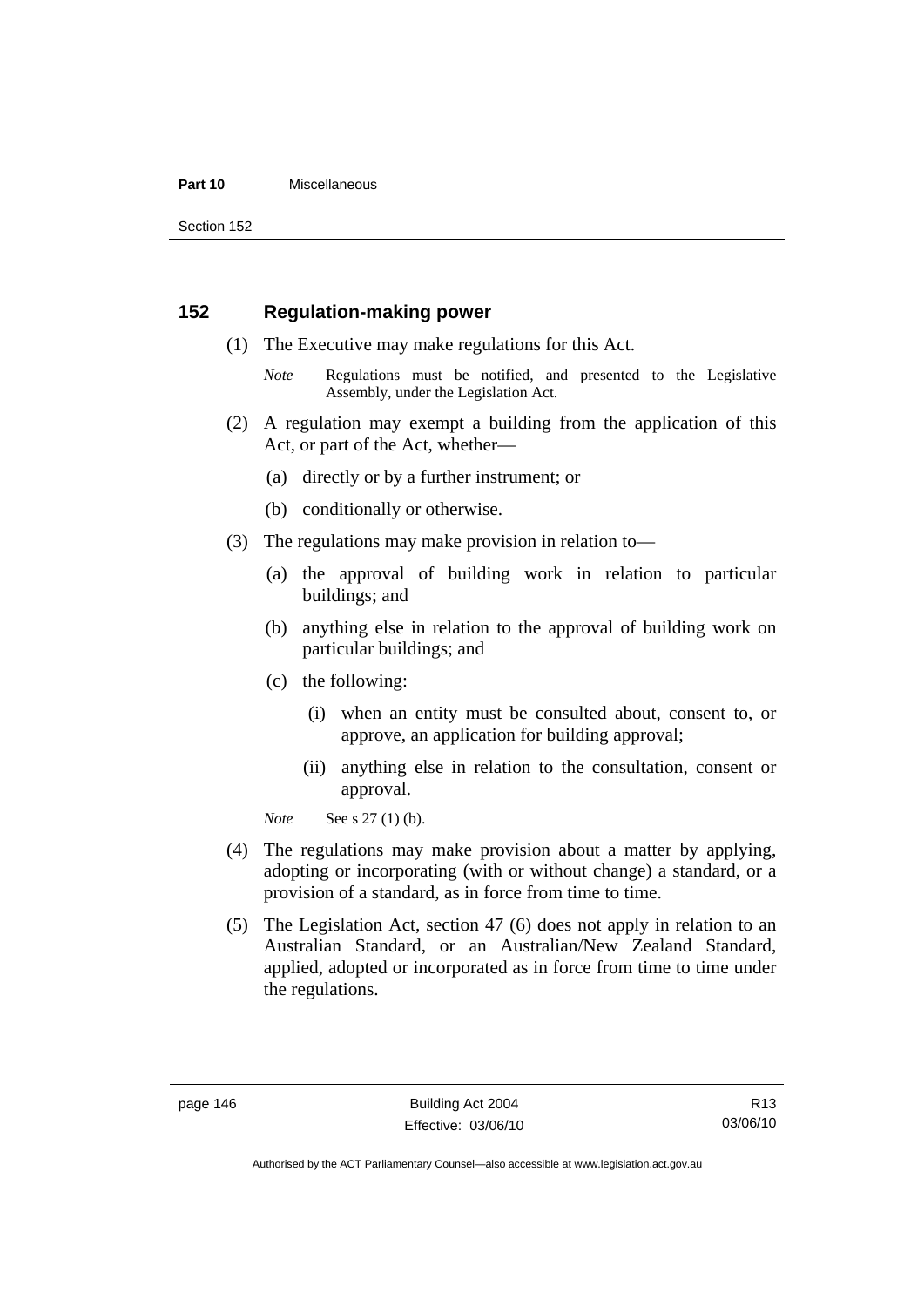(6) The regulations may also prescribe offences for contraventions of the regulations and prescribe maximum penalties of not more than 10 penalty units for offences against the regulations.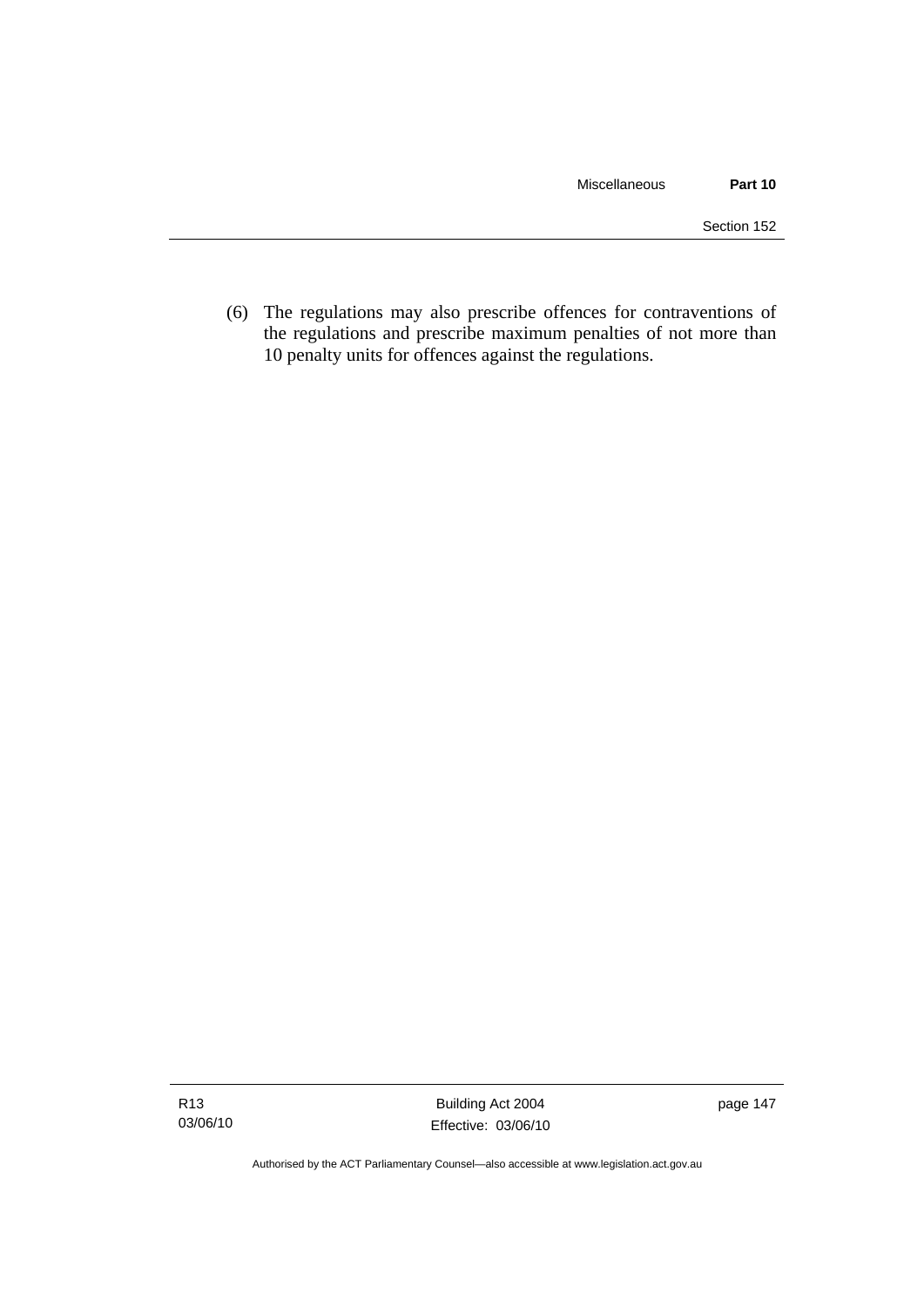# **Dictionary**

(see s 3)

*Note 1* The Legislation Act contains definitions and other provisions relevant to this Act.

*Note 2* In particular, the Legislation Act, dict, pt 1, defines the following terms:

- ACAT
	- bankrupt or personally insolvent
	- contravene
	- daily newspaper
	- exercise
	- function
	- law
	- may (see s  $146$ )
	- must (see s  $146$ )
	- national land
	- planning and land authority
	- reviewable decision notice
	- Territory land
	- under.

*actuary*, for an approved scheme, for part 6 (Residential buildings statutory warranties, insurance and fidelity certificates)—see section 84.

*alteration*, of a building, includes—

- (a) demolition of part of the building; and
- (b) an addition to the building.

*approval criteria*, for part 6 (Residential buildings—statutory warranties, insurance and fidelity certificates)—see section 84.

*approval requirement*, for plans—see section 29.

R13 03/06/10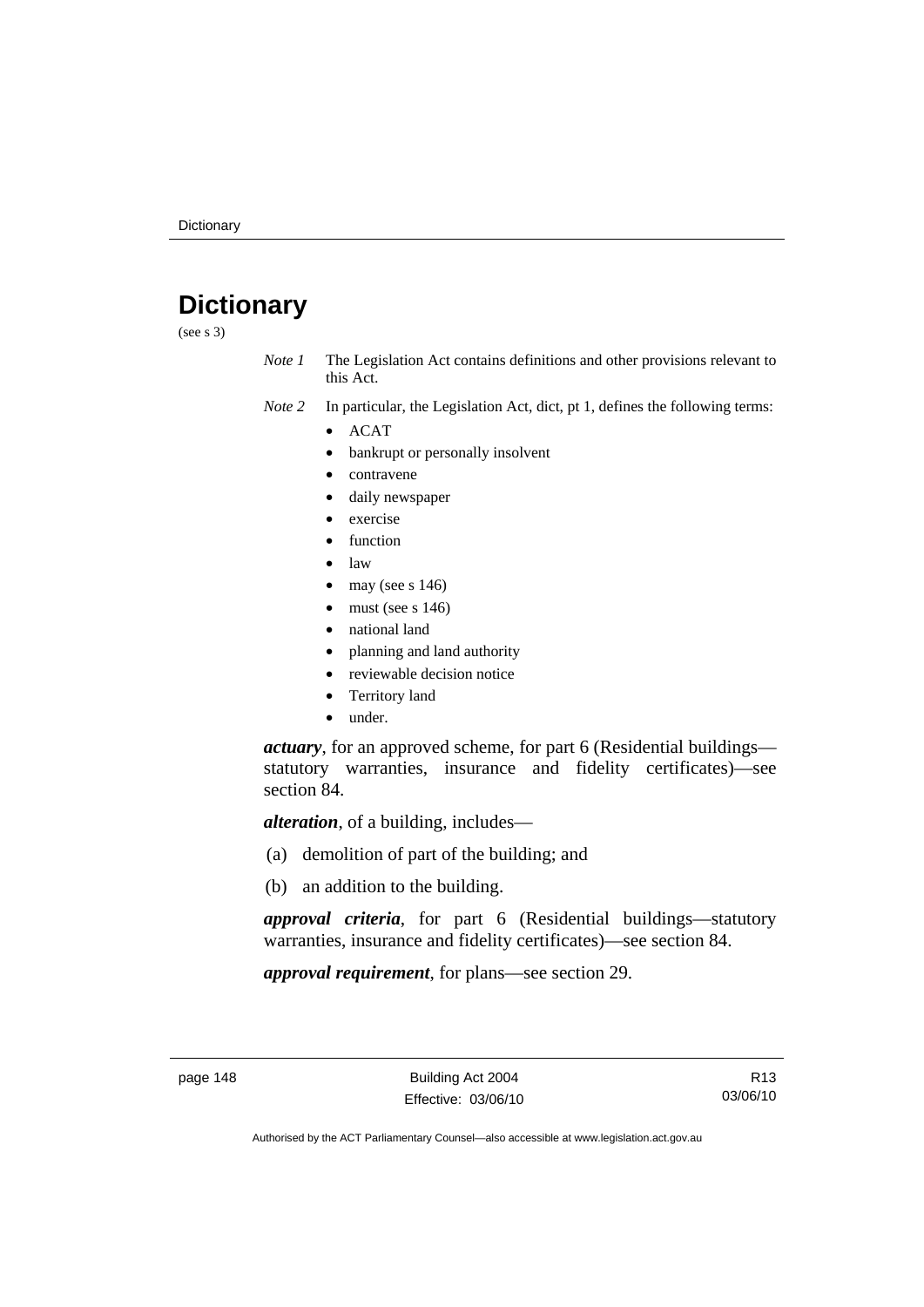### *approved plans*—

- (a) means plans that relate to building work for which a building approval is in effect; and
- (b) includes amended plans.

*approved scheme*, for part 6 (Residential buildings—statutory warranties, insurance and fidelity certificates)—see section 84.

*asbestos advice*—see the *Dangerous Substances Act 2004*, section 47J.

*asbestos assessment report*, for premises—see the *Dangerous Substances Act 2004*, section 47K.

*asbestos code* means the codes of practice that are approved under section 139B.

*asbestos removal control plan*, in relation to building work, means a plan, complying with the asbestos code, that provides for the management of any asbestos disturbance resulting from the building work.

*authorised insurer* means a body corporate authorised to carry on insurance business under the *Insurance Act 1973* (Cwlth), section 12.

*basic building work*—see section 10.

*bonded asbestos* means asbestos in a form where the asbestos fibres are held within another material (for example, cement) but does not include friable asbestos.

*Note* An example is part of the Act, is not exhaustive and may extend, but does not limit, the meaning of the provision in which it appears (see Legislation Act, s 126 and s 132).

*builder*, in relation to residential building work or a residential building, for part 6 (Residential buildings—statutory warranties, insurance and fidelity certificates)—see section 84.

page 149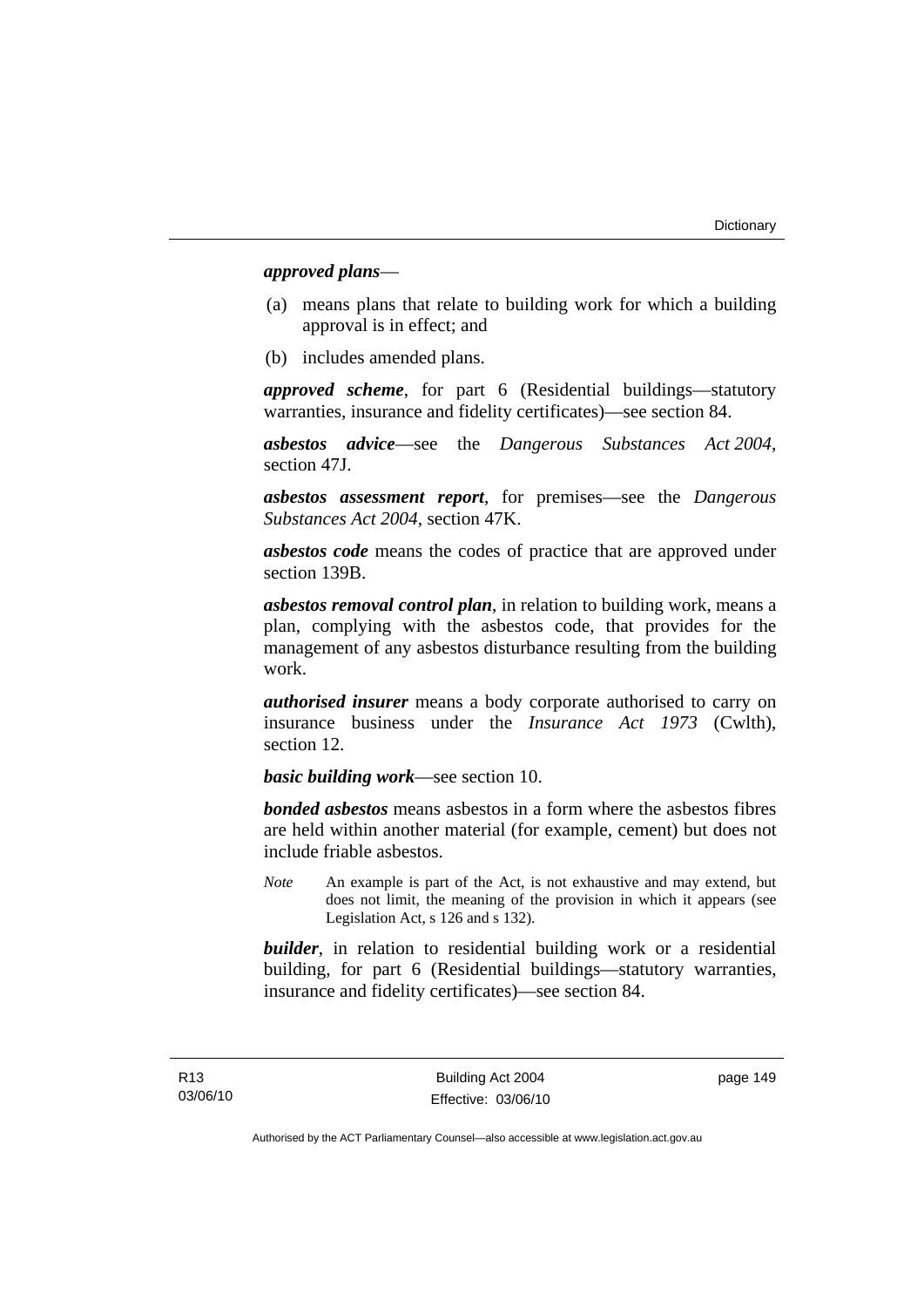*builders licence* means a licence issued under the *Construction Occupation (Licensing) Act 2004* in the construction occupation of builder.

### *building*—

- (a) for Act—see section 7; but
- (b) for part 6 (Residential buildings—statutory warranties, insurance and fidelity certificates)—see section 84.

*building action*, for part 9 (Limitation of liability)—see section 140.

*building approval* means a building approval under part 3.

*building code*—see section 136 (1).

*building inspector* means a person appointed under section 128.

### *building work*—

- (a) for Act—see section 6; but
- (b) for part 6 (Residential buildings—statutory warranties, insurance and fidelity certificates)—see section 84.

*certificate of occupancy* means a certificate under section 69.

*certificate of regularisation*—see section 75 (1).

### *certifier*—

- (a) for building work—means an entity appointed to act as certifier under section 19 (Appointment of certifiers—work not begun), section 19A (Appointment of certifiers—work begun) or government certifier under section 20 (Appointment of government certifiers) for the work; but
- (b) for division 3.2 (Certifiers and government certifiers)—see section 17.

*class*, of building, means that class of building under the building code.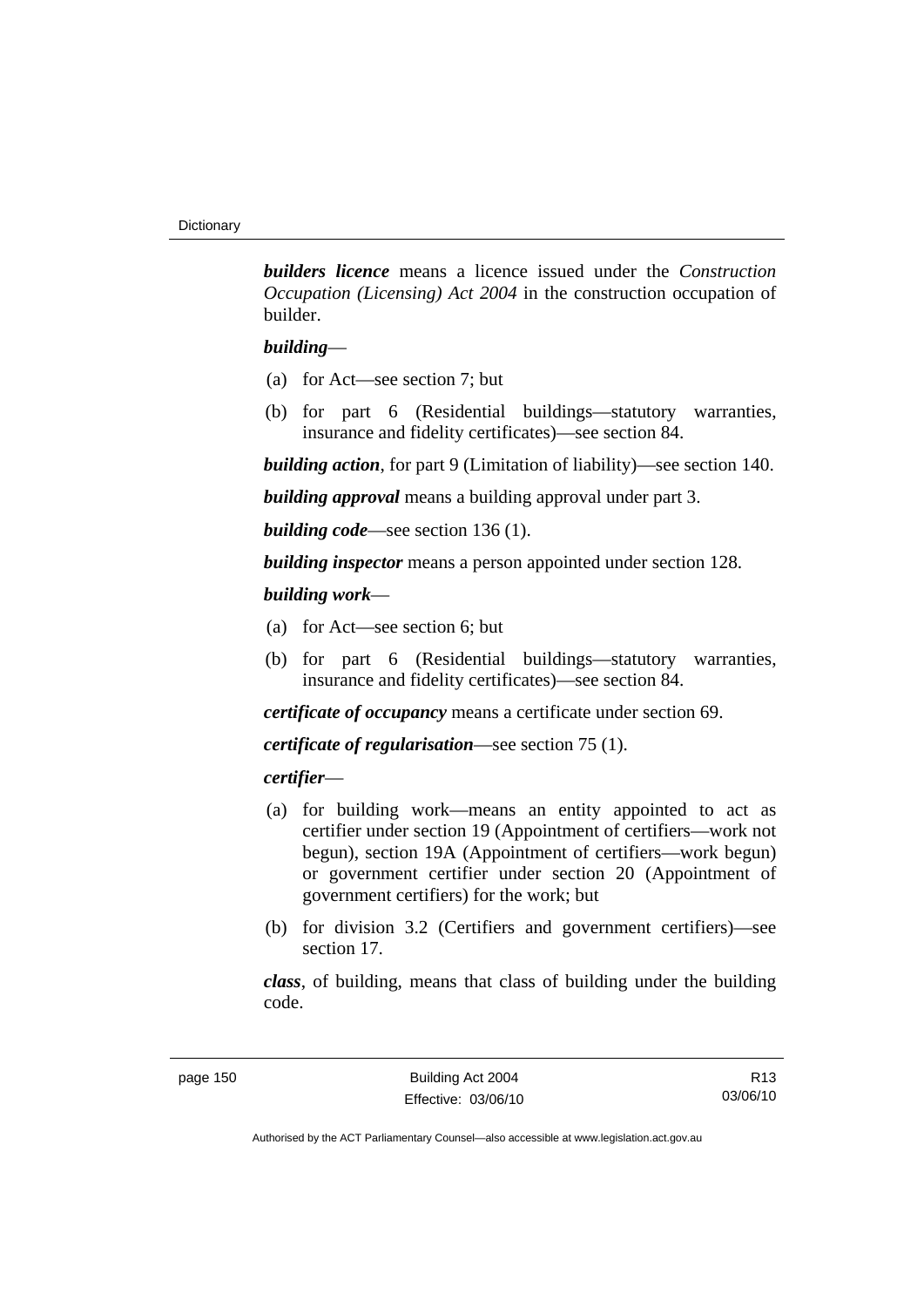*complying residential building work insurance*, for part 6 (Residential buildings—statutory warranties, insurance and fidelity certificates)—see section 84.

*completion day*, for part 6 (Residential buildings—statutory warranties, insurance and fidelity certificates)—see section 84.

*cost*, for part 6 (Residential buildings—statutory warranties, insurance and fidelity certificates)—see section 86.

*decision-maker*, for a reviewable decision, for part 9A (Notification and review of decisions)—see section 142A.

*development*—see the *Planning and Development Act 2007*, section 7.

*development approval* means development approval under the *Planning and Development Act 2007*, chapter 7.

*disturbs* friable asbestos—see section 10B.

*dwelling* means a class 1 or class 2 building.

*easement*, for part 4 (Stop and demolition notices)—see section 52.

*eligible entity*, for division 3.2 (Certifiers and government certifiers)—see section 17.

*exempt building*—see section 12.

*fidelity certificate*, for building work, for part 6 (Residential buildings—statutory warranties, insurance and fidelity certificates)—see section 84.

*fidelity fund scheme*, for part 6 (Residential buildings—statutory warranties, insurance and fidelity certificates)—see section 84.

*friable asbestos* means asbestos, whether or not contained in other material, that—

(a) is crumbly, dusty or powdery; or

page 151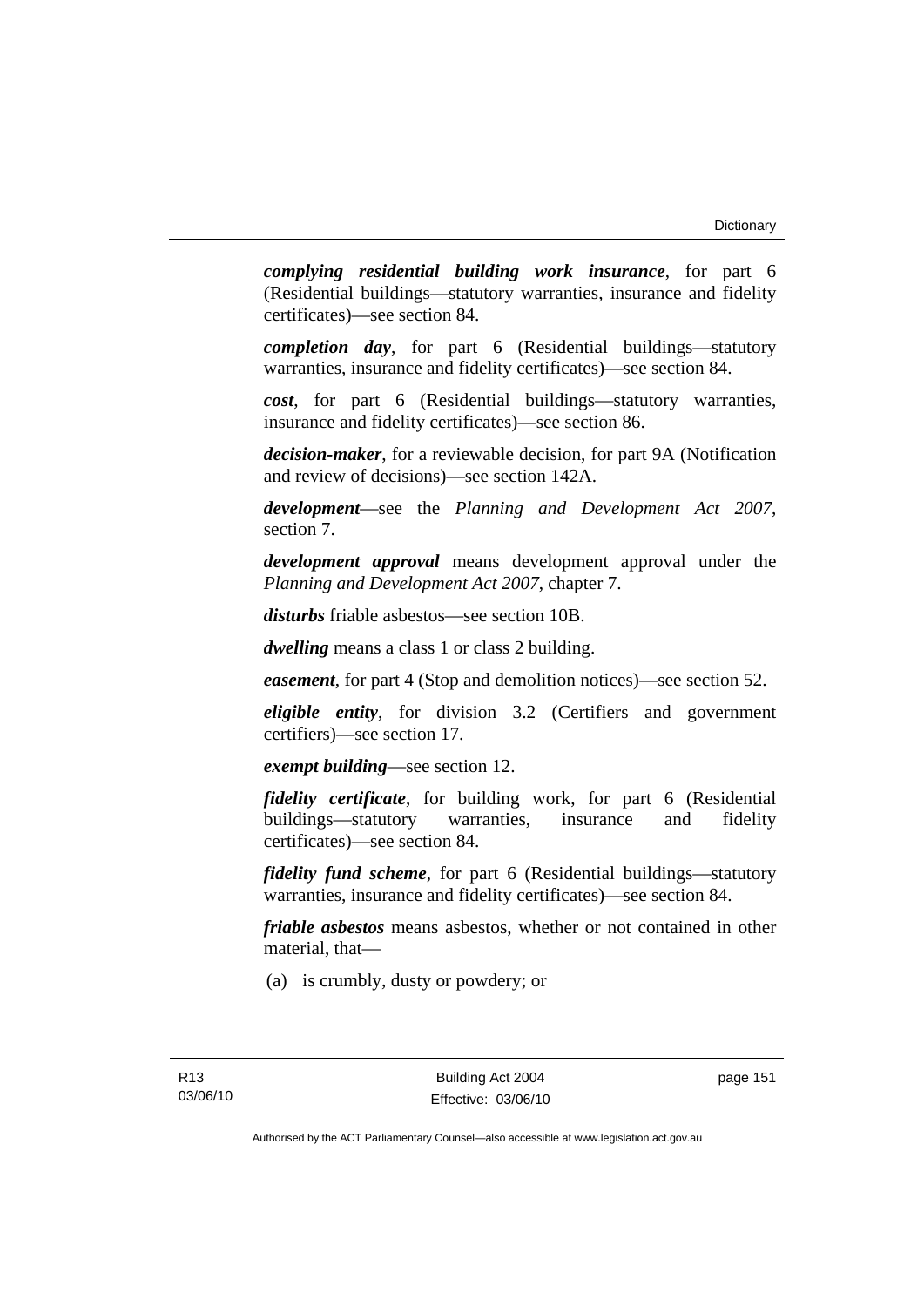(b) when dry, can be crumbled, pulverised or reduced to powder by hand pressure.

#### **Examples of friable asbestos**

- 1 sprayed asbestos coating or insulation
- 2 asbestos lagging
- 3 loose asbestos, asbestos in its raw form
- *Note* An example is part of the Act, is not exhaustive and may extend, but does not limit, the meaning of the provision in which it appears (see Legislation Act, s 126 and s 132).

*government certifier*, for division 3.2 (Certifiers and government certifiers)—see section 17.

*handling* asbestos—to remove any doubt, *handling* asbestos (including friable asbestos) includes disturbing the asbestos.

*information* includes documents.

*land* includes—

- (a) a place under, on or above the ground; and
- (b) a place in relation to which a permit has been granted under the *Roads and Public Places Act 1937*; and
- (c) land, a building or a structure, the use of which is authorised by a licence under the *Planning and Development Act 2007*, part 9.11 (Licences for unleased land).

*lease*—see the *Planning and Development Act 2007*, section 235.

*licensed construction practitioner* means an entity licensed under the *Construction Occupations (Licensing) Act 2004*.

*licence number*—see the *Construction Occupations (Licensing) Act 2004*, section 23 (1) (c).

*load* includes superimposed load.

*occupation class*—see the *Construction Occupations (Licensing) Act 2004*, dictionary.

page 152 Building Act 2004 Effective: 03/06/10

R13 03/06/10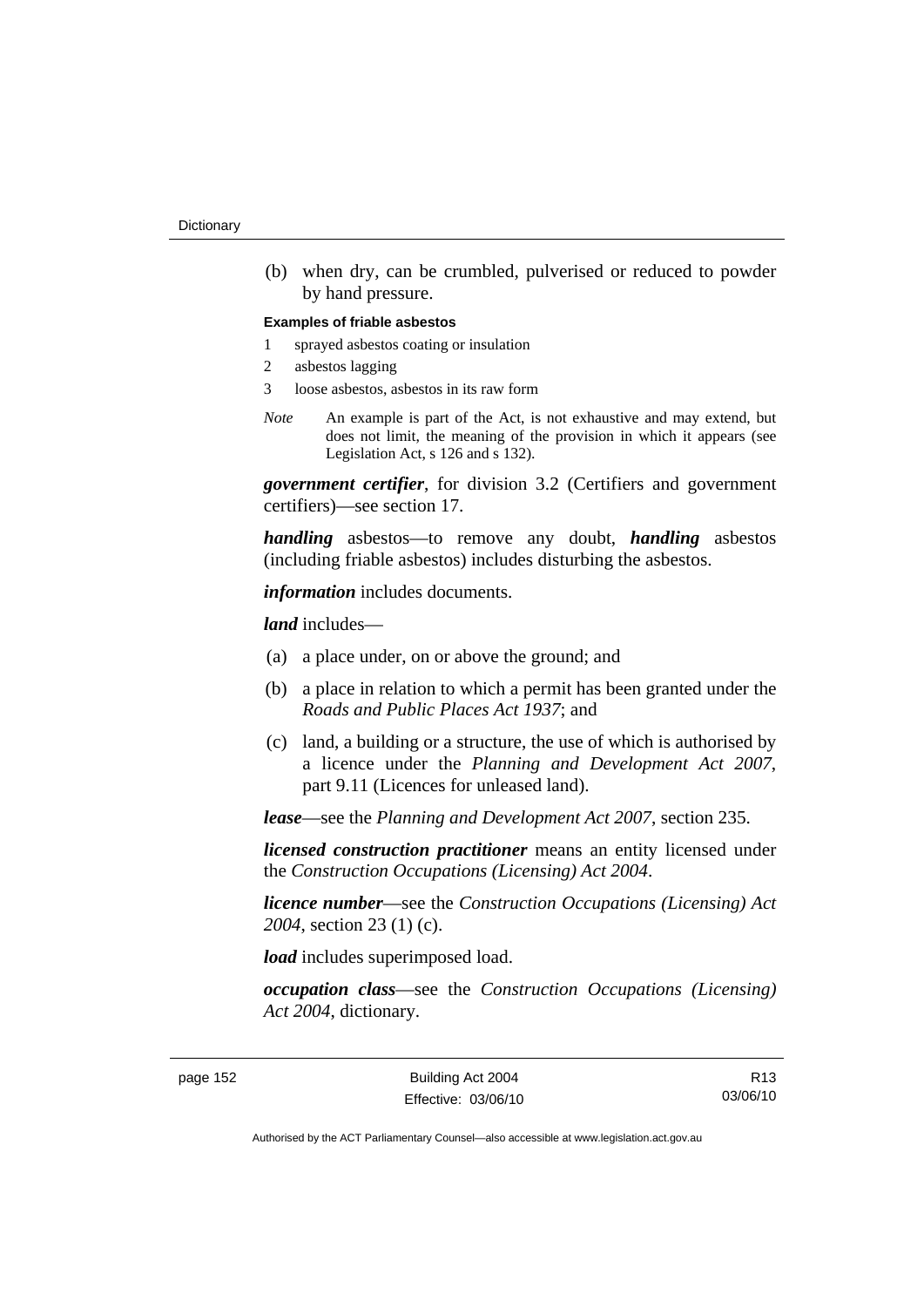*owner*, of land, means—

- (a) if the land is held under a lease from the Commonwealth for a term of years—the lessee; or
- (b) if the land is subdivided under the *Unit Titles Act 2001*
	- (i) if building work has been, is being or is to be carried out on the land for the owners corporation—the owners corporation; or
	- (ii) if building work has been, is being or is to be carried out on the land for the proprietor of a unit—the proprietor; or
	- (iii) in any other case—the owners corporation; or
- (c) if the land is occupied under a tenancy from the Territory or the Commonwealth—the occupier; or
- (d) if the land is subject to a permit under the *Roads and Public Places Act 1937*—the permit-holder; or
- (e) if the land is subject to a licence under the *Planning and Development Act 2007*, part 9.11 (Licences for unleased land)—the licensee; or
- (f) if the Territory carries out or proposes to carry out building work on the land—the Territory; or
- (g) if the Commonwealth carries out or proposes to carry out building work on the land—the Commonwealth.

*owner-builder* means an entity licensed under the *Construction Occupations (Licensing) Act 2004* in the occupation class of ownerbuilder.

*premises* includes land or a structure and any part of an area of land or a structure.

*prescribed requirements*, for division 5.1 (Certificates of occupancy and other certificates)—see section 66.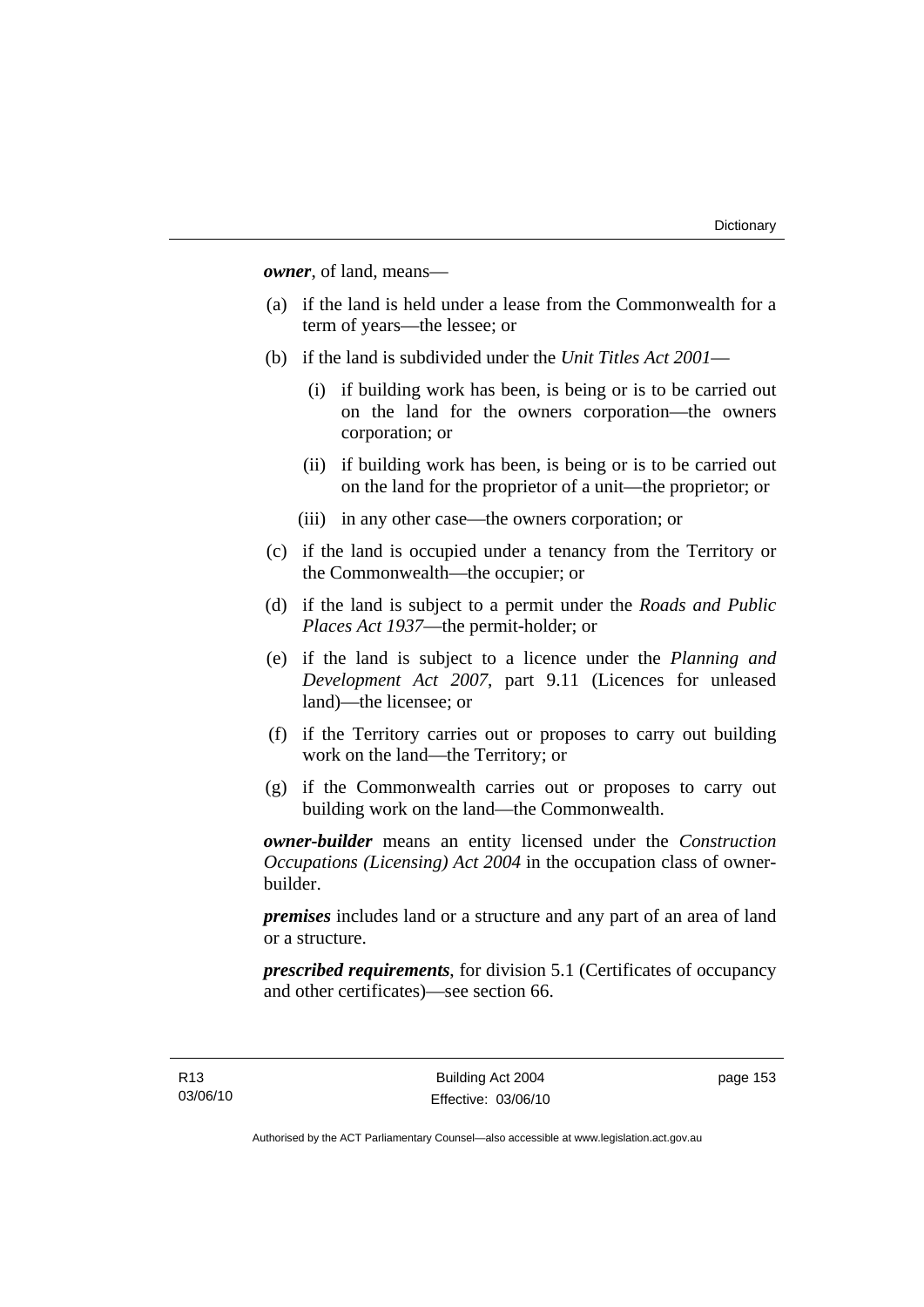*prudential standards*, for part 6 (Residential buildings—statutory warranties, insurance and fidelity certificates)—see section 84.

*recognised standard* means a document declared to be a recognised standard under section 139A (1).

*removal*, of a building—

- (a) means the removal of the building from a place for re-erection, with or without further alteration, at another place; and
- (b) includes the demolition of part of the building removed or proposed to be removed.

*residential building*, for part 6 (Residential buildings—statutory warranties, insurance and fidelity certificates)—see section 84.

*residential building work*, for part 6 (Residential buildings statutory warranties, insurance and fidelity certificates)—see section 84.

*reviewable decision*, for part 9A (Notification and review of decisions)—see section 142A.

*site work*—see section 7A.

*special actuary*, for part 6 (Residential buildings—statutory warranties, insurance and fidelity certificates)—see section 84.

*specialist building work*—see section 9.

*stage*, of building work, means a stage prescribed under section 43 (1) (a).

*stop notice*—see section 53 (2).

*storey*—

- (a) means a floor level within a building that—
	- (i) is between 2 other floor levels; or
	- (ii) has a floor level above or below it; but

page 154 Building Act 2004 Effective: 03/06/10

R13 03/06/10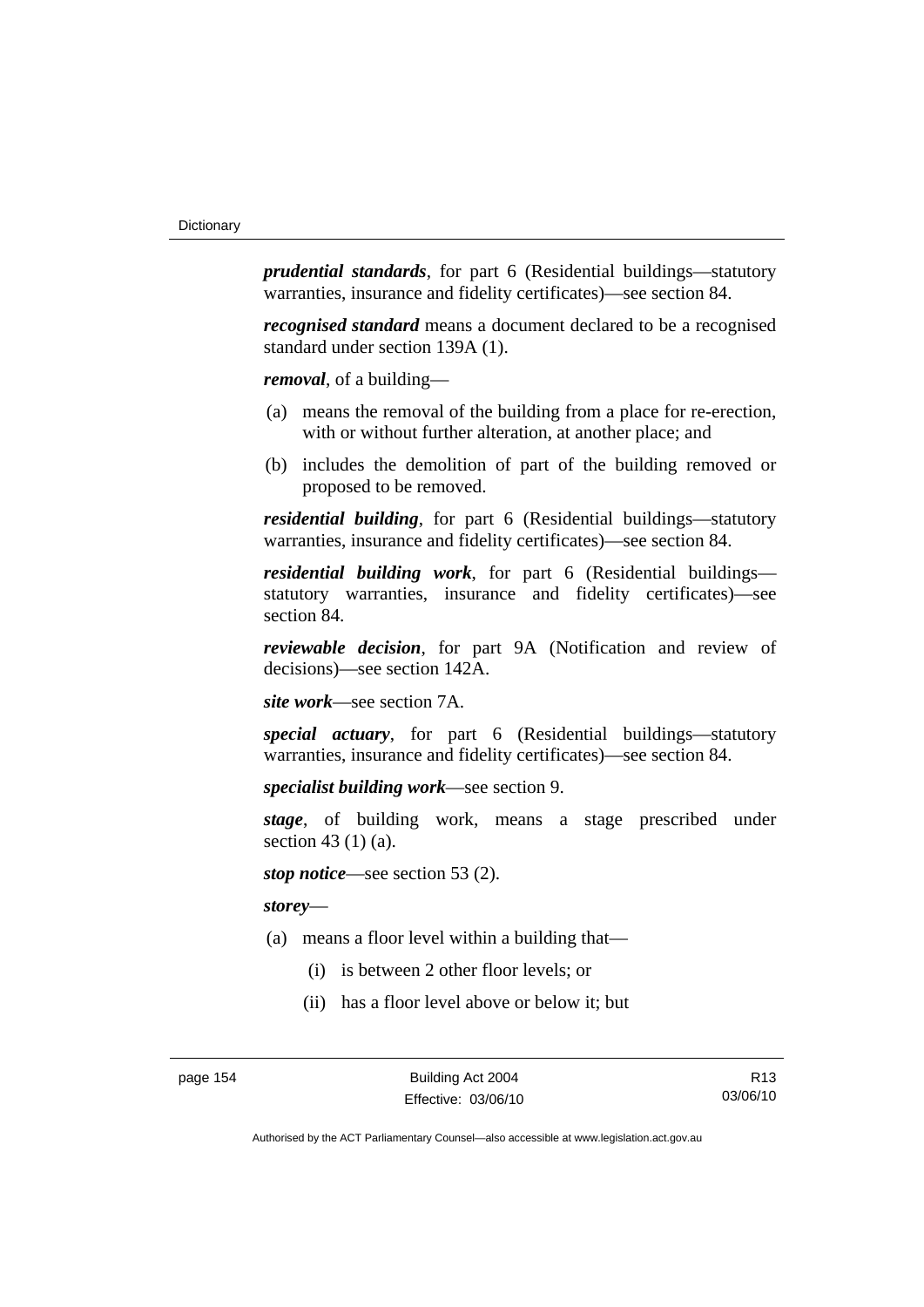- (b) does not include a mezzanine level or a space that contains only 1 or more of the following:
	- (i) a lift shaft, stairway, meter room;
	- (ii) a bathroom, shower room, laundry, toilet or other sanitary compartment;
	- (iii) accommodation intended for up to 3 vehicles; and
- (c) for part 6 (Residential buildings—statutory warranties, insurance and fidelity certificates)—does not include a storey below the ground storey (see section 84).

*structure*—see section 8.

*waste management plan*, in relation to building work that involves the demolition or alteration of a building, means information that includes—

- (a) the extent of work to be undertaken; and
- (b) the nature and amount of waste that will be generated; and
- (c) the place to which each kind of waste will be taken by the builder, or the builder's agent, for reuse, recycling or disposal; and
- (d) any other information prescribed under the regulations.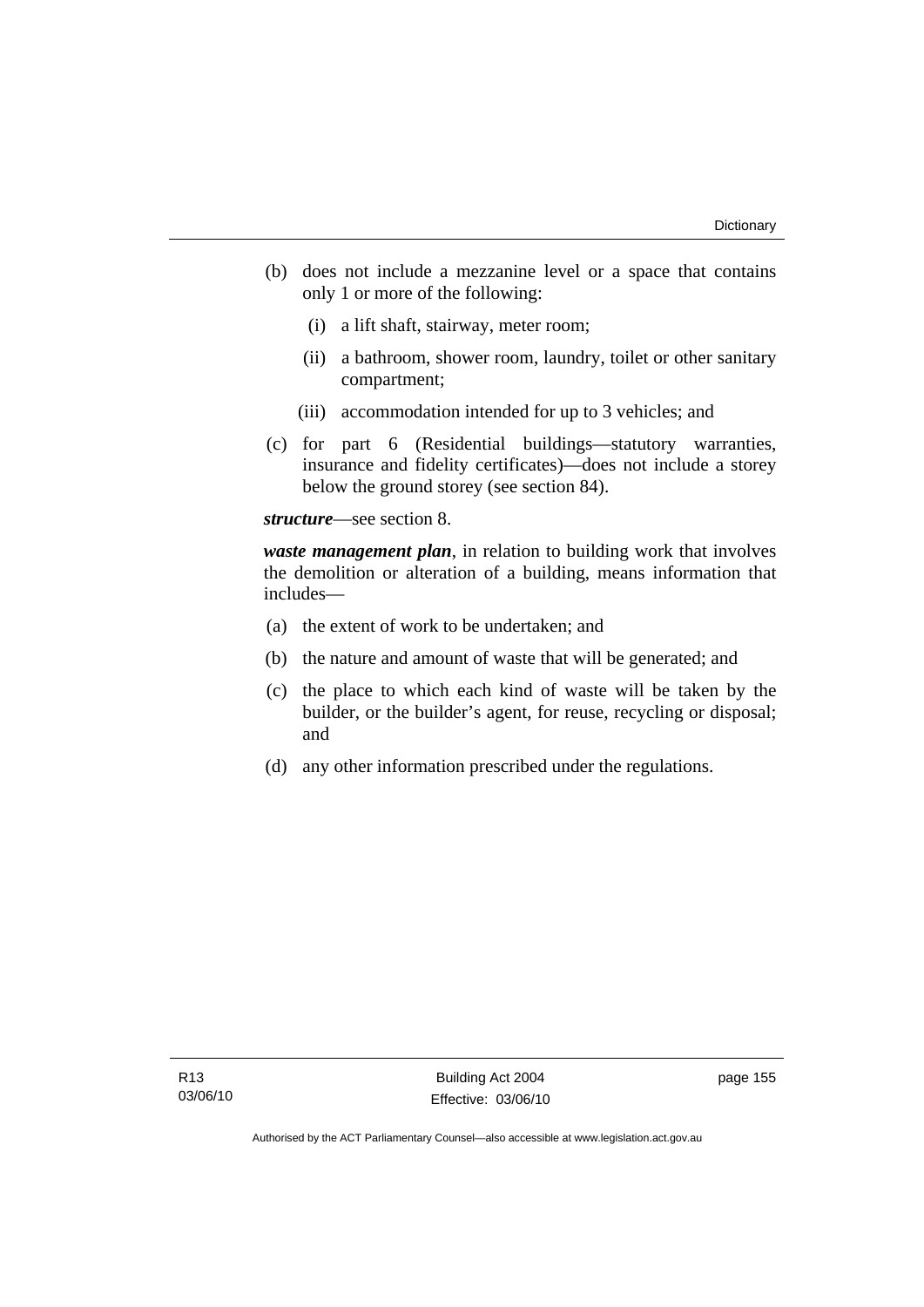1 About the endnotes

# **Endnotes**

# **1 About the endnotes**

Amending and modifying laws are annotated in the legislation history and the amendment history. Current modifications are not included in the republished law but are set out in the endnotes.

Not all editorial amendments made under the *Legislation Act 2001*, part 11.3 are annotated in the amendment history. Full details of any amendments can be obtained from the Parliamentary Counsel's Office.

Uncommenced amending laws and expiries are listed in the legislation history and the amendment history. These details are underlined. Uncommenced provisions and amendments are not included in the republished law but are set out in the last endnote.

If all the provisions of the law have been renumbered, a table of renumbered provisions gives details of previous and current numbering.

The endnotes also include a table of earlier republications.

| $am = amended$                               | $ord = ordinance$                         |
|----------------------------------------------|-------------------------------------------|
| $amdt = amendment$                           | $orig = original$                         |
| $ch = chapter$                               | par = paragraph/subparagraph              |
| $def = definition$                           | $pres = present$                          |
| $dict = dictionary$                          | $prev = previous$                         |
| $disallowed = disallowed by the Legislative$ | $(\text{prev}) = \text{previously}$       |
| Assembly                                     | $pt = part$                               |
| $div = division$                             | $r = rule/subrule$                        |
| $exp = expires/expired$                      | $remum = renumbered$                      |
| $Gaz = gazette$                              | $reloc = relocated$                       |
| $hdg =$ heading                              | $R[X]$ = Republication No                 |
| $IA = Interpretation Act 1967$               | $RI = reissue$                            |
| $ins = inserted/added$                       | $s = section/subsection$                  |
| $LA =$ Legislation Act 2001                  | $sch = schedule$                          |
| $LR =$ legislation register                  | $sdiv = subdivision$                      |
| $LRA =$ Legislation (Republication) Act 1996 | $sub = substituted$                       |
| $mod = modified/modification$                | $SL = Subordinate$ Law                    |
| $o = order$                                  | underlining = whole or part not commenced |
| $om = omitted/report$                        | or to be expired                          |
|                                              |                                           |

# **2 Abbreviation key**

page 156 Building Act 2004 Effective: 03/06/10

R13 03/06/10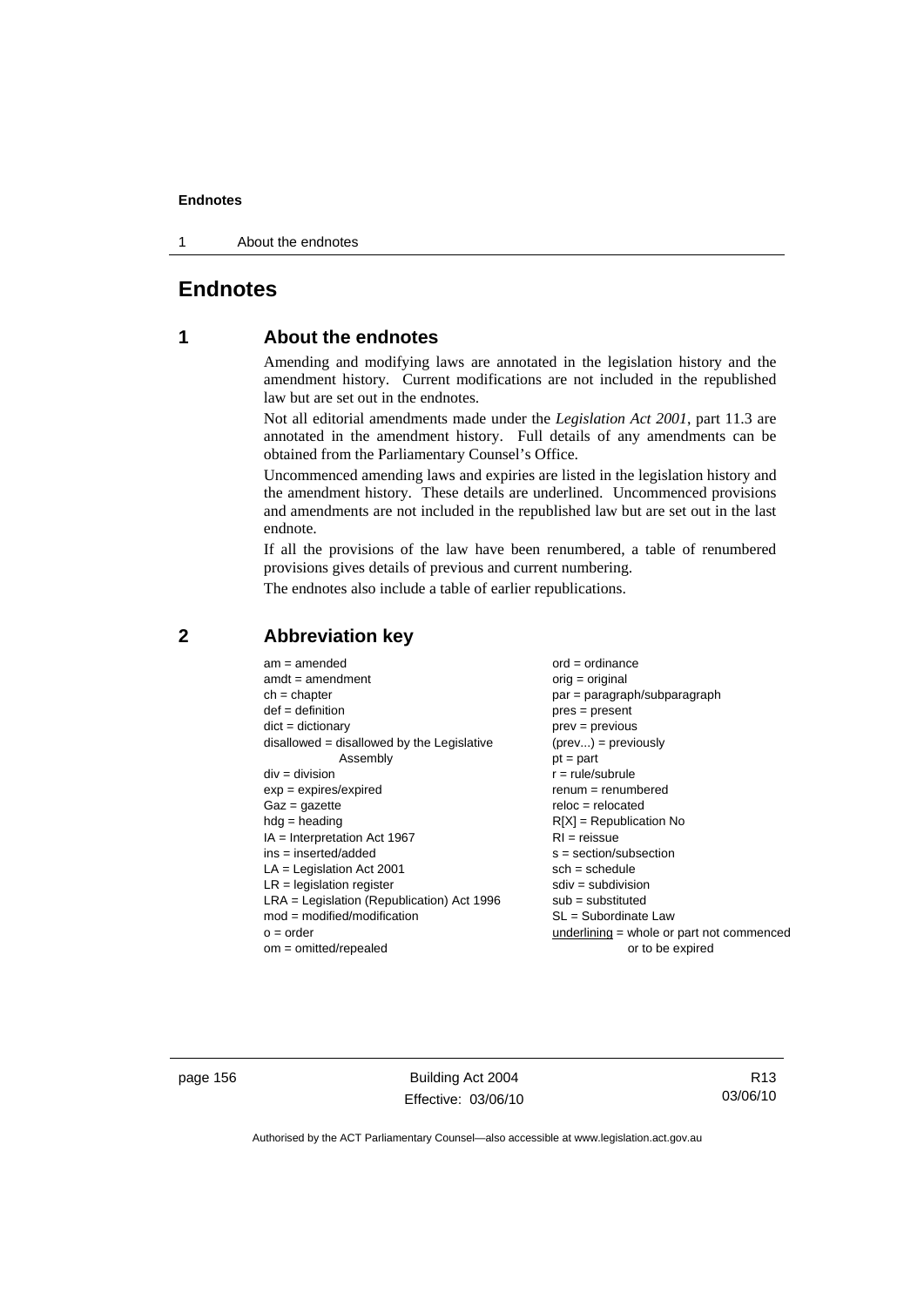### **3 Legislation history**

### **Building Act 2004 A2004-11**

- notified LR 26 March 2004
- s 1, s 2 commenced 26 March 2004 (LA s 75 (1))
- remainder commenced 1 September 2004 (s 2 and see Construction Occupations (Licensing) Act 2004 A2004-12, s 2 and CN2004-8)

as amended by

### **Criminal Code (Theft, Fraud, Bribery and Related Offences) Amendment Act 2004 A2004-15 sch 2 pt 2.10**

notified LR 26 March 2004

s 1, s 2 commenced 26 March 2004 (LA s 75 (1)) sch 2 pt 2.10 commenced 1 September 2004 (LA s 79A)

### **Emergencies Act 2004 A2004-28 sch 3 pt 3.1**

notified LR 29 June 2004

s 1, s 2 commenced 29 June 2004 (LA s 75 (1))

sch 3 pt 3.1 commenced 1 September 2004 (s 2 (2) and see Building Act 2004 A2004-11, s 2 and Construction Occupations (Licensing) Act 2004 A2004-12, s 2 and CN2004-8)

### **Dangerous Substances (Asbestos) Amendment Act 2004 A2004-66 sch 1 pt 1.1**

notified LR 31 August 2004 s 1, s 2 commenced 31 August 2004 (LA s 75 (1)) sch 1 pt 1.1 commenced 1 September 2004 (s 2 (2))

as modified by

### **Building Regulations 2004 SL2004-34 (as am by SL2004-46 reg 5; A2005-34 amdt 1.21)**

taken to have been notified LR 26 March 2004 (A2004-11, s 177 (3) (a)) reg 1 taken to have commenced 26 March 2004 (LA s 75 (1)) remainder commenced 1 September 2004 (A2004-11, s 177 (3) (b))

page 157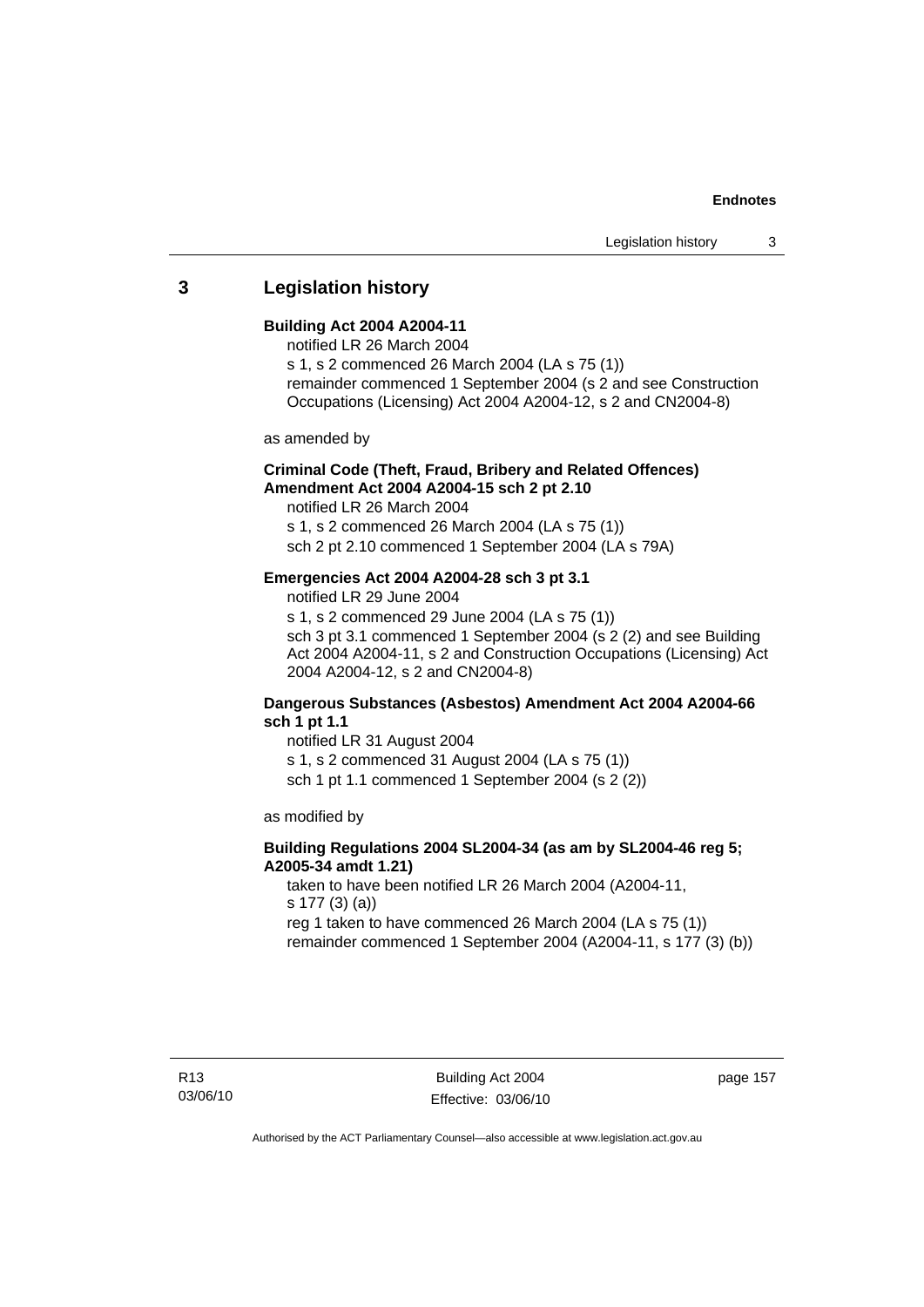3 Legislation history

# **Building Amendment Regulations 2004 (No 1) SL2004-46 reg 5**  notified LR 8 September 2004 reg 1, reg 2 commenced 8 September 2004 (LA s 75 (1)) reg 5 commenced 9 September 2004 (reg 2) *Note* These regulations only amend the Building Regulations 2004 SL2004-34. as amended by **Statute Law Amendment Act 2005 A2005-20 sch 3 pt 3.7**  notified LR 12 May 2005 s 1, s 2 taken to have commenced 8 March 2005 (LA s 75 (2)) sch 3 pt 3.7 commenced 2 June 2005 (s 2 (1)) **Construction Occupations Legislation Amendment Act 2005 A2005-34 sch 1 pt 1.1, amdt 1.21**  notified LR 6 July 2005 s 1, s 2 commenced 6 July 2005 (LA s 75 (1)) sch 1 pt 1.1, amdt 1.21 commenced 27 July 2005 (s 2) **Construction Occupations Legislation Amendment Act 2006 A2006-15 sch 1 pt 1.1**  notified LR 6 April 2006 s 1, s 2 commenced 6 April 2006 (LA s 75 (1)) sch 1 pt 1.1 commenced 1 September 2006 (s 2 and CN2006-19) **Asbestos Legislation Amendment Act 2006 A2006-16 sch 1 pt 1.1 (as am by A2006-24 s 4)**  notified LR 18 May 2006 s 1, s 2 commenced 18 May 2006 (LA s 75 (1)) sch 1 pt 1.1 commenced 1 July 2006 (s 2 (1) as am by A2006-24 s 4) **Asbestos Legislation Amendment Act 2006 (No 2) A2006-24**  notified LR 18 May 2006 s 1, s 2 commenced 18 May 2006 (LA s 75 (1)) remainder commenced 19 May 2006 (s 2) *Note* This Act only amends the Asbestos Legislation Amendment Act 2006 A2006-16.

page 158 Building Act 2004 Effective: 03/06/10

R13 03/06/10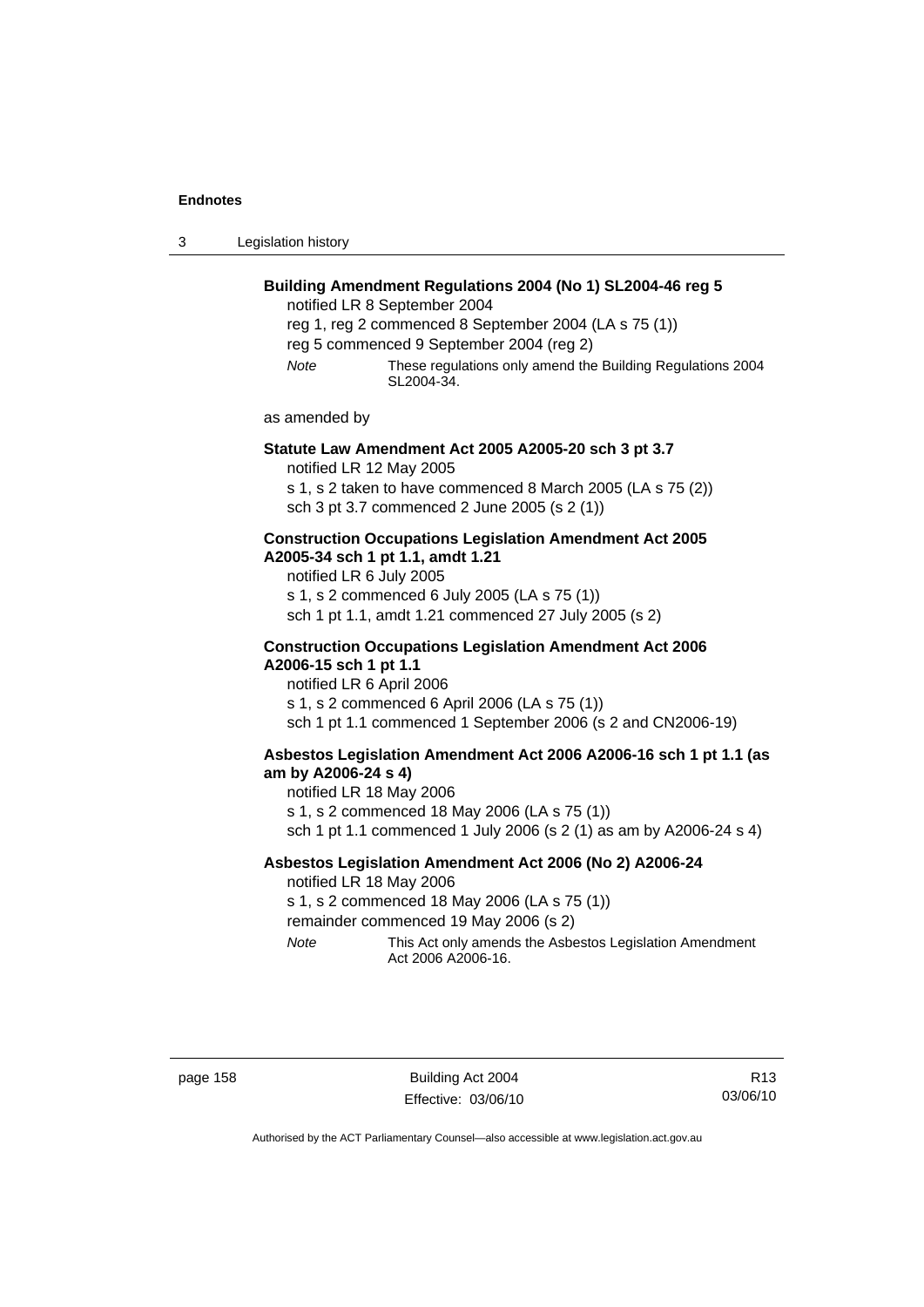### **Building Legislation Amendment Act 2007 A2007-26 sch 1 pt 1.1**

notified LR 13 September 2007

s 1, s 2 commenced 13 September 2007 (LA s 75 (1)) sch 1 pt 1.1 commenced 31 March 2008 (s 2 (1) and see Planning and

Development Act 2007 A2007-24, s 2 and CN2008-1)

### **ACT Civil and Administrative Tribunal Legislation Amendment Act 2008 A2008-36 sch 1 pt 1.7**

notified LR 4 September 2008

s 1, s 2 commenced 4 September 2008 (LA s 75 (1)) sch 1 pt 1.7 commenced 2 February 2009 (s 2 (1) and see ACT Civil

and Administrative Tribunal Act 2008 A2008-35, s 2 (1) and CN2009-2)

#### **ACT Civil and Administrative Tribunal Legislation Amendment Act 2008 (No 2) A2008-37 sch 1 pt 1.14**

notified LR 4 September 2008

s 1, s 2 commenced 4 September 2008 (LA s 75 (1)) sch 1 pt 1.14 commenced 2 February 2009 (s 2 (1) and see ACT Civil and Administrative Tribunal Act 2008 A2008-35, s 2 (1) and CN2009-2)

### **Statute Law Amendment Act 2009 A2009-20 sch 3 pt 3.8**

notified LR 1 September 2009 s 1, s 2 commenced 1 September 2009 (LA s 75 (1)) sch 3 pt 3.8 commenced 22 September 2009 (s 2)

### **Statute Law Amendment Act 2010 A2010-18 sch 1 pt 1.2**

notified LR 13 May 2010

s 1, s 2 commenced 13 May 2010 (LA s 75 (1)) sch 1 pt 1.2 commenced 3 June 2010 (s 2)

### **4 Amendment history**

**Commencement**  om LA s 89 (4) **Meaning of** *building* s 7 sub A2007-26 amdt 1.1 **Meaning of** *site work* s 7A ins A2007-26 amdt 1.1 **Meaning of** *minor maintenance work* s 10A ins A2006-16 amdt 1.1 om A2007-26 amdt 1.2

R13 03/06/10

Building Act 2004 Effective: 03/06/10 page 159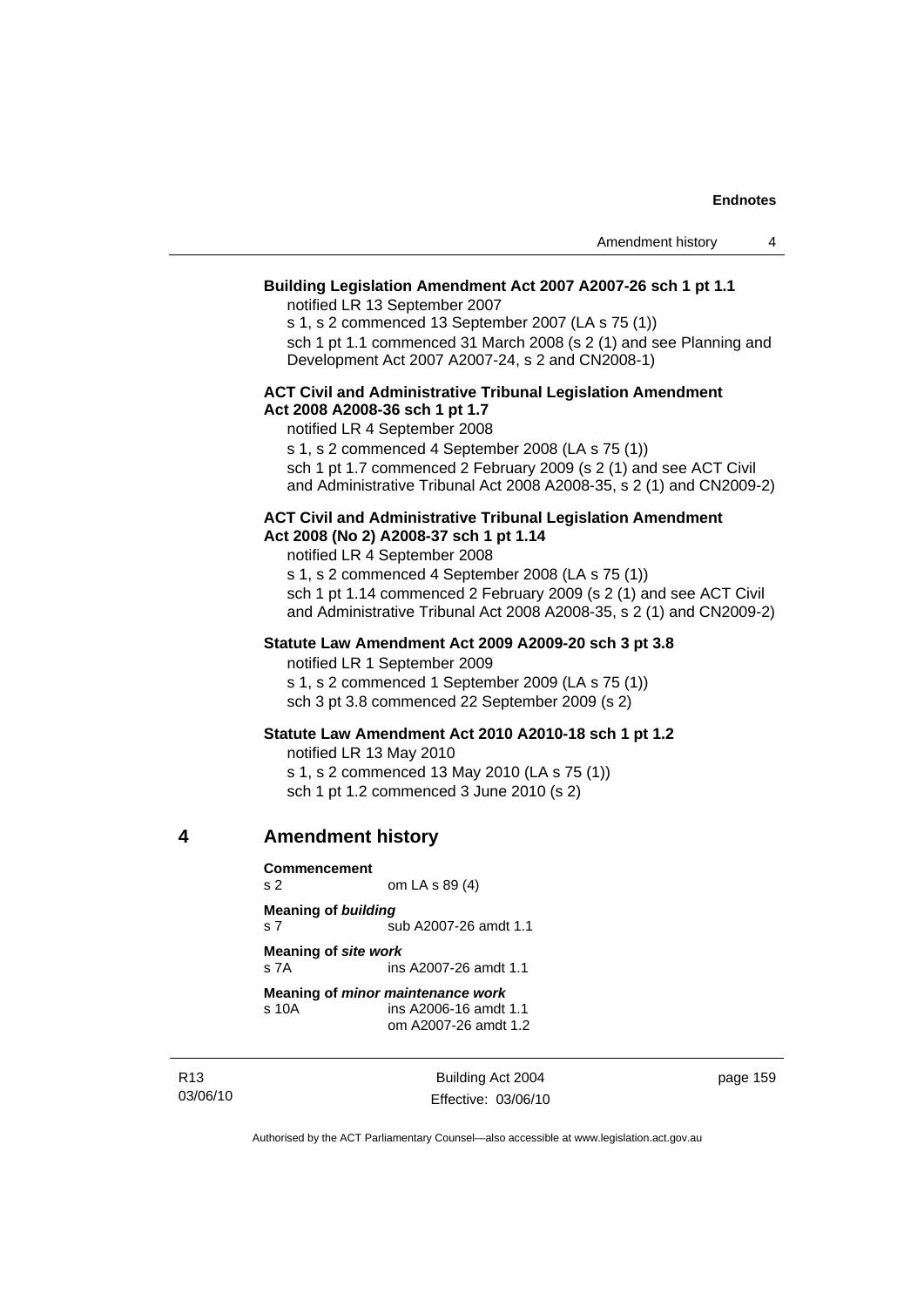| Amendment history<br>4 |  |
|------------------------|--|
|------------------------|--|

**Meaning of** *disturbs* **friable asbestos**  s 10B ins A2006-16 amdt 1.1 **Exempt buildings**  s 12 am A2007-26 amdt 1.3 **Application of Act to buildings and building work**  s 13 sub A2005-34 amdt 1.1 am A2006-16 amdt 1.2, amdt 1.3 om A2007-26 amdt 1.4 **Temporary exemptions for buildings**  s 14 om A2007-26 amdt 1.5 **Application of pt 3 to building work**  s 15 sub A2005-34 amdt 1.2; A2006-16 amdt 1.4 am A2007-26 amdt 1.6 **Meaning of** *stage* **in pt 3**  s 16 om A2007-26 amdt 1.7 **Certifiers and government certifiers**  div 3.2 hdg note ins A2007-26 amdt 1.8 **Definitions for div 3.2**  s 17 def *eligible entity* ins A2007-26 amdt 1.9 def *eligible person* om A2007-26 amdt 1.9 def *government certifier* sub A2007-26 amdt 1.9 **Eligibility for appointment—certifiers and government certifiers**  s 18 am A2007-26 amdt 1.10 **Appointment of certifiers—work not begun**  s 19 sub A2007-26 amdt 1.11 **Appointment of certifiers—work begun**  s 19A ins A2007-26 amdt 1.11 **Automatic suspension**  s 19B ins A2007-26 amdt 1.11 **Ending suspensions**  s 19C ins A2007-26 amdt 1.11 **Ending appointments**  s 19D ins A2007-26 amdt 1.11 **Appointment of certifier after appointment ends under s 19D (1) (e)**  s 19E ins A2007-26 amdt 1.11 **Appointment of government certifiers**  s 20 am A2007-26 amdt 1.12

page 160 Building Act 2004 Effective: 03/06/10

R13 03/06/10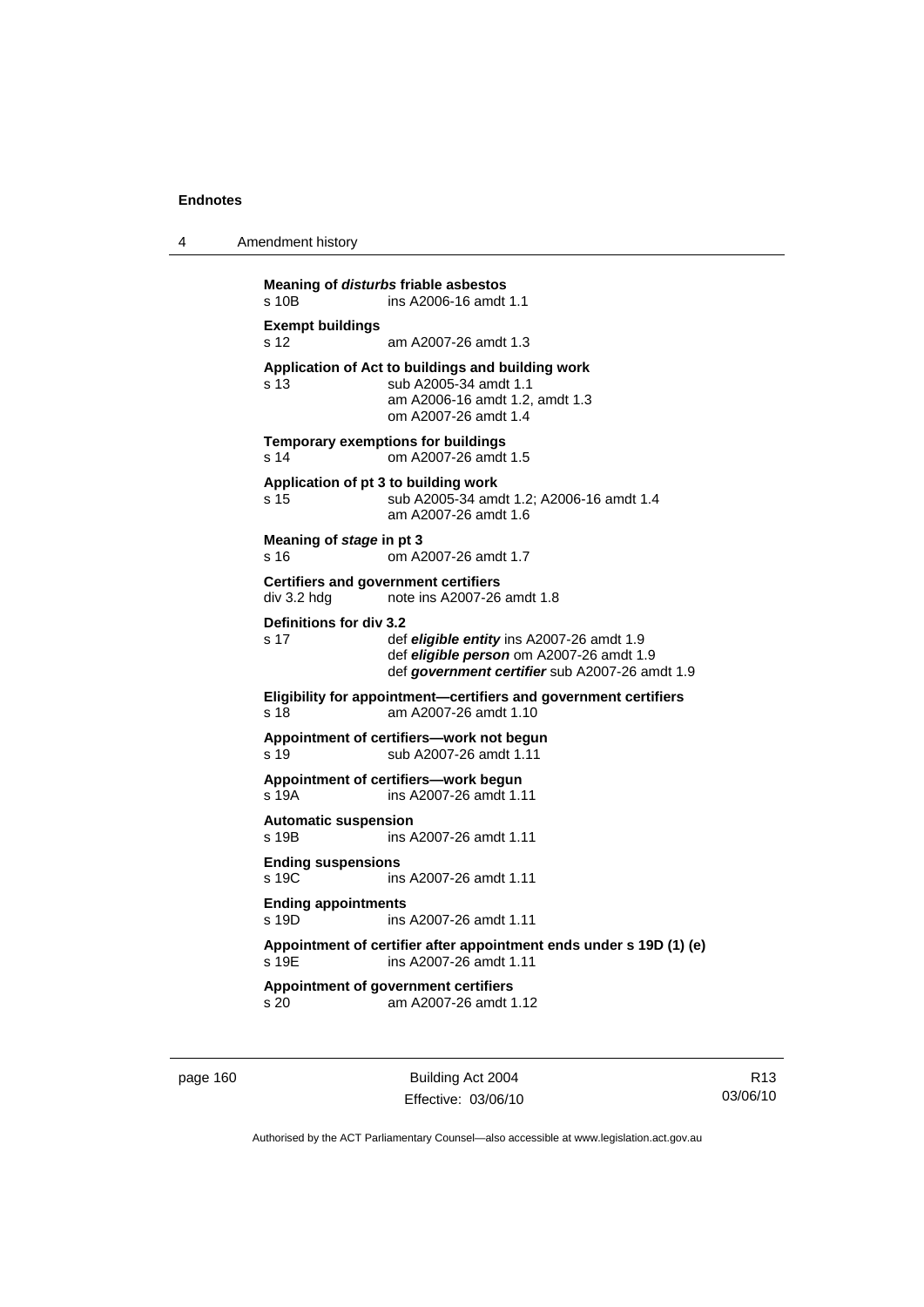Amendment history 4

**Power to require building documents**  s 21 sub A2007-26 amdt 1.13 **Entitlement to act as certifier**  s 23 am A2007-26 amdt 1.14 **Notice of certifier's appointment or end of appointment**  s 24 sub A2007-26 amdt 1.15 **Overview—div 3.3**  s 25A ins A2007-26 amdt 1.16 **Why are building approvals necessary?**  s 25B ins A2007-26 amdt 1.16 **Building approvals apply to building work**  s 25C ins A2007-26 amdt 1.16 **Building approval applications**  s 26 am A2006-16 amdt 1.5 **Applications for building approval—certifier may require further information**  s 26A ins A2007-26 amdt 1.17 **Contents of request for further information**  s 26B ins A2007-26 amdt 1.17 **Applications for building approval—effect of failure to provide further information**  ins A2007-26 amdt 1.17 **Certifier not to consider certain applications**  s 27 am A2007-26 amdt 1.18 **Issue of building approvals**  s 28 am A2006-16 amdt 1.6; A2007-26 amdts 1.19-1.21; ss renum R10 LA **Marking building approval**  s 28A ins A2007-26 amdt 1.21 **Approval requirements**  s 29 am A2005-34 amdt 1.3, amdt 1.4; A2006-16 amdt 1.7; A2006-15 amdt 1.1; A2007-26 amdt 1.22, amdt 1.23; pars renum R10 LA **When building approvals not to be issued—general**  s 30 sub A2007-26 amdt 1.24 **When building approvals not to be issued—advice on referral**  s 30A ins A2007-26 amdt 1.24 **Application for approval of amended plans**  s 31 sub A2007-26 amdt 1.24

R13 03/06/10

Building Act 2004 Effective: 03/06/10 page 161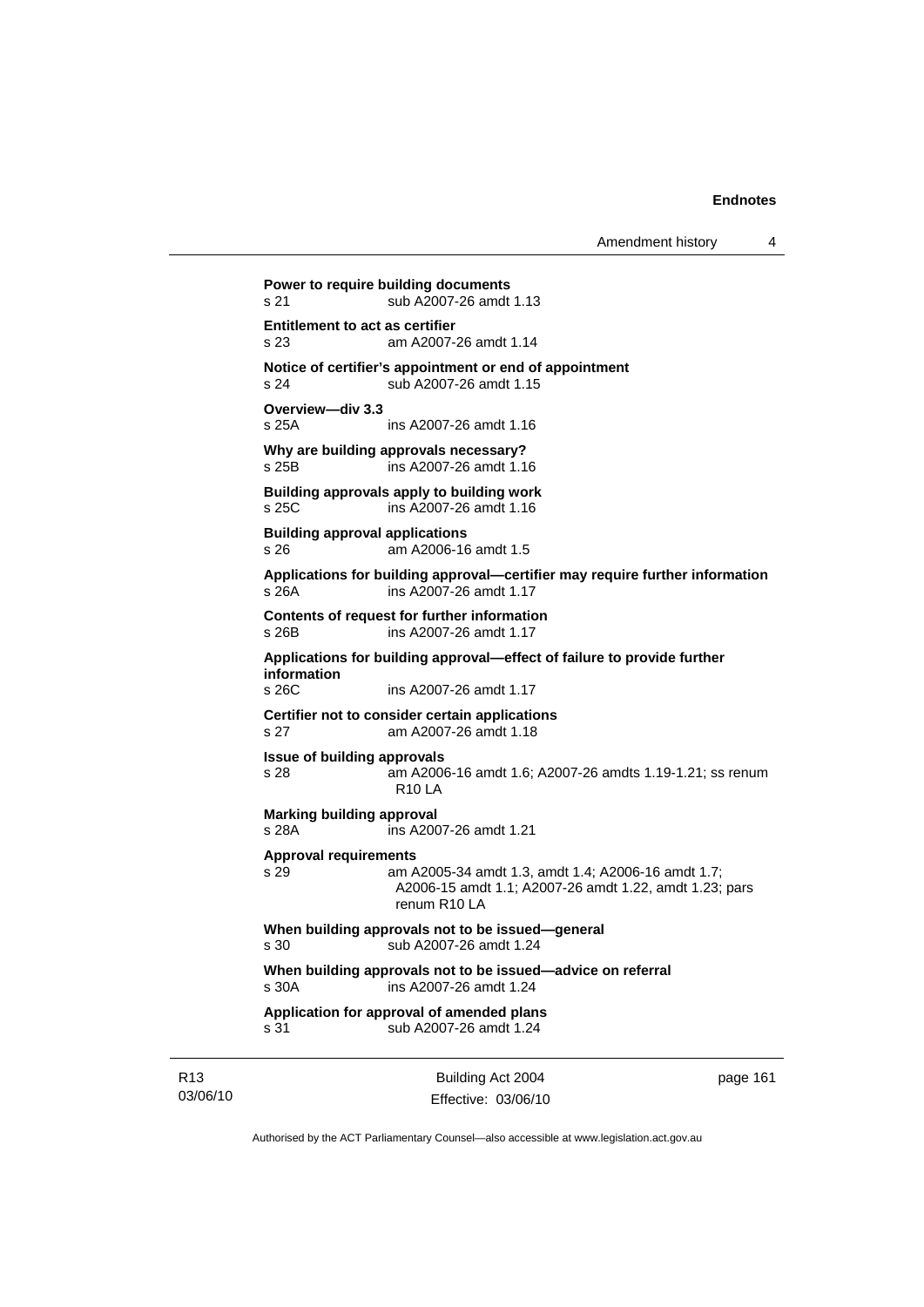4 Amendment history

| Application for approved plans amendment-certifier may require further<br>information<br>s 32A<br>ins A2007-26 amdt 1.28<br>Contents of request for further information<br>ins A2007-26 amdt 1.28<br>s 32B<br>Approved plans amendment-effect of failure to provide further information<br>ins A2007-26 amdt 1.28<br>s 32C<br>Marking approval of amendment<br>am A2007-26 amdts 1.29-1.31<br>s 33<br>Land to be used in accordance with lease and development approval<br>sub A2007-26 amdt 1.32<br>s 35<br>Period for which approvals operate<br>s 36<br>am A2007-26 amdt 1.33, amdt 1.34; ss renum R10 LA<br>Requirement to give advice in relation to proposed building work<br>s 36A<br>ins A2007-26 amdt 1.35<br>Requirements for carrying out building work<br>s 42<br>am A2005-20 amdt 3.86; A2005-34 amdt 1.5; A2006-16<br>amdt 1.8: A2007-26 amdt 1.36<br>Contravention of requirements for building work involving asbestos<br>s 42A<br>ins A2004-66 amdt 1.1<br>am A2005-34 amdt 1.6; A2006-16 amdt 1.8, amdt 1.9;<br>A2009-20 amdt 3.19<br>Stages of building work<br>s 43<br>sub A2007-26 amdt 1.37<br><b>Stage inspections</b><br>$s$ 44<br>sub A2007-26 amdt 1.37<br><b>Records of tests</b><br>s 45<br>am A2007-26 amdt 1.38<br><b>Completion of building work</b><br>s 48<br>am A2007-26 amdts 1.39-1.45; ss and pars renum R10 LA<br><b>Complying with building code</b><br>$s$ 49<br>am A2005-34 amdt 1.7<br>Notification by certifier of contraventions of building and development<br>approvals-building work | s 32 | am A2007-26 amdts 1.25-1.27 |
|-------------------------------------------------------------------------------------------------------------------------------------------------------------------------------------------------------------------------------------------------------------------------------------------------------------------------------------------------------------------------------------------------------------------------------------------------------------------------------------------------------------------------------------------------------------------------------------------------------------------------------------------------------------------------------------------------------------------------------------------------------------------------------------------------------------------------------------------------------------------------------------------------------------------------------------------------------------------------------------------------------------------------------------------------------------------------------------------------------------------------------------------------------------------------------------------------------------------------------------------------------------------------------------------------------------------------------------------------------------------------------------------------------------------------------------------------------------------------------------------------------------------------------------|------|-----------------------------|
|                                                                                                                                                                                                                                                                                                                                                                                                                                                                                                                                                                                                                                                                                                                                                                                                                                                                                                                                                                                                                                                                                                                                                                                                                                                                                                                                                                                                                                                                                                                                     |      |                             |
|                                                                                                                                                                                                                                                                                                                                                                                                                                                                                                                                                                                                                                                                                                                                                                                                                                                                                                                                                                                                                                                                                                                                                                                                                                                                                                                                                                                                                                                                                                                                     |      |                             |
|                                                                                                                                                                                                                                                                                                                                                                                                                                                                                                                                                                                                                                                                                                                                                                                                                                                                                                                                                                                                                                                                                                                                                                                                                                                                                                                                                                                                                                                                                                                                     |      |                             |
|                                                                                                                                                                                                                                                                                                                                                                                                                                                                                                                                                                                                                                                                                                                                                                                                                                                                                                                                                                                                                                                                                                                                                                                                                                                                                                                                                                                                                                                                                                                                     |      |                             |
|                                                                                                                                                                                                                                                                                                                                                                                                                                                                                                                                                                                                                                                                                                                                                                                                                                                                                                                                                                                                                                                                                                                                                                                                                                                                                                                                                                                                                                                                                                                                     |      |                             |
|                                                                                                                                                                                                                                                                                                                                                                                                                                                                                                                                                                                                                                                                                                                                                                                                                                                                                                                                                                                                                                                                                                                                                                                                                                                                                                                                                                                                                                                                                                                                     |      |                             |
|                                                                                                                                                                                                                                                                                                                                                                                                                                                                                                                                                                                                                                                                                                                                                                                                                                                                                                                                                                                                                                                                                                                                                                                                                                                                                                                                                                                                                                                                                                                                     |      |                             |
|                                                                                                                                                                                                                                                                                                                                                                                                                                                                                                                                                                                                                                                                                                                                                                                                                                                                                                                                                                                                                                                                                                                                                                                                                                                                                                                                                                                                                                                                                                                                     |      |                             |
|                                                                                                                                                                                                                                                                                                                                                                                                                                                                                                                                                                                                                                                                                                                                                                                                                                                                                                                                                                                                                                                                                                                                                                                                                                                                                                                                                                                                                                                                                                                                     |      |                             |
|                                                                                                                                                                                                                                                                                                                                                                                                                                                                                                                                                                                                                                                                                                                                                                                                                                                                                                                                                                                                                                                                                                                                                                                                                                                                                                                                                                                                                                                                                                                                     |      |                             |
|                                                                                                                                                                                                                                                                                                                                                                                                                                                                                                                                                                                                                                                                                                                                                                                                                                                                                                                                                                                                                                                                                                                                                                                                                                                                                                                                                                                                                                                                                                                                     |      |                             |
|                                                                                                                                                                                                                                                                                                                                                                                                                                                                                                                                                                                                                                                                                                                                                                                                                                                                                                                                                                                                                                                                                                                                                                                                                                                                                                                                                                                                                                                                                                                                     |      |                             |
|                                                                                                                                                                                                                                                                                                                                                                                                                                                                                                                                                                                                                                                                                                                                                                                                                                                                                                                                                                                                                                                                                                                                                                                                                                                                                                                                                                                                                                                                                                                                     |      |                             |
|                                                                                                                                                                                                                                                                                                                                                                                                                                                                                                                                                                                                                                                                                                                                                                                                                                                                                                                                                                                                                                                                                                                                                                                                                                                                                                                                                                                                                                                                                                                                     |      |                             |
|                                                                                                                                                                                                                                                                                                                                                                                                                                                                                                                                                                                                                                                                                                                                                                                                                                                                                                                                                                                                                                                                                                                                                                                                                                                                                                                                                                                                                                                                                                                                     |      |                             |
|                                                                                                                                                                                                                                                                                                                                                                                                                                                                                                                                                                                                                                                                                                                                                                                                                                                                                                                                                                                                                                                                                                                                                                                                                                                                                                                                                                                                                                                                                                                                     | s 50 | sub A2007-26 amdt 1.46      |

page 162 Building Act 2004 Effective: 03/06/10

R13 03/06/10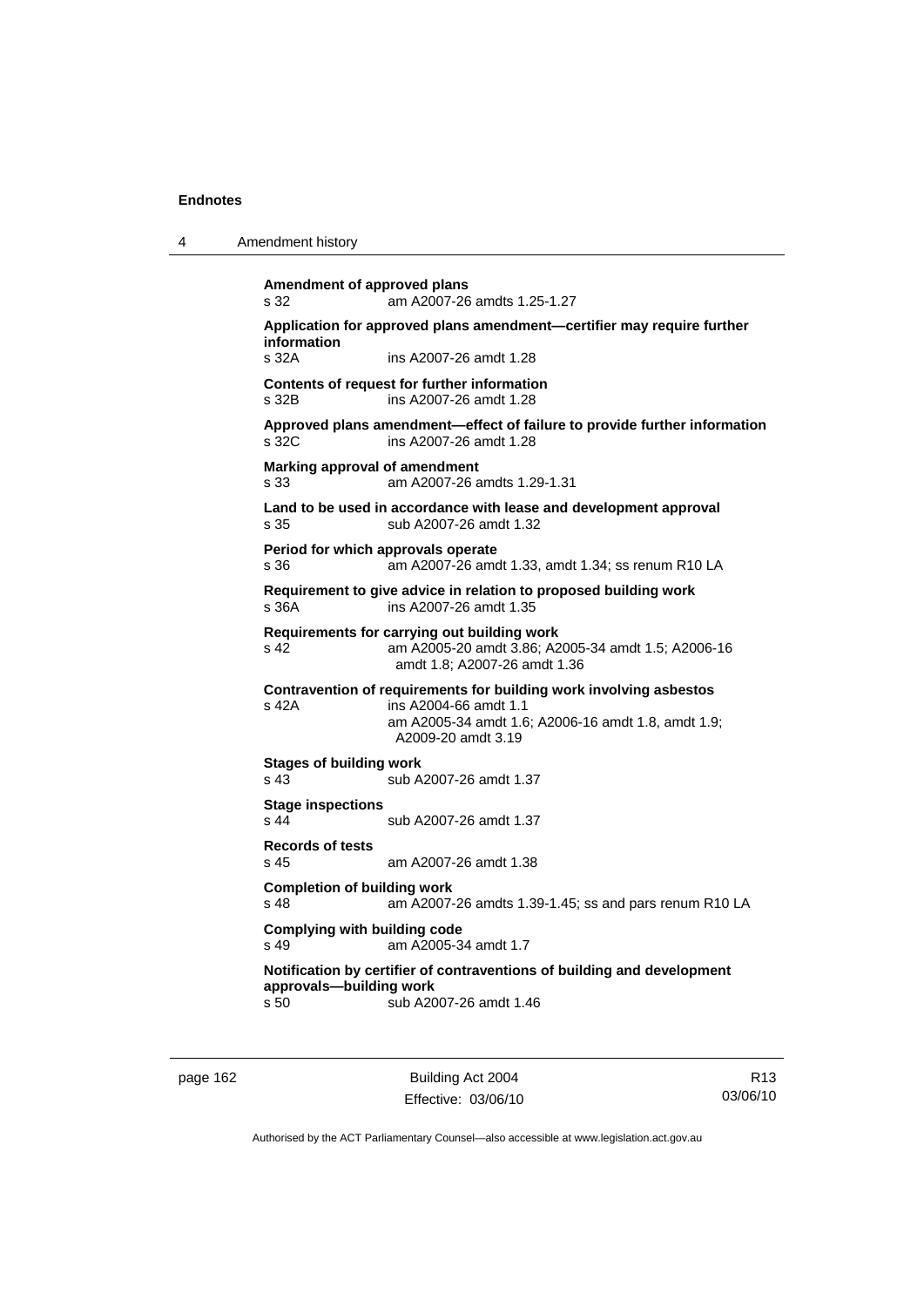| Amendment history |  |
|-------------------|--|
|-------------------|--|

**Notification by certifier of possible noncompliant site work**  s 50A ins A2007-26 amdt 1.46 **Site work without adequate development approval—people**  s 50B ins A2007-26 amdt 1.46 **Site work without adequate development approval—partners**  ins A2007-26 amdt 1.46 **Stop notices**  s 53 am A2007-26 amdts 1.47-1.51; ss and pars renum R10 LA **Building work allowed under stop notice**  s 54 am A2007-26 amdt 1.52 **Decision on application by other than land owner**  s 57 am A2007-26 amdt 1.53 **Service of stop notices and further notices**  s 59 am A2007-26 amdt 1.54 **Notice to produce survey plan etc**  s 60 am A2007-26 amdt 1.55 **Preconditions for s 62 notice**  s 61 am A2005-34 amdt 1.8; A2006-15 amdt 1.2; A2007-26 amdt 1.56 **Compliance with notices under pt 4**  s 64 sub A2007-26 amdt 1.57 **Application of pt 5 to building work**  s 65 sub A2005-34 amdt 1.9; A2006-16 amdt 1.10 am A2007-26 amdt 1.58 **Meaning of** *prescribed requirements***—div 5.1**  s 66 sub A2005-34 amdt 1.10 am A2006-16 amdt 1.11 sub A2007-26 amdt 1.59 **Prescribed requirements and contraventions of s 43—div 5.1**  s 66A ins A2007-26 amdt 1.59 **Registrar may have regard to documents given**  s 67 am A2007-26 amdt 1.60 **Effect of certificates under div 5.1**  s 68 am A2007-26 amdt 1.61 **Certificates of occupancy**  s 69 am A2007-26 amdt 1.62 **Completion of building work involving demolition**  s 70A ins A2007-26 amdt 1.63

R13 03/06/10

Building Act 2004 Effective: 03/06/10 page 163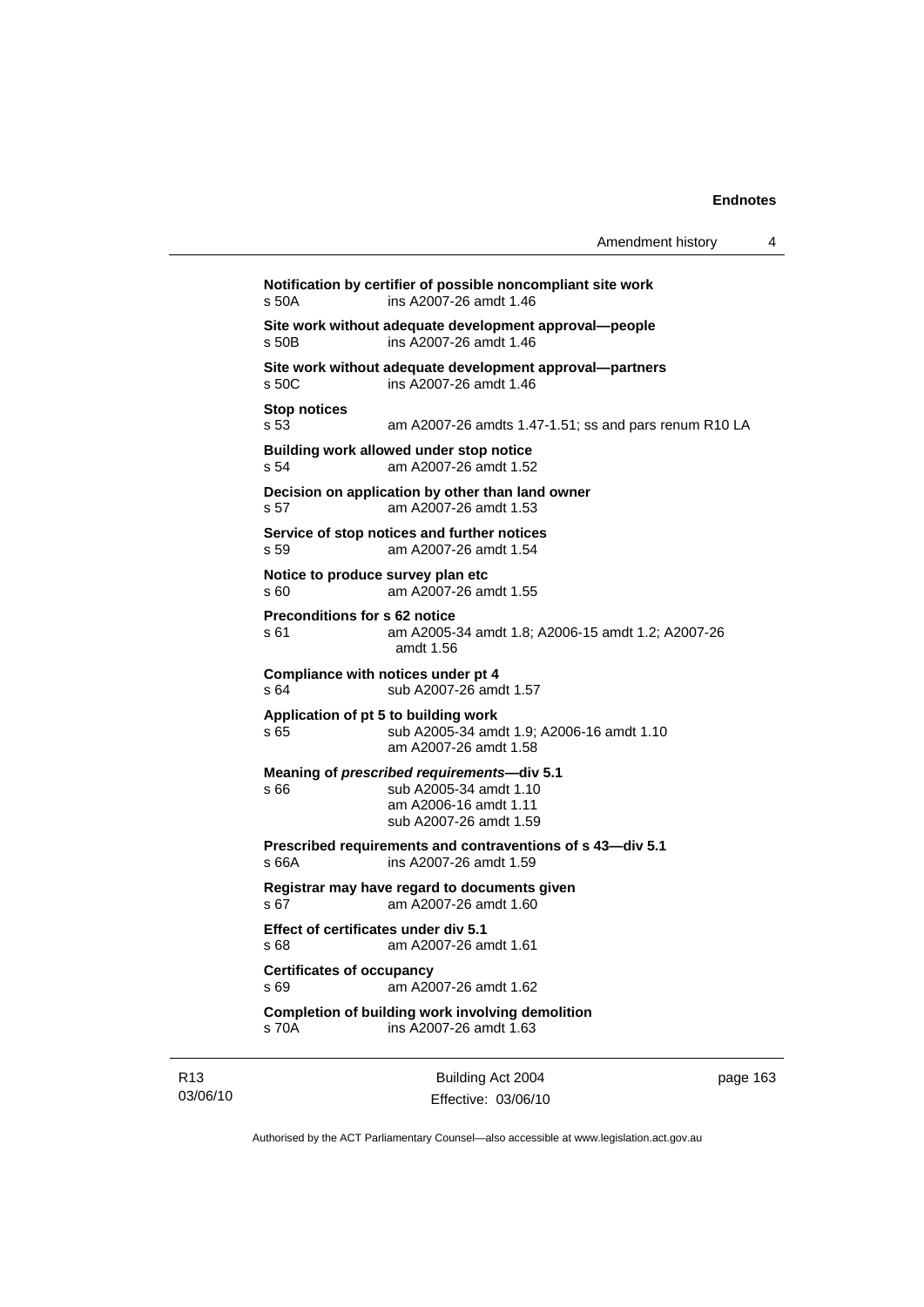| 4 | Amendment history                                                                                                   |
|---|---------------------------------------------------------------------------------------------------------------------|
|   | Certificate for building work involving demolition<br>am A2007-26 amdt 1.64<br>s 71                                 |
|   | Certificates of occupancy and use for owner-builders<br>am A2007-26 amdt 1.65<br>s 73                               |
|   | Decision on s 74 application<br>s 75<br>am A2007-26 amdt 1.66                                                       |
|   | Action by registrar on unauthorised use of building etc<br>s 79 hdg<br>sub A2006-16 amdt 1.12                       |
|   | Copies of certificates of occupancy and regularisation<br>am A2007-26 amdt 1.67<br>s 80                             |
|   | Application of pt 6 to building work<br>sub A2005-34 amdt 1.11; A2006-16 amdt 1.13<br>s 83<br>am A2007-26 amdt 1.68 |
|   | Definitions for pt 6<br>s 84<br>def builder sub A2007-26 amdt 1.69                                                  |
|   | <b>Statutory warranties</b><br>s 88.<br>am A2005-34 amdt 1.12; A2006-16 amdt 1.14                                   |
|   | Complying residential building work insurance<br>s 90<br>am A2010-18 amdt 1.3                                       |
|   | Claims if builder insolvent and work unfinished<br>s 93<br>am A2010-18 amdt 1.4                                     |
|   | <b>Statutory warranties</b><br>s 134<br>am A2006-16 amdt 1.15                                                       |
|   | <b>Obstructing building inspector</b><br>om A2004-15 amdt 2.25<br>s 135                                             |
|   | <b>Building code and recognised standards</b><br>pt 8 hdg<br>sub A2006-16 amdt 1.16; A2006-15 amdt 1.3              |
|   | <b>Building code and recognised standards</b><br>div 8.1 hdg<br>ins A2006-16 amdt 1.16                              |
|   | <b>Building code</b><br>s 136<br>am A2004-28 amdt 3.1                                                               |
|   | Publication of building code etc in newspaper<br>am A2009-20 amdt 3.20, amdt 3.21<br>s 137                          |
|   | <b>Certified copies of building code</b><br>s 139<br>am A2008-36 amdt 1.61                                          |
|   | <b>Recognised standards</b><br>s 139A<br>ins A2006-15 amdt 1.4                                                      |

page 164 Building Act 2004 Effective: 03/06/10

R13 03/06/10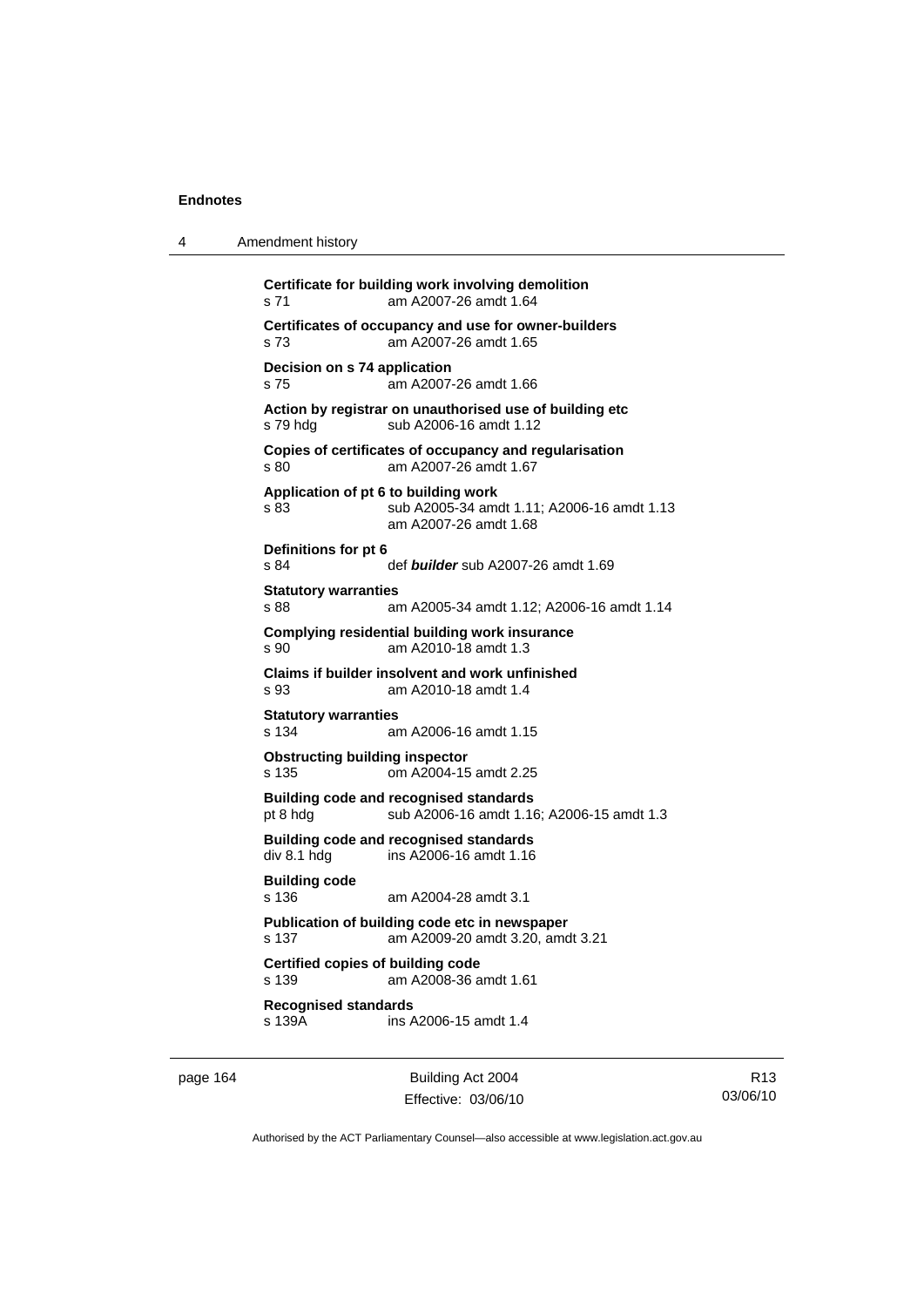Amendment history 4

```
Asbestos code 
                ins A2006-16 amdt 1.17
Approval of asbestos code 
s 139B ins A2006-16 amdt 1.17 
Limitation of liability for building actions 
s 142 am A2007-26 amdt 1.70 
Notification and review of decisions 
pt 9A hdg ins A2008-36 amdt 1.62 
Definitions—pt 9A 
                ins A2008-36 amdt 1.62
                 def decision-maker ins A2008-36 amdt 1.62 
                 def reviewable decision ins A2008-36 amdt 1.62 
Reviewable decision notices 
s 142B ins A2008-36 amdt 1.62 
Applications for review 
s 142C ins A2008-36 amdt 1.62 
Powers of ACAT 
pt 9B hdg ins A2008-36 amdt 1.62 
Powers of ACAT—proposed buildings etc forming part of development 
s 142D ins A2008-36 amdt 1.62 
Review by AAT 
                om A2008-37 amdt 1.51
Evidentiary certificates 
s 148 am A2008-36 amdt 1.63 
Review by AAT 
s 146 sub A2007-26 amdt 1.71 
Regulation-making power 
s 152 am A2007-26 amdt 1.72, amdt 1.73; ss renum R10 LA 
Transitional 
pt 11 hdg exp 1 September 2006 (s 180) 
Definitions for pt 11 
s 153 exp 1 September 2006 (s 180) 
Things required to be given to building controller or deputy 
s 154 exp 1 September 2006 (s 180) 
Application of Act to Territory building work contracted before 1 July 2001 
s 155 exp 1 September 2006 (s 180)
```
R13 03/06/10

Building Act 2004 Effective: 03/06/10 page 165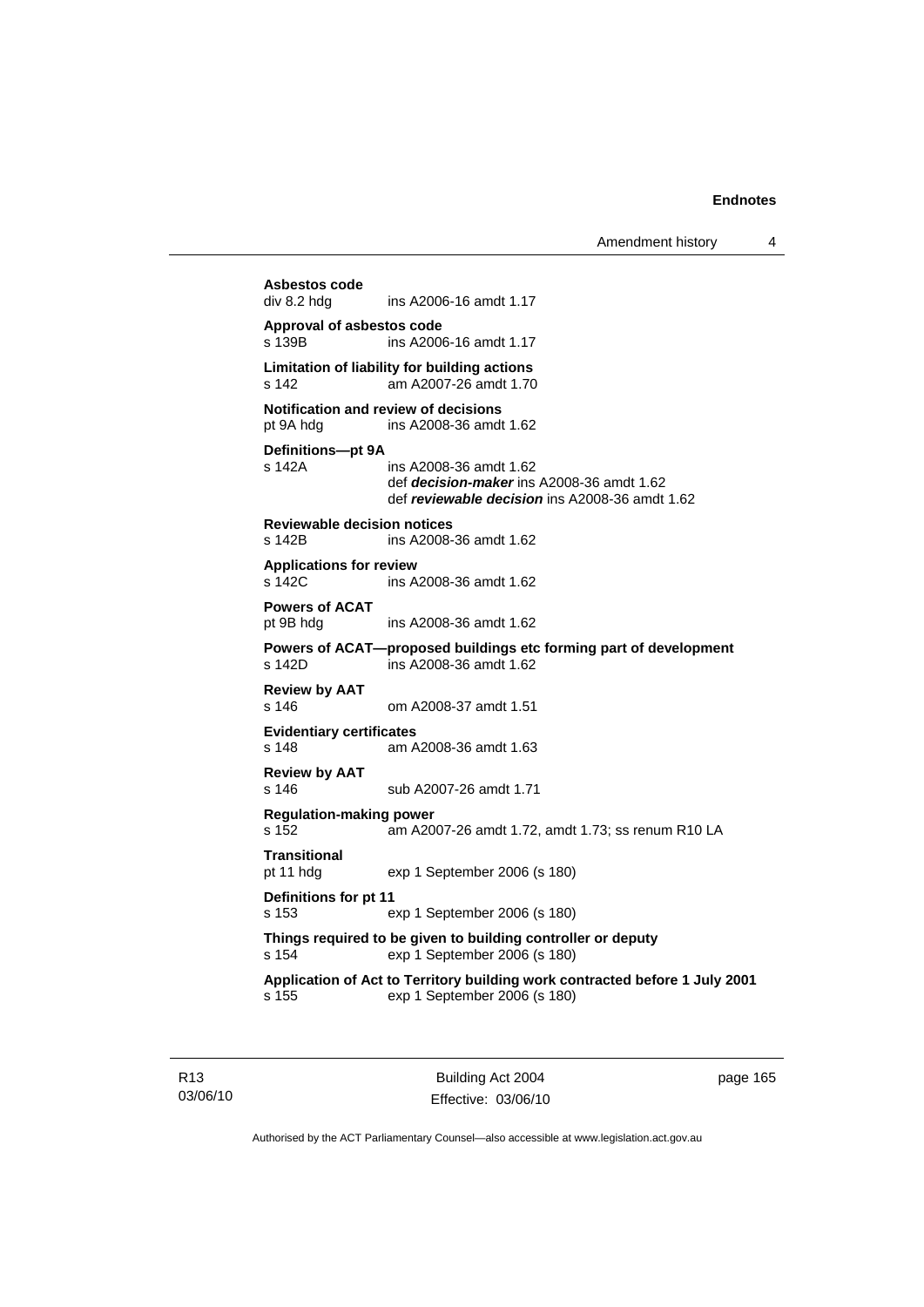|  | Amendment history |
|--|-------------------|
|--|-------------------|

| <b>Exempt buildings</b><br>s 156                | exp 1 September 2006 (s 180)                                                                                         |
|-------------------------------------------------|----------------------------------------------------------------------------------------------------------------------|
| <b>Certifiers</b><br>s 157                      | exp 1 September 2006 (s 180)                                                                                         |
| s 158                                           | Application to building work whenever happening<br>exp 1 September 2006 (s 180)                                      |
| s 159                                           | Application to contraventions of Act whenever happening<br>exp 1 September 2006 (s 180)                              |
| Requirements to do things by times<br>s 160     | exp 1 September 2006 (s 180)                                                                                         |
| s 161                                           | <b>Canberra Sewerage and Water Supply Regulations</b><br>exp 1 September 2006 (s 180)                                |
| s 162                                           | Government buildings-application for fitness certificate<br>exp 1 September 2006 (s 180)                             |
| Occupation and use of buildings<br>s 163        | exp 1 September 2006 (s 180)                                                                                         |
| Meaning of builder for pt 6<br>s 164            | exp 1 September 2006 (s 180)                                                                                         |
| <b>Certificate of regularisation</b><br>s 164A  | ins as mod SL2004-46 reg 5<br>om as mod A2005-34 amdt 1.21<br>ins A2005-34 amdt 1.13<br>exp 1 September 2006 (s 180) |
| Application of s 88 (2) (b)<br>s 164B           | ins as mod SL2004-46 reg 5<br>om as mod A2005-34 amdt 1.21                                                           |
| <b>Prudential standards</b><br>s 164C           | ins as mod SL2004-46 reg 5<br>exp 1 September 2006 (s 180)                                                           |
| s 165                                           | <b>Building inspectors and identity cards</b><br>exp 1 September 2006 (s 180)                                        |
| <b>Approved scheme</b><br>s 166                 | exp 1 September 2006 (s 180)                                                                                         |
| <b>Existing auditors and actuaries</b><br>s 167 | exp 1 September 2006 (s 180)                                                                                         |
| s 168                                           | Application for approval of appointment<br>exp 1 September 2006 (s 180)                                              |
|                                                 |                                                                                                                      |

page 166 Building Act 2004 Effective: 03/06/10

R13 03/06/10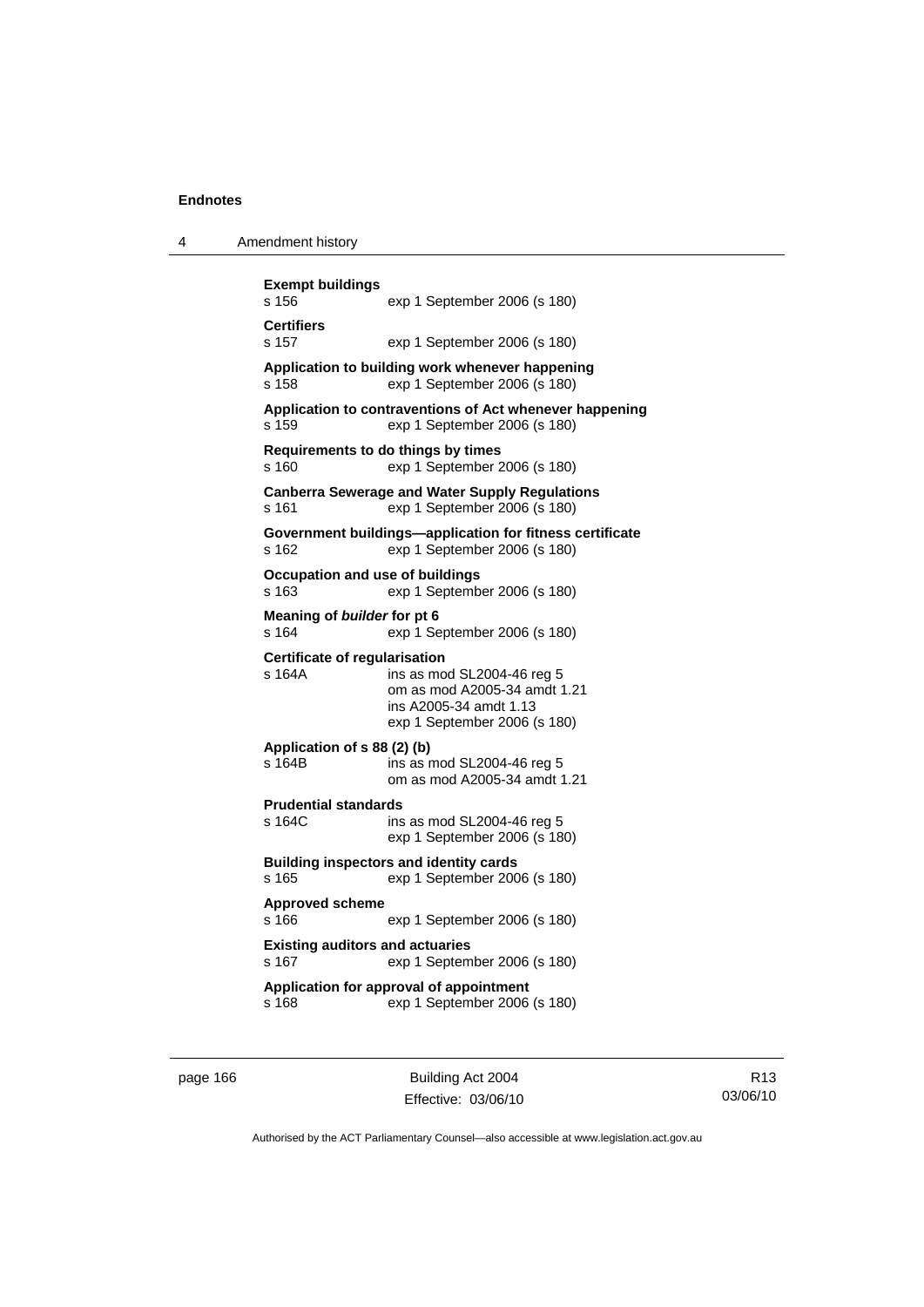```
Building Act 2004 
Giving information under s 118 
s 169 exp 1 September 2006 (s 180) 
Inspection powers 
s 170 exp 1 September 2006 (s 180) 
Previously authorised required work 
s 171 exp 1 September 2006 (s 180) 
Australian Capital Territory Appendix to the Building Code of Australia 
s 172 am A2005-34 amdt 1.14, amdt 1.15 
                 exp 27 July 2005 (s 172 (3)) 
Meaning of building work for pt 9 
s 173 exp 1 September 2006 (s 180) 
Limitation of liability for building actions 
s 174 exp 1 September 2006 (s 180) 
Evidentiary certificates—s 148 (1) (c) 
s 175 exp 1 September 2006 (s 180) 
Evidentiary certificates—s 148 (1) (f) 
s 176 exp 1 September 2006 (s 180) 
Building Regulations 2004 
s 177 exp 1 September 2004 (s 177 (5)) 
Building (Bushfire Emergency) Regulations 2004 
s 178 exp 1 September 2004 (s 178 (5)) 
Regulations modifying pt 11 
s 179 exp 1 September 2006 (s 180) 
Expiry of pt 11 
                exp 1 September 2006 (s 180)
Repeals 
pt 12 hdg om LA s 89 (3) 
Legislation repealed 
s 181 om LA s 89 (3) 
New Building Regulations 
sch 1 om R1 LA
New Building (Bushfire Emergency) Regulations 
sch 2 om R1 LA 
Dictionary 
dict am A2008-36 amdt 1.64; A2009-20 amdt 3.22; A2010-18 
                 amdt 1.5 
                 def asbestos advice ins A2006-16 amdt 1.18 
                 def asbestos assessment report ins A2006-16 amdt 1.18
```
R13 03/06/10

Effective: 03/06/10

page 167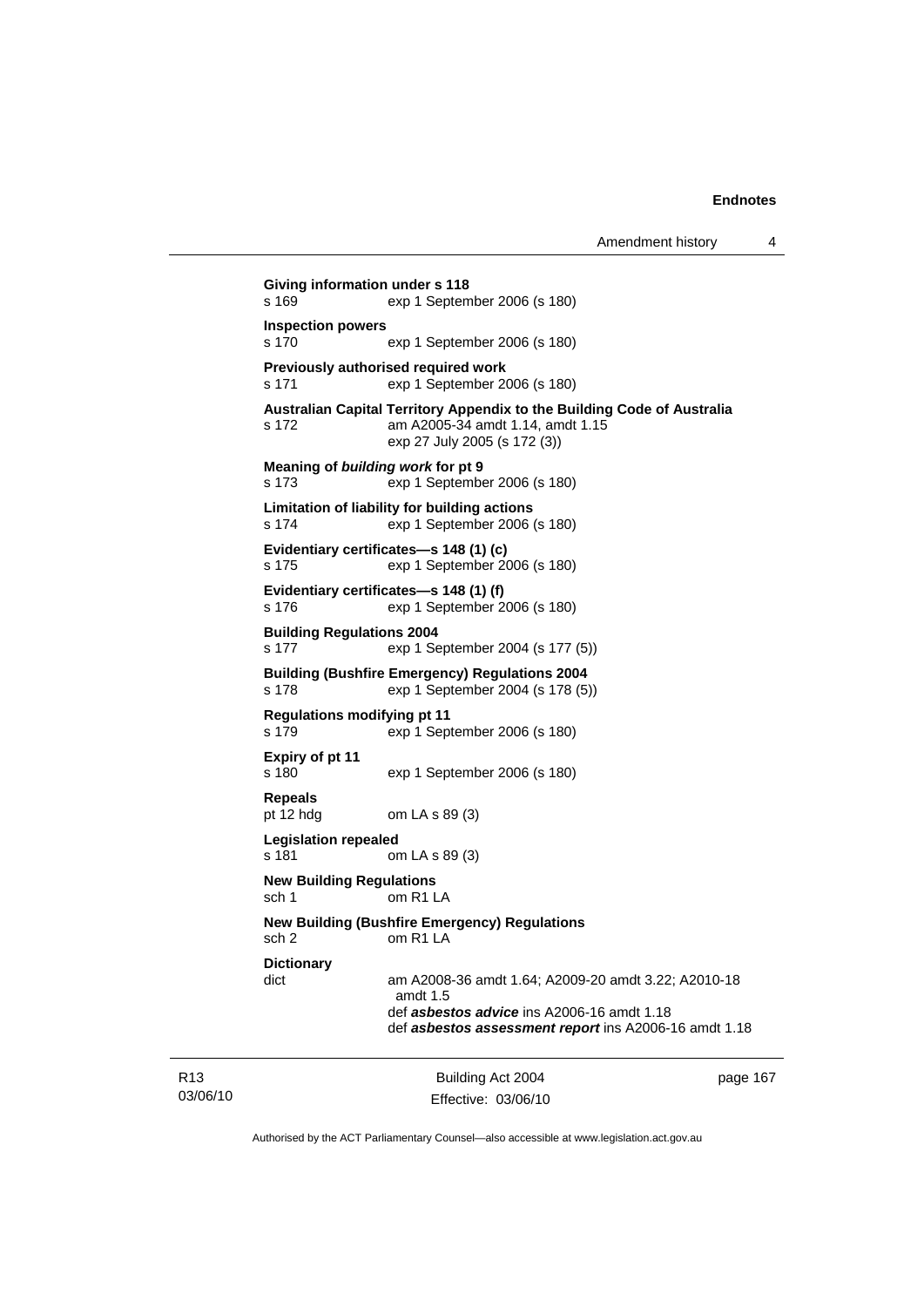5 Earlier republications

| def <i>asbestos code</i> ins A2006-16 amdt 1.18                 |
|-----------------------------------------------------------------|
| def <b>asbestos removal control plan</b> ins A2006-16 amdt 1.18 |
| def <b>bonded asbestos</b> ins A2006-16 amdt 1.18               |
| def certifier am A2007-26 amdt 1.74                             |
| def <i>decision-maker</i> ins A2008-36 amdt 1.65                |
| def <b>development</b> ins A2007-26 amdt 1.75                   |
| def <b>development approval</b> ins A2007-26 amdt 1.76          |
| def <i>disturbs</i> ins A2006-16 amdt 1.18                      |
| def eligible entity ins A2007-26 amdt 1.77                      |
| def eligible person om A2007-26 amdt 1.77                       |
| def <i>friable asbestos</i> ins A2006-16 amdt 1.18              |
| def <i>handling</i> ins A2006-16 amdt 1.18                      |
| def <i>information</i> ins A2007-26 amdt 1.78                   |
| def <i>land</i> ins A2007-26 amdt 1.79                          |
| def Land Act om A2007-26 amdt 1.80                              |
| def lease sub A2007-26 amdt 1.80                                |
| def minor maintenance work ins A2006-16 amdt 1.18               |
| om A2007-26 amdt 1.81                                           |
| def owner sub A2007-26 amdt 1.82                                |
| def <i>premises</i> ins $A2006-16$ amdt $1.18$                  |
| def recognised standard ins A2006-15 amdt 1.5                   |
| def <i>reviewable decision</i> ins A2008-36 amdt 1.65           |
| def <i>site work</i> ins A2007-26 amdt 1.83                     |
| def stage sub A2007-26 amdt 1.84                                |

# **5 Earlier republications**

Some earlier republications were not numbered. The number in column 1 refers to the publication order.

Since 12 September 2001 every authorised republication has been published in electronic pdf format on the ACT legislation register. A selection of authorised republications have also been published in printed format. These republications are marked with an asterisk (\*) in column 1. Electronic and printed versions of an authorised republication are identical.

| <b>Republication</b><br>No and date | <b>Effective</b>            | Last<br>amendment<br>made by | <b>Republication</b><br>for                                           |
|-------------------------------------|-----------------------------|------------------------------|-----------------------------------------------------------------------|
| R <sub>1</sub><br>1 Sept 2004       | 1 Sept 2004-<br>1 Sept 2004 | A2004-66                     | new Act and<br>amendments<br>by A2004-15,<br>A2004-28 and<br>A2004-66 |

page 168 Building Act 2004 Effective: 03/06/10

R13 03/06/10